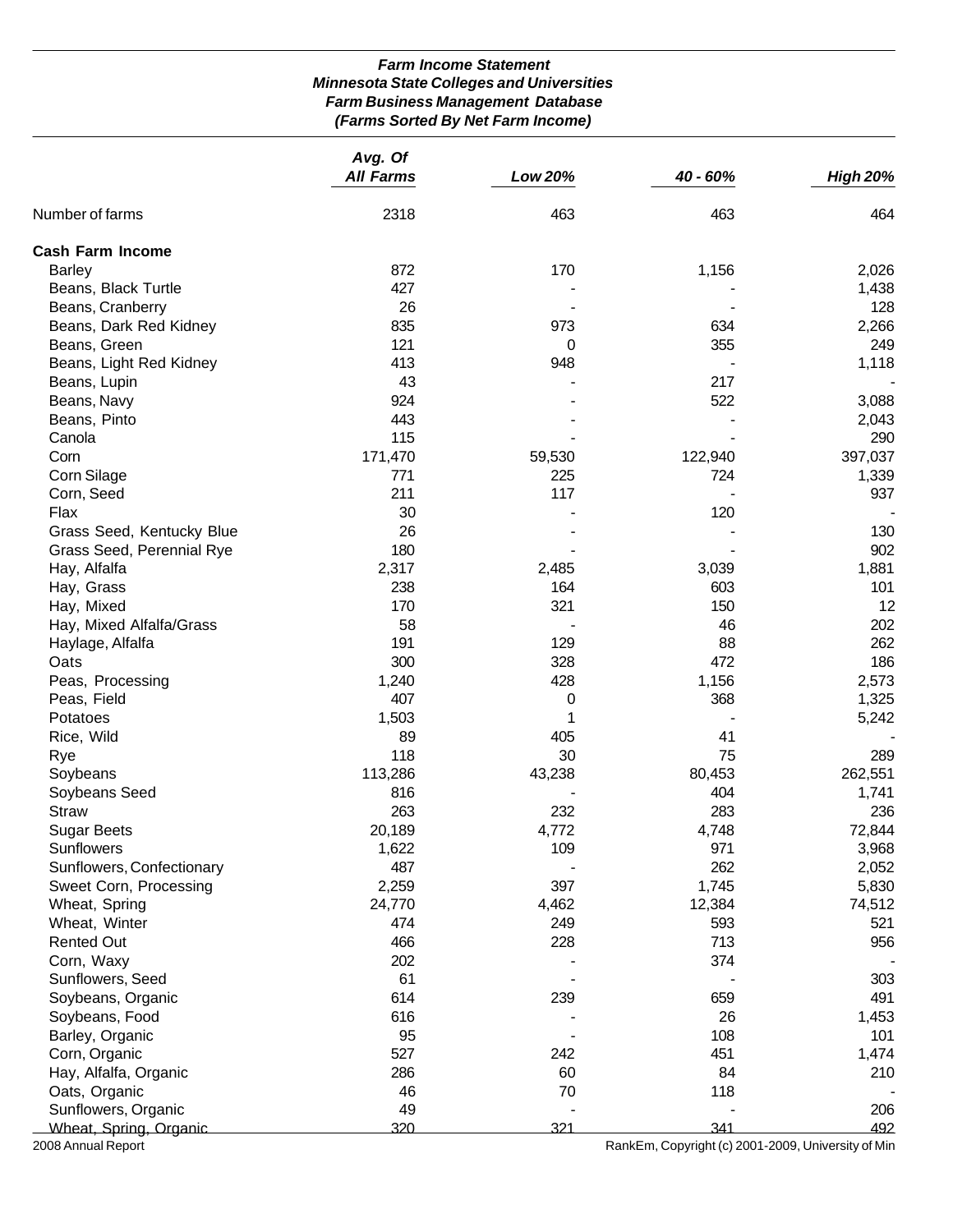# *Farm Income Statement (Continued) Minnesota State Colleges and Universities Farm Business Management Database (Farms Sorted By Net Farm Income)*

|                                   | Avg. Of          |         |          |                 |
|-----------------------------------|------------------|---------|----------|-----------------|
|                                   | <b>All Farms</b> | Low 20% | 40 - 60% | <b>High 20%</b> |
| Number of farms                   | 2318             | 463     | 463      | 464             |
| Corn, Blue, Organic               | 67               |         | 186      |                 |
| Miscellaneous crop income         | 276              | 151     | 153      | 461             |
| Beef Cow-Calf, Beef Calves        | 2,216            | 3,363   | 2,832    | 939             |
| <b>Beef Replacement Heifers</b>   | 121              | 270     | 14       | 310             |
| <b>Beef Backgrounding</b>         | 1,151            | 2,990   | 1,663    | 43              |
| <b>Beef Finishing</b>             | 11,387           | 14,044  | 8,720    | 12,791          |
| <b>Beef Yearlings</b>             | 1,242            | 44      | 2,277    | 454             |
| Dairy, Milk                       | 136,928          | 91,934  | 121,719  | 250,057         |
| Dairy, Dairy Calves               | 1,075            | 724     | 944      | 1,699           |
| Dairy Heifers (for sale)          | 929              | 1,746   | 1,709    | 284             |
| Dairy Replacement Heifers         | 627              | 633     | 416      | 1,086           |
| Dairy Finishing                   | 6,482            | 6,318   | 5,561    | 5,139           |
| Goats, Dairy, Goat Milk           | 128              | 332     | 106      |                 |
| Hogs, Farrow To Finish, Raised Ho | 18,119           | 45,922  | 12,573   | 8,447           |
| Hogs, Feeder Pig Prod, Feeder Pig | 129              | 27      | 318      | 7               |
| Hogs, Finish Feeder Pigs          | 21,081           | 41,571  | 8,990    | 29,156          |
| Sheep, Lamb Finishing             | 31               | 18      | 122      | 13              |
| Sheep, Market Lamb Prod, Mkt Lamb | 217              | 159     | 679      | 40              |
| Turkeys                           | 1,761            | 6,670   | 698      | 1,445           |
| <b>Beef Finish Cull Cows</b>      | 163              | 35      | 315      |                 |
| Hogs, Farrow to Weaning, Weaning  | 2,268            | 1,900   | 1,747    | 3,146           |
| Hogs, Weaning to Feeder           | 426              | 1,101   |          | 699             |
| Hogs, Weaning to Finish           | 22,585           | 70,721  | 7,958    | 9,431           |
| Dairy Feeder                      | 449              | 953     | 627      | 179             |
| Dairy Backgrounding               | 126              | 151     | 445      | 5               |
| Cull breeding livestock           | 6,131            | 7,060   | 5,521    | 8,676           |
| Misc. livestock income            | 1,814            | 3,878   | 922      | 1,348           |
| Direct & CC govt payments         | 13,926           | 6,542   | 10,414   | 30,168          |
| CRP payments                      | 664              | 488     | 310      | 1,206           |
| Livestock govt payments           | 173              | 247     | 252      | 91              |
| Other government payments         | 4,499            | 1,977   | 4,605    | 9,312           |
| Custom work income                | 14,476           | 7,688   | 10,321   | 29,731          |
| Patronage dividends, cash         | 4,939            | 2,419   | 3,796    | 10,461          |
| Insurance income                  | 16,660           | 7,780   | 13,266   | 31,857          |
| Contract livestock income         | 5,632            | 4,214   | 5,531    | 11,444          |
| Other farm income                 | 15,721           | 9,409   | 8,892    | 34,995          |
| Gross Cash Farm Income            | 665,602          | 464,352 | 482,025  | 1,350,127       |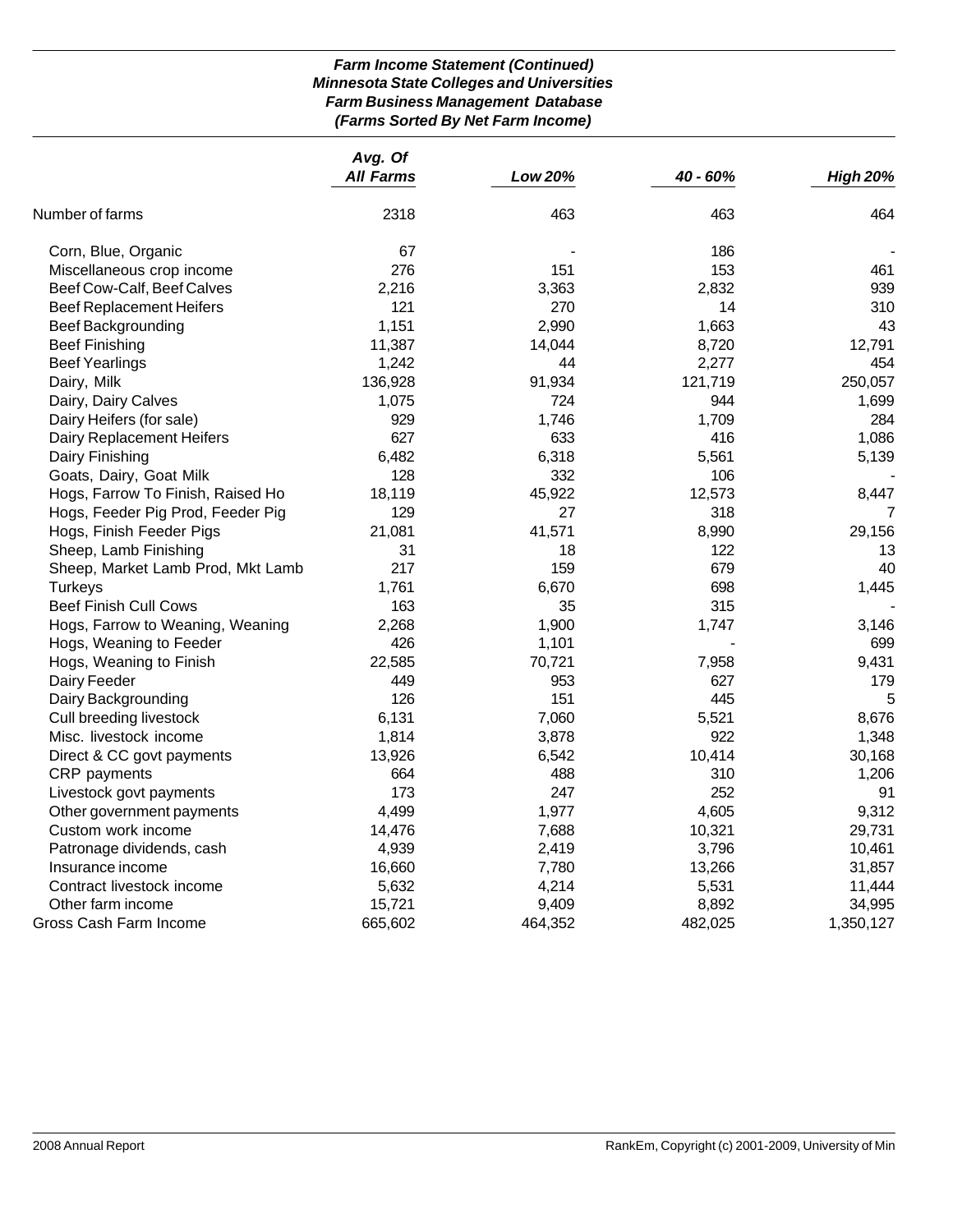# *Farm Income Statement (Continued) Minnesota State Colleges and Universities Farm Business Management Database (Farms Sorted By Net Farm Income)*

|                                | Avg. Of          |                  |                                                    |                  |  |
|--------------------------------|------------------|------------------|----------------------------------------------------|------------------|--|
|                                | <b>All Farms</b> | Low 20%          | 40 - 60%                                           | <b>High 20%</b>  |  |
| Number of farms                | 2318             | 463              | 463                                                | 464              |  |
| <b>Cash Farm Expense</b>       |                  |                  |                                                    |                  |  |
| Seed                           | 41,750           | 16,076           | 30,755                                             | 94,374           |  |
| Fertilizer                     | 64,456           | 23,427           | 44,511                                             | 155,698          |  |
| Crop chemicals                 | 24,511           | 9,335            | 17,166                                             | 58,109           |  |
| Crop insurance                 | 18,090           | 6,671            | 12,875                                             | 42,437           |  |
| Drying expense                 | 7,858            | 3,576            | 6,035                                              | 16,676           |  |
| Storage                        | 709              | 483              | 518                                                | 1,443            |  |
| Irrigation energy              | 386              | 459              | 257                                                | 760              |  |
| Packaging and supplies         | 56               | 37               | 116                                                | 10               |  |
| Crop custom hire               | 188              | 78               | 121                                                | 486              |  |
| Crop hauling and trucking      | 823              | 766              | 497                                                | 1,487            |  |
| Crop marketing                 | 1,317            | 653              | 1,033                                              | 3,319            |  |
| Crop miscellaneous             | 2,810            | 1,563            | 2,215                                              | 6,240            |  |
| Feeder livestock purchase      | 22,465           | 41,977           | 13,119                                             | 21,849           |  |
| Purchased feed                 | 83,170           | 131,308          | 55,701                                             | 108,243          |  |
| <b>Breeding fees</b>           | 2,226            | 2,484            | 1,873                                              | 3,065            |  |
| Veterinary                     | 6,155            | 7,569            | 5,109                                              | 8,662            |  |
| <b>BST</b>                     | 1,042            | 545              | 619                                                | 2,717            |  |
| Supplies                       | 5,767            | 5,866            | 5,267                                              | 8,151            |  |
| <b>DHIA</b>                    | 518              | 414              | 558                                                | 673              |  |
| Contract production exp.       | 5,736            | 9,326            | 2,134                                              | 9,592            |  |
| Livestock custom hire          | 284              | 222              | 19                                                 | 764              |  |
| Livestock building leases      | 24               |                  | 114                                                |                  |  |
| Livestock leases               | 498              | 1,307            | 173                                                | 388              |  |
| Livestock hauling and trucking | 2,486            | 3,278            | 1,870                                              | 3,371            |  |
| Livestock marketing            | 2,094            | 2,722            | 2,047                                              | 2,618            |  |
| Bedding                        | 2,414            | 1,691            | 2,072                                              | 4,874            |  |
| Interest                       | 34,087           | 27,980           | 29,766                                             | 56,865           |  |
| CCC buyback<br>Fuel & oil      | 12,885           | 5,603            | 8,090                                              | 31,293           |  |
| Repairs                        | 31,734<br>29,345 | 19,683<br>19,544 | 24,093<br>24,585                                   | 63,724<br>54,868 |  |
| Repair, machinery              | 3,805            | 2,761            | 3,152                                              | 6,838            |  |
| Repair, livestock equip        | 561              | 478              | 298                                                | 1,055            |  |
| Custom hire                    | 11,626           | 7,780            | 8,487                                              | 20,555           |  |
| Repair, buildings              | 966              | 719              | 709                                                | 1,548            |  |
| Repair, irrigation equip       | 42               | 101              | 0                                                  | 74               |  |
| Hired labor                    | 25,184           | 17,992           | 17,483                                             | 57,374           |  |
| Land rent                      | 58,550           | 22,774           | 39,384                                             | 141,292          |  |
| Stock/quota lease              | 1,503            | 61               | 525                                                | 5,324            |  |
| Machinery leases               | 4,786            | 3,508            | 3,057                                              | 11,745           |  |
| <b>Building leases</b>         | 4,947            | 9,299            | 2,102                                              | 7,225            |  |
| Real estate taxes              | 4,467            | 2,979            | 3,726                                              | 7,998            |  |
| Farm insurance                 | 6,598            | 4,945            | 5,486                                              | 11,880           |  |
| <b>Utilities</b>               | 8,198            | 7,683            | 7,269                                              | 12,329           |  |
| Dues & professional fees       | 2,713            | 1,751            | 1,925                                              | 5,883            |  |
| Miscellaneous                  | 8,116            | 6,867            | 6,465                                              | 12,819           |  |
| Total cash expense             | 547,945          | 434,339          | 393,382                                            | 1,066,691        |  |
| Net cash farm income           | 117,657          | 30,012           | 88,644                                             | 283,436          |  |
| 2008 Annual Report             |                  |                  | RankEm, Copyright (c) 2001-2009, University of Min |                  |  |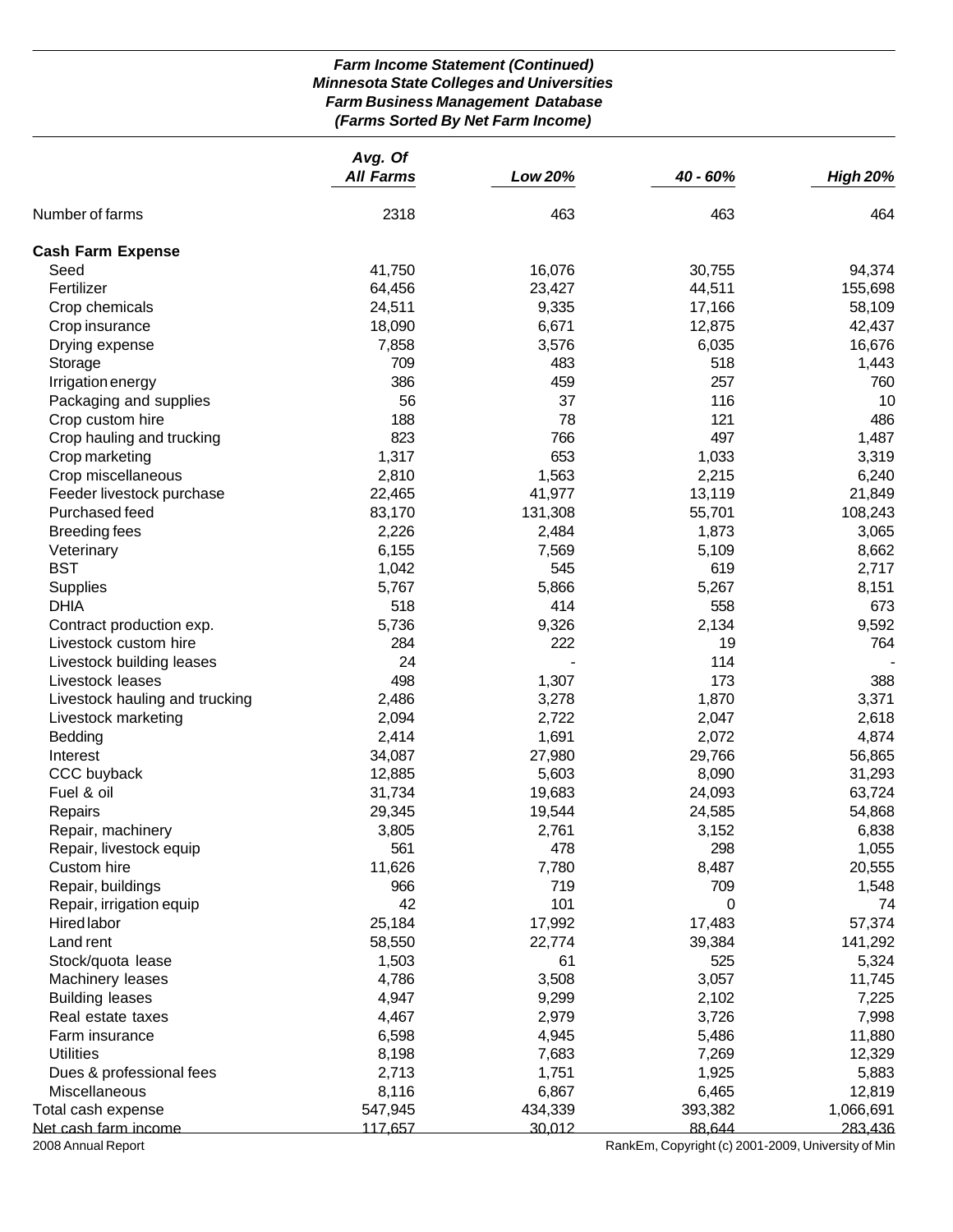# *Farm Income Statement (Continued) Minnesota State Colleges and Universities Farm Business Management Database (Farms Sorted By Net Farm Income)*

|                                 | Avg. Of          |           |            |                 |
|---------------------------------|------------------|-----------|------------|-----------------|
|                                 | <b>All Farms</b> | Low 20%   | $40 - 60%$ | <b>High 20%</b> |
| Number of farms                 | 2318             | 463       | 463        | 464             |
| <b>Inventory Changes</b>        |                  |           |            |                 |
| Prepaids and supplies           | 23,542           | 1,729     | 15,392     | 70,037          |
| Accounts receivable             | 12,681           | $-2,150$  | 6,165      | 36,404          |
| Hedging accounts                | 2,025            | $-226$    | $-378$     | 9,122           |
| Other current assets            | 350              | $-703$    | 57         | 2,982           |
| Crops and feed                  | 23,223           | $-13,374$ | 12,258     | 87,097          |
| Market livestock                | $-3,103$         | $-11,480$ | $-2,655$   | 979             |
| <b>Breeding livestock</b>       | $-839$           | $-6,166$  | 96         | 2,167           |
| Other assets                    | 1,052            | $-1,654$  | 1,696      | 5,696           |
| Accounts payable                | $-3,509$         | $-5,464$  | $-3,934$   | $-2,979$        |
| Accrued interest                | 121              | $-70$     | $-464$     | 915             |
| Total inventory change          | 55,544           | $-39,559$ | 28,234     | 212,421         |
| Net operating profit            | 173,201          | $-9,547$  | 116,877    | 495,857         |
| <b>Depreciation</b>             |                  |           |            |                 |
| Machinery and equipment         | $-23,982$        | $-14,193$ | $-18,828$  | $-47,469$       |
| <b>Titled vehicles</b>          | $-1,985$         | $-1,369$  | $-1,660$   | $-3,634$        |
| Buildings and improvements      | $-8,336$         | $-7,405$  | $-6,760$   | $-14,944$       |
| Total depreciation              | $-34,304$        | $-22,967$ | $-27,249$  | $-66,046$       |
| Net farm income from operations | 138,898          | $-32,514$ | 89,628     | 429,810         |
| Gain or loss on capital sales   | 966              | 133       | 254        | 3,806           |
| Net farm income                 | 139,864          | $-32,381$ | 89,882     | 433,616         |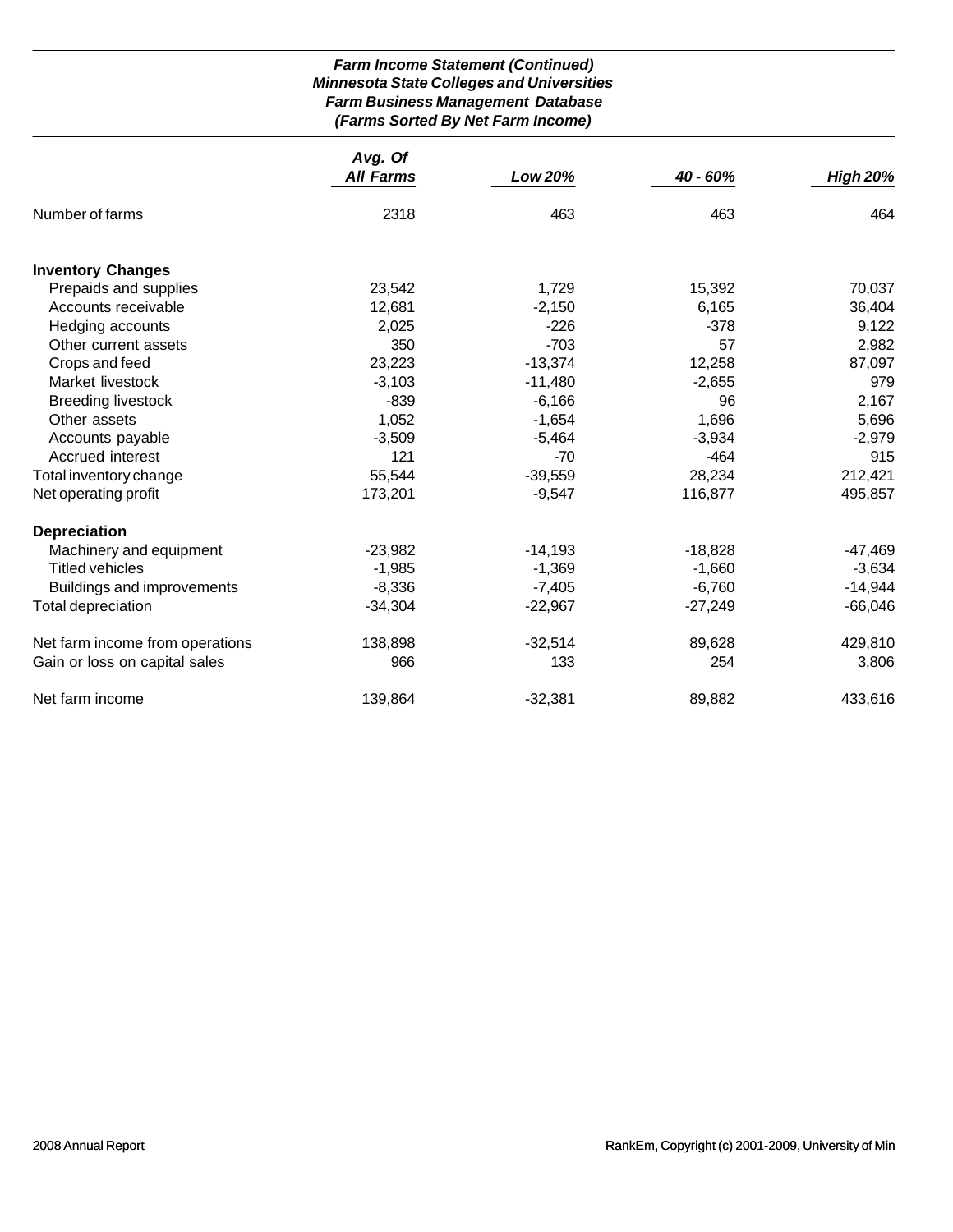# *Inventory Changes Minnesota State Colleges and Universities Farm Business Management Database (Farms Sorted By Net Farm Income)*

|                                                                                                                                              | Avg. Of<br><b>All Farms</b>                 | Low 20%                                        | 40 - 60%                                  | <b>High 20%</b>                               |
|----------------------------------------------------------------------------------------------------------------------------------------------|---------------------------------------------|------------------------------------------------|-------------------------------------------|-----------------------------------------------|
| Number of farms                                                                                                                              | 2318                                        | 463                                            | 463                                       | 464                                           |
| Net cash farm income                                                                                                                         | 117,657                                     | 30,012                                         | 88,644                                    | 283,436                                       |
| <b>Crops and Feed</b><br>Ending inventory<br>Beginning inventory<br>Inventory change                                                         | 241,830<br>218,606<br>23,223                | 87,308<br>100,682<br>$-13,374$                 | 158,085<br>145,827<br>12,258              | 605,615<br>518,518<br>87,097                  |
| Market Livestock<br>Ending inventory<br>Beginning inventory<br>Inventory change                                                              | 34,648<br>37,750<br>$-3,103$                | 61,106<br>72,586<br>$-11,480$                  | 24,124<br>26,779<br>$-2,655$              | 30,773<br>29,794<br>979                       |
| <b>Accts Receivable</b><br>Ending inventory<br>Beginning inventory<br>Inventory change                                                       | 40,316<br>27,635<br>12,681                  | 21,116<br>23,266<br>$-2,150$                   | 23,545<br>17,380<br>6,165                 | 97,259<br>60,856<br>36,404                    |
| <b>Prepaid Expenses and Supplies</b><br><b>Ending inventory</b><br>Beginning inventory<br>Inventory change                                   | 63,224<br>39,682<br>23,542                  | 19,059<br>17,331<br>1,729                      | 40,402<br>25,010<br>15,392                | 166,867<br>96,830<br>70,037                   |
| <b>Hedging Activities</b><br>Ending inventory<br>Withdrawals<br>Beginning inventory<br>Deposits<br>Gain or loss                              | 3,431<br>8,030<br>1,815<br>7,620<br>2,025   | 824<br>3,525<br>1,279<br>3,296<br>$-226$       | 1,035<br>2,099<br>906<br>2,605<br>-378    | 11,265<br>24,443<br>5,134<br>21,452<br>9,122  |
| <b>Other Current Assets</b><br>Ending inventory<br>Beginning inventory<br>Inventory change                                                   | 4,633<br>4,282<br>350                       | 2,462<br>3,165<br>-703                         | 2,879<br>2,822<br>57                      | 10,584<br>7,602<br>2,982                      |
| <b>Breeding Livestock</b><br>Ending inventory<br>Capital sales<br>Beginning inventory<br>Capital purchases<br>Depreciation, capital adjust   | 74,820<br>2,231<br>71,515<br>6,375<br>-839  | 72,692<br>4,717<br>75,543<br>8,032<br>-6,166   | 69,305<br>2,059<br>66,236<br>5,032<br>96  | 108,636<br>1,367<br>99,914<br>7,923<br>2,167  |
| <b>Other Capital Assets</b><br>Ending inventory<br>Capital sales<br>Beginning inventory<br>Capital purchases<br>Depreciation, capital adjust | 66,809<br>1,951<br>62,685<br>5,023<br>1,052 | 27,957<br>1,960<br>29,510<br>2,061<br>$-1,654$ | 41,800<br>423<br>37,284<br>3,244<br>1,696 | 165,956<br>5,255<br>155,761<br>9,755<br>5,696 |
| <b>Accounts Payable</b><br>Beginning inventory<br>Ending inventory<br>Inventory change                                                       | 15,042<br>18,551<br>$-3,509$                | 19,101<br>24,566<br>$-5,464$                   | 10,038<br>13,972<br>$-3,934$              | 27,119<br>30,098<br>$-2,979$                  |
| <b>Accrued Interest</b><br>Beginning inventory<br>Ending inventory<br>Inventory change                                                       | 8,586<br>8,470<br>121                       | 5,898<br>5,972<br>$-70$                        | 6,659<br>7,119<br>-464                    | 16,795<br>15,901<br>915                       |
| Total inventory change                                                                                                                       | 55,544                                      | $-39,559$                                      | 28,234                                    | 212,421                                       |
| Net operating profit                                                                                                                         | 173,201                                     | $-9,547$                                       | 116,877                                   | 495,857                                       |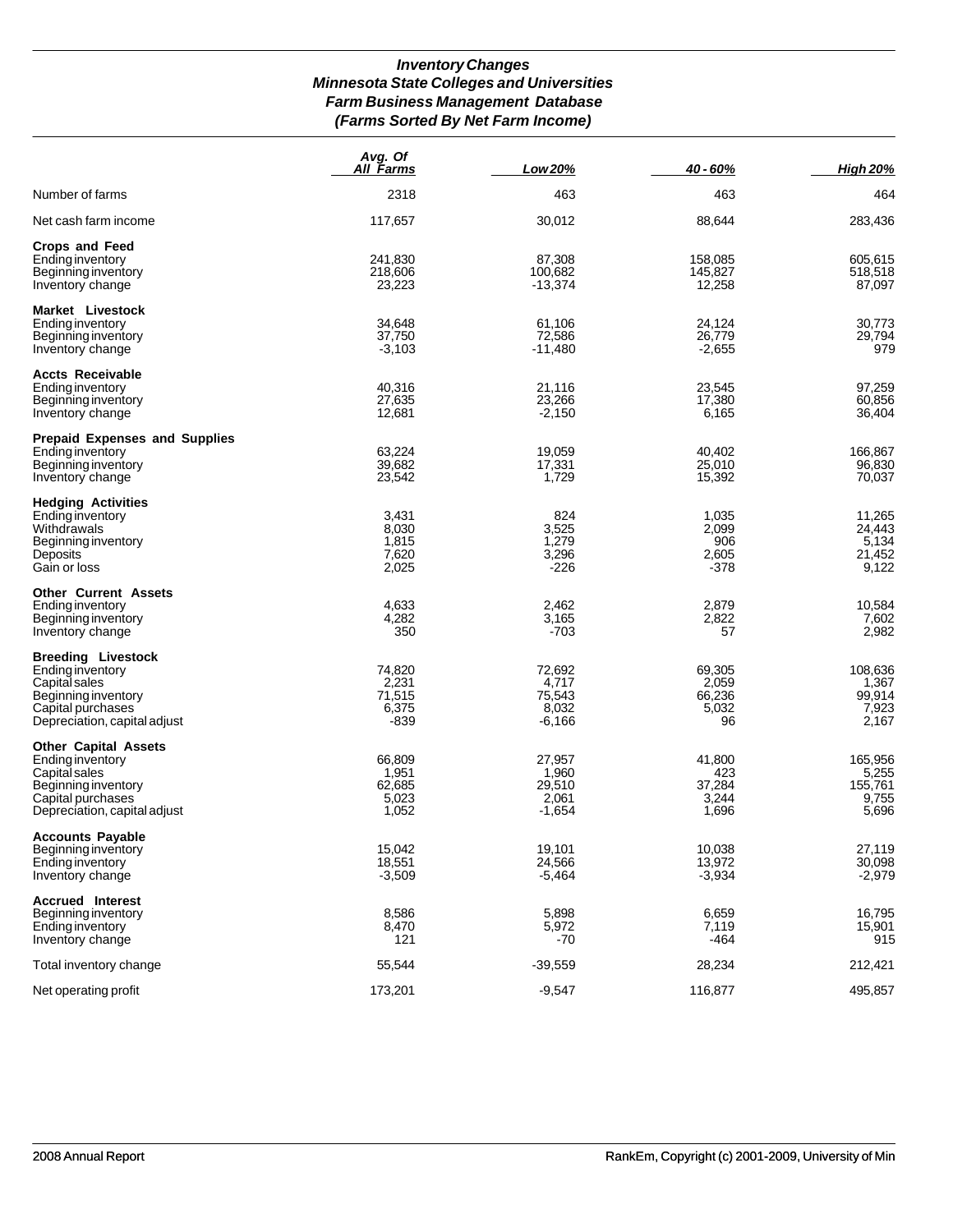# *Depreciation Minnesota State Colleges and Universities Farm Business Management Database (Farms Sorted By Net Farm Income)*

|                                   | Avg. Of          |           |           |                 |
|-----------------------------------|------------------|-----------|-----------|-----------------|
|                                   | <b>All Farms</b> | Low 20%   | 40 - 60%  | <b>High 20%</b> |
| Number of farms                   | 2318             | 463       | 463       | 464             |
| Net operating profit              | 173,201          | $-9,547$  | 116,877   | 495,857         |
| <b>Machinery and Equipment</b>    |                  |           |           |                 |
| <b>Ending inventory</b>           | 249,194          | 145,977   | 201,805   | 482,682         |
| Capital sales                     | 5,664            | 3,760     | 3,868     | 12,571          |
| Beginning inventory               | 217,421          | 138,452   | 176,058   | 409,737         |
| Capital purchases                 | 61,420           | 25,479    | 48,443    | 132,984         |
| Depreciation, capital adjust.     | $-23,982$        | $-14,193$ | $-18,828$ | $-47,469$       |
| <b>Titled Vehicles</b>            |                  |           |           |                 |
| <b>Ending inventory</b>           | 17,812           | 11,975    | 14,621    | 30,417          |
| Capital sales                     | 265              | 267       | 154       | 482             |
| Beginning inventory               | 14,840           | 10,106    | 12,604    | 24,853          |
| Capital purchases                 | 5,223            | 3,505     | 3,832     | 9,680           |
| Depreciation, capital adjust.     | $-1,985$         | $-1,369$  | $-1,660$  | $-3,634$        |
| <b>Buildings and Improvements</b> |                  |           |           |                 |
| <b>Ending inventory</b>           | 162,638          | 127,099   | 142,158   | 292,259         |
| Capital sales                     | 981              | 74        | 1,135     | 2,168           |
| Beginning inventory               | 142,940          | 117,995   | 127,593   | 253,122         |
| Capital purchases                 | 29,015           | 16,582    | 22,460    | 56,249          |
| Depreciation, capital adjust.     | $-8,336$         | $-7,405$  | $-6,760$  | $-14,944$       |
| Total depreciation, capital adj.  | $-34,304$        | $-22,967$ | $-27,249$ | $-66,046$       |
| Net farm income from operations   | 138,898          | $-32,514$ | 89,628    | 429,810         |
| Gain or loss on capital sales     | 966              | 133       | 254       | 3,806           |
| Net farm income                   | 139,864          | $-32,381$ | 89,882    | 433,616         |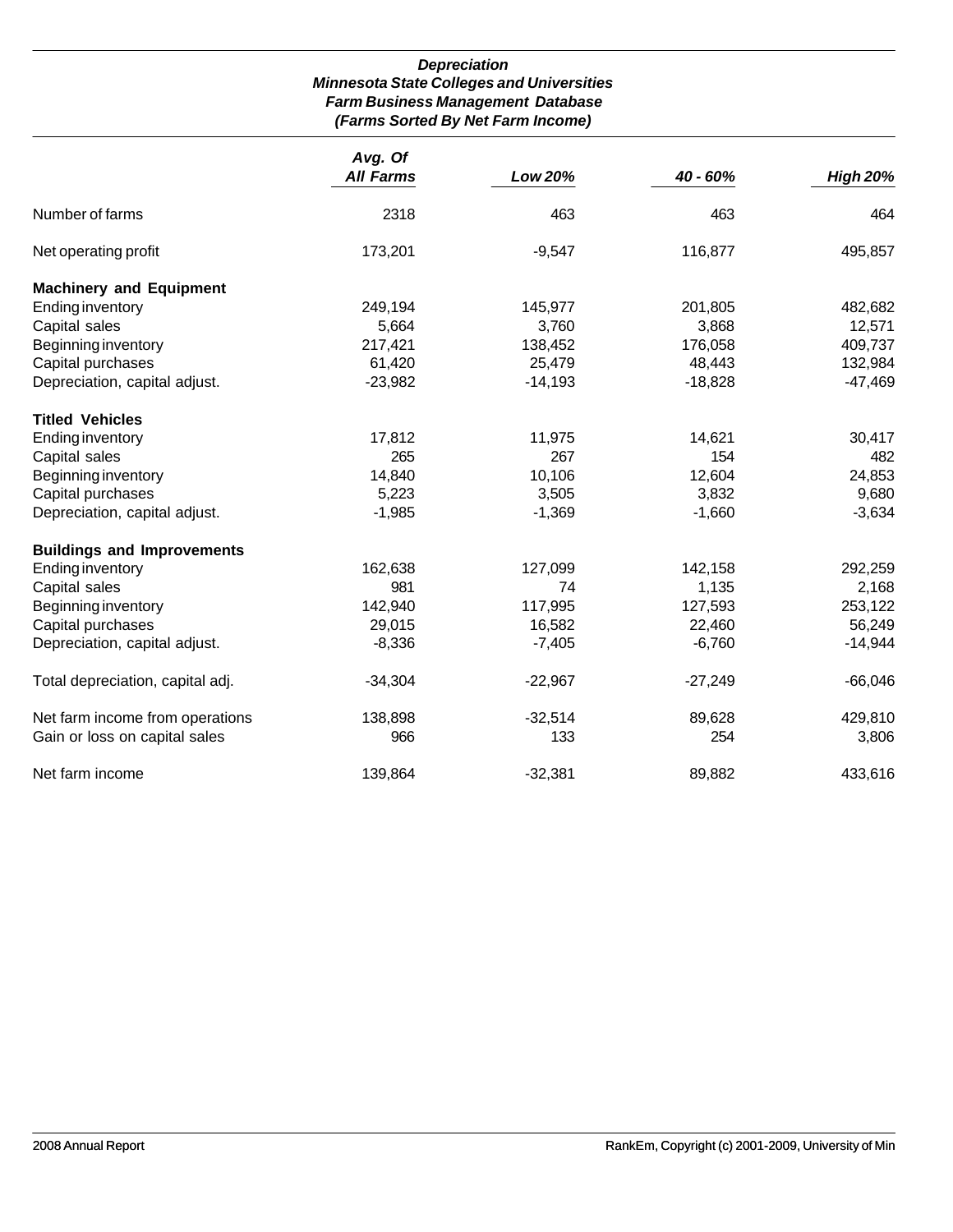# *Profitability Measures Minnesota State Colleges and Universities Farm Business Management Database (Farms Sorted By Net Farm Income)*

|                                         | Avg. Of          |                |           |                 |
|-----------------------------------------|------------------|----------------|-----------|-----------------|
|                                         | <b>All Farms</b> | <b>Low 20%</b> | 40 - 60%  | <b>High 20%</b> |
| Number of farms                         | 2318             | 463            | 463       | 464             |
| Profitability (assets valued at cost)   |                  |                |           |                 |
| Net farm income from operations         | 138,898          | $-32,514$      | 89,628    | 429,810         |
| Rate of return on assets                | 10.5 %           | $-4.4%$        | 8.6 %     | 16.6 %          |
| Rate of return on equity                | 14.6 %           | $-18.7%$       | 11.3 %    | 24.4 %          |
| Operating profit margin                 | 21.7 %           | $-13.8%$       | 19.3 %    | 30.0 %          |
| Asset turnover rate                     | 48.3 %           | 31.8 %         | 44.6 %    | 55.5 %          |
| Farm interest expense                   | 33,966           | 28,050         | 30,229    | 55,950          |
| Value of operator lbr and mgmt.         | 43,862           | 30,751         | 36,751    | 76,888          |
| Return on farm assets                   | 129,001          | $-35,214$      | 83,107    | 408,873         |
| Average farm assets                     | 1,232,573        | 801,960        | 964,302   | 2,458,394       |
| Return on farm equity                   | 95,035           | $-63,265$      | 52,878    | 352,923         |
| Average farm equity                     | 650,653          | 337,674        | 468,852   | 1,445,201       |
| Value of farm production                | 595,275          | 255,204        | 430,444   | 1,364,130       |
|                                         | Avg. Of          |                |           |                 |
|                                         | <b>All Farms</b> | <b>Low 20%</b> | 40 - 60%  | <b>High 20%</b> |
| Number of farms                         | 2318             | 463            | 463       | 464             |
| Profitability (assets valued at market) |                  |                |           |                 |
| Net farm income from operations         | 148,108          | $-8,348$       | 104,330   | 416,441         |
| Rate of return on assets                | 8.6 %            | $-1.0%$        | 7.7%      | 12.7 %          |
| Rate of return on equity                | 12.2 %           | $-7.5%$        | 10.4 %    | 19.7 %          |
| Operating profit margin                 | 23.2 %           | $-4.3%$        | 22.7 %    | 29.0 %          |
| Asset turnover rate                     | 37.0 %           | 23.4 %         | 33.9 %    | 43.9 %          |
| Farm interest expense                   | 33,966           | 28,050         | 30,229    | 55,950          |
| Value of operator lbr and mgmt.         | 43,862           | 30,751         | 36,751    | 76,888          |
| Return on farm assets                   | 138,212          | $-11,048$      | 97,809    | 395,504         |
| Average farm assets                     | 1,608,910        | 1,091,151      | 1,268,443 | 3,105,093       |
| Return on farm equity                   | 104,246          | $-39,099$      | 67,579    | 339,554         |
| Average farm equity                     | 857,594          | 518,127        | 652,272   | 1,726,313       |
| Value of farm production                | 595,275          | 255,204        | 430,444   | 1,364,130       |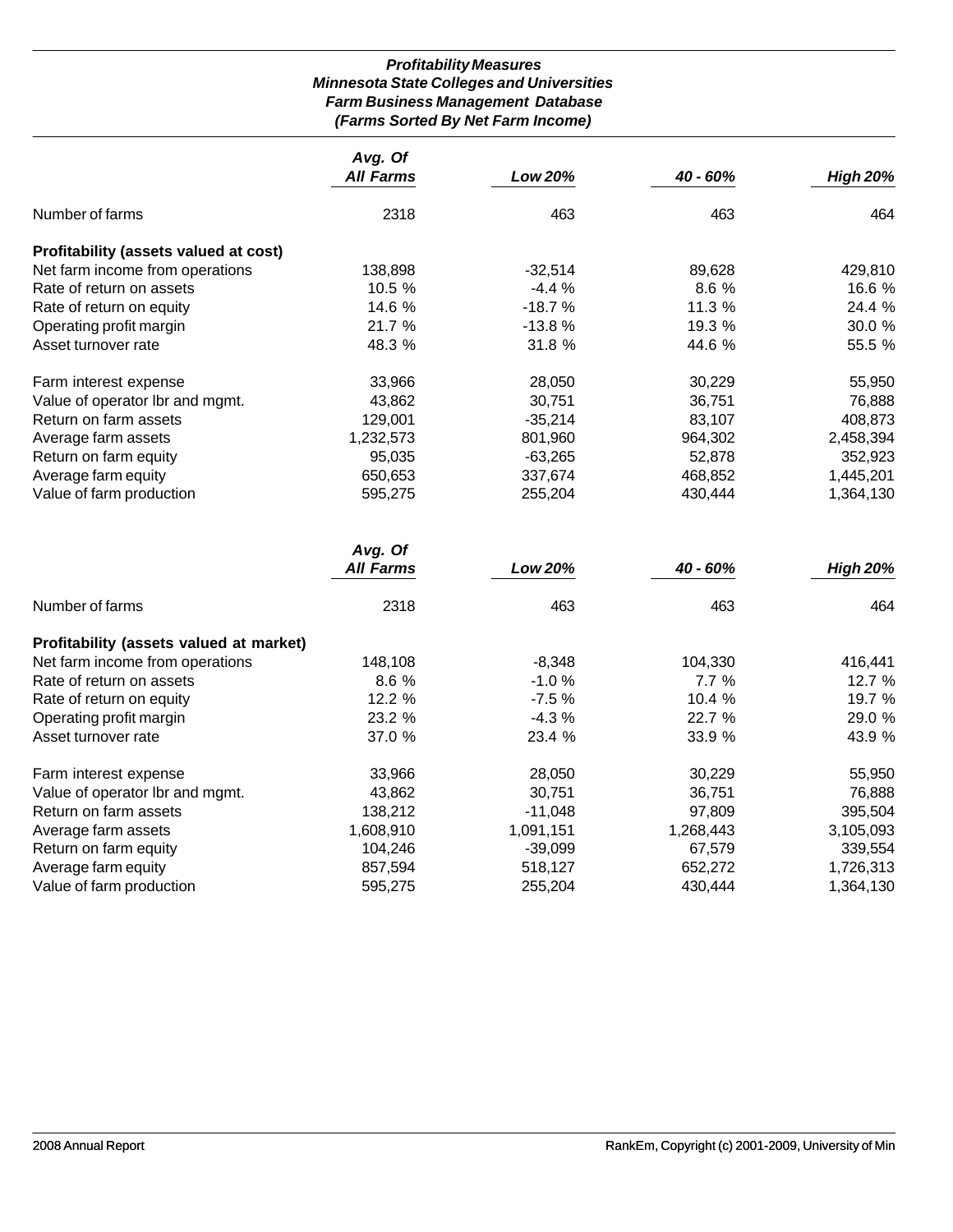# *Liquidity & Repayment Capacity Measures Minnesota State Colleges and Universities Farm Business Management Database (Farms Sorted By Net Farm Income)*

|                                 | Avg. Of          |           |           |                 |
|---------------------------------|------------------|-----------|-----------|-----------------|
|                                 | <b>All Farms</b> | Low 20%   | 40 - 60%  | <b>High 20%</b> |
| Number of farms                 | 2318             | 463       | 463       | 464             |
| <b>Liquidity</b>                |                  |           |           |                 |
| <b>Current ratio</b>            | 1.91             | 1.30      | 1.74      | 2.32            |
| Working capital                 | 213,110          | 52,032    | 127,158   | 596,896         |
| Working capital to gross inc    | 30.4 %           | 12.1 %    | 25.5 %    | 39.9 %          |
| <b>Current assets</b>           | 448,301          | 227,563   | 298,138   | 1,047,909       |
| <b>Current liabilities</b>      | 235,191          | 175,531   | 170,981   | 451,012         |
| Gross revenues (accrual)        | 700,910          | 428,489   | 499,264   | 1,494,222       |
| <b>Repayment capacity</b>       |                  |           |           |                 |
| Net farm income from operations | 138,898          | $-32,514$ | 89,628    | 429,810         |
| Depreciation                    | 34,304           | 22,967    | 27,249    | 66,046          |
| Personal income                 | 24,834           | 32,926    | 23,663    | 18,126          |
| Family living/owner withdrawals | $-54,050$        | $-40,604$ | $-48,983$ | $-81,809$       |
| Payments on personal debt       | $-4,571$         | $-4,296$  | $-4,332$  | $-6,038$        |
| Income taxes paid               | $-8,095$         | $-4,450$  | $-6,310$  | $-15,806$       |
| Interest on term debt           | 24,814           | 21,449    | 22,180    | 41,174          |
| Capital debt repayment capacity | 156,146          | $-4,520$  | 103,096   | 451,504         |
| Scheduled term debt payments    | $-65,762$        | $-50,588$ | $-55,618$ | $-116,804$      |
| Capital debt repayment margin   | 90,384           | $-55,108$ | 47,478    | 334,700         |
| Cash replacement allowance      | $-10,879$        | $-6,994$  | $-8,239$  | $-19,864$       |
| Replacement margin              | 79,505           | $-62,102$ | 39,239    | 314,836         |
| Term debt coverage ratio        | 2.37             | $-0.09$   | 1.85      | 3.87            |
| Replacement coverage ratio      | 2.04             | $-0.08$   | 1.61      | 3.30            |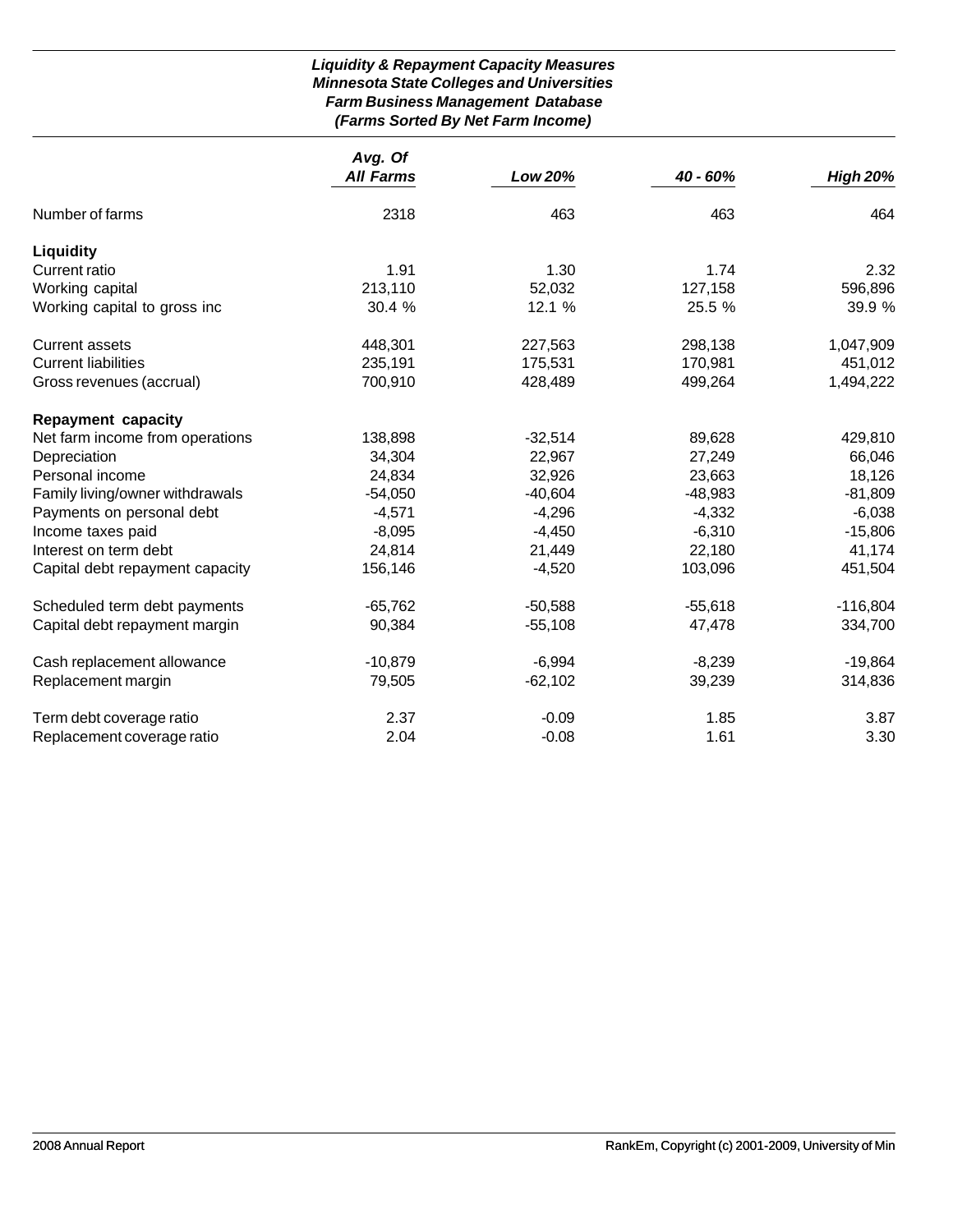# *Balance Sheet at Cost Values Minnesota State Colleges and Universities Farm Business Management Database (Farms Sorted By Net Farm Income)*

|                                                                                                        | Avg. Of<br><b>All Farms</b>    | Low 20%                      | $40 - 60%$                     | <b>High 20%</b>                |
|--------------------------------------------------------------------------------------------------------|--------------------------------|------------------------------|--------------------------------|--------------------------------|
| Number of farms                                                                                        | 2316                           | 463                          | 463                            | 464                            |
| <b>Assets</b><br><b>Current Farm Assets</b><br>Cash and checking balance                               | 16,687                         | 9,248                        | 13,128                         | 37,895                         |
| Prepaid expenses & supplies<br>Growing crops                                                           | 63,278<br>1,499                | 19,059<br>301                | 40,402<br>849                  | 166,867<br>3,474               |
| Accounts receivable<br>Hedging accounts<br>Crops held for sale or feed                                 | 40,350<br>3,434<br>244,896     | 21,116<br>824<br>87,051      | 23,545<br>1,035<br>162,839     | 97,259<br>11,265<br>611,738    |
| Crops under government loan<br>Market livestock held for sale                                          | 40,567<br>34,677               | 26,697<br>61,106             | 30,187<br>24,124               | 81,528<br>30,773               |
| Other current assets<br>Total current farm assets                                                      | 3,137<br>448,526               | 2,161<br>227,563             | 2,030<br>298,138               | 7,111<br>1,047,909             |
| Intermediate Farm Assets<br><b>Breeding livestock</b><br>Machinery and equipment                       | 74,726<br>249,140              | 72,692                       | 69,305<br>201,805              | 108,636                        |
| <b>Titled vehicles</b><br>Other intermediate assets                                                    | 17,809<br>35,681               | 145,977<br>11,975<br>10,383  | 14,621<br>17,152               | 482,682<br>30,417<br>102,806   |
| Total intermediate farm assets                                                                         | 377,356                        | 241,026                      | 302,883                        | 724,542                        |
| Long Term Farm Assets<br>Farm land<br>Buildings and improvements                                       | 302,989<br>162,689             | 198,011<br>127,099           | 258,374<br>142,158             | 567,167<br>292,259             |
| Other long-term assets<br>Total long-term farm assets<br><b>Total Farm Assets</b>                      | 31,185<br>496,863<br>1,322,746 | 17,574<br>342,684<br>811,273 | 24,648<br>425,180<br>1,026,201 | 63,150<br>922,576<br>2,695,027 |
| <b>Total Nonfarm Assets</b>                                                                            | 150,020                        | 120,862                      | 142,495                        | 195,970                        |
| <b>Total Assets</b>                                                                                    | 1,472,766                      | 932,136                      | 1,168,697                      | 2,890,997                      |
| Liabilities<br><b>Current Farm Liabilities</b><br>Accrued interest                                     | 8,511                          | 5,999                        | 7,138                          | 15,973                         |
| Accounts payable<br>Current notes                                                                      | 18,567<br>142,750              | 24,566<br>100,734            | 13,972<br>98,383               | 30,098<br>279,986              |
| Government crop loans<br>Principal due on term debt<br>Total current farm liabilities                  | 19,410<br>46,026<br>235,247    | 13,291<br>30,942<br>175,531  | 14,934<br>36,553<br>170,981    | 37,232<br>87,723<br>451,012    |
| Total intermediate farm liabs                                                                          | 119,822                        | 104,916                      | 104,019                        | 196,381                        |
| Total long term farm liabilities<br>Total farm liabilities                                             | 270,012<br>625,098             | 214,260<br>494,706           | 256,525<br>531,524             | 437,635<br>1,085,029           |
| Total nonfarm liabilities<br><b>Total liabilities</b>                                                  | 37,856<br>662,954              | 30,262<br>524,968            | 34,328<br>565,852              | 54,971<br>1,139,999            |
| Net worth (farm and nonfarm)<br>Net worth change                                                       | 809,811<br>98,792              | 407,168<br>$-38,886$         | 602,845<br>54,712              | 1,750,998<br>342,622           |
| <b>Ratio Analysis</b>                                                                                  | 52 %                           | 77 %                         | 57 %                           |                                |
| Current farm liabilities / assets<br>Intermediate farm liab. / assets<br>Long term farm liab. / assets | 32 %<br>54 %                   | 44 %<br>63 %                 | 34 %<br>60 %                   | 43 %<br>27 %<br>47 %           |
| Total debt to asset ratio                                                                              | 45 %                           | 56 %                         | 48 %                           | 39 %                           |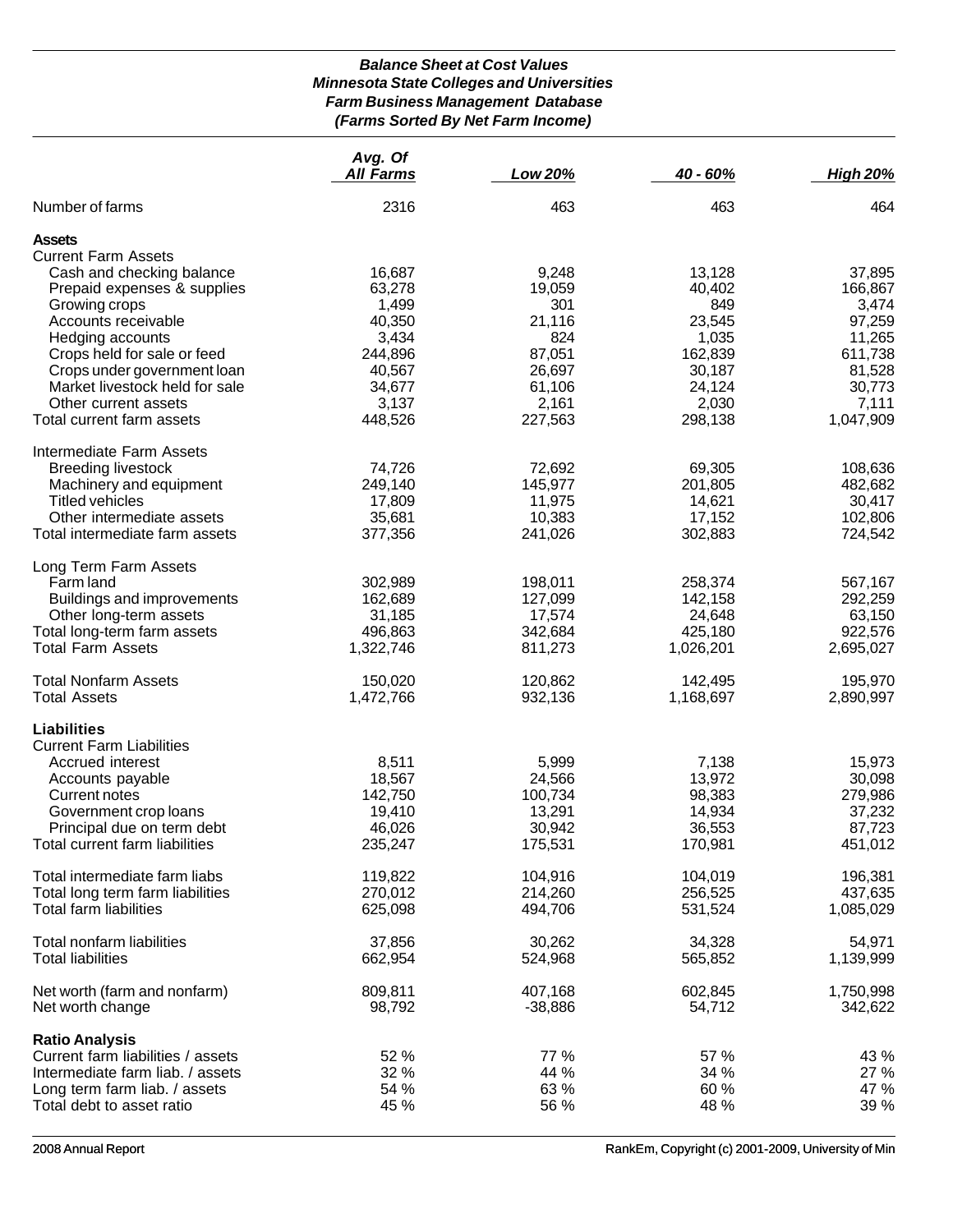# *Balance Sheet at Market Values Minnesota State Colleges and Universities Farm Business Management Database (Farms Sorted By Net Farm Income)*

|                                                                                                                                                                                                                                                                                                                          | Avg. Of<br>All Farms                                                                            | Low 20%                                                                                   | <u>40 - 60%</u>                                                                               | <b>High 20%</b>                                                                                     |
|--------------------------------------------------------------------------------------------------------------------------------------------------------------------------------------------------------------------------------------------------------------------------------------------------------------------------|-------------------------------------------------------------------------------------------------|-------------------------------------------------------------------------------------------|-----------------------------------------------------------------------------------------------|-----------------------------------------------------------------------------------------------------|
| Number of farms                                                                                                                                                                                                                                                                                                          | 2316                                                                                            | 463                                                                                       | 463                                                                                           | 464                                                                                                 |
| <b>Assets</b><br><b>Current Farm Assets</b><br>Cash and checking balance<br>Prepaid expenses & supplies<br>Growing crops<br>Accounts receivable<br>Hedging accounts<br>Crops held for sale or feed<br>Crops under government loan<br>Market livestock held for sale<br>Other current assets<br>Total current farm assets | 16,687<br>63,278<br>1,499<br>40,350<br>3,434<br>244,896<br>40,567<br>34,677<br>3,137<br>448,526 | 9,248<br>19,059<br>301<br>21,116<br>824<br>87,051<br>26,697<br>61,106<br>2,161<br>227,563 | 13,128<br>40,402<br>849<br>23,545<br>1,035<br>162,839<br>30,187<br>24,124<br>2,030<br>298,138 | 37,895<br>166,867<br>3,474<br>97,259<br>11,265<br>611,738<br>81,528<br>30,773<br>7,111<br>1,047,909 |
| Intermediate Farm Assets<br>Breeding livestock<br>Machinery and equipment<br>Titled vehicles<br>Other intermediate assets<br>Total intermediate farm assets                                                                                                                                                              | 82,587<br>339,815<br>21,488<br>46,539<br>490,429                                                | 80,703<br>201,177<br>14,732<br>11,800<br>308,412                                          | 75,796<br>267,818<br>16,948<br>22,594<br>383,155                                              | 123,369<br>655,046<br>37,981<br>132,990<br>949,385                                                  |
| Long Term Farm Assets<br>Farm land<br>Buildings and improvements<br>Other long-term assets<br>Total long-term farm assets<br><b>Total Farm Assets</b>                                                                                                                                                                    | 526,807<br>209,889<br>37,545<br>774,240<br>1,713,196                                            | 390,609<br>166,796<br>18,922<br>576,327<br>1,112,303                                      | 453,698<br>175,773<br>32,048<br>661,518<br>1,342,812                                          | 910,088<br>374,673<br>81,873<br>1,366,633<br>3,363,927                                              |
| <b>Total Nonfarm Assets</b><br><b>Total Assets</b>                                                                                                                                                                                                                                                                       | 175,258<br>1,888,454                                                                            | 146,782<br>1,259,085                                                                      | 165,867<br>1,508,679                                                                          | 229,214<br>3,593,141                                                                                |
| <b>Liabilities</b><br><b>Current Farm Liabilities</b><br>Accrued interest<br>Accounts payable<br>Current notes<br>Government crop loans<br>Principal due on term debt<br>Total current farm liabilities                                                                                                                  | 8,511<br>18,567<br>142,750<br>19,410<br>46,026<br>235,247                                       | 5,999<br>24,566<br>100,734<br>13,291<br>30,942<br>175,531                                 | 7,138<br>13,972<br>98,383<br>14,934<br>36,553<br>170,981                                      | 15,973<br>30,098<br>279,986<br>37,232<br>87,723<br>451,012                                          |
| Total intermediate farm liabs<br>Total long term farm liabilities<br>Total farm liabilities                                                                                                                                                                                                                              | 119,822<br>270,012<br>625,098                                                                   | 104,916<br>214,260<br>494,706                                                             | 104,019<br>256,525<br>531,524                                                                 | 196,381<br>437,635<br>1,085,029                                                                     |
| Total nonfarm liabilities<br>Total liabs excluding deferreds<br>Total deferred liabilities<br><b>Total liabilities</b>                                                                                                                                                                                                   | 37,856<br>662,954<br>186,040<br>848,995                                                         | 30,262<br>524,968<br>113,171<br>638,139                                                   | 34,328<br>565,852<br>129,934<br>695,786                                                       | 54,971<br>1,139,999<br>410,685<br>1,550,684                                                         |
| Retained earnings<br>Market valuation equity<br>Net worth (farm and nonfarm)<br>Net worth excluding deferreds<br>Net worth change                                                                                                                                                                                        | 809,811<br>229,648<br>1,039,459<br>1,225,499<br>104,288                                         | 407,168<br>213,778<br>620,946<br>734,117<br>$-16,982$                                     | 602,845<br>210,048<br>812,893<br>942,828<br>68,084                                            | 1,750,998<br>291,458<br>2,042,456<br>2,453,141<br>319,515                                           |
| <b>Ratio Analysis</b><br>Current farm liabilities / assets<br>Intermediate farm liab. / assets<br>Long term farm liab. / assets<br>Total debt to asset ratio<br>Debt to assets excl deferreds                                                                                                                            | 52 %<br>24 %<br>35 %<br>45 %<br>35 %                                                            | 77 %<br>34 %<br>37 %<br>51 %<br>42 %                                                      | 57 %<br>27 %<br>39 %<br>46 %<br>38 %                                                          | 43 %<br>21 %<br>32 %<br>43 %<br>32 %                                                                |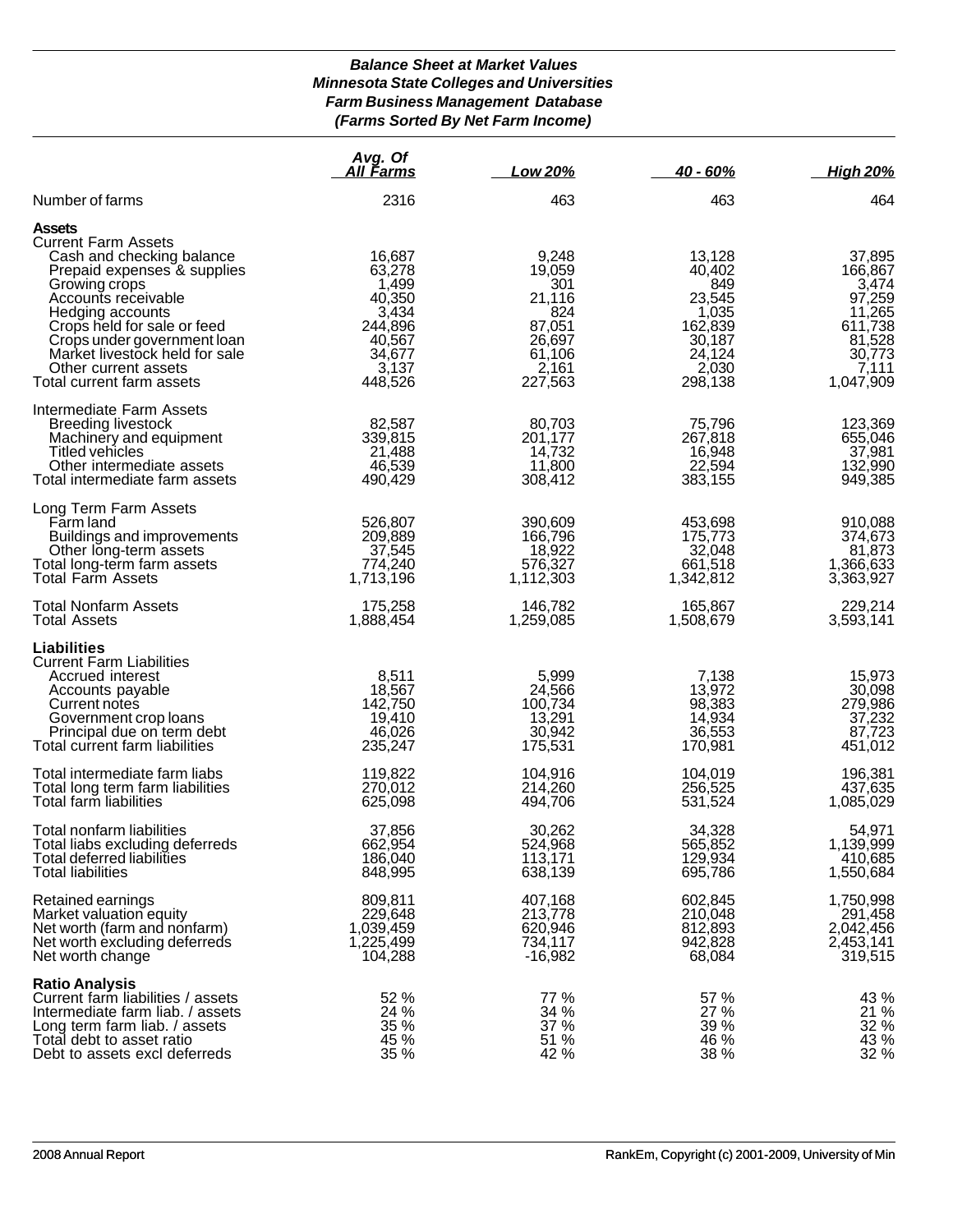## *Statement Of Cash Flows Minnesota State Colleges and Universities Farm Business Management Database (Farms Sorted By Net Farm Income)*

|                                              | Avg. Of<br><b>All Farms</b> | Low 20%    | 40 - 60%   | <b>High 20%</b> |
|----------------------------------------------|-----------------------------|------------|------------|-----------------|
|                                              |                             |            |            |                 |
| Number of farms                              | 2318                        | 463        | 463        | 464             |
| Beginning cash (farm & nonfarm)              | 21,104                      | 15,121     | 21,636     | 36,289          |
| <b>Cash Provided By Operating Activities</b> |                             |            |            |                 |
| Gross cash farm income                       | 665,602                     | 464,352    | 482,025    | 1,350,127       |
| Total cash farm expense                      | $-547,945$                  | $-434,339$ | $-393,382$ | $-1,066,691$    |
| Net cash from hedging transactions           | 410                         | 230        | $-506$     | 2,992           |
| Cash provided by operating                   | 118,067                     | 30,242     | 88,137     | 286,427         |
| <b>Cash Provided By Investing Activities</b> |                             |            |            |                 |
| Sale of breeding livestock                   | 2,163                       | 4,495      | 2,009      | 1,223           |
| Sale of machinery & equipment                | 5,941                       | 3,757      | 4,020      | 13,340          |
| Sale of titled vehicles                      | 264                         | 267        | 160        | 485             |
| Sale of farm land                            | 2,823                       | 2,762      | 1,342      | 7,382           |
| Sale of farm buildings                       | 1,041                       | 123        | 1,263      | 2,260           |
| Sale of other farm assets                    | 2,023                       | 2,172      | 423        | 5,422           |
| Sale of nonfarm assets                       | 2,674                       | 2,785      | 2,741      | 3,616           |
| Purchase of breeding livestock               | $-6,375$                    | $-8,032$   | $-5,032$   | $-7,923$        |
| Purchase of machinery & equip.               | $-61,420$                   | $-25,479$  | $-48,443$  | $-132,984$      |
| Purchase of titled vehicles                  | $-5,223$                    | $-3,505$   | $-3,832$   | $-9,680$        |
| Purchase of farm land                        | $-36,180$                   | $-10,313$  | $-28,961$  | $-85,046$       |
| Purchase of farm buildings                   | $-29,015$                   | $-16,582$  | $-22,460$  | $-56,249$       |
| Purchase of other farm assets                | $-5,023$                    | $-2,061$   | $-3,244$   | $-9,755$        |
| Purchase of nonfarm assets                   | $-16,103$                   | $-7,582$   | $-14,718$  | $-30,254$       |
| Cash provided by investing                   | $-142,410$                  | $-57,193$  | $-114,733$ | $-298,162$      |
| <b>Cash Provided By Financing Activities</b> |                             |            |            |                 |
| Money borrowed                               | 360,208                     | 255,093    | 288,351    | 681,529         |
| Principal payments                           | $-299,708$                  | $-221,023$ | $-235,334$ | $-584,764$      |
| Personal income                              | 24,834                      | 32,926     | 23,663     | 18,126          |
| Family living/owner withdrawals              | $-54,050$                   | $-40,604$  | $-48,983$  | $-81,809$       |
| Income and social security tax               | $-8,095$                    | $-4,450$   | $-6,310$   | $-15,806$       |
| Capital contributions                        | 1,284                       | 2,387      | 1,733      | 1,611           |
| Capital distributions                        | $-467$                      | $-61$      | $-143$     | $-1,787$        |
| Dividends paid                               | $-279$                      | $-1$       | $-117$     | $-805$          |
| Cash gifts and inheritances                  | 3,461                       | 3,432      | 2,133      | 4,961           |
| Gifts given                                  | $-482$                      | $-223$     | $-337$     | -646            |
| Cash provided by financing                   | 26,705                      | 27,477     | 24,657     | 20,610          |
| Net change in cash balance                   | 2,363                       | 526        | $-1,938$   | 8,875           |
| Ending cash (farm & nonfarm)                 | 23,467                      | 15,647     | 19,698     | 45,165          |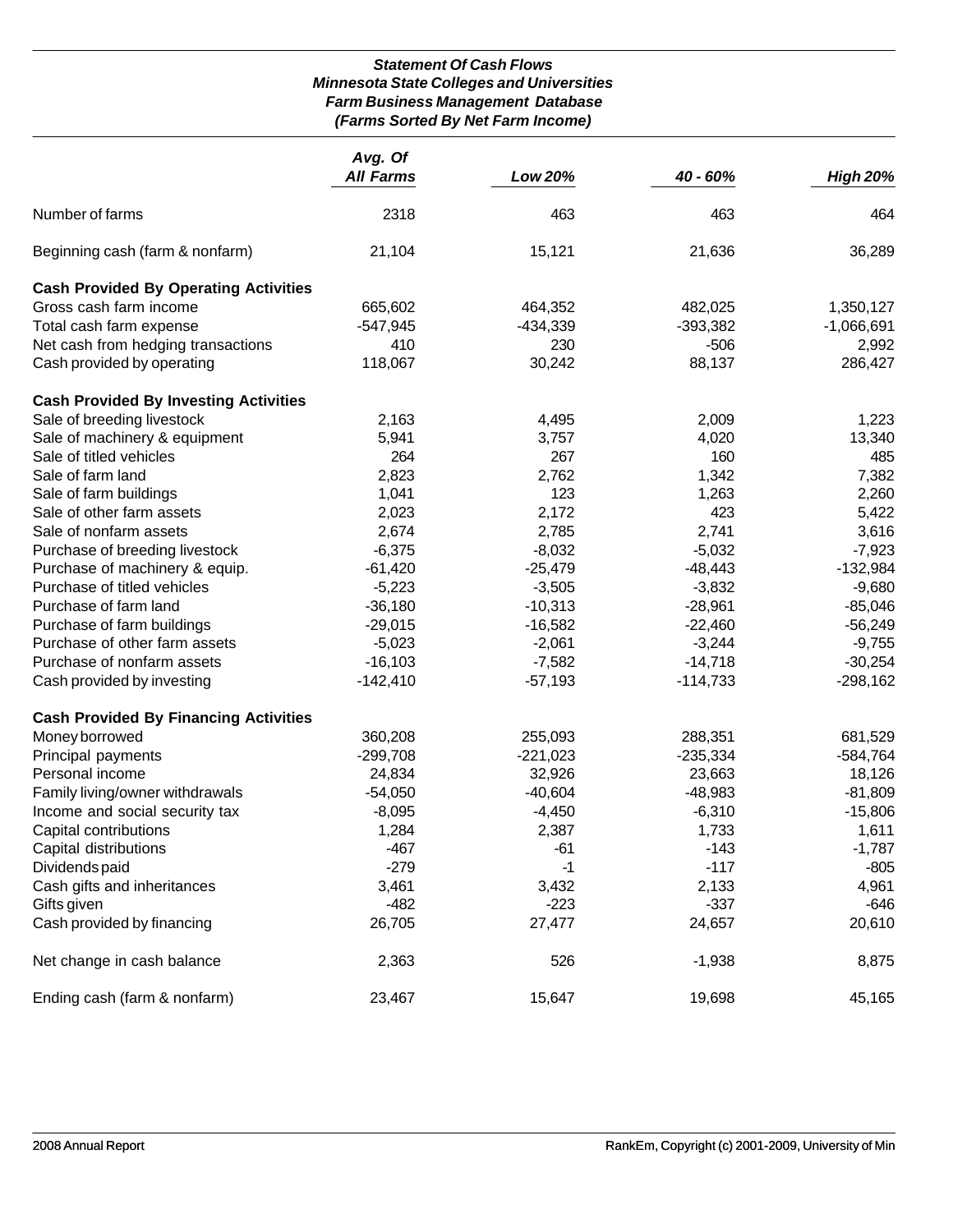# *Financial Standards Measures Minnesota State Colleges and Universities Farm Business Management Database (Farms Sorted By Net Farm Income)*

|                                 | Avg. Of          |           |          |                 |
|---------------------------------|------------------|-----------|----------|-----------------|
|                                 | <b>All Farms</b> | Low 20%   | 40 - 60% | <b>High 20%</b> |
| Number of farms                 | 2318             | 463       | 463      | 464             |
| <b>Liquidity</b>                |                  |           |          |                 |
| <b>Current ratio</b>            | 1.91             | 1.30      | 1.74     | 2.32            |
| Working capital                 | 213,093          | 52,032    | 127,158  | 596,896         |
| Working capital to gross inc    | 30.4 %           | 12.1 %    | 25.5 %   | 39.9 %          |
| Solvency (market)               |                  |           |          |                 |
| Farm debt to asset ratio        | 47 %             | 54 %      | 49 %     | 44 %            |
| Farm equity to asset ratio      | 53 %             | 46 %      | 51 %     | 56 %            |
| Farm debt to equity ratio       | 0.88             | 1.18      | 0.96     | 0.79            |
| <b>Profitability (cost)</b>     |                  |           |          |                 |
| Rate of return on farm assets   | 10.5 %           | $-4.4%$   | 8.6 %    | 16.6 %          |
| Rate of return on farm equity   | 14.6 %           | $-18.7%$  | 11.3 %   | 24.4 %          |
| Operating profit margin         | 21.7 %           | $-13.8%$  | 19.3 %   | 30.0 %          |
| Net farm income                 | 139,864          | $-32,381$ | 89,882   | 433,616         |
| <b>EBIDTA</b>                   | 207,167          | 18,503    | 147,107  | 551,806         |
| <b>Repayment Capacity</b>       |                  |           |          |                 |
| Capital debt repayment capacity | 156,146          | $-4,520$  | 103,096  | 451,504         |
| Capital debt repayment margin   | 90,384           | $-55,108$ | 47,478   | 334,700         |
| Replacement margin              | 79,505           | $-62,102$ | 39,239   | 314,836         |
| Term debt coverage ratio        | 2.37             | $-0.09$   | 1.85     | 3.87            |
| Replacement coverage ratio      | 2.04             | $-0.08$   | 1.61     | 3.30            |
| <b>Efficiency</b>               |                  |           |          |                 |
| Asset turnover rate (cost)      | 48.3 %           | 31.8 %    | 44.6 %   | 55.5 %          |
| Operating expense ratio         | 70.4 %           | 95.7 %    | 70.5 %   | 63.1 %          |
| Depreciation expense ratio      | 4.9 %            | 5.4 %     | 5.5 %    | 4.4 %           |
| Interest expense ratio          | 4.9 %            | 6.5 %     | 6.0%     | 3.8 %           |
| Net farm income ratio           | 20.0%            | $-7.6%$   | 18.0 %   | 29.0 %          |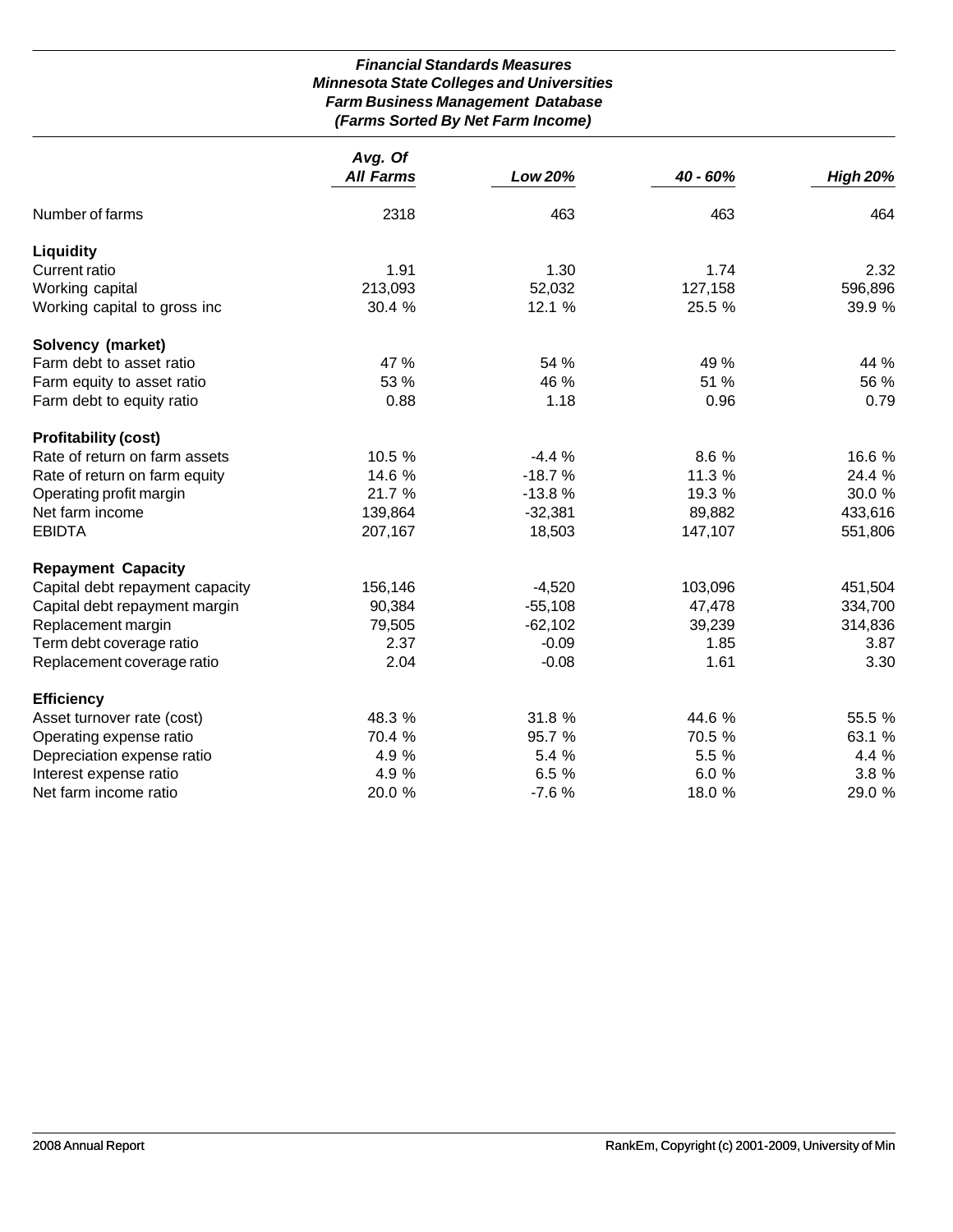# *Crop Production and Marketing Summary Minnesota State Colleges and Universities Farm Business Management Database (Farms Sorted By Net Farm Income)*

|                                                 | Avg. Of          |         |                                                    |                 |
|-------------------------------------------------|------------------|---------|----------------------------------------------------|-----------------|
|                                                 | <b>All Farms</b> | Low 20% | 40 - 60%                                           | <b>High 20%</b> |
| Number of farms                                 | 2318             | 463     | 463                                                | 464             |
| <b>Acreage Summary</b>                          |                  |         |                                                    |                 |
| Total acres owned                               | 266              | 203     | 231                                                | 452             |
| Total crop acres                                | 787              | 359     | 580                                                | 1,735           |
| Crop acres owned                                | 220              | 129     | 185                                                | 414             |
| Crop acres cash rented                          | 546              | 223     | 377                                                | 1,285           |
| Crop acres share rented                         | 21               | 6       | 18                                                 | 37              |
| Total pasture acres                             | 11               | 21      | 12                                                 | 2               |
| Percent crop acres owned                        | 28 %             | 36 %    | 32 %                                               | 24 %            |
| <b>Average Price Received (Cash Sales Only)</b> |                  |         |                                                    |                 |
| Soybeans per bushel                             | 10.26            | 10.19   | 10.14                                              | 10.32           |
| Corn per bushel                                 | 4.15             | 4.03    | 4.12                                               | 4.15            |
| Wheat, Spring per bushel                        | 7.54             | 7.45    | 7.38                                               | 7.62            |
| Hay, Alfalfa per ton                            | 115.03           | 127.59  | 117.64                                             | 116.02          |
| Straw per ton                                   | 40.58            | 49.66   | 41.92                                              | 41.87           |
| Oats per bushel                                 | 3.11             | 2.82    | 3.29                                               | 3.02            |
| Sweet Corn, Processing per ton                  | 91.56            |         | 87.81                                              | 89.36           |
| Hay, Grass per ton                              | 74.33            | 72.36   | 82.09                                              |                 |
| Peas, Processing per lb                         | 0.118            |         | 0.212                                              | 0.081           |
| Corn Silage per ton                             | 30.34            | 34.66   | 31.17                                              | 25.81           |
| Wheat, Winter per bushel                        | 6.12             | 6.54    |                                                    |                 |
| Sunflowers per cwt                              | 23.37            |         |                                                    | 23.59           |
| Barley per bushel                               | 4.04             |         | 5.16                                               | 4.09            |
| Hay, Mixed per ton                              | 80.21            | 95.19   |                                                    |                 |
| Sugar Beets per ton                             | 29.50            |         |                                                    | 39.28           |
| Beans, Navy per cwt                             | 15.32            |         |                                                    | 12.21           |
| Rented Out per \$                               | 52.06            |         |                                                    |                 |
| Soybeans, Organic per bushel                    | 22.03            |         |                                                    |                 |
| Peas, Field per Ib                              | 0.187            |         |                                                    |                 |
| Stover per ton                                  | 49.60            |         |                                                    |                 |
| Corn, Organic per bushel                        | 8.86             |         |                                                    |                 |
| Rye per bushel                                  | 7.58             |         |                                                    |                 |
| Hay, Alfalfa, Organic per ton                   | 119.68           |         |                                                    |                 |
| Soybeans Seed per bushel                        | 11.35            |         |                                                    |                 |
| Sunflowers, Confectionary per cwt               | 25.57            |         |                                                    |                 |
| Hay, Mixed Alfalfa/Grass per ton                | 111.52           |         |                                                    |                 |
| Wheat, Spring, Organic per bushel               | 16.34            |         |                                                    |                 |
| Oats, Organic per bushel                        | 4.46             |         |                                                    |                 |
| Haylage, Alfalfa per ton                        | 57.62            |         |                                                    |                 |
| <b>Average Yield Per Acre</b>                   |                  |         |                                                    |                 |
| Corn (bushel)                                   | 166.28           | 161.65  | 162.25                                             | 169.42          |
| Soybeans (bushel)                               | 39.73            | 39.79   | 39.98                                              | 39.83           |
| Wheat, Spring (bushel)                          | 61.58            | 49.65   | 55.96                                              | 64.95           |
| Hay, Alfalfa (ton)                              | 4.30             | 4.06    | 4.27                                               | 4.62            |
| Corn Silage (ton)                               | 19.27            | 17.97   | 19.19                                              | 20.51           |
| Hay, Grass (ton)                                | 3.20             | 1.94    | 2.41                                               | 2.76            |
| 2008 Annual Report                              |                  |         | RankEm, Copyright (c) 2001-2009, University of Min |                 |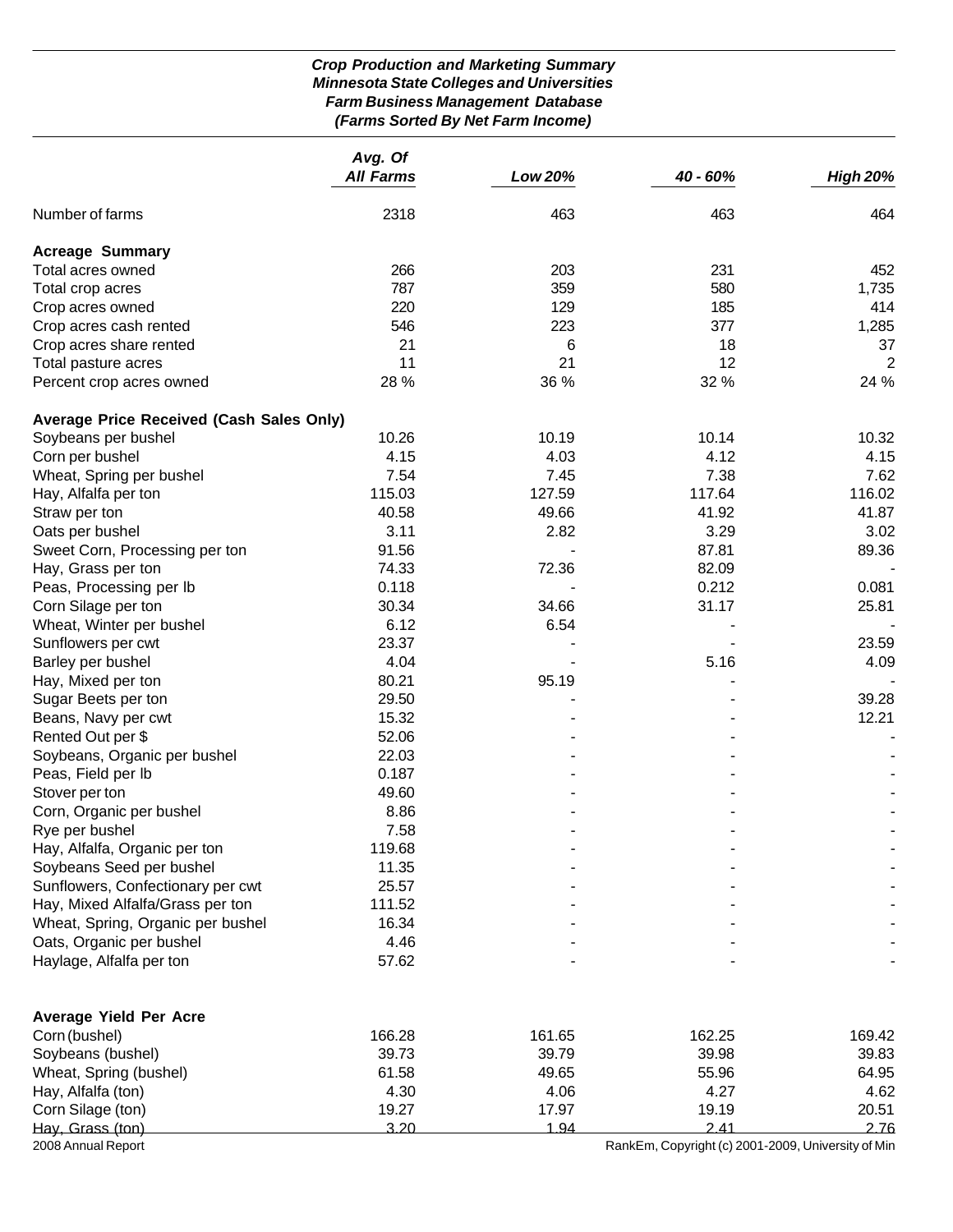# *Crop Production and Marketing Summary (Continued) Minnesota State Colleges and Universities Farm Business Management Database (Farms Sorted By Net Farm Income)*

|                                 | Avg. Of          |         |          |                 |
|---------------------------------|------------------|---------|----------|-----------------|
|                                 | <b>All Farms</b> | Low 20% | 40 - 60% | <b>High 20%</b> |
| Number of farms                 | 2318             | 463     | 463      | 464             |
| Sugar Beets (ton)               | 23.11            |         | 20.00    | 24.51           |
| CRP(S)                          | 60.98            | 62.09   | 57.86    | 54.80           |
| Hay, Mixed (ton)                | 2.37             | 2.05    | 2.85     |                 |
| Pasture (aum)                   | 5.92             | 4.30    | 6.63     |                 |
| Oats (bushel)                   | 70.35            | 58.78   | 80.77    | 80.70           |
| Haylage, Alfalfa (ton)          | 8.91             | 7.93    | 9.54     | 8.90            |
| Sweet Corn, Processing (ton)    | 7.62             |         | 8.41     | 7.64            |
| Peas, Processing (lb)           | 3,973.22         |         | 3,181.22 | 4,051.81        |
| Wheat, Winter (bushel)          | 58.43            | 50.07   | 67.03    | 64.77           |
| Rented Out (\$)                 | 130.50           | 117.43  | 170.18   | 111.29          |
| Corn, Organic (bushel)          | 113.17           | 112.76  | 107.39   |                 |
| Hay, Alfalfa, Organic (ton)     | 3.32             |         | 3.17     |                 |
| Barley (bushel)                 | 82.56            |         | 83.40    | 85.34           |
| Sunflowers (cwt)                | 16.17            |         | 16.10    | 16.14           |
| Soybeans Seed (bushel)          | 41.21            |         | 36.09    | 41.76           |
| Oatlage (ton)                   | 4.60             | 5.47    |          |                 |
| Soybeans, Organic (bushel)      | 17.79            |         | 21.78    |                 |
| Pasture, Organic (aum)          | 9.91             |         |          |                 |
| Soybeans, Food (bushel)         | 32.14            |         |          | 37.63           |
| Custom Work (\$)                | 54.84            |         |          | 64.45           |
| Beans, Navy (cwt)               | 19.47            |         |          | 19.92           |
| Corn Silage, Organic (ton)      | 14.79            |         | 16.43    |                 |
| Oats, Organic (bushel)          | 53.67            | 69.20   | 45.33    |                 |
| Barley Silage (ton)             | 5.25             |         |          |                 |
| Wheat, Spring, Organic (bushel) | 42.84            |         |          |                 |
| Barley, Organic (bushel)        | 49.68            |         |          |                 |
| Sunflowers, Confectionary (cwt) | 12.17            |         |          | 12.81           |
| Rye (bushel)                    | 32.51            |         |          |                 |
| Corn, Ear (ton)                 | 29.03            |         |          |                 |
| Hay, Small Grain (ton)          | 1.58             |         |          |                 |
| Hay, Grass, Organic (ton)       | 3.36             |         |          |                 |
| Hay, Mixed Alfalfa/Grass (ton)  | 3.93             |         |          |                 |
| Hay, Mixed, Organic (ton)       | 2.91             |         |          |                 |
| Oatlage, Organic (ton)          | 9.66             |         |          |                 |
| Hay, Native Grass (ton)         | 2.21             |         |          |                 |
| Pasture, Intensive (aum)        | 6.29             |         |          |                 |
| Beans, Pinto (cwt)              | 20.13            |         |          | 20.13           |
| Beans, Black Turtle (cwt)       | 13.19            |         |          |                 |
| Peas, Field (lb)                | 2,844.66         |         |          |                 |
| Corn, Blue, Organic (bushel)    | 43.76            |         |          |                 |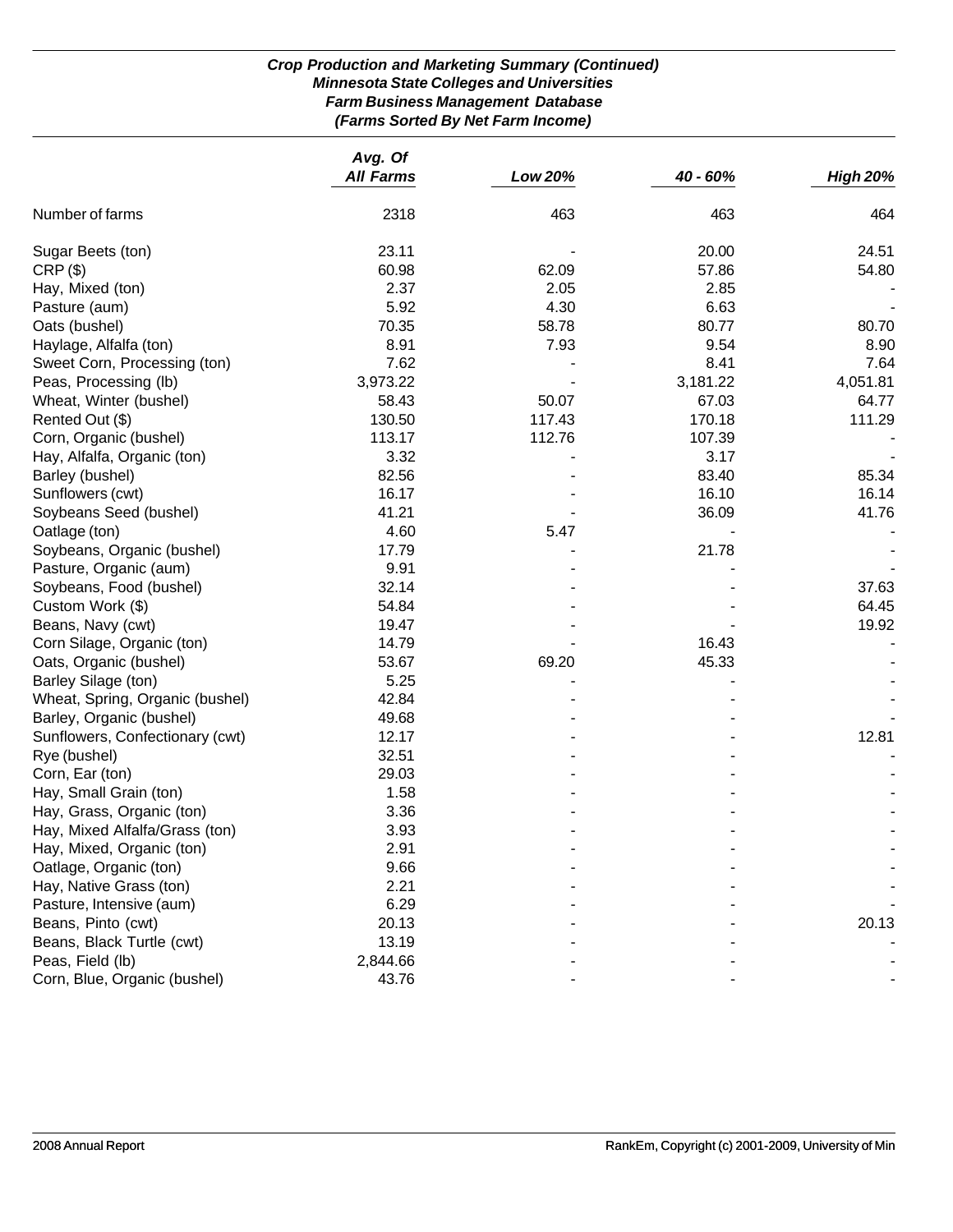# *Household and Personal Expenses Minnesota State Colleges and Universities Farm Business Management Database (Farms Sorted By Net Farm Income)*

|                                    | Avg. Of<br><b>All Farms</b> | Low 20%  | 40 - 60% | <b>High 20%</b> |
|------------------------------------|-----------------------------|----------|----------|-----------------|
|                                    |                             |          |          |                 |
| Number of farms                    | 733                         | 123      | 145      | 148             |
| Average family size                | 3.3                         | 3.0      | 3.4      | 3.5             |
| <b>Family Living Expenses</b>      |                             |          |          |                 |
| Food and meals expense             | 6,992                       | 6,559    | 6,665    | 8,027           |
| Medical care                       | 3,765                       | 2,725    | 3,738    | 4,680           |
| Health insurance                   | 3,924                       | 2,900    | 3,148    | 5,114           |
| Cash donations                     | 1,860                       | 1,478    | 1,703    | 2,688           |
| Household supplies                 | 4,385                       | 3,226    | 4,232    | 6,334           |
| Clothing                           | 1,630                       | 1,235    | 1,591    | 2,165           |
| Personal care                      | 2,607                       | 1,550    | 2,716    | 3,678           |
| Child / Dependent care             | 486                         | 359      | 464      | 557             |
| Alimony and child support          | 242                         | 208      | 230      | 180             |
| Gifts                              | 2,103                       | 1,435    | 1,347    | 3,308           |
| Education                          | 1,939                       | 1,303    | 1,711    | 3,155           |
| Recreation                         | 3,435                       | 2,392    | 2,579    | 5,463           |
| Utilities (household share)        | 2,229                       | 2,380    | 2,138    | 2,119           |
| Personal vehicle operating exp     | 3,514                       | 3,636    | 3,572    | 3,767           |
| Household real estate taxes        | 253                         | 248      | 241      | 263             |
| Dwelling rent                      | 97                          | 17       | 75       | 79              |
| Household repairs                  | 2,155                       | 1,163    | 2,144    | 3,046           |
| Personal interest                  | 1,636                       | 2,239    | 1,782    | 1,454           |
| Disability / Long term care ins    | 280                         | 212      | 377      | 87              |
| Life insurance payments            | 2,220                       | 1,577    | 2,291    | 2,934           |
| Personal property insurance        | 212                         | 253      | 175      | 212             |
| Miscellaneous                      | 3,956                       | 3,465    | 3,871    | 5,187           |
| Total cash family living expense   | 49,919                      | 40,562   | 46,791   | 64,498          |
| Family living from the farm        | 346                         | 465      | 474      | 193             |
| Total family living                | 50,265                      | 41,028   | 47,265   | 64,691          |
| <b>Other Nonfarm Expenditures</b>  |                             |          |          |                 |
| Income taxes                       | 9,002                       | 6,289    | 7,861    | 16,049          |
| Furnishing & appliance purchases   | 803                         | 303      | 733      | 1,706           |
| Nonfarm vehicle purchases          | 3,169                       | 2,755    | 3,307    | 4,977           |
| Nonfarm real estate purchases      | 6,104                       | $-1,167$ | 3,869    | 18,111          |
| Other nonfarm capital purchases    | 2,671                       | 1,973    | 3,133    | 4,287           |
| Nonfarm savings & investments      | 3,959                       | 1,823    | 1,188    | 5,428           |
| Total other nonfarm expenditures   | 25,708                      | 11,975   | 20,091   | 50,558          |
| Total cash family living           |                             |          |          |                 |
| investment & nonfarm capital purch | 75,627                      | 52,538   | 66,882   | 115,056         |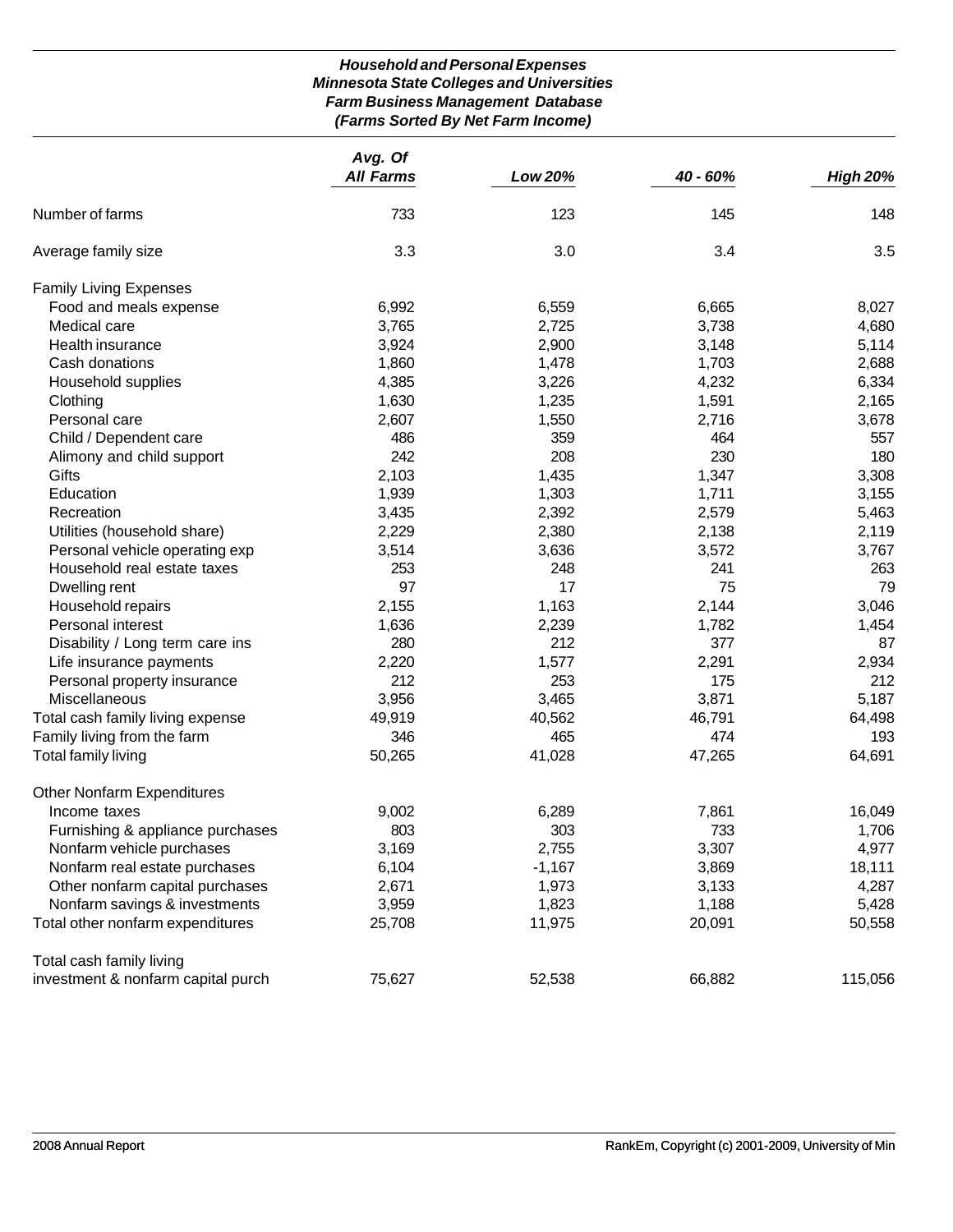# *Operator and Labor Information Minnesota State Colleges and Universities Farm Business Management Database (Farms Sorted By Net Farm Income)*

|                                 | Avg. Of          |           |           |                 |
|---------------------------------|------------------|-----------|-----------|-----------------|
|                                 | <b>All Farms</b> | Low 20%   | 40 - 60%  | <b>High 20%</b> |
| Number of farms                 | 2318             | 463       | 463       | 464             |
| <b>Operator Information</b>     |                  |           |           |                 |
| Average number of operators     | 1.2              | 1.2       | 1.1       | 1.4             |
| Average age of operators        | 47.0             | 46.7      | 46.4      | 48.6            |
| Average number of years farming | 23.6             | 22.2      | 23.1      | 26.3            |
| <b>Results Per Operator</b>     |                  |           |           |                 |
| Working capital                 | 178,558          | 43,770    | 112,527   | 427,209         |
| Total assets (market)           | 1,581,835        | 1,059,150 | 1,335,089 | 2,571,676       |
| <b>Total liabilities</b>        | 711,076          | 536,807   | 615,728   | 1,109,853       |
| Net worth (market)              | 870,759          | 522,344   | 719,361   | 1,461,823       |
| Net worth excl deferred liabs   | 1,026,540        | 617,544   | 834,345   | 1,755,757       |
| Gross farm income               | 587,269          | 360,448   | 441,818   | 1,069,442       |
| Total farm expense              | 470,892          | 387,799   | 362,502   | 761,819         |
| Net farm income from operations | 116,378          | $-27,351$ | 79,316    | 307,623         |
| Net nonfarm income              | 20,807           | 27,698    | 20,941    | 12,973          |
| Family living & tax withdrawals | 52,069           | 37,899    | 48,930    | 69,865          |
| Total acres owned               | 223.3            | 170.4     | 204.3     | 323.8           |
| Total crop acres                | 659.7            | 301.7     | 513.3     | 1,241.9         |
| Crop acres owned                | 184.2            | 108.7     | 163.7     | 296.0           |
| Crop acres cash rented          | 457.5            | 188.0     | 333.9     | 919.4           |
| Crop acres share rented         | 17.9             | 5.0       | 15.7      | 26.6            |
| Total pasture acres             | 9.5              | 18.1      | 10.5      | 1.7             |
| <b>Labor Analysis</b>           |                  |           |           |                 |
| Number of farms                 | 2318             | 463       | 463       | 464             |
| Total unpaid labor hours        | 2,483            | 2,176     | 2,481     | 3,106           |
| Total hired labor hours         | 1,822            | 1,370     | 1,266     | 4,096           |
| Total labor hours per farm      | 4,305            | 3,546     | 3,747     | 7,203           |
| Unpaid hours per operator       | 2,080            | 1,830     | 2,195     | 2,223           |
| Value of farm production / hour | 138.27           | 71.97     | 114.88    | 189.39          |
| Net farm income / unpaid hour   | 55.95            | $-14.94$  | 36.13     | 138.37          |
| Average hourly hired labor wage | 15.84            | 17.28     | 15.79     | 15.90           |
| <b>Partnerships &amp; LLCs</b>  |                  |           |           |                 |
| Number of farms                 | 246              | 46        | 35        | 91              |
| Number of operators             | 2.1              | 2.0       | 2.0       | 2.3             |
| Owner withdrawals per farm      | 86,556           | 37,822    | 47,251    | 144,701         |
| Withdrawals per operator        | 41,687           | 20,867    | 24,938    | 60,990          |
| <b>Corporations</b>             |                  |           |           |                 |
| Number of farms                 | 120              | 30        | 15        | 40              |
| Number of operators             | 1.9              | 2.2       | 1.7       | 2.0             |
|                                 |                  |           |           |                 |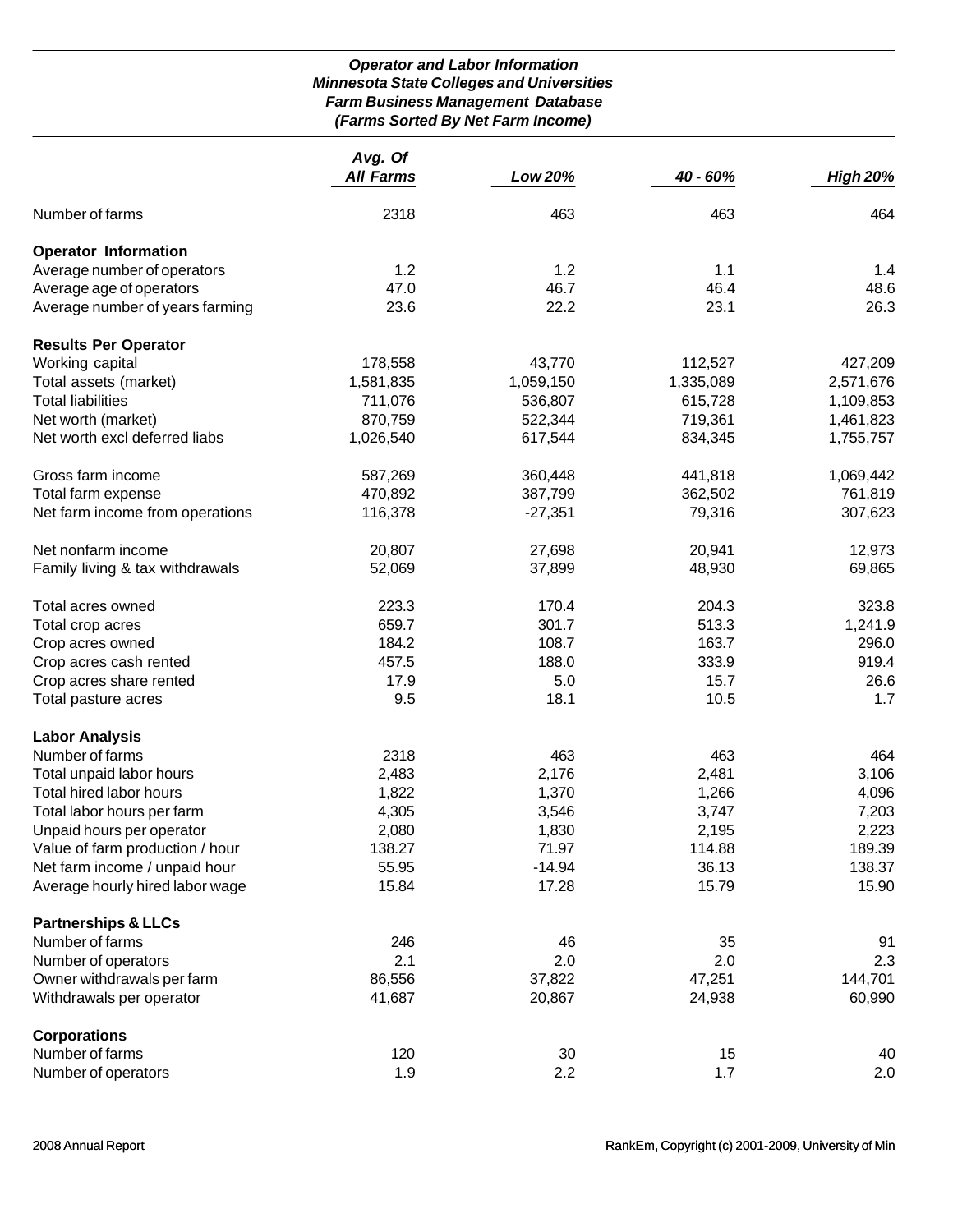# *Nonfarm Summary Minnesota State Colleges and Universities Farm Business Management Database (Farms Sorted By Net Farm Income)*

|                                  | Avg. Of<br><b>All Farms</b> | <b>Low 20%</b> | $40 - 60%$ | <b>High 20%</b> |
|----------------------------------|-----------------------------|----------------|------------|-----------------|
| Number of farms                  | 2318                        | 463            | 463        | 464             |
|                                  |                             |                |            |                 |
| <b>Nonfarm Income</b>            |                             |                |            |                 |
| Personal wages & salary          | 17,564                      | 23,678         | 16,932     | 11,611          |
| Net nonfarm business income      | 2,154                       | 3,015          | 2,039      | 1,351           |
| Personal rental income           | 752                         | 1,175          | 445        | 642             |
| Personal interest income         | 432                         | 242            | 370        | 734             |
| Personal cash dividends          | 198                         | 110            | 304        | 381             |
| Tax refunds                      | 1,267                       | 1,689          | 1,461      | 899             |
| Other nonfarm income             | 2,467                       | 3,017          | 2,112      | 2,508           |
| Total nonfarm income             | 24,834                      | 32,926         | 23,663     | 18,126          |
| Gifts and inheritances           | 3,461                       | 3,432          | 2,133      | 4,961           |
| <b>Nonfarm Assets (market)</b>   |                             |                |            |                 |
| Checking & savings               | 6,784                       | 6,399          | 6,570      | 7,270           |
| Stocks & bonds                   | 9,098                       | 3,177          | 12,471     | 14,476          |
| Other current assets             | 4,025                       | 1,270          | 3,283      | 4,744           |
| Furniture & appliances           | 10,750                      | 9,648          | 10,610     | 11,630          |
| Nonfarm vehicles                 | 12,649                      | 9,300          | 13,033     | 15,319          |
| Cash value of life ins.          | 10,316                      | 9,018          | 10,160     | 12,595          |
| Retirement accounts              | 30,600                      | 28,115         | 28,438     | 42,322          |
| Other intermediate assets        | 6,116                       | 4,976          | 4,721      | 7,420           |
| Nonfarm real estate              | 71,636                      | 63,546         | 68,244     | 93,120          |
| Personal bus. investment         | 340                         | 592            | 391        | 537             |
| Other long term assets           | 12,859                      | 10,743         | 7,948      | 19,781          |
| Total nonfarm assets             | 175,173                     | 146,782        | 165,867    | 229,214         |
| <b>Nonfarm Liabilities</b>       |                             |                |            |                 |
| Accrued interest                 | 141                         | 73             | 123        | 252             |
| Accounts payable                 | 2,963                       | 970            | 894        | 8,398           |
| Current notes                    | 1,125                       | 1,706          | 824        | 627             |
| Princ due on term debt           | 2,861                       | 2,511          | 2,990      | 3,532           |
| <b>Total current liabilities</b> | 7,090                       | 5,261          | 4,831      | 12,809          |
| Intermediate liabilities         | 5,342                       | 4,808          | 5,331      | 7,344           |
| Long term liabilities            | 25,394                      | 20,192         | 24,166     | 34,818          |
| Total nonfarm liabilities        | 37,826                      | 30,262         | 34,328     | 54,971          |
| Nonfarm net worth                | 137,347                     | 116,520        | 131,539    | 174,243         |
| Nonfarm debt to asset ratio      | 22 %                        | 21 %           | 21 %       | 24 %            |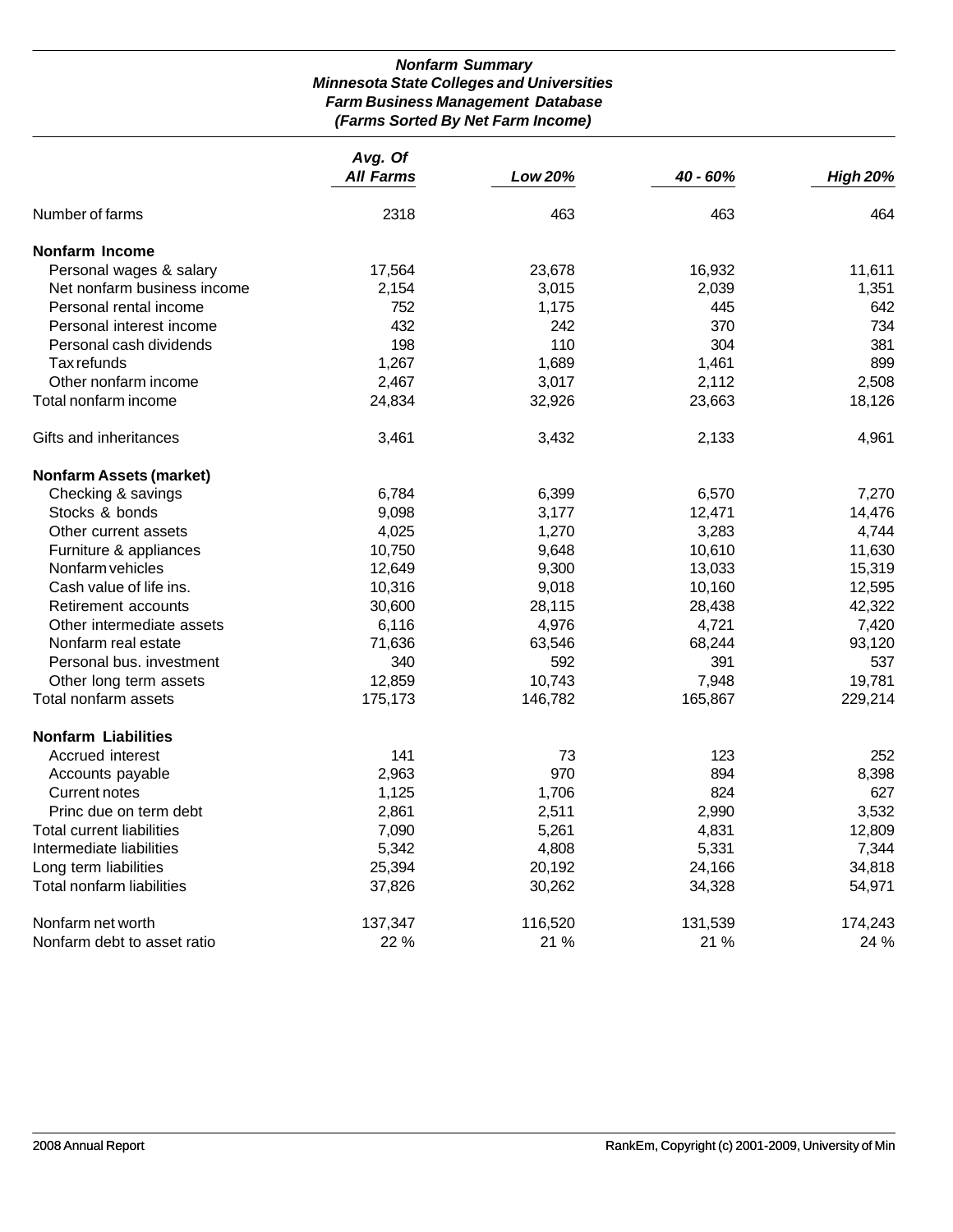#### *Financial Summary Minnesota State Colleges and Universities Farm Business Management Database (Farms Sorted By Net Farm Income)*

|                                                          | Avg. Of<br><u>All Farms</u> | Low 20%              | 40 - 60%          | <b>High 20%</b>      |
|----------------------------------------------------------|-----------------------------|----------------------|-------------------|----------------------|
| Number of farms                                          | 2318                        | 463                  | 463               | 464                  |
| Income Statement                                         |                             |                      |                   |                      |
| Gross cash farm income                                   | 665,602                     | 464,352              | 482,025           | 1,350,127            |
| Total cash farm expense                                  | 547,945                     | 434,339              | 393.382           | 1,066,691            |
| Net cash farm income                                     | 117,657                     | 30,012               | 88,644            | 283,436              |
| Inventory change                                         | 55,544                      | $-39,559$            | 28,234            | 212,421              |
| Depreciation and capital adjust                          | $-34,304$                   | $-22,967$            | $-27,249$         | $-66,046$            |
| Net farm income from operations                          | 138,898                     | $-32,514$            | 89,628            | 429,810              |
| Gain or loss on capital sales                            | 966<br>139,864              | 133<br>$-32,381$     | 254<br>89,882     | 3,806<br>433,616     |
| Average net farm income<br>Median net farm income        | 88,352                      | $-5,250$             | 86,845            | 351,471              |
| <b>Profitability (cost)</b>                              |                             |                      |                   |                      |
| Rate of return on assets                                 | 10.5%                       | $-4.4%$              | 8.6%              | 16.6 %               |
| Rate of return on equity                                 | 14.6 %                      | $-18.7%$             | 11.3 %            | 24.4 %               |
| Operating profit margin                                  | 21.7%                       | $-13.8%$             | 19.3 %            | 30.0%                |
| Asset turnover rate                                      | 48.3%                       | 31.8%                | 44.6%             | 55.5 %               |
| Profitability (market)<br>Rate of return on assets       | 8.6%                        | $-1.0%$              | 7.7%              | 12.7 %               |
| Rate of return on equity                                 | 12.2 %                      | $-7.5%$              | 10.4 %            | 19.7 %               |
| Operating profit margin                                  | 23.2 %                      | $-4.3%$              | 22.7%             | 29.0%                |
| Asset turnover rate                                      | 37.0 %                      | 23.4 %               | 33.9%             | 43.9%                |
| Liquidity & Repayment (end of year)                      |                             |                      |                   |                      |
| <b>Current assets</b>                                    | 448,301                     | 227,563              | 298,138           | 1,047,909            |
| <b>Current liabilities</b>                               | 235,191                     | 175,531              | 170,981           | 451,012              |
| Current ratio                                            | 1.91                        | 1.30                 | 1.74              | 2.32                 |
| Working capital                                          | 213,110<br>30.4 %           | 52,032<br>12.1 %     | 127,158<br>25.5 % | 596,896<br>39.9%     |
| Working capital to gross inc<br>Term debt coverage ratio | 2.37                        | $-0.09$              | 1.85              | 3.87                 |
| Replacement coverage ratio                               | 2.04                        | $-0.08$              | 1.61              | 3.30                 |
| Solvency (end of year at cost)                           |                             |                      |                   |                      |
| Number of farms                                          | 2,318                       | 463                  | 463               | 464                  |
| Total farm assets                                        | 1,322,414                   | 811,273              | 1,026,201         | 2,695,027            |
| Total farm liabilities                                   | 624,923                     | 494,706              | 531,524           | 1,085,029            |
| Total assets                                             | 1,472,371                   | 932,136              | 1,168,697         | 2,890,997            |
| <b>Total liabilities</b>                                 | 662,749                     | 524,968              | 565,852           | 1,139,999            |
| Net worth                                                | 809,270<br>98,537           | 405,785<br>$-39,862$ | 602,857<br>54,725 | 1,750,610<br>342,234 |
| Net worth change<br>Farm debt to asset ratio             | 47 %                        | 61 %                 | 52 %              | 40 %                 |
| Total debt to asset ratio                                | 45 %                        | 56 %                 | 48 %              | 39 %                 |
| Solvency (end of year at market)                         |                             |                      |                   |                      |
| Number of farms                                          | 2,318                       | 463                  | 463               | 464                  |
| Total farm assets                                        | 1,712,759                   | 1,112,303            | 1,342,812         | 3,363,927            |
| Total farm liabilities                                   | 624,923                     | 494,706              | 531,524           | 1,085,029            |
| Total assets                                             | 1,887,932                   | 1,259,085            | 1,508,679         | 3,593,141            |
| <b>Total liabilities</b>                                 | 848,675                     | 638,139              | 695,786           | 1,550,684            |
| Net worth                                                | 1,039,257<br>104,306        | 620,946<br>$-16,982$ | 812,893<br>68,084 | 2,042,456<br>319,515 |
| Net worth change<br>Farm debt to asset ratio             | 36 %                        | 44 %                 | 40 %              | 32 %                 |
| Total debt to asset ratio                                | 45 %                        | 51 %                 | 46 %              | 43 %                 |
| Nonfarm Information                                      |                             |                      |                   |                      |
| Net nonfarm income                                       | 24,834                      | 32,926               | 23,663            | 18,126               |
| Farms reporting living expenses                          | 733                         | 123                  | 145               | 148                  |
| Total family living expense                              | 50,265                      | 41,028               | 47,265            | 64,691               |
| Total living, invest, cap. purch                         | 75,627                      | 52,538               | 66,882            | 115,056              |
| Crop Acres<br>Total acres owned                          | 266                         | 203                  | 231               | 452                  |
| Total crop acres                                         | 787                         | 359                  | 580               | 1,735                |
| Total crop acres owned                                   | 220                         | 129                  | 185               | 414                  |
| Total crop acres cash rented                             | 546                         | 223                  | 377               | 1,285                |
| Total crop acres share rented                            | 21                          | 6                    | 18                | 37                   |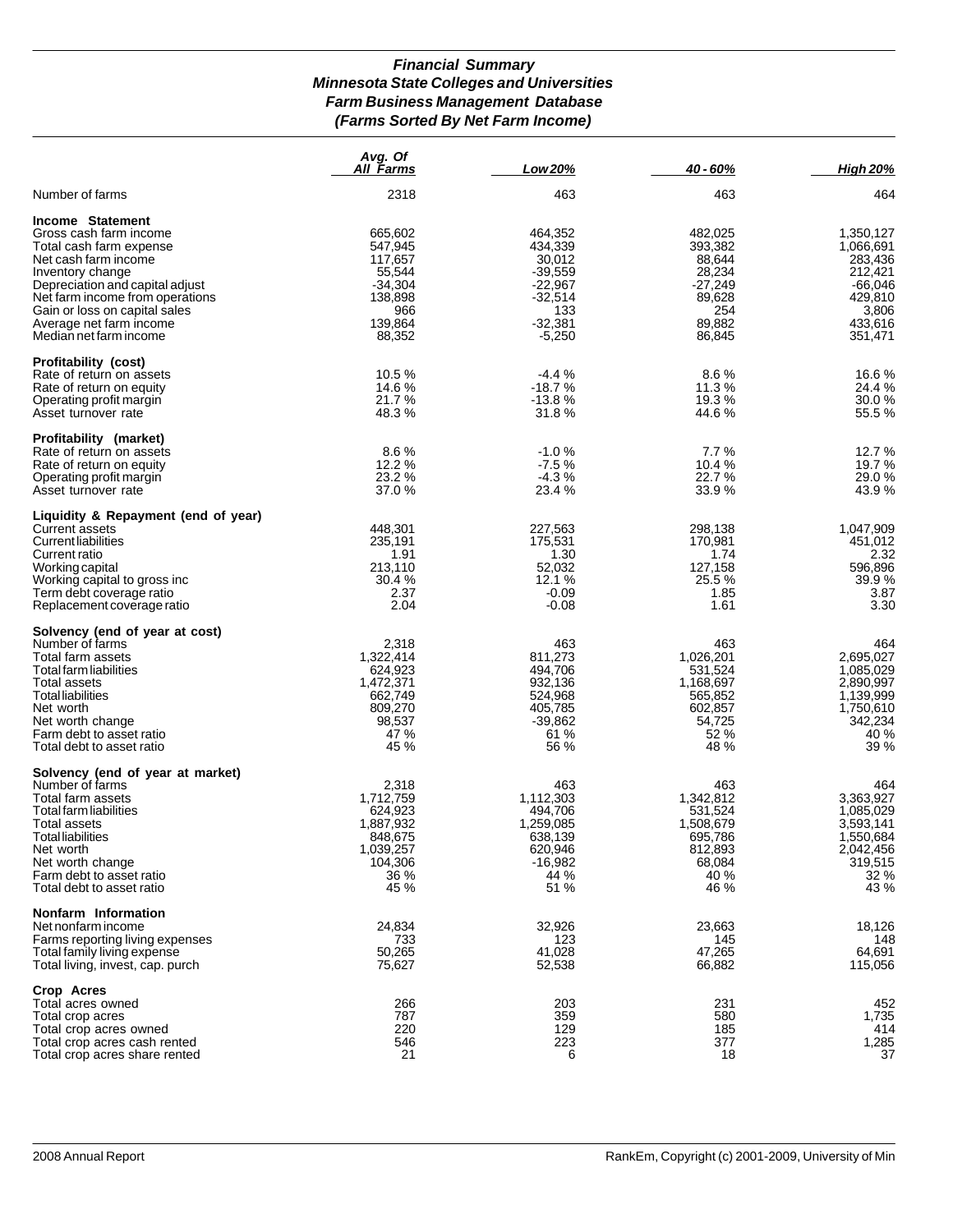| <b>Barley</b>                                                                                                                                                                                                                                                                                                                                                        |                                                                                                                     |                                                                                                               |                                                                                                                     |                                                                                                                      |
|----------------------------------------------------------------------------------------------------------------------------------------------------------------------------------------------------------------------------------------------------------------------------------------------------------------------------------------------------------------------|---------------------------------------------------------------------------------------------------------------------|---------------------------------------------------------------------------------------------------------------|---------------------------------------------------------------------------------------------------------------------|----------------------------------------------------------------------------------------------------------------------|
|                                                                                                                                                                                                                                                                                                                                                                      | Avg. Of<br><u>All Farms</u>                                                                                         | Low 20%                                                                                                       | 40 - 60%                                                                                                            | <b>High 20%</b>                                                                                                      |
| Number of fields<br>Number of farms                                                                                                                                                                                                                                                                                                                                  | 58<br>44                                                                                                            | 11<br>8                                                                                                       | 17<br>9                                                                                                             | 11<br>9                                                                                                              |
| Acres<br>Yield per acre (bu.)<br>Operators share of yield %<br>Value per bu.<br>Other product return per acre<br>Total product return per acre<br>Crop insurance per acre<br>Other crop income per acre<br>Gross return per acre                                                                                                                                     | 116.54<br>82.72<br>99.92<br>5.24<br>1.90<br>435.39<br>0.03<br>1.56<br>436.99                                        | 32.45<br>50.42<br>97.48<br>2.65<br>130.23<br>0.64<br>130.87                                                   | 153.08<br>76.41<br>100.00<br>4.96<br>0.15<br>379.50<br>3.64<br>383.14                                               | 191.89<br>99.43<br>100.00<br>6.02<br>3.82<br>602.43<br>0.15<br>602.58                                                |
| <b>Direct Expenses</b><br>Seed<br>Fertilizer<br>Crop chemicals<br>Crop insurance<br>Fuel & oil<br>Repairs<br>Repair, machinery<br>Custom hire<br>Land rent<br>Operating interest<br>Miscellaneous<br>Total direct expenses per acre<br>Return over direct exp per acre                                                                                               | 16.02<br>66.13<br>22.17<br>15.20<br>21.96<br>20.93<br>0.10<br>2.10<br>33.70<br>6.08<br>1.12<br>205.52<br>231.47     | 11.62<br>13.33<br>1.31<br>5.25<br>24.35<br>31.31<br>1.90<br>17.38<br>1.40<br>0.53<br>108.40<br>22.47          | 14.42<br>61.62<br>20.62<br>14.83<br>22.35<br>24.43<br>2.04<br>35.78<br>5.81<br>0.57<br>202.46<br>180.68             | 18.31<br>84.06<br>29.99<br>20.59<br>22.69<br>15.12<br>1.63<br>39.68<br>5.94<br>0.49<br>238.52<br>364.06              |
| <b>Overhead Expenses</b><br>Custom hire<br><b>Hired labor</b><br>Machinery leases<br><b>Building leases</b><br>RE & pers. property taxes<br>Farm insurance<br><b>Utilities</b><br>Dues & professional fees<br>Interest<br>Mach & bldg depreciation<br>Miscellaneous<br>Total overhead expenses per acre<br>Total dir & ovhd expenses per acre<br>Net return per acre | 3.57<br>8.04<br>3.89<br>0.81<br>2.64<br>3.59<br>2.59<br>3.06<br>16.56<br>16.43<br>3.71<br>64.89<br>270.41<br>166.58 | 0.58<br>6.08<br>3.00<br>7.14<br>4.11<br>3.31<br>0.85<br>16.78<br>15.91<br>1.90<br>59.67<br>168.07<br>$-37.20$ | 0.80<br>9.04<br>0.38<br>1.02<br>0.76<br>3.27<br>2.19<br>3.79<br>13.19<br>14.68<br>3.17<br>52.30<br>254.76<br>128.38 | 7.61<br>9.65<br>10.07<br>0.15<br>2.53<br>3.81<br>2.02<br>2.44<br>18.15<br>20.00<br>4.39<br>80.84<br>319.36<br>283.21 |
| Government payments<br>Net return with govt pmts<br>Labor & management charge<br>Net return over Ibr & mgt                                                                                                                                                                                                                                                           | 13.30<br>179.88<br>21.71<br>158.16                                                                                  | 8.05<br>$-29.14$<br>18.85<br>-47.99                                                                           | 11.20<br>139.58<br>19.17<br>120.41                                                                                  | 16.18<br>299.39<br>21.86<br>277.53                                                                                   |
| <b>Cost of Production</b><br>Total direct expense per bu.<br>Total dir & ovhd exp per bu.<br>Less govt & other income<br>With labor & management                                                                                                                                                                                                                     | 2.49<br>3.27<br>3.07<br>3.33                                                                                        | 2.21<br>3.42<br>3.24<br>3.63                                                                                  | 2.65<br>3.33<br>3.14<br>3.39                                                                                        | 2.40<br>3.21<br>3.01<br>3.23                                                                                         |
| Net value per unit<br>Machinery cost per acre<br>Est. labor hours per acre                                                                                                                                                                                                                                                                                           | 5.24<br>74.64<br>1.47                                                                                               | 2.65<br>76.43<br>2.55                                                                                         | 4.96<br>73.16<br>1.25                                                                                               | 6.02<br>84.52<br>1.31                                                                                                |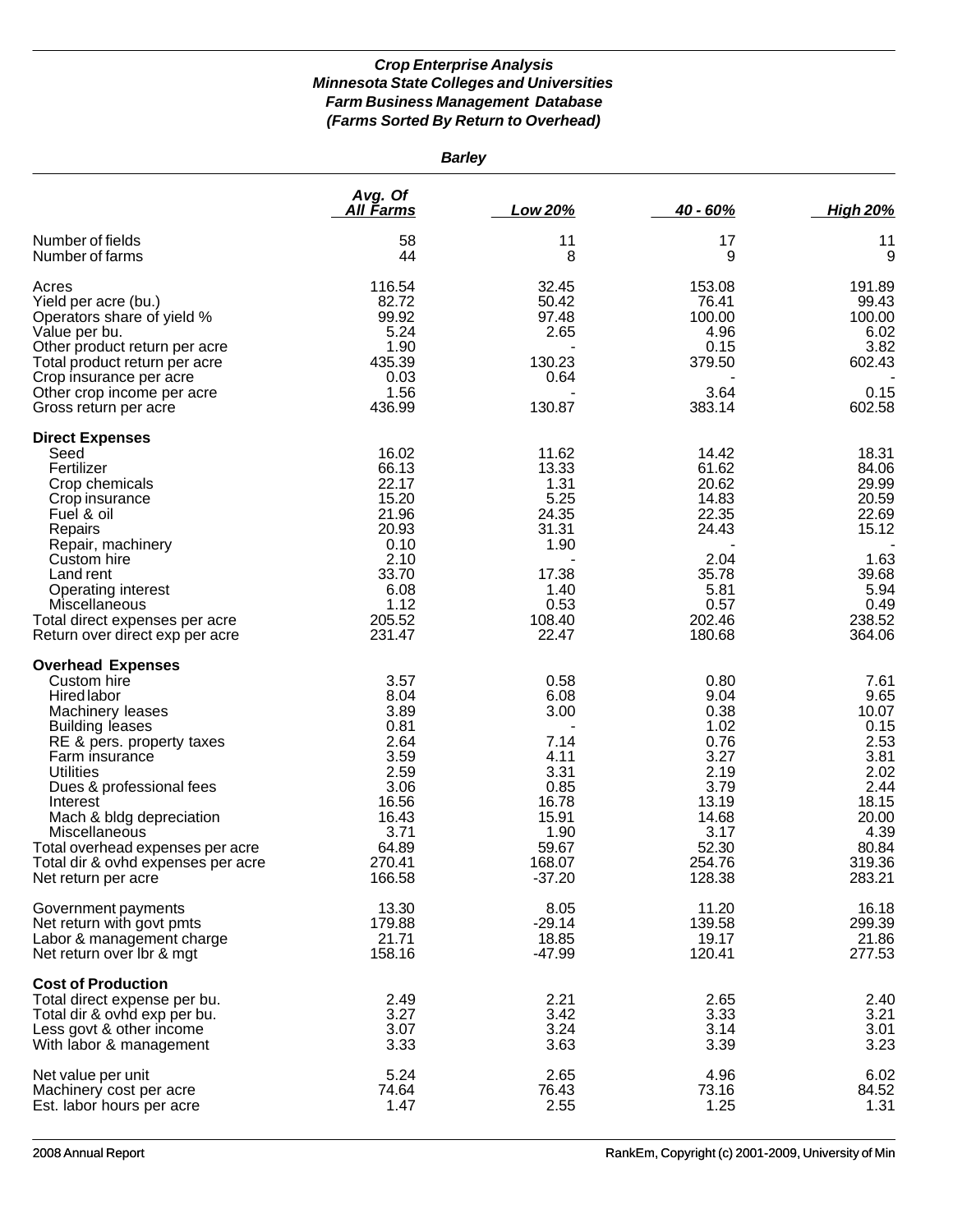#### *Barley Silage*

|                                                                                                                                                                                                                                                                                                                                         | Avg. Of<br>All Farms                                                                                                 |
|-----------------------------------------------------------------------------------------------------------------------------------------------------------------------------------------------------------------------------------------------------------------------------------------------------------------------------------------|----------------------------------------------------------------------------------------------------------------------|
| Number of fields                                                                                                                                                                                                                                                                                                                        | 15                                                                                                                   |
| Number of farms                                                                                                                                                                                                                                                                                                                         | 15                                                                                                                   |
| Acres                                                                                                                                                                                                                                                                                                                                   | 32.40                                                                                                                |
| Yield per acre (ton)                                                                                                                                                                                                                                                                                                                    | 5.27                                                                                                                 |
| Operators share of yield %                                                                                                                                                                                                                                                                                                              | 100.00                                                                                                               |
| Value per ton                                                                                                                                                                                                                                                                                                                           | 32.16                                                                                                                |
| Other product return per acre                                                                                                                                                                                                                                                                                                           | 5.14                                                                                                                 |
| Total product return per acre                                                                                                                                                                                                                                                                                                           | 174.55                                                                                                               |
| Gross return per acre                                                                                                                                                                                                                                                                                                                   | 174.55                                                                                                               |
| <b>Direct Expenses</b><br>Seed<br>Fertilizer<br>Crop chemicals<br>Storage<br>Fuel & oil<br>Repairs<br>Repair, machinery<br>Custom hire<br>Land rent<br>Machinery leases<br><b>Operating interest</b><br>Miscellaneous<br>Total direct expenses per acre<br>Return over direct exp per acre                                              | 24.46<br>13.32<br>0.21<br>1.65<br>30.13<br>30.31<br>11.61<br>3.62<br>34.81<br>5.88<br>6.52<br>2.21<br>164.72<br>9.83 |
| <b>Overhead Expenses</b><br>Hired labor<br>Machinery leases<br><b>Building leases</b><br>RE & pers. property taxes<br>Farm insurance<br>Utilities<br>Dues & professional fees<br>Interest<br>Mach & bldg depreciation<br>Miscellaneous<br>Total overhead expenses per acre<br>Total dir & ovhd expenses per acre<br>Net return per acre | 13.75<br>4.08<br>0.22<br>4.17<br>6.47<br>4.93<br>1.30<br>26.34<br>27.79<br>8.36<br>97.43<br>262.15<br>$-87.60$       |
| Government payments                                                                                                                                                                                                                                                                                                                     | 10.16                                                                                                                |
| Net return with govt pmts                                                                                                                                                                                                                                                                                                               | $-77.43$                                                                                                             |
| Labor & management charge                                                                                                                                                                                                                                                                                                               | 42.67                                                                                                                |
| Net return over Ibr & mgt                                                                                                                                                                                                                                                                                                               | $-120.11$                                                                                                            |
| <b>Cost of Production</b><br>Total direct expense per ton<br>Total dir & ovhd exp per ton<br>Less govt & other income<br>With labor & management                                                                                                                                                                                        | 31.28<br>49.77<br>46.87<br>54.97                                                                                     |
| Net value per unit                                                                                                                                                                                                                                                                                                                      | 32.16                                                                                                                |
| Machinery cost per acre                                                                                                                                                                                                                                                                                                                 | 123.26                                                                                                               |
| Est. labor hours per acre                                                                                                                                                                                                                                                                                                               | 4.13                                                                                                                 |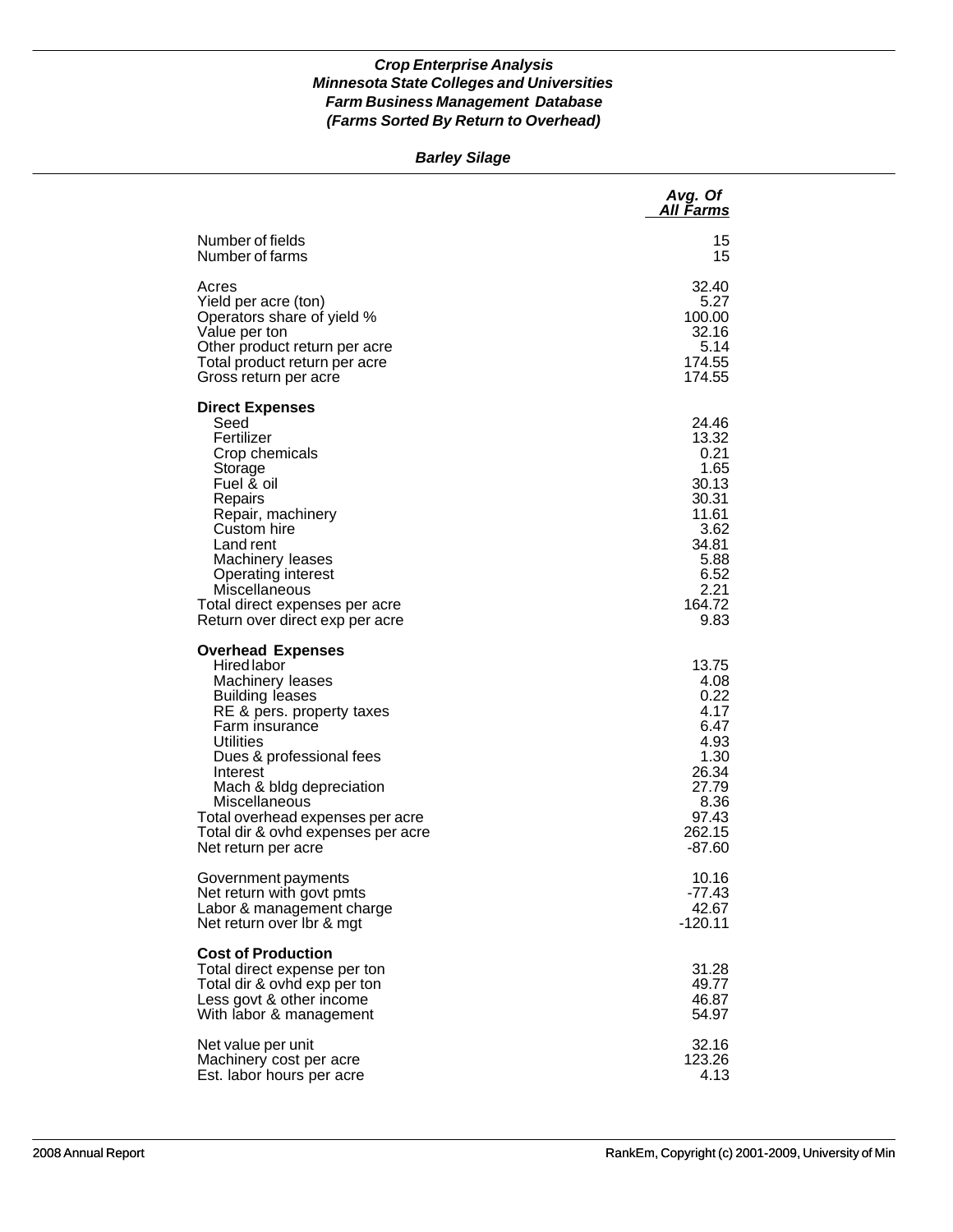#### *Barley, Organic*

|                                                                                                                                                                                                                                                                                                                                  | Avg. Of<br>All Farms                                                                                                                  |
|----------------------------------------------------------------------------------------------------------------------------------------------------------------------------------------------------------------------------------------------------------------------------------------------------------------------------------|---------------------------------------------------------------------------------------------------------------------------------------|
| Number of fields                                                                                                                                                                                                                                                                                                                 | 17                                                                                                                                    |
| Number of farms                                                                                                                                                                                                                                                                                                                  | 13                                                                                                                                    |
| Acres                                                                                                                                                                                                                                                                                                                            | 71.43                                                                                                                                 |
| Yield per acre (bu.)                                                                                                                                                                                                                                                                                                             | 47.54                                                                                                                                 |
| Operators share of yield %                                                                                                                                                                                                                                                                                                       | 100.00                                                                                                                                |
| Value per bu.                                                                                                                                                                                                                                                                                                                    | 7.45                                                                                                                                  |
| Total product return per acre                                                                                                                                                                                                                                                                                                    | 354.01                                                                                                                                |
| Crop insurance per acre                                                                                                                                                                                                                                                                                                          | 9.23                                                                                                                                  |
| Other crop income per acre                                                                                                                                                                                                                                                                                                       | 4.13                                                                                                                                  |
| Gross return per acre                                                                                                                                                                                                                                                                                                            | 367.38                                                                                                                                |
| <b>Direct Expenses</b><br>Seed<br>Fertilizer<br>Crop insurance<br>Fuel & oil<br>Repairs<br>Custom hire<br><b>Hired labor</b><br>Land rent<br>Utilities<br>Hauling and trucking<br>Marketing<br>Organic certification<br>Operating interest<br>Miscellaneous<br>Total direct expenses per acre<br>Return over direct exp per acre | 23.33<br>26.35<br>7.04<br>25.14<br>30.78<br>5.03<br>0.56<br>20.34<br>0.73<br>1.82<br>0.55<br>3.83<br>5.20<br>7.93<br>158.64<br>208.74 |
| <b>Overhead Expenses</b><br>Custom hire<br>Hired labor<br>RE & pers. property taxes<br>Farm insurance<br>Utilities<br>Dues & professional fees<br>Interest<br>Mach & bldg depreciation<br><b>Miscellaneous</b><br>Total overhead expenses per acre<br>Total dir & ovhd expenses per acre<br>Net return per acre                  | 0.70<br>8.98<br>4.63<br>4.56<br>3.27<br>2.20<br>16.07<br>30.62<br>2.52<br>73.56<br>232.20<br>135.17                                   |
| Government payments                                                                                                                                                                                                                                                                                                              | 12.29                                                                                                                                 |
| Net return with govt pmts                                                                                                                                                                                                                                                                                                        | 147.46                                                                                                                                |
| Labor & management charge                                                                                                                                                                                                                                                                                                        | 38.11                                                                                                                                 |
| Net return over Ibr & mgt                                                                                                                                                                                                                                                                                                        | 109.35                                                                                                                                |
| <b>Cost of Production</b><br>Total direct expense per bu.<br>Total dir & ovhd exp per bu.<br>Less govt & other income<br>With labor & management                                                                                                                                                                                 | 3.34<br>4.88<br>4.34<br>5.15                                                                                                          |
| Net value per unit                                                                                                                                                                                                                                                                                                               | 7.45                                                                                                                                  |
| Machinery cost per acre                                                                                                                                                                                                                                                                                                          | 95.37                                                                                                                                 |
| Est. labor hours per acre                                                                                                                                                                                                                                                                                                        | 2.77                                                                                                                                  |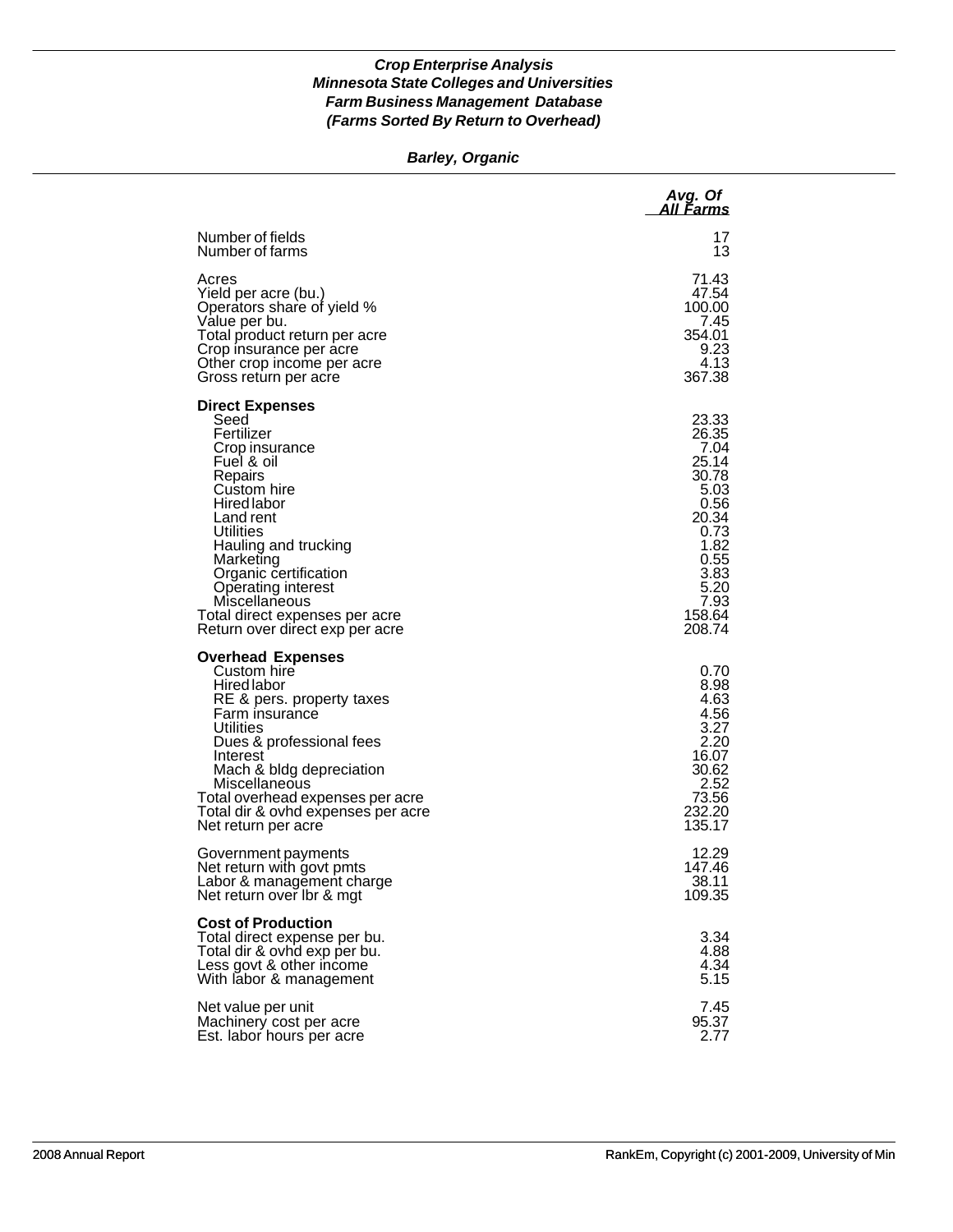#### *Beans, Black Turtle*

|                                                                                                                                                                                                                                                                                                                                                                      | Avg. Of<br>All Farms                                                                                                    |
|----------------------------------------------------------------------------------------------------------------------------------------------------------------------------------------------------------------------------------------------------------------------------------------------------------------------------------------------------------------------|-------------------------------------------------------------------------------------------------------------------------|
| Number of fields                                                                                                                                                                                                                                                                                                                                                     | 11                                                                                                                      |
| Number of farms                                                                                                                                                                                                                                                                                                                                                      | 9                                                                                                                       |
| Acres                                                                                                                                                                                                                                                                                                                                                                | 131.82                                                                                                                  |
| Yield per acre (cwt.)                                                                                                                                                                                                                                                                                                                                                | 13.19                                                                                                                   |
| Operators share of yield %                                                                                                                                                                                                                                                                                                                                           | 100.00                                                                                                                  |
| Value per cwt.                                                                                                                                                                                                                                                                                                                                                       | 33.45                                                                                                                   |
| Total product return per acre                                                                                                                                                                                                                                                                                                                                        | 441.38                                                                                                                  |
| Crop insurance per acre                                                                                                                                                                                                                                                                                                                                              | 9.65                                                                                                                    |
| Gross return per acre                                                                                                                                                                                                                                                                                                                                                | 451.02                                                                                                                  |
| <b>Direct Expenses</b><br>Seed<br>Fertilizer<br>Crop chemicals<br>Crop insurance<br>Drying expense<br>Fuel & oil<br>Repairs<br>Custom hire<br><b>Hired labor</b><br>Land rent<br>Operating interest<br>Miscellaneous<br>Total direct expenses per acre<br>Return over direct exp per acre                                                                            | 37.61<br>39.53<br>47.58<br>24.36<br>1.45<br>31.37<br>24.84<br>0.97<br>0.56<br>60.77<br>6.23<br>0.24<br>275.52<br>175.50 |
| <b>Overhead Expenses</b><br>Custom hire<br><b>Hired labor</b><br>Machinery leases<br><b>Building leases</b><br>RE & pers. property taxes<br>Farm insurance<br><b>Utilities</b><br>Dues & professional fees<br>Interest<br>Mach & bldg depreciation<br>Miscellaneous<br>Total overhead expenses per acre<br>Total dir & ovhd expenses per acre<br>Net return per acre | 3.45<br>16.70<br>3.53<br>0.18<br>1.20<br>3.75<br>3.16<br>3.11<br>6.77<br>24.44<br>6.56<br>72.86<br>348.37<br>102.65     |
| Government payments                                                                                                                                                                                                                                                                                                                                                  | 1.26                                                                                                                    |
| Net return with govt pmts                                                                                                                                                                                                                                                                                                                                            | 103.90                                                                                                                  |
| Labor & management charge                                                                                                                                                                                                                                                                                                                                            | 31.93                                                                                                                   |
| Net return over Ibr & mgt                                                                                                                                                                                                                                                                                                                                            | 71.98                                                                                                                   |
| <b>Cost of Production</b><br>Total direct expense per cwt.<br>Total dir & ovhd exp per cwt.<br>Less govt & other income<br>With labor & management                                                                                                                                                                                                                   | 20.88<br>26.40<br>25.58<br>28.00                                                                                        |
| Net value per unit                                                                                                                                                                                                                                                                                                                                                   | 33.45                                                                                                                   |
| Machinery cost per acre                                                                                                                                                                                                                                                                                                                                              | 91.90                                                                                                                   |
| Est. labor hours per acre                                                                                                                                                                                                                                                                                                                                            | 2.09                                                                                                                    |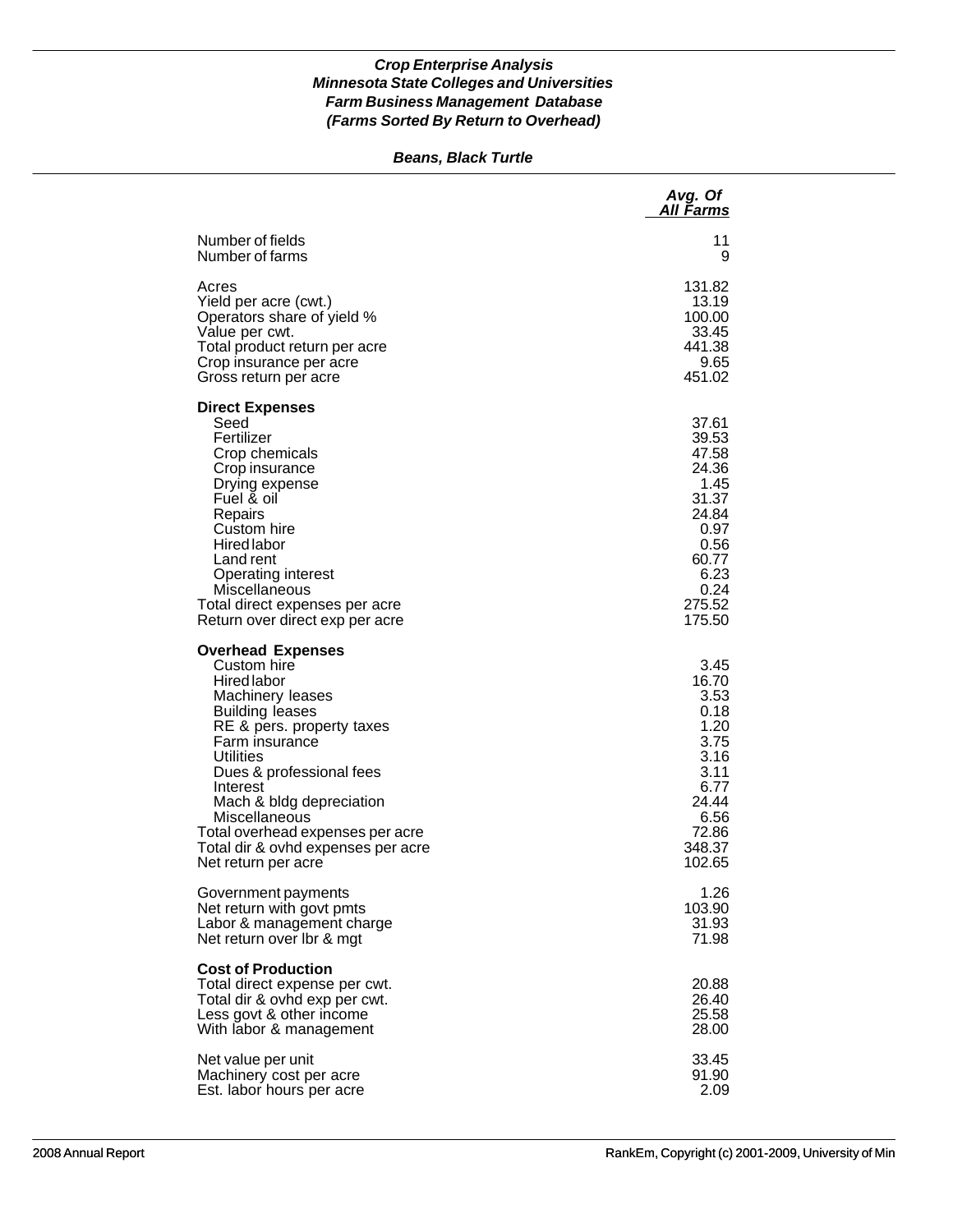# *Beans, Dark Red Kidney*

|                                                                                                                                                                                                                                                                                                                                     | Avg. Of<br>All Farms                                                                                                    |
|-------------------------------------------------------------------------------------------------------------------------------------------------------------------------------------------------------------------------------------------------------------------------------------------------------------------------------------|-------------------------------------------------------------------------------------------------------------------------|
| Number of fields<br>Number of farms                                                                                                                                                                                                                                                                                                 | 7<br>6                                                                                                                  |
| Acres<br>Yield per acre (cwt.)<br>Operators share of yield %<br>Value per cwt.<br>Total product return per acre<br>Crop insurance per acre<br>Gross return per acre                                                                                                                                                                 | 138.57<br>21.02<br>100.00<br>36.90<br>775.67<br>78.82<br>854.50                                                         |
| <b>Direct Expenses</b><br>Seed<br>Fertilizer<br>Crop chemicals<br>Crop insurance<br>Fuel & oil<br>Repairs<br>Custom hire<br>Hired labor<br>Land rent<br>Hauling and trucking<br>Marketing<br>Operating interest<br>Total direct expenses per acre<br>Return over direct exp per acre                                                | 57.46<br>64.06<br>44.66<br>29.87<br>29.77<br>35.30<br>2.06<br>1.02<br>91.43<br>0.08<br>0.71<br>9.57<br>366.00<br>488.49 |
| <b>Overhead Expenses</b><br>Custom hire<br><b>Hired labor</b><br>Machinery leases<br>RE & pers. property taxes<br>Farm insurance<br>Utilities<br>Dues & professional fees<br>Interest<br>Mach & bldg depreciation<br>Miscellaneous<br>Total overhead expenses per acre<br>Total dir & ovhd expenses per acre<br>Net return per acre | 0.78<br>19.92<br>16.18<br>0.03<br>3.86<br>4.43<br>3.99<br>6.03<br>14.65<br>9.19<br>79.06<br>445.06<br>409.44            |
| Government payments<br>Net return with govt pmts<br>Labor & management charge<br>Net return over Ibr & mgt                                                                                                                                                                                                                          | 11.53<br>420.97<br>37.02<br>383.94                                                                                      |
| <b>Cost of Production</b><br>Total direct expense per cwt.<br>Total dir & ovhd exp per cwt.<br>Less govt & other income<br>With labor & management                                                                                                                                                                                  | 17.41<br>21.17<br>16.87<br>18.63                                                                                        |
| Net value per unit<br>Machinery cost per acre<br>Est. labor hours per acre                                                                                                                                                                                                                                                          | 36.90<br>104.51<br>1.44                                                                                                 |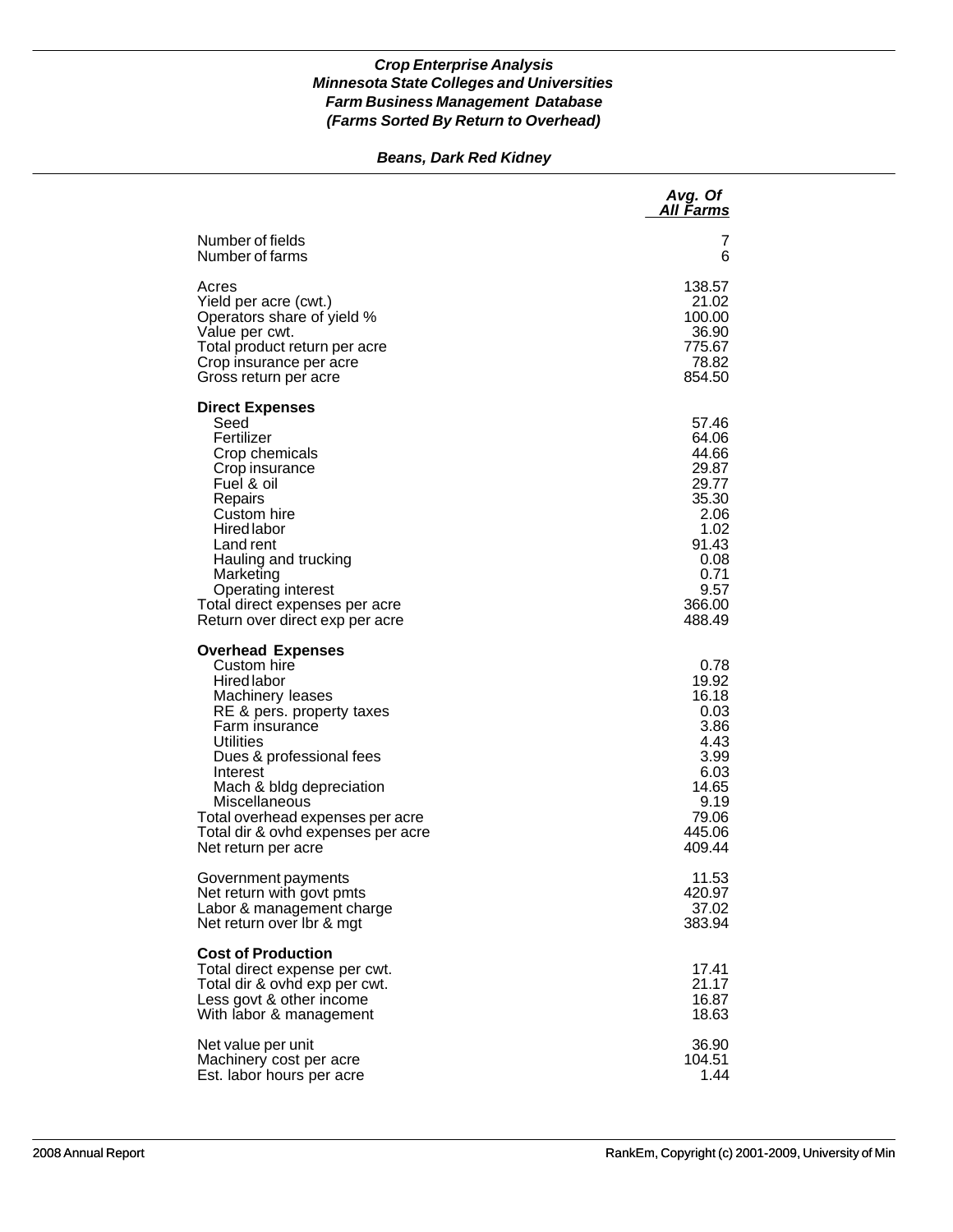#### *Beans, Navy*

|                                                                                                                                                                                                                                                                                                                                                               | Avg. Of<br>All Farms                                                                                                     |
|---------------------------------------------------------------------------------------------------------------------------------------------------------------------------------------------------------------------------------------------------------------------------------------------------------------------------------------------------------------|--------------------------------------------------------------------------------------------------------------------------|
| Number of fields                                                                                                                                                                                                                                                                                                                                              | 28                                                                                                                       |
| Number of farms                                                                                                                                                                                                                                                                                                                                               | 20                                                                                                                       |
| Acres                                                                                                                                                                                                                                                                                                                                                         | 114.87                                                                                                                   |
| Yield per acre (cwt.)                                                                                                                                                                                                                                                                                                                                         | 19.40                                                                                                                    |
| Operators share of yield %                                                                                                                                                                                                                                                                                                                                    | 100.00                                                                                                                   |
| Value per cwt.                                                                                                                                                                                                                                                                                                                                                | 31.20                                                                                                                    |
| Total product return per acre                                                                                                                                                                                                                                                                                                                                 | 605.29                                                                                                                   |
| Crop insurance per acre                                                                                                                                                                                                                                                                                                                                       | 0.44                                                                                                                     |
| Gross return per acre                                                                                                                                                                                                                                                                                                                                         | 605.73                                                                                                                   |
| <b>Direct Expenses</b><br>Seed<br>Fertilizer<br>Crop chemicals<br>Crop insurance<br>Fuel & oil<br>Repairs<br>Custom hire<br><b>Hired labor</b><br>Land rent<br>Machinery leases<br><b>Operating interest</b><br>Miscellaneous<br>Total direct expenses per acre<br>Return over direct exp per acre                                                            | 48.18<br>42.22<br>43.71<br>25.58<br>29.16<br>34.82<br>6.43<br>0.64<br>70.03<br>1.97<br>10.51<br>0.29<br>313.54<br>292.20 |
| <b>Overhead Expenses</b><br>Custom hire<br><b>Hired labor</b><br>Machinery leases<br><b>Building leases</b><br>RE & pers. property taxes<br>Farm insurance<br>Utilities<br>Dues & professional fees<br>Interest<br>Mach & bldg depreciation<br>Miscellaneous<br>Total overhead expenses per acre<br>Total dir & ovhd expenses per acre<br>Net return per acre | 2.46<br>15.16<br>7.08<br>0.23<br>1.81<br>6.12<br>4.04<br>2.86<br>9.48<br>26.98<br>3.81<br>80.05<br>393.59<br>212.15      |
| Government payments                                                                                                                                                                                                                                                                                                                                           | 1.69                                                                                                                     |
| Net return with govt pmts                                                                                                                                                                                                                                                                                                                                     | 213.84                                                                                                                   |
| Labor & management charge                                                                                                                                                                                                                                                                                                                                     | 30.59                                                                                                                    |
| Net return over Ibr & mgt                                                                                                                                                                                                                                                                                                                                     | 183.25                                                                                                                   |
| <b>Cost of Production</b><br>Total direct expense per cwt.<br>Total dir & ovhd exp per cwt.<br>Less govt & other income<br>With labor & management                                                                                                                                                                                                            | 16.16<br>20.29<br>20.18<br>21.76                                                                                         |
| Net value per unit                                                                                                                                                                                                                                                                                                                                            | 31.20                                                                                                                    |
| Machinery cost per acre                                                                                                                                                                                                                                                                                                                                       | 114.39                                                                                                                   |
| Est. labor hours per acre                                                                                                                                                                                                                                                                                                                                     | 2.20                                                                                                                     |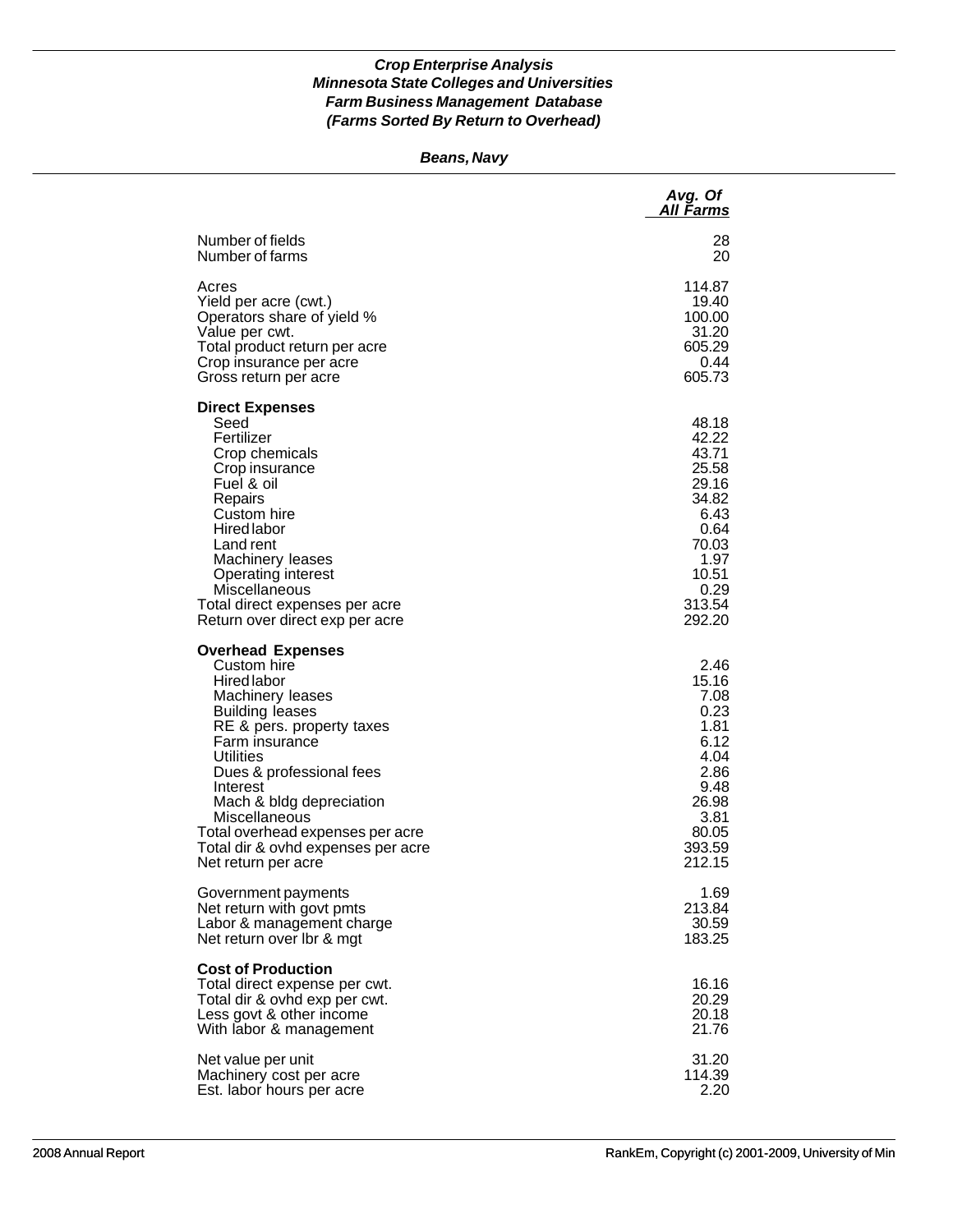#### *Beans, Pinto*

|                                                                                                                                                                                                                                                                                                                                                                             | Avg. Of<br>All Farms                                                                                                |
|-----------------------------------------------------------------------------------------------------------------------------------------------------------------------------------------------------------------------------------------------------------------------------------------------------------------------------------------------------------------------------|---------------------------------------------------------------------------------------------------------------------|
| Number of fields<br>Number of farms                                                                                                                                                                                                                                                                                                                                         | 12<br>5                                                                                                             |
| Acres<br>Yield per acre (cwt.)<br>Operators share of yield %<br>Value per cwt.<br>Total product return per acre<br>Gross return per acre                                                                                                                                                                                                                                    | 144.55<br>20.13<br>100.00<br>27.37<br>551.02<br>551.02                                                              |
| <b>Direct Expenses</b><br>Seed<br>Fertilizer<br>Crop chemicals<br>Crop insurance<br>Fuel & oil<br>Repairs<br>Custom hire<br>Land rent<br><b>Operating interest</b><br>Total direct expenses per acre<br>Return over direct exp per acre                                                                                                                                     | 47.22<br>30.77<br>51.13<br>27.13<br>23.72<br>31.01<br>8.04<br>54.61<br>4.98<br>278.60<br>272.43                     |
| <b>Overhead Expenses</b><br>Custom hire<br><b>Hired labor</b><br>Machinery leases<br><b>Building leases</b><br>RE & pers. property taxes<br>Farm insurance<br><b>Utilities</b><br>Dues & professional fees<br>Interest<br>Mach & bldg depreciation<br><b>Miscellaneous</b><br>Total overhead expenses per acre<br>Total dir & ovhd expenses per acre<br>Net return per acre | 2.95<br>16.36<br>1.32<br>5.10<br>0.82<br>4.07<br>3.61<br>2.80<br>5.40<br>23.85<br>2.61<br>68.88<br>347.48<br>203.55 |
| Government payments<br>Net return with govt pmts<br>Labor & management charge<br>Net return over Ibr & mgt                                                                                                                                                                                                                                                                  | 203.55<br>29.45<br>174.10                                                                                           |
| <b>Cost of Production</b><br>Total direct expense per cwt.<br>Total dir & ovhd exp per cwt.<br>Less govt & other income<br>With labor & management                                                                                                                                                                                                                          | 13.84<br>17.26<br>17.26<br>18.72                                                                                    |
| Net value per unit<br>Machinery cost per acre<br>Est. labor hours per acre                                                                                                                                                                                                                                                                                                  | 27.37<br>93.56<br>1.99                                                                                              |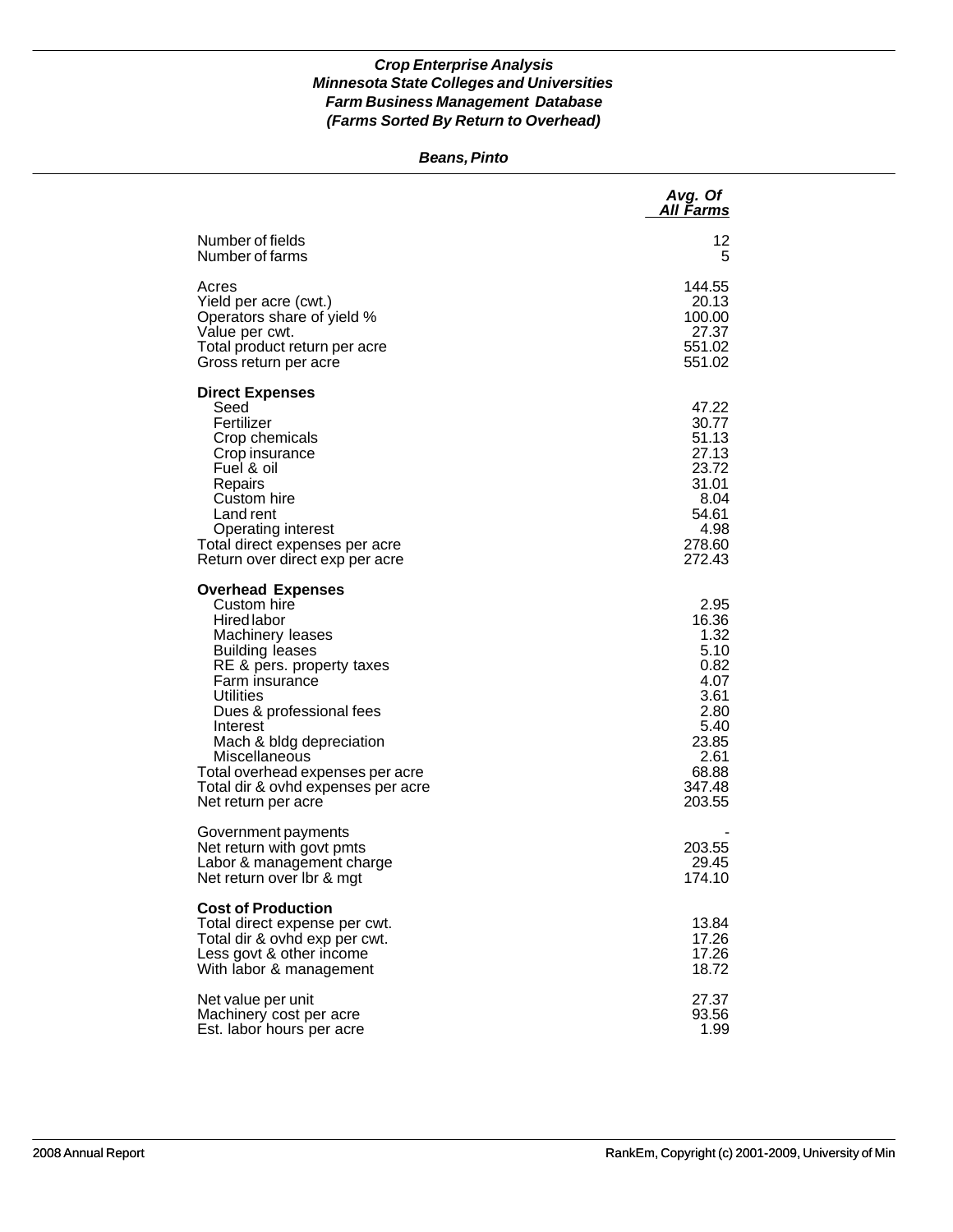#### *Canola*

|                                                                                                                                                                                                                                                                                                                                  | Avg. Of<br><b>All Farms</b>                                                                               |
|----------------------------------------------------------------------------------------------------------------------------------------------------------------------------------------------------------------------------------------------------------------------------------------------------------------------------------|-----------------------------------------------------------------------------------------------------------|
| Number of fields                                                                                                                                                                                                                                                                                                                 | 6                                                                                                         |
| Number of farms                                                                                                                                                                                                                                                                                                                  | 5                                                                                                         |
| Acres                                                                                                                                                                                                                                                                                                                            | 154.58                                                                                                    |
| Yield per acre (cwt.)                                                                                                                                                                                                                                                                                                            | 21.20                                                                                                     |
| Operators share of yield %                                                                                                                                                                                                                                                                                                       | 100.00                                                                                                    |
| Value per cwt.                                                                                                                                                                                                                                                                                                                   | 15.87                                                                                                     |
| Total product return per acre                                                                                                                                                                                                                                                                                                    | 336.43                                                                                                    |
| Gross return per acre                                                                                                                                                                                                                                                                                                            | 336.43                                                                                                    |
| <b>Direct Expenses</b><br>Seed<br>Fertilizer<br>Crop chemicals<br>Crop insurance<br>Fuel & oil<br>Repairs<br>Custom hire<br>Land rent<br>Operating interest<br>Total direct expenses per acre<br>Return over direct exp per acre                                                                                                 | 30.32<br>90.45<br>27.46<br>18.07<br>20.06<br>18.34<br>14.08<br>38.84<br>4.35<br>261.96<br>74.47           |
| <b>Overhead Expenses</b><br>Custom hire<br>Hired labor<br>Machinery leases<br><b>Building leases</b><br>Farm insurance<br><b>Utilities</b><br>Dues & professional fees<br>Interest<br>Mach & bldg depreciation<br>Miscellaneous<br>Total overhead expenses per acre<br>Total dir & ovhd expenses per acre<br>Net return per acre | 3.90<br>9.87<br>1.51<br>2.36<br>2.01<br>2.63<br>0.91<br>4.64<br>12.27<br>1.14<br>41.25<br>303.20<br>33.22 |
| Government payments                                                                                                                                                                                                                                                                                                              | 15.55                                                                                                     |
| Net return with govt pmts                                                                                                                                                                                                                                                                                                        | 48.77                                                                                                     |
| Labor & management charge                                                                                                                                                                                                                                                                                                        | 22.87                                                                                                     |
| Net return over Ibr & mgt                                                                                                                                                                                                                                                                                                        | 25.90                                                                                                     |
| <b>Cost of Production</b><br>Total direct expense per cwt.<br>Total dir & ovhd exp per cwt.<br>Less govt & other income<br>With labor & management                                                                                                                                                                               | 12.36<br>14.30<br>13.57<br>14.65                                                                          |
| Net value per unit                                                                                                                                                                                                                                                                                                               | 15.87                                                                                                     |
| Machinery cost per acre                                                                                                                                                                                                                                                                                                          | 74.67                                                                                                     |
| Est. labor hours per acre                                                                                                                                                                                                                                                                                                        | 1.57                                                                                                      |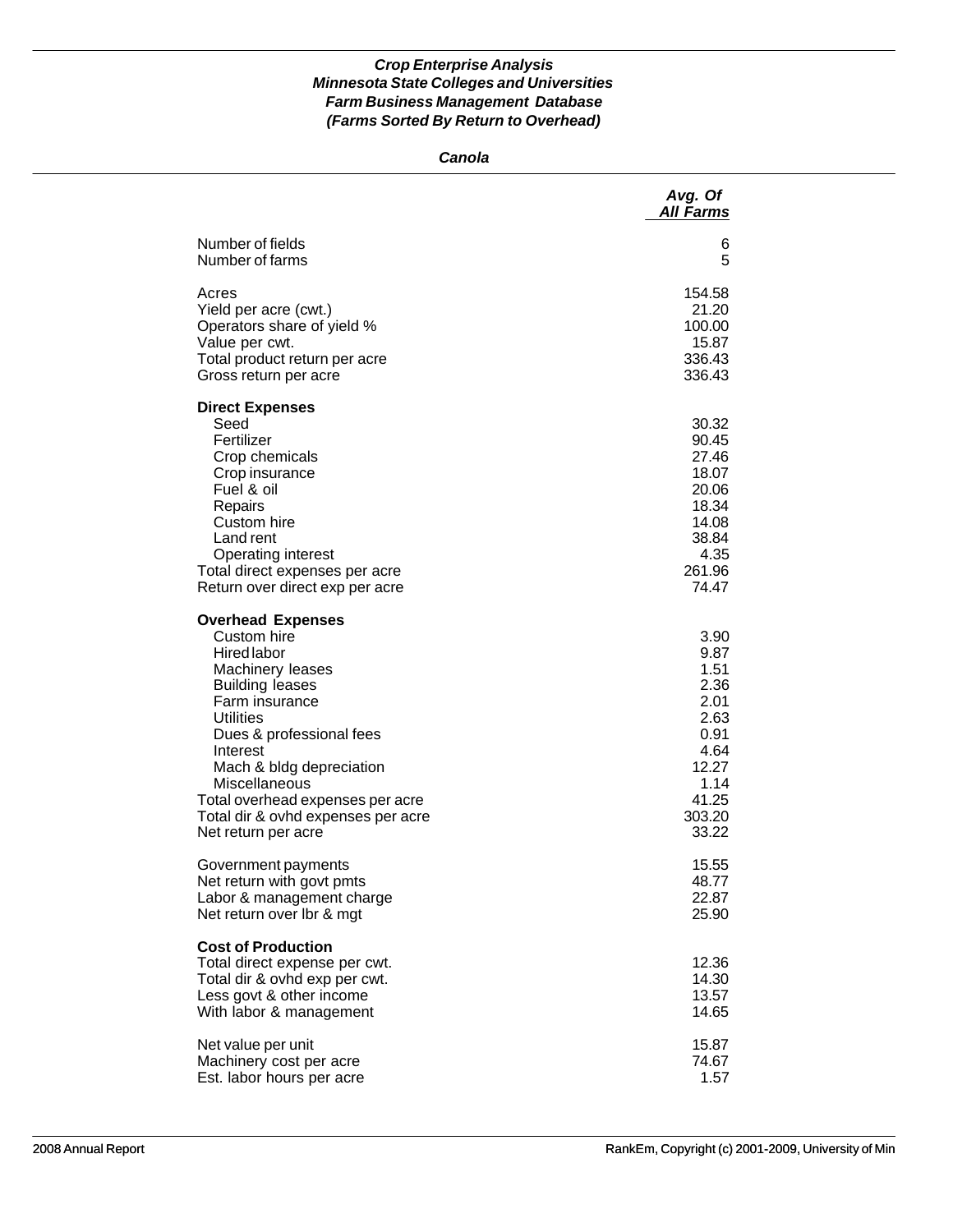*Corn*

|                                                                                                                                                                                                                                                                                                                                                                                                                      | Avg. Of<br>All Farms                                                                                                                                                               | Low 20%                                                                                                                                                                             | 40 - 60%                                                                                                                                                                           | <b>High 20%</b>                                                                                                                                                                  |
|----------------------------------------------------------------------------------------------------------------------------------------------------------------------------------------------------------------------------------------------------------------------------------------------------------------------------------------------------------------------------------------------------------------------|------------------------------------------------------------------------------------------------------------------------------------------------------------------------------------|-------------------------------------------------------------------------------------------------------------------------------------------------------------------------------------|------------------------------------------------------------------------------------------------------------------------------------------------------------------------------------|----------------------------------------------------------------------------------------------------------------------------------------------------------------------------------|
| Number of fields                                                                                                                                                                                                                                                                                                                                                                                                     | 3681                                                                                                                                                                               | 624                                                                                                                                                                                 | 800                                                                                                                                                                                | 712                                                                                                                                                                              |
| Number of farms                                                                                                                                                                                                                                                                                                                                                                                                      | 1563                                                                                                                                                                               | 312                                                                                                                                                                                 | 312                                                                                                                                                                                | 313                                                                                                                                                                              |
| Acres                                                                                                                                                                                                                                                                                                                                                                                                                | 161.71                                                                                                                                                                             | 148.38                                                                                                                                                                              | 173.92                                                                                                                                                                             | 158.26                                                                                                                                                                           |
| Yield per acre (bu.)                                                                                                                                                                                                                                                                                                                                                                                                 | 166.23                                                                                                                                                                             | 153.66                                                                                                                                                                              | 167.04                                                                                                                                                                             | 178.87                                                                                                                                                                           |
| Operators share of yield %                                                                                                                                                                                                                                                                                                                                                                                           | 98.86                                                                                                                                                                              | 99.14                                                                                                                                                                               | 98.65                                                                                                                                                                              | 99.65                                                                                                                                                                            |
| Value per bu.                                                                                                                                                                                                                                                                                                                                                                                                        | 3.86                                                                                                                                                                               | 3.59                                                                                                                                                                                | 3.82                                                                                                                                                                               | 4.22                                                                                                                                                                             |
| Other product return per acre                                                                                                                                                                                                                                                                                                                                                                                        | 0.79                                                                                                                                                                               | 0.65                                                                                                                                                                                | 1.01                                                                                                                                                                               | 1.34                                                                                                                                                                             |
| Total product return per acre                                                                                                                                                                                                                                                                                                                                                                                        | 635.43                                                                                                                                                                             | 547.46                                                                                                                                                                              | 631.19                                                                                                                                                                             | 753.66                                                                                                                                                                           |
| Hedging gains/losses per acre                                                                                                                                                                                                                                                                                                                                                                                        | 1.37                                                                                                                                                                               | 0.50                                                                                                                                                                                | 0.44                                                                                                                                                                               | 5.42                                                                                                                                                                             |
| Crop insurance per acre                                                                                                                                                                                                                                                                                                                                                                                              | 32.29                                                                                                                                                                              | 17.11                                                                                                                                                                               | 26.32                                                                                                                                                                              | 48.71                                                                                                                                                                            |
| Other crop income per acre                                                                                                                                                                                                                                                                                                                                                                                           | 2.38                                                                                                                                                                               | 1.66                                                                                                                                                                                | 1.92                                                                                                                                                                               | 4.13                                                                                                                                                                             |
| Gross return per acre                                                                                                                                                                                                                                                                                                                                                                                                | 671.46                                                                                                                                                                             | 566.73                                                                                                                                                                              | 659.87                                                                                                                                                                             | 811.92                                                                                                                                                                           |
| <b>Direct Expenses</b><br>Seed<br>Fertilizer<br>Crop chemicals<br>Crop insurance<br>Drying expense<br>Storage<br>Fuel & oil<br>Repairs<br>Repair, machinery<br>Custom hire<br>Repair, buildings<br><b>Hired labor</b><br>Land rent<br>Machinery leases<br>Utilities<br>Hauling and trucking<br>Marketing<br>Operating interest<br>Miscellaneous<br>Total direct expenses per acre<br>Return over direct exp per acre | 70.92<br>112.02<br>24.57<br>27.16<br>29.49<br>1.19<br>30.55<br>27.29<br>5.47<br>7.14<br>0.86<br>2.11<br>88.79<br>1.53<br>0.82<br>1.26<br>0.89<br>11.91<br>1.50<br>445.44<br>226.02 | 71.31<br>128.18<br>29.70<br>26.49<br>32.58<br>1.86<br>33.30<br>29.65<br>7.51<br>10.90<br>0.99<br>1.77<br>100.70<br>3.36<br>0.71<br>2.00<br>1.21<br>14.91<br>2.57<br>499.68<br>67.06 | 70.41<br>112.29<br>23.20<br>26.84<br>30.27<br>1.29<br>30.27<br>26.59<br>5.14<br>6.81<br>0.83<br>1.90<br>93.80<br>0.95<br>0.78<br>1.48<br>0.70<br>11.02<br>1.56<br>446.10<br>213.77 | 72.21<br>99.83<br>22.54<br>28.34<br>26.66<br>0.59<br>29.20<br>24.39<br>5.60<br>4.95<br>1.35<br>1.82<br>78.96<br>0.79<br>0.81<br>1.07<br>0.86<br>9.73<br>1.25<br>410.95<br>400.96 |
| <b>Overhead Expenses</b><br>Custom hire<br>Hired labor<br>Machinery leases<br>Building leases<br>RE & pers. property taxes<br>Farm insurance<br>Utilities<br>Dues & professional fees<br>Interest<br>Mach & bldg depreciation<br>Miscellaneous<br>Total overhead expenses per acre<br>Total dir & ovhd expenses per acre<br>Net return per acre                                                                      | 0.44<br>8.44<br>3.57<br>1.53<br>4.83<br>5.41<br>3.74<br>2.14<br>21.87<br>35.06<br>6.63<br>93.64<br>539.08<br>132.38                                                                | 0.68<br>7.85<br>6.89<br>1.01<br>2.70<br>5.13<br>3.53<br>1.92<br>16.07<br>29.67<br>5.72<br>81.19<br>580.86<br>$-14.13$                                                               | 0.48<br>8.60<br>2.72<br>0.89<br>4.60<br>5.37<br>3.78<br>1.97<br>20.24<br>35.83<br>6.34<br>90.81<br>536.91<br>122.96                                                                | 0.07<br>9.38<br>3.81<br>3.80<br>7.15<br>6.06<br>3.96<br>2.34<br>25.93<br>43.13<br>7.24<br>112.86<br>523.82<br>288.10                                                             |
| Government payments                                                                                                                                                                                                                                                                                                                                                                                                  | 19.91                                                                                                                                                                              | 18.93                                                                                                                                                                               | 19.77                                                                                                                                                                              | 21.49                                                                                                                                                                            |
| Net return with govt pmts                                                                                                                                                                                                                                                                                                                                                                                            | 152.29                                                                                                                                                                             | 4.80                                                                                                                                                                                | 142.73                                                                                                                                                                             | 309.59                                                                                                                                                                           |
| Labor & management charge                                                                                                                                                                                                                                                                                                                                                                                            | 40.39                                                                                                                                                                              | 38.87                                                                                                                                                                               | 38.71                                                                                                                                                                              | 45.50                                                                                                                                                                            |
| Net return over Ibr & mgt                                                                                                                                                                                                                                                                                                                                                                                            | 111.90                                                                                                                                                                             | $-34.07$                                                                                                                                                                            | 104.03                                                                                                                                                                             | 264.09                                                                                                                                                                           |
| <b>Cost of Production</b><br>Total direct expense per bu.<br>Total dir & ovhd exp per bu.<br>Less govt & other income<br>With labor & management                                                                                                                                                                                                                                                                     | 2.71<br>3.28<br>2.94<br>3.18                                                                                                                                                       | 3.28<br>3.81<br>3.56<br>3.81                                                                                                                                                        | 2.71<br>3.26<br>2.96<br>3.19                                                                                                                                                       | 2.31<br>2.94<br>2.48<br>2.74                                                                                                                                                     |
| Net value per unit                                                                                                                                                                                                                                                                                                                                                                                                   | 3.87                                                                                                                                                                               | 3.59                                                                                                                                                                                | 3.83                                                                                                                                                                               | 4.25                                                                                                                                                                             |
| Machinery cost per acre                                                                                                                                                                                                                                                                                                                                                                                              | 113.12                                                                                                                                                                             | 125.50                                                                                                                                                                              | 109.23                                                                                                                                                                             | 111.11                                                                                                                                                                           |
| Est. labor hours per acre                                                                                                                                                                                                                                                                                                                                                                                            | 2.62                                                                                                                                                                               | 2.72                                                                                                                                                                                | 2.51                                                                                                                                                                               | 2.68                                                                                                                                                                             |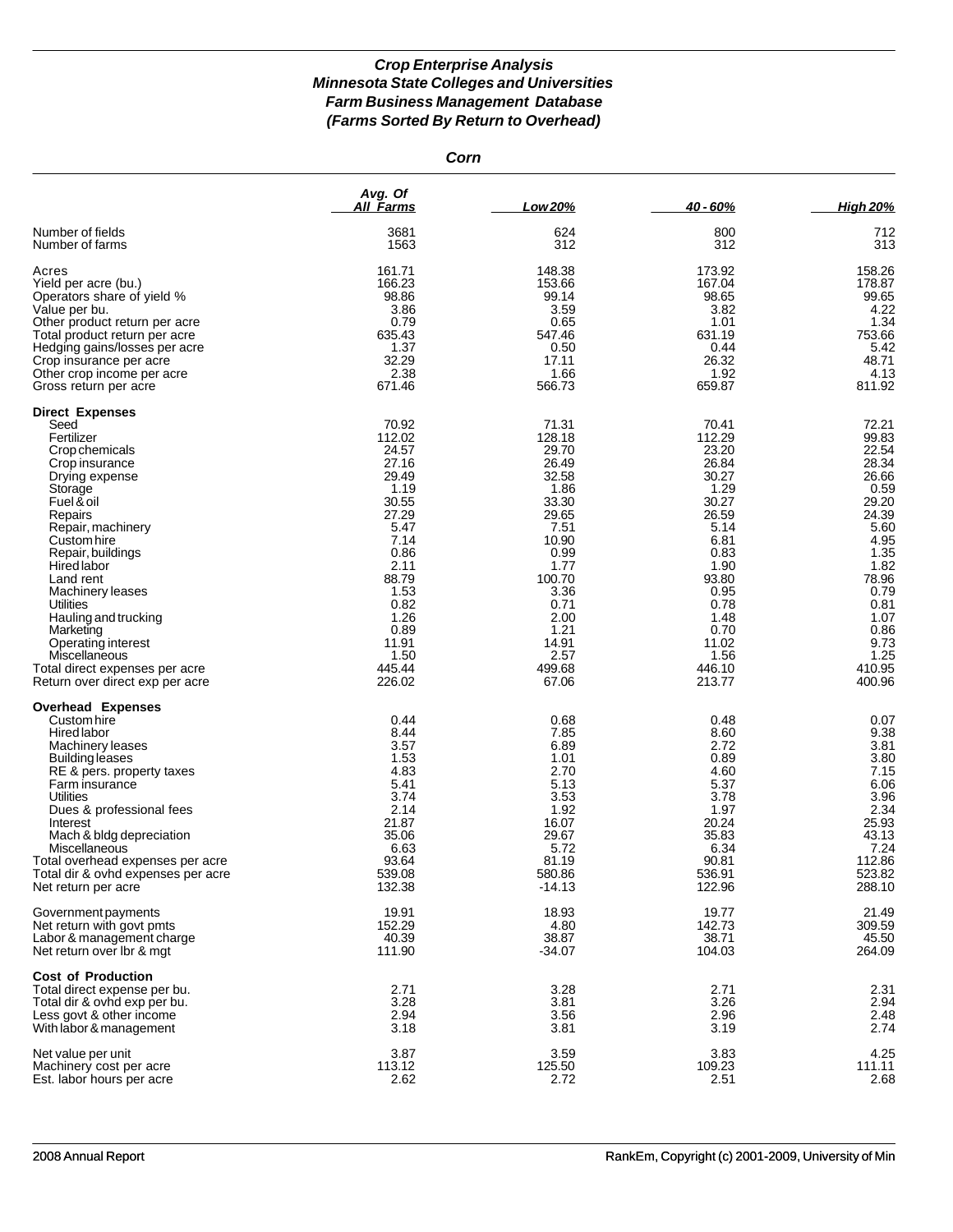|  | <b>Corn Silage</b> |
|--|--------------------|
|--|--------------------|

|                                                           | Avg. Of<br><b>All Farms</b> | Low 20%            | 40 - 60%         | <b>High 20%</b>  |
|-----------------------------------------------------------|-----------------------------|--------------------|------------------|------------------|
| Number of fields                                          | 684                         | 147                | 139              | 122              |
| Number of farms                                           | 519                         | 103                | 104              | 104              |
| Acres                                                     | 58.16                       | 62.37              | 63.52            | 50.34            |
| Yield per acre (ton)                                      | 19.18                       | 15.29              | 19.68            | 23.92            |
| Operators share of yield %                                | 99.86                       | 99.53              | 100.00           | 100.00           |
| Value per ton                                             | 31.24<br>598.14             | 27.88<br>424.29    | 30.69<br>603.86  | 34.63<br>828.40  |
| Total product return per acre<br>Crop insurance per acre  | 36.35                       | 17.18              | 30.53            | 40.48            |
| Other crop income per acre                                | 2.64                        | 2.44               | 5.38             | 2.54             |
| Gross return per acre                                     | 637.13                      | 443.90             | 639.77           | 871.42           |
| <b>Direct Expenses</b>                                    |                             |                    |                  |                  |
| Seed                                                      | 64.92                       | 66.21              | 64.19            | 67.11            |
| Fertilizer                                                | 67.29                       | 71.06              | 60.31            | 58.48            |
| Crop chemicals<br>Crop insurance                          | 30.28<br>22.40              | 32.74<br>24.16     | 31.04<br>23.19   | 28.90<br>18.11   |
| Drying expense                                            | 0.26                        | 1.09               |                  |                  |
| Storage                                                   | 2.33                        | 2.91               | 3.95             | 0.84             |
| Packaging and supplies                                    | 1.31                        | 4.55               |                  | 0.07             |
| Fuel & oil                                                | 45.06                       | 44.76              | 47.03            | 43.59            |
| Repairs                                                   | 42.83                       | 43.46              | 49.42            | 35.86            |
| Repair, machinery                                         | 6.17                        | 4.31               | 3.34             | 8.63             |
| Custom hire                                               | 38.88                       | 51.72              | 24.86            | 31.10            |
| Repair, buildings                                         | 0.27                        | 0.21               | 0.28             | 0.64             |
| <b>Hired labor</b>                                        | 1.82<br>47.56               | 1.26               | 0.59             | 1.35             |
| Land rent<br>Machinery leases                             | 0.65                        | 52.20<br>0.82      | 60.58<br>0.29    | 26.04<br>0.32    |
| Utilities                                                 | 0.34                        | 0.37               | 0.20             | 0.59             |
| Operating interest                                        | 5.40                        | 5.10               | 5.35             | 5.25             |
| Miscellaneous                                             | 6.29                        | 5.51               | 6.53             | 5.91             |
| Total direct expenses per acre                            | 384.07                      | 412.42             | 381.15           | 332.80           |
| Return over direct exp per acre                           | 253.06                      | 31.48              | 258.62           | 538.61           |
| <b>Overhead Expenses</b>                                  |                             |                    |                  |                  |
| Custom hire                                               | 2.27                        | 0.24               | 8.49             | 1.09             |
| Hired labor                                               | 23.83                       | 16.31              | 34.24            | 26.78            |
| Machinery leases                                          | 4.22<br>1.17                | 1.10<br>0.46       | 8.30<br>2.50     | 1.88<br>0.65     |
| Building leases<br>RE & pers. property taxes              | 5.13                        | 3.11               | 4.43             | 9.85             |
| Farm insurance                                            | 5.56                        | 5.14               | 4.74             | 7.35             |
| Utilities                                                 | 3.62                        | 2.84               | 3.51             | 4.91             |
| Dues & professional fees                                  | 1.72                        | 1.51               | 1.63             | 2.06             |
| Interest                                                  | 31.23                       | 19.03              | 30.37            | 43.16            |
| Mach & bldg depreciation                                  | 36.35                       | 27.51              | 37.88            | 41.80            |
| Miscellaneous                                             | 5.77                        | 4.33               | 5.55             | 7.33             |
| Total overhead expenses per acre                          | 120.85                      | 81.57              | 141.63           | 146.86           |
| Total dir & ovhd expenses per acre<br>Net return per acre | 504.92<br>132.21            | 494.00<br>$-50.09$ | 522.78<br>116.98 | 479.67<br>391.75 |
| Government payments                                       | 17.20                       | 16.07              | 17.46            | 20.32            |
| Net return with govt pmts                                 | 149.41                      | $-34.02$           | 134.45           | 412.07           |
| Labor & management charge                                 | 37.60                       | 38.16              | 27.31            | 60.30            |
| Net return over lbr & mgt                                 | 111.81                      | $-72.18$           | 107.14           | 351.77           |
| <b>Cost of Production</b>                                 |                             |                    |                  |                  |
| Total direct expense per ton                              | 20.06                       | 27.10              | 19.37            | 13.91            |
| Total dir & ovhd exp per ton<br>Less govt & other income  | 26.37<br>23.43              | 32.46<br>30.11     | 26.57<br>23.85   | 20.05<br>17.41   |
| With labor & management                                   | 25.40                       | 32.62              | 25.24            | 19.93            |
| Net value per unit                                        | 31.24                       | 27.88              | 30.69            | 34.63            |
| Machinery cost per acre                                   | 184.19                      | 179.96             | 189.08           | 168.15           |
| Est. labor hours per acre                                 | 5.40                        | 5.97               | 5.10             | 4.65             |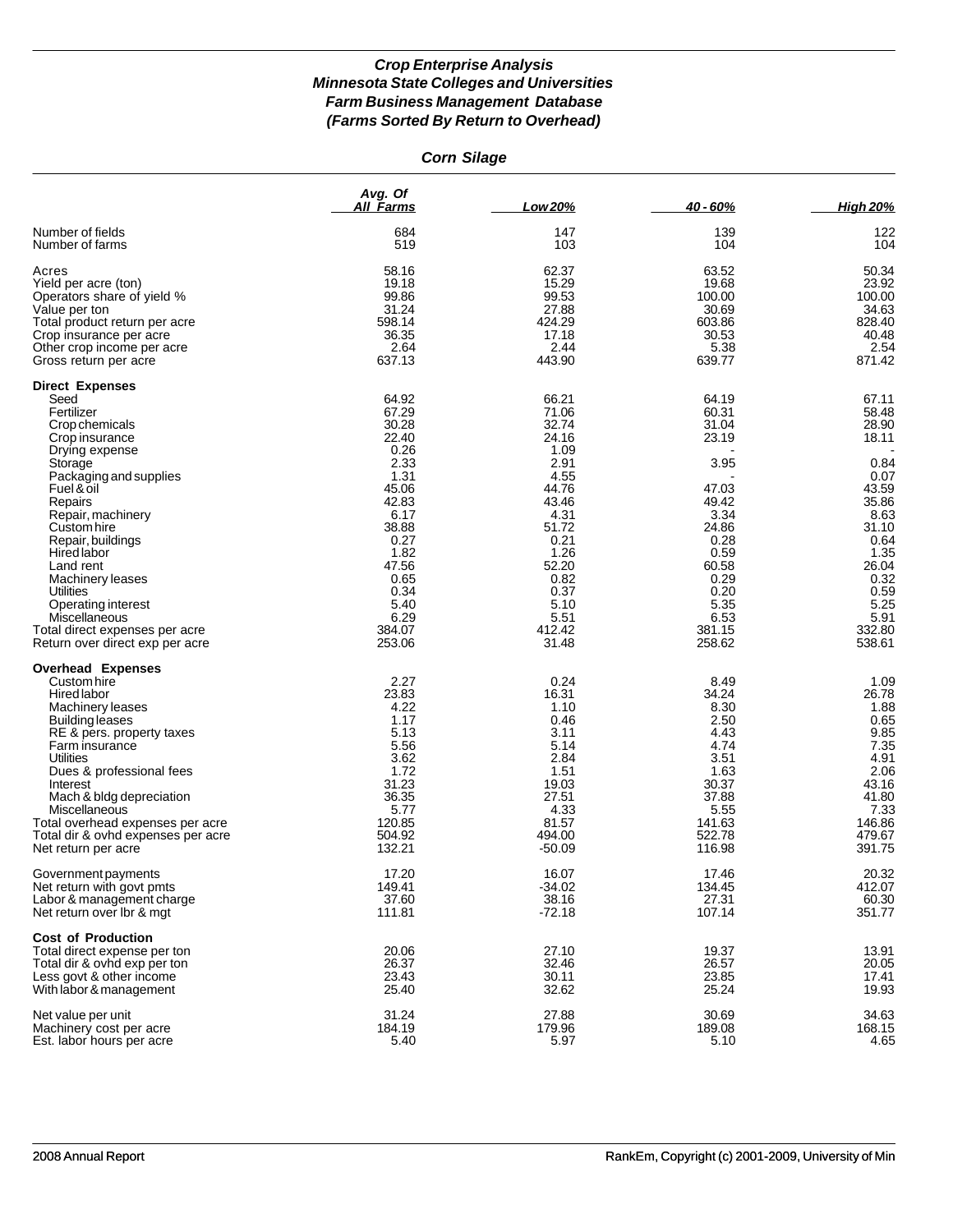#### *Corn Silage, Organic*

|                                                                                                                                                                                                                                                                                                                                                                                   | Avg. Of<br>All Farms                                                                                                                                   |
|-----------------------------------------------------------------------------------------------------------------------------------------------------------------------------------------------------------------------------------------------------------------------------------------------------------------------------------------------------------------------------------|--------------------------------------------------------------------------------------------------------------------------------------------------------|
| Number of fields                                                                                                                                                                                                                                                                                                                                                                  | 26                                                                                                                                                     |
| Number of farms                                                                                                                                                                                                                                                                                                                                                                   | 19                                                                                                                                                     |
| Acres                                                                                                                                                                                                                                                                                                                                                                             | 24.83                                                                                                                                                  |
| Yield per acre (ton)                                                                                                                                                                                                                                                                                                                                                              | 14.85                                                                                                                                                  |
| Operators share of yield %                                                                                                                                                                                                                                                                                                                                                        | 100.00                                                                                                                                                 |
| Value per ton                                                                                                                                                                                                                                                                                                                                                                     | 43.58                                                                                                                                                  |
| Total product return per acre                                                                                                                                                                                                                                                                                                                                                     | 647.00                                                                                                                                                 |
| Crop insurance per acre                                                                                                                                                                                                                                                                                                                                                           | 16.58                                                                                                                                                  |
| Other crop income per acre                                                                                                                                                                                                                                                                                                                                                        | 0.14                                                                                                                                                   |
| Gross return per acre                                                                                                                                                                                                                                                                                                                                                             | 663.71                                                                                                                                                 |
| <b>Direct Expenses</b><br>Seed<br>Fertilizer<br>Crop chemicals<br>Non-chemical crop protect<br>Crop insurance<br>Storage<br>Irrigation energy<br>Fuel & oil<br>Repairs<br>Repair, machinery<br>Custom hire<br>Repair, buildings<br>Land rent<br>Organic certification<br>Operating interest<br>Miscellaneous<br>Total direct expenses per acre<br>Return over direct exp per acre | 53.80<br>40.21<br>1.10<br>5.63<br>9.46<br>4.56<br>0.95<br>41.20<br>48.54<br>2.11<br>28.42<br>0.24<br>31.76<br>1.58<br>6.29<br>5.15<br>281.00<br>382.71 |
| <b>Overhead Expenses</b><br>Hired labor<br>Machinery leases<br><b>Building leases</b><br>RE & pers. property taxes<br>Farm insurance<br>Utilities<br>Dues & professional fees<br>Interest<br>Mach & bldg depreciation<br>Miscellaneous<br>Total overhead expenses per acre<br>Total dir & ovhd expenses per acre<br>Net return per acre                                           | 19.43<br>0.68<br>7.66<br>4.56<br>3.41<br>3.90<br>1.93<br>17.90<br>38.39<br>8.12<br>105.98<br>386.98<br>276.73                                          |
| Government payments                                                                                                                                                                                                                                                                                                                                                               | 34.61                                                                                                                                                  |
| Net return with govt pmts                                                                                                                                                                                                                                                                                                                                                         | 311.35                                                                                                                                                 |
| Labor & management charge                                                                                                                                                                                                                                                                                                                                                         | 37.12                                                                                                                                                  |
| Net return over Ibr & mgt                                                                                                                                                                                                                                                                                                                                                         | 274.23                                                                                                                                                 |
| <b>Cost of Production</b><br>Total direct expense per ton<br>Total dir & ovhd exp per ton<br>Less govt & other income<br>With labor & management                                                                                                                                                                                                                                  | 18.93<br>26.07<br>22.61<br>25.11                                                                                                                       |
| Net value per unit                                                                                                                                                                                                                                                                                                                                                                | 43.58                                                                                                                                                  |
| Machinery cost per acre                                                                                                                                                                                                                                                                                                                                                           | 164.75                                                                                                                                                 |
| Est. labor hours per acre                                                                                                                                                                                                                                                                                                                                                         | 4.93                                                                                                                                                   |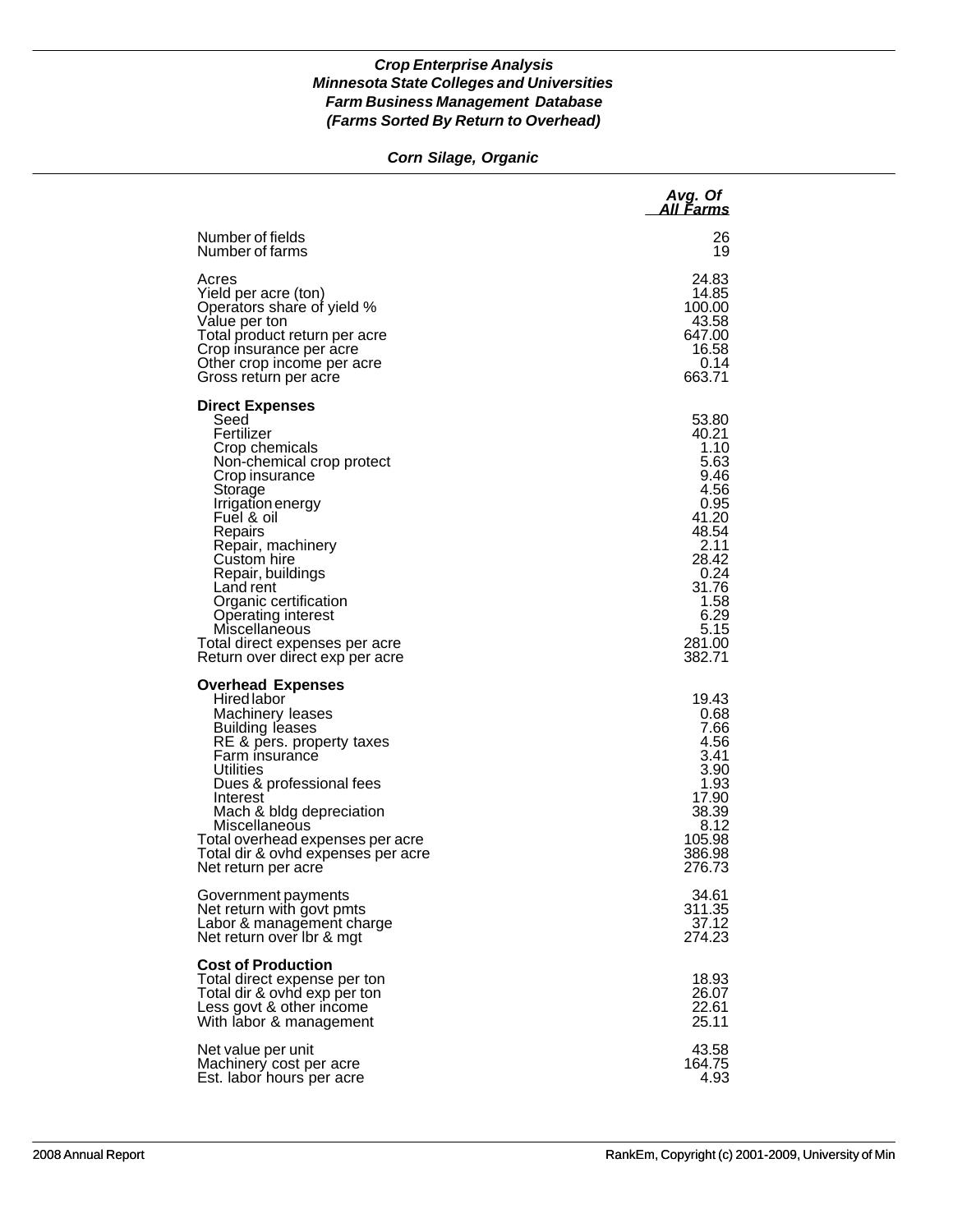# *Corn, Blue, Organic*

|                                                                                                                                                                                                                                                                                                                                                    | Avg. Of<br>All Farms                                                                                                                            |
|----------------------------------------------------------------------------------------------------------------------------------------------------------------------------------------------------------------------------------------------------------------------------------------------------------------------------------------------------|-------------------------------------------------------------------------------------------------------------------------------------------------|
| Number of fields                                                                                                                                                                                                                                                                                                                                   | 8                                                                                                                                               |
| Number of farms                                                                                                                                                                                                                                                                                                                                    | 6                                                                                                                                               |
| Acres                                                                                                                                                                                                                                                                                                                                              | 55.18                                                                                                                                           |
| Yield per acre (bu.)                                                                                                                                                                                                                                                                                                                               | 46.81                                                                                                                                           |
| Operators share of yield %                                                                                                                                                                                                                                                                                                                         | 100.00                                                                                                                                          |
| Value per bu.                                                                                                                                                                                                                                                                                                                                      | 11.81                                                                                                                                           |
| Total product return per acre                                                                                                                                                                                                                                                                                                                      | 552.82                                                                                                                                          |
| Other crop income per acre                                                                                                                                                                                                                                                                                                                         | 0.68                                                                                                                                            |
| Gross return per acre                                                                                                                                                                                                                                                                                                                              | 553.50                                                                                                                                          |
| <b>Direct Expenses</b><br>Seed<br>Fertilizer<br>Crop insurance<br>Drying expense<br>Fuel & oil<br>Repairs<br>Custom hire<br><b>Hired labor</b><br>Land rent<br>Utilities<br>Hauling and trucking<br>Marketing<br>Organic certification<br>Operating interest<br>Miscellaneous<br>Total direct expenses per acre<br>Return over direct exp per acre | 51.50<br>62.55<br>5.22<br>19.05<br>21.87<br>36.32<br>15.26<br>3.52<br>20.69<br>1.72<br>4.31<br>1.28<br>4.95<br>6.92<br>6.58<br>261.74<br>291.77 |
| <b>Overhead Expenses</b><br>Custom hire<br><b>Hired labor</b><br>RE & pers. property taxes<br>Farm insurance<br>Utilities<br>Dues & professional fees<br>Interest<br>Mach & bldg depreciation<br>Miscellaneous<br>Total overhead expenses per acre<br>Total dir & ovhd expenses per acre<br>Net return per acre                                    | 0.98<br>13.58<br>7.70<br>5.48<br>6.45<br>1.65<br>11.41<br>61.17<br>3.67<br>112.09<br>373.83<br>179.67                                           |
| Government payments                                                                                                                                                                                                                                                                                                                                | 26.06                                                                                                                                           |
| Net return with govt pmts                                                                                                                                                                                                                                                                                                                          | 205.73                                                                                                                                          |
| Labor & management charge                                                                                                                                                                                                                                                                                                                          | 56.53                                                                                                                                           |
| Net return over Ibr & mgt                                                                                                                                                                                                                                                                                                                          | 149.20                                                                                                                                          |
| <b>Cost of Production</b><br>Total direct expense per bu.<br>Total dir & ovhd exp per bu.<br>Less govt & other income<br>With labor & management                                                                                                                                                                                                   | 5.59<br>7.99<br>7.41<br>8.62                                                                                                                    |
| Net value per unit                                                                                                                                                                                                                                                                                                                                 | 11.81                                                                                                                                           |
| Machinery cost per acre                                                                                                                                                                                                                                                                                                                            | 140.83                                                                                                                                          |
| Est. labor hours per acre                                                                                                                                                                                                                                                                                                                          | 4.12                                                                                                                                            |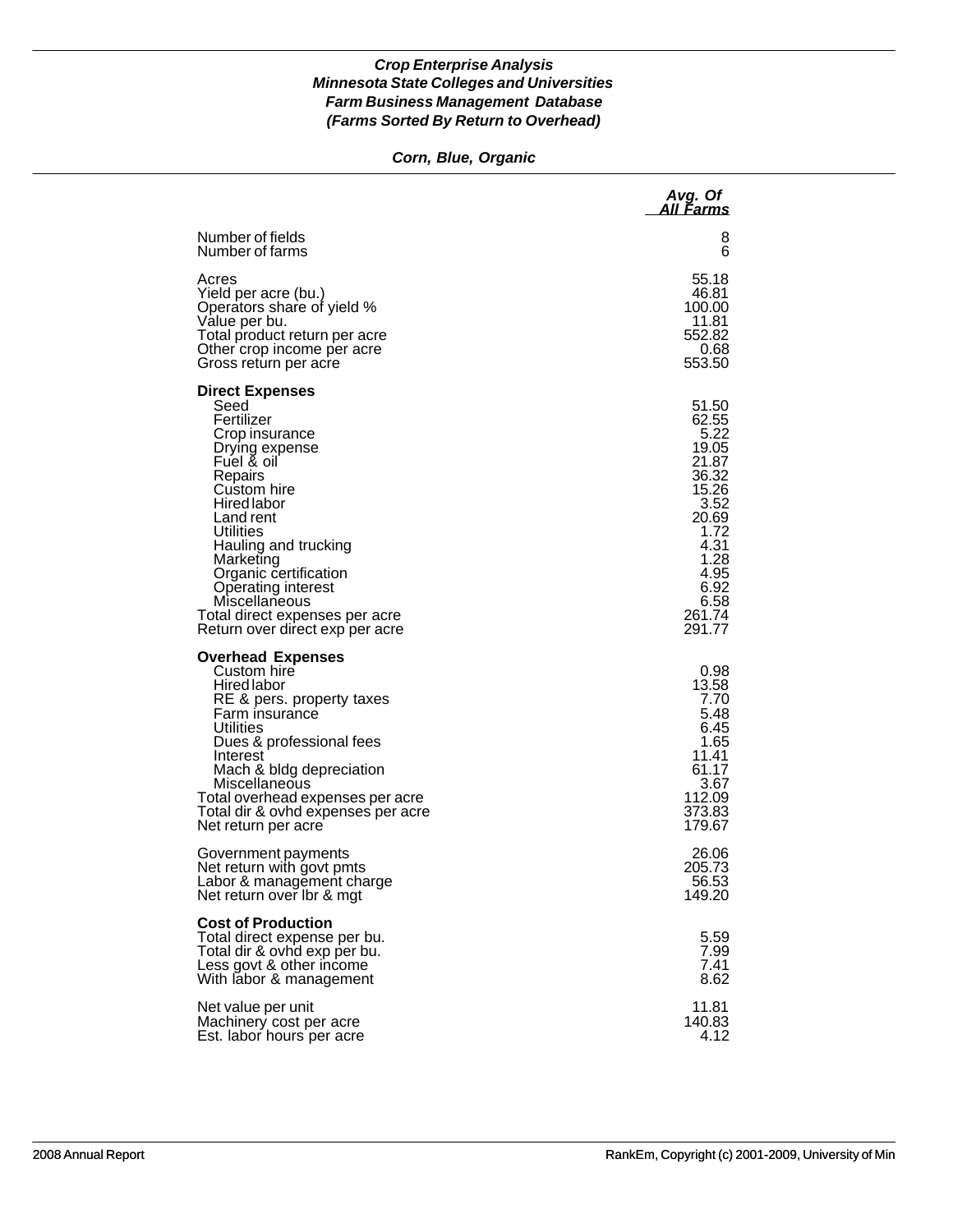#### *Corn, Ear*

|                                                                                                                                                                                                                                                                                                                                         | Avg. Of<br>All Farms                                                                                                             |
|-----------------------------------------------------------------------------------------------------------------------------------------------------------------------------------------------------------------------------------------------------------------------------------------------------------------------------------------|----------------------------------------------------------------------------------------------------------------------------------|
| Number of fields                                                                                                                                                                                                                                                                                                                        | 13                                                                                                                               |
| Number of farms                                                                                                                                                                                                                                                                                                                         | 13                                                                                                                               |
| Acres                                                                                                                                                                                                                                                                                                                                   | 71.15                                                                                                                            |
| Yield per acre (ton)                                                                                                                                                                                                                                                                                                                    | 7.15                                                                                                                             |
| Operators share of yield %                                                                                                                                                                                                                                                                                                              | 100.00                                                                                                                           |
| Value per ton                                                                                                                                                                                                                                                                                                                           | 103.25                                                                                                                           |
| Other product return per acre                                                                                                                                                                                                                                                                                                           | 1.68                                                                                                                             |
| Total product return per acre                                                                                                                                                                                                                                                                                                           | 739.46                                                                                                                           |
| Crop insurance per acre                                                                                                                                                                                                                                                                                                                 | 23.56                                                                                                                            |
| Other crop income per acre                                                                                                                                                                                                                                                                                                              | 9.12                                                                                                                             |
| Gross return per acre                                                                                                                                                                                                                                                                                                                   | 772.14                                                                                                                           |
| <b>Direct Expenses</b><br>Seed<br>Fertilizer<br>Crop chemicals<br>Crop insurance<br>Drying expense<br>Storage<br>Packaging and supplies<br>Fuel & oil<br>Repairs<br>Custom hire<br>Land rent<br>Operating interest<br>Miscellaneous<br>Total direct expenses per acre<br>Return over direct exp per acre                                | 83.19<br>69.02<br>28.26<br>20.01<br>0.47<br>0.53<br>0.86<br>39.96<br>50.45<br>25.53<br>83.23<br>7.61<br>2.13<br>411.26<br>360.88 |
| <b>Overhead Expenses</b><br>Hired labor<br>Machinery leases<br><b>Building leases</b><br>RE & pers. property taxes<br>Farm insurance<br>Utilities<br>Dues & professional fees<br>Interest<br>Mach & bldg depreciation<br>Miscellaneous<br>Total overhead expenses per acre<br>Total dir & ovhd expenses per acre<br>Net return per acre | 42.59<br>12.52<br>3.00<br>1.25<br>3.84<br>2.62<br>1.18<br>13.47<br>31.03<br>5.33<br>116.82<br>528.07<br>244.07                   |
| Government payments                                                                                                                                                                                                                                                                                                                     | 17.41                                                                                                                            |
| Net return with govt pmts                                                                                                                                                                                                                                                                                                               | 261.48                                                                                                                           |
| Labor & management charge                                                                                                                                                                                                                                                                                                               | 24.59                                                                                                                            |
| Net return over Ibr & mgt                                                                                                                                                                                                                                                                                                               | 236.89                                                                                                                           |
| <b>Cost of Production</b><br>Total direct expense per ton<br>Total dir & ovhd exp per ton<br>Less govt & other income<br>With labor & management                                                                                                                                                                                        | 57.56<br>73.90<br>66.66<br>70.10                                                                                                 |
| Net value per unit                                                                                                                                                                                                                                                                                                                      | 103.25                                                                                                                           |
| Machinery cost per acre                                                                                                                                                                                                                                                                                                                 | 167.27                                                                                                                           |
| Est. labor hours per acre                                                                                                                                                                                                                                                                                                               | 3.92                                                                                                                             |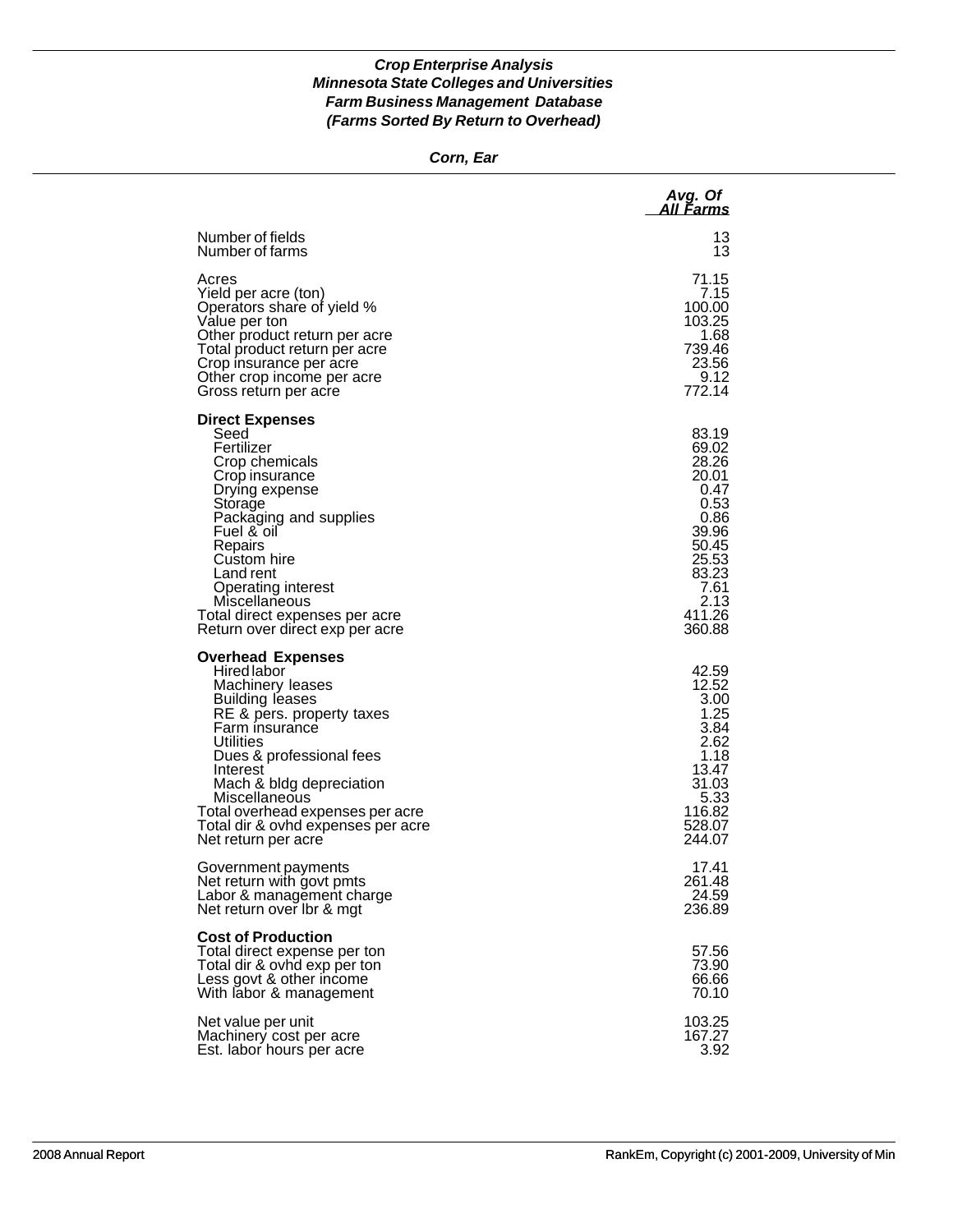#### *Corn, Organic*

|                                                                                                                                                                                                                                                                                                                                                                                                                                | Ava. Of<br><b>All Farms</b>                                                                                                                                                      | Low 20%                                                                                                                         | 40 - 60%                                                                                                                                                 | <b>High 20%</b>                                                                                                                                          |
|--------------------------------------------------------------------------------------------------------------------------------------------------------------------------------------------------------------------------------------------------------------------------------------------------------------------------------------------------------------------------------------------------------------------------------|----------------------------------------------------------------------------------------------------------------------------------------------------------------------------------|---------------------------------------------------------------------------------------------------------------------------------|----------------------------------------------------------------------------------------------------------------------------------------------------------|----------------------------------------------------------------------------------------------------------------------------------------------------------|
| Number of fields<br>Number of farms                                                                                                                                                                                                                                                                                                                                                                                            | 56<br>34                                                                                                                                                                         | 7<br>6                                                                                                                          | 20<br>7                                                                                                                                                  | 9<br>$\overline{7}$                                                                                                                                      |
| Acres<br>Yield per acre (bu.)<br>Operators share of yield %<br>Value per bu.<br>Total product return per acre<br>Crop insurance per acre<br>Other crop income per acre<br>Gross return per acre                                                                                                                                                                                                                                | 34.58<br>106.45<br>97.57<br>9.06<br>940.53<br>36.00<br>9.93<br>986.46                                                                                                            | 22.00<br>36.69<br>100.00<br>7.95<br>291.72<br>81.49<br>16.52<br>389.73                                                          | 36.77<br>116.59<br>94.15<br>8.98<br>985.24<br>16.96<br>5.40<br>1,007.61                                                                                  | 20.33<br>154.52<br>100.00<br>8.67<br>1,338.97<br>40.74<br>6.21<br>1,385.92                                                                               |
| <b>Direct Expenses</b><br>Seed                                                                                                                                                                                                                                                                                                                                                                                                 | 53.80                                                                                                                                                                            | 48.31                                                                                                                           | 59.42                                                                                                                                                    | 50.27                                                                                                                                                    |
| Fertilizer<br>Crop chemicals<br>Non-chemical crop protect<br>Crop insurance<br>Drying expense<br>Irrigation energy<br>Fuel & oil<br>Repairs<br>Repair, machinery<br>Custom hire<br>Repair, buildings<br><b>Hired labor</b><br>Land rent<br>Utilities<br>Hauling and trucking<br>Marketing<br>Organic certification<br>Operating interest<br>Miscellaneous<br>Total direct expenses per acre<br>Return over direct exp per acre | 67.10<br>3.39<br>5.61<br>21.76<br>10.39<br>0.28<br>36.65<br>33.82<br>5.52<br>16.54<br>1.04<br>5.61<br>47.34<br>1.11<br>0.05<br>0.79<br>1.20<br>10.50<br>1.18<br>323.67<br>662.79 | 15.46<br>14.40<br>12.46<br>2.15<br>23.71<br>53.80<br>12.26<br>1.37<br>38.56<br>0.77<br>2.40<br>2.40<br>2.71<br>230.77<br>158.96 | 82.49<br>7.07<br>28.11<br>13.27<br>34.52<br>28.68<br>9.96<br>18.05<br>1.98<br>0.74<br>33.13<br>0.38<br>0.79<br>0.87<br>14.68<br>1.33<br>335.46<br>672.15 | 12.11<br>5.70<br>9.95<br>7.65<br>1.17<br>39.34<br>54.24<br>0.86<br>18.14<br>54.50<br>6.56<br>0.58<br>4.99<br>1.99<br>17.39<br>3.23<br>288.69<br>1,097.22 |
| <b>Overhead Expenses</b><br>Custom hire<br>Hired labor<br>Machinery leases<br>Building leases<br>RE & pers. property taxes<br>Farm insurance<br>Utilities<br>Dues & professional fees<br>Interest<br>Mach & bldg depreciation<br>Miscellaneous<br>Total overhead expenses per acre<br>Total dir & ovhd expenses per acre<br>Net return per acre                                                                                | 0.15<br>23.87<br>0.79<br>2.68<br>5.75<br>5.36<br>5.64<br>4.52<br>37.22<br>33.18<br>10.41<br>129.57<br>453.25<br>533.22                                                           | 0.72<br>22.24<br>6.76<br>2.17<br>1.29<br>1.92<br>24.78<br>35.94<br>3.44<br>99.26<br>330.03<br>59.70                             | 0.16<br>30.57<br>0.81<br>6.81<br>6.37<br>7.26<br>7.20<br>51.68<br>35.04<br>9.53<br>155.44<br>490.90<br>516.70                                            | 17.56<br>1.90<br>0.16<br>2.94<br>3.40<br>3.47<br>3.01<br>8.64<br>38.88<br>9.78<br>89.74<br>378.43<br>1,007.48                                            |
| Government payments<br>Net return with govt pmts<br>Labor & management charge<br>Net return over lbr & mgt                                                                                                                                                                                                                                                                                                                     | 18.54<br>551.75<br>48.01<br>503.74                                                                                                                                               | 10.98<br>70.68<br>42.21<br>28.48                                                                                                | 19.96<br>536.67<br>50.60<br>486.07                                                                                                                       | 15.87<br>1,023.35<br>39.06<br>984.29                                                                                                                     |
| <b>Cost of Production</b><br>Total direct expense per bu.<br>Total dir & ovhd exp per bu.<br>Less govt & other income<br>With labor & management                                                                                                                                                                                                                                                                               | 3.12<br>4.36<br>3.74<br>4.21                                                                                                                                                     | 6.29<br>9.00<br>6.02<br>7.18                                                                                                    | 3.06<br>4.47<br>4.09<br>4.55                                                                                                                             | 1.87<br>2.45<br>2.04<br>2.30                                                                                                                             |
| Net value per unit<br>Machinery cost per acre<br>Est. labor hours per acre                                                                                                                                                                                                                                                                                                                                                     | 9.06<br>131.76<br>5.83                                                                                                                                                           | 7.95<br>137.06<br>3.58                                                                                                          | 8.98<br>137.55<br>6.66                                                                                                                                   | 8.67<br>152.63<br>5.13                                                                                                                                   |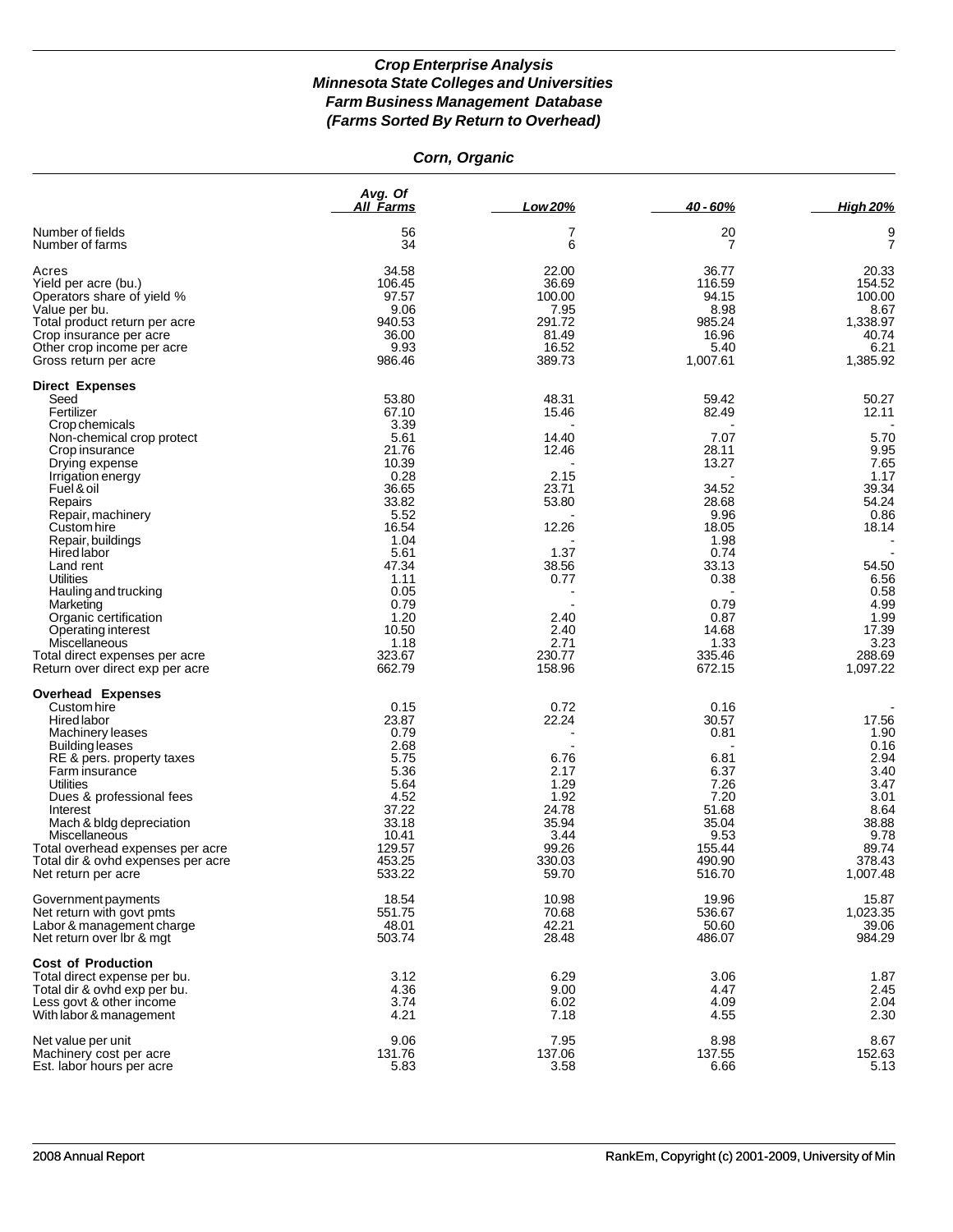*CRP*

|                                                                                                                                                                                                                                                                                                 | Avg. Of<br><b>All Farms</b>                                                              | Low 20%                                                                                 | 40 - 60%                                                                                  | <b>High 20%</b>                                                                           |
|-------------------------------------------------------------------------------------------------------------------------------------------------------------------------------------------------------------------------------------------------------------------------------------------------|------------------------------------------------------------------------------------------|-----------------------------------------------------------------------------------------|-------------------------------------------------------------------------------------------|-------------------------------------------------------------------------------------------|
| Number of fields<br>Number of farms                                                                                                                                                                                                                                                             | 178<br>159                                                                               | 41<br>31                                                                                | 33<br>32                                                                                  | 36<br>32                                                                                  |
| Acres<br>Yield per acre (\$)<br>Operators share of yield %                                                                                                                                                                                                                                      | 67.30<br>63.59<br>100.00                                                                 | 151.60<br>47.93<br>100.00                                                               | 61.21<br>88.70<br>100.00                                                                  | 13.36<br>139.15<br>100.00                                                                 |
| Value per \$<br>Total product return per acre<br>Other crop income per acre<br>Gross return per acre                                                                                                                                                                                            | 1.00<br>63.59<br>0.35<br>63.94                                                           | 1.00<br>47.93<br>47.93                                                                  | 1.00<br>88.70<br>0.02<br>88.72                                                            | 1.00<br>139.15<br>139.15                                                                  |
|                                                                                                                                                                                                                                                                                                 |                                                                                          |                                                                                         |                                                                                           |                                                                                           |
| <b>Direct Expenses</b><br>Crop chemicals<br>Fuel & oil<br>Repairs<br>Repair, machinery<br>Land rent<br>Operating interest<br>Miscellaneous                                                                                                                                                      | 0.52<br>3.02<br>3.18<br>0.11<br>5.46<br>0.96<br>0.31                                     | 0.70<br>4.27<br>4.80<br>0.00<br>9.83<br>1.38<br>0.31                                    | 0.63<br>1.18<br>1.07<br>0.10<br>0.01<br>0.26<br>0.07                                      | 0.83<br>2.51<br>2.85<br>0.67<br>0.53<br>0.91<br>0.06                                      |
| Total direct expenses per acre<br>Return over direct exp per acre                                                                                                                                                                                                                               | 13.57<br>50.37                                                                           | 21.29<br>26.65                                                                          | 3.32<br>85.40                                                                             | 8.36<br>130.79                                                                            |
| <b>Overhead Expenses</b><br><b>Hired labor</b><br>Machinery leases<br>RE & pers. property taxes<br>Farm insurance<br><b>Utilities</b><br>Interest<br>Mach & bldg depreciation<br>Miscellaneous<br>Total overhead expenses per acre<br>Total dir & ovhd expenses per acre<br>Net return per acre | 0.95<br>0.31<br>8.05<br>0.79<br>0.70<br>19.40<br>2.72<br>0.94<br>33.86<br>47.42<br>16.52 | 1.50<br>0.51<br>4.95<br>0.84<br>0.86<br>12.45<br>3.42<br>1.30<br>25.83<br>47.12<br>0.82 | 0.19<br>0.09<br>12.90<br>0.95<br>0.84<br>24.48<br>1.29<br>0.65<br>41.39<br>44.71<br>44.01 | 0.31<br>0.06<br>20.74<br>0.49<br>0.34<br>44.17<br>3.35<br>0.60<br>70.08<br>78.44<br>60.71 |
| Government payments<br>Net return with govt pmts<br>Labor & management charge<br>Net return over Ibr & mgt                                                                                                                                                                                      | $\qquad \qquad \blacksquare$<br>16.52<br>4.26<br>12.25                                   | 0.82<br>5.72<br>$-4.90$                                                                 | 44.01<br>1.58<br>42.43                                                                    | 60.71<br>3.24<br>57.47                                                                    |
| <b>Cost of Production</b><br>Total direct expense per \$<br>Total dir & ovhd exp per \$<br>Less govt & other income<br>With labor & management                                                                                                                                                  | 0.21<br>0.75<br>0.74<br>0.81                                                             | 0.44<br>0.98<br>0.98<br>1.10                                                            | 0.04<br>0.50<br>0.50<br>0.52                                                              | 0.06<br>0.56<br>0.56<br>0.59                                                              |
| Net value per unit<br>Machinery cost per acre<br>Est. labor hours per acre                                                                                                                                                                                                                      | 1.00<br>9.86<br>0.28                                                                     | 1.00<br>13.71<br>0.40                                                                   | 1.00<br>3.74<br>0.12                                                                      | 1.00<br>9.40<br>0.26                                                                      |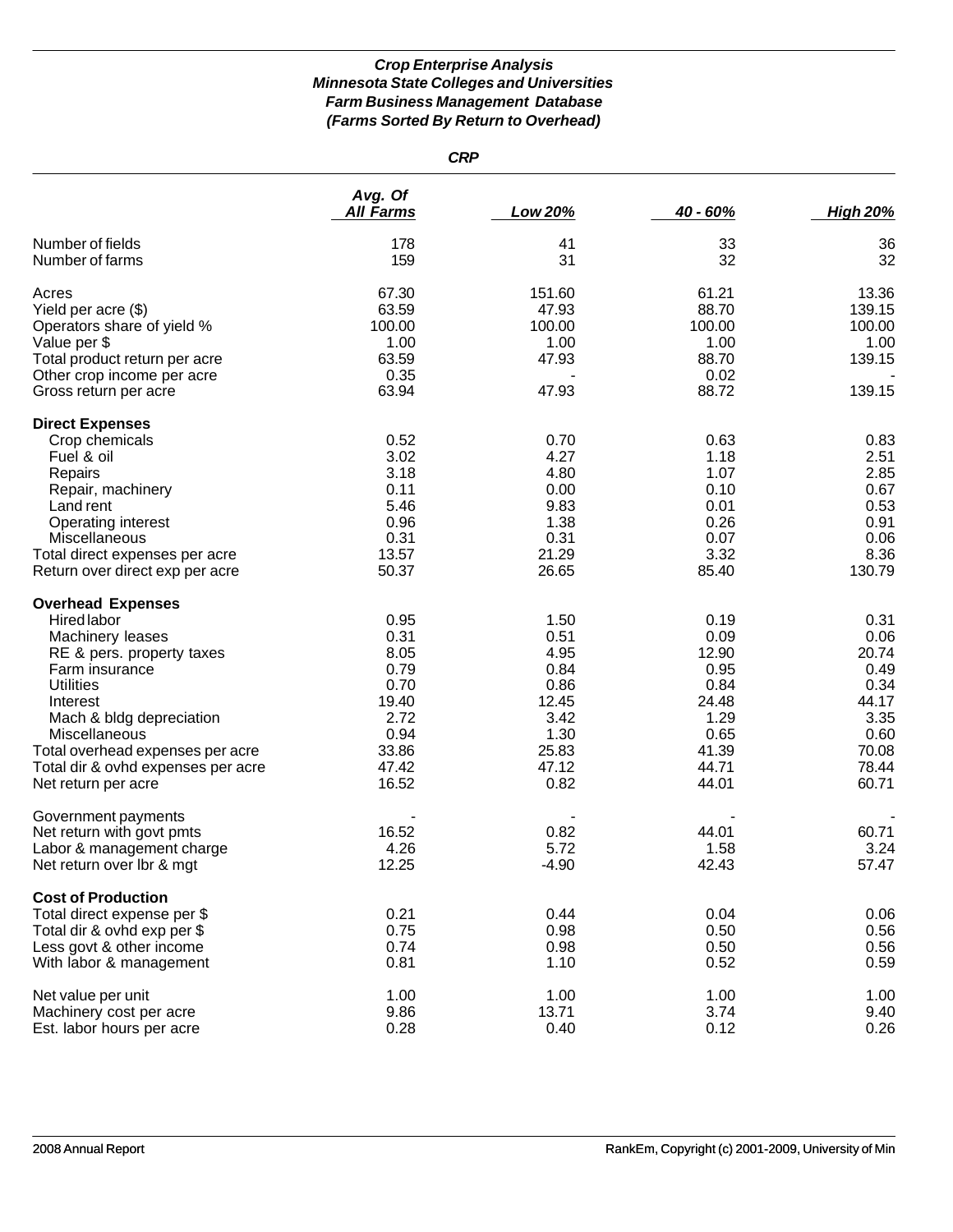| <b>Custom Work</b>                 |                             |          |                 |
|------------------------------------|-----------------------------|----------|-----------------|
|                                    | Avg. Of<br><b>All Farms</b> | 40 - 60% | <b>High 20%</b> |
|                                    |                             |          |                 |
| Number of fields                   | 25                          | 5        | 6               |
| Number of farms                    | 24                          | 5        | 5               |
| Acres                              | 480.32                      | 529.60   | 241.52          |
| Yield per acre (\$)                | 61.42                       | 54.68    | 102.26          |
| Operators share of yield %         | 93.15                       | 87.87    | 92.57           |
| Value per \$                       | 1.00                        | 1.00     | 1.00            |
| Total product return per acre      | 57.21                       | 48.05    | 94.66           |
| Gross return per acre              | 57.21                       | 48.05    | 94.66           |
| <b>Direct Expenses</b>             |                             |          |                 |
| Fuel & oil                         | 14.33                       | 9.33     | 13.90           |
| Repairs                            | 12.05                       | 9.48     | 10.72           |
| Repair, machinery                  | 0.52                        |          |                 |
| <b>Hired labor</b>                 | 0.32                        |          |                 |
| Operating interest                 | 3.53                        | 1.25     | 7.19            |
| Miscellaneous                      | 1.73                        | 0.00     | 0.00            |
| Total direct expenses per acre     | 32.47                       | 20.06    | 31.82           |
| Return over direct exp per acre    | 24.74                       | 27.99    | 62.84           |
| <b>Overhead Expenses</b>           |                             |          |                 |
| Hired labor                        | 5.77                        | 8.92     | 2.84            |
| Machinery leases                   | 1.92                        | 4.38     | 0.22            |
| <b>Building leases</b>             | 0.63                        | 1.91     | 0.30            |
| Farm insurance                     | 1.93                        | 1.56     | 2.42            |
| <b>Utilities</b>                   | 1.20                        | 0.65     | 0.72            |
| Dues & professional fees           | 0.36                        | 0.13     | 0.72            |
| Interest                           | 8.60                        | 5.36     | 9.33            |
| Mach & bldg depreciation           | 16.86                       | 10.16    | 20.75           |
| Miscellaneous                      | 5.95                        | 12.26    | 2.51            |
| Total overhead expenses per acre   | 43.22                       | 45.33    | 39.84           |
| Total dir & ovhd expenses per acre | 75.69                       | 65.39    | 71.66           |
| Net return per acre                | $-18.48$                    | $-17.34$ | 23.00           |
| Government payments                |                             |          |                 |
| Net return with govt pmts          | $-18.48$                    | $-17.34$ | 23.00           |
| Labor & management charge          | 17.39                       | 14.67    | 28.17           |
| Net return over lbr & mgt          | $-35.87$                    | $-32.01$ | $-5.17$         |
| <b>Cost of Production</b>          |                             |          |                 |
| Total direct expense per \$        | 0.57                        | 0.42     | 0.34            |
| Total dir & ovhd exp per \$        | 1.32                        | 1.36     | 0.76            |
| Less govt & other income           | 1.32                        | 1.36     | 0.76            |
| With labor & management            | 1.63                        | 1.67     | 1.05            |
| Net value per unit                 | 1.00                        | 1.00     | 1.00            |
| Machinery cost per acre            | 52.10                       | 37.97    | 52.22           |
| Est. labor hours per acre          | 1.26                        | 0.88     | 1.22            |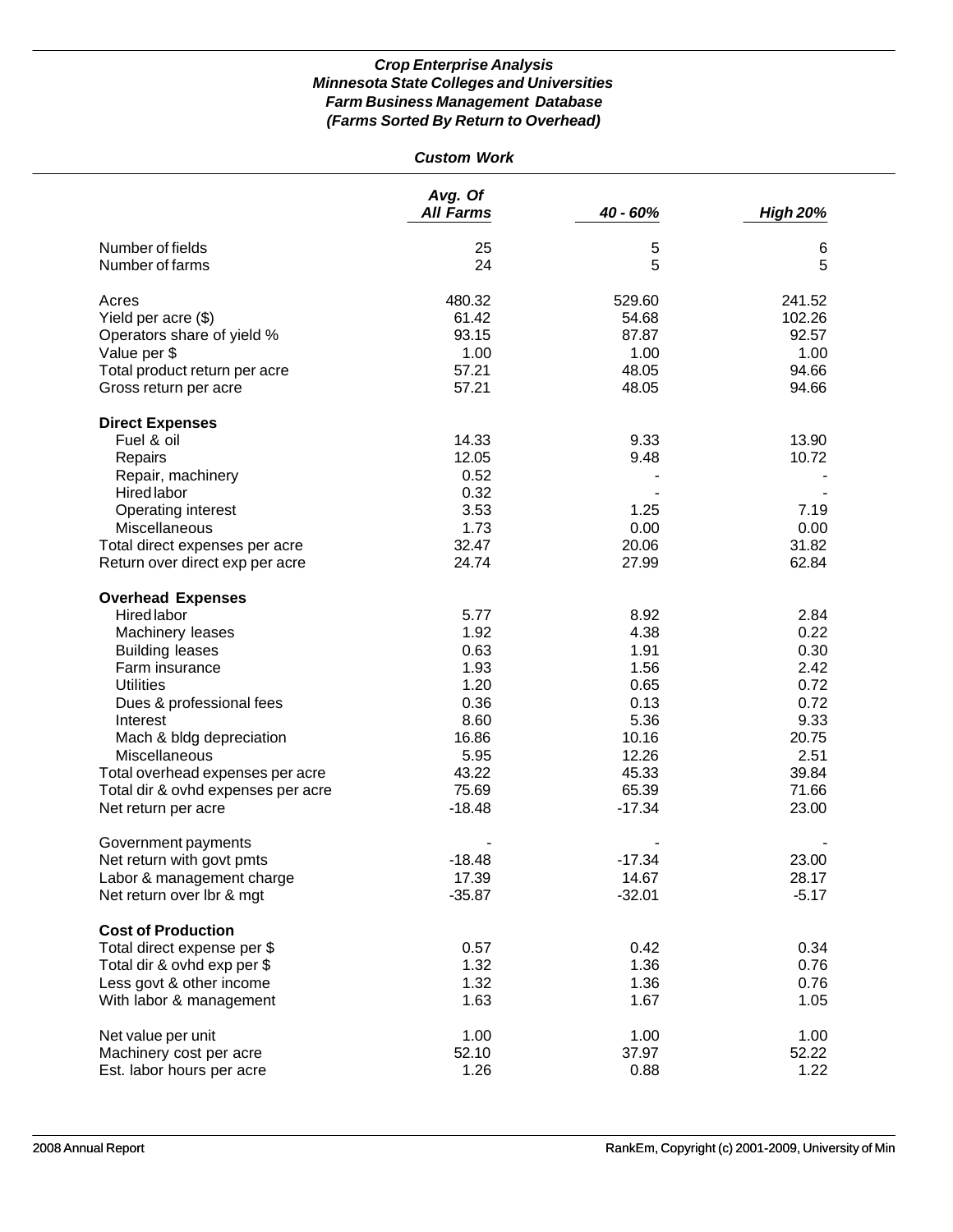*Fallow*

|                                                                                                                                                                                                                                                                                                                                                    | Avg. Of<br><b>All Farms</b>                                                                                         |
|----------------------------------------------------------------------------------------------------------------------------------------------------------------------------------------------------------------------------------------------------------------------------------------------------------------------------------------------------|---------------------------------------------------------------------------------------------------------------------|
| Number of fields<br>Number of farms                                                                                                                                                                                                                                                                                                                | 15<br>10                                                                                                            |
| Acres                                                                                                                                                                                                                                                                                                                                              | 22.89                                                                                                               |
| Yield per acre<br>Operators share of yield %                                                                                                                                                                                                                                                                                                       |                                                                                                                     |
| Value per 0                                                                                                                                                                                                                                                                                                                                        |                                                                                                                     |
| Total product return per acre                                                                                                                                                                                                                                                                                                                      |                                                                                                                     |
| Gross return per acre                                                                                                                                                                                                                                                                                                                              |                                                                                                                     |
| <b>Direct Expenses</b>                                                                                                                                                                                                                                                                                                                             |                                                                                                                     |
| Seed                                                                                                                                                                                                                                                                                                                                               | 1.43                                                                                                                |
| Crop chemicals                                                                                                                                                                                                                                                                                                                                     | 0.44                                                                                                                |
| Fuel & oil                                                                                                                                                                                                                                                                                                                                         | 21.63                                                                                                               |
| Repairs                                                                                                                                                                                                                                                                                                                                            | 20.82                                                                                                               |
| Repair, machinery<br>Land rent                                                                                                                                                                                                                                                                                                                     | 0.06<br>31.63                                                                                                       |
| Operating interest                                                                                                                                                                                                                                                                                                                                 | 2.42                                                                                                                |
| Total direct expenses per acre                                                                                                                                                                                                                                                                                                                     | 78.42                                                                                                               |
| Return over direct exp per acre                                                                                                                                                                                                                                                                                                                    | $-78.42$                                                                                                            |
| <b>Overhead Expenses</b><br>Hired labor<br><b>Building leases</b><br>RE & pers. property taxes<br>Farm insurance<br><b>Utilities</b><br>Interest<br>Mach & bldg depreciation<br>Miscellaneous<br>Total overhead expenses per acre<br>Total dir & ovhd expenses per acre<br>Net return per acre<br>Government payments<br>Net return with govt pmts | 4.64<br>0.05<br>3.87<br>0.92<br>0.68<br>15.31<br>16.24<br>1.49<br>43.21<br>121.64<br>$-121.64$<br>5.61<br>$-116.02$ |
| Labor & management charge                                                                                                                                                                                                                                                                                                                          | 18.35                                                                                                               |
| Net return over lbr & mgt                                                                                                                                                                                                                                                                                                                          | $-134.37$                                                                                                           |
| <b>Cost of Production</b><br>Total direct expense per 0<br>Total dir & ovhd exp per 0<br>Less govt & other income<br>With labor & management                                                                                                                                                                                                       |                                                                                                                     |
| Net value per unit                                                                                                                                                                                                                                                                                                                                 |                                                                                                                     |
| Machinery cost per acre                                                                                                                                                                                                                                                                                                                            | 64.69                                                                                                               |
| Est. labor hours per acre                                                                                                                                                                                                                                                                                                                          | 0.93                                                                                                                |
|                                                                                                                                                                                                                                                                                                                                                    |                                                                                                                     |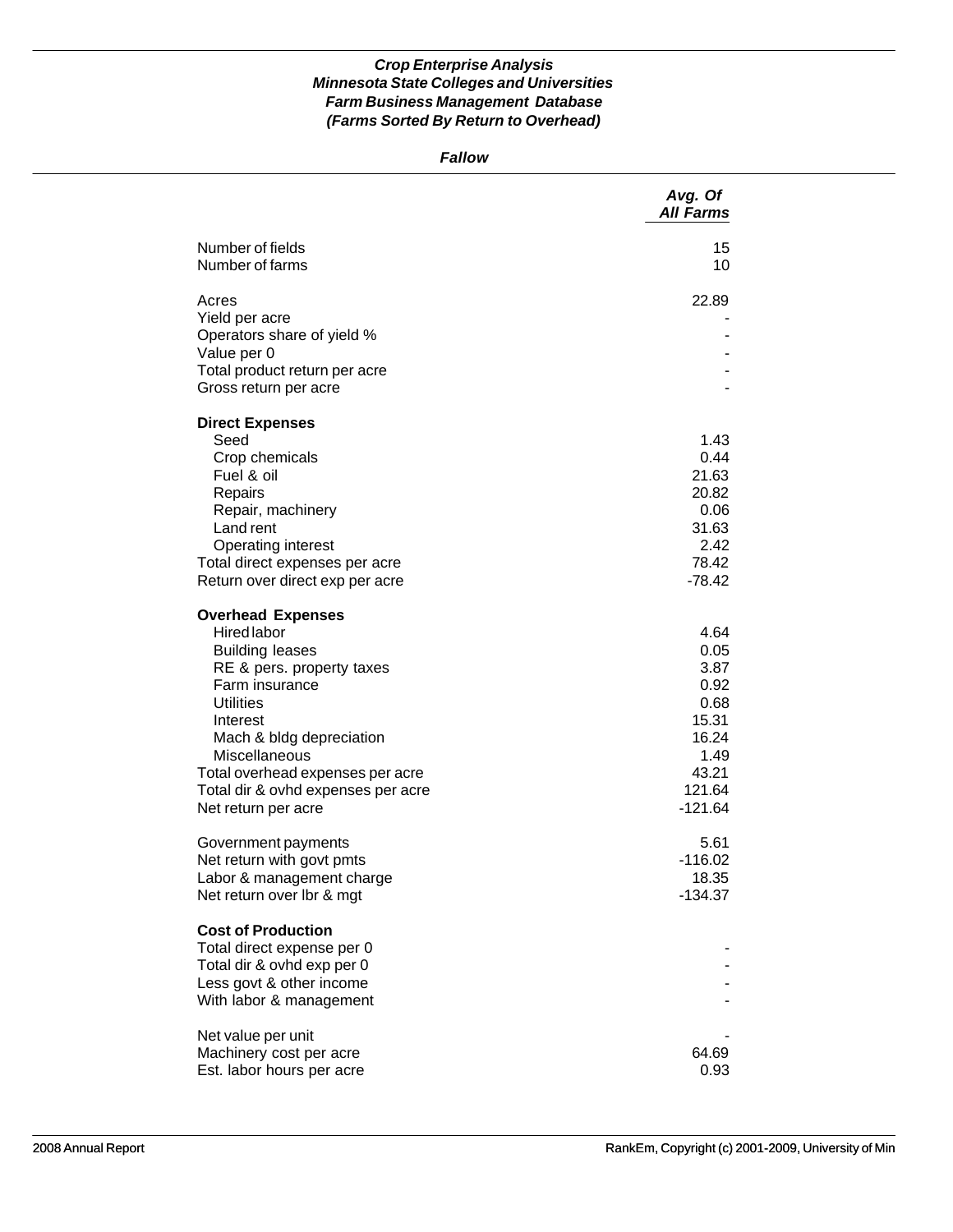# *Grass Seed, Perennial Rye*

|                                                                                                                                                                                                                                                                                                                                            | Avg. Of<br><u>All Farms</u>                                                                                |
|--------------------------------------------------------------------------------------------------------------------------------------------------------------------------------------------------------------------------------------------------------------------------------------------------------------------------------------------|------------------------------------------------------------------------------------------------------------|
| Number of fields                                                                                                                                                                                                                                                                                                                           | 8                                                                                                          |
| Number of farms                                                                                                                                                                                                                                                                                                                            | 5                                                                                                          |
| Acres                                                                                                                                                                                                                                                                                                                                      | 197.00                                                                                                     |
| Yield per acre (lb.)                                                                                                                                                                                                                                                                                                                       | 1,044.37                                                                                                   |
| Operators share of yield %                                                                                                                                                                                                                                                                                                                 | 100.00                                                                                                     |
| Value per Ib.                                                                                                                                                                                                                                                                                                                              | 0.51                                                                                                       |
| Total product return per acre                                                                                                                                                                                                                                                                                                              | 530.51                                                                                                     |
| Other crop income per acre                                                                                                                                                                                                                                                                                                                 | 1.27                                                                                                       |
| Gross return per acre                                                                                                                                                                                                                                                                                                                      | 531.77                                                                                                     |
| <b>Direct Expenses</b><br>Seed<br>Fertilizer<br>Crop chemicals<br>Drying expense<br>Fuel & oil<br>Repairs<br>Custom hire<br>Land rent<br>Operating interest<br>Total direct expenses per acre<br>Return over direct exp per acre                                                                                                           | 10.80<br>84.01<br>39.02<br>0.22<br>23.58<br>16.11<br>10.49<br>17.41<br>1.94<br>203.95<br>327.82            |
| <b>Overhead Expenses</b><br>Custom hire<br><b>Hired labor</b><br>Machinery leases<br>RE & pers. property taxes<br>Farm insurance<br><b>Utilities</b><br>Dues & professional fees<br>Interest<br>Mach & bldg depreciation<br>Miscellaneous<br>Total overhead expenses per acre<br>Total dir & ovhd expenses per acre<br>Net return per acre | 5.03<br>7.83<br>2.03<br>2.44<br>2.09<br>2.86<br>0.98<br>4.83<br>15.96<br>1.85<br>45.90<br>249.85<br>281.92 |
| Government payments                                                                                                                                                                                                                                                                                                                        | 18.82                                                                                                      |
| Net return with govt pmts                                                                                                                                                                                                                                                                                                                  | 300.74                                                                                                     |
| Labor & management charge                                                                                                                                                                                                                                                                                                                  | 27.53                                                                                                      |
| Net return over Ibr & mgt                                                                                                                                                                                                                                                                                                                  | 273.21                                                                                                     |
| <b>Cost of Production</b><br>Total direct expense per lb.<br>Total dir & ovhd exp per lb.<br>Less govt & other income<br>With labor & management                                                                                                                                                                                           | 0.20<br>0.24<br>0.22<br>0.25                                                                               |
| Net value per unit                                                                                                                                                                                                                                                                                                                         | 0.51                                                                                                       |
| Machinery cost per acre                                                                                                                                                                                                                                                                                                                    | 75.79                                                                                                      |
| Est. labor hours per acre                                                                                                                                                                                                                                                                                                                  | 1.47                                                                                                       |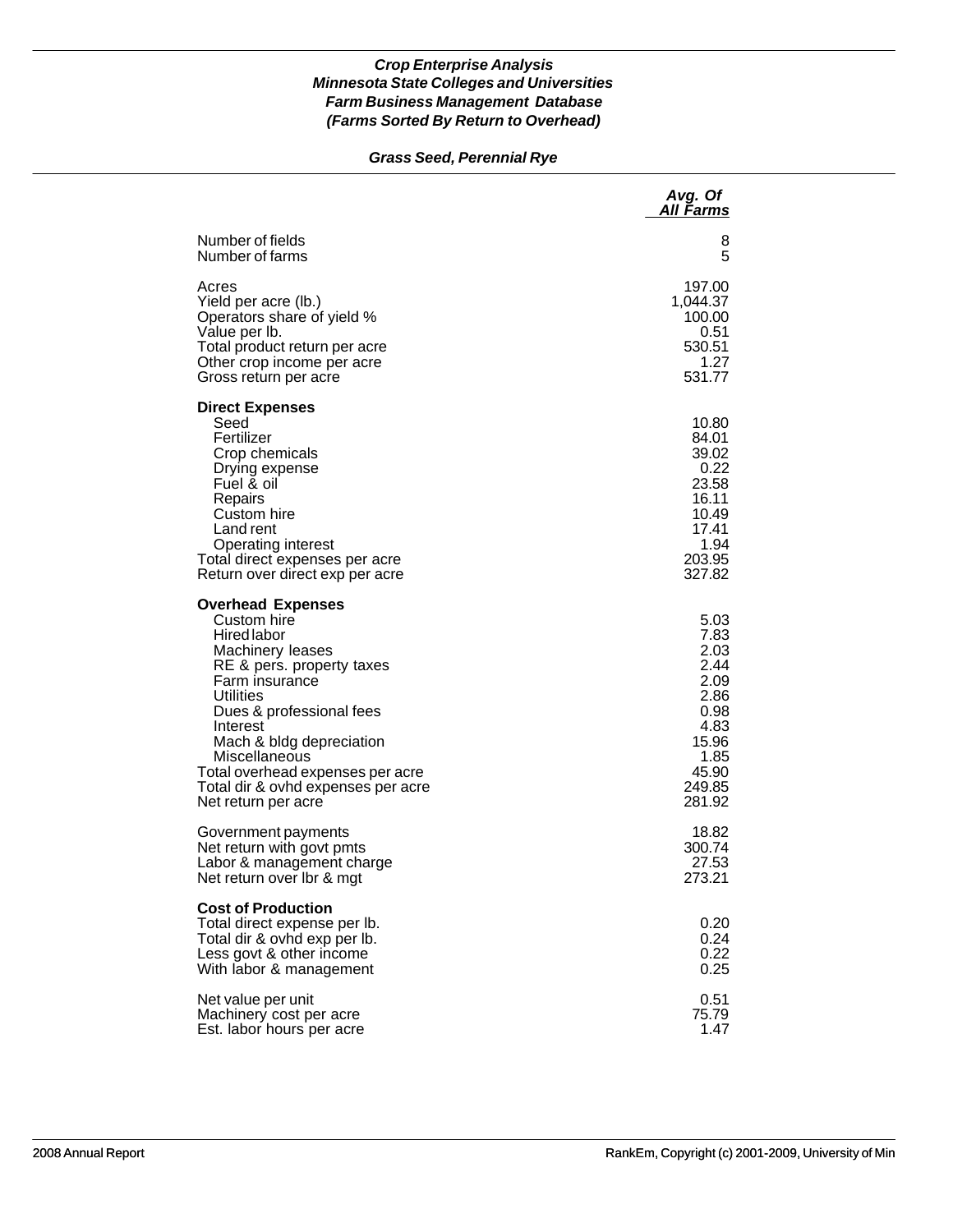*Hay, Alfalfa*

|                                                                | Avg. Of<br>All Farms | Low 20%       | 40 - 60%      | <b>High 20%</b> |
|----------------------------------------------------------------|----------------------|---------------|---------------|-----------------|
| Number of fields                                               | 747                  | 143           | 149           | 152             |
| Number of farms                                                | 520                  | 104           | 104           | 104             |
| Acres                                                          | 54.01                | 46.82         | 51.79         | 57.23           |
| Yield per acre (ton)                                           | 4.25                 | 2.75          | 4.14          | 5.60            |
| Operators share of yield %                                     | 100.00               | 100.00        | 100.00        | 100.00          |
| Value per ton                                                  | 127.82               | 90.61         | 120.61        | 150.66          |
| Other product return per acre                                  | 1.13                 |               |               | 5.23            |
| Total product return per acre<br>Hedging gains/losses per acre | 544.19<br>0.00       | 248.87        | 499.03        | 849.61          |
| Crop insurance per acre                                        | 0.89                 | 1.10          | 0.65          |                 |
| Other crop income per acre                                     | 1.26                 | 0.77          | 0.04          | 4.57            |
| Gross return per acre                                          | 546.34               | 250.74        | 499.72        | 854.18          |
| <b>Direct Expenses</b>                                         |                      |               |               |                 |
| Seed                                                           | 1.24                 | 2.76          | 1.67          |                 |
| Fertilizer<br>Crop chemicals                                   | 39.19<br>4.42        | 36.51<br>1.86 | 43.55<br>4.26 | 34.19<br>4.27   |
| Crop insurance                                                 | 1.82                 | 1.86          | 2.16          | 1.27            |
| Storage                                                        | 1.13                 | 1.39          | 1.08          | 1.21            |
| Packaging and supplies                                         | 0.60                 | 0.21          | 0.25          | 1.15            |
| Fuel & oil                                                     | 39.64                | 39.34         | 39.41         | 43.30           |
| Repairs                                                        | 41.51                | 43.88         | 43.20         | 41.23           |
| Repair, machinery                                              | 5.67                 | 3.11          | 7.61          | 7.98            |
| Custom hire                                                    | 26.58                | 15.28         | 20.68         | 28.36           |
| Repair, buildings                                              | 0.39                 | 0.44          | 0.53          | 0.29            |
| Hired labor                                                    | 1.44<br>51.24        | 1.07          | 0.74          | 1.00            |
| Land rent<br>Machinery leases                                  | 0.27                 | 34.57<br>0.05 | 48.99<br>0.49 | 46.10<br>0.62   |
| Hauling and trucking                                           | 0.14                 | 0.53          |               | 0.10            |
| Operating interest                                             | 7.19                 | 9.53          | 7.89          | 4.08            |
| Miscellaneous                                                  | 4.94                 | 2.72          | 5.31          | 4.42            |
| Total direct expenses per acre                                 | 227.40               | 195.09        | 227.82        | 219.58          |
| Return over direct exp per acre                                | 318.94               | 55.65         | 271.90        | 634.60          |
| <b>Overhead Expenses</b>                                       |                      |               |               |                 |
| Custom hire                                                    | 1.28<br>15.86        | 1.79<br>10.05 | 2.27<br>12.84 | 0.28            |
| Hired labor<br>Machinery leases                                | 2.61                 | 2.58          | 1.96          | 20.59<br>1.14   |
| Building leases                                                | 1.13                 | 1.10          | 0.83          | 0.75            |
| RE & pers. property taxes                                      | 5.47                 | 4.03          | 5.39          | 8.29            |
| Farm insurance                                                 | 5.87                 | 6.38          | 5.61          | 6.31            |
| Utilities                                                      | 4.25                 | 4.38          | 4.23          | 4.74            |
| Dues & professional fees                                       | 1.84                 | 2.50          | 1.58          | 1.53            |
| Interest                                                       | 25.28                | 18.71         | 23.13         | 36.77           |
| Mach & bldg depreciation                                       | 36.07                | 35.14         | 36.43         | 44.18           |
| Miscellaneous<br>Total overhead expenses per acre              | 5.76<br>105.40       | 5.88<br>92.52 | 5.37<br>99.63 | 7.39<br>131.98  |
| Total dir & ovhd expenses per acre                             | 332.81               | 287.62        | 327.46        | 351.56          |
| Net return per acre                                            | 213.54               | $-36.88$      | 172.27        | 502.62          |
| Government payments                                            | 10.62                | 9.56          | 12.87         | 8.10            |
| Net return with govt pmts                                      | 224.16               | $-27.31$      | 185.13        | 510.72          |
| Labor & management charge                                      | 39.01                | 39.79         | 42.42         | 42.07           |
| Net return over lbr & mgt                                      | 185.14               | $-67.10$      | 142.71        | 468.65          |
| <b>Cost of Production</b><br>Total direct expense per ton      | 53.52                | 71.03         | 55.06         | 39.18           |
| Total dir & ovhd exp per ton                                   | 78.33                | 104.72        | 79.14         | 62.73           |
| Less govt & other income                                       | 75.06                | 100.55        | 75.86         | 59.53           |
| With labor & management                                        | 84.24                | 115.04        | 86.12         | 67.04           |
| Net value per unit                                             | 127.82               | 90.61         | 120.61        | 150.66          |
| Machinery cost per acre                                        | 158.59               | 143.79        | 156.43        | 173.08          |
| Est. labor hours per acre                                      | 4.50                 | 3.90          | 4.42          | 4.74            |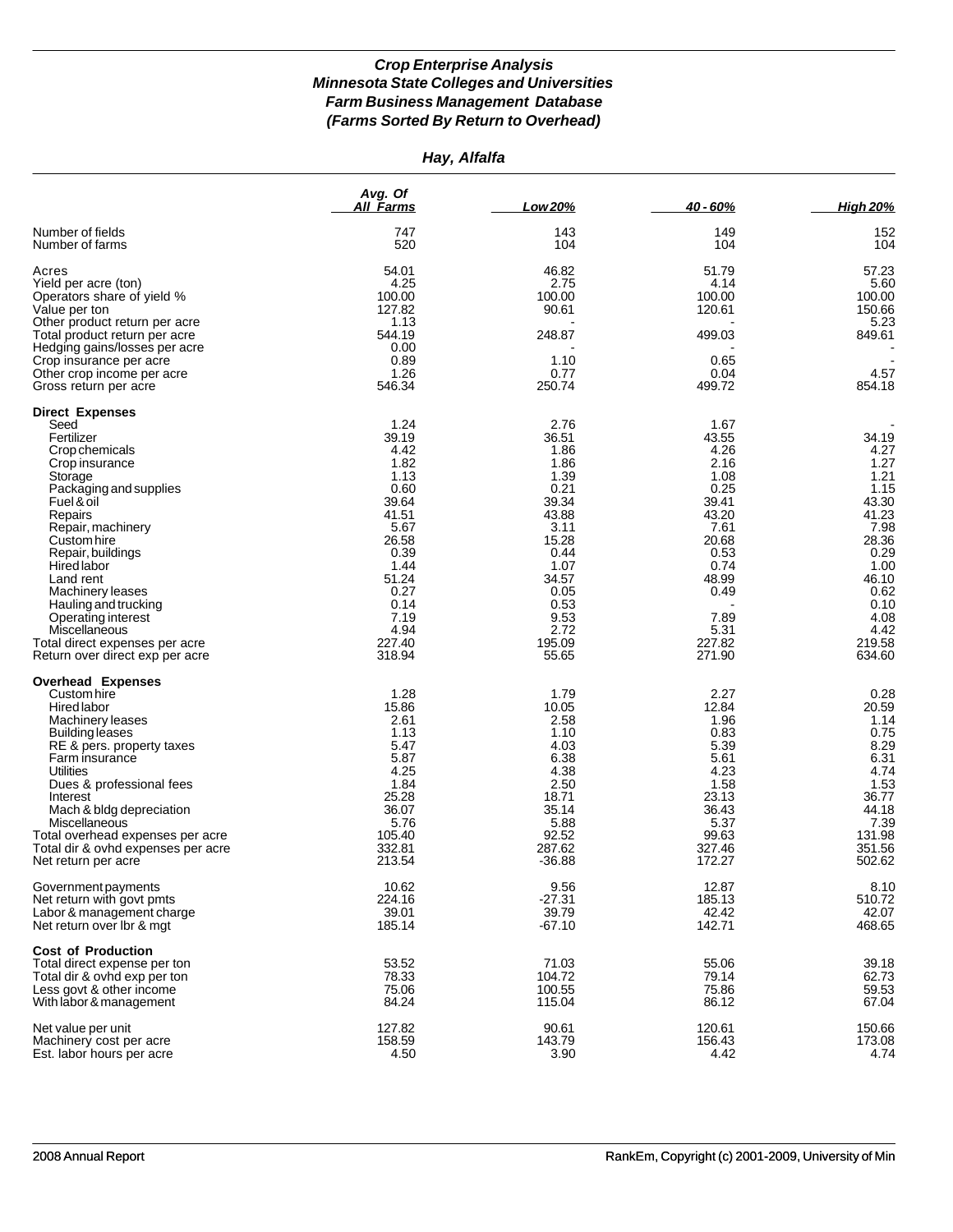# *Hay, Alfalfa, Organic*

|                                                                                                                                                                                                                | Avg. Of<br>All Farms                                                    | Low 20%                                                        | 40 - 60%                                                                 | <b>High 20%</b>                                                          |
|----------------------------------------------------------------------------------------------------------------------------------------------------------------------------------------------------------------|-------------------------------------------------------------------------|----------------------------------------------------------------|--------------------------------------------------------------------------|--------------------------------------------------------------------------|
| Number of fields<br>Number of farms                                                                                                                                                                            | 61<br>29                                                                | 12<br>5                                                        | 9<br>6                                                                   | 15<br>6                                                                  |
| Acres<br>Yield per acre (ton)<br>Operators share of yield %<br>Value per ton                                                                                                                                   | 61.78<br>3.32<br>100.00<br>139.94                                       | 85.86<br>2.22<br>100.00<br>126.08                              | 28.38<br>3.61<br>100.00<br>147.63                                        | 45.15<br>4.05<br>100.00<br>180.53                                        |
| Total product return per acre<br>Crop insurance per acre<br>Other crop income per acre<br>Gross return per acre                                                                                                | 465.00<br>0.85<br>0.60<br>466.45                                        | 279.59<br>279.59                                               | 532.37<br>8.81<br>541.18                                                 | 731.55<br>731.55                                                         |
| <b>Direct Expenses</b>                                                                                                                                                                                         |                                                                         |                                                                |                                                                          |                                                                          |
| Seed<br>Fertilizer<br>Crop insurance<br>Storage                                                                                                                                                                | 1.05<br>22.12<br>0.99<br>1.17                                           | 7.76<br>1.20                                                   | 0.23<br>37.88<br>1.97                                                    | 2.21<br>31.09<br>6.52                                                    |
| Irrigation energy<br>Fuel & oil<br>Repairs                                                                                                                                                                     | 0.08<br>31.89<br>33.80                                                  | 9.14<br>16.02                                                  | 1.20<br>40.50<br>79.94                                                   | 38.56<br>38.85                                                           |
| Repair, machinery<br>Custom hire<br>Repair, buildings<br><b>Hired labor</b>                                                                                                                                    | 4.19<br>48.51<br>2.15<br>0.26                                           | 1.79<br>83.93<br>0.71                                          | 0.81<br>46.06<br>2.91                                                    | 57.67                                                                    |
| Land rent<br><b>Utilities</b><br>Hauling and trucking<br>Marketing                                                                                                                                             | 42.98<br>0.25<br>7.70<br>0.13                                           | 50.47<br>0.26<br>28.04                                         | 27.56<br>2.67<br>0.54<br>1.35                                            | 39.48                                                                    |
| Organic certification<br>Operating interest<br>Miscellaneous<br>Total direct expenses per acre                                                                                                                 | 2.05<br>9.16<br>3.58<br>212.06                                          | 2.15<br>7.86<br>0.72<br>210.07                                 | 1.18<br>8.77<br>9.17<br>262.73                                           | 1.48<br>13.04<br>228.90                                                  |
| Return over direct exp per acre                                                                                                                                                                                | 254.38                                                                  | 69.53                                                          | 278.45                                                                   | 502.65                                                                   |
| <b>Overhead Expenses</b><br>Hired labor<br>Machinery leases<br>Building leases<br>RE & pers. property taxes<br>Farm insurance<br>Utilities<br>Dues & professional fees<br>Interest<br>Mach & bldg depreciation | 22.27<br>1.15<br>3.90<br>5.44<br>5.06<br>4.76<br>2.25<br>18.59<br>32.22 | 4.53<br>0.05<br>2.02<br>2.42<br>1.48<br>0.23<br>18.31<br>16.42 | 14.01<br>1.94<br>0.17<br>12.00<br>5.84<br>3.41<br>2.63<br>26.27<br>68.38 | 17.71<br>0.70<br>17.85<br>6.12<br>8.38<br>9.10<br>3.16<br>39.05<br>34.97 |
| Miscellaneous<br>Total overhead expenses per acre<br>Total dir & ovhd expenses per acre<br>Net return per acre                                                                                                 | 8.40<br>104.03<br>316.09<br>150.35                                      | 9.18<br>54.65<br>264.72<br>14.88                               | 10.50<br>145.15<br>407.88<br>133.30                                      | 11.52<br>148.56<br>377.46<br>354.09                                      |
| Government payments<br>Net return with govt pmts<br>Labor & management charge<br>Net return over Ibr & mgt                                                                                                     | 15.27<br>165.63<br>43.76<br>121.87                                      | 12.67<br>27.55<br>37.30<br>$-9.75$                             | 15.91<br>149.21<br>76.24<br>72.97                                        | 22.17<br>376.26<br>50.55<br>325.71                                       |
| <b>Cost of Production</b><br>Total direct expense per ton<br>Total dir & ovhd exp per ton<br>Less govt & other income<br>With labor & management                                                               | 63.82<br>95.13<br>90.10<br>103.27                                       | 94.73<br>119.37<br>113.66<br>130.48                            | 72.86<br>113.11<br>106.26<br>127.40                                      | 56.49<br>93.15<br>87.68<br>100.15                                        |
| Net value per unit<br>Machinery cost per acre<br>Est. labor hours per acre                                                                                                                                     | 139.94<br>158.45<br>4.64                                                | 126.08<br>140.53<br>1.92                                       | 147.63<br>247.39<br>6.83                                                 | 180.53<br>182.60<br>6.35                                                 |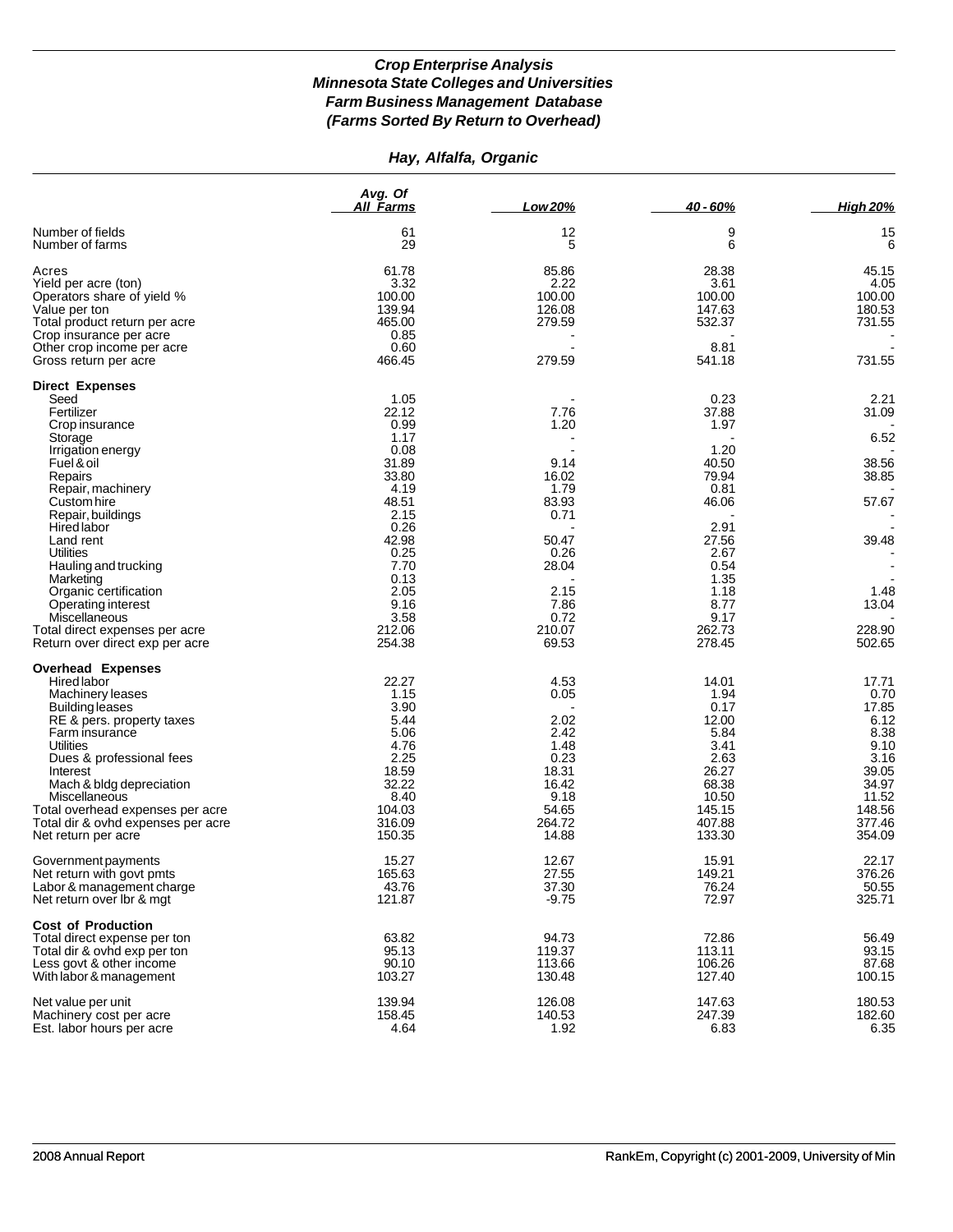| Hay, Grass                                                                                                                                                                                                                                                                                                                                        |                                                                                                                                   |                                                                                                                          |                                                                                                            |                                                                                                                               |
|---------------------------------------------------------------------------------------------------------------------------------------------------------------------------------------------------------------------------------------------------------------------------------------------------------------------------------------------------|-----------------------------------------------------------------------------------------------------------------------------------|--------------------------------------------------------------------------------------------------------------------------|------------------------------------------------------------------------------------------------------------|-------------------------------------------------------------------------------------------------------------------------------|
|                                                                                                                                                                                                                                                                                                                                                   | Avg. Of<br>All Farms                                                                                                              | Low 20%                                                                                                                  | $40 - 60%$                                                                                                 | <b>High 20%</b>                                                                                                               |
| Number of fields<br>Number of farms                                                                                                                                                                                                                                                                                                               | 282<br>199                                                                                                                        | 48<br>39                                                                                                                 | 56<br>40                                                                                                   | 49<br>40                                                                                                                      |
| Acres<br>Yield per acre (ton)<br>Operators share of yield %<br>Value per ton                                                                                                                                                                                                                                                                      | 44.88<br>2.22<br>98.01<br>71.14<br>0.12                                                                                           | 61.34<br>1.66<br>100.00<br>56.68                                                                                         | 64.75<br>2.18<br>98.43<br>68.12                                                                            | 19.65<br>4.48<br>98.73<br>90.08                                                                                               |
| Other product return per acre<br>Total product return per acre<br>Crop insurance per acre<br>Other crop income per acre<br>Gross return per acre                                                                                                                                                                                                  | 155.13<br>0.09<br>0.42<br>155.64                                                                                                  | 94.34<br>0.82<br>95.16                                                                                                   | 146.48<br>0.30<br>0.54<br>147.32                                                                           | 398.44<br>0.46<br>398.90                                                                                                      |
| <b>Direct Expenses</b><br>Seed<br>Fertilizer<br>Crop chemicals<br>Irrigation energy<br>Packaging and supplies<br>Fuel & oil<br>Repairs<br>Repair, machinery<br>Custom hire<br>Hired labor<br>Land rent<br>Hauling and trucking<br><b>Operating interest</b><br>Miscellaneous<br>Total direct expenses per acre<br>Return over direct exp per acre | 0.27<br>9.16<br>0.08<br>0.09<br>0.83<br>19.41<br>17.54<br>0.45<br>7.21<br>0.26<br>18.30<br>0.38<br>2.91<br>2.73<br>79.63<br>76.01 | 0.35<br>5.07<br>0.05<br>1.09<br>21.25<br>18.60<br>0.58<br>9.73<br>0.76<br>27.43<br>1.58<br>1.84<br>2.83<br>91.15<br>4.01 | 0.36<br>11.49<br>1.04<br>17.75<br>14.23<br>0.20<br>7.54<br>13.34<br>4.07<br>0.31<br>70.32<br>77.00         | 0.74<br>21.31<br>0.51<br>0.90<br>0.18<br>20.88<br>18.06<br>2.64<br>13.48<br>24.37<br>0.13<br>3.61<br>3.19<br>110.01<br>288.89 |
| <b>Overhead Expenses</b><br>Hired labor<br>Machinery leases<br><b>Building leases</b><br>RE & pers. property taxes<br>Farm insurance<br>Utilities<br>Dues & professional fees<br>Interest<br>Mach & bldg depreciation<br>Miscellaneous<br>Total overhead expenses per acre<br>Total dir & ovhd expenses per acre<br>Net return per acre           | 6.05<br>0.49<br>0.37<br>1.93<br>2.26<br>1.39<br>0.61<br>12.70<br>16.36<br>3.12<br>45.26<br>124.89<br>30.75                        | 6.77<br>0.18<br>0.36<br>0.66<br>2.11<br>1.21<br>0.81<br>9.11<br>12.61<br>2.39<br>36.19<br>127.34<br>$-32.19$             | 2.35<br>0.16<br>0.13<br>1.51<br>1.51<br>0.99<br>0.27<br>10.30<br>12.16<br>3.08<br>32.46<br>102.78<br>44.54 | 7.24<br>1.95<br>0.53<br>5.79<br>2.73<br>1.38<br>1.12<br>28.78<br>20.47<br>3.84<br>73.81<br>183.82<br>215.08                   |
| Government payments<br>Net return with govt pmts<br>Labor & management charge<br>Net return over Ibr & mgt                                                                                                                                                                                                                                        | 2.75<br>33.50<br>16.70<br>16.79                                                                                                   | 2.75<br>$-29.43$<br>14.41<br>-43.84                                                                                      | 1.69<br>46.23<br>12.62<br>33.60                                                                            | 5.59<br>220.67<br>19.04<br>201.63                                                                                             |
| <b>Cost of Production</b><br>Total direct expense per ton<br>Total dir & ovhd exp per ton<br>Less govt & other income<br>With labor & management                                                                                                                                                                                                  | 36.54<br>57.32<br>55.77<br>63.43                                                                                                  | 54.76<br>76.51<br>74.36<br>83.02                                                                                         | 32.70<br>47.80<br>46.62<br>52.49                                                                           | 24.87<br>41.56<br>40.19<br>44.49                                                                                              |
| Net value per unit<br>Machinery cost per acre<br>Est. labor hours per acre                                                                                                                                                                                                                                                                        | 71.14<br>65.91<br>2.41                                                                                                            | 56.68<br>67.44<br>2.22                                                                                                   | 68.12<br>56.77<br>1.80                                                                                     | 90.08<br>79.74<br>2.31                                                                                                        |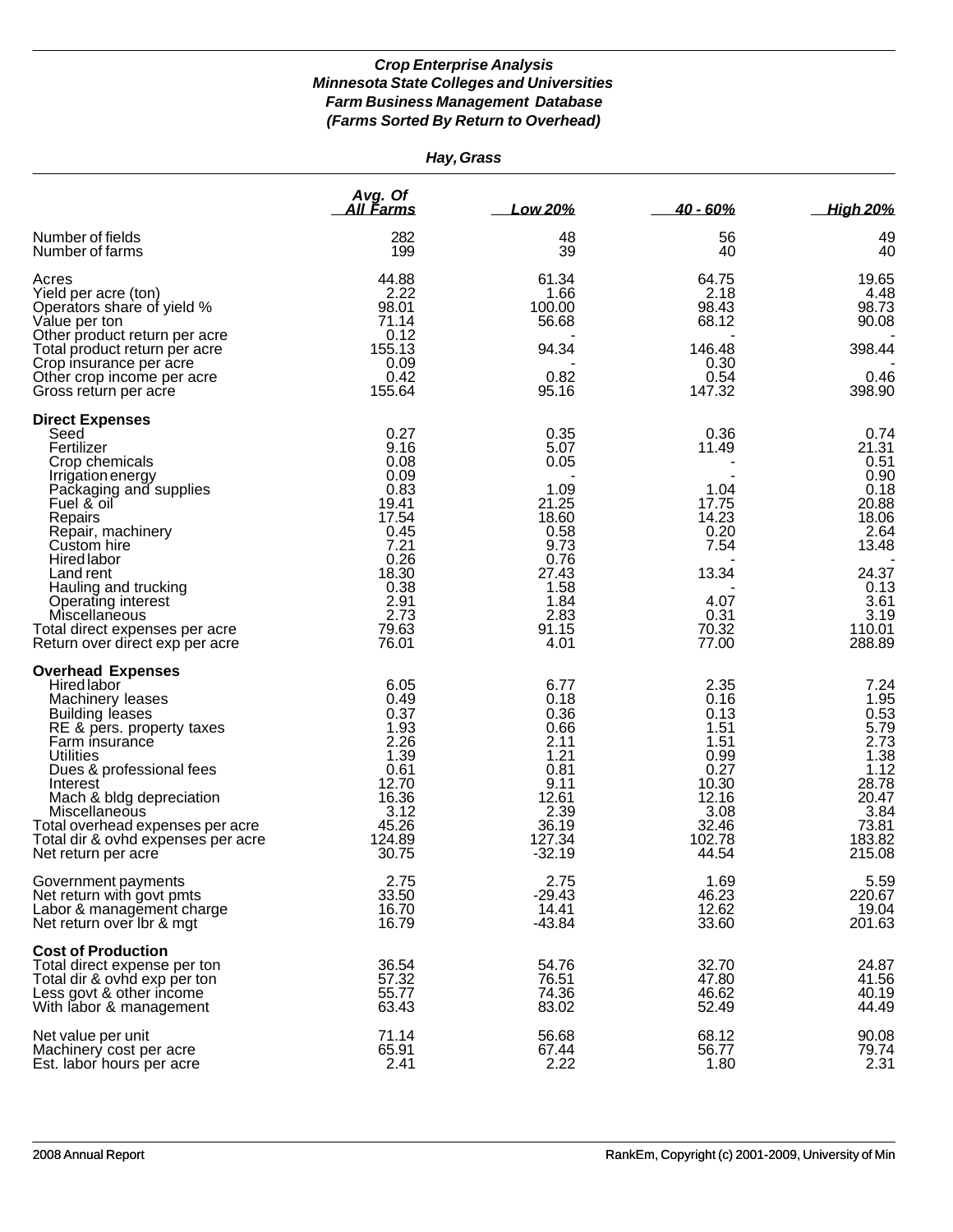### *Hay, Grass, Organic*

|                                                                                                                                                                                                                                                                                                                                            | Avg. Of<br><b>All Farms</b>                                                                                           |
|--------------------------------------------------------------------------------------------------------------------------------------------------------------------------------------------------------------------------------------------------------------------------------------------------------------------------------------------|-----------------------------------------------------------------------------------------------------------------------|
| Number of fields                                                                                                                                                                                                                                                                                                                           | 16                                                                                                                    |
| Number of farms                                                                                                                                                                                                                                                                                                                            | 13                                                                                                                    |
| Acres                                                                                                                                                                                                                                                                                                                                      | 71.14                                                                                                                 |
| Yield per acre (ton)                                                                                                                                                                                                                                                                                                                       | 3.40                                                                                                                  |
| Operators share of yield %                                                                                                                                                                                                                                                                                                                 | 100.00                                                                                                                |
| Value per ton                                                                                                                                                                                                                                                                                                                              | 131.78                                                                                                                |
| Total product return per acre                                                                                                                                                                                                                                                                                                              | 447.93                                                                                                                |
| Other crop income per acre                                                                                                                                                                                                                                                                                                                 | 0.20                                                                                                                  |
| Gross return per acre                                                                                                                                                                                                                                                                                                                      | 448.13                                                                                                                |
| <b>Direct Expenses</b><br>Seed<br>Fertilizer<br>Irrigation energy<br>Fuel & oil<br>Repairs<br>Repair, machinery<br>Custom hire<br>Repair, buildings<br>Land rent<br>Organic certification<br><b>Operating interest</b><br>Miscellaneous<br>Total direct expenses per acre<br>Return over direct exp per acre                               | 9.08<br>18.72<br>0.33<br>24.43<br>19.24<br>2.20<br>30.57<br>1.49<br>49.69<br>0.81<br>5.56<br>5.46<br>167.57<br>280.56 |
| <b>Overhead Expenses</b><br>Custom hire<br><b>Hired labor</b><br>Machinery leases<br>RE & pers. property taxes<br>Farm insurance<br><b>Utilities</b><br>Dues & professional fees<br>Interest<br>Mach & bldg depreciation<br>Miscellaneous<br>Total overhead expenses per acre<br>Total dir & ovhd expenses per acre<br>Net return per acre | 1.11<br>8.65<br>0.17<br>3.64<br>3.23<br>1.96<br>0.59<br>20.30<br>13.30<br>1.89<br>54.84<br>222.41<br>225.72           |
| Government payments                                                                                                                                                                                                                                                                                                                        | 4.98                                                                                                                  |
| Net return with govt pmts                                                                                                                                                                                                                                                                                                                  | 230.70                                                                                                                |
| Labor & management charge                                                                                                                                                                                                                                                                                                                  | 12.38                                                                                                                 |
| Net return over Ibr & mgt                                                                                                                                                                                                                                                                                                                  | 218.31                                                                                                                |
| <b>Cost of Production</b><br>Total direct expense per ton<br>Total dir & ovhd exp per ton<br>Less govt & other income<br>With labor & management                                                                                                                                                                                           | 49.30<br>65.43<br>63.91<br>67.55                                                                                      |
| Net value per unit                                                                                                                                                                                                                                                                                                                         | 131.78                                                                                                                |
| Machinery cost per acre                                                                                                                                                                                                                                                                                                                    | 94.09                                                                                                                 |
| Est. labor hours per acre                                                                                                                                                                                                                                                                                                                  | 2.41                                                                                                                  |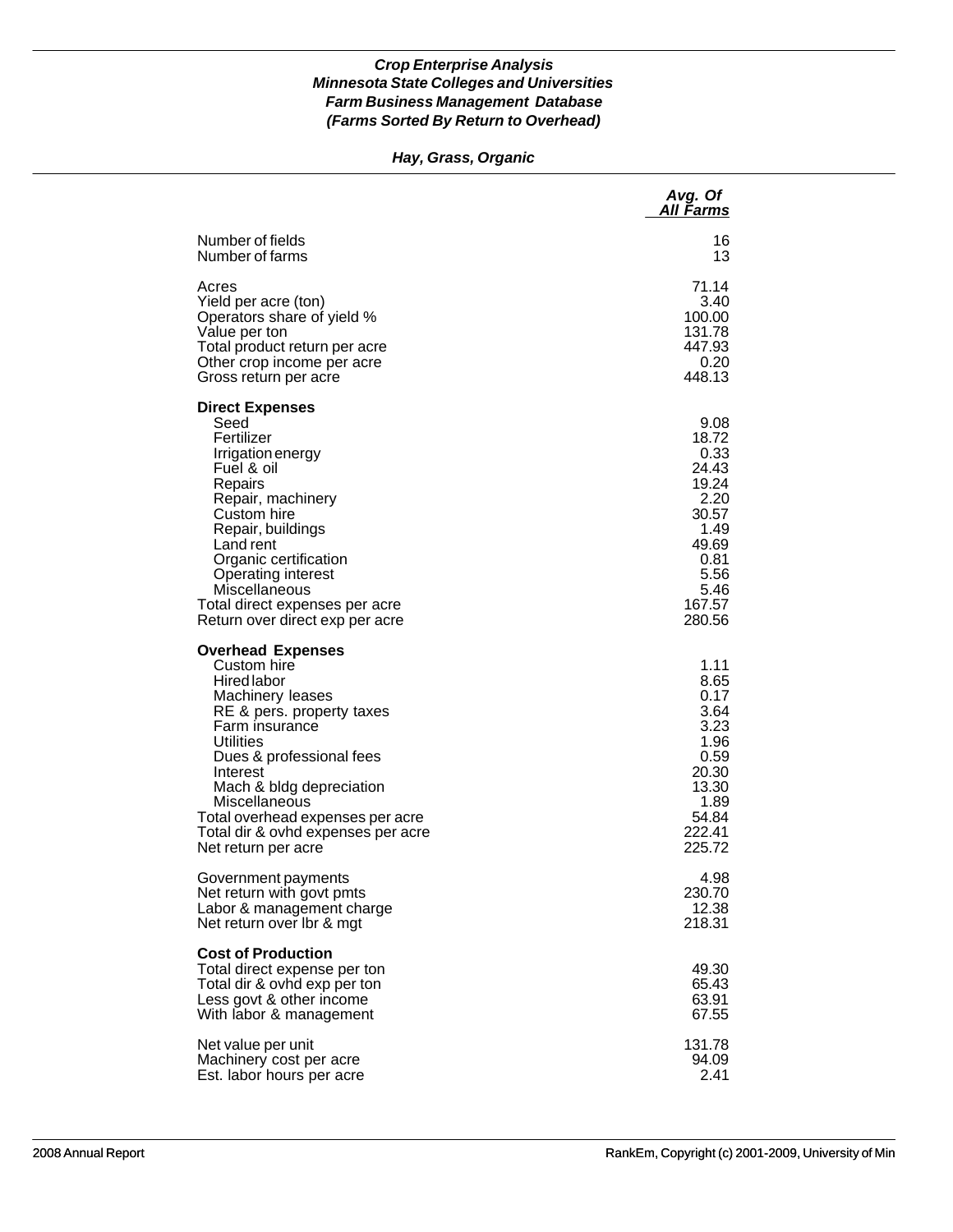| Hay, Mixed                                                                                                                                                                                                                                                                                                                                                                |                                                                                                                                                    |                                                                                                                                                |                                                                                                                                   |                                                                                                                     |
|---------------------------------------------------------------------------------------------------------------------------------------------------------------------------------------------------------------------------------------------------------------------------------------------------------------------------------------------------------------------------|----------------------------------------------------------------------------------------------------------------------------------------------------|------------------------------------------------------------------------------------------------------------------------------------------------|-----------------------------------------------------------------------------------------------------------------------------------|---------------------------------------------------------------------------------------------------------------------|
|                                                                                                                                                                                                                                                                                                                                                                           | Avg. Of<br><u>All Farms</u>                                                                                                                        | Low 20%                                                                                                                                        | $40 - 60%$                                                                                                                        | <b>High 20%</b>                                                                                                     |
| Number of fields<br>Number of farms                                                                                                                                                                                                                                                                                                                                       | 159<br>102                                                                                                                                         | 40<br>20                                                                                                                                       | 33<br>21                                                                                                                          | 24<br>21                                                                                                            |
| Acres<br>Yield per acre (ton)<br>Operators share of yield %<br>Value per ton<br>Total product return per acre<br>Other crop income per acre<br>Gross return per acre                                                                                                                                                                                                      | 68.55<br>2.32<br>100.00<br>73.04<br>169.59<br>0.35<br>169.94                                                                                       | 44.49<br>1.82<br>100.00<br>68.70<br>125.32<br>125.32                                                                                           | 124.10<br>2.21<br>100.00<br>67.92<br>150.08<br>0.65<br>150.73                                                                     | 35.01<br>3.96<br>100.00<br>97.42<br>386.23<br>1.38<br>387.61                                                        |
| <b>Direct Expenses</b><br>Seed<br>Fertilizer<br>Crop chemicals<br>Crop insurance<br>Packaging and supplies<br>Fuel & oil<br>Repairs<br>Repair, machinery<br>Custom hire<br>Repair, buildings<br>Hired labor<br>Land rent<br>Utilities<br>Hauling and trucking<br>Operating interest<br>Miscellaneous<br>Total direct expenses per acre<br>Return over direct exp per acre | 1.33<br>12.15<br>0.28<br>1.37<br>0.96<br>24.23<br>23.45<br>0.95<br>5.77<br>0.10<br>0.67<br>11.72<br>0.24<br>0.61<br>3.84<br>1.99<br>89.64<br>80.30 | 6.79<br>29.68<br>0.77<br>2.26<br>1.20<br>26.44<br>34.28<br>3.82<br>5.23<br>0.52<br>20.82<br>0.53<br>0.19<br>8.00<br>2.06<br>142.59<br>$-17.28$ | 10.27<br>0.24<br>1.73<br>1.29<br>24.04<br>20.31<br>0.24<br>3.31<br>0.00<br>1.64<br>4.92<br>0.19<br>1.53<br>2.54<br>72.25<br>78.48 | 1.37<br>8.69<br>0.81<br>0.12<br>0.60<br>27.03<br>29.44<br>0.02<br>7.85<br>26.20<br>2.97<br>1.41<br>106.51<br>281.11 |
| <b>Overhead Expenses</b><br>Custom hire<br><b>Hired labor</b><br>Machinery leases<br>RE & pers. property taxes<br>Farm insurance<br><b>Utilities</b><br>Dues & professional fees<br>Interest<br>Mach & bldg depreciation<br>Miscellaneous<br>Total overhead expenses per acre<br>Total dir & ovhd expenses per acre<br>Net return per acre                                | 0.29<br>4.28<br>0.85<br>2.95<br>3.32<br>2.43<br>0.84<br>10.81<br>18.37<br>3.78<br>47.92<br>137.56<br>32.38                                         | 0.18<br>2.48<br>2.80<br>3.49<br>4.18<br>3.55<br>1.01<br>14.41<br>22.78<br>3.17<br>58.05<br>200.64<br>-75.33                                    | 0.12<br>5.50<br>0.13<br>2.32<br>3.05<br>2.47<br>0.56<br>7.64<br>13.98<br>2.41<br>38.19<br>110.43<br>40.30                         | 0.58<br>4.00<br>0.13<br>3.67<br>4.61<br>3.00<br>2.03<br>22.20<br>27.06<br>7.18<br>74.47<br>180.98<br>206.63         |
| Government payments<br>Net return with govt pmts<br>Labor & management charge<br>Net return over Ibr & mgt                                                                                                                                                                                                                                                                | 5.55<br>37.93<br>21.19<br>16.73                                                                                                                    | 9.26<br>$-66.07$<br>23.13<br>$-89.20$                                                                                                          | 2.98<br>43.28<br>15.23<br>28.05                                                                                                   | 11.33<br>217.96<br>31.86<br>186.10                                                                                  |
| <b>Cost of Production</b><br>Total direct expense per ton<br>Total dir & ovhd exp per ton<br>Less govt & other income<br>With labor & management                                                                                                                                                                                                                          | 38.60<br>59.24<br>56.70<br>65.83                                                                                                                   | 78.17<br>109.99<br>104.92<br>117.60                                                                                                            | 32.70<br>49.98<br>48.34<br>55.23                                                                                                  | 26.86<br>45.65<br>42.44<br>50.48                                                                                    |
| Net value per unit<br>Machinery cost per acre<br>Est. labor hours per acre                                                                                                                                                                                                                                                                                                | 73.04<br>77.09<br>2.71                                                                                                                             | 68.70<br>101.34<br>2.27                                                                                                                        | 67.92<br>65.08<br>2.71                                                                                                            | 97.42<br>95.13<br>4.34                                                                                              |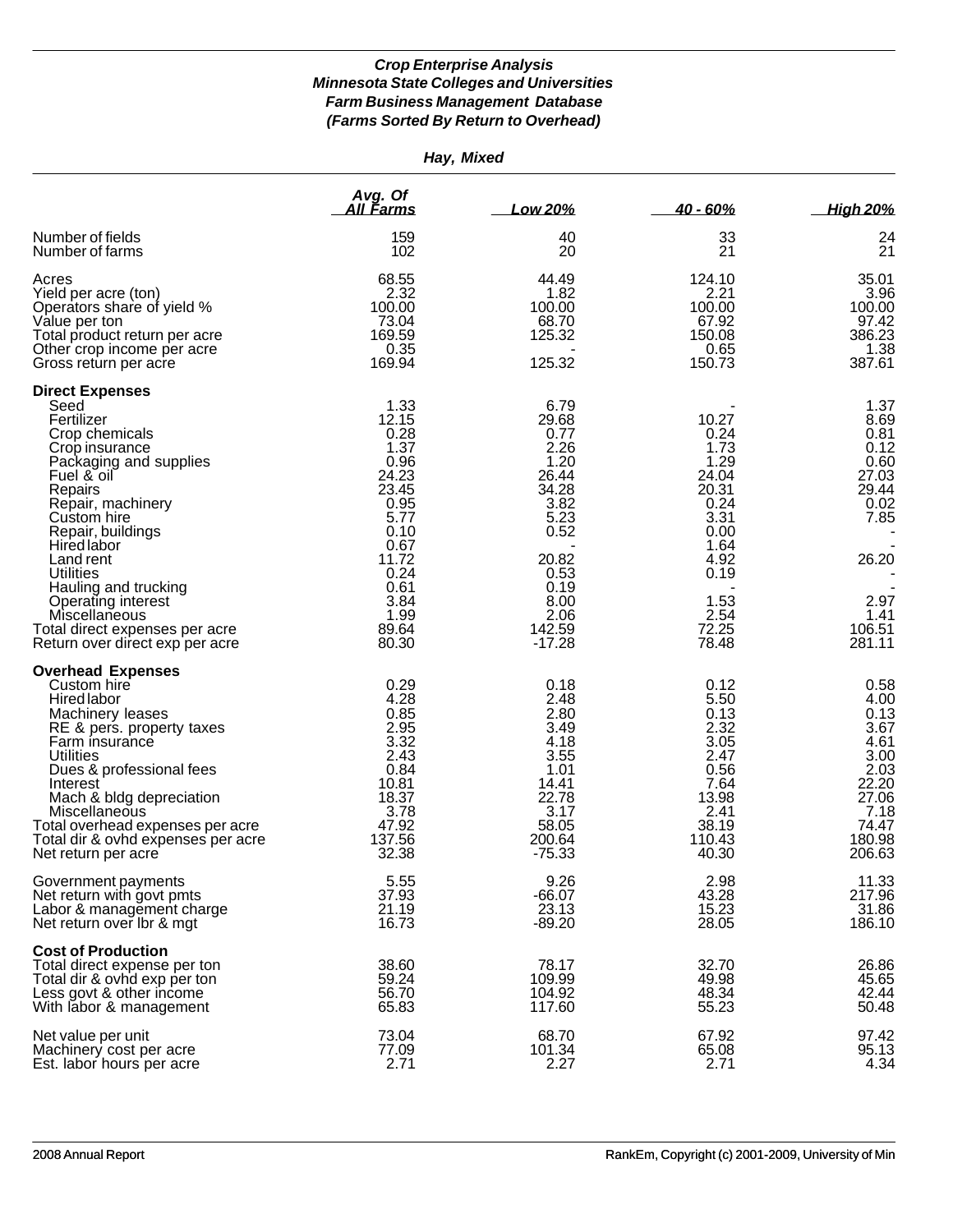# *Hay, Mixed, Organic*

|                                                                                                                                                                                                                                                                                                                      | Avg. Of<br>All Farms                                                                                                  |
|----------------------------------------------------------------------------------------------------------------------------------------------------------------------------------------------------------------------------------------------------------------------------------------------------------------------|-----------------------------------------------------------------------------------------------------------------------|
| Number of fields                                                                                                                                                                                                                                                                                                     | 15                                                                                                                    |
| Number of farms                                                                                                                                                                                                                                                                                                      | 9                                                                                                                     |
| Acres                                                                                                                                                                                                                                                                                                                | 41.91                                                                                                                 |
| Yield per acre (ton)                                                                                                                                                                                                                                                                                                 | 2.95                                                                                                                  |
| Operators share of yield %                                                                                                                                                                                                                                                                                           | 100.00                                                                                                                |
| Value per ton                                                                                                                                                                                                                                                                                                        | 138.80                                                                                                                |
| Total product return per acre                                                                                                                                                                                                                                                                                        | 409.93                                                                                                                |
| Other crop income per acre                                                                                                                                                                                                                                                                                           | 17.65                                                                                                                 |
| Gross return per acre                                                                                                                                                                                                                                                                                                | 427.58                                                                                                                |
| <b>Direct Expenses</b><br>Seed<br>Fertilizer<br>Crop insurance<br>Irrigation energy<br>Fuel & oil<br>Repairs<br>Custom hire<br>Land rent<br>Machinery leases<br>Organic certification<br><b>Operating interest</b><br>Miscellaneous<br>Total direct expenses per acre<br>Return over direct exp per acre             | 6.17<br>18.49<br>1.49<br>1.07<br>28.23<br>42.80<br>27.34<br>15.46<br>0.44<br>1.91<br>1.31<br>0.06<br>144.78<br>282.80 |
| <b>Overhead Expenses</b><br>Hired labor<br>Machinery leases<br>RE & pers. property taxes<br>Farm insurance<br><b>Utilities</b><br>Dues & professional fees<br>Interest<br>Mach & bldg depreciation<br>Miscellaneous<br>Total overhead expenses per acre<br>Total dir & ovhd expenses per acre<br>Net return per acre | 13.83<br>0.54<br>6.16<br>3.87<br>2.69<br>1.96<br>25.25<br>19.52<br>6.40<br>80.22<br>225.00<br>202.58                  |
| Government payments                                                                                                                                                                                                                                                                                                  | 7.39                                                                                                                  |
| Net return with govt pmts                                                                                                                                                                                                                                                                                            | 209.97                                                                                                                |
| Labor & management charge                                                                                                                                                                                                                                                                                            | 31.87                                                                                                                 |
| Net return over Ibr & mgt                                                                                                                                                                                                                                                                                            | 178.10                                                                                                                |
| <b>Cost of Production</b><br>Total direct expense per ton<br>Total dir & ovhd exp per ton<br>Less govt & other income<br>With labor & management                                                                                                                                                                     | 49.02<br>76.18<br>67.71<br>78.50                                                                                      |
| Net value per unit                                                                                                                                                                                                                                                                                                   | 138.80                                                                                                                |
| Machinery cost per acre                                                                                                                                                                                                                                                                                              | 131.99                                                                                                                |
| Est. labor hours per acre                                                                                                                                                                                                                                                                                            | 2.09                                                                                                                  |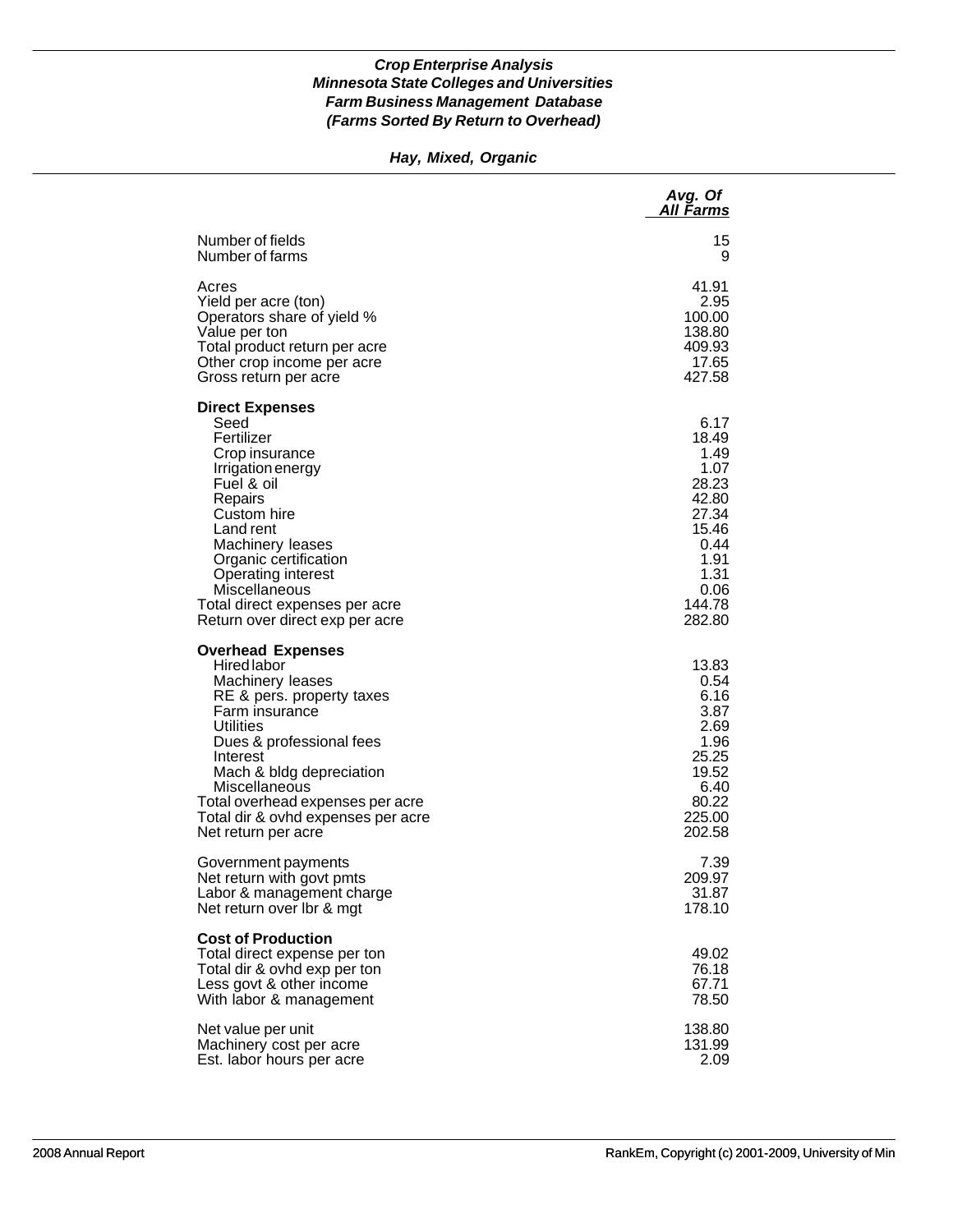### *Hay, Small Grain*

|                                                                                                                                                                                                                                                                                                                                     | Avg. Of<br><b>All Farms</b>                                                                                 |
|-------------------------------------------------------------------------------------------------------------------------------------------------------------------------------------------------------------------------------------------------------------------------------------------------------------------------------------|-------------------------------------------------------------------------------------------------------------|
| Number of fields                                                                                                                                                                                                                                                                                                                    | 13                                                                                                          |
| Number of farms                                                                                                                                                                                                                                                                                                                     | 11                                                                                                          |
| Acres                                                                                                                                                                                                                                                                                                                               | 14.90                                                                                                       |
| Yield per acre (ton)                                                                                                                                                                                                                                                                                                                | 1.88                                                                                                        |
| Operators share of yield %                                                                                                                                                                                                                                                                                                          | 100.00                                                                                                      |
| Value per ton                                                                                                                                                                                                                                                                                                                       | 70.49                                                                                                       |
| Total product return per acre                                                                                                                                                                                                                                                                                                       | 132.73                                                                                                      |
| Other crop income per acre                                                                                                                                                                                                                                                                                                          | 10.84                                                                                                       |
| Gross return per acre                                                                                                                                                                                                                                                                                                               | 143.57                                                                                                      |
| <b>Direct Expenses</b><br>Seed<br>Fertilizer<br>Fuel & oil<br>Repairs<br>Repair, machinery<br>Custom hire<br>Repair, buildings<br>Land rent<br><b>Operating interest</b><br>Miscellaneous<br>Total direct expenses per acre<br>Return over direct exp per acre                                                                      | 21.21<br>12.58<br>24.31<br>34.65<br>0.45<br>33.34<br>0.29<br>6.54<br>3.13<br>0.99<br>137.50<br>6.07         |
| <b>Overhead Expenses</b><br>Custom hire<br><b>Hired labor</b><br>Machinery leases<br>RE & pers. property taxes<br>Farm insurance<br>Utilities<br>Dues & professional fees<br>Interest<br>Mach & bldg depreciation<br>Miscellaneous<br>Total overhead expenses per acre<br>Total dir & ovhd expenses per acre<br>Net return per acre | 1.47<br>4.81<br>0.26<br>5.10<br>5.04<br>6.20<br>1.27<br>14.81<br>32.70<br>6.66<br>78.34<br>215.84<br>-72.27 |
| Government payments                                                                                                                                                                                                                                                                                                                 | 13.70                                                                                                       |
| Net return with govt pmts                                                                                                                                                                                                                                                                                                           | $-58.56$                                                                                                    |
| Labor & management charge                                                                                                                                                                                                                                                                                                           | 29.46                                                                                                       |
| Net return over Ibr & mgt                                                                                                                                                                                                                                                                                                           | $-88.03$                                                                                                    |
| <b>Cost of Production</b><br>Total direct expense per ton<br>Total dir & ovhd exp per ton<br>Less govt & other income<br>With labor & management                                                                                                                                                                                    | 73.03<br>114.64<br>101.60<br>117.25                                                                         |
| Net value per unit                                                                                                                                                                                                                                                                                                                  | 70.49                                                                                                       |
| Machinery cost per acre                                                                                                                                                                                                                                                                                                             | 128.45                                                                                                      |
| Est. labor hours per acre                                                                                                                                                                                                                                                                                                           | 3.36                                                                                                        |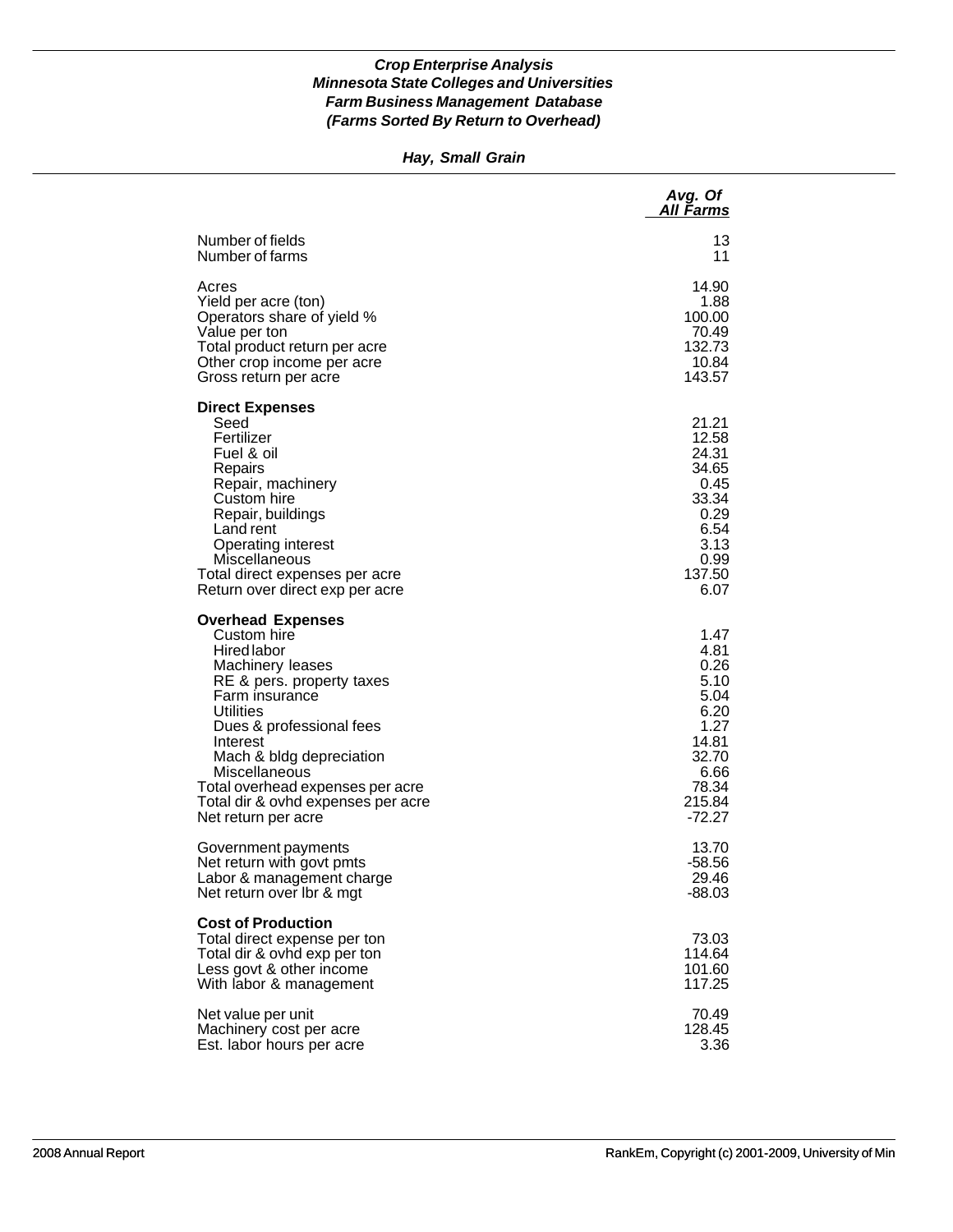### *Haylage, Alfalfa*

|                                                                                 | Avg. Of<br><b>All Farms</b>      | Low 20%                          | 40 - 60%                         | <b>High 20%</b>                   |
|---------------------------------------------------------------------------------|----------------------------------|----------------------------------|----------------------------------|-----------------------------------|
| Number of fields<br>Number of farms                                             | 89<br>61                         | 20<br>12                         | 21<br>12                         | 19<br>13                          |
| Acres<br>Yield per acre (ton)<br>Operators share of yield %                     | 77.10<br>8.90<br>100.00<br>59.80 | 67.96<br>7.53<br>100.00<br>49.48 | 55.45<br>9.59<br>100.00<br>51.40 | 68.27<br>10.78<br>100.00<br>68.98 |
| Value per ton<br>Other product return per acre<br>Total product return per acre | 0.28<br>532.46                   | 1.43<br>373.87                   | 492.95                           | 743.67                            |
| Crop insurance per acre<br>Other crop income per acre<br>Gross return per acre  | 4.05<br>3.44<br>539.95           | 3.06<br>376.93                   | 2.80<br>0.98<br>496.72           | 13.65<br>757.32                   |
| <b>Direct Expenses</b>                                                          |                                  |                                  |                                  |                                   |
| Seed                                                                            | 1.33                             | 5.44                             | 1.46                             |                                   |
| Fertilizer                                                                      | 47.25                            | 47.42                            | 21.51                            | 57.70                             |
| Crop chemicals                                                                  | 5.64                             | 6.12                             | 3.45                             | 8.42                              |
| Non-chemical crop protect                                                       | 0.59<br>1.37                     | 0.44<br>0.86                     | 0.94                             | 3.49                              |
| Crop insurance                                                                  | 6.25                             | 21.32                            | 2.23                             | 0.78                              |
| Storage                                                                         | 0.10                             | 0.50                             |                                  |                                   |
| Irrigation energy                                                               |                                  |                                  |                                  |                                   |
| Packaging and supplies<br>Fuel & oil                                            | 0.77                             |                                  |                                  |                                   |
|                                                                                 | 36.34<br>31.11                   | 26.58<br>19.28                   | 31.19                            | 33.59<br>34.54                    |
| Repairs<br>Repair, machinery                                                    | 3.74                             | 6.39                             | 40.03                            |                                   |
| Custom hire                                                                     | 49.29                            | 104.45                           | 51.51                            | 29.76                             |
| Hired labor                                                                     | 3.83                             | 4.75                             | 1.62                             | 13.48                             |
| Land rent                                                                       | 57.98                            | 84.73                            | 34.89                            | 50.94                             |
| <b>Machinery leases</b>                                                         | 0.60                             | 1.51                             |                                  |                                   |
| Utilities                                                                       | 0.38                             | 0.95                             | 0.12                             | 0.76                              |
| Operating interest                                                              | 4.50                             | 3.63                             | 2.16                             | 4.63                              |
| <b>Miscellaneous</b>                                                            | 6.08                             | 3.89                             | 13.48                            | 7.99                              |
| Total direct expenses per acre                                                  | 257.15                           | 338.25                           | 204.59                           | 246.08                            |
| Return over direct exp per acre                                                 | 282.80                           | 38.68                            | 292.14                           | 511.24                            |
| <b>Overhead Expenses</b>                                                        |                                  |                                  |                                  |                                   |
| Hired labor                                                                     | 23.53                            | 20.34                            | 21.14                            | 19.65                             |
| Machinery leases                                                                | 9.24                             | 1.13                             | 0.08                             | 2.30                              |
| Building leases                                                                 | 1.27                             | 3.63                             | 1.52                             |                                   |
| RE & pers. property taxes                                                       | 3.70                             | 1.68                             | 6.09                             | 5.01                              |
| Farm insurance                                                                  | 4.69                             | 2.43                             | 4.16                             | 3.64                              |
| Utilities                                                                       | 2.77                             | 2.65                             | 3.71                             | 1.24                              |
| Dues & professional fees                                                        | 2.40<br>29.61                    | 1.80<br>28.30                    | 2.08<br>38.80                    | 0.97<br>26.89                     |
| Interest<br>Mach & bldg depreciation                                            | 29.57                            | 25.18                            | 20.58                            | 22.78                             |
| Miscellaneous                                                                   | 4.46                             | 3.25                             | 6.43                             | 6.20                              |
| Total overhead expenses per acre                                                | 111.24                           | 90.39                            | 104.58                           | 88.66                             |
| Total dir & ovhd expenses per acre                                              | 368.39                           | 428.64                           | 309.17                           | 334.75                            |
| Net return per acre                                                             | 171.56                           | $-51.71$                         | 187.56                           | 422.57                            |
| Government payments                                                             | 12.61                            | 14.64                            | 10.02                            | 14.40                             |
| Net return with govt pmts                                                       | 184.17                           | $-37.07$                         | 197.58                           | 436.97                            |
| Labor & management charge<br>Net return over Ibr & mgt                          | 26.86<br>157.31                  | 20.22<br>$-57.29$                | 36.28<br>161.29                  | 34.01<br>402.96                   |
| <b>Cost of Production</b>                                                       |                                  |                                  |                                  |                                   |
| Total direct expense per ton                                                    | 28.90                            | 44.94                            | 21.33                            | 22.83                             |
| Total dir & ovhd exp per ton                                                    | 41.40                            | 56.95                            | 32.23                            | 31.05                             |
| Less govt & other income                                                        | 39.11                            | 54.40                            | 30.80                            | 28.45                             |
| With labor & management                                                         | 42.13                            | 57.09                            | 34.58                            | 31.60                             |
| Net value per unit                                                              | 59.80                            | 49.48                            | 51.40                            | 68.98                             |
| Machinery cost per acre                                                         | 168.59                           | 199.26                           | 144.88                           | 130.42                            |
| Est. labor hours per acre                                                       | 5.02                             | 2.87                             | 6.75                             | 5.28                              |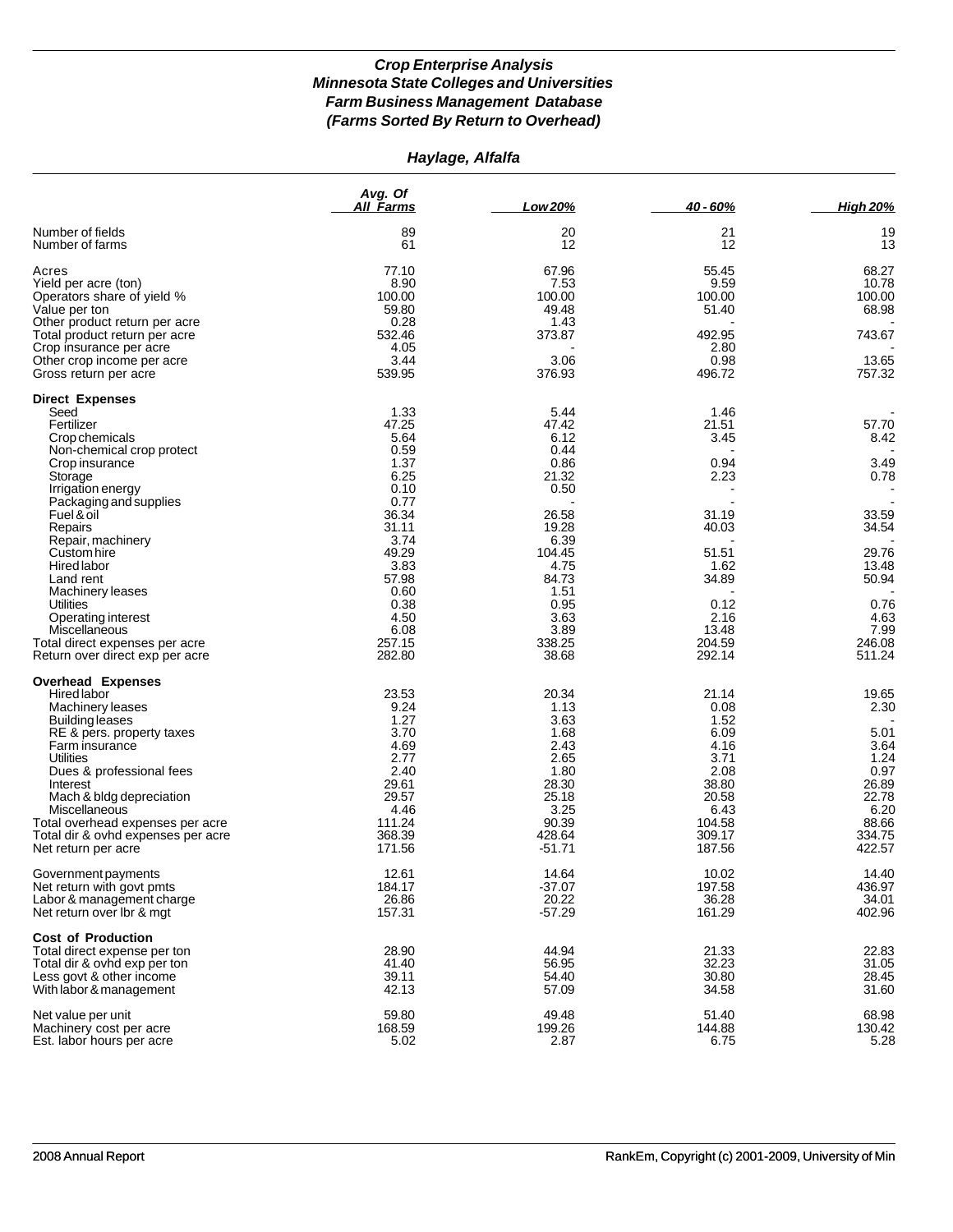### *Oatlage*

|                                                                                                                                                                                                                                                                                                                                                  | Avg. Of<br>All Farms                                                                                                                             |
|--------------------------------------------------------------------------------------------------------------------------------------------------------------------------------------------------------------------------------------------------------------------------------------------------------------------------------------------------|--------------------------------------------------------------------------------------------------------------------------------------------------|
| Number of fields                                                                                                                                                                                                                                                                                                                                 | 24                                                                                                                                               |
| Number of farms                                                                                                                                                                                                                                                                                                                                  | 20                                                                                                                                               |
| Acres                                                                                                                                                                                                                                                                                                                                            | 33.90                                                                                                                                            |
| Yield per acre (ton)                                                                                                                                                                                                                                                                                                                             | 4.26                                                                                                                                             |
| Operators share of yield %                                                                                                                                                                                                                                                                                                                       | 100.00                                                                                                                                           |
| Value per ton                                                                                                                                                                                                                                                                                                                                    | 35.41                                                                                                                                            |
| Total product return per acre                                                                                                                                                                                                                                                                                                                    | 150.98                                                                                                                                           |
| Gross return per acre                                                                                                                                                                                                                                                                                                                            | 150.98                                                                                                                                           |
| <b>Direct Expenses</b><br>Seed<br>Fertilizer<br>Crop chemicals<br>Crop insurance<br>Storage<br>Fuel & oil<br>Repairs<br>Repair, machinery<br>Custom hire<br>Repair, buildings<br><b>Hired labor</b><br>Land rent<br>Utilities<br><b>Operating interest</b><br>Miscellaneous<br>Total direct expenses per acre<br>Return over direct exp per acre | 20.40<br>19.95<br>0.58<br>1.06<br>0.73<br>26.28<br>27.59<br>1.54<br>28.08<br>0.40<br>0.37<br>29.17<br>0.64<br>3.58<br>3.15<br>163.51<br>$-12.53$ |
| <b>Overhead Expenses</b><br><b>Hired labor</b><br><b>Building leases</b><br>RE & pers. property taxes<br>Farm insurance<br><b>Utilities</b><br>Dues & professional fees<br>Interest<br>Mach & bldg depreciation<br>Miscellaneous<br>Total overhead expenses per acre<br>Total dir & ovhd expenses per acre<br>Net return per acre                | 12.72<br>0.96<br>5.30<br>4.11<br>2.78<br>1.35<br>21.49<br>32.86<br>7.56<br>89.14<br>252.65<br>-101.66                                            |
| Government payments                                                                                                                                                                                                                                                                                                                              | 7.04                                                                                                                                             |
| Net return with govt pmts                                                                                                                                                                                                                                                                                                                        | $-94.63$                                                                                                                                         |
| Labor & management charge                                                                                                                                                                                                                                                                                                                        | 28.80                                                                                                                                            |
| Net return over Ibr & mgt                                                                                                                                                                                                                                                                                                                        | $-123.43$                                                                                                                                        |
| <b>Cost of Production</b><br>Total direct expense per ton<br>Total dir & ovhd exp per ton<br>Less govt & other income<br>With labor & management                                                                                                                                                                                                 | 38.35<br>59.26<br>57.61<br>64.37                                                                                                                 |
| Net value per unit                                                                                                                                                                                                                                                                                                                               | 35.41                                                                                                                                            |
| Machinery cost per acre                                                                                                                                                                                                                                                                                                                          | 119.76                                                                                                                                           |
| Est. labor hours per acre                                                                                                                                                                                                                                                                                                                        | 3.08                                                                                                                                             |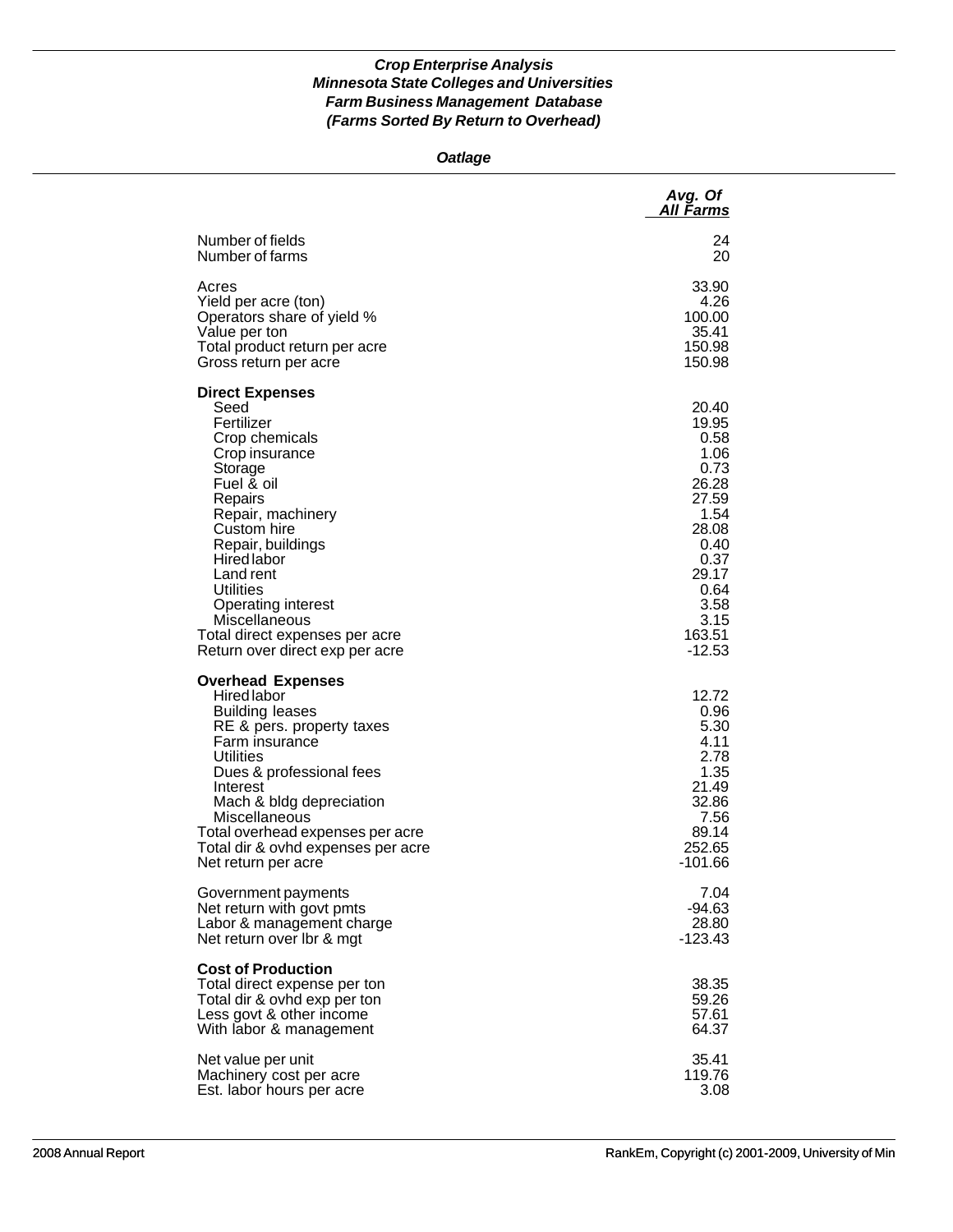### *Oatlage, Organic*

|                                                                                                                                                                                                                                                                                                                                                                      | Avg. Of<br>All Farms                                                                                                                              |
|----------------------------------------------------------------------------------------------------------------------------------------------------------------------------------------------------------------------------------------------------------------------------------------------------------------------------------------------------------------------|---------------------------------------------------------------------------------------------------------------------------------------------------|
| Number of fields                                                                                                                                                                                                                                                                                                                                                     | 10                                                                                                                                                |
| Number of farms                                                                                                                                                                                                                                                                                                                                                      | 7                                                                                                                                                 |
| Acres                                                                                                                                                                                                                                                                                                                                                                | 26.95                                                                                                                                             |
| Yield per acre (ton)                                                                                                                                                                                                                                                                                                                                                 | 3.59                                                                                                                                              |
| Operators share of yield %                                                                                                                                                                                                                                                                                                                                           | 100.00                                                                                                                                            |
| Value per ton                                                                                                                                                                                                                                                                                                                                                        | 33.00                                                                                                                                             |
| Total product return per acre                                                                                                                                                                                                                                                                                                                                        | 118.45                                                                                                                                            |
| Other crop income per acre                                                                                                                                                                                                                                                                                                                                           | 1.34                                                                                                                                              |
| Gross return per acre                                                                                                                                                                                                                                                                                                                                                | 119.80                                                                                                                                            |
| <b>Direct Expenses</b><br>Seed<br>Fertilizer<br>Crop insurance<br>Irrigation energy<br>Fuel & oil<br>Repairs<br>Repair, machinery<br>Custom hire<br><b>Hired labor</b><br>Land rent<br><b>Utilities</b><br>Hauling and trucking<br>Organic certification<br>Operating interest<br>Miscellaneous<br>Total direct expenses per acre<br>Return over direct exp per acre | 26.02<br>29.16<br>1.54<br>12.79<br>17.61<br>26.10<br>1.66<br>20.74<br>7.88<br>54.95<br>0.32<br>0.44<br>1.34<br>8.91<br>4.69<br>214.15<br>$-94.36$ |
| <b>Overhead Expenses</b><br><b>Hired labor</b><br>RE & pers. property taxes<br>Farm insurance<br><b>Utilities</b><br>Dues & professional fees<br>Interest<br>Mach & bldg depreciation<br>Miscellaneous<br>Total overhead expenses per acre<br>Total dir & ovhd expenses per acre<br>Net return per acre                                                              | 7.11<br>4.48<br>1.92<br>1.52<br>1.61<br>22.87<br>34.61<br>4.25<br>78.36<br>292.52<br>$-172.72$                                                    |
| Government payments                                                                                                                                                                                                                                                                                                                                                  | 16.89                                                                                                                                             |
| Net return with govt pmts                                                                                                                                                                                                                                                                                                                                            | $-155.83$                                                                                                                                         |
| Labor & management charge                                                                                                                                                                                                                                                                                                                                            | 25.86                                                                                                                                             |
| Net return over Ibr & mgt                                                                                                                                                                                                                                                                                                                                            | -181.69                                                                                                                                           |
| <b>Cost of Production</b><br>Total direct expense per ton<br>Total dir & ovhd exp per ton<br>Less govt & other income<br>With labor & management                                                                                                                                                                                                                     | 59.67<br>81.50<br>76.42<br>83.63                                                                                                                  |
| Net value per unit                                                                                                                                                                                                                                                                                                                                                   | 33.00                                                                                                                                             |
| Machinery cost per acre                                                                                                                                                                                                                                                                                                                                              | 96.71                                                                                                                                             |
| Est. labor hours per acre                                                                                                                                                                                                                                                                                                                                            | 2.81                                                                                                                                              |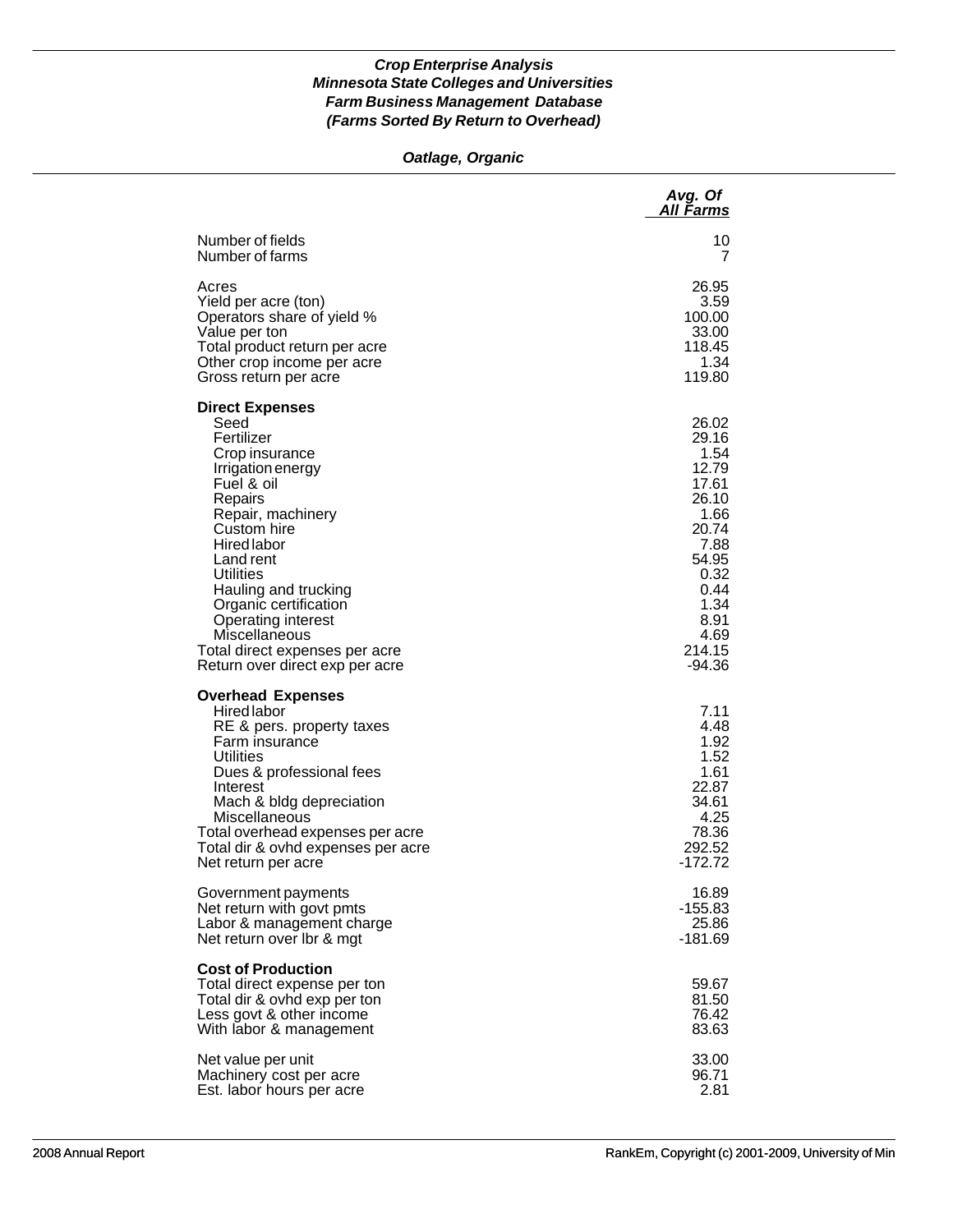*Oats*

|                                                                                                                                                                                                                                                                                                                                                                      | Avg. Of<br><u>All Farms</u>                                                                                                   | Low 20%                                                                                                                          | $40 - 60%$                                                                                                            | <b>High 20%</b>                                                                                                               |
|----------------------------------------------------------------------------------------------------------------------------------------------------------------------------------------------------------------------------------------------------------------------------------------------------------------------------------------------------------------------|-------------------------------------------------------------------------------------------------------------------------------|----------------------------------------------------------------------------------------------------------------------------------|-----------------------------------------------------------------------------------------------------------------------|-------------------------------------------------------------------------------------------------------------------------------|
| Number of fields<br>Number of farms                                                                                                                                                                                                                                                                                                                                  | 121<br>104                                                                                                                    | 23<br>20                                                                                                                         | 25<br>21                                                                                                              | 26<br>21                                                                                                                      |
| Acres<br>Yield per acre (bu.)<br>Operators share of yield %<br>Value per bu.<br>Other product return per acre<br>Total product return per acre<br>Crop insurance per acre<br>Other crop income per acre<br>Gross return per acre                                                                                                                                     | 25.80<br>73.73<br>100.00<br>2.61<br>13.79<br>206.25<br>0.56<br>34.81<br>241.61                                                | 19.97<br>54.79<br>100.00<br>2.29<br>5.41<br>131.09<br>11.82<br>142.91                                                            | 35.32<br>74.19<br>100.00<br>2.72<br>15.52<br>216.98<br>0.16<br>25.11<br>242.25                                        | 22.44<br>91.96<br>100.00<br>2.84<br>30.63<br>292.06<br>73.96<br>366.03                                                        |
| <b>Direct Expenses</b><br>Seed<br>Fertilizer<br>Crop chemicals<br>Crop insurance<br>Storage<br>Fuel & oil<br>Repairs<br>Repair, machinery<br>Custom hire<br>Hired labor<br>Land rent<br>Operating interest<br><b>Miscellaneous</b><br>Total direct expenses per acre<br>Return over direct exp per acre                                                              | 15.12<br>20.83<br>2.85<br>3.78<br>0.08<br>20.39<br>20.87<br>1.18<br>9.28<br>1.06<br>29.95<br>3.40<br>1.84<br>130.63<br>110.98 | 18.02<br>19.98<br>1.01<br>4.66<br>0.52<br>15.32<br>17.77<br>1.17<br>14.32<br>2.97<br>61.65<br>4.18<br>4.54<br>166.11<br>$-23.20$ | 13.58<br>28.20<br>2.29<br>4.33<br>22.50<br>21.92<br>0.16<br>9.97<br>0.44<br>29.97<br>3.51<br>0.97<br>137.83<br>104.42 | 12.99<br>16.36<br>2.66<br>2.68<br>0.03<br>21.88<br>16.30<br>4.50<br>6.99<br>0.34<br>16.28<br>4.93<br>1.86<br>107.80<br>258.23 |
| <b>Overhead Expenses</b><br>Custom hire<br><b>Hired labor</b><br>Machinery leases<br><b>Building leases</b><br>RE & pers. property taxes<br>Farm insurance<br>Utilities<br>Dues & professional fees<br>Interest<br>Mach & bldg depreciation<br><b>Miscellaneous</b><br>Total overhead expenses per acre<br>Total dir & ovhd expenses per acre<br>Net return per acre | 0.25<br>4.67<br>0.62<br>0.43<br>4.47<br>2.92<br>1.86<br>0.78<br>17.21<br>17.21<br>3.52<br>53.92<br>184.55<br>57.06            | 1.11<br>5.85<br>1.33<br>0.27<br>2.59<br>2.79<br>1.46<br>1.04<br>14.05<br>13.47<br>2.65<br>46.62<br>212.73<br>$-69.82$            | 0.25<br>4.70<br>0.05<br>0.24<br>2.14<br>3.59<br>1.52<br>0.30<br>7.86<br>18.36<br>4.34<br>43.34<br>181.17<br>61.09     | 0.01<br>3.37<br>0.36<br>0.86<br>6.89<br>2.48<br>1.84<br>1.05<br>26.67<br>20.66<br>3.87<br>68.06<br>175.86<br>190.17           |
| Government payments<br>Net return with govt pmts<br>Labor & management charge<br>Net return over Ibr & mgt                                                                                                                                                                                                                                                           | 10.92<br>67.98<br>22.43<br>45.55                                                                                              | 11.98<br>$-57.84$<br>14.94<br>$-72.78$                                                                                           | 9.60<br>70.69<br>24.36<br>46.34                                                                                       | 10.40<br>200.58<br>31.81<br>168.77                                                                                            |
| <b>Cost of Production</b><br>Total direct expense per bu.<br>Total dir & ovhd exp per bu.<br>Less govt & other income<br>With labor & management                                                                                                                                                                                                                     | 1.77<br>2.50<br>1.69<br>1.99                                                                                                  | 3.03<br>3.88<br>3.35<br>3.62                                                                                                     | 1.86<br>2.44<br>1.76<br>2.09                                                                                          | 1.17<br>1.91<br>0.66<br>1.01                                                                                                  |
| Net value per unit<br>Machinery cost per acre<br>Est. labor hours per acre                                                                                                                                                                                                                                                                                           | 2.61<br>72.89<br>2.22                                                                                                         | 2.29<br>70.14<br>1.89                                                                                                            | 2.72<br>74.91<br>2.36                                                                                                 | 2.84<br>73.12<br>2.36                                                                                                         |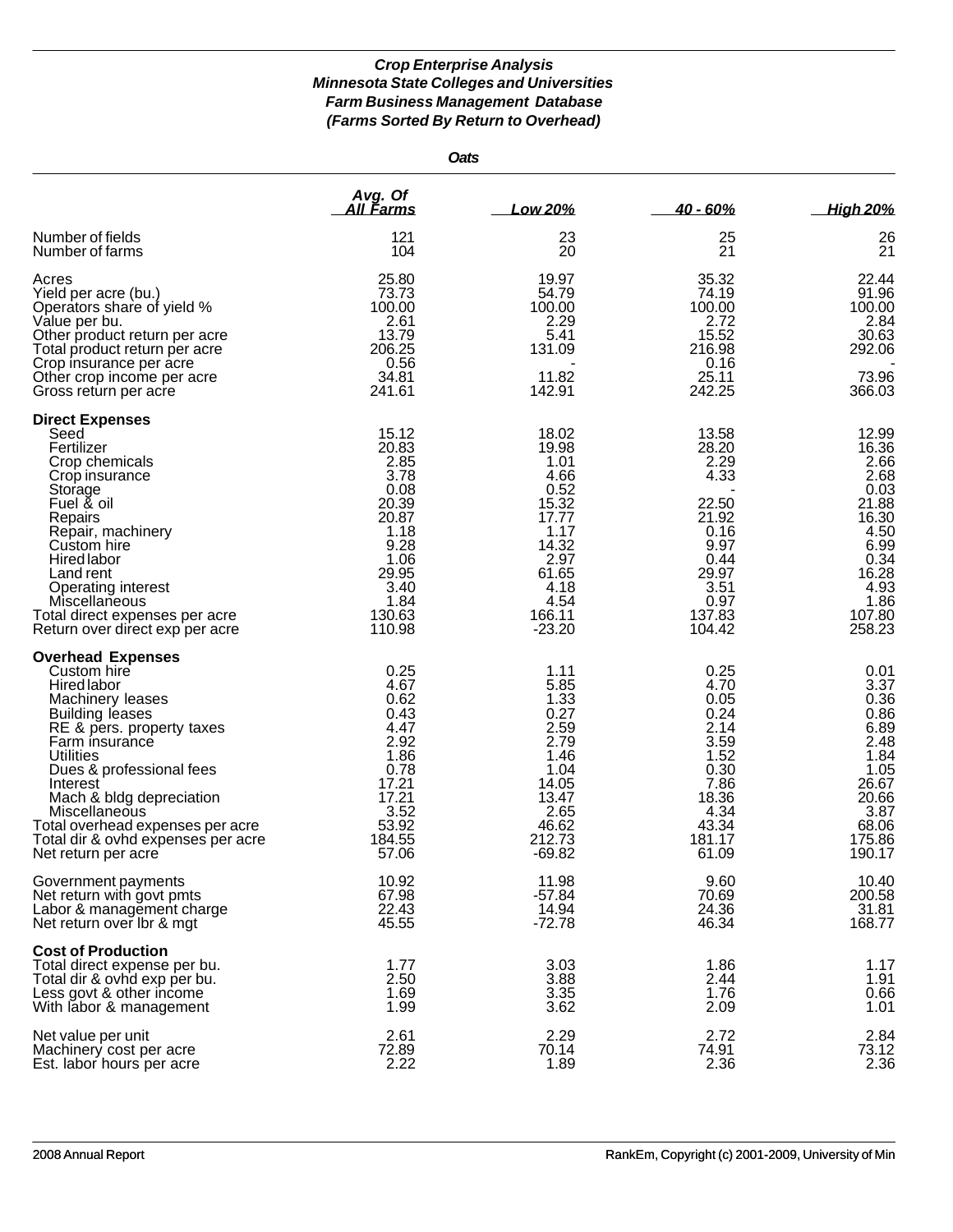### *Oats, Organic*

|                                                                                                                                                                                                                                                                                                                                                 | Avg. Of<br>All Farms                                                                                                                  |
|-------------------------------------------------------------------------------------------------------------------------------------------------------------------------------------------------------------------------------------------------------------------------------------------------------------------------------------------------|---------------------------------------------------------------------------------------------------------------------------------------|
| Number of fields                                                                                                                                                                                                                                                                                                                                | 21                                                                                                                                    |
| Number of farms                                                                                                                                                                                                                                                                                                                                 | 16                                                                                                                                    |
| Acres                                                                                                                                                                                                                                                                                                                                           | 33.54                                                                                                                                 |
| Yield per acre (bu.)                                                                                                                                                                                                                                                                                                                            | 59.48                                                                                                                                 |
| Operators share of yield %                                                                                                                                                                                                                                                                                                                      | 100.00                                                                                                                                |
| Value per bu.                                                                                                                                                                                                                                                                                                                                   | 4.72                                                                                                                                  |
| Other product return per acre                                                                                                                                                                                                                                                                                                                   | 1.02                                                                                                                                  |
| Total product return per acre                                                                                                                                                                                                                                                                                                                   | 281.98                                                                                                                                |
| Crop insurance per acre                                                                                                                                                                                                                                                                                                                         | 1.80                                                                                                                                  |
| Other crop income per acre                                                                                                                                                                                                                                                                                                                      | 34.58                                                                                                                                 |
| Gross return per acre                                                                                                                                                                                                                                                                                                                           | 318.37                                                                                                                                |
| <b>Direct Expenses</b><br>Seed<br>Fertilizer<br>Crop insurance<br>Irrigation energy<br>Fuel & oil<br>Repairs<br>Repair, machinery<br>Custom hire<br>Repair, buildings<br>Land rent<br>Hauling and trucking<br>Organic certification<br>Operating interest<br>Miscellaneous<br>Total direct expenses per acre<br>Return over direct exp per acre | 16.87<br>4.49<br>2.08<br>0.55<br>21.07<br>20.18<br>5.73<br>14.63<br>4.51<br>34.90<br>0.51<br>1.02<br>4.20<br>2.04<br>132.78<br>185.58 |
| <b>Overhead Expenses</b><br>Custom hire<br>Hired labor<br>Machinery leases<br>RE & pers. property taxes<br>Farm insurance<br>Utilities<br>Dues & professional fees<br>Interest<br>Mach & bldg depreciation<br>Miscellaneous<br>Total overhead expenses per acre<br>Total dir & ovhd expenses per acre<br>Net return per acre                    | 1.60<br>9.47<br>2.71<br>3.81<br>4.22<br>3.87<br>2.63<br>12.82<br>27.66<br>3.29<br>72.07<br>204.86<br>113.51                           |
| Government payments                                                                                                                                                                                                                                                                                                                             | 11.39                                                                                                                                 |
| Net return with govt pmts                                                                                                                                                                                                                                                                                                                       | 124.90                                                                                                                                |
| Labor & management charge                                                                                                                                                                                                                                                                                                                       | 23.93                                                                                                                                 |
| Net return over Ibr & mgt                                                                                                                                                                                                                                                                                                                       | 100.97                                                                                                                                |
| <b>Cost of Production</b><br>Total direct expense per bu.<br>Total dir & ovhd exp per bu.<br>Less govt & other income<br>With labor & management                                                                                                                                                                                                | 2.23<br>3.44<br>2.62<br>3.03                                                                                                          |
| Net value per unit                                                                                                                                                                                                                                                                                                                              | 4.72                                                                                                                                  |
| Machinery cost per acre                                                                                                                                                                                                                                                                                                                         | 97.53                                                                                                                                 |
| Est. labor hours per acre                                                                                                                                                                                                                                                                                                                       | 2.27                                                                                                                                  |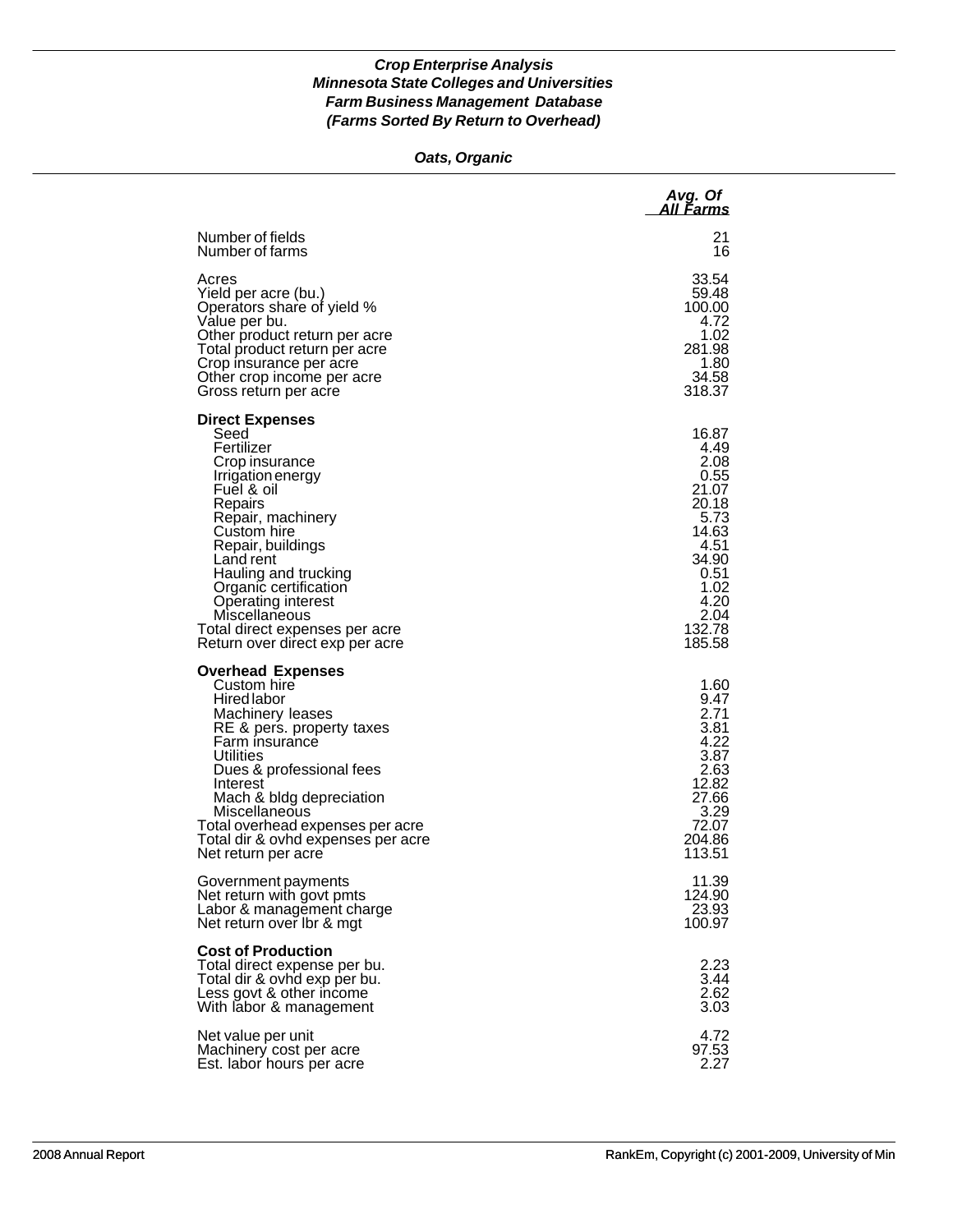| <b>Pasture</b>                                                                                                                                                                                                                                                                                          |                                                                                           |                                                                                            |                                                                                           |                                                                                          |
|---------------------------------------------------------------------------------------------------------------------------------------------------------------------------------------------------------------------------------------------------------------------------------------------------------|-------------------------------------------------------------------------------------------|--------------------------------------------------------------------------------------------|-------------------------------------------------------------------------------------------|------------------------------------------------------------------------------------------|
|                                                                                                                                                                                                                                                                                                         | Avg. Of<br><b>All Farms</b>                                                               | Low 20%                                                                                    | 40 - 60%                                                                                  | <b>High 20%</b>                                                                          |
| Number of fields<br>Number of farms                                                                                                                                                                                                                                                                     | 153<br>117                                                                                | 28<br>23                                                                                   | 35<br>24                                                                                  | 28<br>24                                                                                 |
| Acres<br>Yield per acre (aum)<br>Operators share of yield %<br>Value per aum<br>Other product return per acre<br>Total product return per acre                                                                                                                                                          | 117.90<br>2.41<br>100.00<br>11.15<br>0.12<br>26.92                                        | 158.90<br>0.89<br>100.00<br>9.43<br>8.42                                                   | 106.64<br>3.29<br>100.00<br>8.53<br>28.09                                                 | 65.97<br>5.93<br>100.00<br>13.81<br>81.94                                                |
| Other crop income per acre<br>Gross return per acre                                                                                                                                                                                                                                                     | 0.03<br>26.96                                                                             | 0.13<br>8.55                                                                               | 28.09                                                                                     | 81.94                                                                                    |
| <b>Direct Expenses</b><br>Seed<br>Fertilizer<br>Crop chemicals<br>Fuel & oil<br>Repairs<br>Custom hire<br>Land rent<br>Operating interest<br>Miscellaneous<br>Total direct expenses per acre<br>Return over direct exp per acre                                                                         | 0.54<br>0.71<br>0.30<br>2.69<br>2.44<br>0.36<br>7.91<br>0.46<br>0.18<br>15.58<br>11.37    | 0.92<br>1.84<br>0.06<br>2.96<br>2.56<br>0.20<br>14.44<br>0.50<br>0.26<br>23.73<br>$-15.18$ | 0.44<br>0.27<br>2.89<br>2.51<br>0.01<br>7.34<br>0.51<br>0.02<br>14.00<br>14.08            | 1.59<br>1.08<br>0.91<br>2.91<br>3.13<br>2.71<br>2.60<br>0.54<br>0.45<br>15.90<br>66.03   |
| <b>Overhead Expenses</b><br><b>Hired labor</b><br>RE & pers. property taxes<br>Farm insurance<br><b>Utilities</b><br>Dues & professional fees<br>Interest<br>Mach & bldg depreciation<br>Miscellaneous<br>Total overhead expenses per acre<br>Total dir & ovhd expenses per acre<br>Net return per acre | 0.48<br>2.59<br>0.40<br>0.27<br>0.21<br>7.73<br>2.46<br>0.88<br>15.03<br>30.61<br>$-3.65$ | 0.38<br>2.01<br>0.28<br>0.19<br>0.11<br>8.44<br>1.99<br>0.78<br>14.19<br>37.92<br>$-29.36$ | 0.55<br>3.13<br>0.36<br>0.32<br>0.21<br>8.89<br>2.75<br>0.80<br>17.02<br>31.02<br>$-2.94$ | 0.75<br>3.95<br>0.80<br>0.63<br>0.99<br>12.88<br>5.24<br>2.71<br>27.93<br>43.84<br>38.10 |
| Government payments<br>Net return with govt pmts<br>Labor & management charge<br>Net return over lbr & mgt                                                                                                                                                                                              | 0.17<br>$-3.48$<br>3.05<br>$-6.53$                                                        | 0.33<br>$-29.04$<br>2.68<br>$-31.72$                                                       | 0.14<br>$-2.80$<br>2.62<br>$-5.42$                                                        | 0.50<br>38.60<br>5.14<br>33.45                                                           |
| <b>Cost of Production</b><br>Total direct expense per aum<br>Total dir & ovhd exp per aum<br>Less govt & other income<br>With labor & management                                                                                                                                                        | 6.48<br>12.73<br>12.59<br>13.86                                                           | 26.57<br>42.46<br>41.94<br>44.94                                                           | 4.25<br>9.42<br>9.38<br>10.17                                                             | 2.68<br>7.39<br>7.31<br>8.17                                                             |
| Net value per unit<br>Machinery cost per acre<br>Est. labor hours per acre                                                                                                                                                                                                                              | 11.15<br>8.59<br>0.39                                                                     | 9.43<br>8.38<br>0.26                                                                       | 8.53<br>8.97<br>0.40                                                                      | 13.81<br>14.90<br>0.68                                                                   |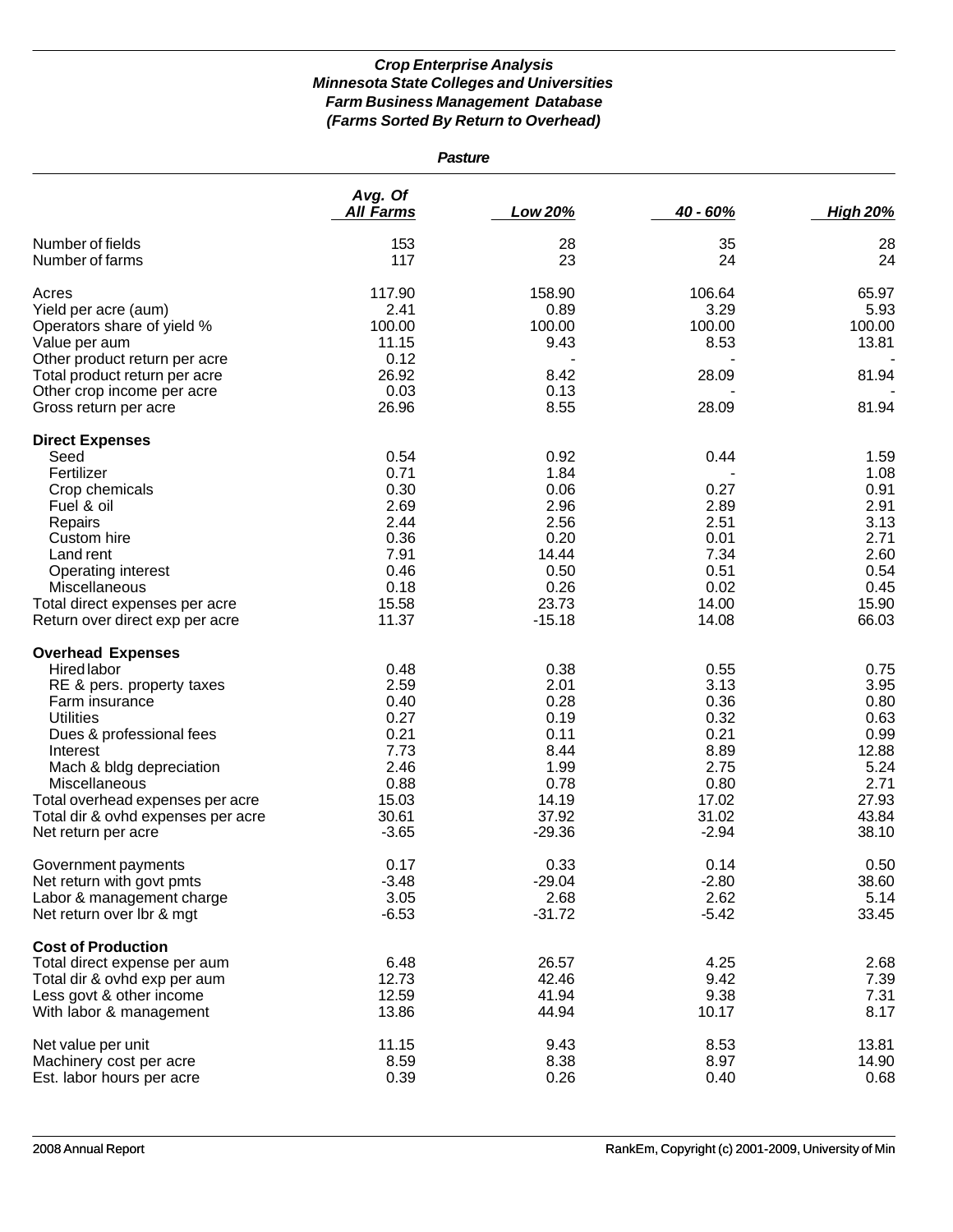### *Pasture, Intensive*

|                                                                                                                                                                                                                                                                                                                                                  | Avg. Of<br>All Farms                                                                                      |
|--------------------------------------------------------------------------------------------------------------------------------------------------------------------------------------------------------------------------------------------------------------------------------------------------------------------------------------------------|-----------------------------------------------------------------------------------------------------------|
| Number of fields                                                                                                                                                                                                                                                                                                                                 | 12                                                                                                        |
| Number of farms                                                                                                                                                                                                                                                                                                                                  | 9                                                                                                         |
| Acres                                                                                                                                                                                                                                                                                                                                            | 64.58                                                                                                     |
| Yield per acre (aum)                                                                                                                                                                                                                                                                                                                             | 6.29                                                                                                      |
| Operators share of yield %                                                                                                                                                                                                                                                                                                                       | 100.00                                                                                                    |
| Value per aum                                                                                                                                                                                                                                                                                                                                    | 31.89                                                                                                     |
| Total product return per acre                                                                                                                                                                                                                                                                                                                    | 200.65                                                                                                    |
| Gross return per acre                                                                                                                                                                                                                                                                                                                            | 200.65                                                                                                    |
| <b>Direct Expenses</b><br>Seed<br>Fertilizer<br>Crop chemicals<br>Fuel & oil<br>Repairs<br>Repair, machinery<br>Custom hire<br>Land rent<br>Utilities<br><b>Operating interest</b><br>Total direct expenses per acre<br>Return over direct exp per acre                                                                                          | 14.88<br>7.10<br>2.21<br>10.38<br>9.94<br>0.67<br>8.32<br>58.10<br>1.20<br>30.79<br>143.60<br>57.06       |
| <b>Overhead Expenses</b><br>Custom hire<br><b>Hired labor</b><br><b>Building leases</b><br>RE & pers. property taxes<br>Farm insurance<br><b>Utilities</b><br>Dues & professional fees<br>Interest<br>Mach & bldg depreciation<br>Miscellaneous<br>Total overhead expenses per acre<br>Total dir & ovhd expenses per acre<br>Net return per acre | 3.28<br>9.61<br>0.33<br>5.27<br>1.64<br>0.58<br>0.10<br>12.50<br>13.23<br>1.72<br>48.25<br>191.85<br>8.80 |
| Government payments                                                                                                                                                                                                                                                                                                                              | 8.19                                                                                                      |
| Net return with govt pmts                                                                                                                                                                                                                                                                                                                        | 17.00                                                                                                     |
| Labor & management charge                                                                                                                                                                                                                                                                                                                        | 13.36                                                                                                     |
| Net return over Ibr & mgt                                                                                                                                                                                                                                                                                                                        | 3.64                                                                                                      |
| <b>Cost of Production</b><br>Total direct expense per aum<br>Total dir & ovhd exp per aum<br>Less govt & other income<br>With labor & management                                                                                                                                                                                                 | 22.82<br>30.49<br>29.19<br>31.31                                                                          |
| Net value per unit                                                                                                                                                                                                                                                                                                                               | 31.89                                                                                                     |
| Machinery cost per acre                                                                                                                                                                                                                                                                                                                          | 45.52                                                                                                     |
| Est. labor hours per acre                                                                                                                                                                                                                                                                                                                        | 1.96                                                                                                      |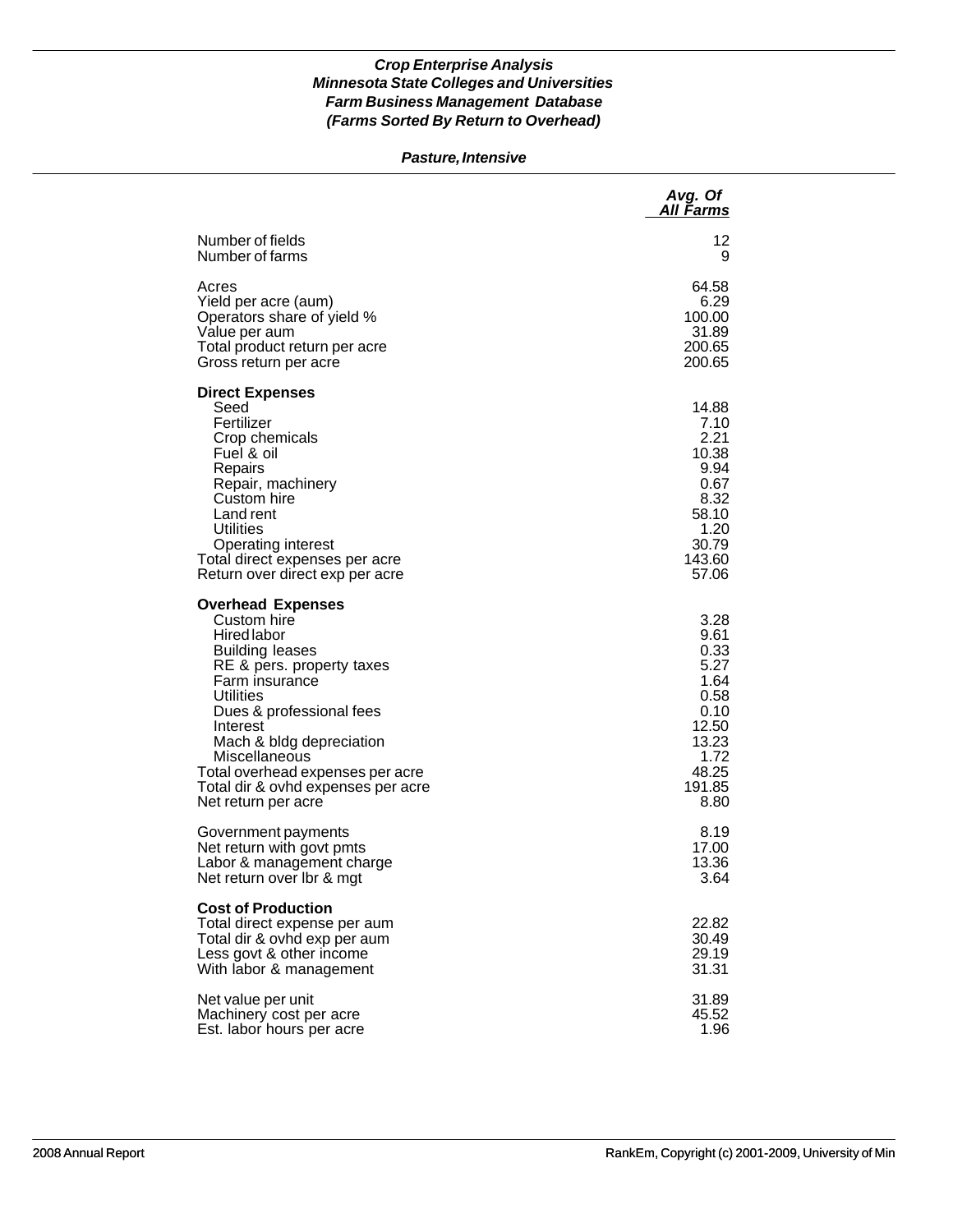### *Pasture, Organic*

|                                                                                                                                                                                                                                                                                                                                                          | Avg. Of<br>All Farms                                                                                                              |
|----------------------------------------------------------------------------------------------------------------------------------------------------------------------------------------------------------------------------------------------------------------------------------------------------------------------------------------------------------|-----------------------------------------------------------------------------------------------------------------------------------|
| Number of fields                                                                                                                                                                                                                                                                                                                                         | 36                                                                                                                                |
| Number of farms                                                                                                                                                                                                                                                                                                                                          | 16                                                                                                                                |
| Acres                                                                                                                                                                                                                                                                                                                                                    | 50.22                                                                                                                             |
| Yield per acre (aum)                                                                                                                                                                                                                                                                                                                                     | 3.18                                                                                                                              |
| Operators share of yield %                                                                                                                                                                                                                                                                                                                               | 100.00                                                                                                                            |
| Value per aum                                                                                                                                                                                                                                                                                                                                            | 49.22                                                                                                                             |
| Total product return per acre                                                                                                                                                                                                                                                                                                                            | 156.46                                                                                                                            |
| Other crop income per acre                                                                                                                                                                                                                                                                                                                               | 7.75                                                                                                                              |
| Gross return per acre                                                                                                                                                                                                                                                                                                                                    | 164.21                                                                                                                            |
| <b>Direct Expenses</b><br>Seed<br>Fertilizer<br>Irrigation energy<br>Fuel & oil<br>Repairs<br>Repair, machinery<br>Repair, buildings<br><b>Hired</b> labor<br>Land rent<br>Utilities<br>Hauling and trucking<br>Organic certification<br><b>Operating interest</b><br>Miscellaneous<br>Total direct expenses per acre<br>Return over direct exp per acre | 7.49<br>14.01<br>0.53<br>5.04<br>4.87<br>0.80<br>0.07<br>1.41<br>16.01<br>0.21<br>0.26<br>0.75<br>0.99<br>0.85<br>53.29<br>110.92 |
| <b>Overhead Expenses</b><br><b>Hired labor</b><br>RE & pers. property taxes<br>Farm insurance<br>Utilities<br>Dues & professional fees<br>Interest<br>Mach & bldg depreciation<br>Miscellaneous<br>Total overhead expenses per acre<br>Total dir & ovhd expenses per acre<br>Net return per acre                                                         | 1.76<br>7.57<br>0.73<br>0.40<br>0.39<br>15.68<br>4.54<br>1.59<br>32.67<br>85.96<br>78.25                                          |
| Government payments                                                                                                                                                                                                                                                                                                                                      | 2.08                                                                                                                              |
| Net return with govt pmts                                                                                                                                                                                                                                                                                                                                | 80.33                                                                                                                             |
| Labor & management charge                                                                                                                                                                                                                                                                                                                                | 5.05                                                                                                                              |
| Net return over Ibr & mgt                                                                                                                                                                                                                                                                                                                                | 75.28                                                                                                                             |
| <b>Cost of Production</b><br>Total direct expense per aum<br>Total dir & ovhd exp per aum<br>Less govt & other income<br>With labor & management                                                                                                                                                                                                         | 16.76<br>27.04<br>23.95<br>25.53                                                                                                  |
| Net value per unit                                                                                                                                                                                                                                                                                                                                       | 49.22                                                                                                                             |
| Machinery cost per acre                                                                                                                                                                                                                                                                                                                                  | 16.73                                                                                                                             |
| Est. labor hours per acre                                                                                                                                                                                                                                                                                                                                | 0.73                                                                                                                              |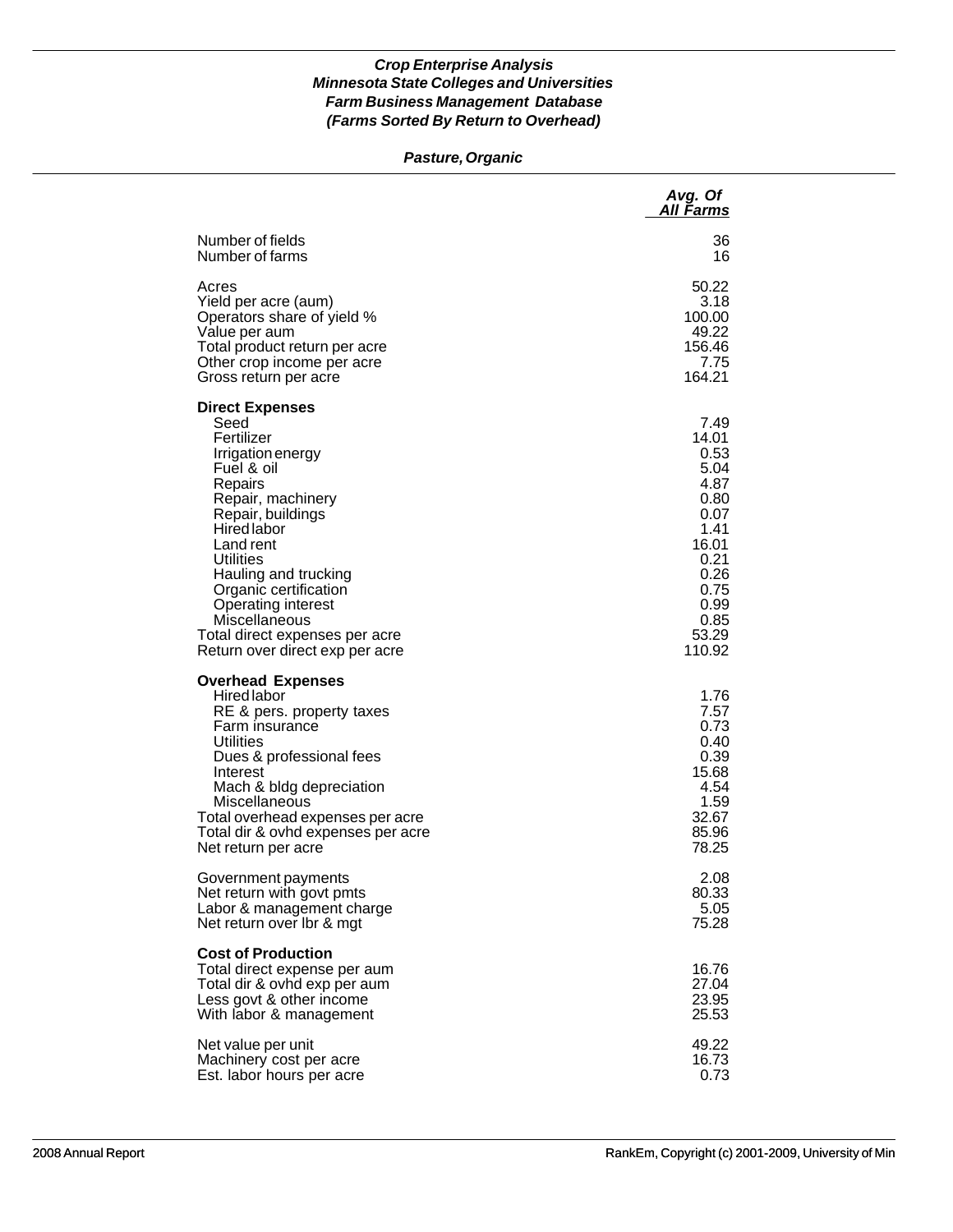### *Peas, Field*

|                                                                                                                                                                                                                                                                                                                        | Avg. Of<br><b>All Farms</b>                                                                                                    |
|------------------------------------------------------------------------------------------------------------------------------------------------------------------------------------------------------------------------------------------------------------------------------------------------------------------------|--------------------------------------------------------------------------------------------------------------------------------|
| Number of fields<br>Number of farms                                                                                                                                                                                                                                                                                    | 7<br>7                                                                                                                         |
| Acres<br>Yield per acre (lb.)<br>Operators share of yield %<br>Value per lb.<br>Total product return per acre<br>Gross return per acre                                                                                                                                                                                 | 52.54<br>2,745.32<br>100.00<br>0.20<br>549.73<br>549.73                                                                        |
| <b>Direct Expenses</b><br>Fertilizer<br>Crop chemicals<br>Crop insurance<br>Fuel & oil<br>Repairs<br>Repair, machinery<br>Custom hire<br>Repair, buildings<br>Hired labor<br>Land rent<br>Utilities<br><b>Operating interest</b><br>Miscellaneous<br>Total direct expenses per acre<br>Return over direct exp per acre | 42.89<br>12.54<br>2.06<br>14.81<br>17.75<br>2.39<br>10.19<br>1.34<br>5.49<br>68.84<br>6.68<br>6.56<br>0.51<br>192.04<br>357.69 |
| <b>Overhead Expenses</b><br>Hired labor<br>Machinery leases<br>RE & pers. property taxes<br>Farm insurance<br><b>Utilities</b><br>Dues & professional fees<br>Interest<br>Mach & bldg depreciation<br>Miscellaneous<br>Total overhead expenses per acre<br>Total dir & ovhd expenses per acre<br>Net return per acre   | 2.26<br>0.71<br>2.26<br>3.07<br>1.37<br>1.97<br>4.42<br>18.35<br>3.91<br>38.33<br>230.37<br>319.36                             |
| Government payments<br>Net return with govt pmts<br>Labor & management charge<br>Net return over Ibr & mgt                                                                                                                                                                                                             | 319.36<br>18.38<br>300.98                                                                                                      |
| <b>Cost of Production</b><br>Total direct expense per lb.<br>Total dir & ovhd exp per lb.<br>Less govt & other income<br>With labor & management                                                                                                                                                                       | 0.07<br>0.08<br>0.08<br>0.09                                                                                                   |
| Net value per unit<br>Machinery cost per acre<br>Est. labor hours per acre                                                                                                                                                                                                                                             | 0.20<br>64.77<br>0.97                                                                                                          |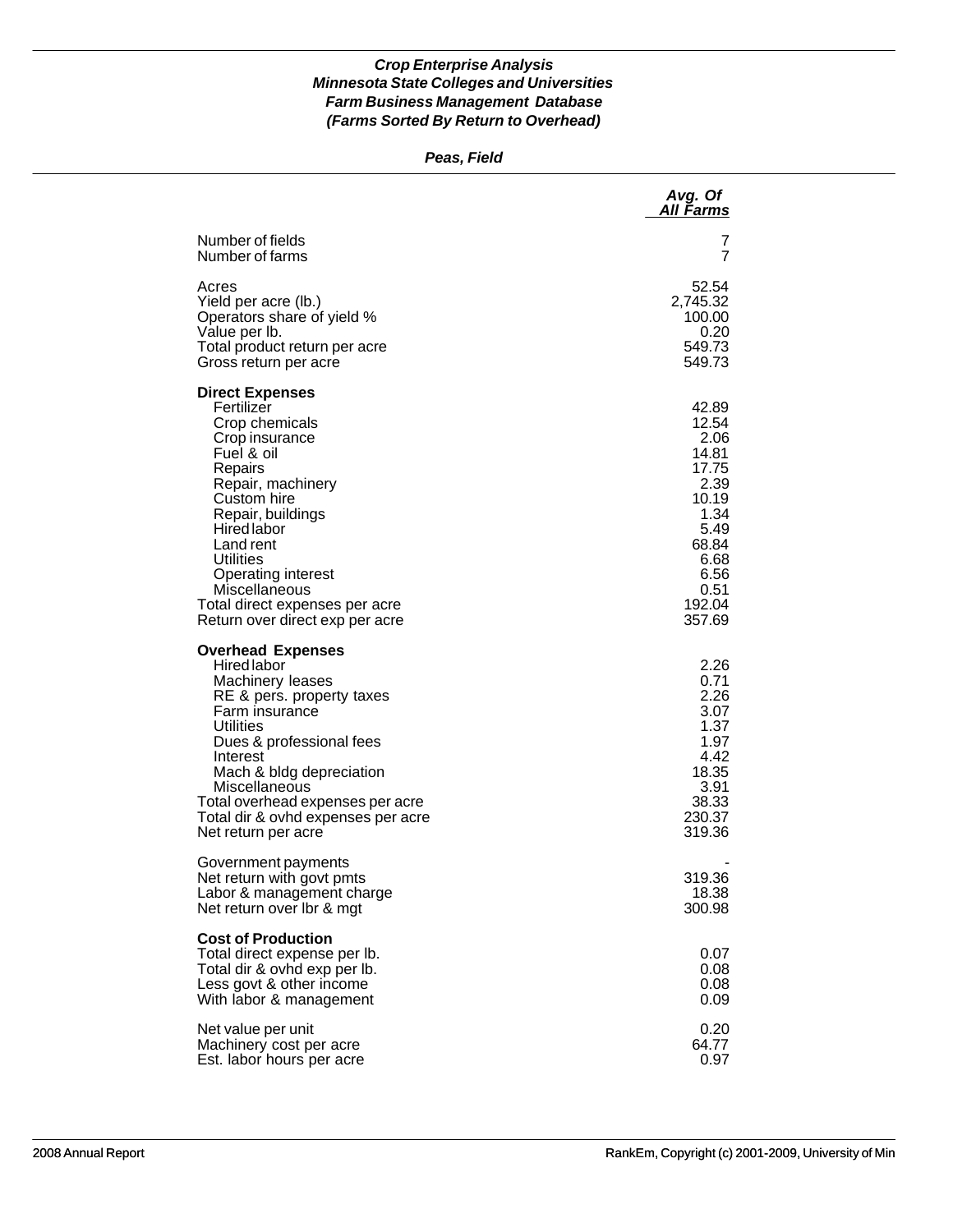| Peas, Processing                                                                                                                                                                                                                                                                                                                               |                                                                                                                                       |                                                                                                                              |                                                                                                                                        |                                                                                                                       |
|------------------------------------------------------------------------------------------------------------------------------------------------------------------------------------------------------------------------------------------------------------------------------------------------------------------------------------------------|---------------------------------------------------------------------------------------------------------------------------------------|------------------------------------------------------------------------------------------------------------------------------|----------------------------------------------------------------------------------------------------------------------------------------|-----------------------------------------------------------------------------------------------------------------------|
|                                                                                                                                                                                                                                                                                                                                                | Avg. Of<br><u>All Farms</u>                                                                                                           | Low 20%                                                                                                                      | $40 - 60%$                                                                                                                             | <b>High 20%</b>                                                                                                       |
| Number of fields<br>Number of farms                                                                                                                                                                                                                                                                                                            | 71<br>57                                                                                                                              | 15<br>11                                                                                                                     | 13<br>12                                                                                                                               | 15<br>12                                                                                                              |
| Acres<br>Yield per acre (lb.)<br>Operators share of yield %<br>Value per lb.<br>Total product return per acre<br>Hedging gains/losses per acre<br>Crop insurance per acre<br>Other crop income per acre<br>Gross return per acre                                                                                                               | 59.56<br>3,993.44<br>99.48<br>0.16<br>637.71<br>0.00<br>5.62<br>1.26<br>644.60                                                        | 66.90<br>2,241.82<br>99.31<br>0.17<br>373.14<br>21.57<br>394.71                                                              | 56.12<br>3,638.26<br>100.00<br>0.18<br>670.03<br>0.00<br>2.93<br>672.96                                                                | 59.08<br>5,101.07<br>100.00<br>0.17<br>877.91<br>877.91                                                               |
| <b>Direct Expenses</b><br>Fertilizer<br>Crop chemicals<br>Crop insurance<br>Fuel & oil<br>Repairs<br>Repair, machinery<br>Custom hire<br>Repair, buildings<br><b>Hired labor</b><br>Land rent<br>Utilities<br>Marketing<br>Operating interest<br>Miscellaneous<br>Total direct expenses per acre<br>Return over direct exp per acre            | 27.20<br>15.92<br>6.81<br>13.63<br>10.56<br>4.25<br>5.08<br>0.33<br>3.04<br>93.08<br>0.50<br>0.29<br>4.44<br>1.92<br>187.04<br>457.56 | 21.71<br>17.14<br>8.38<br>9.48<br>5.93<br>4.24<br>7.91<br>0.15<br>4.81<br>135.99<br>0.13<br>4.71<br>0.14<br>220.72<br>173.99 | 32.54<br>16.26<br>4.15<br>12.95<br>12.16<br>1.25<br>7.70<br>0.14<br>3.33<br>108.06<br>1.62<br>0.45<br>2.06<br>1.28<br>203.95<br>469.01 | 41.89<br>14.82<br>6.46<br>14.57<br>10.25<br>5.04<br>0.67<br>0.70<br>70.28<br>0.58<br>3.17<br>2.94<br>171.37<br>706.54 |
| <b>Overhead Expenses</b><br>Hired labor<br>Machinery leases<br><b>Building leases</b><br>RE & pers. property taxes<br>Farm insurance<br><b>Utilities</b><br>Dues & professional fees<br>Interest<br>Mach & bldg depreciation<br>Miscellaneous<br>Total overhead expenses per acre<br>Total dir & ovhd expenses per acre<br>Net return per acre | 4.36<br>0.37<br>0.47<br>6.85<br>2.81<br>1.73<br>0.97<br>16.11<br>14.87<br>3.35<br>51.87<br>238.91<br>405.69                           | 0.54<br>0.73<br>0.02<br>0.75<br>2.13<br>1.17<br>1.69<br>5.35<br>10.71<br>3.02<br>26.11<br>246.83<br>147.88                   | 6.50<br>0.02<br>0.06<br>4.14<br>2.48<br>1.07<br>0.77<br>17.07<br>13.62<br>2.84<br>48.55<br>252.50<br>420.46                            | 6.03<br>0.29<br>2.02<br>12.51<br>2.53<br>2.30<br>0.08<br>17.69<br>16.01<br>3.36<br>62.83<br>234.20<br>643.71          |
| Government payments<br>Net return with govt pmts<br>Labor & management charge<br>Net return over Ibr & mgt                                                                                                                                                                                                                                     | 405.69<br>18.71<br>386.98                                                                                                             | 147.88<br>15.32<br>132.56                                                                                                    | 420.46<br>18.34<br>402.11                                                                                                              | 643.71<br>20.86<br>622.86                                                                                             |
| <b>Cost of Production</b><br>Total direct expense per lb.<br>Total dir & ovhd exp per lb.<br>Less govt & other income<br>With labor & management                                                                                                                                                                                               | 0.05<br>0.06<br>0.06<br>0.06                                                                                                          | 0.10<br>0.11<br>0.10<br>0.11                                                                                                 | 0.06<br>0.07<br>0.07<br>0.07                                                                                                           | 0.03<br>0.05<br>0.05<br>0.05                                                                                          |
| Net value per unit<br>Machinery cost per acre<br>Est. labor hours per acre                                                                                                                                                                                                                                                                     | 0.16<br>50.28<br>1.29                                                                                                                 | 0.17<br>41.00<br>1.62                                                                                                        | 0.18<br>50.39<br>1.03                                                                                                                  | 0.17<br>48.55<br>1.46                                                                                                 |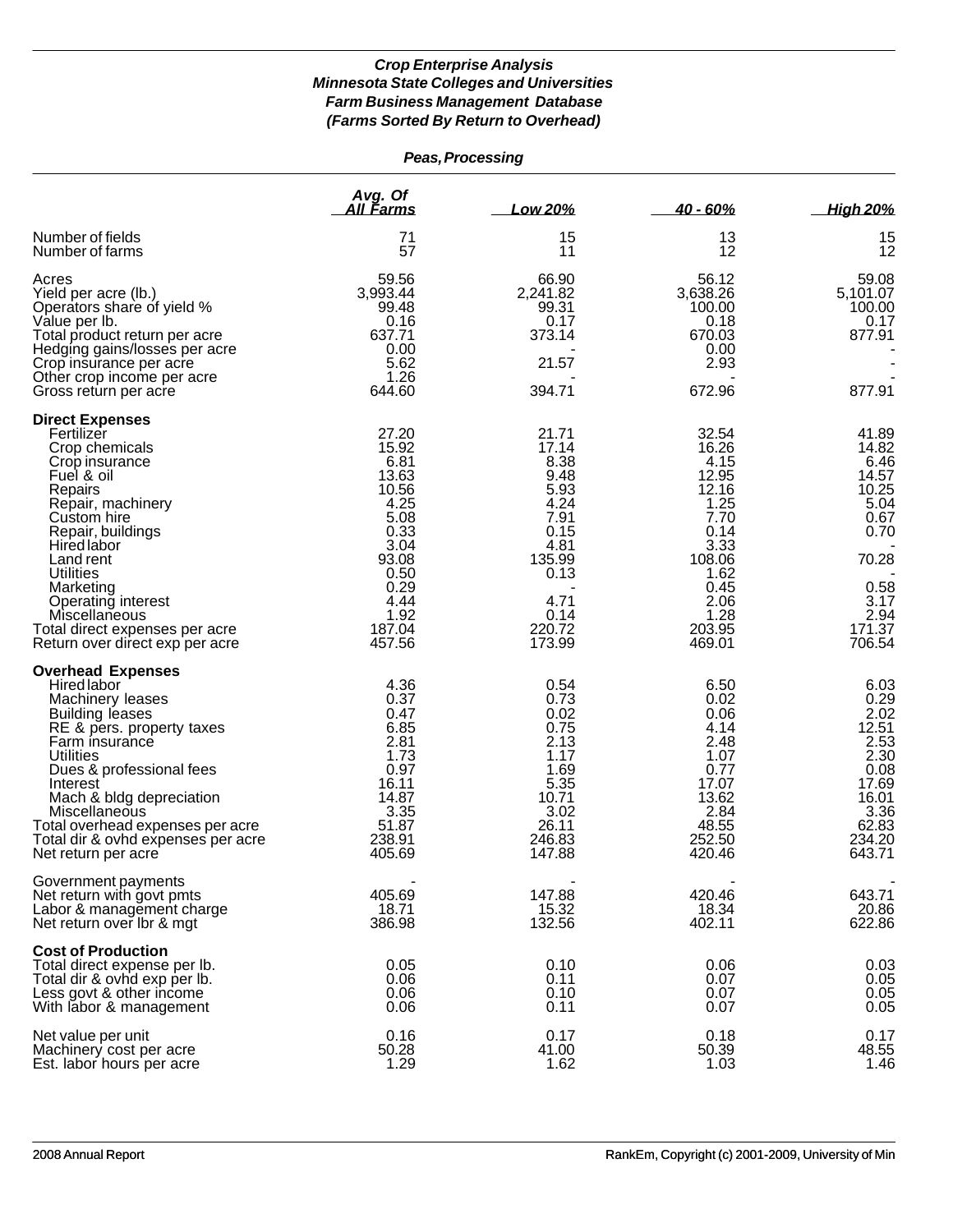#### *Potatoes*

|                                                                                                                                                                                                                                                                                                                              | Avg. Of<br>All Farms                                                                                                   |
|------------------------------------------------------------------------------------------------------------------------------------------------------------------------------------------------------------------------------------------------------------------------------------------------------------------------------|------------------------------------------------------------------------------------------------------------------------|
| Number of fields<br>Number of farms                                                                                                                                                                                                                                                                                          | 7<br>5                                                                                                                 |
| Acres<br>Yield per acre (cwt.)<br>Operators share of yield %<br>Value per cwt.<br>Total product return per acre<br>Crop insurance per acre<br>Gross return per acre                                                                                                                                                          | 76.33<br>188.93<br>100.00<br>7.91<br>1,494.83<br>12.56<br>1,507.39                                                     |
| <b>Direct Expenses</b><br>Seed<br>Fertilizer<br>Crop chemicals<br>Crop insurance<br>Fuel & oil<br>Repairs<br>Custom hire<br><b>Hired labor</b><br>Land rent<br>Operating interest<br>Total direct expenses per acre<br>Return over direct exp per acre                                                                       | 141.34<br>112.08<br>171.38<br>39.95<br>133.24<br>180.82<br>0.84<br>49.04<br>44.55<br>38.43<br>911.67<br>595.71         |
| <b>Overhead Expenses</b><br>Custom hire<br>Hired labor<br>Machinery leases<br>RE & pers. property taxes<br>Farm insurance<br>Utilities<br>Dues & professional fees<br>Interest<br>Mach & bldg depreciation<br>Miscellaneous<br>Total overhead expenses per acre<br>Total dir & ovhd expenses per acre<br>Net return per acre | 45.86<br>172.05<br>2.46<br>1.58<br>16.16<br>23.35<br>18.87<br>37.84<br>134.63<br>33.33<br>486.14<br>1,397.82<br>109.57 |
| Government payments<br>Net return with govt pmts<br>Labor & management charge<br>Net return over Ibr & mgt                                                                                                                                                                                                                   | 109.57<br>91.71<br>17.85                                                                                               |
| <b>Cost of Production</b><br>Total direct expense per cwt.<br>Total dir & ovhd exp per cwt.<br>Less govt & other income<br>With labor & management                                                                                                                                                                           | 4.83<br>7.40<br>7.33<br>7.82                                                                                           |
| Net value per unit<br>Machinery cost per acre<br>Est. labor hours per acre                                                                                                                                                                                                                                                   | 7.91<br>524.02<br>14.65                                                                                                |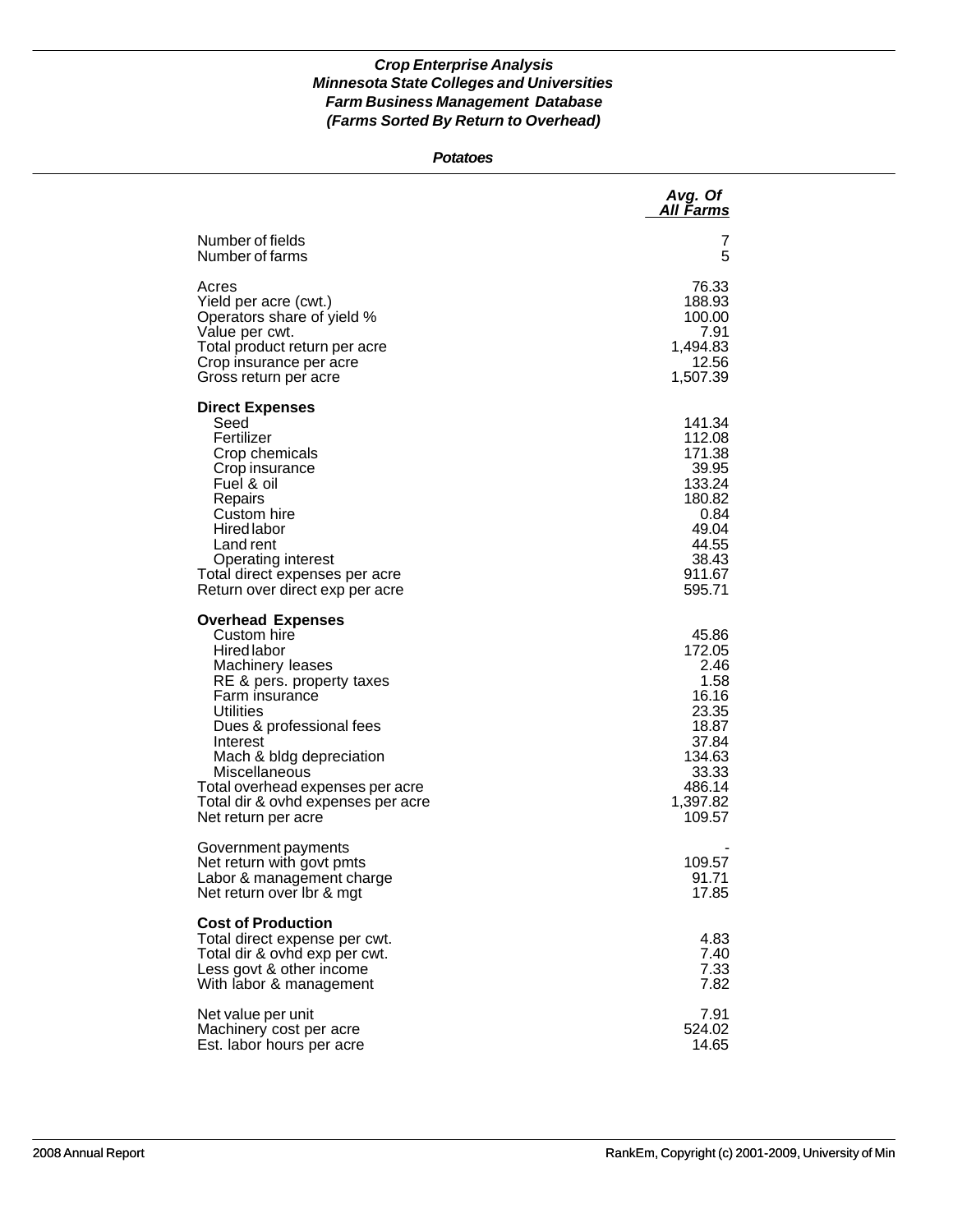| <b>Rented Out</b>                   |                             |         |          |                 |
|-------------------------------------|-----------------------------|---------|----------|-----------------|
|                                     | Avg. Of<br><b>All Farms</b> | Low 20% | 40 - 60% | <b>High 20%</b> |
| Number of fields<br>Number of farms | 51<br>47                    | 11<br>9 | 11<br>10 | 10<br>10        |
|                                     |                             |         |          |                 |
| Acres                               | 182.39                      | 173.11  | 184.00   | 214.45          |
| Yield per acre (\$)                 | 137.68                      | 71.57   | 130.15   | 221.33          |
| Operators share of yield %          | 100.00                      | 100.00  | 100.00   | 100.00          |
| Value per \$                        | 1.00                        | 1.00    | 1.00     | 1.00            |
| Total product return per acre       | 137.68                      | 71.57   | 130.15   | 221.33          |
| Gross return per acre               | 137.68                      | 71.57   | 130.15   | 221.33          |
| <b>Direct Expenses</b>              |                             |         |          |                 |
| Fuel & oil                          | 2.63                        | 1.93    | 3.38     | 3.95            |
| Repairs                             | 1.66                        | 1.95    | 2.15     | 1.19            |
| Repair, machinery                   | 1.79                        |         | 2.43     | 3.74            |
| Repair, buildings                   | 2.81                        |         | 0.95     | 11.01           |
| Land rent                           | 7.18                        | 29.49   | 4.20     | 0.99            |
| Operating interest                  | 0.65                        | 0.16    | 2.18     | 0.28            |
| Miscellaneous                       | 0.05                        |         | 0.23     |                 |
| Total direct expenses per acre      | 16.77                       | 33.54   | 15.54    | 21.16           |
| Return over direct exp per acre     | 120.90                      | 38.04   | 114.61   | 200.17          |
|                                     |                             |         |          |                 |
| <b>Overhead Expenses</b>            |                             |         |          |                 |
| Hired labor                         | 0.52                        | 0.27    | 0.47     | 0.37            |
| RE & pers. property taxes           | 17.35                       | 3.69    | 21.02    | 24.26           |
| Farm insurance                      | 2.73                        | 0.91    | 3.47     | 5.29            |
| <b>Utilities</b>                    | 1.99                        | 1.15    | 2.86     | 4.07            |
| Interest                            | 22.26                       | 13.28   | 22.34    | 11.07           |
| Mach & bldg depreciation            | 8.70                        | 1.69    | 8.35     | 23.86           |
| Miscellaneous                       | 4.32                        | 1.02    | 4.65     | 10.21           |
| Total overhead expenses per acre    | 57.86                       | 22.01   | 63.16    | 79.14           |
| Total dir & ovhd expenses per acre  | 74.63                       | 55.55   | 78.70    | 100.30          |
| Net return per acre                 | 63.05                       | 16.02   | 51.46    | 121.03          |
| Government payments                 |                             |         |          |                 |
| Net return with govt pmts           | 63.05                       | 16.02   | 51.46    | 121.03          |
| Labor & management charge           | 7.76                        | 3.14    | 11.36    | 13.92           |
| Net return over lbr & mgt           | 55.29                       | 12.89   | 40.10    | 107.11          |
| <b>Cost of Production</b>           |                             |         |          |                 |
| Total direct expense per \$         | 0.12                        | 0.47    | 0.12     | 0.10            |
| Total dir & ovhd exp per \$         | 0.54                        | 0.78    | 0.60     | 0.45            |
| Less govt & other income            | 0.54                        | 0.78    | 0.60     | 0.45            |
| With labor & management             | 0.60                        | 0.82    | 0.69     | 0.52            |
| Net value per unit                  | 1.00                        | 1.00    | 1.00     | 1.00            |
| Machinery cost per acre             | 11.27                       | 6.54    | 14.28    | 20.16           |
| Est. labor hours per acre           | 0.43                        | 0.15    | 0.48     | 0.84            |
|                                     |                             |         |          |                 |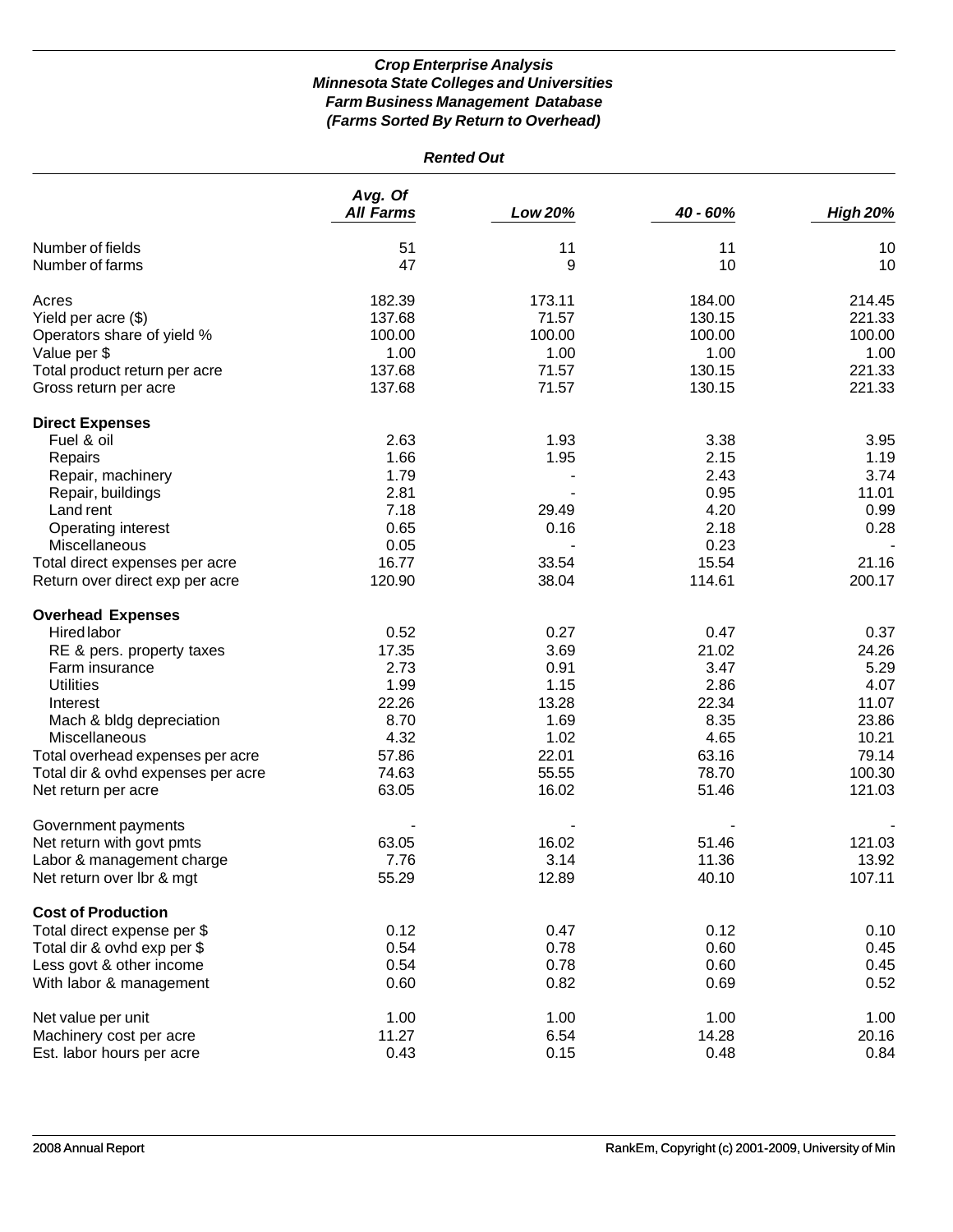*Rye*

|                                                                                                                                                                                                                                                                                                                                             | Avg. Of<br><b>All Farms</b>                                                                                                            |
|---------------------------------------------------------------------------------------------------------------------------------------------------------------------------------------------------------------------------------------------------------------------------------------------------------------------------------------------|----------------------------------------------------------------------------------------------------------------------------------------|
| Number of fields                                                                                                                                                                                                                                                                                                                            | 16                                                                                                                                     |
| Number of farms                                                                                                                                                                                                                                                                                                                             | 12                                                                                                                                     |
| Acres                                                                                                                                                                                                                                                                                                                                       | 69.06                                                                                                                                  |
| Yield per acre (bu.)                                                                                                                                                                                                                                                                                                                        | 32.48                                                                                                                                  |
| Operators share of yield %                                                                                                                                                                                                                                                                                                                  | 100.00                                                                                                                                 |
| Value per bu.                                                                                                                                                                                                                                                                                                                               | 6.74                                                                                                                                   |
| Other product return per acre                                                                                                                                                                                                                                                                                                               | 28.44                                                                                                                                  |
| Total product return per acre                                                                                                                                                                                                                                                                                                               | 247.34                                                                                                                                 |
| Other crop income per acre                                                                                                                                                                                                                                                                                                                  | 28.06                                                                                                                                  |
| Gross return per acre                                                                                                                                                                                                                                                                                                                       | 275.40                                                                                                                                 |
| <b>Direct Expenses</b><br>Seed<br>Fertilizer<br>Crop chemicals<br>Fuel & oil<br>Repairs<br>Repair, machinery<br>Custom hire<br><b>Hired labor</b><br>Land rent<br>Machinery leases<br>Utilities<br>Organic certification<br><b>Operating interest</b><br>Miscellaneous<br>Total direct expenses per acre<br>Return over direct exp per acre | 11.21<br>25.58<br>0.40<br>16.51<br>28.79<br>0.10<br>24.37<br>2.38<br>31.98<br>0.87<br>0.25<br>0.22<br>4.52<br>0.81<br>147.98<br>127.42 |
| <b>Overhead Expenses</b><br><b>Hired labor</b><br>Machinery leases<br>RE & pers. property taxes<br>Farm insurance<br><b>Utilities</b><br>Interest<br>Mach & bldg depreciation<br>Miscellaneous<br>Total overhead expenses per acre<br>Total dir & ovhd expenses per acre<br>Net return per acre                                             | 3.99<br>2.39<br>1.12<br>2.15<br>1.53<br>9.53<br>15.34<br>1.89<br>37.94<br>185.92<br>89.48                                              |
| Government payments                                                                                                                                                                                                                                                                                                                         | 10.19                                                                                                                                  |
| Net return with govt pmts                                                                                                                                                                                                                                                                                                                   | 99.67                                                                                                                                  |
| Labor & management charge                                                                                                                                                                                                                                                                                                                   | 18.83                                                                                                                                  |
| Net return over Ibr & mgt                                                                                                                                                                                                                                                                                                                   | 80.84                                                                                                                                  |
| <b>Cost of Production</b><br>Total direct expense per bu.<br>Total dir & ovhd exp per bu.<br>Less govt & other income<br>With labor & management                                                                                                                                                                                            | 4.56<br>5.72<br>3.67<br>4.25                                                                                                           |
| Net value per unit                                                                                                                                                                                                                                                                                                                          | 6.74                                                                                                                                   |
| Machinery cost per acre                                                                                                                                                                                                                                                                                                                     | 93.51                                                                                                                                  |
| Est. labor hours per acre                                                                                                                                                                                                                                                                                                                   | 1.90                                                                                                                                   |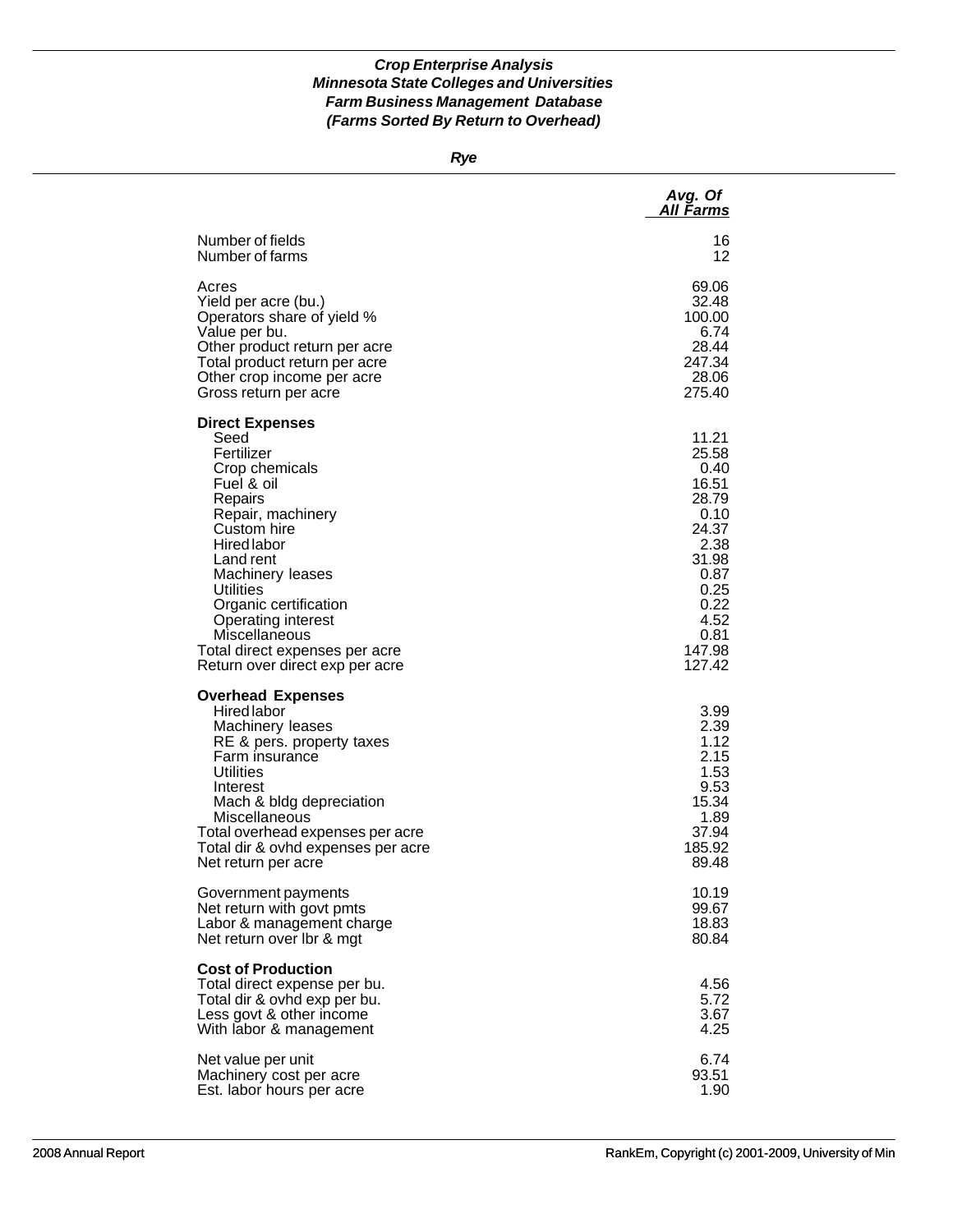### *Sorghum Silage*

|                                                                                                                                                                                                                                                                                                                        | Avg. Of<br><b>All Farms</b>                                                                        |
|------------------------------------------------------------------------------------------------------------------------------------------------------------------------------------------------------------------------------------------------------------------------------------------------------------------------|----------------------------------------------------------------------------------------------------|
| Number of fields                                                                                                                                                                                                                                                                                                       | 5                                                                                                  |
| Number of farms                                                                                                                                                                                                                                                                                                        | 5                                                                                                  |
| Acres                                                                                                                                                                                                                                                                                                                  | 19.00                                                                                              |
| Yield per acre (ton)                                                                                                                                                                                                                                                                                                   | 4.69                                                                                               |
| Operators share of yield %                                                                                                                                                                                                                                                                                             | 100.00                                                                                             |
| Value per ton                                                                                                                                                                                                                                                                                                          | 35.67                                                                                              |
| Total product return per acre                                                                                                                                                                                                                                                                                          | 167.47                                                                                             |
| Gross return per acre                                                                                                                                                                                                                                                                                                  | 167.47                                                                                             |
| <b>Direct Expenses</b><br>Seed<br>Fuel & oil<br>Repairs<br>Repair, machinery<br>Custom hire<br><b>Hired labor</b><br>Land rent<br><b>Utilities</b><br><b>Operating interest</b><br>Total direct expenses per acre<br>Return over direct exp per acre                                                                   | 22.65<br>22.85<br>23.00<br>0.97<br>4.21<br>0.72<br>5.05<br>2.60<br>1.94<br>84.14<br>83.34          |
| <b>Overhead Expenses</b><br>Custom hire<br><b>Hired labor</b><br>RE & pers. property taxes<br>Farm insurance<br><b>Utilities</b><br>Dues & professional fees<br>Interest<br>Mach & bldg depreciation<br>Miscellaneous<br>Total overhead expenses per acre<br>Total dir & ovhd expenses per acre<br>Net return per acre | 1.69<br>1.18<br>4.59<br>3.39<br>1.48<br>0.63<br>23.05<br>23.92<br>3.41<br>63.36<br>147.49<br>19.98 |
| Government payments                                                                                                                                                                                                                                                                                                    | 9.95                                                                                               |
| Net return with govt pmts                                                                                                                                                                                                                                                                                              | 29.93                                                                                              |
| Labor & management charge                                                                                                                                                                                                                                                                                              | 18.92                                                                                              |
| Net return over Ibr & mgt                                                                                                                                                                                                                                                                                              | 11.01                                                                                              |
| <b>Cost of Production</b><br>Total direct expense per ton<br>Total dir & ovhd exp per ton<br>Less govt & other income<br>With labor & management                                                                                                                                                                       | 17.92<br>31.42<br>29.30<br>33.33                                                                   |
| Net value per unit                                                                                                                                                                                                                                                                                                     | 35.67                                                                                              |
| Machinery cost per acre                                                                                                                                                                                                                                                                                                | 84.81                                                                                              |
| Est. labor hours per acre                                                                                                                                                                                                                                                                                              | 2.55                                                                                               |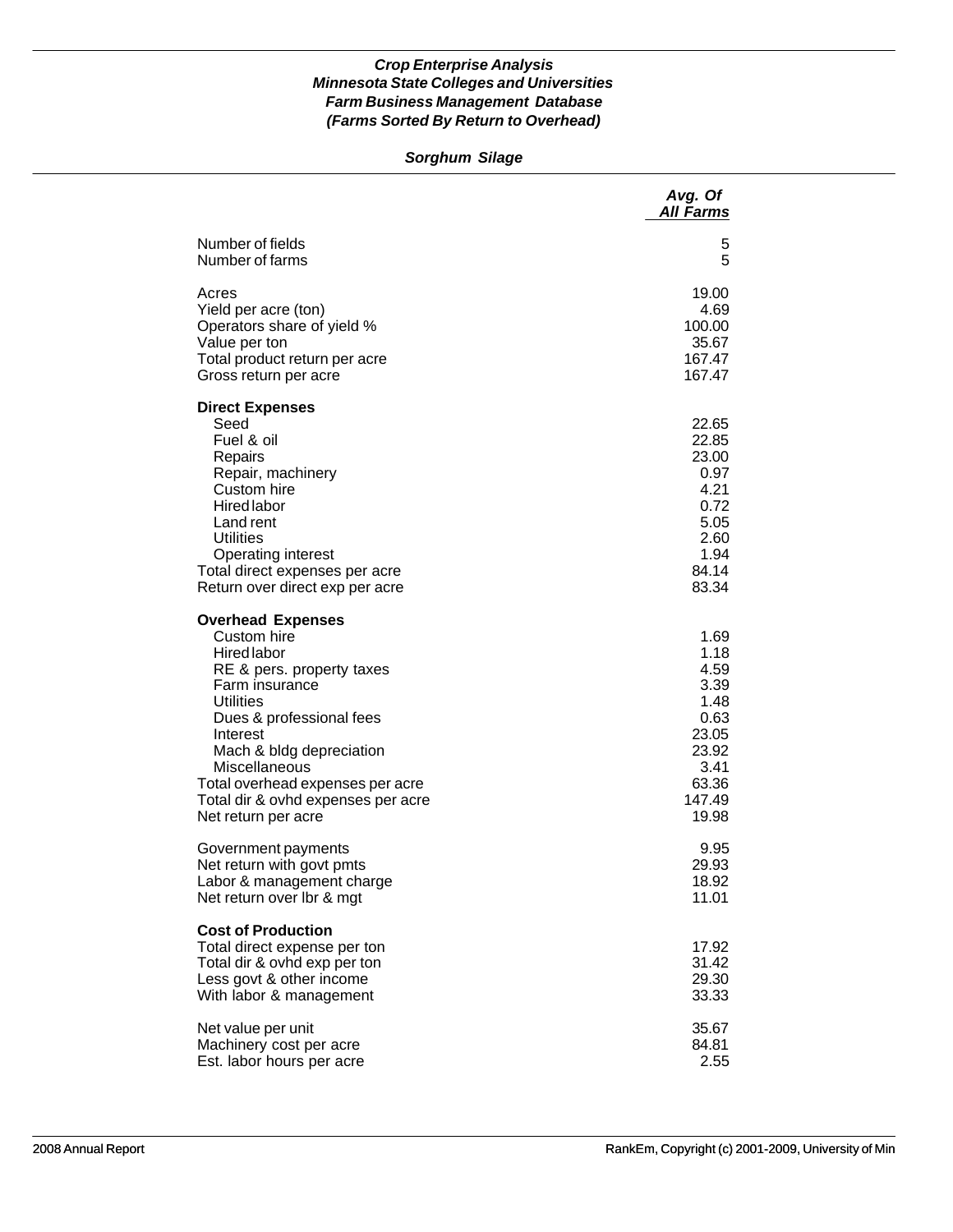*Soybeans*

|                                                                                                                                                                                                                                                                                                                                                                                                           | Avg. Of<br><u>All Farms</u>                                                                                                                                            | Low 20%                                                                                                                                                                | 40 - 60%                                                                                                                                                               | <b>High 20%</b>                                                                                                                                                        |
|-----------------------------------------------------------------------------------------------------------------------------------------------------------------------------------------------------------------------------------------------------------------------------------------------------------------------------------------------------------------------------------------------------------|------------------------------------------------------------------------------------------------------------------------------------------------------------------------|------------------------------------------------------------------------------------------------------------------------------------------------------------------------|------------------------------------------------------------------------------------------------------------------------------------------------------------------------|------------------------------------------------------------------------------------------------------------------------------------------------------------------------|
| Number of fields<br>Number of farms                                                                                                                                                                                                                                                                                                                                                                       | 3414<br>1489                                                                                                                                                           | 596<br>297                                                                                                                                                             | 721<br>298                                                                                                                                                             | 680<br>298                                                                                                                                                             |
| Acres<br>Yield per acre (bu.)<br>Operators share of yield %<br>Value per bu.<br>Other product return per acre<br>Total product return per acre<br>Hedging gains/losses per acre<br>Crop insurance per acre<br>LDP income per acre<br>Other crop income per acre<br>Gross return per acre                                                                                                                  | 166.13<br>39.68<br>98.58<br>9.53<br>0.03<br>372.80<br>0.25<br>49.03<br>0.00<br>1.80<br>423.88                                                                          | 177.17<br>34.19<br>98.60<br>9.06<br>0.05<br>305.51<br>$-0.36$<br>33.00<br>0.87<br>339.02                                                                               | 174.55<br>40.39<br>98.44<br>9.49<br>377.23<br>0.27<br>45.61<br>0.02<br>0.66<br>423.80                                                                                  | 127.23<br>45.05<br>99.32<br>10.19<br>0.07<br>456.15<br>1.84<br>77.60<br>2.31<br>537.90                                                                                 |
| <b>Direct Expenses</b><br>Seed<br>Fertilizer<br>Crop chemicals<br>Crop insurance<br>Drying expense<br>Fuel & oil<br>Repairs<br>Repair, machinery<br>Custom hire<br>Repair, buildings<br><b>Hired labor</b><br>Land rent<br>Machinery leases<br>Utilities<br>Hauling and trucking<br>Marketing<br>Operating interest<br>Miscellaneous<br>Total direct expenses per acre<br>Return over direct exp per acre | 36.20<br>9.41<br>27.64<br>25.84<br>0.21<br>22.44<br>21.00<br>3.42<br>5.15<br>0.56<br>1.34<br>81.19<br>1.18<br>0.35<br>0.55<br>0.63<br>8.34<br>1.41<br>246.85<br>177.04 | 38.34<br>16.17<br>28.20<br>25.39<br>0.50<br>22.45<br>23.66<br>2.22<br>8.26<br>0.22<br>2.13<br>83.69<br>2.96<br>0.43<br>0.51<br>0.59<br>9.16<br>0.99<br>265.88<br>73.15 | 35.61<br>7.95<br>27.14<br>24.84<br>0.08<br>22.20<br>19.52<br>3.86<br>4.58<br>0.64<br>1.17<br>86.80<br>0.69<br>0.22<br>0.47<br>0.53<br>7.64<br>1.34<br>245.28<br>178.52 | 34.82<br>5.99<br>26.41<br>26.90<br>0.03<br>23.20<br>21.08<br>3.98<br>3.81<br>0.78<br>1.38<br>68.17<br>0.69<br>0.52<br>1.26<br>0.84<br>8.48<br>1.69<br>230.04<br>307.87 |
| <b>Overhead Expenses</b><br>Custom hire<br><b>Hired labor</b><br>Machinery leases<br>Building leases<br>RE & pers. property taxes<br>Farm insurance<br>Utilities<br>Dues & professional fees<br>Interest<br>Mach & bldg depreciation<br>Miscellaneous<br>Total overhead expenses per acre<br>Total dir & ovhd expenses per acre<br>Net return per acre                                                    | 0.67<br>5.79<br>2.48<br>0.94<br>3.78<br>4.32<br>3.02<br>1.90<br>16.02<br>24.88<br>4.99<br>68.81<br>315.66<br>108.23                                                    | 1.09<br>4.89<br>2.78<br>0.82<br>1.21<br>3.87<br>2.77<br>1.87<br>9.84<br>18.90<br>5.13<br>53.18<br>319.05<br>19.97                                                      | 0.56<br>6.04<br>2.14<br>0.73<br>3.27<br>4.20<br>2.96<br>1.84<br>14.90<br>26.20<br>4.62<br>67.45<br>312.73<br>111.06                                                    | 0.33<br>6.46<br>2.75<br>1.69<br>8.09<br>5.20<br>3.35<br>2.25<br>26.44<br>33.09<br>6.36<br>96.00<br>326.03<br>211.87                                                    |
| Government payments<br>Net return with govt pmts<br>Labor & management charge<br>Net return over Ibr & mgt                                                                                                                                                                                                                                                                                                | 17.68<br>125.91<br>30.94<br>94.97                                                                                                                                      | 16.23<br>36.20<br>28.97<br>7.23                                                                                                                                        | 17.35<br>128.42<br>30.46<br>97.96                                                                                                                                      | 19.48<br>231.35<br>38.02<br>193.34                                                                                                                                     |
| <b>Cost of Production</b><br>Total direct expense per bu.<br>Total dir & ovhd exp per bu.<br>Less govt & other income<br>With labor & management                                                                                                                                                                                                                                                          | 6.31<br>8.07<br>6.31<br>7.10                                                                                                                                           | 7.89<br>9.46<br>7.99<br>8.85                                                                                                                                           | 6.17<br>7.87<br>6.26<br>7.02                                                                                                                                           | 5.14<br>7.29<br>5.02<br>5.87                                                                                                                                           |
| Net value per unit<br>Machinery cost per acre<br>Est. labor hours per acre                                                                                                                                                                                                                                                                                                                                | 9.54<br>83.36<br>1.93                                                                                                                                                  | 9.05<br>86.01<br>1.88                                                                                                                                                  | 9.49<br>81.78<br>1.88                                                                                                                                                  | 10.24<br>88.67<br>2.21                                                                                                                                                 |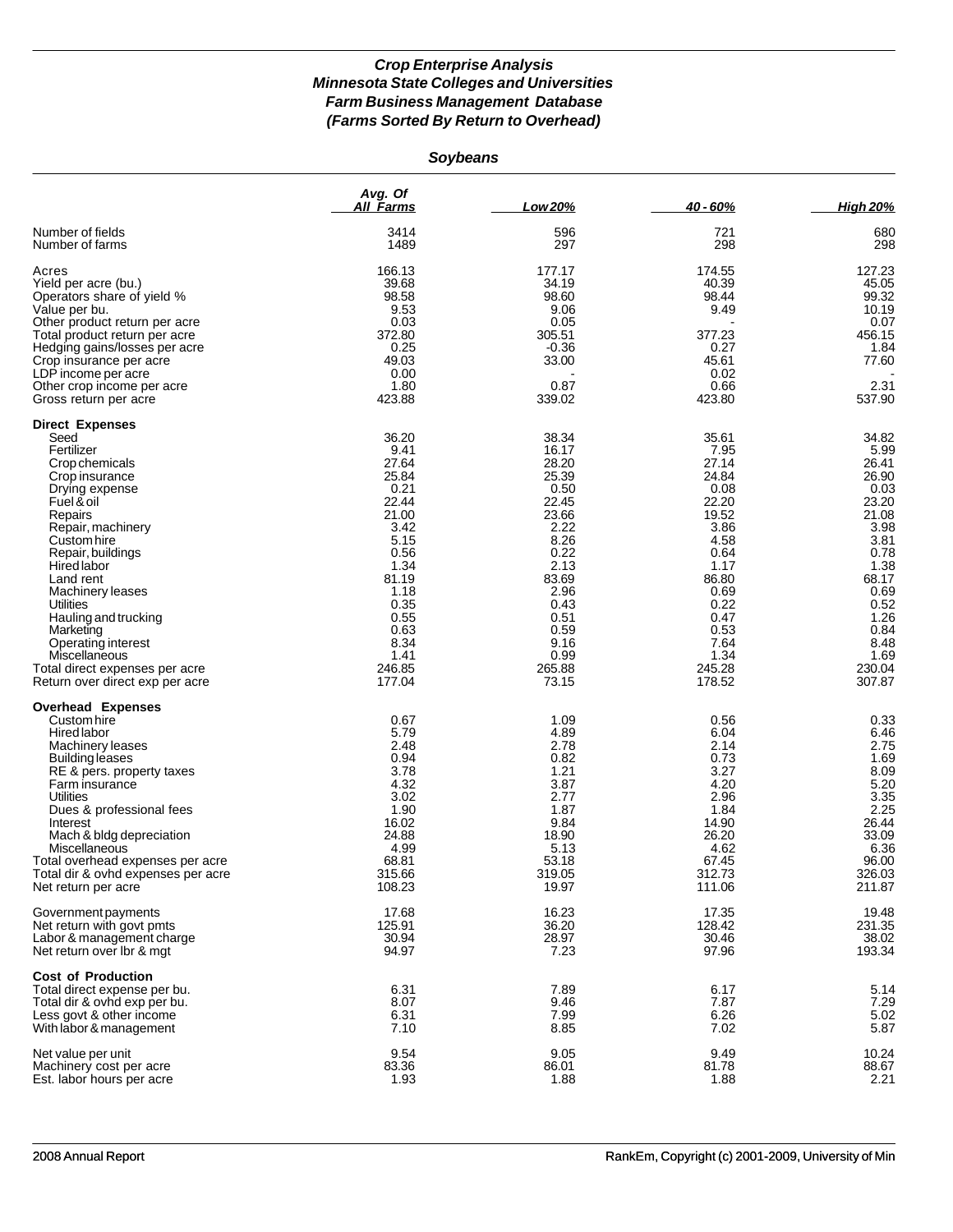### *Soybeans Seed*

|                                                                                                                                                                                                                                                                                                                                                                     | Avg. Of<br>All Farms                                                                                                                                      |
|---------------------------------------------------------------------------------------------------------------------------------------------------------------------------------------------------------------------------------------------------------------------------------------------------------------------------------------------------------------------|-----------------------------------------------------------------------------------------------------------------------------------------------------------|
| Number of fields<br>Number of farms                                                                                                                                                                                                                                                                                                                                 | 43<br>14                                                                                                                                                  |
| Acres<br>Yield per acre (bu.)<br>Operators share of yield %<br>Value per bu.<br>Total product return per acre<br>Crop insurance per acre<br>Gross return per acre                                                                                                                                                                                                   | 99.80<br>41.04<br>100.00<br>10.78<br>442.51<br>44.64<br>487.15                                                                                            |
| <b>Direct Expenses</b><br>Seed<br>Fertilizer<br>Crop chemicals<br>Crop insurance<br>Fuel & oil<br>Repairs<br>Repair, machinery<br>Custom hire<br>Repair, buildings<br>Hired labor<br>Land rent<br>Machinery leases<br>Hauling and trucking<br>Marketing<br>Operating interest<br>Miscellaneous<br>Total direct expenses per acre<br>Return over direct exp per acre | 34.50<br>5.17<br>30.07<br>26.41<br>24.07<br>14.71<br>8.01<br>11.06<br>1.41<br>2.03<br>93.74<br>10.42<br>0.14<br>1.09<br>15.97<br>3.76<br>282.55<br>204.60 |
| <b>Overhead Expenses</b><br>Custom hire<br><b>Hired labor</b><br>Machinery leases<br>RE & pers. property taxes<br>Farm insurance<br><b>Utilities</b><br>Dues & professional fees<br>Interest<br>Mach & bldg depreciation<br>Miscellaneous<br>Total overhead expenses per acre<br>Total dir & ovhd expenses per acre<br>Net return per acre                          | 0.32<br>5.40<br>1.59<br>4.81<br>3.98<br>2.96<br>3.20<br>13.97<br>32.72<br>6.25<br>75.20<br>357.74<br>129.41                                               |
| Government payments<br>Net return with govt pmts<br>Labor & management charge<br>Net return over Ibr & mgt                                                                                                                                                                                                                                                          | 19.38<br>148.78<br>38.41<br>110.37                                                                                                                        |
| <b>Cost of Production</b><br>Total direct expense per bu.<br>Total dir & ovhd exp per bu.<br>Less govt & other income<br>With labor & management                                                                                                                                                                                                                    | 6.89<br>8.72<br>7.16<br>8.09                                                                                                                              |
| Net value per unit<br>Machinery cost per acre<br>Est. labor hours per acre                                                                                                                                                                                                                                                                                          | 10.78<br>99.92<br>1.88                                                                                                                                    |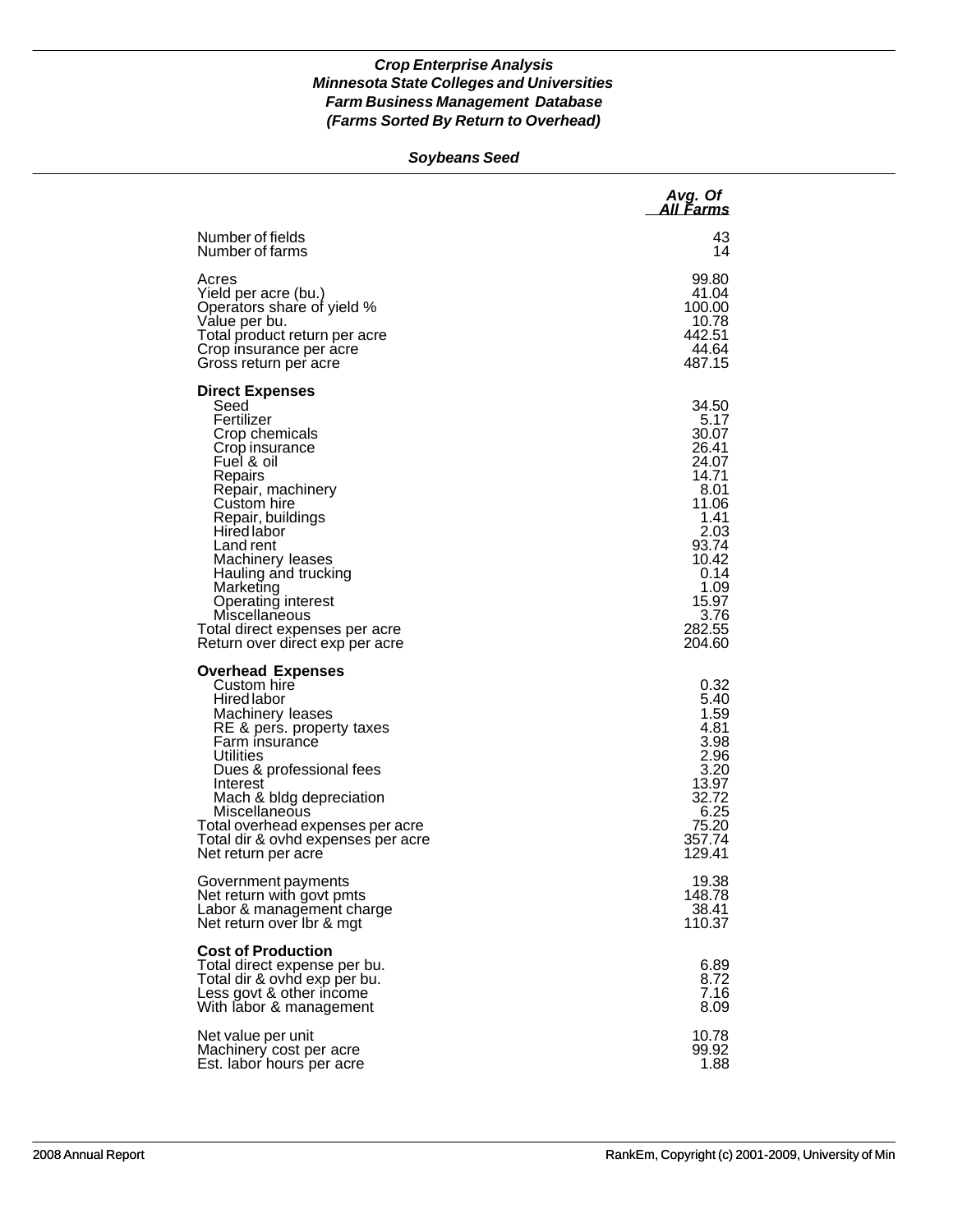### *Soybeans, Food*

|                                                                                                                                                                                                                                                                                                                                                 | Avg. Of<br>All Farms                                                                                                    |
|-------------------------------------------------------------------------------------------------------------------------------------------------------------------------------------------------------------------------------------------------------------------------------------------------------------------------------------------------|-------------------------------------------------------------------------------------------------------------------------|
| Number of fields                                                                                                                                                                                                                                                                                                                                | 35                                                                                                                      |
| Number of farms                                                                                                                                                                                                                                                                                                                                 | 16                                                                                                                      |
| Acres                                                                                                                                                                                                                                                                                                                                           | 125.24                                                                                                                  |
| Yield per acre (bu.)                                                                                                                                                                                                                                                                                                                            | 32.14                                                                                                                   |
| Operators share of yield %                                                                                                                                                                                                                                                                                                                      | 100.00                                                                                                                  |
| Value per bu.                                                                                                                                                                                                                                                                                                                                   | 12.32                                                                                                                   |
| Total product return per acre                                                                                                                                                                                                                                                                                                                   | 395.81                                                                                                                  |
| Crop insurance per acre                                                                                                                                                                                                                                                                                                                         | 41.42                                                                                                                   |
| Other crop income per acre                                                                                                                                                                                                                                                                                                                      | 0.80                                                                                                                    |
| Gross return per acre                                                                                                                                                                                                                                                                                                                           | 438.02                                                                                                                  |
| <b>Direct Expenses</b><br>Seed<br>Fertilizer<br>Crop chemicals<br>Crop insurance<br>Fuel & oil<br>Repairs<br>Repair, machinery<br>Custom hire<br>Hired labor<br>Land rent<br>Operating interest<br>Miscellaneous<br>Total direct expenses per acre<br>Return over direct exp per acre                                                           | 25.52<br>11.01<br>40.09<br>24.38<br>23.21<br>19.96<br>1.75<br>5.36<br>1.00<br>74.75<br>7.61<br>0.83<br>235.47<br>202.56 |
| <b>Overhead Expenses</b><br>Custom hire<br>Hired labor<br>Machinery leases<br>Building leases<br>RE & pers. property taxes<br>Farm insurance<br>Utilities<br>Dues & professional fees<br>Interest<br>Mach & bldg depreciation<br>Miscellaneous<br>Total overhead expenses per acre<br>Total dir & ovhd expenses per acre<br>Net return per acre | 0.84<br>5.74<br>5.58<br>0.42<br>2.41<br>4.24<br>3.00<br>3.23<br>15.15<br>24.57<br>6.57<br>71.74<br>307.21<br>130.82     |
| Government payments                                                                                                                                                                                                                                                                                                                             | 17.24                                                                                                                   |
| Net return with govt pmts                                                                                                                                                                                                                                                                                                                       | 148.05                                                                                                                  |
| Labor & management charge                                                                                                                                                                                                                                                                                                                       | 32.10                                                                                                                   |
| Net return over Ibr & mgt                                                                                                                                                                                                                                                                                                                       | 115.95                                                                                                                  |
| <b>Cost of Production</b><br>Total direct expense per bu.<br>Total dir & ovhd exp per bu.<br>Less govt & other income<br>With labor & management                                                                                                                                                                                                | 7.33<br>9.56<br>7.71<br>8.71                                                                                            |
| Net value per unit                                                                                                                                                                                                                                                                                                                              | 12.32                                                                                                                   |
| Machinery cost per acre                                                                                                                                                                                                                                                                                                                         | 82.75                                                                                                                   |
| Est. labor hours per acre                                                                                                                                                                                                                                                                                                                       | 1.59                                                                                                                    |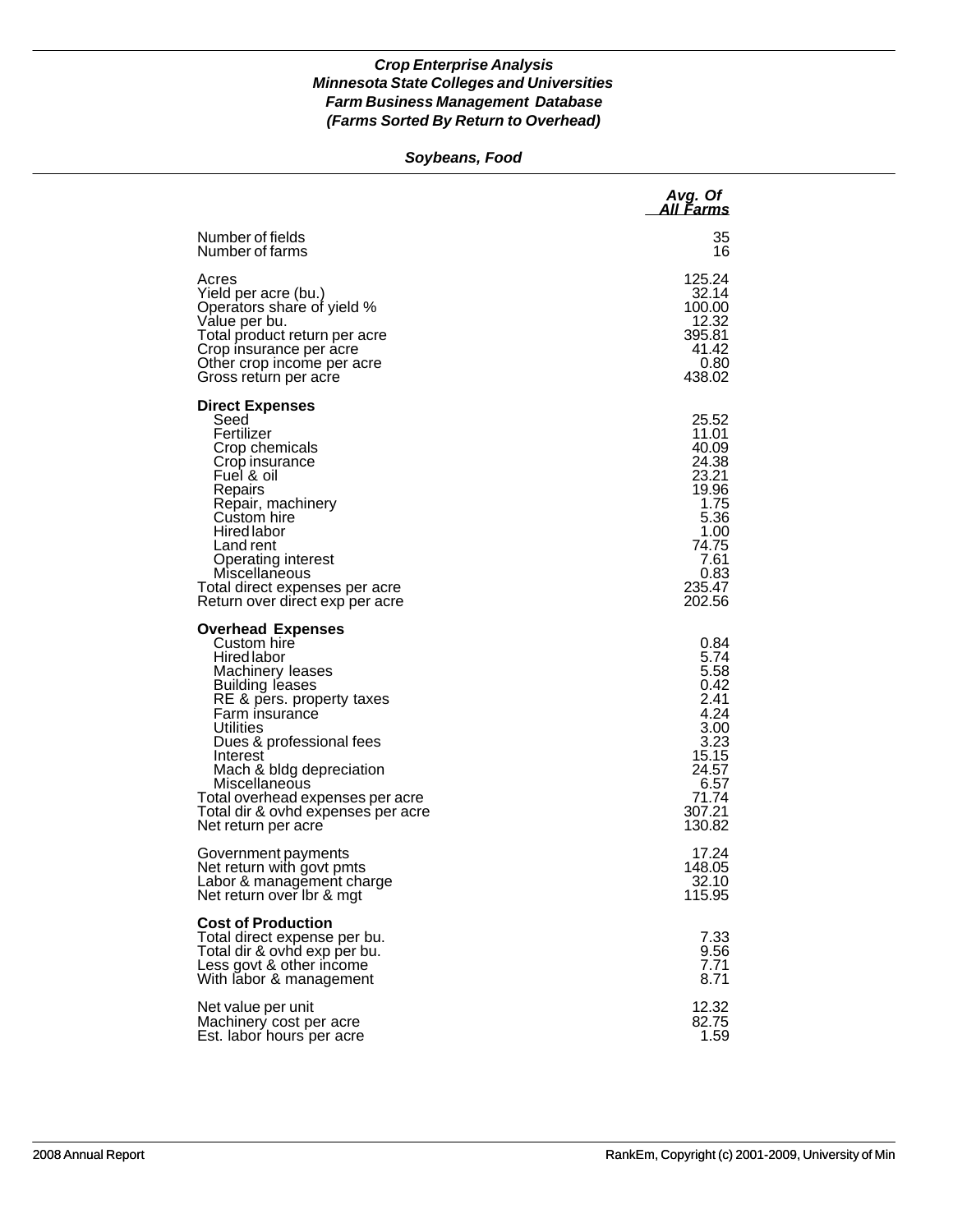# *Soybeans, Organic*

|                                                                        | Avg. Of<br><b>All Farms</b> | 40 - 60%         | <b>High 20%</b>  |
|------------------------------------------------------------------------|-----------------------------|------------------|------------------|
| Number of fields                                                       | 36                          | 12               | 5                |
| Number of farms                                                        | 22                          | 5                | 5                |
| Acres                                                                  | 62.33                       | 87.35            | 72.20            |
| Yield per acre (bu.)                                                   | 16.55                       | 15.11            | 28.04            |
| Operators share of yield %                                             | 99.03                       | 100.00           | 100.00           |
| Value per bu.                                                          | 22.56                       | 22.28            | 23.70            |
| Other product return per acre                                          | 8.08                        | 17.29            |                  |
| Total product return per acre                                          | 378.01                      | 354.02           | 664.60           |
| Crop insurance per acre                                                | 61.87                       | 48.02            | 84.48            |
| Other crop income per acre                                             | 42.70                       | 91.09            | 0.90             |
| Gross return per acre                                                  | 482.59                      | 493.14           | 749.98           |
| <b>Direct Expenses</b>                                                 |                             |                  |                  |
| Seed                                                                   | 38.06                       | 49.01            | 27.83            |
| Fertilizer                                                             | 17.29                       | 25.59            | 1.38             |
| Non-chemical crop protect                                              | 5.54                        | 2.67             | 3.44             |
| Crop insurance                                                         | 19.24                       | 10.46            | 37.71            |
| Fuel & oil                                                             | 25.11                       | 19.09            | 29.86            |
| Repairs                                                                | 26.59                       | 27.53            | 14.30            |
| Repair, machinery                                                      | 5.92                        |                  | 19.39            |
| Custom hire                                                            | 20.24                       | 33.47            | 9.92             |
| Repair, buildings                                                      | 2.46                        |                  | 15.27            |
| <b>Hired labor</b>                                                     | 12.40                       | 17.06            | 19.72            |
| Land rent                                                              | 70.63                       | 94.46            | 83.23            |
| Machinery leases                                                       | 0.14                        |                  |                  |
| Hauling and trucking                                                   | 0.69                        |                  |                  |
| Marketing                                                              | 0.38                        | 0.52             | 0.57             |
| Organic certification                                                  | 2.95                        | 1.91             | 7.18             |
| Operating interest                                                     | 9.67                        | 9.04             | 7.51             |
| Miscellaneous                                                          | 2.36                        | 3.35             | 1.48             |
| Total direct expenses per acre<br>Return over direct exp per acre      | 259.67<br>222.92            | 294.16<br>198.98 | 278.78<br>471.19 |
|                                                                        |                             |                  |                  |
| <b>Overhead Expenses</b><br>Custom hire                                | 0.42                        | 0.23             |                  |
|                                                                        |                             |                  |                  |
| Hired labor                                                            | 12.31                       | 22.93            | 0.62             |
| Machinery leases                                                       | 1.27                        | 0.27             | 6.15             |
| RE & pers. property taxes                                              | 2.72                        | 1.29             |                  |
| Farm insurance<br><b>Utilities</b>                                     | 5.56                        | 3.57             | 9.02             |
|                                                                        | 5.03<br>4.02                | 2.07<br>2.43     | 11.43            |
| Dues & professional fees                                               | 22.02                       |                  | 3.06             |
| Interest                                                               | 23.61                       | 12.26            | 4.05             |
| Mach & bldg depreciation                                               |                             | 21.03<br>4.76    | 33.05            |
| Miscellaneous                                                          | 6.59<br>83.54               | 70.83            | 7.49<br>74.87    |
| Total overhead expenses per acre<br>Total dir & ovhd expenses per acre | 343.21                      | 364.99           | 353.66           |
| Net return per acre                                                    | 139.38                      | 128.15           | 396.32           |
| Government payments                                                    | 15.16                       | 13.98            | 20.06            |
| Net return with govt pmts                                              | 154.54                      | 142.13           | 416.38           |
| Labor & management charge                                              | 40.85                       | 27.92            | 33.85            |
| Net return over Ibr & mgt                                              | 113.69                      | 114.21           | 382.54           |
| <b>Cost of Production</b>                                              |                             |                  |                  |
| Total direct expense per bu.                                           | 15.84                       | 19.46            | 9.94             |
| Total dir & ovhd exp per bu.                                           | 20.93                       | 24.15            | 12.61            |
| Less govt & other income                                               | 13.14                       | 12.88            | 8.85             |
| With labor & management                                                | 15.63                       | 14.72            | 10.06            |
| Net value per unit                                                     | 22.56                       | 22.28            | 23.70            |
| Machinery cost per acre                                                | 108.86                      | 110.05           | 115.02           |
| Est. labor hours per acre                                              | 3.75                        | 2.54             | 4.10             |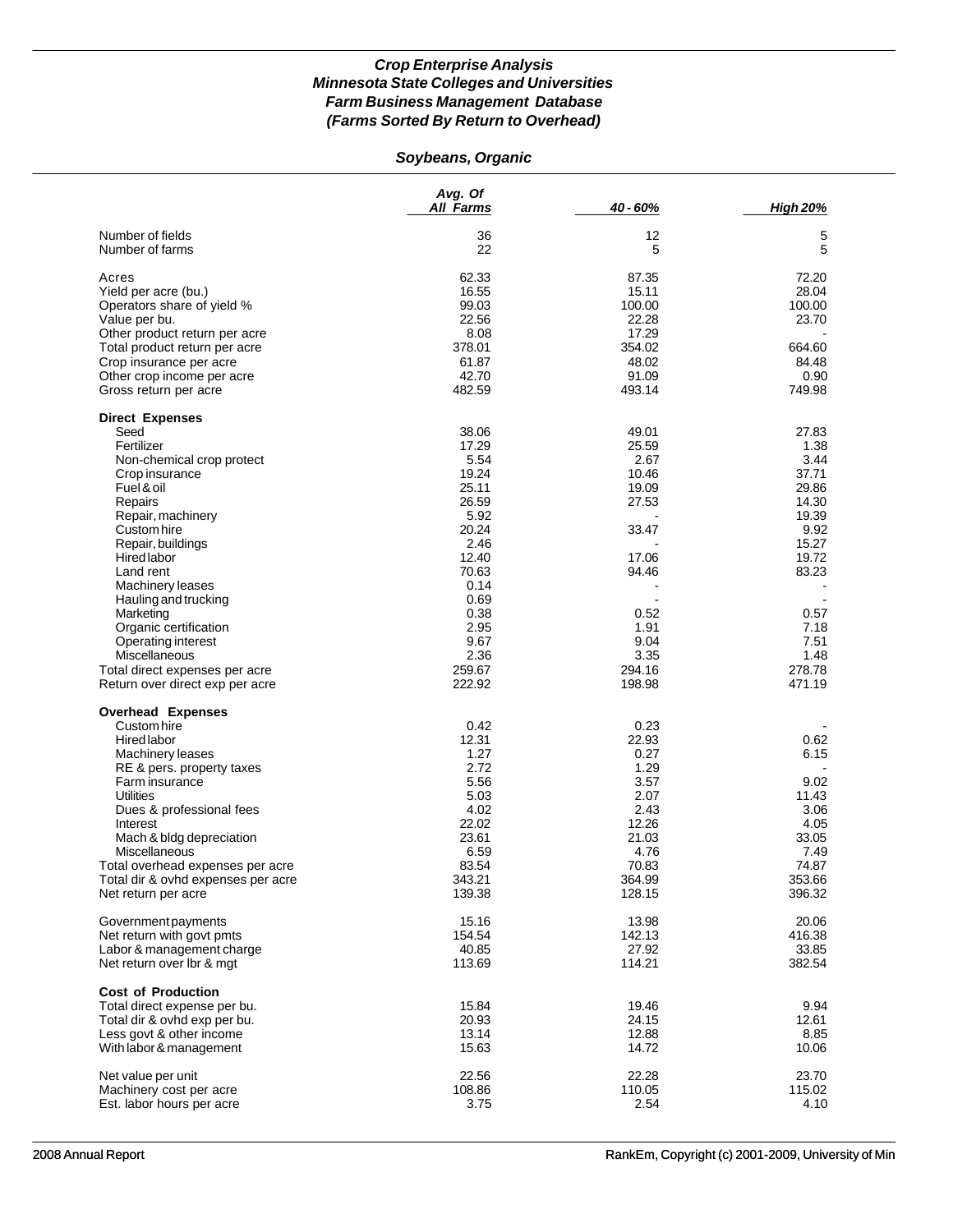| <b>Sugar Beets</b> |  |
|--------------------|--|
|--------------------|--|

|                                                                                                                                                                                                                                                                                                                                                                                                | Avg. Of<br>All Farms                                                                                                                                                 | Low 20%                                                                                                                                                     | 40 - 60%                                                                                                                                                     | <b>High 20%</b>                                                                                                                              |
|------------------------------------------------------------------------------------------------------------------------------------------------------------------------------------------------------------------------------------------------------------------------------------------------------------------------------------------------------------------------------------------------|----------------------------------------------------------------------------------------------------------------------------------------------------------------------|-------------------------------------------------------------------------------------------------------------------------------------------------------------|--------------------------------------------------------------------------------------------------------------------------------------------------------------|----------------------------------------------------------------------------------------------------------------------------------------------|
| Number of fields<br>Number of farms                                                                                                                                                                                                                                                                                                                                                            | 247<br>102                                                                                                                                                           | 47<br>20                                                                                                                                                    | 54<br>21                                                                                                                                                     | 59<br>21                                                                                                                                     |
| Acres<br>Yield per acre (ton)<br>Operators share of yield %<br>Value per ton<br>Total product return per acre<br>Crop insurance per acre<br>Other crop income per acre<br>Gross return per acre                                                                                                                                                                                                | 151.70<br>22.95<br>99.86<br>40.38<br>925.22<br>31.95<br>2.37<br>959.55                                                                                               | 195.96<br>19.22<br>100.00<br>38.26<br>735.42<br>81.75<br>3.59<br>820.76                                                                                     | 137.16<br>24.02<br>100.00<br>40.62<br>975.65<br>0.83<br>976.47                                                                                               | 125.40<br>27.21<br>99.62<br>42.01<br>1,138.58<br>5.44<br>0.91<br>1,144.93                                                                    |
| <b>Direct Expenses</b><br>Seed<br>Fertilizer<br>Crop chemicals<br>Crop insurance<br>Fuel & oil<br>Repairs<br>Repair, machinery<br>Custom hire<br>Hired labor<br>Land rent<br>Stock/quota lease<br><b>Machinery leases</b><br><b>Utilities</b><br>Hauling and trucking<br>Marketing<br>Operating interest<br>Miscellaneous<br>Total direct expenses per acre<br>Return over direct exp per acre | 89.33<br>69.18<br>92.80<br>21.60<br>74.65<br>75.49<br>1.47<br>17.41<br>29.73<br>69.05<br>86.94<br>1.66<br>0.16<br>11.51<br>1.20<br>22.94<br>4.76<br>669.88<br>289.67 | 98.03<br>74.22<br>86.80<br>23.13<br>72.53<br>82.32<br>1.64<br>10.90<br>27.11<br>89.51<br>136.30<br>0.16<br>0.03<br>8.06<br>41.34<br>3.58<br>755.64<br>65.12 | 83.13<br>65.62<br>100.03<br>20.91<br>79.69<br>85.05<br>23.19<br>36.90<br>76.01<br>91.39<br>3.72<br>0.50<br>6.45<br>5.74<br>12.14<br>4.83<br>695.28<br>281.19 | 78.51<br>61.05<br>95.69<br>22.79<br>73.62<br>68.76<br>1.64<br>15.63<br>31.99<br>46.62<br>27.56<br>16.60<br>11.33<br>9.15<br>560.95<br>583.98 |
| <b>Overhead Expenses</b><br>Custom hire<br>Hired labor<br>Machinery leases<br><b>Building leases</b><br>RE & pers. property taxes<br>Farm insurance<br><b>Utilities</b><br>Dues & professional fees<br>Interest<br>Mach & bldg depreciation<br>Miscellaneous<br>Total overhead expenses per acre<br>Total dir & ovhd expenses per acre<br>Net return per acre                                  | 4.91<br>30.25<br>12.01<br>1.20<br>3.05<br>8.92<br>5.23<br>5.05<br>27.98<br>63.40<br>8.29<br>170.29<br>840.17<br>119.38                                               | 1.86<br>23.36<br>19.27<br>0.47<br>2.51<br>5.84<br>4.33<br>5.49<br>30.75<br>57.07<br>12.54<br>163.49<br>919.13<br>$-98.37$                                   | 2.73<br>30.08<br>11.36<br>0.06<br>2.20<br>6.91<br>4.54<br>4.91<br>22.81<br>60.50<br>7.68<br>153.78<br>849.06<br>127.41                                       | 9.65<br>34.75<br>9.39<br>4.18<br>4.82<br>17.33<br>8.08<br>4.88<br>27.31<br>82.01<br>7.13<br>209.54<br>770.50<br>374.44                       |
| Government payments<br>Net return with govt pmts<br>Labor & management charge<br>Net return over lbr & mgt                                                                                                                                                                                                                                                                                     | 14.53<br>133.91<br>94.86<br>39.05                                                                                                                                    | 14.75<br>-83.61<br>74.85<br>$-158.46$                                                                                                                       | 12.63<br>140.05<br>94.64<br>45.41                                                                                                                            | 15.00<br>389.44<br>125.84<br>263.59                                                                                                          |
| <b>Cost of Production</b><br>Total direct expense per ton<br>Total dir & ovhd exp per ton<br>Less govt & other income<br>With labor & management                                                                                                                                                                                                                                               | 29.23<br>36.66<br>34.53<br>38.67                                                                                                                                     | 39.31<br>47.81<br>42.60<br>46.50                                                                                                                            | 28.95<br>35.35<br>34.79<br>38.73                                                                                                                             | 20.70<br>28.43<br>27.64<br>32.28                                                                                                             |
| Net value per unit<br>Machinery cost per acre<br>Est. labor hours per acre                                                                                                                                                                                                                                                                                                                     | 40.38<br>265.95<br>5.76                                                                                                                                              | 38.26<br>264.57<br>5.21                                                                                                                                     | 40.62<br>274.01<br>6.79                                                                                                                                      | 42.01<br>274.69<br>6.27                                                                                                                      |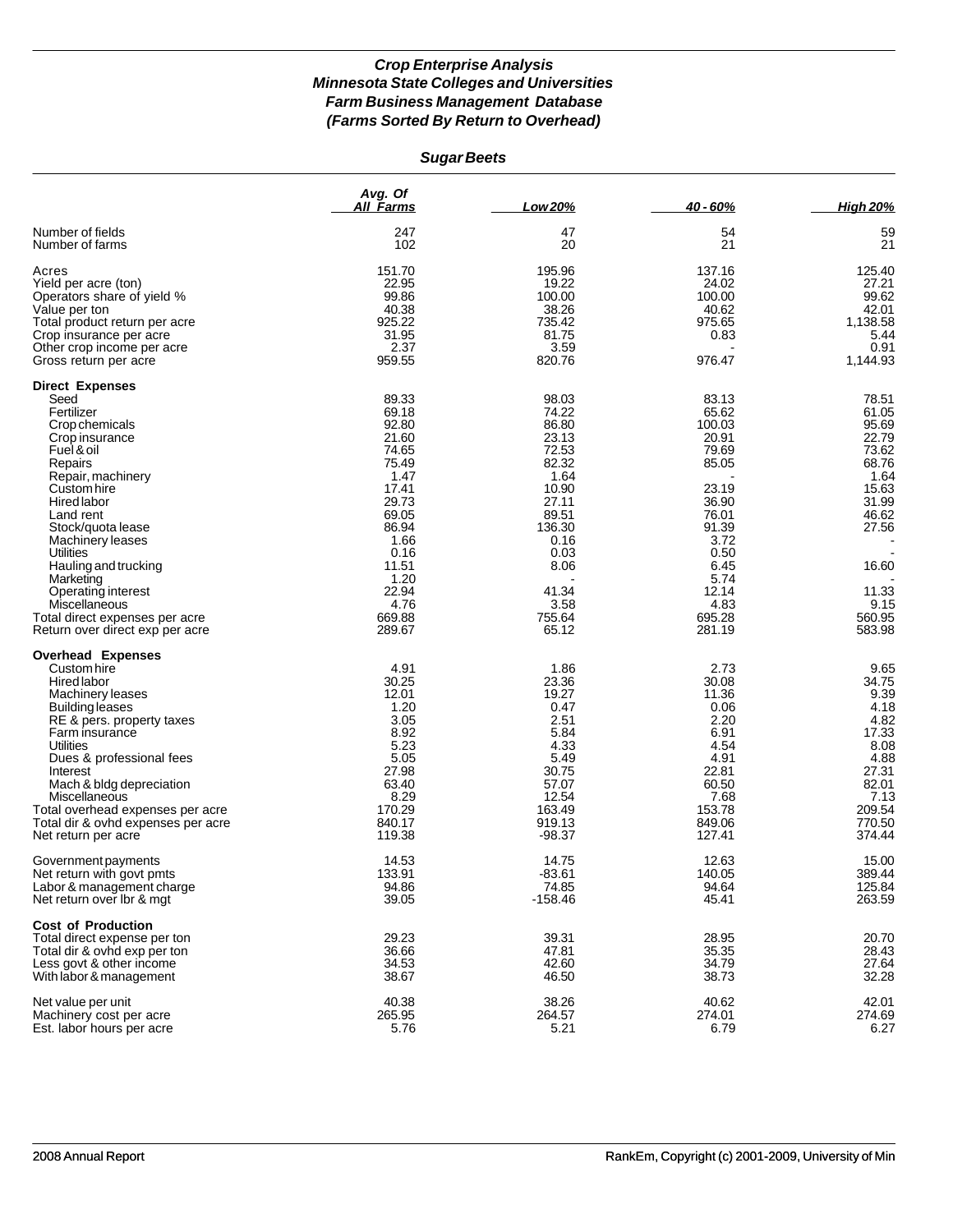|                                                                                                                                                                                                                                                                                                                              |                                                                                                                                         | <b>Sunflowers</b>                                                                                             |                                                                                                                                         |                                                                                                             |
|------------------------------------------------------------------------------------------------------------------------------------------------------------------------------------------------------------------------------------------------------------------------------------------------------------------------------|-----------------------------------------------------------------------------------------------------------------------------------------|---------------------------------------------------------------------------------------------------------------|-----------------------------------------------------------------------------------------------------------------------------------------|-------------------------------------------------------------------------------------------------------------|
|                                                                                                                                                                                                                                                                                                                              | Avg. Of<br>All Farms                                                                                                                    | Low 20%                                                                                                       | $40 - 60%$                                                                                                                              | <b>High 20%</b>                                                                                             |
| Number of fields<br>Number of farms                                                                                                                                                                                                                                                                                          | 45<br>29                                                                                                                                | 6<br>5                                                                                                        | 12<br>6                                                                                                                                 | 7<br>6                                                                                                      |
| Acres<br>Yield per acre (cwt.)<br>Operators share of yield %<br>Value per cwt.<br>Total product return per acre<br>Crop insurance per acre<br>Other crop income per acre<br>Gross return per acre                                                                                                                            | 160.88<br>16.33<br>100.00<br>24.53<br>400.47<br>29.18<br>2.56<br>432.20                                                                 | 176.12<br>10.78<br>100.00<br>18.82<br>202.85<br>51.14<br>253.99                                               | 175.49<br>13.27<br>100.00<br>26.77<br>355.21<br>58.37<br>1.61<br>415.20                                                                 | 201.26<br>20.91<br>100.00<br>27.43<br>573.48<br>4.18<br>577.66                                              |
| <b>Direct Expenses</b><br>Seed<br>Fertilizer<br>Crop chemicals<br>Crop insurance<br>Drying expense<br>Fuel & oil<br>Repairs<br>Custom hire<br>Land rent<br>Machinery leases<br><b>Utilities</b><br>Marketing<br>Operating interest<br>Miscellaneous<br>Total direct expenses per acre<br>Return over direct exp per acre     | 26.95<br>62.67<br>30.30<br>25.39<br>3.16<br>26.89<br>26.68<br>4.04<br>27.45<br>0.37<br>0.33<br>1.76<br>5.01<br>0.64<br>241.65<br>190.55 | 30.81<br>80.36<br>38.23<br>20.52<br>0.80<br>21.48<br>26.75<br>3.21<br>22.35<br>8.58<br>253.09<br>0.90         | 22.96<br>57.80<br>25.07<br>21.95<br>1.04<br>30.12<br>24.56<br>5.24<br>26.03<br>1.26<br>1.15<br>6.05<br>2.88<br>0.10<br>226.19<br>189.00 | 27.44<br>52.16<br>38.65<br>24.16<br>5.52<br>27.02<br>25.56<br>2.50<br>35.68<br>3.48<br>242.17<br>335.49     |
| <b>Overhead Expenses</b><br>Custom hire<br>Hired labor<br>Machinery leases<br>RE & pers. property taxes<br>Farm insurance<br>Utilities<br>Dues & professional fees<br>Interest<br>Mach & bldg depreciation<br>Miscellaneous<br>Total overhead expenses per acre<br>Total dir & ovhd expenses per acre<br>Net return per acre | 3.03<br>6.33<br>4.83<br>2.02<br>4.84<br>2.95<br>1.58<br>11.57<br>17.15<br>3.87<br>58.17<br>299.83<br>132.38                             | 7.72<br>7.42<br>7.23<br>3.04<br>3.49<br>3.66<br>2.39<br>18.64<br>22.95<br>2.54<br>79.09<br>332.18<br>$-78.19$ | 3.73<br>1.41<br>5.58<br>2.08<br>6.69<br>2.11<br>1.08<br>9.88<br>14.99<br>5.82<br>53.37<br>279.57<br>135.63                              | 0.10<br>13.43<br>1.27<br>1.68<br>3.91<br>2.42<br>2.51<br>7.59<br>14.27<br>3.69<br>50.88<br>293.05<br>284.61 |
| Government payments<br>Net return with govt pmts<br>Labor & management charge<br>Net return over Ibr & mgt                                                                                                                                                                                                                   | 13.93<br>146.31<br>28.55<br>117.76                                                                                                      | 15.18<br>$-63.01$<br>24.56<br>$-87.57$                                                                        | 13.80<br>149.43<br>25.61<br>123.82                                                                                                      | 13.07<br>297.68<br>33.58<br>264.10                                                                          |
| <b>Cost of Production</b><br>Total direct expense per cwt.<br>Total dir & ovhd exp per cwt.<br>Less govt & other income<br>With labor & management                                                                                                                                                                           | 14.80<br>18.36<br>15.57<br>17.31                                                                                                        | 23.49<br>30.83<br>24.67<br>26.95                                                                              | 17.04<br>21.07<br>15.51<br>17.44                                                                                                        | 11.58<br>14.01<br>13.19<br>14.80                                                                            |
| Net value per unit<br>Machinery cost per acre<br>Est. labor hours per acre                                                                                                                                                                                                                                                   | 24.53<br>87.45<br>1.85                                                                                                                  | 18.82<br>96.35<br>2.00                                                                                        | 26.77<br>88.48<br>1.41                                                                                                                  | 27.43<br>74.55<br>2.19                                                                                      |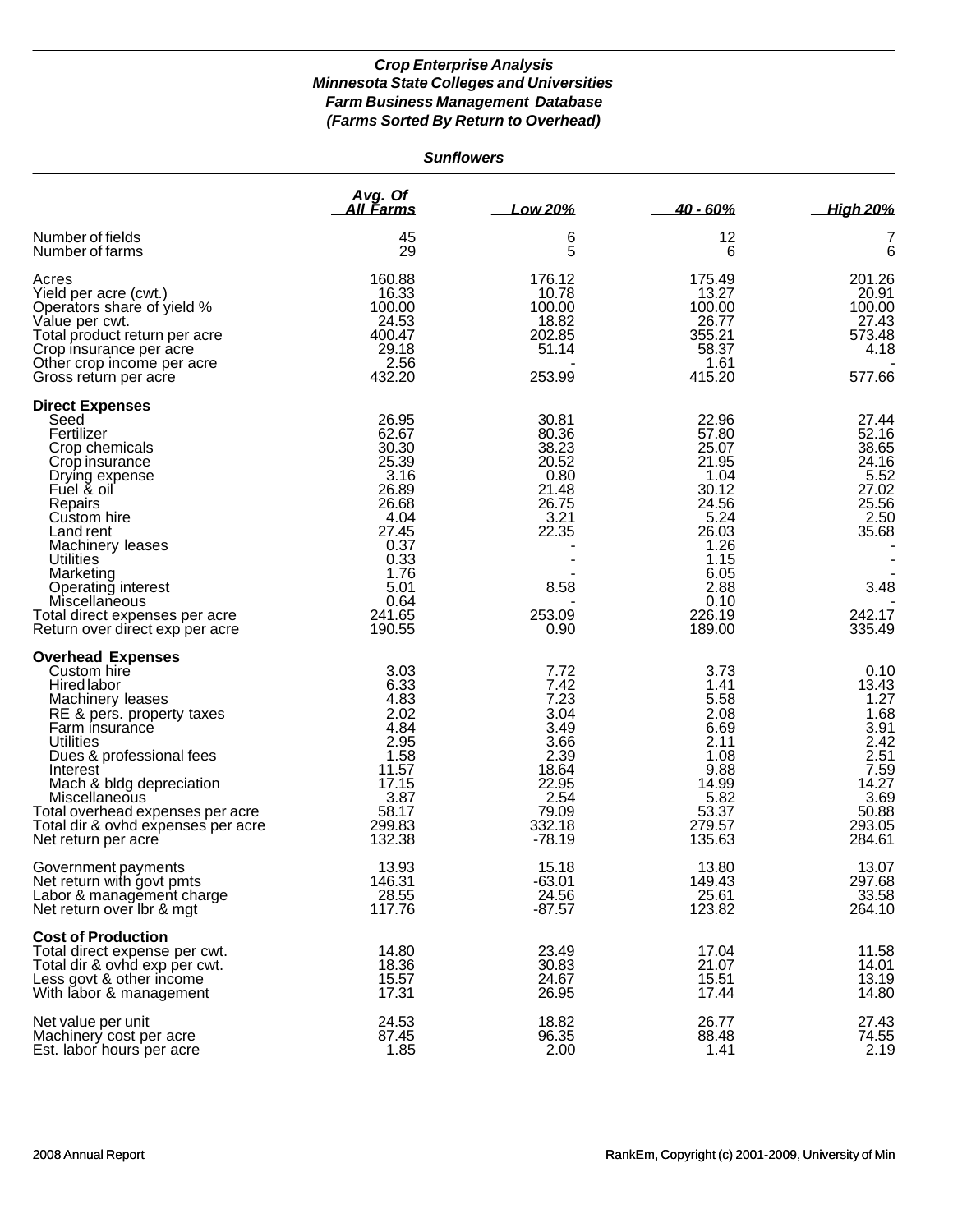# *Sunflowers, Confectionary*

|                                                                                                                                                                                                                                                                                                                                                               | Avg. Of<br><u>All Farms</u>                                                                                        |
|---------------------------------------------------------------------------------------------------------------------------------------------------------------------------------------------------------------------------------------------------------------------------------------------------------------------------------------------------------------|--------------------------------------------------------------------------------------------------------------------|
| Number of fields                                                                                                                                                                                                                                                                                                                                              | 20                                                                                                                 |
| Number of farms                                                                                                                                                                                                                                                                                                                                               | 15                                                                                                                 |
| Acres                                                                                                                                                                                                                                                                                                                                                         | 195.68                                                                                                             |
| Yield per acre (cwt.)                                                                                                                                                                                                                                                                                                                                         | 12.17                                                                                                              |
| Operators share of yield %                                                                                                                                                                                                                                                                                                                                    | 100.00                                                                                                             |
| Value per cwt.                                                                                                                                                                                                                                                                                                                                                | 34.61                                                                                                              |
| Total product return per acre                                                                                                                                                                                                                                                                                                                                 | 421.17                                                                                                             |
| Crop insurance per acre                                                                                                                                                                                                                                                                                                                                       | 70.10                                                                                                              |
| Other crop income per acre                                                                                                                                                                                                                                                                                                                                    | 0.83                                                                                                               |
| Gross return per acre                                                                                                                                                                                                                                                                                                                                         | 492.10                                                                                                             |
| <b>Direct Expenses</b><br>Seed<br>Fertilizer<br>Crop chemicals<br>Crop insurance<br>Drying expense<br>Fuel & oil<br>Repairs<br>Custom hire<br>Land rent<br><b>Operating interest</b><br>Total direct expenses per acre<br>Return over direct exp per acre                                                                                                     | 31.65<br>56.01<br>37.95<br>30.79<br>2.11<br>25.15<br>20.54<br>4.93<br>52.11<br>3.15<br>264.59<br>227.51            |
| <b>Overhead Expenses</b><br>Custom hire<br><b>Hired labor</b><br>Machinery leases<br><b>Building leases</b><br>RE & pers. property taxes<br>Farm insurance<br>Utilities<br>Dues & professional fees<br>Interest<br>Mach & bldg depreciation<br>Miscellaneous<br>Total overhead expenses per acre<br>Total dir & ovhd expenses per acre<br>Net return per acre | 4.55<br>7.20<br>1.90<br>1.25<br>0.95<br>4.85<br>2.87<br>2.30<br>5.80<br>19.88<br>4.56<br>56.10<br>320.69<br>171.41 |
| Government payments                                                                                                                                                                                                                                                                                                                                           | 13.31                                                                                                              |
| Net return with govt pmts                                                                                                                                                                                                                                                                                                                                     | 184.73                                                                                                             |
| Labor & management charge                                                                                                                                                                                                                                                                                                                                     | 31.66                                                                                                              |
| Net return over Ibr & mgt                                                                                                                                                                                                                                                                                                                                     | 153.06                                                                                                             |
| <b>Cost of Production</b><br>Total direct expense per cwt.<br>Total dir & ovhd exp per cwt.<br>Less govt & other income<br>With labor & management                                                                                                                                                                                                            | 21.74<br>26.36<br>19.43<br>22.03                                                                                   |
| Net value per unit                                                                                                                                                                                                                                                                                                                                            | 34.61                                                                                                              |
| Machinery cost per acre                                                                                                                                                                                                                                                                                                                                       | 80.05                                                                                                              |
| Est. labor hours per acre                                                                                                                                                                                                                                                                                                                                     | 1.81                                                                                                               |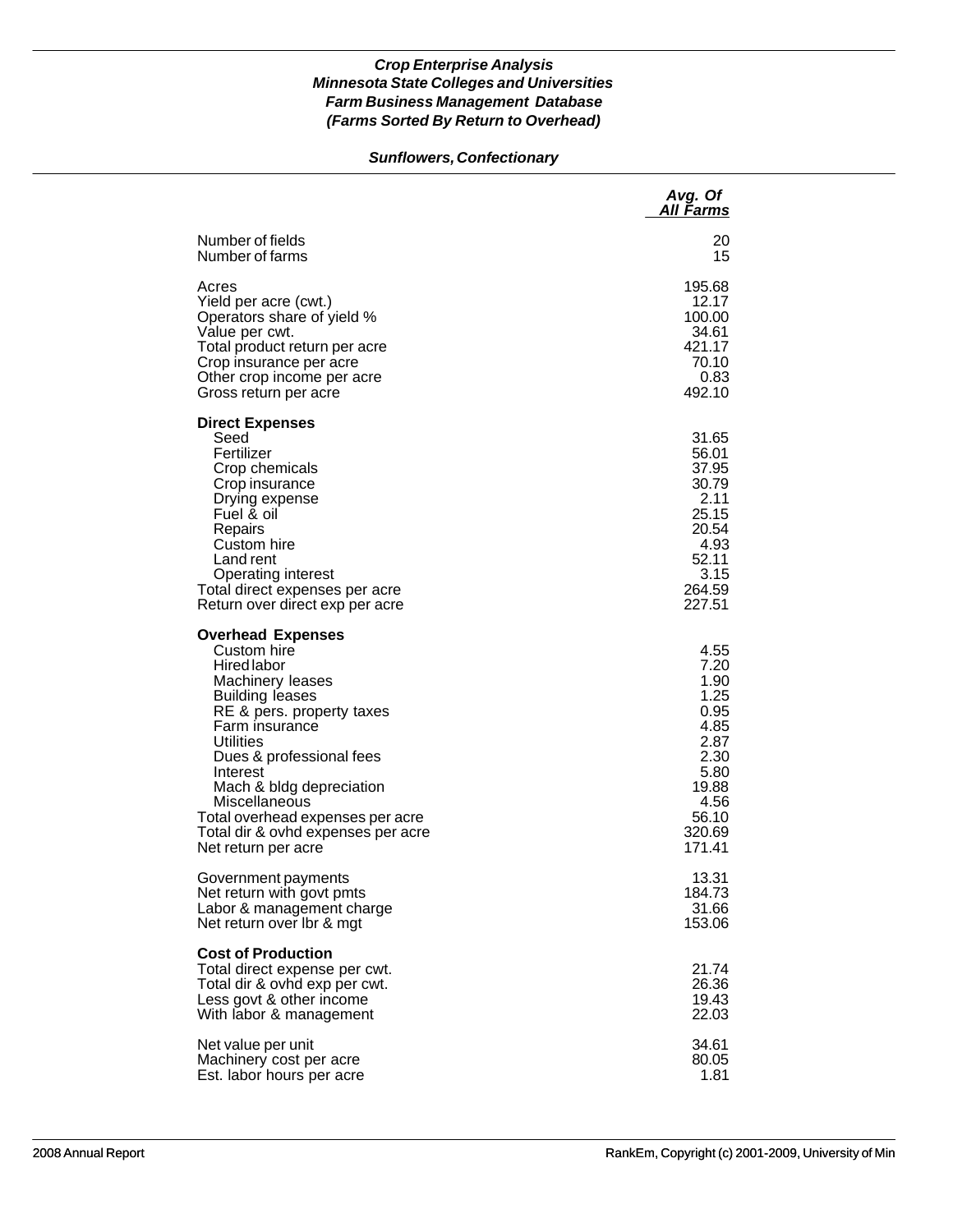# *Sweet Corn, Processing*

|                                                                                                                                                                                                                                                                                                                                           | Avg. Of<br>All Farms                                                                                               | Low 20%                                                                                              | $40 - 60%$                                                                                                   | <b>High 20%</b>                                                                                       |
|-------------------------------------------------------------------------------------------------------------------------------------------------------------------------------------------------------------------------------------------------------------------------------------------------------------------------------------------|--------------------------------------------------------------------------------------------------------------------|------------------------------------------------------------------------------------------------------|--------------------------------------------------------------------------------------------------------------|-------------------------------------------------------------------------------------------------------|
| Number of fields<br>Number of farms                                                                                                                                                                                                                                                                                                       | 87<br>76                                                                                                           | 15<br>15                                                                                             | 19<br>15                                                                                                     | 18<br>16                                                                                              |
| Acres<br>Yield per acre (ton)<br>Operators share of yield %<br>Value per ton<br>Total product return per acre<br>Crop insurance per acre<br>Gross return per acre                                                                                                                                                                         | 74.49<br>7.46<br>100.00<br>95.84<br>715.18<br>2.69<br>717.86                                                       | 85.24<br>6.21<br>100.00<br>92.27<br>572.61<br>572.61                                                 | 73.79<br>7.22<br>100.00<br>103.27<br>745.43<br>745.43                                                        | 76.42<br>8.35<br>100.00<br>95.78<br>799.73<br>6.87<br>806.60                                          |
| <b>Direct Expenses</b>                                                                                                                                                                                                                                                                                                                    |                                                                                                                    |                                                                                                      |                                                                                                              |                                                                                                       |
| Seed<br>Fertilizer<br>Crop chemicals<br>Crop insurance<br>Irrigation energy<br>Fuel & oil<br>Repairs<br>Repair, machinery<br>Custom hire<br>Repair, buildings<br><b>Hired labor</b><br>Land rent<br>Machinery leases                                                                                                                      | 1.46<br>96.77<br>32.01<br>5.33<br>0.22<br>25.92<br>21.15<br>7.50<br>2.32<br>0.67<br>2.52<br>105.27<br>2.37<br>1.70 | 7.40<br>119.48<br>38.65<br>4.06<br>32.45<br>19.19<br>11.60<br>0.32<br>1.78<br>3.16<br>152.61<br>2.35 | 105.49<br>31.53<br>4.99<br>1.01<br>25.51<br>28.92<br>8.60<br>6.93<br>0.69<br>0.07<br>88.61<br>10.23          | 48.96<br>28.17<br>9.84<br>19.50<br>17.68<br>2.88<br>1.03<br>0.23<br>0.40<br>70.81<br>0.48             |
| Hauling and trucking<br>Marketing<br>Operating interest<br>Miscellaneous<br>Total direct expenses per acre<br>Return over direct exp per acre                                                                                                                                                                                             | 0.63<br>10.17<br>1.45<br>317.47<br>400.40                                                                          | 0.09<br>5.95<br>2.29<br>401.41<br>171.20                                                             | 0.45<br>15.97<br>2.45<br>331.45<br>413.98                                                                    | 0.44<br>6.93<br>0.29<br>207.63<br>598.97                                                              |
| <b>Overhead Expenses</b><br>Custom hire<br><b>Hired labor</b><br><b>Building leases</b><br>RE & pers. property taxes<br>Farm insurance<br>Utilities<br>Dues & professional fees<br>Interest<br>Mach & bldg depreciation<br>Miscellaneous<br>Total overhead expenses per acre<br>Total dir & ovhd expenses per acre<br>Net return per acre | 0.36<br>8.99<br>1.44<br>5.02<br>4.24<br>3.59<br>1.57<br>18.81<br>26.30<br>7.10<br>77.42<br>394.88<br>322.98        | 0.16<br>6.81<br>5.16<br>3.58<br>1.92<br>1.29<br>7.10<br>19.66<br>4.85<br>50.53<br>451.94<br>120.67   | 1.20<br>5.88<br>0.44<br>5.58<br>5.32<br>4.97<br>1.77<br>20.25<br>27.86<br>11.39<br>84.67<br>416.12<br>329.32 | 19.35<br>0.07<br>9.24<br>4.48<br>3.22<br>1.97<br>30.69<br>24.15<br>7.00<br>100.16<br>307.80<br>498.80 |
| Government payments<br>Net return with govt pmts<br>Labor & management charge<br>Net return over Ibr & mgt                                                                                                                                                                                                                                | 322.98<br>36.29<br>286.69                                                                                          | 120.67<br>35.42<br>85.25                                                                             | 329.32<br>44.67<br>284.65                                                                                    | 498.80<br>32.59<br>466.21                                                                             |
| <b>Cost of Production</b><br>Total direct expense per ton<br>Total dir & ovhd exp per ton<br>Less govt & other income<br>With labor & management                                                                                                                                                                                          | 42.54<br>52.92<br>52.56<br>57.42                                                                                   | 64.69<br>72.83<br>72.83<br>78.54                                                                     | 45.92<br>57.65<br>57.65<br>63.83                                                                             | 24.87<br>36.86<br>36.04<br>39.94                                                                      |
| Net value per unit<br>Machinery cost per acre<br>Est. labor hours per acre                                                                                                                                                                                                                                                                | 95.84<br>88.31<br>2.32                                                                                             | 92.27<br>88.13<br>2.35                                                                               | 103.27<br>109.70<br>2.08                                                                                     | 95.78<br>66.97<br>2.75                                                                                |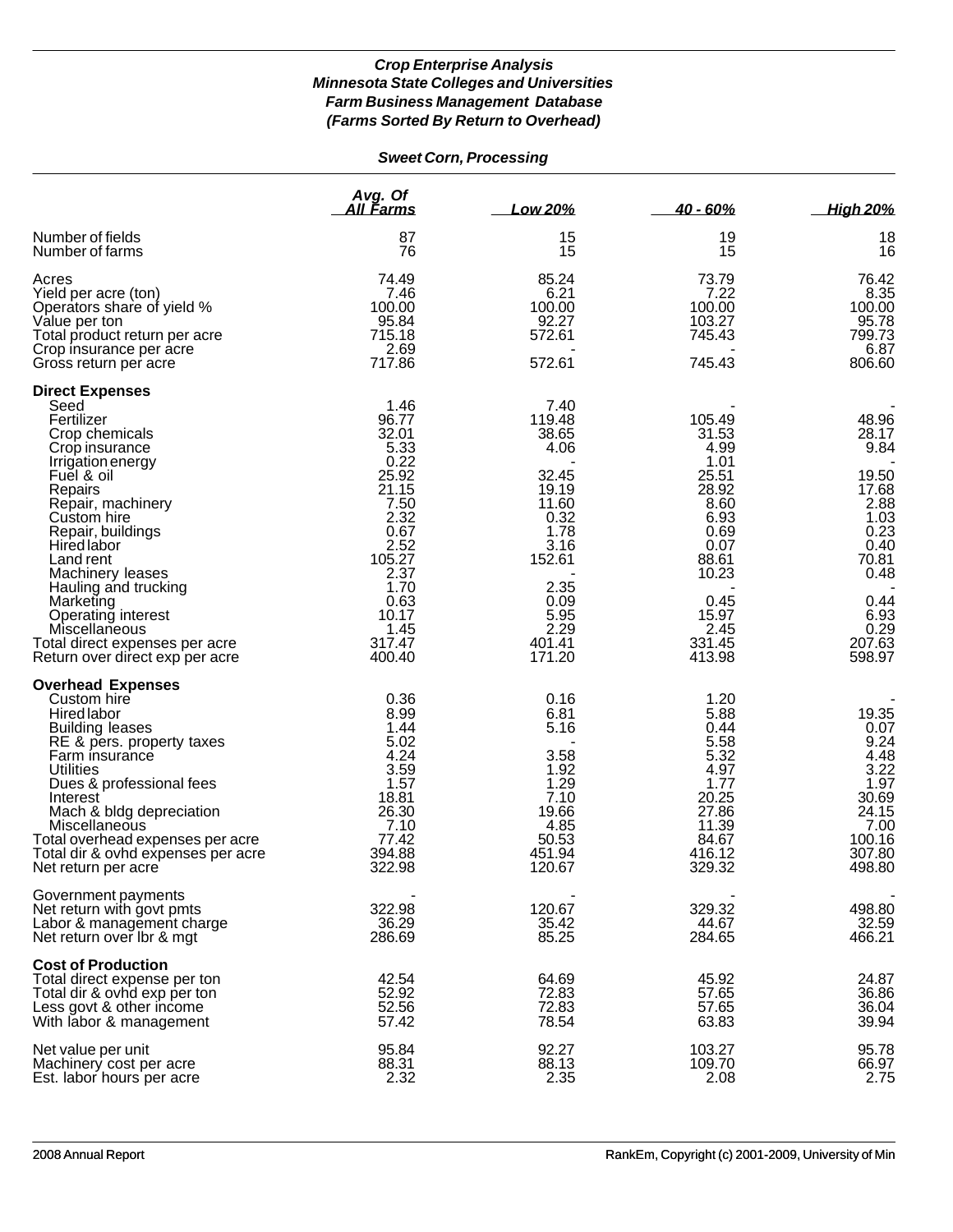| <b>Wheat, Spring</b> |
|----------------------|

|                                                                                                                                                                                                                                                                                                                                                               | Avg. Of<br><u>All Farms</u>                                                                                                             | Low 20%                                                                                                                                | 40 - 60%                                                                                                                                | <b>High 20%</b>                                                                                                                         |
|---------------------------------------------------------------------------------------------------------------------------------------------------------------------------------------------------------------------------------------------------------------------------------------------------------------------------------------------------------------|-----------------------------------------------------------------------------------------------------------------------------------------|----------------------------------------------------------------------------------------------------------------------------------------|-----------------------------------------------------------------------------------------------------------------------------------------|-----------------------------------------------------------------------------------------------------------------------------------------|
| Number of fields<br>Number of farms                                                                                                                                                                                                                                                                                                                           | 888<br>461                                                                                                                              | 162<br>92                                                                                                                              | 201<br>92                                                                                                                               | 163<br>93                                                                                                                               |
| Acres<br>Yield per acre (bu.)<br>Operators share of yield %<br>Value per bu.<br>Other product return per acre<br>Total product return per acre<br>Hedging gains/losses per acre<br>Crop insurance per acre<br>Other crop income per acre<br>Gross return per acre                                                                                             | 173.25<br>61.76<br>99.17<br>6.72<br>0.60<br>411.98<br>$-1.21$<br>1.90<br>3.11<br>415.78                                                 | 162.90<br>51.54<br>98.44<br>6.39<br>0.35<br>324.56<br>-7.41<br>3.10<br>2.13<br>322.37                                                  | 178.77<br>60.92<br>99.37<br>6.42<br>0.19<br>388.93<br>0.54<br>2.77<br>1.85<br>394.09                                                    | 125.65<br>69.30<br>99.52<br>7.57<br>2.99<br>524.75<br>0.67<br>8.31<br>533.74                                                            |
| <b>Direct Expenses</b><br>Seed<br>Fertilizer<br>Crop chemicals<br>Crop insurance<br>Drying expense<br>Fuel & oil<br>Repairs<br>Repair, machinery<br>Custom hire<br>Hired labor<br>Land rent<br>Machinery leases<br>Operating interest<br>Miscellaneous<br>Total direct expenses per acre<br>Return over direct exp per acre                                   | 28.37<br>71.64<br>28.35<br>28.15<br>0.98<br>19.13<br>18.46<br>0.28<br>4.86<br>0.52<br>45.81<br>0.72<br>4.36<br>1.26<br>252.90<br>162.88 | 30.09<br>78.37<br>27.14<br>28.09<br>1.90<br>19.85<br>20.48<br>0.31<br>4.22<br>0.48<br>54.91<br>0.91<br>5.67<br>1.85<br>274.27<br>48.10 | 25.97<br>65.48<br>26.17<br>26.87<br>1.30<br>18.91<br>19.34<br>0.40<br>4.75<br>0.31<br>44.53<br>0.27<br>3.25<br>0.42<br>237.96<br>156.13 | 28.83<br>63.25<br>25.35<br>24.51<br>0.36<br>17.45<br>19.24<br>0.60<br>5.35<br>0.14<br>45.00<br>0.64<br>5.09<br>1.48<br>237.28<br>296.45 |
| <b>Overhead Expenses</b><br>Custom hire<br>Hired labor<br>Machinery leases<br><b>Building leases</b><br>RE & pers. property taxes<br>Farm insurance<br><b>Utilities</b><br>Dues & professional fees<br>Interest<br>Mach & bldg depreciation<br>Miscellaneous<br>Total overhead expenses per acre<br>Total dir & ovhd expenses per acre<br>Net return per acre | 2.03<br>6.22<br>2.27<br>0.54<br>2.59<br>3.69<br>2.73<br>2.23<br>11.28<br>15.85<br>3.20<br>52.62<br>305.52<br>110.27                     | 1.61<br>4.60<br>2.12<br>0.59<br>1.23<br>3.27<br>2.68<br>2.10<br>9.69<br>13.03<br>3.33<br>44.25<br>318.52<br>3.85                       | 2.99<br>6.44<br>2.89<br>0.60<br>2.68<br>4.27<br>2.64<br>2.22<br>9.53<br>14.97<br>2.89<br>52.11<br>290.07<br>104.02                      | 0.84<br>6.93<br>2.99<br>0.17<br>4.23<br>3.70<br>3.26<br>2.57<br>15.57<br>19.72<br>3.44<br>63.41<br>300.70<br>233.04                     |
| Government payments<br>Net return with govt pmts<br>Labor & management charge<br>Net return over Ibr & mgt                                                                                                                                                                                                                                                    | 14.66<br>124.93<br>23.78<br>101.15                                                                                                      | 14.17<br>18.02<br>21.20<br>$-3.18$                                                                                                     | 14.71<br>118.72<br>22.79<br>95.94                                                                                                       | 14.69<br>247.73<br>24.54<br>223.19                                                                                                      |
| <b>Cost of Production</b><br>Total direct expense per bu.<br>Total dir & ovhd exp per bu.<br>Less govt & other income<br>With labor & management                                                                                                                                                                                                              | 4.13<br>4.99<br>4.68<br>5.06                                                                                                            | 5.41<br>6.28<br>6.03<br>6.45                                                                                                           | 3.93<br>4.79<br>4.46<br>4.84                                                                                                            | 3.44<br>4.36<br>3.97<br>4.33                                                                                                            |
| Net value per unit<br>Machinery cost per acre<br>Est. labor hours per acre                                                                                                                                                                                                                                                                                    | 6.70<br>66.69<br>1.45                                                                                                                   | 6.24<br>66.39<br>1.45                                                                                                                  | 6.43<br>66.94<br>1.40                                                                                                                   | 7.57<br>69.91<br>1.41                                                                                                                   |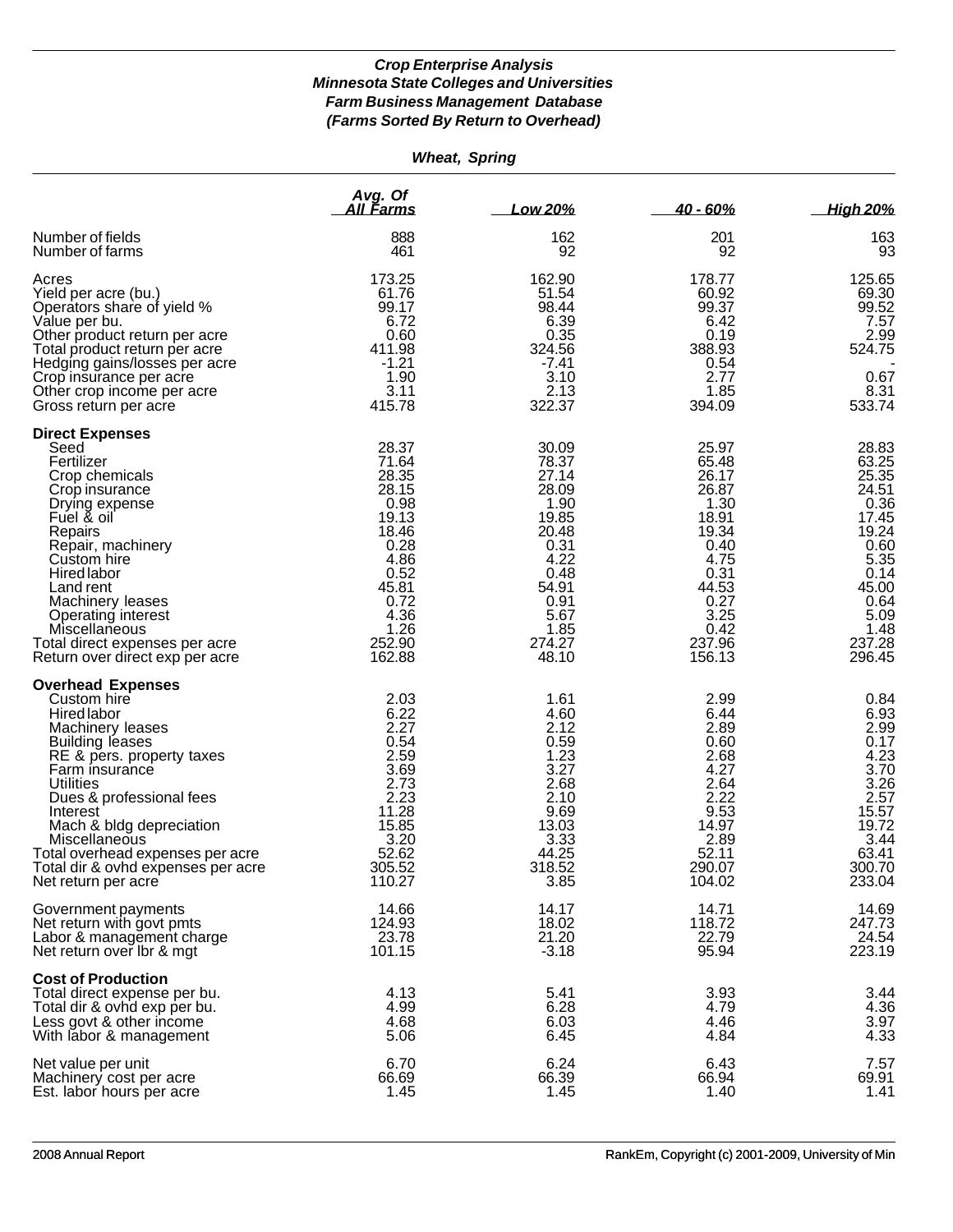# *Wheat, Spring, Organic*

|                                                                                                                                                                                                                                                                                                                                                                                                         | Avg. Of<br>All Farms                                                                                                                                                   |
|---------------------------------------------------------------------------------------------------------------------------------------------------------------------------------------------------------------------------------------------------------------------------------------------------------------------------------------------------------------------------------------------------------|------------------------------------------------------------------------------------------------------------------------------------------------------------------------|
| Number of fields                                                                                                                                                                                                                                                                                                                                                                                        | 18                                                                                                                                                                     |
| Number of farms                                                                                                                                                                                                                                                                                                                                                                                         | 12                                                                                                                                                                     |
| Acres                                                                                                                                                                                                                                                                                                                                                                                                   | 71.97                                                                                                                                                                  |
| Yield per acre (bu.)                                                                                                                                                                                                                                                                                                                                                                                    | 41.04                                                                                                                                                                  |
| Operators share of yield %                                                                                                                                                                                                                                                                                                                                                                              | 100.00                                                                                                                                                                 |
| Value per bu.                                                                                                                                                                                                                                                                                                                                                                                           | 14.60                                                                                                                                                                  |
| Total product return per acre                                                                                                                                                                                                                                                                                                                                                                           | 599.09                                                                                                                                                                 |
| Crop insurance per acre                                                                                                                                                                                                                                                                                                                                                                                 | 3.15                                                                                                                                                                   |
| Other crop income per acre                                                                                                                                                                                                                                                                                                                                                                              | 9.88                                                                                                                                                                   |
| Gross return per acre                                                                                                                                                                                                                                                                                                                                                                                   | 612.12                                                                                                                                                                 |
| <b>Direct Expenses</b><br>Seed<br>Fertilizer<br>Crop chemicals<br>Crop insurance<br>Drying expense<br>Fuel & oil<br>Repairs<br>Repair, machinery<br>Custom hire<br>Repair, buildings<br>Hired labor<br>Land rent<br>Utilities<br>Hauling and trucking<br>Marketing<br>Organic certification<br>Operating interest<br>Miscellaneous<br>Total direct expenses per acre<br>Return over direct exp per acre | 44.81<br>47.10<br>1.17<br>21.97<br>1.19<br>26.63<br>32.73<br>2.58<br>7.17<br>2.03<br>1.08<br>46.49<br>0.24<br>0.93<br>0.38<br>1.78<br>7.29<br>1.63<br>247.20<br>364.92 |
| <b>Overhead Expenses</b><br>Custom hire<br>Hired labor<br>Machinery leases<br>RE & pers. property taxes<br>Farm insurance<br>Utilities<br>Dues & professional fees<br>Interest<br>Mach & bldg depreciation<br>Miscellaneous<br>Total overhead expenses per acre<br>Total dir & ovhd expenses per acre<br>Net return per acre                                                                            | 0.51<br>21.37<br>1.00<br>4.80<br>5.61<br>5.42<br>2.55<br>17.34<br>25.17<br>3.48<br>87.23<br>334.43<br>277.69                                                           |
| Government payments                                                                                                                                                                                                                                                                                                                                                                                     | 19.00                                                                                                                                                                  |
| Net return with govt pmts                                                                                                                                                                                                                                                                                                                                                                               | 296.69                                                                                                                                                                 |
| Labor & management charge                                                                                                                                                                                                                                                                                                                                                                               | 33.00                                                                                                                                                                  |
| Net return over Ibr & mgt                                                                                                                                                                                                                                                                                                                                                                               | 263.69                                                                                                                                                                 |
| <b>Cost of Production</b><br>Total direct expense per bu.<br>Total dir & ovhd exp per bu.<br>Less govt & other income<br>With labor & management                                                                                                                                                                                                                                                        | 6.02<br>8.15<br>7.37<br>8.17                                                                                                                                           |
| Net value per unit                                                                                                                                                                                                                                                                                                                                                                                      | 14.60                                                                                                                                                                  |
| Machinery cost per acre                                                                                                                                                                                                                                                                                                                                                                                 | 99.57                                                                                                                                                                  |
| Est. labor hours per acre                                                                                                                                                                                                                                                                                                                                                                               | 3.60                                                                                                                                                                   |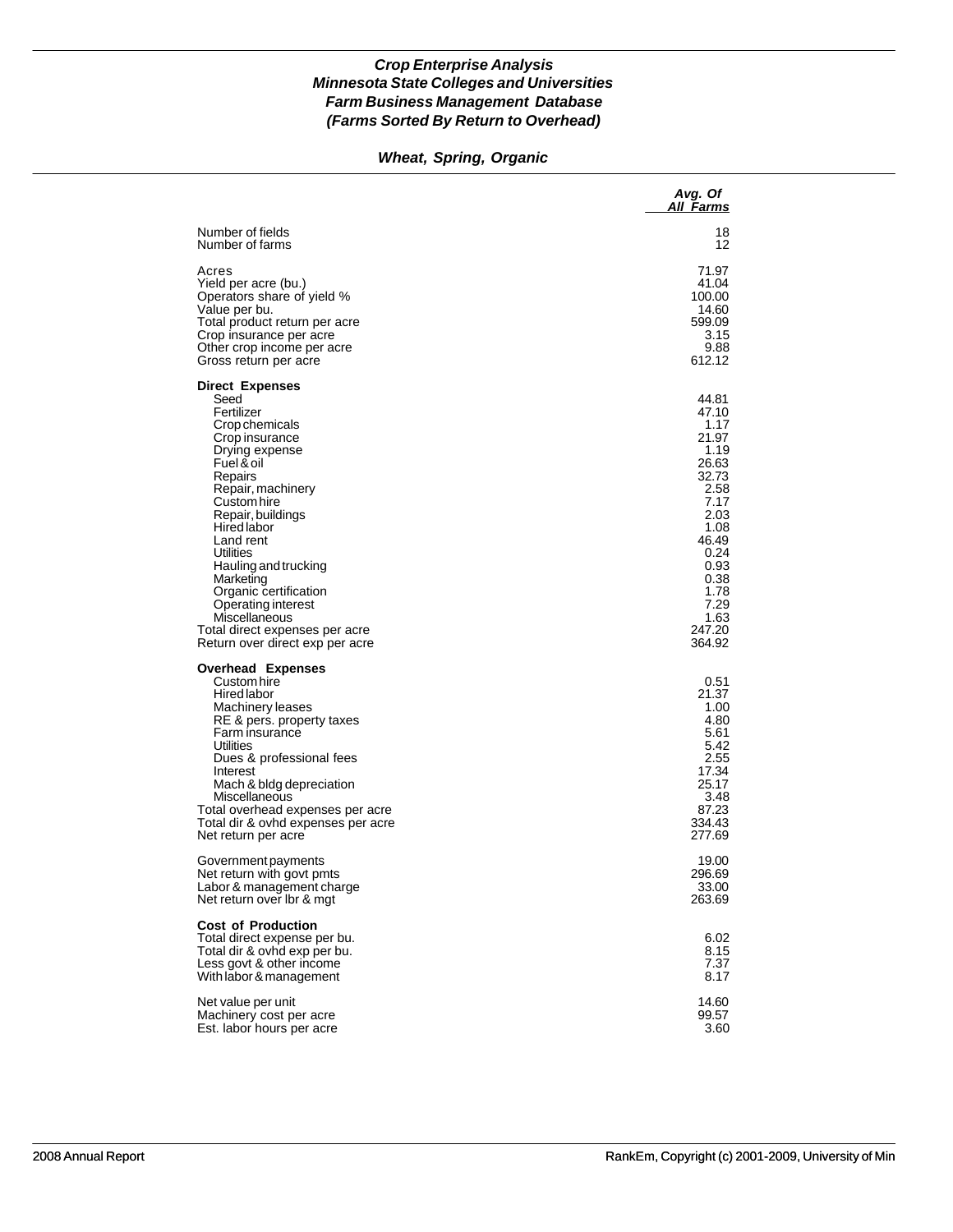| Wheat, Winter |  |
|---------------|--|
|---------------|--|

| 12<br>11<br>Number of fields<br>75<br>14<br>52<br>10<br>11<br>11<br>Number of farms<br>90.10<br>96.33<br>126.49<br>41.27<br>Acres<br>58.76<br>33.18<br>57.28<br>72.90<br>Yield per acre (bu.)<br>Operators share of yield %<br>99.07<br>100.00<br>100.00<br>100.00<br>6.01<br>7.56<br>6.03<br>5.42<br>Value per bu.<br>1.70<br>25.30<br>Other product return per acre<br>351.37<br>200.08<br>310.43<br>576.17<br>Total product return per acre<br>0.52<br>7.71<br>Hedging gains/losses per acre<br>2.48<br>7.36<br>0.90<br>21.41<br>Crop insurance per acre<br>53.50<br>14.48<br>24.88<br>11.11<br>Other crop income per acre<br>639.86<br>373.73<br>225.85<br>342.95<br>Gross return per acre<br><b>Direct Expenses</b><br>16.88<br>14.13<br>17.54<br>19.57<br>Seed<br>62.54<br>Fertilizer<br>62.11<br>55.46<br>60.74<br>18.96<br>15.32<br>11.01<br>18.50<br>Crop chemicals<br>26.33<br>24.34<br>28.26<br>16.44<br>Crop insurance<br>0.51<br>1.61<br>0.55<br>Drying expense<br>19.22<br>18.72<br>18.76<br>15.61<br>Fuel & oil<br>18.27<br>15.83<br>22.72<br>14.83<br>Repairs<br>0.99<br>1.95<br>1.50<br>Repair, machinery<br>8.30<br>9.59<br>2.97<br>10.32<br>Custom hire<br>0.23<br>0.09<br>0.81<br>Repair, buildings<br>Hired labor<br>0.55<br>2.06<br>0.11<br>44.41<br>37.23<br>43.61<br>38.62<br>Land rent<br>0.91<br>0.98<br>Machinery leases<br>0.23<br>1.07<br>Hauling and trucking<br>0.21<br>1.18<br>0.02<br>Marketing<br>5.29<br>5.96<br>5.10<br>Operating interest<br>3.67<br>0.25<br>0.90<br>0.88<br>0.56<br>Miscellaneous<br>224.39<br>209.02<br>210.51<br>201.41<br>Total direct expenses per acre<br>149.35<br>15.34<br>141.54<br>430.83<br>Return over direct exp per acre<br><b>Overhead Expenses</b><br>1.62<br>1.13<br>2.73<br>2.19<br>Custom hire<br><b>Hired labor</b><br>6.27<br>2.99<br>9.73<br>1.57<br>3.27<br>2.94<br>0.43<br>Machinery leases<br>2.11<br>0.21<br>0.66<br>0.17<br>0.17<br>Building leases<br>3.31<br>1.76<br>1.49<br>0.73<br>RE & pers. property taxes<br>2.78<br>3.07<br>2.49<br>2.31<br>Farm insurance<br><b>Utilities</b><br>2.49<br>1.92<br>2.86<br>2.04<br>1.45<br>0.78<br>1.51<br>0.31<br>Dues & professional fees<br>8.67<br>9.55<br>12.33<br>5.94<br>Interest<br>16.35<br>Mach & bldg depreciation<br>16.39<br>16.28<br>20.11<br>3.45<br>4.63<br>3.50<br>3.37<br>Miscellaneous<br>48.32<br>45.55<br>48.04<br>48.12<br>Total overhead expenses per acre<br>257.14<br>272.71<br>256.06<br>249.46<br>Total dir & ovhd expenses per acre<br>101.03<br>$-30.22$<br>93.50<br>382.72<br>Net return per acre<br>14.30<br>11.69<br>14.23<br>13.96<br>Government payments<br>115.32<br>$-18.53$<br>Net return with govt pmts<br>107.73<br>396.67<br>Labor & management charge<br>22.55<br>17.22<br>17.73<br>32.43<br>$-35.75$<br>89.99<br>Net return over lbr & mgt<br>92.77<br><b>Cost of Production</b><br>3.85<br>6.34<br>3.52<br>Total direct expense per bu.<br>3.53<br>4.68<br>7.72<br>4.35<br>Total dir & ovhd exp per bu.<br>4.03<br>6.59<br>3.54<br>2.12<br>Less govt & other income<br>7.11<br>2.56<br>4.41<br>3.85<br>With labor & management<br>Net value per unit<br>6.02<br>6.03<br>5.42<br>7.66<br>72.71<br>68.92<br>72.24<br>65.31<br>Machinery cost per acre |                           | Avg. Of<br><b>All Farms</b> | Low 20% | 40 - 60% | <b>High 20%</b> |
|-----------------------------------------------------------------------------------------------------------------------------------------------------------------------------------------------------------------------------------------------------------------------------------------------------------------------------------------------------------------------------------------------------------------------------------------------------------------------------------------------------------------------------------------------------------------------------------------------------------------------------------------------------------------------------------------------------------------------------------------------------------------------------------------------------------------------------------------------------------------------------------------------------------------------------------------------------------------------------------------------------------------------------------------------------------------------------------------------------------------------------------------------------------------------------------------------------------------------------------------------------------------------------------------------------------------------------------------------------------------------------------------------------------------------------------------------------------------------------------------------------------------------------------------------------------------------------------------------------------------------------------------------------------------------------------------------------------------------------------------------------------------------------------------------------------------------------------------------------------------------------------------------------------------------------------------------------------------------------------------------------------------------------------------------------------------------------------------------------------------------------------------------------------------------------------------------------------------------------------------------------------------------------------------------------------------------------------------------------------------------------------------------------------------------------------------------------------------------------------------------------------------------------------------------------------------------------------------------------------------------------------------------------------------------------------------------------------------------------------------------------------------------------------------------------------------------------------------------------------------------------------------------------------------------------------------------------------------------------------------------------------------------------------------------------------------------------------------------------------------------------------------------------------------------------------------------------------------------|---------------------------|-----------------------------|---------|----------|-----------------|
|                                                                                                                                                                                                                                                                                                                                                                                                                                                                                                                                                                                                                                                                                                                                                                                                                                                                                                                                                                                                                                                                                                                                                                                                                                                                                                                                                                                                                                                                                                                                                                                                                                                                                                                                                                                                                                                                                                                                                                                                                                                                                                                                                                                                                                                                                                                                                                                                                                                                                                                                                                                                                                                                                                                                                                                                                                                                                                                                                                                                                                                                                                                                                                                                                       |                           |                             |         |          |                 |
|                                                                                                                                                                                                                                                                                                                                                                                                                                                                                                                                                                                                                                                                                                                                                                                                                                                                                                                                                                                                                                                                                                                                                                                                                                                                                                                                                                                                                                                                                                                                                                                                                                                                                                                                                                                                                                                                                                                                                                                                                                                                                                                                                                                                                                                                                                                                                                                                                                                                                                                                                                                                                                                                                                                                                                                                                                                                                                                                                                                                                                                                                                                                                                                                                       |                           |                             |         |          |                 |
|                                                                                                                                                                                                                                                                                                                                                                                                                                                                                                                                                                                                                                                                                                                                                                                                                                                                                                                                                                                                                                                                                                                                                                                                                                                                                                                                                                                                                                                                                                                                                                                                                                                                                                                                                                                                                                                                                                                                                                                                                                                                                                                                                                                                                                                                                                                                                                                                                                                                                                                                                                                                                                                                                                                                                                                                                                                                                                                                                                                                                                                                                                                                                                                                                       |                           |                             |         |          |                 |
|                                                                                                                                                                                                                                                                                                                                                                                                                                                                                                                                                                                                                                                                                                                                                                                                                                                                                                                                                                                                                                                                                                                                                                                                                                                                                                                                                                                                                                                                                                                                                                                                                                                                                                                                                                                                                                                                                                                                                                                                                                                                                                                                                                                                                                                                                                                                                                                                                                                                                                                                                                                                                                                                                                                                                                                                                                                                                                                                                                                                                                                                                                                                                                                                                       |                           |                             |         |          |                 |
|                                                                                                                                                                                                                                                                                                                                                                                                                                                                                                                                                                                                                                                                                                                                                                                                                                                                                                                                                                                                                                                                                                                                                                                                                                                                                                                                                                                                                                                                                                                                                                                                                                                                                                                                                                                                                                                                                                                                                                                                                                                                                                                                                                                                                                                                                                                                                                                                                                                                                                                                                                                                                                                                                                                                                                                                                                                                                                                                                                                                                                                                                                                                                                                                                       |                           |                             |         |          |                 |
|                                                                                                                                                                                                                                                                                                                                                                                                                                                                                                                                                                                                                                                                                                                                                                                                                                                                                                                                                                                                                                                                                                                                                                                                                                                                                                                                                                                                                                                                                                                                                                                                                                                                                                                                                                                                                                                                                                                                                                                                                                                                                                                                                                                                                                                                                                                                                                                                                                                                                                                                                                                                                                                                                                                                                                                                                                                                                                                                                                                                                                                                                                                                                                                                                       |                           |                             |         |          |                 |
|                                                                                                                                                                                                                                                                                                                                                                                                                                                                                                                                                                                                                                                                                                                                                                                                                                                                                                                                                                                                                                                                                                                                                                                                                                                                                                                                                                                                                                                                                                                                                                                                                                                                                                                                                                                                                                                                                                                                                                                                                                                                                                                                                                                                                                                                                                                                                                                                                                                                                                                                                                                                                                                                                                                                                                                                                                                                                                                                                                                                                                                                                                                                                                                                                       |                           |                             |         |          |                 |
|                                                                                                                                                                                                                                                                                                                                                                                                                                                                                                                                                                                                                                                                                                                                                                                                                                                                                                                                                                                                                                                                                                                                                                                                                                                                                                                                                                                                                                                                                                                                                                                                                                                                                                                                                                                                                                                                                                                                                                                                                                                                                                                                                                                                                                                                                                                                                                                                                                                                                                                                                                                                                                                                                                                                                                                                                                                                                                                                                                                                                                                                                                                                                                                                                       |                           |                             |         |          |                 |
|                                                                                                                                                                                                                                                                                                                                                                                                                                                                                                                                                                                                                                                                                                                                                                                                                                                                                                                                                                                                                                                                                                                                                                                                                                                                                                                                                                                                                                                                                                                                                                                                                                                                                                                                                                                                                                                                                                                                                                                                                                                                                                                                                                                                                                                                                                                                                                                                                                                                                                                                                                                                                                                                                                                                                                                                                                                                                                                                                                                                                                                                                                                                                                                                                       |                           |                             |         |          |                 |
|                                                                                                                                                                                                                                                                                                                                                                                                                                                                                                                                                                                                                                                                                                                                                                                                                                                                                                                                                                                                                                                                                                                                                                                                                                                                                                                                                                                                                                                                                                                                                                                                                                                                                                                                                                                                                                                                                                                                                                                                                                                                                                                                                                                                                                                                                                                                                                                                                                                                                                                                                                                                                                                                                                                                                                                                                                                                                                                                                                                                                                                                                                                                                                                                                       |                           |                             |         |          |                 |
|                                                                                                                                                                                                                                                                                                                                                                                                                                                                                                                                                                                                                                                                                                                                                                                                                                                                                                                                                                                                                                                                                                                                                                                                                                                                                                                                                                                                                                                                                                                                                                                                                                                                                                                                                                                                                                                                                                                                                                                                                                                                                                                                                                                                                                                                                                                                                                                                                                                                                                                                                                                                                                                                                                                                                                                                                                                                                                                                                                                                                                                                                                                                                                                                                       |                           |                             |         |          |                 |
|                                                                                                                                                                                                                                                                                                                                                                                                                                                                                                                                                                                                                                                                                                                                                                                                                                                                                                                                                                                                                                                                                                                                                                                                                                                                                                                                                                                                                                                                                                                                                                                                                                                                                                                                                                                                                                                                                                                                                                                                                                                                                                                                                                                                                                                                                                                                                                                                                                                                                                                                                                                                                                                                                                                                                                                                                                                                                                                                                                                                                                                                                                                                                                                                                       |                           |                             |         |          |                 |
|                                                                                                                                                                                                                                                                                                                                                                                                                                                                                                                                                                                                                                                                                                                                                                                                                                                                                                                                                                                                                                                                                                                                                                                                                                                                                                                                                                                                                                                                                                                                                                                                                                                                                                                                                                                                                                                                                                                                                                                                                                                                                                                                                                                                                                                                                                                                                                                                                                                                                                                                                                                                                                                                                                                                                                                                                                                                                                                                                                                                                                                                                                                                                                                                                       |                           |                             |         |          |                 |
|                                                                                                                                                                                                                                                                                                                                                                                                                                                                                                                                                                                                                                                                                                                                                                                                                                                                                                                                                                                                                                                                                                                                                                                                                                                                                                                                                                                                                                                                                                                                                                                                                                                                                                                                                                                                                                                                                                                                                                                                                                                                                                                                                                                                                                                                                                                                                                                                                                                                                                                                                                                                                                                                                                                                                                                                                                                                                                                                                                                                                                                                                                                                                                                                                       |                           |                             |         |          |                 |
|                                                                                                                                                                                                                                                                                                                                                                                                                                                                                                                                                                                                                                                                                                                                                                                                                                                                                                                                                                                                                                                                                                                                                                                                                                                                                                                                                                                                                                                                                                                                                                                                                                                                                                                                                                                                                                                                                                                                                                                                                                                                                                                                                                                                                                                                                                                                                                                                                                                                                                                                                                                                                                                                                                                                                                                                                                                                                                                                                                                                                                                                                                                                                                                                                       |                           |                             |         |          |                 |
|                                                                                                                                                                                                                                                                                                                                                                                                                                                                                                                                                                                                                                                                                                                                                                                                                                                                                                                                                                                                                                                                                                                                                                                                                                                                                                                                                                                                                                                                                                                                                                                                                                                                                                                                                                                                                                                                                                                                                                                                                                                                                                                                                                                                                                                                                                                                                                                                                                                                                                                                                                                                                                                                                                                                                                                                                                                                                                                                                                                                                                                                                                                                                                                                                       |                           |                             |         |          |                 |
|                                                                                                                                                                                                                                                                                                                                                                                                                                                                                                                                                                                                                                                                                                                                                                                                                                                                                                                                                                                                                                                                                                                                                                                                                                                                                                                                                                                                                                                                                                                                                                                                                                                                                                                                                                                                                                                                                                                                                                                                                                                                                                                                                                                                                                                                                                                                                                                                                                                                                                                                                                                                                                                                                                                                                                                                                                                                                                                                                                                                                                                                                                                                                                                                                       |                           |                             |         |          |                 |
|                                                                                                                                                                                                                                                                                                                                                                                                                                                                                                                                                                                                                                                                                                                                                                                                                                                                                                                                                                                                                                                                                                                                                                                                                                                                                                                                                                                                                                                                                                                                                                                                                                                                                                                                                                                                                                                                                                                                                                                                                                                                                                                                                                                                                                                                                                                                                                                                                                                                                                                                                                                                                                                                                                                                                                                                                                                                                                                                                                                                                                                                                                                                                                                                                       |                           |                             |         |          |                 |
|                                                                                                                                                                                                                                                                                                                                                                                                                                                                                                                                                                                                                                                                                                                                                                                                                                                                                                                                                                                                                                                                                                                                                                                                                                                                                                                                                                                                                                                                                                                                                                                                                                                                                                                                                                                                                                                                                                                                                                                                                                                                                                                                                                                                                                                                                                                                                                                                                                                                                                                                                                                                                                                                                                                                                                                                                                                                                                                                                                                                                                                                                                                                                                                                                       |                           |                             |         |          |                 |
|                                                                                                                                                                                                                                                                                                                                                                                                                                                                                                                                                                                                                                                                                                                                                                                                                                                                                                                                                                                                                                                                                                                                                                                                                                                                                                                                                                                                                                                                                                                                                                                                                                                                                                                                                                                                                                                                                                                                                                                                                                                                                                                                                                                                                                                                                                                                                                                                                                                                                                                                                                                                                                                                                                                                                                                                                                                                                                                                                                                                                                                                                                                                                                                                                       |                           |                             |         |          |                 |
|                                                                                                                                                                                                                                                                                                                                                                                                                                                                                                                                                                                                                                                                                                                                                                                                                                                                                                                                                                                                                                                                                                                                                                                                                                                                                                                                                                                                                                                                                                                                                                                                                                                                                                                                                                                                                                                                                                                                                                                                                                                                                                                                                                                                                                                                                                                                                                                                                                                                                                                                                                                                                                                                                                                                                                                                                                                                                                                                                                                                                                                                                                                                                                                                                       |                           |                             |         |          |                 |
|                                                                                                                                                                                                                                                                                                                                                                                                                                                                                                                                                                                                                                                                                                                                                                                                                                                                                                                                                                                                                                                                                                                                                                                                                                                                                                                                                                                                                                                                                                                                                                                                                                                                                                                                                                                                                                                                                                                                                                                                                                                                                                                                                                                                                                                                                                                                                                                                                                                                                                                                                                                                                                                                                                                                                                                                                                                                                                                                                                                                                                                                                                                                                                                                                       |                           |                             |         |          |                 |
|                                                                                                                                                                                                                                                                                                                                                                                                                                                                                                                                                                                                                                                                                                                                                                                                                                                                                                                                                                                                                                                                                                                                                                                                                                                                                                                                                                                                                                                                                                                                                                                                                                                                                                                                                                                                                                                                                                                                                                                                                                                                                                                                                                                                                                                                                                                                                                                                                                                                                                                                                                                                                                                                                                                                                                                                                                                                                                                                                                                                                                                                                                                                                                                                                       |                           |                             |         |          |                 |
|                                                                                                                                                                                                                                                                                                                                                                                                                                                                                                                                                                                                                                                                                                                                                                                                                                                                                                                                                                                                                                                                                                                                                                                                                                                                                                                                                                                                                                                                                                                                                                                                                                                                                                                                                                                                                                                                                                                                                                                                                                                                                                                                                                                                                                                                                                                                                                                                                                                                                                                                                                                                                                                                                                                                                                                                                                                                                                                                                                                                                                                                                                                                                                                                                       |                           |                             |         |          |                 |
|                                                                                                                                                                                                                                                                                                                                                                                                                                                                                                                                                                                                                                                                                                                                                                                                                                                                                                                                                                                                                                                                                                                                                                                                                                                                                                                                                                                                                                                                                                                                                                                                                                                                                                                                                                                                                                                                                                                                                                                                                                                                                                                                                                                                                                                                                                                                                                                                                                                                                                                                                                                                                                                                                                                                                                                                                                                                                                                                                                                                                                                                                                                                                                                                                       |                           |                             |         |          |                 |
|                                                                                                                                                                                                                                                                                                                                                                                                                                                                                                                                                                                                                                                                                                                                                                                                                                                                                                                                                                                                                                                                                                                                                                                                                                                                                                                                                                                                                                                                                                                                                                                                                                                                                                                                                                                                                                                                                                                                                                                                                                                                                                                                                                                                                                                                                                                                                                                                                                                                                                                                                                                                                                                                                                                                                                                                                                                                                                                                                                                                                                                                                                                                                                                                                       |                           |                             |         |          |                 |
|                                                                                                                                                                                                                                                                                                                                                                                                                                                                                                                                                                                                                                                                                                                                                                                                                                                                                                                                                                                                                                                                                                                                                                                                                                                                                                                                                                                                                                                                                                                                                                                                                                                                                                                                                                                                                                                                                                                                                                                                                                                                                                                                                                                                                                                                                                                                                                                                                                                                                                                                                                                                                                                                                                                                                                                                                                                                                                                                                                                                                                                                                                                                                                                                                       |                           |                             |         |          |                 |
|                                                                                                                                                                                                                                                                                                                                                                                                                                                                                                                                                                                                                                                                                                                                                                                                                                                                                                                                                                                                                                                                                                                                                                                                                                                                                                                                                                                                                                                                                                                                                                                                                                                                                                                                                                                                                                                                                                                                                                                                                                                                                                                                                                                                                                                                                                                                                                                                                                                                                                                                                                                                                                                                                                                                                                                                                                                                                                                                                                                                                                                                                                                                                                                                                       |                           |                             |         |          |                 |
|                                                                                                                                                                                                                                                                                                                                                                                                                                                                                                                                                                                                                                                                                                                                                                                                                                                                                                                                                                                                                                                                                                                                                                                                                                                                                                                                                                                                                                                                                                                                                                                                                                                                                                                                                                                                                                                                                                                                                                                                                                                                                                                                                                                                                                                                                                                                                                                                                                                                                                                                                                                                                                                                                                                                                                                                                                                                                                                                                                                                                                                                                                                                                                                                                       |                           |                             |         |          |                 |
|                                                                                                                                                                                                                                                                                                                                                                                                                                                                                                                                                                                                                                                                                                                                                                                                                                                                                                                                                                                                                                                                                                                                                                                                                                                                                                                                                                                                                                                                                                                                                                                                                                                                                                                                                                                                                                                                                                                                                                                                                                                                                                                                                                                                                                                                                                                                                                                                                                                                                                                                                                                                                                                                                                                                                                                                                                                                                                                                                                                                                                                                                                                                                                                                                       |                           |                             |         |          |                 |
|                                                                                                                                                                                                                                                                                                                                                                                                                                                                                                                                                                                                                                                                                                                                                                                                                                                                                                                                                                                                                                                                                                                                                                                                                                                                                                                                                                                                                                                                                                                                                                                                                                                                                                                                                                                                                                                                                                                                                                                                                                                                                                                                                                                                                                                                                                                                                                                                                                                                                                                                                                                                                                                                                                                                                                                                                                                                                                                                                                                                                                                                                                                                                                                                                       |                           |                             |         |          |                 |
|                                                                                                                                                                                                                                                                                                                                                                                                                                                                                                                                                                                                                                                                                                                                                                                                                                                                                                                                                                                                                                                                                                                                                                                                                                                                                                                                                                                                                                                                                                                                                                                                                                                                                                                                                                                                                                                                                                                                                                                                                                                                                                                                                                                                                                                                                                                                                                                                                                                                                                                                                                                                                                                                                                                                                                                                                                                                                                                                                                                                                                                                                                                                                                                                                       |                           |                             |         |          |                 |
|                                                                                                                                                                                                                                                                                                                                                                                                                                                                                                                                                                                                                                                                                                                                                                                                                                                                                                                                                                                                                                                                                                                                                                                                                                                                                                                                                                                                                                                                                                                                                                                                                                                                                                                                                                                                                                                                                                                                                                                                                                                                                                                                                                                                                                                                                                                                                                                                                                                                                                                                                                                                                                                                                                                                                                                                                                                                                                                                                                                                                                                                                                                                                                                                                       |                           |                             |         |          |                 |
|                                                                                                                                                                                                                                                                                                                                                                                                                                                                                                                                                                                                                                                                                                                                                                                                                                                                                                                                                                                                                                                                                                                                                                                                                                                                                                                                                                                                                                                                                                                                                                                                                                                                                                                                                                                                                                                                                                                                                                                                                                                                                                                                                                                                                                                                                                                                                                                                                                                                                                                                                                                                                                                                                                                                                                                                                                                                                                                                                                                                                                                                                                                                                                                                                       |                           |                             |         |          |                 |
|                                                                                                                                                                                                                                                                                                                                                                                                                                                                                                                                                                                                                                                                                                                                                                                                                                                                                                                                                                                                                                                                                                                                                                                                                                                                                                                                                                                                                                                                                                                                                                                                                                                                                                                                                                                                                                                                                                                                                                                                                                                                                                                                                                                                                                                                                                                                                                                                                                                                                                                                                                                                                                                                                                                                                                                                                                                                                                                                                                                                                                                                                                                                                                                                                       |                           |                             |         |          |                 |
|                                                                                                                                                                                                                                                                                                                                                                                                                                                                                                                                                                                                                                                                                                                                                                                                                                                                                                                                                                                                                                                                                                                                                                                                                                                                                                                                                                                                                                                                                                                                                                                                                                                                                                                                                                                                                                                                                                                                                                                                                                                                                                                                                                                                                                                                                                                                                                                                                                                                                                                                                                                                                                                                                                                                                                                                                                                                                                                                                                                                                                                                                                                                                                                                                       |                           |                             |         |          |                 |
|                                                                                                                                                                                                                                                                                                                                                                                                                                                                                                                                                                                                                                                                                                                                                                                                                                                                                                                                                                                                                                                                                                                                                                                                                                                                                                                                                                                                                                                                                                                                                                                                                                                                                                                                                                                                                                                                                                                                                                                                                                                                                                                                                                                                                                                                                                                                                                                                                                                                                                                                                                                                                                                                                                                                                                                                                                                                                                                                                                                                                                                                                                                                                                                                                       |                           |                             |         |          |                 |
|                                                                                                                                                                                                                                                                                                                                                                                                                                                                                                                                                                                                                                                                                                                                                                                                                                                                                                                                                                                                                                                                                                                                                                                                                                                                                                                                                                                                                                                                                                                                                                                                                                                                                                                                                                                                                                                                                                                                                                                                                                                                                                                                                                                                                                                                                                                                                                                                                                                                                                                                                                                                                                                                                                                                                                                                                                                                                                                                                                                                                                                                                                                                                                                                                       |                           |                             |         |          |                 |
|                                                                                                                                                                                                                                                                                                                                                                                                                                                                                                                                                                                                                                                                                                                                                                                                                                                                                                                                                                                                                                                                                                                                                                                                                                                                                                                                                                                                                                                                                                                                                                                                                                                                                                                                                                                                                                                                                                                                                                                                                                                                                                                                                                                                                                                                                                                                                                                                                                                                                                                                                                                                                                                                                                                                                                                                                                                                                                                                                                                                                                                                                                                                                                                                                       |                           |                             |         |          |                 |
|                                                                                                                                                                                                                                                                                                                                                                                                                                                                                                                                                                                                                                                                                                                                                                                                                                                                                                                                                                                                                                                                                                                                                                                                                                                                                                                                                                                                                                                                                                                                                                                                                                                                                                                                                                                                                                                                                                                                                                                                                                                                                                                                                                                                                                                                                                                                                                                                                                                                                                                                                                                                                                                                                                                                                                                                                                                                                                                                                                                                                                                                                                                                                                                                                       |                           |                             |         |          |                 |
|                                                                                                                                                                                                                                                                                                                                                                                                                                                                                                                                                                                                                                                                                                                                                                                                                                                                                                                                                                                                                                                                                                                                                                                                                                                                                                                                                                                                                                                                                                                                                                                                                                                                                                                                                                                                                                                                                                                                                                                                                                                                                                                                                                                                                                                                                                                                                                                                                                                                                                                                                                                                                                                                                                                                                                                                                                                                                                                                                                                                                                                                                                                                                                                                                       |                           |                             |         |          |                 |
|                                                                                                                                                                                                                                                                                                                                                                                                                                                                                                                                                                                                                                                                                                                                                                                                                                                                                                                                                                                                                                                                                                                                                                                                                                                                                                                                                                                                                                                                                                                                                                                                                                                                                                                                                                                                                                                                                                                                                                                                                                                                                                                                                                                                                                                                                                                                                                                                                                                                                                                                                                                                                                                                                                                                                                                                                                                                                                                                                                                                                                                                                                                                                                                                                       |                           |                             |         |          | 364.24          |
|                                                                                                                                                                                                                                                                                                                                                                                                                                                                                                                                                                                                                                                                                                                                                                                                                                                                                                                                                                                                                                                                                                                                                                                                                                                                                                                                                                                                                                                                                                                                                                                                                                                                                                                                                                                                                                                                                                                                                                                                                                                                                                                                                                                                                                                                                                                                                                                                                                                                                                                                                                                                                                                                                                                                                                                                                                                                                                                                                                                                                                                                                                                                                                                                                       |                           |                             |         |          |                 |
|                                                                                                                                                                                                                                                                                                                                                                                                                                                                                                                                                                                                                                                                                                                                                                                                                                                                                                                                                                                                                                                                                                                                                                                                                                                                                                                                                                                                                                                                                                                                                                                                                                                                                                                                                                                                                                                                                                                                                                                                                                                                                                                                                                                                                                                                                                                                                                                                                                                                                                                                                                                                                                                                                                                                                                                                                                                                                                                                                                                                                                                                                                                                                                                                                       |                           |                             |         |          | 2.87            |
|                                                                                                                                                                                                                                                                                                                                                                                                                                                                                                                                                                                                                                                                                                                                                                                                                                                                                                                                                                                                                                                                                                                                                                                                                                                                                                                                                                                                                                                                                                                                                                                                                                                                                                                                                                                                                                                                                                                                                                                                                                                                                                                                                                                                                                                                                                                                                                                                                                                                                                                                                                                                                                                                                                                                                                                                                                                                                                                                                                                                                                                                                                                                                                                                                       |                           |                             |         |          |                 |
|                                                                                                                                                                                                                                                                                                                                                                                                                                                                                                                                                                                                                                                                                                                                                                                                                                                                                                                                                                                                                                                                                                                                                                                                                                                                                                                                                                                                                                                                                                                                                                                                                                                                                                                                                                                                                                                                                                                                                                                                                                                                                                                                                                                                                                                                                                                                                                                                                                                                                                                                                                                                                                                                                                                                                                                                                                                                                                                                                                                                                                                                                                                                                                                                                       |                           |                             |         |          |                 |
|                                                                                                                                                                                                                                                                                                                                                                                                                                                                                                                                                                                                                                                                                                                                                                                                                                                                                                                                                                                                                                                                                                                                                                                                                                                                                                                                                                                                                                                                                                                                                                                                                                                                                                                                                                                                                                                                                                                                                                                                                                                                                                                                                                                                                                                                                                                                                                                                                                                                                                                                                                                                                                                                                                                                                                                                                                                                                                                                                                                                                                                                                                                                                                                                                       |                           |                             |         |          |                 |
|                                                                                                                                                                                                                                                                                                                                                                                                                                                                                                                                                                                                                                                                                                                                                                                                                                                                                                                                                                                                                                                                                                                                                                                                                                                                                                                                                                                                                                                                                                                                                                                                                                                                                                                                                                                                                                                                                                                                                                                                                                                                                                                                                                                                                                                                                                                                                                                                                                                                                                                                                                                                                                                                                                                                                                                                                                                                                                                                                                                                                                                                                                                                                                                                                       |                           |                             |         |          |                 |
|                                                                                                                                                                                                                                                                                                                                                                                                                                                                                                                                                                                                                                                                                                                                                                                                                                                                                                                                                                                                                                                                                                                                                                                                                                                                                                                                                                                                                                                                                                                                                                                                                                                                                                                                                                                                                                                                                                                                                                                                                                                                                                                                                                                                                                                                                                                                                                                                                                                                                                                                                                                                                                                                                                                                                                                                                                                                                                                                                                                                                                                                                                                                                                                                                       | Est. labor hours per acre | 1.65                        | 1.64    | 1.60     | 1.64            |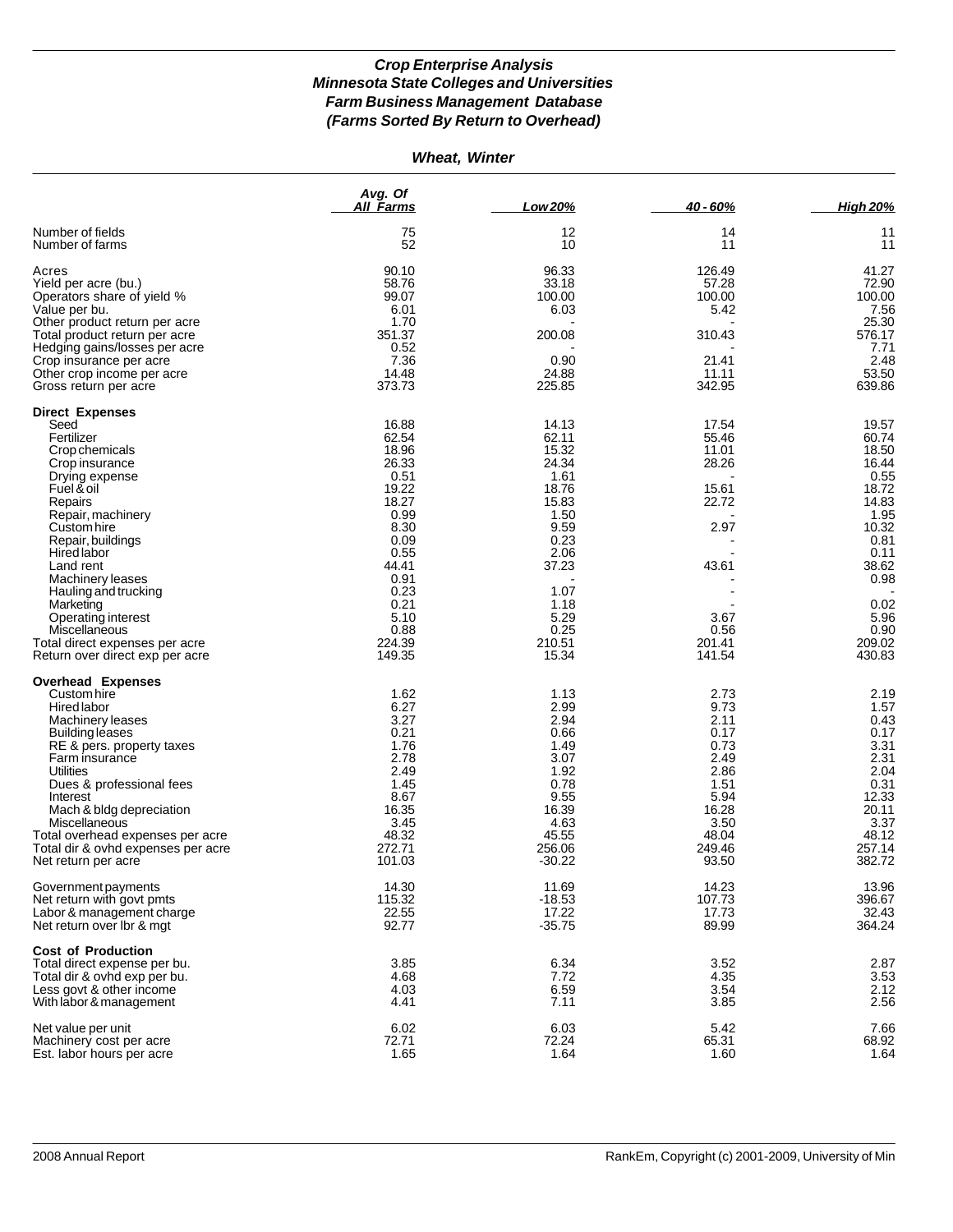# *Beef Backgrounding Excluding Organic -- Average Per Cwt. Produced*

|                                                                                                                                                                                                                                                                                                                                                       | Avg. Of<br>All Farms                                                  |                                                                                              | <b>High 20%</b>                                      |                                                                                             |
|-------------------------------------------------------------------------------------------------------------------------------------------------------------------------------------------------------------------------------------------------------------------------------------------------------------------------------------------------------|-----------------------------------------------------------------------|----------------------------------------------------------------------------------------------|------------------------------------------------------|---------------------------------------------------------------------------------------------|
| Number of farms                                                                                                                                                                                                                                                                                                                                       |                                                                       | 18                                                                                           |                                                      | 5                                                                                           |
| Backgnd Beef sold (lb)<br>Transferred out (lb)<br>Butchered (lb)<br>Other income                                                                                                                                                                                                                                                                      | Quantity<br>230.31<br>12.81<br>6.50                                   | Value<br>199.03<br>11.19<br>4.74                                                             | Quantity<br>232.85<br>8.58<br>10.54                  | Value<br>222.59<br>6.21<br>9.48                                                             |
| Purchased (lb)<br>Transferred in (lb)<br>Inventory change (lb)<br>Gross margin                                                                                                                                                                                                                                                                        | $-93.44$<br>$-74.04$<br>17.86                                         | $-82.05$<br>-71.95<br>9.17<br>70.14                                                          | -71.54<br>-98.45<br>18.02                            | $-66.89$<br>-100.44<br>20.97<br>91.93                                                       |
| <b>Direct Expenses</b><br>Corn Distillers Grn (dry) (lb.)<br>Protein Vit Minerals (lb.)<br>Complete Ration (lb.)<br>Corn (bu.)<br>Corn Silage (lb.)<br>Hay, Alfalfa (lb.)<br>Hay, Grass (lb.)<br>Oats (bu.)                                                                                                                                           | 4.94<br>18.48<br>78.86<br>2.44<br>1,019.25<br>32.53<br>251.91<br>1.39 | 0.50<br>3.89<br>7.65<br>10.61<br>14.70<br>1.37<br>8.85<br>2.90                               | 24.56<br>0.97<br>1,632.59<br>44.48<br>115.16<br>3.39 | 3.79<br>3.09<br>20.19<br>1.05<br>3.45<br>6.77                                               |
| Sweet Corn Silage (lb.)<br>Other feed stuffs (lb)<br>Veterinary<br>Supplies<br>Contract production exp.<br>Fuel & oil<br>Repairs<br>Custom hire                                                                                                                                                                                                       | 43.89<br>55.27                                                        | 0.18<br>1.09<br>2.34<br>1.01<br>1.18<br>4.36<br>3.62<br>1.46                                 |                                                      | 3.12<br>1.19<br>4.85<br>2.97<br>2.74                                                        |
| Hauling and trucking<br>Marketing<br>Operating interest<br>Total direct expenses<br>Return over direct expense                                                                                                                                                                                                                                        |                                                                       | 1.52<br>2.86<br>3.15<br>73.26<br>$-3.12$                                                     |                                                      | 1.61<br>3.19<br>4.65<br>62.66<br>29.26                                                      |
| <b>Overhead Expenses</b><br>Hired labor<br>Farm insurance<br>Utilities<br>Interest<br>Mach & bldg depreciation<br>Miscellaneous<br>Total overhead expenses<br>Total dir & ovhd expenses<br>Net return                                                                                                                                                 |                                                                       | 1.31<br>0.84<br>1.07<br>1.39<br>1.32<br>1.94<br>7.88<br>81.14<br>$-11.00$                    |                                                      | 0.77<br>0.92<br>0.95<br>0.59<br>1.25<br>1.18<br>5.66<br>68.32<br>23.61                      |
| Labor & management charge<br>Net return over Ibr & mgt                                                                                                                                                                                                                                                                                                |                                                                       | 5.55<br>$-16.55$                                                                             |                                                      | 5.48<br>18.13                                                                               |
| <b>Cost of Production Per Cwt. Produced</b><br>Total direct expense per unit<br>Total dir& ovhd expense per unit<br>With other revenue adjustments<br>With labor and management                                                                                                                                                                       |                                                                       | 87.75<br>90.99<br>90.99<br>93.28                                                             |                                                      | 82.65<br>84.99<br>84.99<br>87.26                                                            |
| Est. labor hours per unit                                                                                                                                                                                                                                                                                                                             |                                                                       | 0.59                                                                                         |                                                      | 0.93                                                                                        |
| Other Information<br>No. purchased or trans in<br>Number sold or trans out<br>Percentage death loss<br>Avg. daily gain (lbs)<br>Lbs of conc / lb of gain<br>Lbs of feed / lb of gain<br>Feed cost per cwt of gain<br>Feed cost per head<br>Average purchase weight<br>Avg wgt / Backgnd Beef sold<br>Avg purch price / cwt.<br>Avg sales price / cwt. |                                                                       | 127<br>119<br>1.3<br>1.44<br>2.94<br>9.49<br>51.74<br>150.57<br>533<br>822<br>87.81<br>86.42 |                                                      | 107<br>98<br>1.1<br>1.35<br>1.87<br>8.91<br>38.34<br>125.89<br>542<br>874<br>93.50<br>95.59 |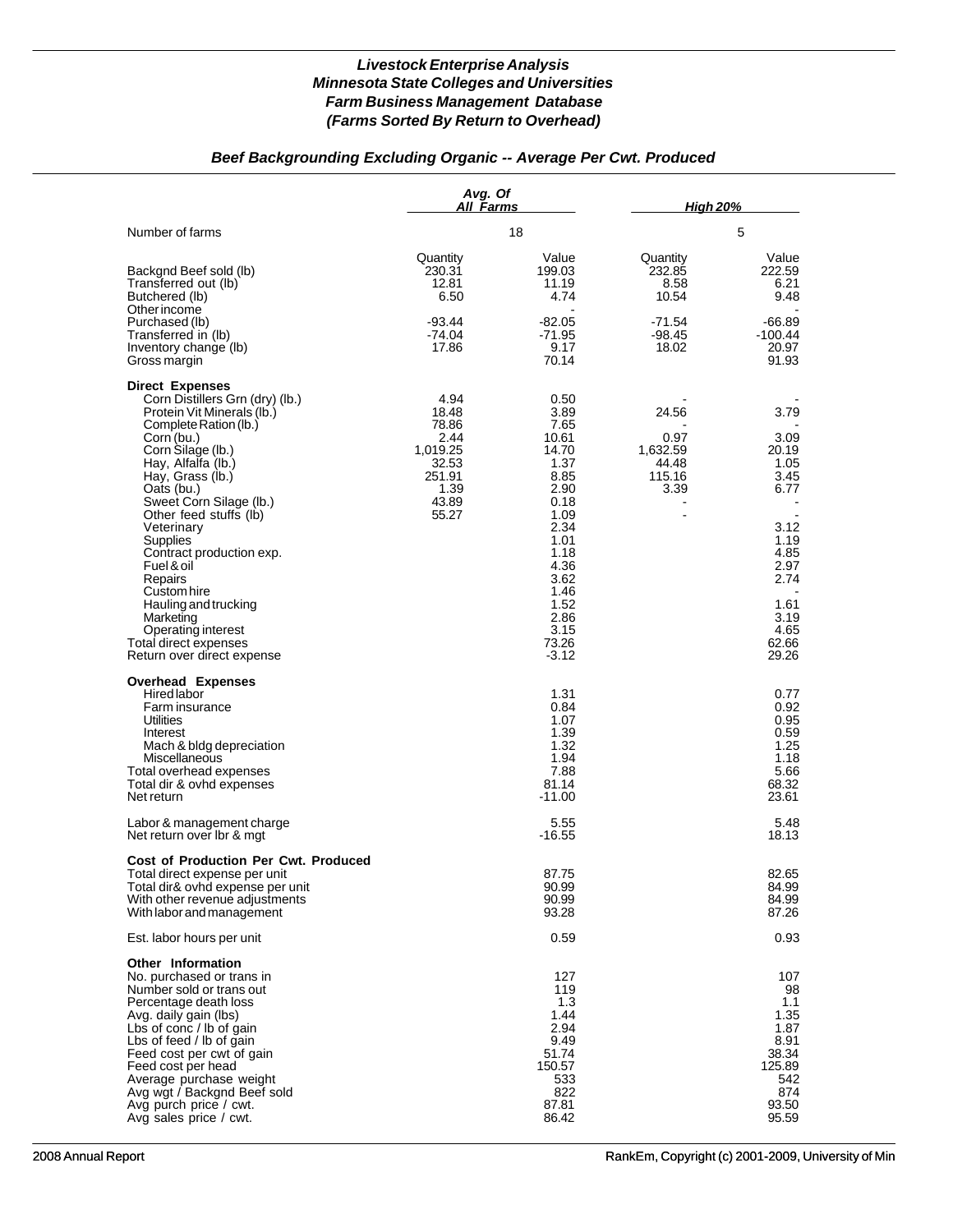# *Beef Backgrounding Excluding Organic -- Average Per Head*

|                                                                                                                                                                                                                                                                                                                                                                                                                                                                                  | Avg. Of<br>All Farms                                                              |                                                                                                                                                                                  | <b>High 20%</b>                                                    |                                                                                                                                          |  |
|----------------------------------------------------------------------------------------------------------------------------------------------------------------------------------------------------------------------------------------------------------------------------------------------------------------------------------------------------------------------------------------------------------------------------------------------------------------------------------|-----------------------------------------------------------------------------------|----------------------------------------------------------------------------------------------------------------------------------------------------------------------------------|--------------------------------------------------------------------|------------------------------------------------------------------------------------------------------------------------------------------|--|
| Number of farms                                                                                                                                                                                                                                                                                                                                                                                                                                                                  | 18                                                                                |                                                                                                                                                                                  | 5                                                                  |                                                                                                                                          |  |
| Backgnd Beef sold (lb)<br>Transferred out (lb)<br>Butchered (lb)<br>Other income                                                                                                                                                                                                                                                                                                                                                                                                 | Quantity<br>670.2<br>37.3<br>18.9                                                 | Value<br>579.20<br>32.58<br>13.80                                                                                                                                                | Quantity<br>764.6<br>28.2<br>34.6                                  | Value<br>730.95<br>20.39<br>31.14                                                                                                        |  |
| Purchased (lb)<br>Transferred in (lb)<br>Inventory change (lb)<br>Gross margin                                                                                                                                                                                                                                                                                                                                                                                                   | $-271.9$<br>$-215.5$<br>52.0                                                      | -238.77<br>-209.38<br>26.69<br>204.12                                                                                                                                            | $-234.9$<br>$-323.3$<br>59.2                                       | -219.66<br>$-329.82$<br>68.86<br>301.87                                                                                                  |  |
| <b>Direct Expenses</b><br>Corn Distillers Grn (dry) (lb.)<br>Protein Vit Minerals (lb.)<br>Complete Ration (lb.)<br>Corn (bu.)<br>Corn Silage (lb.)<br>Hay, Alfalfa (lb.)<br>Hay, Grass (lb.)<br>Oats (bu.)<br>Sweet Corn Silage (lb.)<br>Other feed stuffs (lb)<br>Veterinary<br>Supplies<br>Contract production exp.<br>Fuel & oil<br>Repairs<br>Custom hire<br>Hauling and trucking<br>Marketing<br>Operating interest<br>Total direct expenses<br>Return over direct expense | 14.4<br>53.8<br>229.5<br>7.1<br>2,966.1<br>94.7<br>733.1<br>4.0<br>127.7<br>160.8 | 1.45<br>11.33<br>22.27<br>30.88<br>42.78<br>4.00<br>25.74<br>8.43<br>0.51<br>3.17<br>6.82<br>2.95<br>3.43<br>12.69<br>10.55<br>4.25<br>4.43<br>8.33<br>9.18<br>213.20<br>$-9.08$ | 80.6<br>3.2<br>5,361.2<br>146.1<br>378.2<br>11.1<br>$\blacksquare$ | 12.43<br>10.13<br>66.30<br>3.44<br>11.35<br>22.25<br>10.26<br>3.92<br>15.91<br>9.75<br>9.01<br>5.30<br>10.46<br>15.27<br>205.78<br>96.10 |  |
| <b>Overhead Expenses</b><br><b>Hired labor</b><br>Farm insurance<br>Utilities<br>Interest<br>Mach & bldg depreciation<br>Miscellaneous<br>Total overhead expenses<br>Total dir & ovhd expenses<br>Net return                                                                                                                                                                                                                                                                     |                                                                                   | 3.83<br>2.44<br>3.12<br>4.04<br>3.85<br>5.65<br>22.93<br>236.13<br>$-32.01$                                                                                                      |                                                                    | 2.53<br>3.03<br>3.12<br>1.95<br>4.09<br>3.86<br>18.58<br>224.35<br>77.52                                                                 |  |
| Labor & management charge<br>Net return over lbr & mgt                                                                                                                                                                                                                                                                                                                                                                                                                           |                                                                                   | 16.15<br>$-48.16$                                                                                                                                                                |                                                                    | 17.99<br>59.52                                                                                                                           |  |
| <b>Cost of Production Per Cwt. Produced</b><br>Total direct expense per unit<br>Total dir& ovhd expense per unit<br>With other revenue adjustments<br>With labor and management                                                                                                                                                                                                                                                                                                  |                                                                                   | 87.75<br>90.99<br>90.99<br>93.28                                                                                                                                                 |                                                                    | 82.65<br>84.99<br>84.99<br>87.26                                                                                                         |  |
| Est. labor hours per unit                                                                                                                                                                                                                                                                                                                                                                                                                                                        |                                                                                   | 1.72                                                                                                                                                                             |                                                                    | 3.07                                                                                                                                     |  |
| <b>Other Information</b><br>No. purchased or trans in<br>Number sold or trans out<br>Percentage death loss<br>Avg. daily gain (lbs)<br>Lbs of conc / lb of gain<br>Lbs of feed / lb of gain<br>Feed cost per cwt of gain<br>Feed cost per head<br>Average purchase weight<br>Avg wgt / Backgnd Beef sold<br>Avg purch price / cwt.<br>Avg sales price / cwt.                                                                                                                     |                                                                                   | 127<br>119<br>1.3<br>1.44<br>2.94<br>9.49<br>51.74<br>150.57<br>533<br>822<br>87.81<br>86.42                                                                                     |                                                                    | 107<br>98<br>1.1<br>1.35<br>1.87<br>8.91<br>38.34<br>125.89<br>542<br>874<br>93.50<br>95.59                                              |  |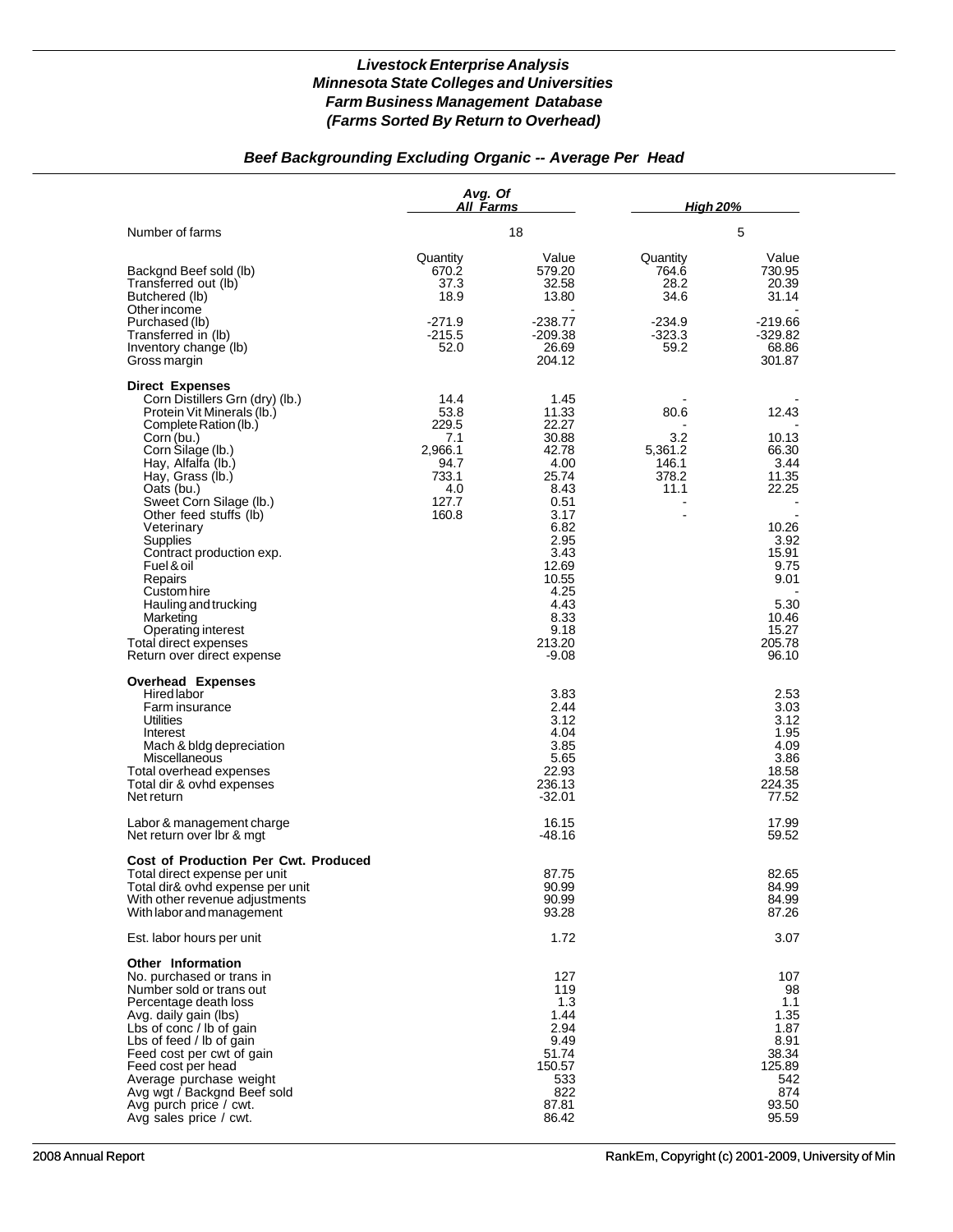# *Beef Cow-Calf Excluding Organic -- Average Per Cwt. Produced*

|                                                                                                                                                                                                                                                                                                                                                                                            | Avg. Of<br>All Farms                                                      |                                                                                                                                     | <b>Low 20%</b>                                                              |                                                                                                                                      | <b>High 20%</b>                                                            |                                                                                                                                  |
|--------------------------------------------------------------------------------------------------------------------------------------------------------------------------------------------------------------------------------------------------------------------------------------------------------------------------------------------------------------------------------------------|---------------------------------------------------------------------------|-------------------------------------------------------------------------------------------------------------------------------------|-----------------------------------------------------------------------------|--------------------------------------------------------------------------------------------------------------------------------------|----------------------------------------------------------------------------|----------------------------------------------------------------------------------------------------------------------------------|
| Number of farms                                                                                                                                                                                                                                                                                                                                                                            | 117                                                                       |                                                                                                                                     | 23                                                                          |                                                                                                                                      | 24                                                                         |                                                                                                                                  |
| Beef Calves sold (lb)<br>Transferred out (lb)<br>Cull sales (lb)<br>Butchered (lb)<br>Other income<br>Purchased (lb)<br>Transferred in (lb)<br>Inventory change (lb)<br>Gross margin                                                                                                                                                                                                       | Quantity<br>38.46<br>44.38<br>25.67<br>0.89<br>$-5.53$<br>$-7.42$<br>3.54 | Value<br>38.67<br>45.27<br>15.61<br>0.84<br>0.48<br>$-10.60$<br>$-8.02$<br>$-1.06$<br>81.21                                         | Quantity<br>11.91<br>48.71<br>33.55<br>0.33<br>$-2.91$<br>$-10.13$<br>18.55 | Value<br>10.29<br>46.26<br>14.09<br>0.25<br>0.09<br>-6.17<br>$-9.56$<br>$-11.51$<br>43.75                                            | Quantity<br>43.91<br>47.64<br>21.15<br>0.95<br>$-3.74$<br>$-10.40$<br>0.49 | Value<br>44.32<br>50.64<br>15.28<br>0.68<br>1.62<br>$-4.10$<br>$-10.18$<br>5.09<br>103.34                                        |
| <b>Direct Expenses</b><br>Protein Vit Minerals (lb.)<br>Complete Ration (lb.)<br>Corn (bu.)<br>Corn Silage (lb.)<br>Hay, Alfalfa (lb.)<br>Hay, Grass (lb.)<br>Pasture (aum)<br>Other feed stuffs (lb)<br>Veterinary<br>Supplies<br>Fuel & oil<br>Repairs<br>Custom hire<br>Operating interest<br>Total direct expenses<br>Return over direct expense                                       | 55.85<br>66.80<br>0.43<br>724.43<br>344.17<br>605.96<br>1.54<br>322.70    | 3.91<br>1.35<br>1.69<br>10.17<br>14.97<br>18.18<br>8.41<br>3.85<br>4.51<br>5.89<br>4.16<br>4.25<br>0.73<br>1.77<br>83.84<br>$-2.63$ | 30.13<br>11.06<br>0.50<br>784.40<br>549.33<br>375.38<br>2.88<br>130.35      | 5.94<br>1.51<br>1.93<br>11.10<br>28.09<br>13.36<br>8.99<br>4.40<br>3.77<br>5.13<br>3.29<br>5.31<br>1.16<br>1.77<br>95.74<br>$-52.00$ | 15.05<br>2.05<br>0.32<br>642.55<br>371.80<br>481.89<br>2.18<br>569.57      | 3.30<br>0.46<br>1.08<br>9.97<br>12.58<br>12.01<br>9.81<br>2.71<br>5.60<br>3.82<br>5.04<br>3.76<br>0.05<br>1.35<br>71.54<br>31.80 |
| <b>Overhead Expenses</b><br><b>Hired labor</b><br>Farm insurance<br><b>Utilities</b><br>Interest<br>Mach & bldg depreciation<br>Miscellaneous<br>Total overhead expenses<br>Total dir & ovhd expenses<br>Net return                                                                                                                                                                        |                                                                           | 0.95<br>1.51<br>1.79<br>3.63<br>6.15<br>3.01<br>17.04<br>100.88<br>$-19.67$                                                         |                                                                             | 1.50<br>1.42<br>2.36<br>3.68<br>5.24<br>2.70<br>16.90<br>112.65<br>$-68.90$                                                          |                                                                            | 0.79<br>1.39<br>1.91<br>3.84<br>5.16<br>3.65<br>16.74<br>88.29<br>15.06                                                          |
| Labor & management charge<br>Net return over Ibr & mgt                                                                                                                                                                                                                                                                                                                                     |                                                                           | 13.42<br>$-33.09$                                                                                                                   |                                                                             | 12.20<br>$-81.10$                                                                                                                    |                                                                            | 11.05<br>4.00                                                                                                                    |
| Cost of Production Per Cwt. Produced<br>Total direct expense per unit<br>Total dir& ovhd expense per unit<br>With other revenue adjustments<br>With labor and management                                                                                                                                                                                                                   |                                                                           | 83.84<br>100.88<br>104.55<br>117.97                                                                                                 |                                                                             | 95.74<br>112.65<br>134.37<br>146.57                                                                                                  |                                                                            | 71.54<br>88.29<br>79.33<br>90.38                                                                                                 |
| Est. labor hours per unit                                                                                                                                                                                                                                                                                                                                                                  |                                                                           | 1.42                                                                                                                                |                                                                             | 1.43                                                                                                                                 |                                                                            | 1.31                                                                                                                             |
| Other Information<br>Number of cows<br>Pregnancy percentage<br>Pregnancy loss percentage<br>Culling percentage<br><b>Calving percentage</b><br>Weaning percentage<br>Calves sold per cow<br>Calf death loss percent<br>Cow death loss percent<br>Cows per FTE<br>Average weaning weight<br>Lbs weaned/exposed female<br>Feed cost per cow<br>Avg wgt/ Beef Calves sold<br>Avg price / cwt. |                                                                           | 66.9<br>96.0<br>0.8<br>12.8<br>95.2<br>88.8<br>0.83<br>6.0<br>2.7<br>351.4<br>531<br>471<br>351.98<br>606<br>100.55                 |                                                                             | 60.9<br>94.9<br>0.3<br>14.6<br>94.6<br>87.4<br>0.77<br>6.8<br>3.2<br>288.1<br>552<br>482<br>512.51<br>675<br>86.42                   |                                                                            | 84.5<br>97.2<br>0.4<br>11.9<br>96.9<br>90.8<br>0.89<br>5.2<br>1.7<br>371.5<br>563<br>511<br>299.36<br>596<br>100.94              |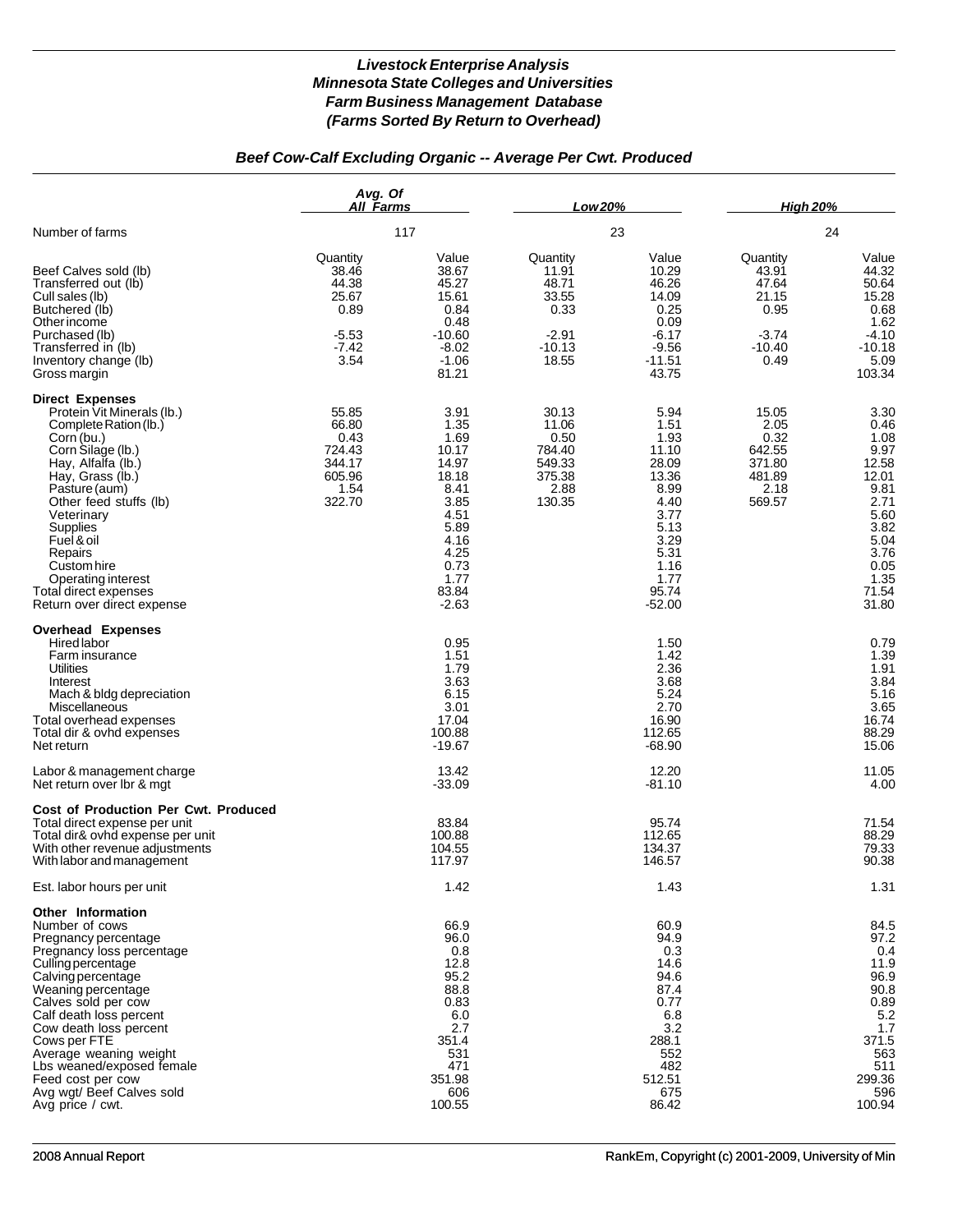# *Beef Cow-Calf Excluding Organic -- Average Per Cow*

|                                                                                                                                                                                                                                                                                                                                                                                            | Avg. Of<br><b>All Farms</b><br>117                                       |                                                                                                                                                       | <b>Low20%</b><br>23                                                      |                                                                                                                                                           | <b>High 20%</b><br>24                                                   |                                                                                                                                                    |
|--------------------------------------------------------------------------------------------------------------------------------------------------------------------------------------------------------------------------------------------------------------------------------------------------------------------------------------------------------------------------------------------|--------------------------------------------------------------------------|-------------------------------------------------------------------------------------------------------------------------------------------------------|--------------------------------------------------------------------------|-----------------------------------------------------------------------------------------------------------------------------------------------------------|-------------------------------------------------------------------------|----------------------------------------------------------------------------------------------------------------------------------------------------|
| Number of farms<br>Beef Calves sold (lb)<br>Transferred out (lb)<br>Cull sales (lb)<br>Butchered (lb)<br>Other income<br>Purchased (lb)<br>Transferred in (lb)<br>Inventory change (lb)<br>Gross margin                                                                                                                                                                                    |                                                                          |                                                                                                                                                       |                                                                          |                                                                                                                                                           |                                                                         |                                                                                                                                                    |
|                                                                                                                                                                                                                                                                                                                                                                                            | Quantity<br>216.5<br>249.9<br>144.5<br>5.0<br>-31.1<br>$-41.8$<br>19.9   | Value<br>217.70<br>254.86<br>87.90<br>4.75<br>2.72<br>$-59.68$<br>$-45.13$<br>$-5.97$<br>457.16                                                       | Quantity<br>81.0<br>331.5<br>228.3<br>2.2<br>$-19.8$<br>$-68.9$<br>126.2 | Value<br>70.02<br>314.82<br>95.86<br>1.71<br>0.60<br>-41.96<br>$-65.02$<br>$-78.34$<br>297.69                                                             | Quantity<br>253.2<br>274.8<br>122.0<br>5.5<br>$-21.6$<br>$-60.0$<br>2.8 | Value<br>255.57<br>292.04<br>88.13<br>3.90<br>9.34<br>$-23.64$<br>$-58.73$<br>29.33<br>595.95                                                      |
| <b>Direct Expenses</b><br>Protein Vit Minerals (lb.)<br>Complete Ration (lb.)<br>Corn (bu.)<br>Corn Silage (lb.)<br>Hay, Alfalfa (lb.)<br>Hay, Grass (lb.)<br>Pasture (aum)<br>Other feed stuffs (lb)<br>Veterinary<br>Supplies<br>Fuel & oil<br>Repairs<br>Custom hire<br>Hired labor<br>Operating interest<br>Total direct expenses<br>Return over direct expense                        | 314.4<br>376.0<br>2.4<br>4,078.0<br>1,937.5<br>3,411.1<br>8.7<br>1,816.6 | 21.99<br>7.59<br>9.50<br>57.27<br>84.25<br>102.32<br>47.37<br>21.70<br>25.36<br>30.78<br>23.40<br>23.94<br>4.13<br>2.40<br>9.96<br>471.96<br>$-14.79$ | 205.0<br>75.3<br>3.4<br>5,337.7<br>3,738.1<br>2,554.4<br>19.6<br>887.0   | 40.45<br>10.26<br>13.13<br>75.54<br>191.17<br>90.89<br>61.16<br>29.93<br>25.65<br>28.40<br>22.37<br>36.15<br>7.90<br>6.52<br>12.01<br>651.51<br>$-353.82$ | 86.8<br>11.8<br>1.8<br>3,705.5<br>2,144.1<br>2,779.0<br>12.6<br>3,284.6 | 19.04<br>2.63<br>6.21<br>57.49<br>72.53<br>69.24<br>56.59<br>15.63<br>32.32<br>21.85<br>29.09<br>21.69<br>0.28<br>0.19<br>7.79<br>412.58<br>183.37 |
| <b>Overhead Expenses</b><br><b>Hired labor</b><br>Farm insurance<br>Utilities<br>Interest<br>Mach & bldg depreciation<br>Miscellaneous<br>Total overhead expenses<br>Total dir & ovhd expenses<br>Net return                                                                                                                                                                               |                                                                          | 5.34<br>8.52<br>10.06<br>20.42<br>34.60<br>16.96<br>95.91<br>567.87<br>$-110.70$                                                                      |                                                                          | 10.23<br>9.63<br>16.09<br>25.06<br>35.63<br>18.39<br>115.02<br>766.54<br>-468.85                                                                          |                                                                         | 4.58<br>8.03<br>11.00<br>22.15<br>29.75<br>21.03<br>96.55<br>509.13<br>86.82                                                                       |
| Labor & management charge<br>Net return over Ibr & mgt                                                                                                                                                                                                                                                                                                                                     |                                                                          | 75.55<br>$-186.26$                                                                                                                                    |                                                                          | 83.01<br>$-551.86$                                                                                                                                        |                                                                         | 63.74<br>23.09                                                                                                                                     |
| <b>Cost of Production Per Cwt. Produced</b><br>Total direct expense per unit<br>Total dir& ovhd expense per unit<br>With other revenue adjustments<br>With labor and management                                                                                                                                                                                                            |                                                                          | 83.84<br>100.88<br>104.55<br>117.97                                                                                                                   |                                                                          | 95.74<br>112.65<br>134.37<br>146.57                                                                                                                       |                                                                         | 71.54<br>88.29<br>79.33<br>90.38                                                                                                                   |
| Est. labor hours per unit                                                                                                                                                                                                                                                                                                                                                                  |                                                                          | 7.97                                                                                                                                                  |                                                                          | 9.72                                                                                                                                                      |                                                                         | 7.54                                                                                                                                               |
| <b>Other Information</b><br>Number of cows<br>Pregnancy percentage<br>Pregnancy loss percentage<br>Culling percentage<br>Calving percentage<br>Weaning percentage<br>Calves sold per cow<br>Calf death loss percent<br>Cow death loss percent<br>Cows per FTE<br>Average weaning weight<br>Lbs weaned/exposed female<br>Feed cost per cow<br>Avg wgt/ Beef Calves sold<br>Avg price / cwt. |                                                                          | 66.9<br>96.0<br>0.8<br>12.8<br>95.2<br>88.8<br>0.83<br>6.0<br>2.7<br>351.4<br>531<br>471<br>351.98<br>606<br>100.55                                   |                                                                          | 60.9<br>94.9<br>0.3<br>14.6<br>94.6<br>87.4<br>0.77<br>6.8<br>3.2<br>288.1<br>552<br>482<br>512.51<br>675<br>86.42                                        |                                                                         | 84.5<br>97.2<br>0.4<br>11.9<br>96.9<br>90.8<br>0.89<br>5.2<br>1.7<br>371.5<br>563<br>511<br>299.36<br>596<br>100.94                                |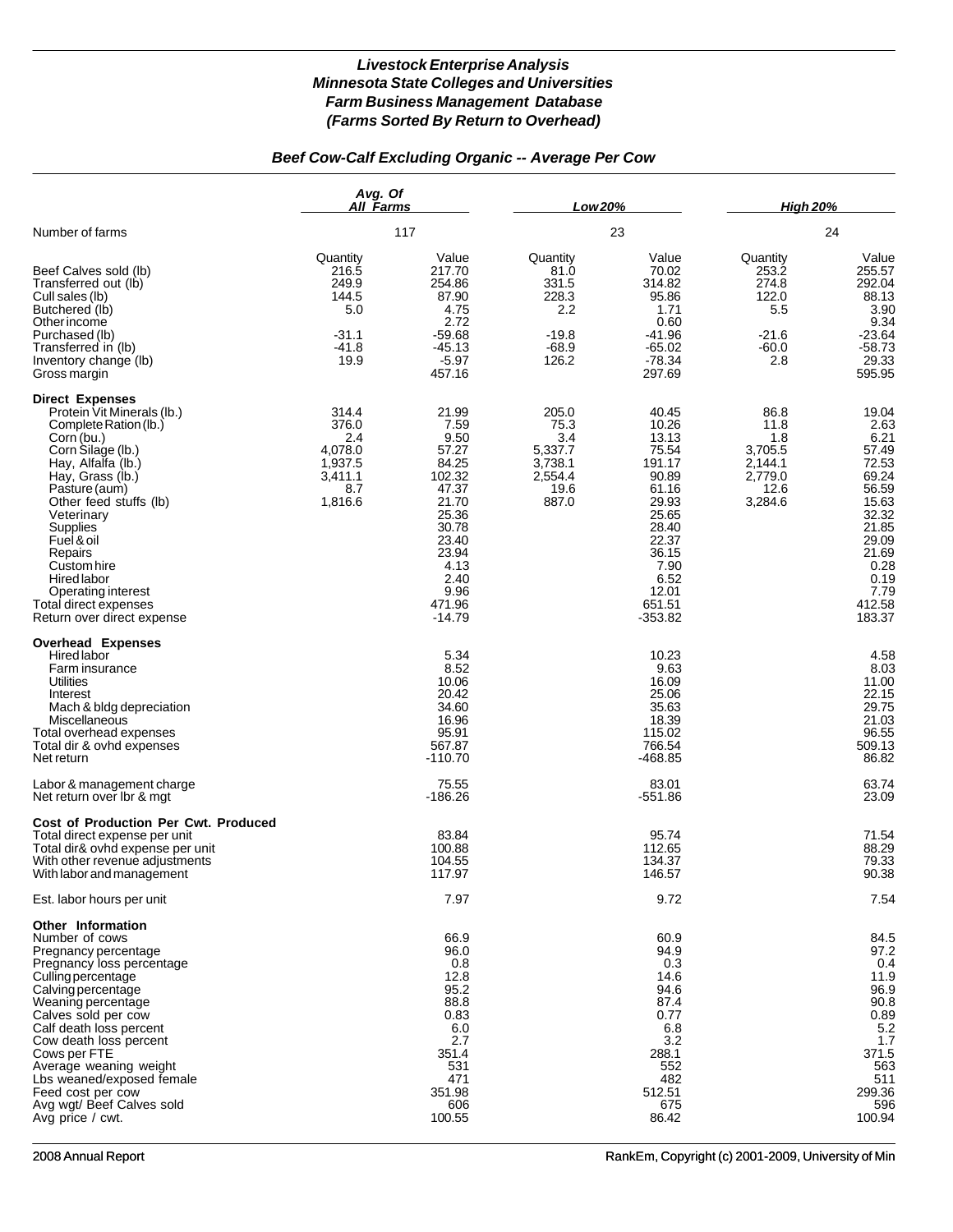# *Beef Finishing Excluding Organic -- Average Per Cwt. Produced*

|                                                                                                                                                                                                                                                                                                                                                                                                                                                                      | Avg. Of<br>All Farms                                                          |                                                                                                                                                                        | Low 20%                                                                |                                                                                                                                                     | <b>High 20%</b>                                                        |                                                                                                                                                         |
|----------------------------------------------------------------------------------------------------------------------------------------------------------------------------------------------------------------------------------------------------------------------------------------------------------------------------------------------------------------------------------------------------------------------------------------------------------------------|-------------------------------------------------------------------------------|------------------------------------------------------------------------------------------------------------------------------------------------------------------------|------------------------------------------------------------------------|-----------------------------------------------------------------------------------------------------------------------------------------------------|------------------------------------------------------------------------|---------------------------------------------------------------------------------------------------------------------------------------------------------|
| Number of farms                                                                                                                                                                                                                                                                                                                                                                                                                                                      |                                                                               | 80                                                                                                                                                                     |                                                                        | 15                                                                                                                                                  |                                                                        | 16                                                                                                                                                      |
| Finish Beef sold (lb)<br>Transferred out (lb)<br>Butchered (lb)<br>Hedging gain/loss<br>Other income<br>Purchased (lb)<br>Transferred in (lb)<br>Inventory change (lb)<br>Gross margin                                                                                                                                                                                                                                                                               | Quantity<br>186.15<br>3.58<br>1.36<br>$-58.47$<br>$-7.68$<br>$-24.94$         | Value<br>169.64<br>3.54<br>1.30<br>2.98<br>0.07<br>$-60.51$<br>$-7.90$<br>$-31.93$<br>77.17                                                                            | Quantity<br>187.82<br>0.41<br>1.62<br>$-51.30$<br>$-20.21$<br>$-18.34$ | Value<br>168.03<br>0.32<br>1.08<br>0.16<br>$-54.15$<br>$-20.02$<br>$-33.43$<br>61.98                                                                | Quantity<br>209.43<br>0.62<br>0.48<br>$-23.39$<br>$-10.63$<br>$-76.51$ | Value<br>190.66<br>0.50<br>1.01<br>$-22.42$<br>$-10.78$<br>$-63.14$<br>95.83                                                                            |
| <b>Direct Expenses</b><br>Corn Gluten (lb.)<br>Protein Vit Minerals (lb.)<br>Complete Ration (lb.)<br>Corn (bu.)<br>Corn Silage (lb.)<br>Hay, Alfalfa (lb.)<br>Hay, Grass (lb.)<br>DDS(S(1b.)<br>Other feed stuffs (lb)<br>Veterinary<br><b>Supplies</b><br>Contract production exp.<br>Fuel & oil<br>Repairs<br>Custom hire<br>Hired labor<br><b>Utilities</b><br>Hauling and trucking<br>Operating interest<br>Total direct expenses<br>Return over direct expense | 71.02<br>45.07<br>35.31<br>8.23<br>350.91<br>49.77<br>34.14<br>26.05<br>78.71 | 1.87<br>7.43<br>3.45<br>32.74<br>5.22<br>2.34<br>1.41<br>1.09<br>2.02<br>1.47<br>2.24<br>2.49<br>2.27<br>1.84<br>1.08<br>0.37<br>0.28<br>1.68<br>2.78<br>74.08<br>3.09 | 81.78<br>12.15<br>212.48<br>112.09<br>45.64<br>27.47<br>42.88          | 14.94<br>50.24<br>3.46<br>4.67<br>1.78<br>1.51<br>1.60<br>1.75<br>3.35<br>2.02<br>2.48<br>0.88<br>1.56<br>1.22<br>0.25<br>4.26<br>95.98<br>$-34.00$ | 64.68<br>8.02<br>454.87<br>30.93<br>9.03<br>17.70<br>42.30             | 8.27<br>0.08<br>30.62<br>6.34<br>1.77<br>0.40<br>0.35<br>1.63<br>1.38<br>4.48<br>0.00<br>4.54<br>3.18<br>0.08<br>0.40<br>0.96<br>1.78<br>66.27<br>29.55 |
| <b>Overhead Expenses</b><br><b>Hired labor</b><br>Farm insurance<br><b>Utilities</b><br>Interest<br>Mach & bldg depreciation<br>Miscellaneous<br>Total overhead expenses<br>Total dir & ovhd expenses<br>Net return<br>Labor & management charge                                                                                                                                                                                                                     |                                                                               | 1.22<br>0.81<br>0.72<br>1.57<br>3.69<br>1.43<br>9.44<br>83.52<br>$-6.35$<br>6.09                                                                                       |                                                                        | 0.52<br>1.10<br>0.53<br>0.99<br>4.71<br>1.22<br>9.08<br>105.05<br>$-43.08$<br>8.09                                                                  |                                                                        | 2.79<br>1.77<br>1.01<br>1.95<br>5.56<br>2.55<br>15.64<br>81.91<br>13.92<br>6.72                                                                         |
| Net return over Ibr & mgt<br>Cost of Production Per Cwt. Produced<br>Total direct expense per unit<br>Total dir& ovhd expense per unit<br>With other revenue adjustments<br>With labor and management                                                                                                                                                                                                                                                                |                                                                               | $-12.44$<br>91.25<br>96.23<br>94.63<br>97.83                                                                                                                           |                                                                        | $-51.16$<br>107.58<br>112.41<br>112.32<br>116.62                                                                                                    |                                                                        | 7.20<br>76.94<br>84.38<br>84.38<br>87.58                                                                                                                |
| Est. labor hours per unit                                                                                                                                                                                                                                                                                                                                                                                                                                            |                                                                               | 0.61                                                                                                                                                                   |                                                                        | 0.50                                                                                                                                                |                                                                        | 0.75                                                                                                                                                    |
| <b>Other Information</b><br>No. purchased or trans in<br>Number sold or trans out<br>Percentage death loss<br>Avg. daily gain (lbs)<br>Lbs of conc / lb of gain<br>Lbs of feed / lb of gain<br>Feed cost per cwt of gain<br>Feed cost per head<br>Average purchase weight<br>Avg wgt / Finish Beef sold<br>Avg purch price / cwt.<br>Avg sales price / cwt.                                                                                                          |                                                                               | 131<br>170<br>1.2<br>2.12<br>7.01<br>9.14<br>57.58<br>369.49<br>620<br>1,291<br>103.49<br>91.13                                                                        |                                                                        | 77<br>88<br>2.0<br>1.64<br>7.94<br>10.50<br>78.20<br>531.81<br>557<br>1,298<br>105.56<br>89.46                                                      |                                                                        | 116<br>190<br>1.3<br>1.48<br>5.66<br>7.64<br>49.46<br>493.46<br>489<br>1,331<br>95.86<br>91.04                                                          |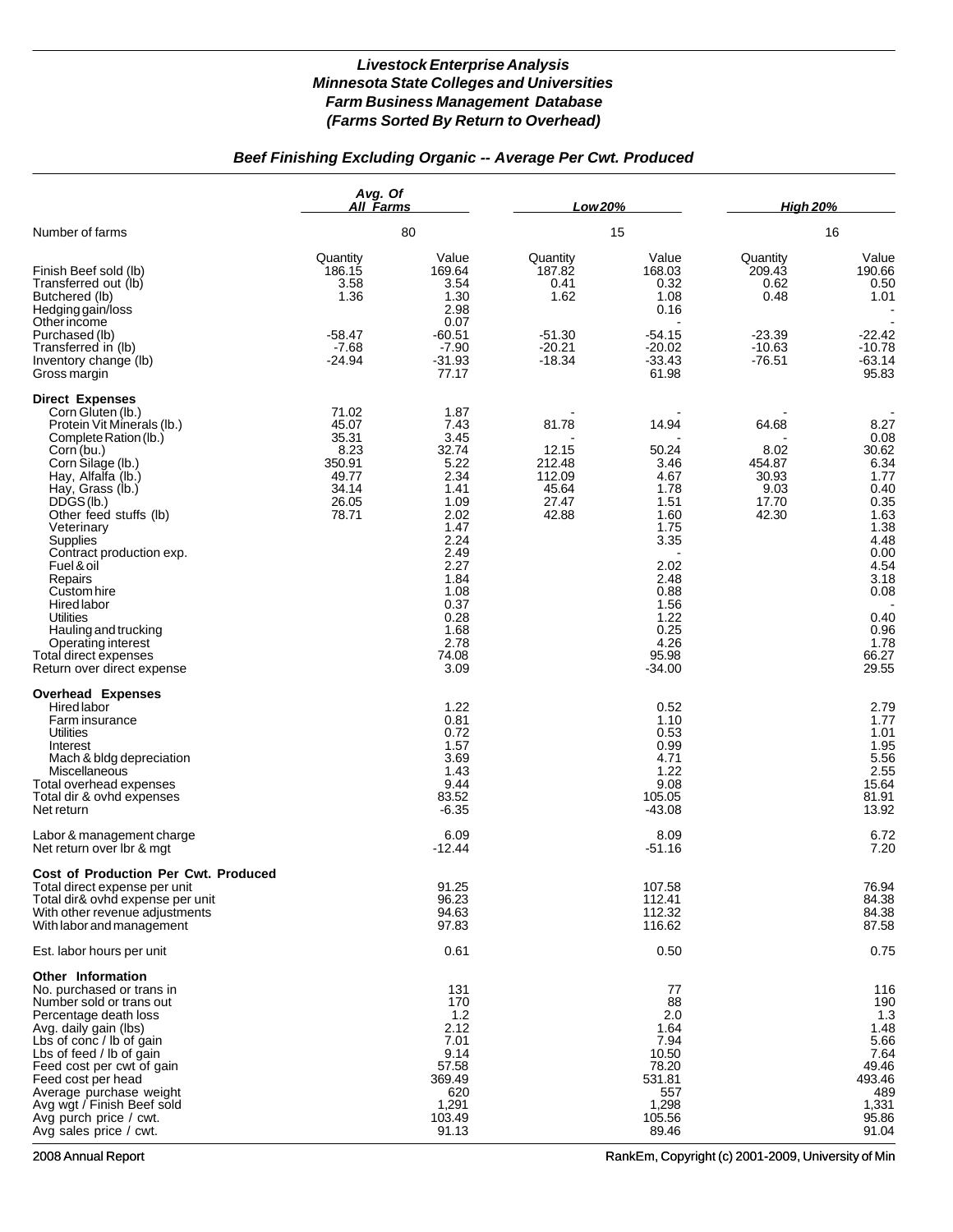## *Beef Finishing Excluding Organic -- Average Per Head*

|                                                                                                                                                                                                                                                                                                                                                                                                                                                                                          | Avg. Of<br>All Farms<br>80                                                    |                                                                                                                                                                                       | Low 20%                                                                |                                                                                                                                                           | <b>High 20%</b>                                                       |                                                                                                                                                                     |
|------------------------------------------------------------------------------------------------------------------------------------------------------------------------------------------------------------------------------------------------------------------------------------------------------------------------------------------------------------------------------------------------------------------------------------------------------------------------------------------|-------------------------------------------------------------------------------|---------------------------------------------------------------------------------------------------------------------------------------------------------------------------------------|------------------------------------------------------------------------|-----------------------------------------------------------------------------------------------------------------------------------------------------------|-----------------------------------------------------------------------|---------------------------------------------------------------------------------------------------------------------------------------------------------------------|
| Number of farms                                                                                                                                                                                                                                                                                                                                                                                                                                                                          |                                                                               |                                                                                                                                                                                       | 15                                                                     |                                                                                                                                                           | 16                                                                    |                                                                                                                                                                     |
| Finish Beef sold (lb)<br>Transferred out (lb)<br>Butchered (lb)<br>Hedging gain/loss<br>Other income<br>Purchased (lb)<br>Transferred in (lb)<br>Inventory change (lb)<br>Gross margin                                                                                                                                                                                                                                                                                                   | Quantity<br>1,194.6<br>23.0<br>8.7<br>$-375.2$<br>$-49.3$<br>$-160.0$         | Value<br>1,088.67<br>22.69<br>8.31<br>19.10<br>0.46<br>$-388.34$<br>$-50.72$<br>$-204.92$<br>495.25                                                                                   | Quantity<br>1,277.2<br>2.8<br>11.0<br>$-348.9$<br>$-137.4$<br>$-124.7$ | Value<br>1,142.65<br>2.20<br>7.32<br>1.05<br>$-368.26$<br>$-136.16$<br>$-227.36$<br>421.46                                                                | Quantity<br>2,089.4<br>6.2<br>4.8<br>$-233.3$<br>$-106.0$<br>$-763.3$ | Value<br>1,902.19<br>4.94<br>10.07<br>$-223.67$<br>-107.57<br>$-629.94$<br>956.03                                                                                   |
| <b>Direct Expenses</b><br>Corn Gluten (lb.)<br>Corn Distillers Grn (dry) (lb.)<br>Protein Vit Minerals (lb.)<br>Complete Ration (lb.)<br>Corn (bu.)<br>Corn Silage (lb.)<br>Hay, Alfalfa (lb.)<br>Hay, Grass (lb.)<br>Other feed stuffs (lb)<br>Veterinary<br>Supplies<br>Contract production exp.<br>Fuel & oil<br>Repairs<br>Repair, machinery<br>Hired labor<br><b>Utilities</b><br>Hauling and trucking<br>Operating interest<br>Total direct expenses<br>Return over direct expense | 455.8<br>63.5<br>289.2<br>226.6<br>52.8<br>2,252.0<br>319.4<br>219.1<br>608.7 | 11.99<br>3.40<br>47.68<br>22.15<br>210.12<br>33.51<br>15.03<br>9.03<br>16.57<br>9.40<br>19.42<br>15.98<br>14.59<br>11.84<br>1.89<br>2.35<br>1.82<br>10.76<br>17.85<br>475.39<br>19.86 | 556.1<br>82.6<br>1,445.0<br>762.3<br>310.4<br>478.5                    | 101.57<br>341.68<br>23.50<br>31.79<br>12.13<br>21.15<br>11.90<br>26.24<br>13.75<br>16.85<br>2.54<br>10.64<br>8.32<br>1.68<br>28.94<br>652.66<br>$-231.21$ | 312.6<br>645.3<br>80.0<br>4,538.2<br>308.6<br>90.1<br>286.0           | 10.93<br>82.53<br>0.78<br>305.45<br>63.23<br>17.61<br>4.02<br>8.91<br>13.78<br>36.01<br>0.02<br>45.34<br>31.72<br>9.48<br>3.96<br>9.61<br>17.80<br>661.17<br>294.86 |
| <b>Overhead Expenses</b><br>Hired labor<br>Farm insurance<br>Utilities<br>Interest<br>Mach & bldg depreciation<br>Miscellaneous<br>Total overhead expenses<br>Total dir & ovhd expenses<br>Net return<br>Labor & management charge<br>Net return over Ibr & mgt<br><b>Cost of Production Per Cwt. Produced</b>                                                                                                                                                                           |                                                                               | 7.84<br>5.18<br>4.63<br>10.07<br>23.70<br>9.19<br>60.61<br>536.00<br>$-40.75$<br>39.06<br>-79.81                                                                                      |                                                                        | 3.55<br>7.51<br>3.62<br>6.70<br>32.04<br>8.31<br>61.72<br>714.39<br>$-292.93$<br>54.98<br>$-347.91$                                                       |                                                                       | 27.87<br>17.70<br>10.05<br>19.47<br>55.46<br>25.44<br>156.00<br>817.17<br>138.86<br>67.05<br>71.81                                                                  |
| Total direct expense per unit<br>Total dir& ovhd expense per unit<br>With other revenue adjustments<br>With labor and management                                                                                                                                                                                                                                                                                                                                                         |                                                                               | 91.25<br>96.23<br>94.63<br>97.83                                                                                                                                                      |                                                                        | 107.58<br>112.41<br>112.32<br>116.62                                                                                                                      |                                                                       | 76.94<br>84.38<br>84.38<br>87.58                                                                                                                                    |
| Est. labor hours per unit                                                                                                                                                                                                                                                                                                                                                                                                                                                                |                                                                               | 3.93                                                                                                                                                                                  |                                                                        | 3.41                                                                                                                                                      |                                                                       | 7.49                                                                                                                                                                |
| Other Information<br>No. purchased or trans in<br>Number sold or trans out<br>Percentage death loss<br>Avg. daily gain (lbs)<br>Lbs of conc / lb of gain<br>Lbs of feed / lb of gain<br>Feed cost per cwt of gain<br>Feed cost per head<br>Average purchase weight<br>Avg wgt / Finish Beef sold<br>Avg purch price / cwt.<br>Avg sales price / cwt.                                                                                                                                     |                                                                               | 131<br>170<br>1.2<br>2.12<br>7.01<br>9.14<br>57.58<br>369.49<br>620<br>1,291<br>103.49<br>91.13                                                                                       |                                                                        | 77<br>88<br>2.0<br>1.64<br>7.94<br>10.50<br>78.20<br>531.81<br>557<br>1,298<br>105.56<br>89.46                                                            |                                                                       | 116<br>190<br>1.3<br>1.48<br>5.66<br>7.64<br>49.46<br>493.46<br>489<br>1,331<br>95.86<br>91.04                                                                      |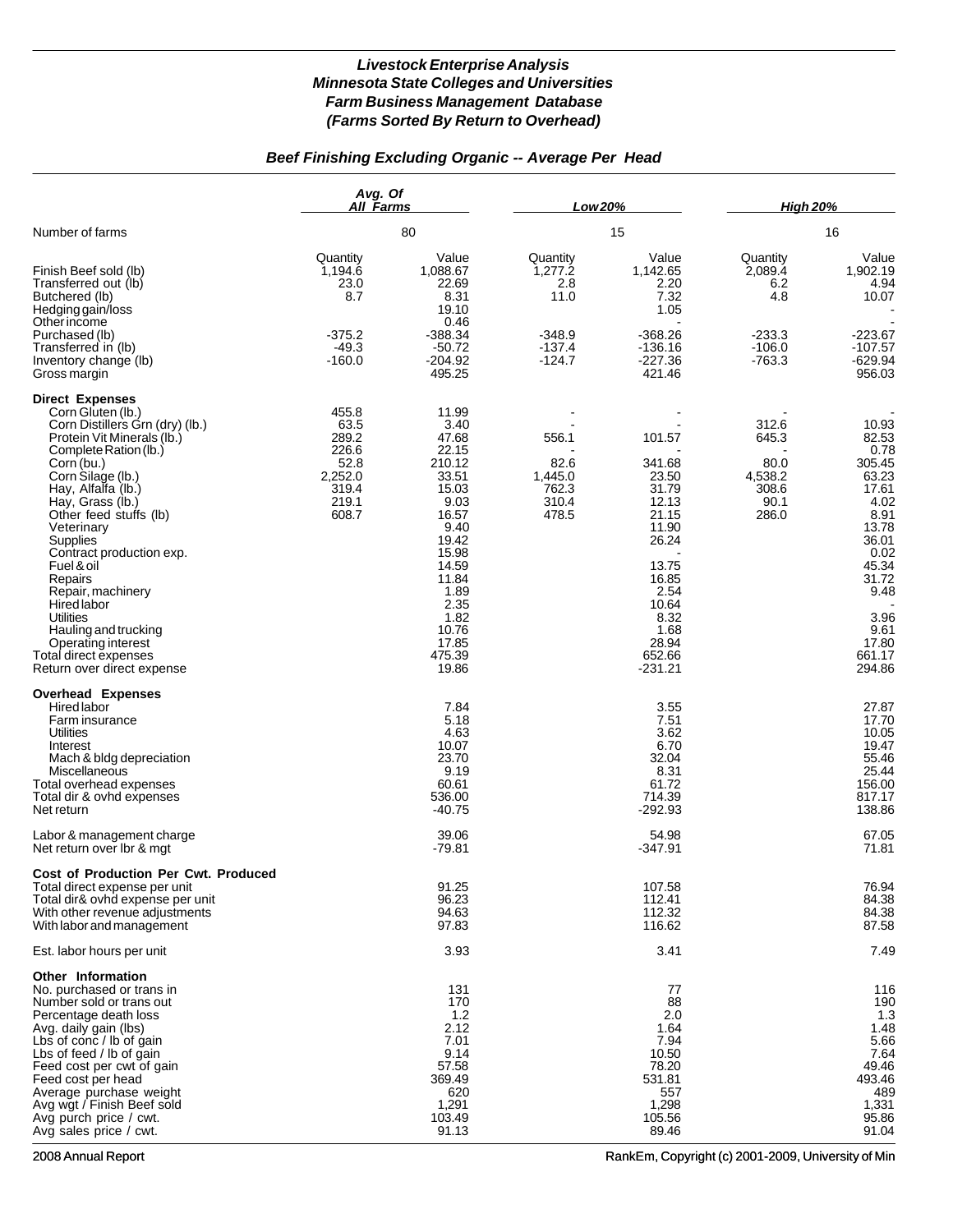# *Dairy Excluding Organic -- Average Per Cwt. Of Milk*

|                                                                                                                                                                                                                                                                                                                                                                                             | Avg. Of<br>All Farms                                                                      |                                                                                                                                               | Low 20%                                                                                   |                                                                                                                                                             | <b>High 20%</b>                                                                           |                                                                                                                                               |
|---------------------------------------------------------------------------------------------------------------------------------------------------------------------------------------------------------------------------------------------------------------------------------------------------------------------------------------------------------------------------------------------|-------------------------------------------------------------------------------------------|-----------------------------------------------------------------------------------------------------------------------------------------------|-------------------------------------------------------------------------------------------|-------------------------------------------------------------------------------------------------------------------------------------------------------------|-------------------------------------------------------------------------------------------|-----------------------------------------------------------------------------------------------------------------------------------------------|
| Number of farms                                                                                                                                                                                                                                                                                                                                                                             |                                                                                           | 466                                                                                                                                           |                                                                                           | 93                                                                                                                                                          |                                                                                           | 94                                                                                                                                            |
| Milk sold (hd)<br>Milk used in home (hd)<br>Milk fed to animals (hd)<br>Dairy Calves sold (hd)<br>Transferred out (hd)<br>Cull sales (hd)<br>Butchered (hd)<br>Hedging gain/loss<br>Other income<br>Purchased (hd)<br>Transferred in (hd)<br>Inventory change (hd)<br>Dairy repl net cost<br>Gross margin                                                                                   | Quantity<br>99.66<br>0.02<br>0.33<br>0.00<br>0.00<br>0.00<br>0.00<br>0.00<br>0.00<br>0.00 | Value<br>19.30<br>0.00<br>0.05<br>0.15<br>0.23<br>0.69<br>0.01<br>$-0.06$<br>0.04<br>$-0.51$<br>$-0.46$<br>0.35<br>$-1.82$<br>17.98           | Quantity<br>99.46<br>0.03<br>0.51<br>0.00<br>0.00<br>0.00<br>0.00<br>0.00<br>0.00<br>0.00 | Value<br>18.68<br>0.01<br>0.08<br>0.15<br>0.26<br>0.74<br>0.02<br>$-0.02$<br>0.04<br>$-1.06$<br>$-0.57$<br>0.15<br>$-2.33$<br>16.13                         | Quantity<br>99.65<br>0.01<br>0.34<br>0.00<br>0.00<br>0.00<br>0.00<br>0.00<br>0.00<br>0.00 | Value<br>19.37<br>0.00<br>0.05<br>0.16<br>0.25<br>0.67<br>0.01<br>-0.01<br>0.03<br>$-0.29$<br>$-0.41$<br>0.51<br>$-1.42$<br>18.92             |
| <b>Direct Expenses</b><br>Protein Vit Minerals (lb.)<br>Complete Ration (lb.)<br>Corn (bu.)<br>Corn Silage (lb.)<br>Hay, Alfalfa (lb.)<br>Haylage, Alfalfa (lb.)<br>Other feed stuffs (lb)<br><b>Breeding fees</b><br>Veterinary<br>Supplies<br>Fuel & oil<br>Repairs<br>Hired labor<br>Utilities<br>Hauling and trucking<br>Bedding<br>Total direct expenses<br>Return over direct expense | 14.45<br>8.07<br>0.27<br>73.85<br>14.68<br>23.10<br>8.15                                  | 2.78<br>1.08<br>1.11<br>1.12<br>0.97<br>0.62<br>0.51<br>0.20<br>0.54<br>1.44<br>0.49<br>0.49<br>0.49<br>0.13<br>0.23<br>0.28<br>12.45<br>5.53 | 12.56<br>18.62<br>0.31<br>80.70<br>18.17<br>29.16<br>11.60                                | 2.98<br>1.64<br>1.31<br>1.27<br>1.24<br>0.76<br>0.58<br>0.22<br>0.55<br>1.57<br>0.51<br>0.67<br>0.90<br>0.25<br>0.30<br>0.23<br>14.98<br>1.16               | 14.53<br>6.68<br>0.25<br>70.39<br>11.90<br>19.50<br>8.58                                  | 2.63<br>0.81<br>1.00<br>1.03<br>0.81<br>0.54<br>0.51<br>0.19<br>0.52<br>1.28<br>0.45<br>0.41<br>0.10<br>0.05<br>0.17<br>0.28<br>10.77<br>8.16 |
| <b>Overhead Expenses</b><br><b>Hired labor</b><br>Building leases<br><b>Utilities</b><br>Interest<br>Mach & bldg depreciation<br>Miscellaneous<br>Total overhead expenses<br>Total dir & ovhd expenses<br>Net return                                                                                                                                                                        |                                                                                           | 1.11<br>0.22<br>0.26<br>0.54<br>0.61<br>0.47<br>3.21<br>15.66<br>2.32                                                                         |                                                                                           | 0.42<br>0.12<br>0.23<br>0.73<br>0.58<br>0.53<br>2.61<br>17.59<br>$-1.46$                                                                                    |                                                                                           | 1.68<br>0.20<br>0.29<br>0.50<br>0.66<br>0.46<br>3.79<br>14.55<br>4.37                                                                         |
| Labor & management charge<br>Net return over Ibr & mgt                                                                                                                                                                                                                                                                                                                                      |                                                                                           | 1.03<br>1.29                                                                                                                                  |                                                                                           | 1.20<br>$-2.66$                                                                                                                                             |                                                                                           | 0.95<br>3.42                                                                                                                                  |
| Cost of Production Per Cwt. Of Milk<br>Total direct expense per unit<br>Total dir& ovhd expense per unit<br>With other revenue adjustments<br>With labor and management                                                                                                                                                                                                                     |                                                                                           | 12.45<br>15.66<br>17.03<br>18.06                                                                                                              |                                                                                           | 14.98<br>17.59<br>20.21<br>21.42                                                                                                                            |                                                                                           | 10.77<br>14.55<br>15.05<br>16.00                                                                                                              |
| Est. labor hours per unit                                                                                                                                                                                                                                                                                                                                                                   |                                                                                           | 0.19                                                                                                                                          |                                                                                           | 0.22                                                                                                                                                        |                                                                                           | 0.18                                                                                                                                          |
| <b>Other Information</b><br>Number of cows<br>Milk produced per cow<br>Total milk sold<br>Pounds of milk sold per FTE<br>Culling percentage<br>Turnover rate<br>Cow death loss percent<br>Percent of barn capacity<br>Feed cost per day<br>Feed cost per cwt of milk<br>Feed cost per cow<br>2008 Annual Report                                                                             |                                                                                           | 143.9<br>21,568<br>3,093,517<br>1,434,095<br>24.6<br>32.9<br>7.9<br>108.8<br>4.83<br>8.17<br><del>1,763.02 </del>                             |                                                                                           | 96.7<br>17,889<br>1,720,313<br>1,247,224<br>22.7<br>35.3<br>11.7<br>103.3<br>4.78<br>9.76<br>1.746.48<br>RankEm, Copyright (c) 2001-2009, University of Min |                                                                                           | 194.7<br>23,352<br>4,531,684<br>1,578,068<br>25.0<br>32.0<br>6.8<br>110.1<br>4.69<br>7.33<br><del>1,712.05</del>                              |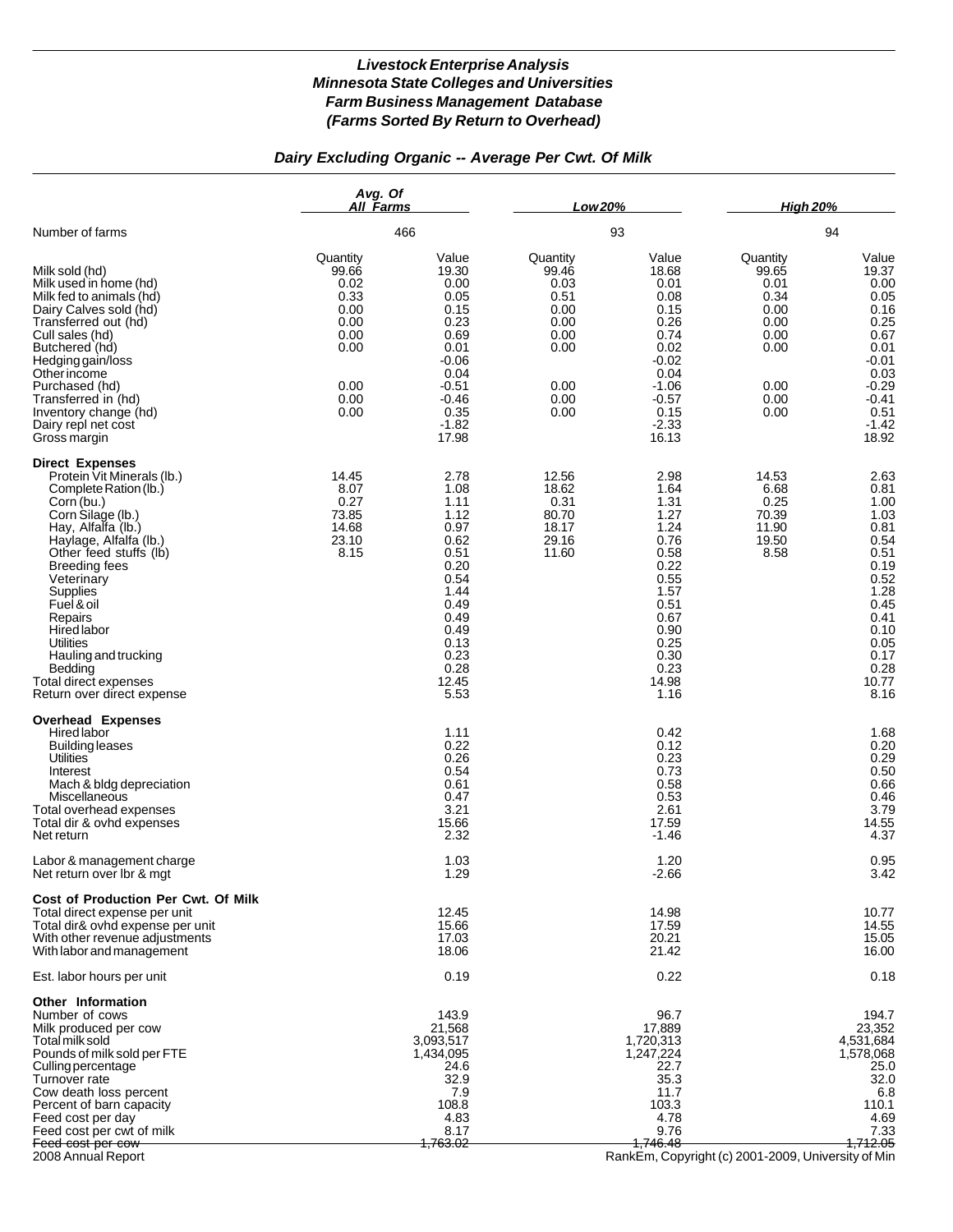# *Dairy Excluding Organic -- Average Per Cwt. Of Milk*

|                          | Avg. Of<br>All Farms<br>466 |                | Low 20%<br>93 |                | <b>High 20%</b><br>94 |                |
|--------------------------|-----------------------------|----------------|---------------|----------------|-----------------------|----------------|
| Number of farms          |                             |                |               |                |                       |                |
| Avg. milk price per cwt. | Quantity                    | Value<br>19.36 | Quantity      | Value<br>18.78 | Quantity              | Value<br>19.44 |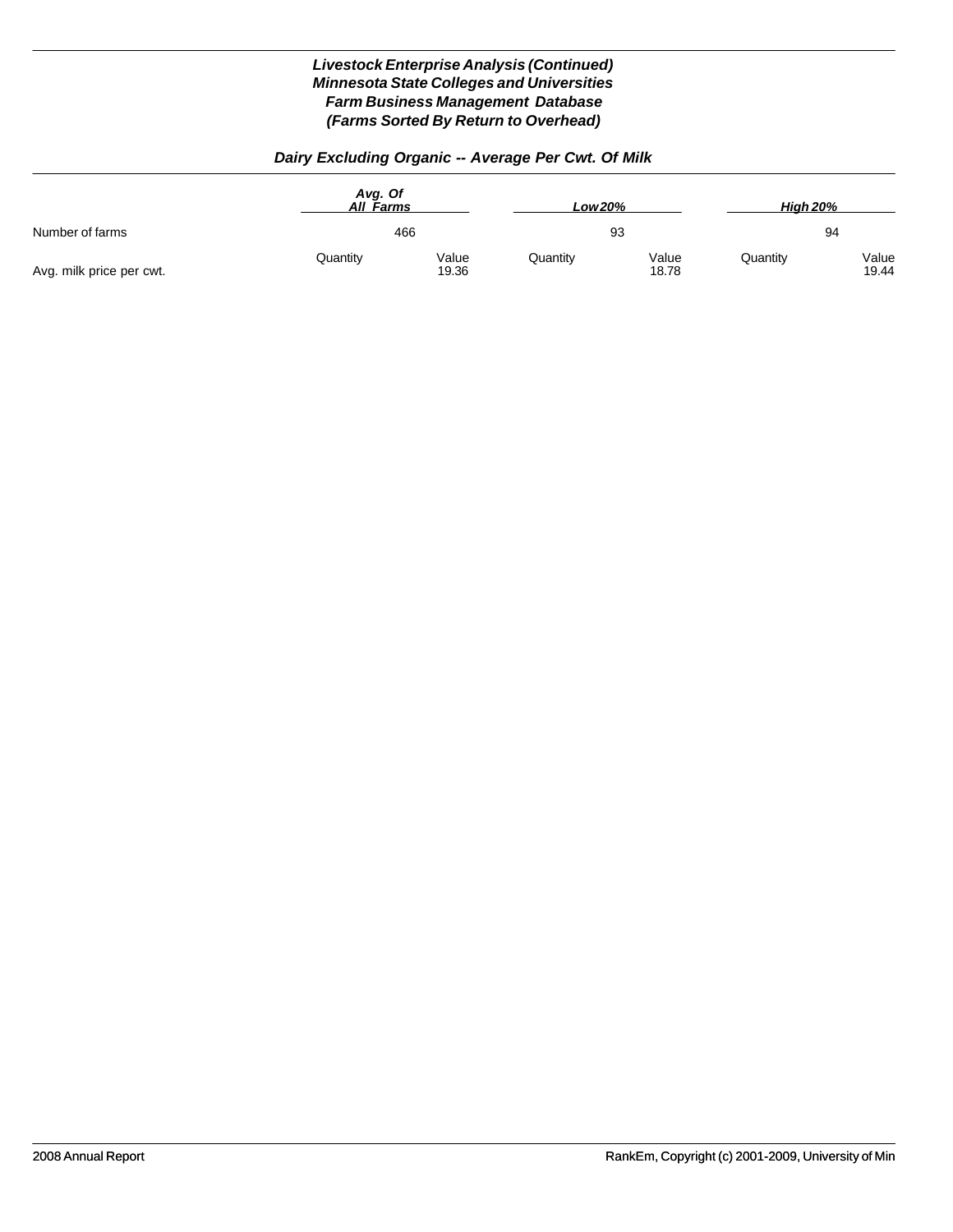### *Dairy Excluding Organic -- Average Per Cow*

|                                                                                                                                                                                                                                                                                                                                                        | Avg. Of<br>All Farms<br>466                                                          |                                                                                                                                                                | Low 20%                                                                              |                                                                                                                                                            | <b>High 20%</b>                                                                      |                                                                                                                                                              |
|--------------------------------------------------------------------------------------------------------------------------------------------------------------------------------------------------------------------------------------------------------------------------------------------------------------------------------------------------------|--------------------------------------------------------------------------------------|----------------------------------------------------------------------------------------------------------------------------------------------------------------|--------------------------------------------------------------------------------------|------------------------------------------------------------------------------------------------------------------------------------------------------------|--------------------------------------------------------------------------------------|--------------------------------------------------------------------------------------------------------------------------------------------------------------|
| Number of farms                                                                                                                                                                                                                                                                                                                                        |                                                                                      |                                                                                                                                                                | 93                                                                                   |                                                                                                                                                            | 94                                                                                   |                                                                                                                                                              |
| Milk sold (hd)<br>Milk used in home (hd)<br>Milk fed to animals (hd)<br>Dairy Calves sold (hd)<br>Transferred out (hd)<br>Cull sales (hd)<br>Butchered (hd)<br>Hedging gain/loss<br>Other income<br>Purchased (hd)<br>Transferred in (hd)<br>Inventory change (hd)<br>Dairy repl net cost<br>Gross margin                                              | Quantity<br>21,494.4<br>3.3<br>70.2<br>0.3<br>0.6<br>0.2<br>0.0<br>0.1<br>0.3<br>0.1 | Value<br>4,161.82<br>0.60<br>11.52<br>33.26<br>49.49<br>148.16<br>2.33<br>$-12.37$<br>7.93<br>$-109.72$<br>$-98.88$<br>76.06<br>$-392.57$<br>3,877.62          | Quantity<br>17,792.9<br>6.1<br>90.5<br>0.2<br>0.6<br>0.2<br>0.0<br>0.1<br>0.3<br>0.0 | Value<br>3,341.34<br>1.11<br>13.44<br>25.97<br>45.99<br>132.41<br>4.32<br>-4.16<br>7.08<br>$-190.30$<br>$-101.10$<br>27.14<br>$-416.92$<br>2,886.31        | Quantity<br>23,269.8<br>2.1<br>80.0<br>0.3<br>0.7<br>0.2<br>0.0<br>0.0<br>0.3<br>0.1 | Value<br>4,522.57<br>0.42<br>12.51<br>37.74<br>59.41<br>155.71<br>1.60<br>$-1.40$<br>8.01<br>$-68.12$<br>$-96.36$<br>118.10<br>$-331.01$<br>4,419.17         |
| <b>Direct Expenses</b><br>Protein Vit Minerals (lb.)<br>Complete Ration (lb.)<br>Corn (bu.)<br>Corn Silage (lb.)<br>Hay, Alfalfa (lb.)<br>Haylage, Alfalfa (lb.)<br>Other feed stuffs (lb)<br>Veterinary<br>Supplies<br>Fuel & oil<br>Repairs<br>Hired labor<br>Hauling and trucking<br>Bedding<br>Total direct expenses<br>Return over direct expense | 3,116.3<br>1,741.1<br>58.7<br>15,928.8<br>3,166.8<br>4,982.7<br>1,757.8              | 598.93<br>232.71<br>239.22<br>240.51<br>209.00<br>133.63<br>109.02<br>115.67<br>380.18<br>105.02<br>106.06<br>104.99<br>49.88<br>60.73<br>2,685.56<br>1,192.07 | 2,246.5<br>3,331.0<br>55.3<br>14,436.8<br>3,250.2<br>5,217.2<br>2,075.6              | 532.28<br>292.62<br>234.29<br>226.88<br>221.37<br>135.91<br>103.14<br>98.35<br>365.86<br>91.82<br>119.79<br>160.91<br>54.48<br>41.60<br>2,679.31<br>207.01 | 3,391.9<br>1,559.4<br>58.2<br>16,438.2<br>2,779.6<br>4,553.8<br>2,004.0              | 615.16<br>190.13<br>232.80<br>240.56<br>188.95<br>125.39<br>119.06<br>120.31<br>353.64<br>104.55<br>96.72<br>22.97<br>38.58<br>65.73<br>2,514.56<br>1,904.61 |
| <b>Overhead Expenses</b><br>Hired labor<br><b>Building leases</b><br>Utilities<br>Interest<br>Mach & bldg depreciation<br>Miscellaneous<br>Total overhead expenses<br>Total dir & ovhd expenses<br>Net return<br>Labor & management charge                                                                                                             |                                                                                      | 240.25<br>47.11<br>55.22<br>115.54<br>131.90<br>101.48<br>691.50<br>3,377.05<br>500.57<br>221.90                                                               |                                                                                      | 75.69<br>20.68<br>41.81<br>129.85<br>104.10<br>95.28<br>467.41<br>3,146.72<br>$-260.40$<br>215.07                                                          |                                                                                      | 392.50<br>46.91<br>66.96<br>117.24<br>153.42<br>106.96<br>883.99<br>3,398.55<br>1,020.63<br>221.88                                                           |
| Net return over Ibr & mgt<br>Cost of Production Per Cwt. Of Milk<br>Total direct expense per unit<br>Total dir& ovhd expense per unit<br>With other revenue adjustments<br>With labor and management                                                                                                                                                   |                                                                                      | 278.67<br>12.45<br>15.66<br>17.03<br>18.06                                                                                                                     |                                                                                      | $-475.47$<br>14.98<br>17.59<br>20.21<br>21.42                                                                                                              |                                                                                      | 798.74<br>10.77<br>14.55<br>15.05<br>16.00                                                                                                                   |
| Est. labor hours per unit                                                                                                                                                                                                                                                                                                                              |                                                                                      | 41.97                                                                                                                                                          |                                                                                      | 39.94                                                                                                                                                      |                                                                                      | 41.29                                                                                                                                                        |
| Other Information<br>Number of cows<br>Milk produced per cow<br>Total milk sold<br>Pounds of milk sold per FTE<br>Culling percentage<br>Turnover rate<br>Cow death loss percent<br>Percent of barn capacity<br>Feed cost per day<br>Feed cost per cwt of milk<br>Feed cost per cow<br>Avg. milk price per cwt.                                         |                                                                                      | 143.9<br>21,568<br>3,093,517<br>1,434,095<br>24.6<br>32.9<br>7.9<br>108.8<br>4.83<br>8.17<br>1,763.02<br>19.36                                                 |                                                                                      | 96.7<br>17,889<br>1,720,313<br>1,247,224<br>22.7<br>35.3<br>11.7<br>103.3<br>4.78<br>9.76<br>1,746.48<br>18.78                                             |                                                                                      | 194.7<br>23,352<br>4,531,684<br>1,578,068<br>25.0<br>32.0<br>6.8<br>110.1<br>4.69<br>7.33<br>1,712.05<br>19.44                                               |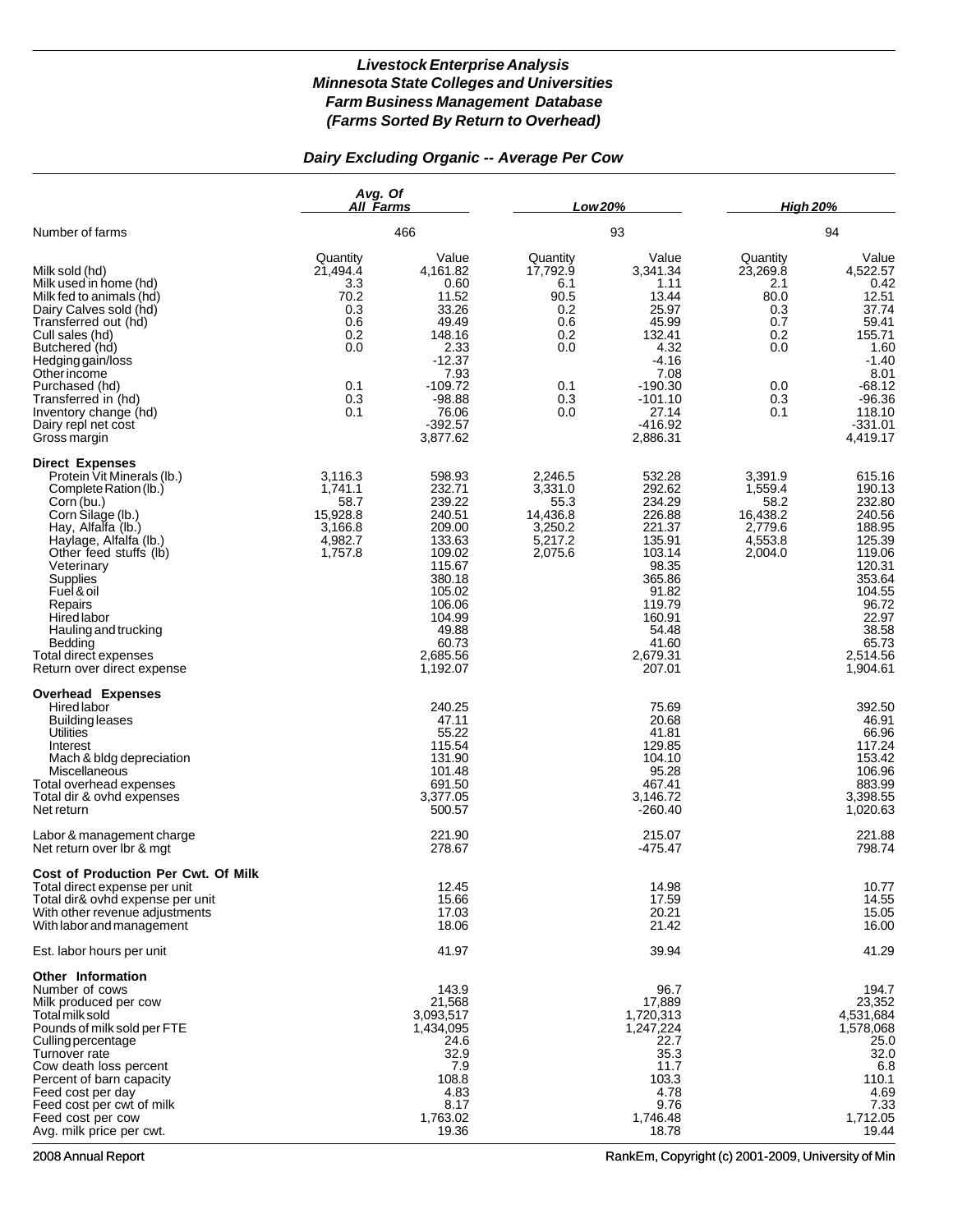## *Dairy and Repl Heifers Excluding Organic -- Average Per Cwt. Of Milk*

|                                                                                                                                                                                                                                                                                                                                                                                                                                | Avg. Of<br>All Farms                                                                      |                                                                                                                                                       | Low 20%                                                                                   |                                                                                                                                                       | <b>High 20%</b>                                                                           |                                                                                                                                                       |
|--------------------------------------------------------------------------------------------------------------------------------------------------------------------------------------------------------------------------------------------------------------------------------------------------------------------------------------------------------------------------------------------------------------------------------|-------------------------------------------------------------------------------------------|-------------------------------------------------------------------------------------------------------------------------------------------------------|-------------------------------------------------------------------------------------------|-------------------------------------------------------------------------------------------------------------------------------------------------------|-------------------------------------------------------------------------------------------|-------------------------------------------------------------------------------------------------------------------------------------------------------|
| Number of farms                                                                                                                                                                                                                                                                                                                                                                                                                |                                                                                           | 332                                                                                                                                                   |                                                                                           | 66                                                                                                                                                    |                                                                                           | 67                                                                                                                                                    |
| Milk sold (hd)<br>Milk used in home (hd)<br>Milk fed to animals (hd)<br>Dairy Calves sold (hd)<br>Transferred out (hd)<br>Cull sales (hd)<br>Butchered (hd)<br>Hedging gain/loss<br>Other income<br>Purchased (hd)<br>Transferred in (hd)<br>Inventory change (hd)<br>Gross margin                                                                                                                                             | Quantity<br>99.72<br>0.01<br>0.26<br>0.00<br>0.00<br>0.00<br>0.00<br>0.00<br>0.00<br>0.00 | Value<br>19.33<br>0.00<br>0.04<br>0.31<br>0.10<br>0.69<br>0.01<br>$-0.03$<br>0.05<br>$-0.50$<br>$-0.06$<br>0.58<br>20.53                              | Quantity<br>99.54<br>0.03<br>0.43<br>0.00<br>0.00<br>0.00<br>0.00<br>0.00<br>0.00<br>0.00 | Value<br>18.84<br>0.01<br>0.06<br>0.30<br>0.14<br>0.81<br>0.02<br>$-0.03$<br>0.06<br>$-1.23$<br>$-0.18$<br>0.14<br>18.94                              | Quantity<br>99.81<br>0.01<br>0.19<br>0.00<br>0.00<br>0.00<br>0.00<br>0.00<br>0.00<br>0.00 | Value<br>19.43<br>0.00<br>0.03<br>0.37<br>0.09<br>0.65<br>0.01<br>-0.01<br>0.04<br>$-0.37$<br>$-0.08$<br>0.86<br>21.02                                |
| <b>Direct Expenses</b><br>Protein Vit Minerals (lb.)<br>Complete Ration (lb.)<br>Corn (bu.)<br>Corn Silage (lb.)<br>Hay, Alfalfa (lb.)<br>Haylage, Alfalfa (lb.)<br>Other feed stuffs (lb)<br><b>Breeding fees</b><br>Veterinary<br><b>Supplies</b><br>Contract production exp.<br>Fuel & oil<br>Repairs<br>Hired labor<br>Utilities<br>Hauling and trucking<br>Bedding<br>Total direct expenses<br>Return over direct expense | 19.11<br>165.00<br>0.30<br>94.75<br>17.01<br>28.12<br>12.35                               | 3.01<br>1.25<br>1.23<br>1.42<br>1.12<br>0.74<br>0.69<br>0.25<br>0.57<br>1.52<br>0.47<br>0.54<br>0.55<br>0.59<br>0.14<br>0.24<br>0.35<br>14.68<br>5.84 | 36.21<br>199.24<br>0.34<br>105.35<br>24.24<br>36.15<br>16.68                              | 2.97<br>1.87<br>1.45<br>1.67<br>1.61<br>0.90<br>0.80<br>0.28<br>0.63<br>1.56<br>0.25<br>0.58<br>0.82<br>1.18<br>0.28<br>0.35<br>0.30<br>17.51<br>1.38 | 16.89<br>5.22<br>0.27<br>89.14<br>12.93<br>23.59<br>11.94                                 | 2.92<br>0.89<br>1.08<br>1.29<br>0.87<br>0.64<br>0.63<br>0.24<br>0.55<br>1.38<br>0.62<br>0.48<br>0.41<br>0.11<br>0.04<br>0.16<br>0.36<br>12.67<br>8.35 |
| <b>Overhead Expenses</b><br>Hired labor<br><b>Utilities</b><br>Interest<br>Mach & bldg depreciation<br>Miscellaneous<br>Total overhead expenses<br>Total dir & ovhd expenses<br>Net return                                                                                                                                                                                                                                     |                                                                                           | 1.29<br>0.29<br>0.61<br>0.69<br>0.76<br>3.65<br>18.33<br>2.19                                                                                         |                                                                                           | 0.42<br>0.25<br>0.81<br>0.64<br>0.83<br>2.95<br>20.46<br>$-1.57$                                                                                      |                                                                                           | 1.96<br>0.32<br>0.62<br>0.72<br>0.70<br>4.32<br>16.99<br>4.03                                                                                         |
| Labor & management charge<br>Net return over Ibr & mgt                                                                                                                                                                                                                                                                                                                                                                         |                                                                                           | 1.16<br>1.03                                                                                                                                          |                                                                                           | 1.34<br>$-2.91$                                                                                                                                       |                                                                                           | 1.08<br>2.95                                                                                                                                          |
| Cost of Production Per Cwt. Of Milk<br>Total direct expense per unit<br>Total dir& ovhd expense per unit<br>With other revenue adjustments<br>With labor and management                                                                                                                                                                                                                                                        |                                                                                           | 14.68<br>18.33<br>17.19<br>18.35                                                                                                                      |                                                                                           | 17.51<br>20.46<br>20.47<br>21.81                                                                                                                      |                                                                                           | 12.67<br>16.99<br>15.43<br>16.51                                                                                                                      |
| Est. labor hours per unit                                                                                                                                                                                                                                                                                                                                                                                                      |                                                                                           | 0.23                                                                                                                                                  |                                                                                           | 0.28                                                                                                                                                  |                                                                                           | 0.20                                                                                                                                                  |
| <b>Other Information</b><br>Number of cows<br>Milk produced per cow<br>Total milk sold<br>Pounds of milk sold per FTE<br>Culling percentage<br>Turnover rate<br>Cow death loss percent<br>Percent of barn capacity<br>Feed cost per day<br>Feed cost per cwt of milk<br>Feed cost per cow<br>Avg. milk price per cwt.                                                                                                          |                                                                                           | 155.1<br>21,800<br>3,372,492<br>1,219,256<br>24.4<br>33.1<br>8.3<br>111.3<br>5.65<br>9.46<br>2,062.67<br><del>19.39-</del>                            |                                                                                           | 98.5<br>18,235<br>1,787,322<br>994,653<br>23.6<br>37.5<br>13.1<br>101.8<br>5.64<br>11.30<br>2,059.99<br><del>18.93</del>                              |                                                                                           | 217.4<br>23,237<br>5,042,085<br>1,419,619<br>24.1<br>31.7<br>7.2<br>111.2<br>5.29<br>8.31<br>1,931.52<br>19.46                                        |

2008 Annual Report Communication Contract Communication Communication RankEm, Copyright (c) 2001-2009, University of Min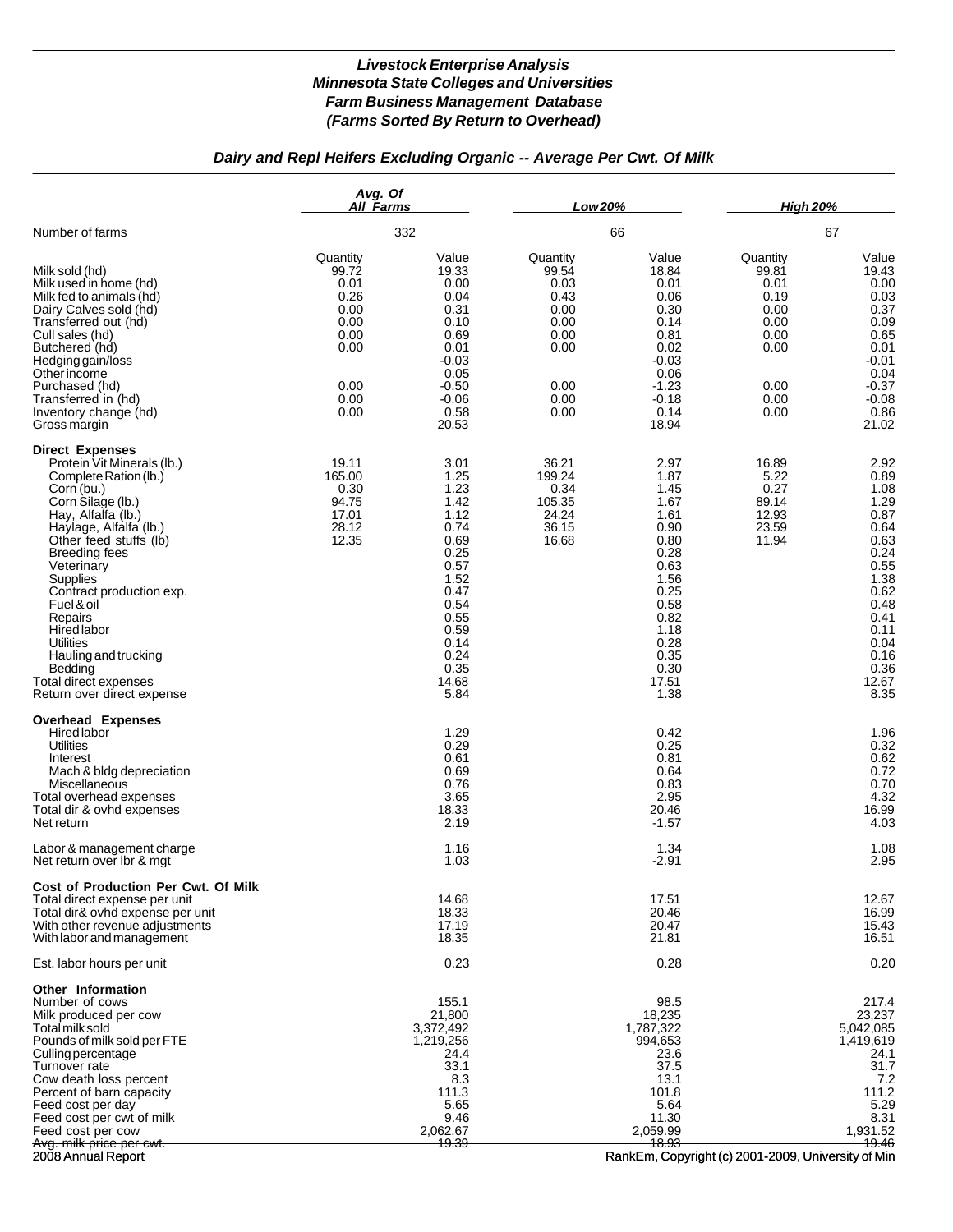### *Dairy and Repl Heifers Excluding Organic -- Average Per Cow*

|                                                                                                                                                                                                                                                                                                                                                                                                                   | Avg. Of<br>All Farms                                                                 |                                                                                                                                                                                   | Low 20%                                                                              |                                                                                                                                                                                | <b>High 20%</b>                                                                      |                                                                                                                                                                                 |
|-------------------------------------------------------------------------------------------------------------------------------------------------------------------------------------------------------------------------------------------------------------------------------------------------------------------------------------------------------------------------------------------------------------------|--------------------------------------------------------------------------------------|-----------------------------------------------------------------------------------------------------------------------------------------------------------------------------------|--------------------------------------------------------------------------------------|--------------------------------------------------------------------------------------------------------------------------------------------------------------------------------|--------------------------------------------------------------------------------------|---------------------------------------------------------------------------------------------------------------------------------------------------------------------------------|
| Number of farms                                                                                                                                                                                                                                                                                                                                                                                                   |                                                                                      | 332                                                                                                                                                                               |                                                                                      | 66                                                                                                                                                                             |                                                                                      | 67                                                                                                                                                                              |
| Milk sold (hd)<br>Milk used in home (hd)<br>Milk fed to animals (hd)<br>Dairy Calves sold (hd)<br>Transferred out (hd)<br>Cull sales (hd)<br>Butchered (hd)<br>Hedging gain/loss<br>Other income<br>Purchased (hd)<br>Transferred in (hd)<br>Inventory change (hd)<br>Gross margin                                                                                                                                | Quantity<br>21,740.1<br>3.0<br>57.1<br>0.3<br>0.6<br>0.2<br>0.0<br>0.1<br>0.3<br>0.0 | Value<br>4,214.88<br>0.57<br>9.59<br>66.65<br>21.01<br>151.51<br>3.04<br>$-5.97$<br>11.54<br>$-109.60$<br>$-13.30$<br>126.39<br>4,476.30                                          | Quantity<br>18,151.0<br>6.0<br>77.7<br>0.2<br>0.6<br>0.2<br>0.0<br>0.1<br>0.3<br>0.0 | Value<br>3,435.27<br>1.10<br>10.23<br>55.21<br>25.86<br>146.85<br>4.12<br>$-5.75$<br>11.40<br>$-223.96$<br>$-32.31$<br>26.20<br>3,454.20                                       | Quantity<br>23,193.0<br>1.3<br>43.1<br>0.4<br>0.6<br>0.2<br>0.0<br>0.1<br>0.3<br>0.1 | Value<br>4,514.23<br>0.25<br>7.39<br>85.68<br>21.89<br>151.47<br>2.91<br>$-1.76$<br>8.77<br>$-86.97$<br>$-19.07$<br>199.21<br>4,884.00                                          |
| <b>Direct Expenses</b><br>Protein Vit Minerals (lb.)<br>Complete Ration (lb.)<br>Corn (bu.)<br>Corn Silage (lb.)<br>Hay, Alfalfa (lb.)<br>Haylage, Alfalfa (lb.)<br>Other feed stuffs (lb)<br><b>Breeding fees</b><br>Veterinary<br>Supplies<br>Contract production exp.<br>Fuel & oil<br>Repairs<br><b>Hired labor</b><br>Hauling and trucking<br>Bedding<br>Total direct expenses<br>Return over direct expense | 4,166.8<br>35,969.4<br>65.5<br>20.655.5<br>3,707.3<br>6,130.9<br>2,691.8             | 655.54<br>271.87<br>267.77<br>310.00<br>243.64<br>160.26<br>150.77<br>54.22<br>124.77<br>361.88<br>103.24<br>117.75<br>119.74<br>128.49<br>52.32<br>76.99<br>3,199.25<br>1,272.83 | 6,603.3<br>36,331.4<br>62.3<br>19,210.6<br>4,420.3<br>6,592.1<br>3,041.6             | 540.88<br>340.76<br>263.77<br>305.21<br>294.47<br>165.00<br>146.05<br>51.93<br>114.66<br>335.44<br>46.39<br>105.64<br>149.29<br>214.91<br>63.01<br>55.33<br>3,192.76<br>252.34 | 3,923.7<br>1,212.5<br>63.2<br>20,712.7<br>3,005.2<br>5,482.3<br>2,774.0              | 677.78<br>206.69<br>251.94<br>299.12<br>202.08<br>147.89<br>146.01<br>56.66<br>126.73<br>331.27<br>142.93<br>112.62<br>96.13<br>24.72<br>36.81<br>84.07<br>2,943.44<br>1,940.55 |
| <b>Overhead Expenses</b><br>Hired labor<br><b>Building leases</b><br><b>Utilities</b><br>Interest<br>Mach & bldg depreciation<br>Miscellaneous<br>Total overhead expenses<br>Total dir & ovhd expenses<br>Net return                                                                                                                                                                                              |                                                                                      | 281.57<br>54.73<br>62.41<br>133.84<br>151.46<br>111.68<br>795.68<br>3,994.92<br>477.16                                                                                            |                                                                                      | 76.38<br>43.29<br>45.46<br>147.86<br>117.33<br>108.06<br>538.39<br>3,731.15<br>-286.05                                                                                         |                                                                                      | 456.08<br>50.98<br>74.67<br>143.31<br>166.71<br>111.83<br>1,003.59<br>3,947.03<br>936.97                                                                                        |
| Labor & management charge<br>Net return over Ibr & mgt                                                                                                                                                                                                                                                                                                                                                            |                                                                                      | 253.51<br>223.65                                                                                                                                                                  |                                                                                      | 243.96<br>$-530.01$                                                                                                                                                            |                                                                                      | 251.24<br>685.72                                                                                                                                                                |
| Cost of Production Per Cwt. Of Milk<br>Total direct expense per unit<br>Total dir& ovhd expense per unit<br>With other revenue adjustments<br>With labor and management                                                                                                                                                                                                                                           |                                                                                      | 14.68<br>18.33<br>17.19<br>18.35                                                                                                                                                  |                                                                                      | 17.51<br>20.46<br>20.47<br>21.81                                                                                                                                               |                                                                                      | 12.67<br>16.99<br>15.43<br>16.51                                                                                                                                                |
| Est. labor hours per unit                                                                                                                                                                                                                                                                                                                                                                                         |                                                                                      | 49.93                                                                                                                                                                             |                                                                                      | 51.10                                                                                                                                                                          |                                                                                      | 45.74                                                                                                                                                                           |
| Other Information<br>Number of cows<br>Milk produced per cow<br>Total milk sold<br>Pounds of milk sold per FTE<br>Culling percentage<br>Turnover rate<br>Cow death loss percent<br>Percent of barn capacity<br>Feed cost per day<br>Feed cost per cwt of milk<br>Feed cost per cow<br><del>Avg. milk price per cwt.</del>                                                                                         |                                                                                      | 155.1<br>21,800<br>3,372,492<br>1,219,256<br>24.4<br>33.1<br>8.3<br>111.3<br>5.65<br>9.46<br>2,062.67<br><del>19.39</del>                                                         |                                                                                      | 98.5<br>18,235<br>1,787,322<br>994,653<br>23.6<br>37.5<br>13.1<br>101.8<br>5.64<br>11.30<br>2,059.99<br><del>18.93</del>                                                       |                                                                                      | 217.4<br>23,237<br>5,042,085<br>1,419,619<br>24.1<br>31.7<br>7.2<br>111.2<br>5.29<br>8.31<br>1,931.52<br>19.46                                                                  |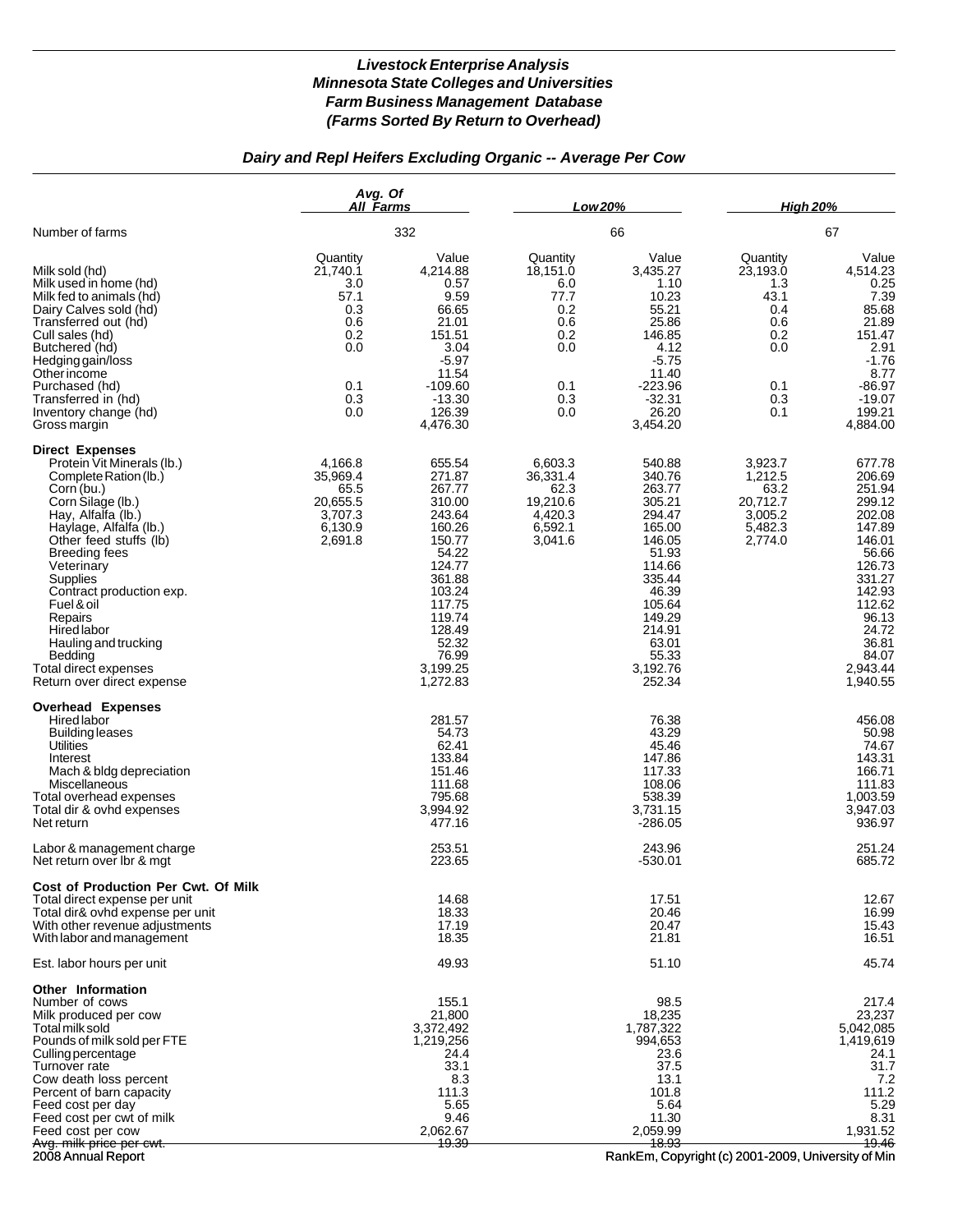# *Dairy Backgrounding Excluding Organic -- Average Per Cwt. Produced*

|                                                                                                                                                                                                                                                                                                                                                                                                                           | Avg. Of<br>All Farms                                                                                  |                                                                                                                                                                 |
|---------------------------------------------------------------------------------------------------------------------------------------------------------------------------------------------------------------------------------------------------------------------------------------------------------------------------------------------------------------------------------------------------------------------------|-------------------------------------------------------------------------------------------------------|-----------------------------------------------------------------------------------------------------------------------------------------------------------------|
| Number of farms                                                                                                                                                                                                                                                                                                                                                                                                           |                                                                                                       | 13                                                                                                                                                              |
| Dairy Bkgd sold (lb)<br>Butchered (lb)                                                                                                                                                                                                                                                                                                                                                                                    | Quantity<br>108.66<br>2.34                                                                            | Value<br>94.50<br>1.93                                                                                                                                          |
| Other income<br>Purchased (lb)<br>Transferred in (lb)<br>Inventory change (lb)<br>Gross margin                                                                                                                                                                                                                                                                                                                            | $-2.75$<br>$-11.01$<br>2.76                                                                           | $-2.61$<br>-12.71<br>-1.88<br>79.22                                                                                                                             |
| <b>Direct Expenses</b><br>Corn Distillers Grn (dry) (lb.)<br>Protein Vit Minerals (lb.)<br>Milk (lb.)<br>Complete Ration (lb.)<br>Corn (bu.)<br>Corn Silage (lb.)<br>Corn, Ear (lb.)<br>Hay, Alfalfa (lb.)<br>Hay, Grass (lb.)<br>Oats (bu.)<br>Pasture (aum)<br>Other feed stuffs (lb)<br>Veterinary<br>Supplies<br>Fuel & oil<br>Repairs<br>Marketing<br>Bedding<br>Total direct expenses<br>Return over direct expense | 21.97<br>87.56<br>31.01<br>18.83<br>7.70<br>82.59<br>38.25<br>55.85<br>22.27<br>1.41<br>0.09<br>16.11 | 0.69<br>17.08<br>5.92<br>4.45<br>24.79<br>1.07<br>2.38<br>2.95<br>0.92<br>3.51<br>1.10<br>0.84<br>1.85<br>2.05<br>1.02<br>1.84<br>0.77<br>0.66<br>73.90<br>5.32 |
| <b>Overhead Expenses</b><br>Hired labor<br>Farm insurance<br>Utilities<br>Interest<br>Mach & bldg depreciation<br>Miscellaneous<br>Total overhead expenses<br>Total dir & ovhd expenses<br>Net return                                                                                                                                                                                                                     |                                                                                                       | 1.61<br>0.54<br>0.67<br>0.58<br>1.01<br>0.77<br>7.50<br>81.40<br>$-2.18$                                                                                        |
| Labor & management charge<br>Net return over Ibr & mgt                                                                                                                                                                                                                                                                                                                                                                    |                                                                                                       | 1.97<br>-4.15                                                                                                                                                   |
| <b>Cost of Production Per Cwt. Produced</b><br>Total direct expense per unit<br>Total dir& ovhd expense per unit<br>With other revenue adjustments<br>With labor and management                                                                                                                                                                                                                                           |                                                                                                       | 82.07<br>88.98<br>88.98<br>90.79                                                                                                                                |
| Est. labor hours per unit                                                                                                                                                                                                                                                                                                                                                                                                 |                                                                                                       | 0.47                                                                                                                                                            |
| <b>Other Information</b><br>No. purchased or trans in<br>Number sold or trans out<br>Percentage death loss<br>Avg. daily gain (lbs)<br>Lbs of conc / lb of gain<br>Lbs of feed / lb of gain<br>Feed cost per cwt of gain<br>Feed cost per head<br>Average purchase weight<br>Avg wgt / Dairy Bkgd sold<br>Avg purch price / head<br>Avg sales price / cwt.                                                                |                                                                                                       | 43<br>40<br>6.5<br>1.71<br>6.43<br>7.89<br>65.70<br>486.48<br>250<br>774<br>237.61<br>86.97                                                                     |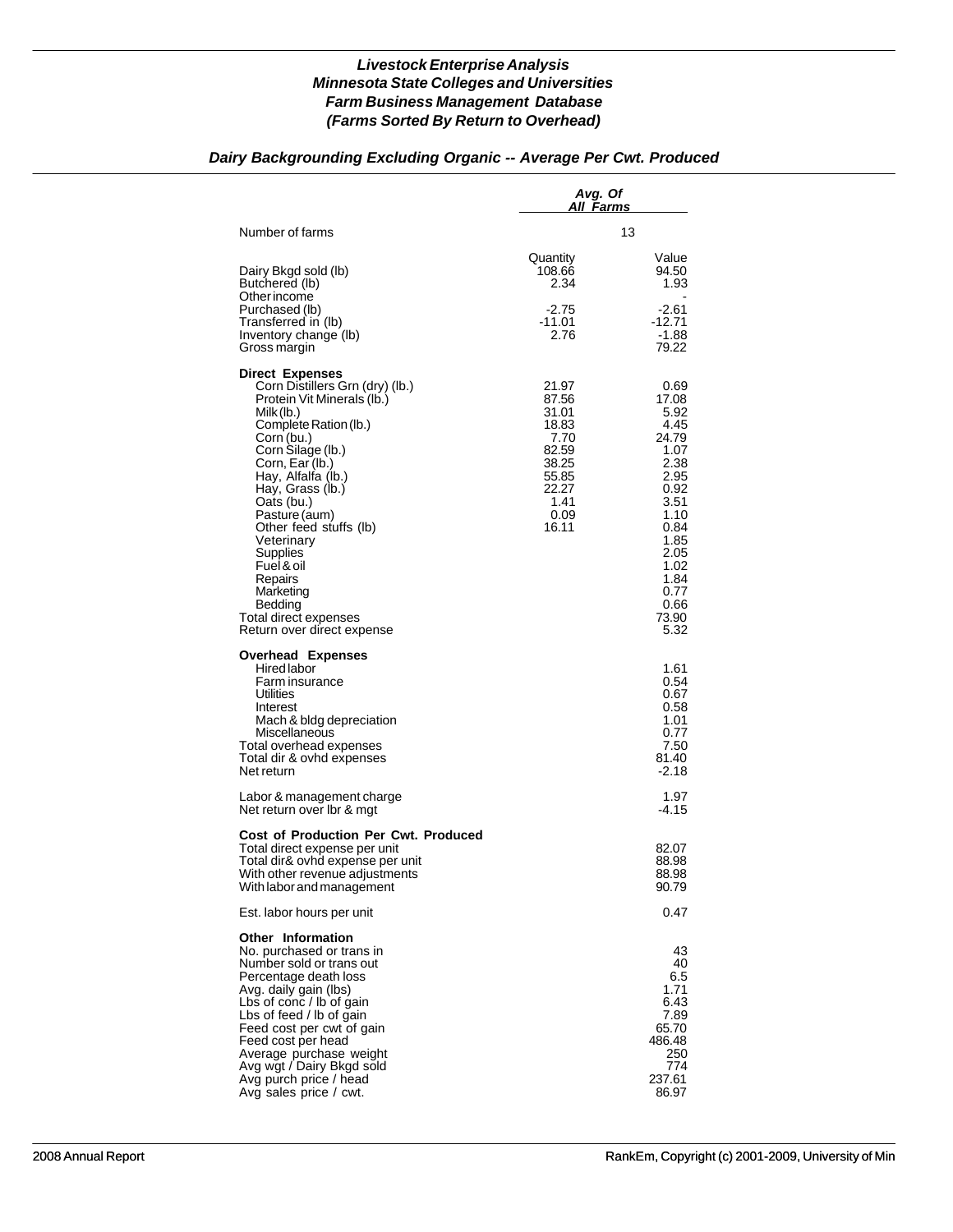### *Dairy Backgrounding Excluding Organic -- Average Per Head*

|                                                                                                                                                                                                                                                                                                                                                                                                                                          | Avg. Of<br>All <u>Farms</u>                                                                          |                                                                                                                                                                                     |
|------------------------------------------------------------------------------------------------------------------------------------------------------------------------------------------------------------------------------------------------------------------------------------------------------------------------------------------------------------------------------------------------------------------------------------------|------------------------------------------------------------------------------------------------------|-------------------------------------------------------------------------------------------------------------------------------------------------------------------------------------|
| Number of farms                                                                                                                                                                                                                                                                                                                                                                                                                          |                                                                                                      | 13                                                                                                                                                                                  |
| Dairy Bkgd sold (lb)<br>Butchered (lb)                                                                                                                                                                                                                                                                                                                                                                                                   | Quantity<br>804.6<br>17.4                                                                            | Value<br>699.72<br>14.28                                                                                                                                                            |
| Other income<br>Purchased (lb)<br>Transferred in (lb)<br>Inventory change (lb)<br>Gross margin                                                                                                                                                                                                                                                                                                                                           | $-20.3$<br>-81.6<br>20.4                                                                             | $-19.32$<br>-94.12<br>-13.95<br>586.61                                                                                                                                              |
| <b>Direct Expenses</b><br>Corn Distillers Grn (dry) (lb.)<br>Protein Vit Minerals (lb.)<br>Milk (lb.)<br>Complete Ration (lb.)<br>Corn (bu.)<br>Corn Silage (lb.)<br>Corn, Ear (lb.)<br>Hay, Alfalfa (lb.)<br>Hay, Grass (lb.)<br>Oats (bu.)<br>Pasture (aum)<br>Other feed stuffs (lb)<br>Veterinary<br>Supplies<br>Fuel & oil<br>Repairs<br>Hired labor<br>Marketing<br>Bedding<br>Total direct expenses<br>Return over direct expense | 162.7<br>648.3<br>229.6<br>139.4<br>57.0<br>611.5<br>283.2<br>413.6<br>164.9<br>10.4<br>0.7<br>119.3 | 5.09<br>126.46<br>43.83<br>32.93<br>183.60<br>7.95<br>17.65<br>21.85<br>6.80<br>25.97<br>8.11<br>6.23<br>13.71<br>14.45<br>7.59<br>13.61<br>0.77<br>5.72<br>4.89<br>547.21<br>39.40 |
| <b>Overhead Expenses</b><br><b>Hired labor</b><br>Farm insurance<br><b>Utilities</b><br>Interest<br>Mach & bldg depreciation<br>Miscellaneous<br>Total overhead expenses<br>Total dir & ovhd expenses<br>Net return                                                                                                                                                                                                                      |                                                                                                      | 11.91<br>4.02<br>4.94<br>4.30<br>7.44<br>5.71<br>55.54<br>602.75<br>-16.14                                                                                                          |
| Labor & management charge<br>Net return over Ibr & mgt                                                                                                                                                                                                                                                                                                                                                                                   |                                                                                                      | 14.59<br>-30.73                                                                                                                                                                     |
| <b>Cost of Production Per Cwt. Produced</b><br>Total direct expense per unit<br>Total dir& ovhd expense per unit<br>With other revenue adjustments<br>With labor and management                                                                                                                                                                                                                                                          |                                                                                                      | 82.07<br>88.98<br>88.98<br>90.79                                                                                                                                                    |
| Est. labor hours per unit                                                                                                                                                                                                                                                                                                                                                                                                                |                                                                                                      | 3.45                                                                                                                                                                                |
| <b>Other Information</b><br>No. purchased or trans in<br>Number sold or trans out<br>Percentage death loss<br>Avg. daily gain (lbs)<br>Lbs of conc / lb of gain<br>Lbs of feed / lb of gain<br>Feed cost per cwt of gain<br>Feed cost per head<br>Average purchase weight<br>Avg wgt / Dairy Bkgd sold<br>Avg purch price / head<br>Avg sales price / cwt.                                                                               |                                                                                                      | 43<br>40<br>6.5<br>1.71<br>6.43<br>7.89<br>65.70<br>486.48<br>250<br>774<br>237.61<br>86.97                                                                                         |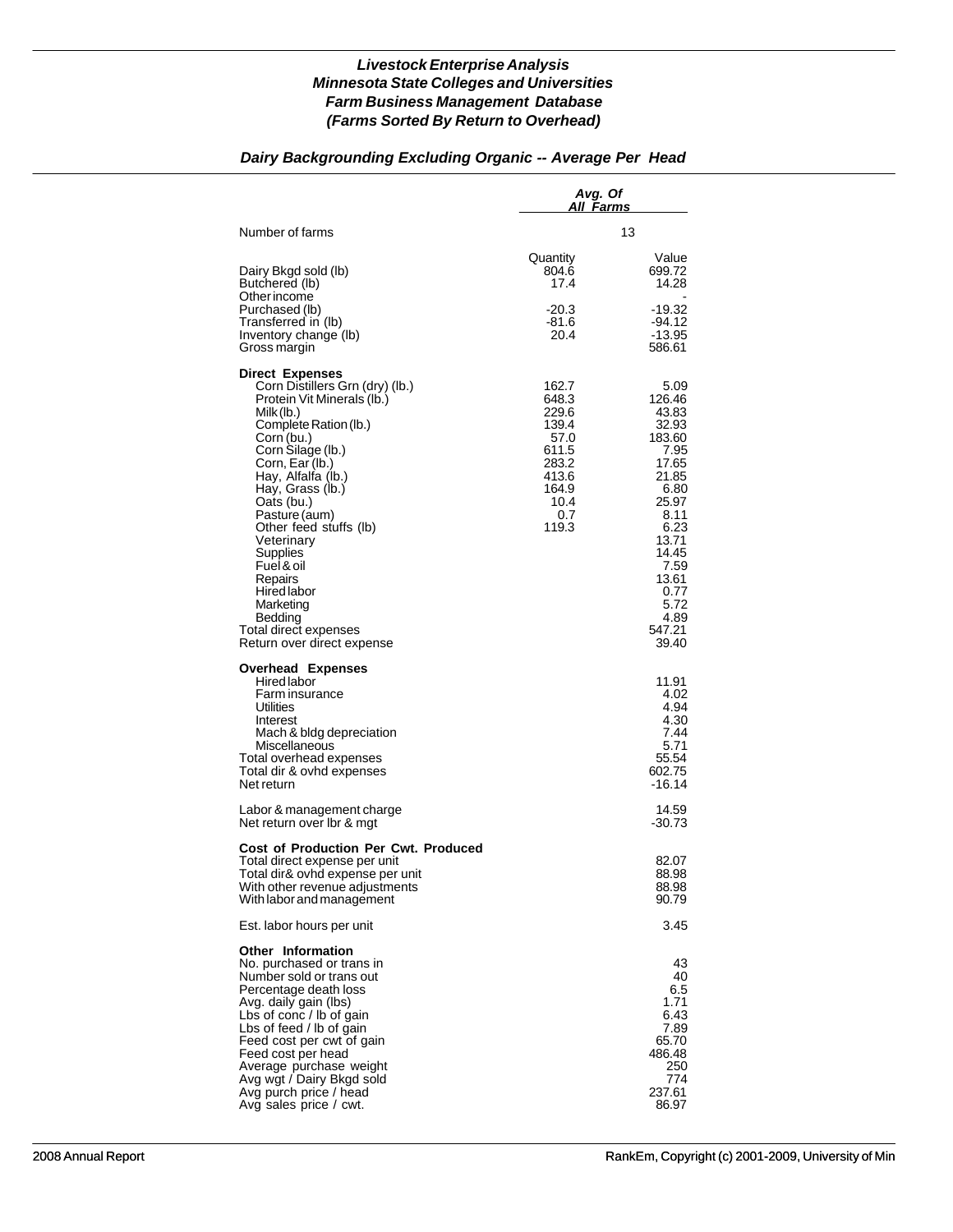## *Dairy Feeder Excluding Organic -- Average Per Cwt. Produced*

|                                                                                                                                                                                                                                                                                                                                                                                                                                               | Avg. Of<br>A <u>ll Farms</u>                                                 |                                                                                                                                                                      |
|-----------------------------------------------------------------------------------------------------------------------------------------------------------------------------------------------------------------------------------------------------------------------------------------------------------------------------------------------------------------------------------------------------------------------------------------------|------------------------------------------------------------------------------|----------------------------------------------------------------------------------------------------------------------------------------------------------------------|
| Number of farms                                                                                                                                                                                                                                                                                                                                                                                                                               |                                                                              | 15                                                                                                                                                                   |
| Dairy Feeder sold (lb)<br>Transferred out (lb)<br>Butchered (lb)<br>Other income                                                                                                                                                                                                                                                                                                                                                              | Quantity<br>93.76<br>21.05<br>0.70                                           | Value<br>78.39<br>15.79<br>0.23                                                                                                                                      |
| Purchased (lb)<br>Transferred in (lb)<br>Inventory change (lb)<br>Gross margin                                                                                                                                                                                                                                                                                                                                                                | -13.98<br>-1.99<br>0.46                                                      | $-21.23$<br>$-2.85$<br>$-8.15$<br>62.18                                                                                                                              |
| <b>Direct Expenses</b><br>Protein Vit Minerals (lb.)<br>Milk Replacer (lb.)<br>Creep / Starter (lb.)<br>Complete Ration (lb.)<br>Corn (bu.)<br>Corn Silage (lb.)<br>Hay, Alfalfa (lb.)<br>Oats (bu.)<br>Other feed stuffs (lb)<br>Veterinary<br>Supplies<br>Fuel & oil<br>Repair, machinery<br>Repair, buildings<br><b>Hired labor</b><br>Hauling and trucking<br>Marketing<br>Bedding<br>Total direct expenses<br>Return over direct expense | 69.31<br>4.43<br>43.47<br>72.50<br>4.32<br>384.96<br>163.52<br>0.37<br>43.87 | 15.43<br>6.46<br>5.61<br>7.34<br>17.17<br>6.20<br>12.03<br>0.98<br>1.70<br>5.96<br>6.44<br>2.75<br>0.29<br>0.63<br>1.54<br>0.55<br>1.79<br>2.37<br>95.22<br>$-33.04$ |
| <b>Overhead Expenses</b><br><b>Hired labor</b><br>Farm insurance<br>Utilities<br>Interest<br>Mach & bldg depreciation<br>Miscellaneous<br>Total overhead expenses<br>Total dir & ovhd expenses<br>Net return                                                                                                                                                                                                                                  |                                                                              | 0.47<br>0.76<br>1.30<br>1.41<br>2.99<br>0.63<br>7.56<br>102.78<br>-40.60                                                                                             |
| Labor & management charge<br>Net return over Ibr & mgt                                                                                                                                                                                                                                                                                                                                                                                        |                                                                              | 6.72<br>-47.32                                                                                                                                                       |
| <b>Cost of Production Per Cwt. Produced</b><br>Total direct expense per unit<br>Total dir& ovhd expense per unit<br>With other revenue adjustments<br>With labor and management                                                                                                                                                                                                                                                               |                                                                              | 110.81<br>117.40<br>117.40<br>123.25                                                                                                                                 |
| Est. labor hours per unit                                                                                                                                                                                                                                                                                                                                                                                                                     |                                                                              | 0.66                                                                                                                                                                 |
| <b>Other Information</b><br>No. purchased or trans in<br>Number sold or trans out<br>Percentage death loss<br>Avg. daily gain (lbs)<br>Lbs of conc / lb of gain<br>Lbs of feed / lb of gain<br>Feed cost per cwt of gain<br>Feed cost per head<br>Average purchase weight<br>Avg wgt / Dairy Feeder sold<br>Avg purch price / head<br>Avg sales price / cwt.                                                                                  |                                                                              | 84<br>70<br>7.5<br>1.41<br>4.58<br>7.80<br>72.91<br>219.23<br>54<br>444<br>82.09<br>83.61                                                                            |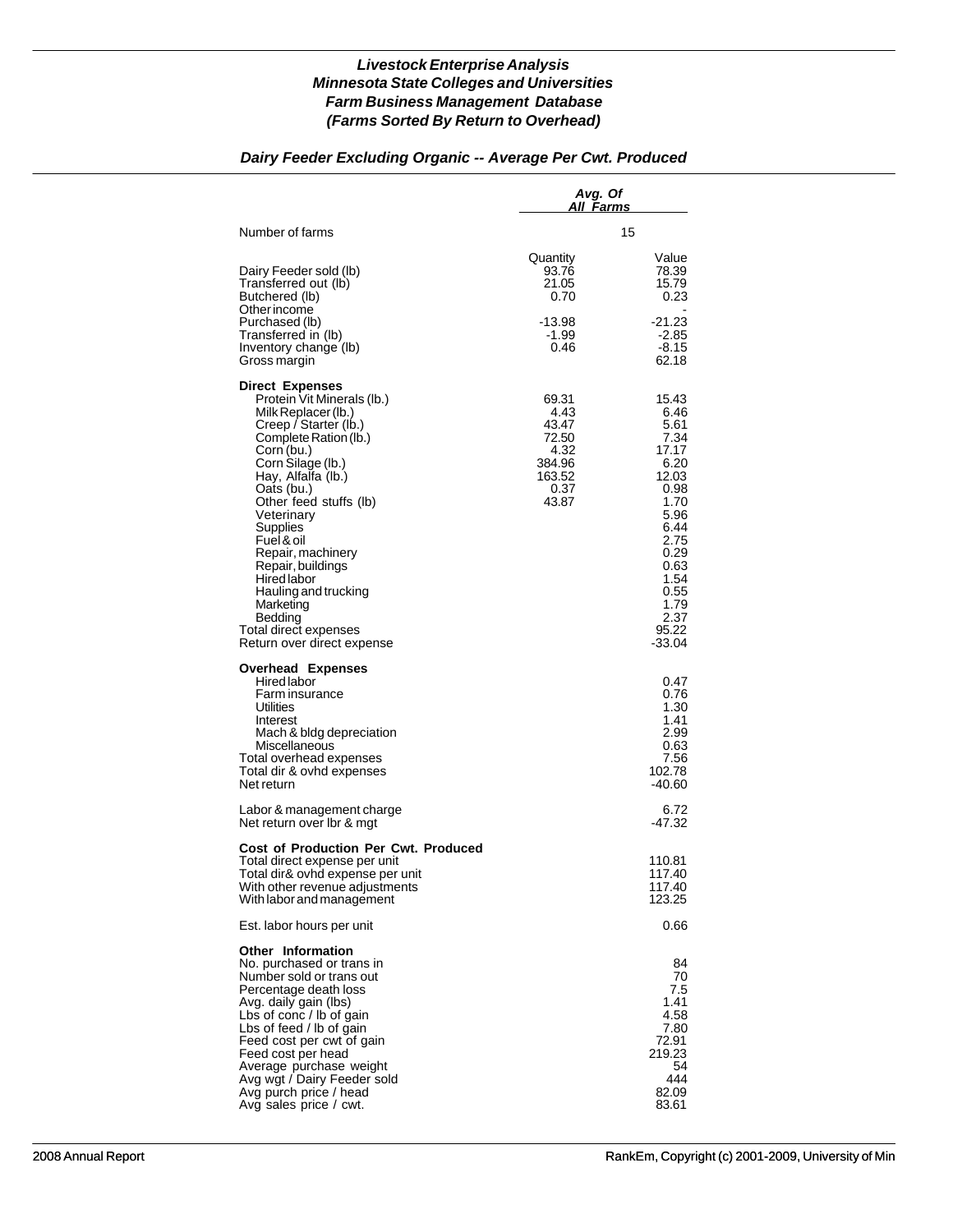# *Dairy Feeder Excluding Organic -- Average Per Head*

|                                                                                                                                                                                                                                                                                                                                                                                                                                                              | Avg. Of<br>All Farms                                                        |                                                                                                                                                                                     |
|--------------------------------------------------------------------------------------------------------------------------------------------------------------------------------------------------------------------------------------------------------------------------------------------------------------------------------------------------------------------------------------------------------------------------------------------------------------|-----------------------------------------------------------------------------|-------------------------------------------------------------------------------------------------------------------------------------------------------------------------------------|
| Number of farms                                                                                                                                                                                                                                                                                                                                                                                                                                              |                                                                             | 15                                                                                                                                                                                  |
| Dairy Feeder sold (lb)<br>Transferred out (lb)<br>Butchered (lb)<br>Other income                                                                                                                                                                                                                                                                                                                                                                             | Quantity<br>281.9<br>63.3<br>2.1                                            | Value<br>235.72<br>47.46<br>0.70                                                                                                                                                    |
| Purchased (lb)<br>Transferred in (lb)<br>Inventory change (lb)<br>Gross margin                                                                                                                                                                                                                                                                                                                                                                               | -42.0<br>-6.0<br>1.4                                                        | $-63.83$<br>-8.57<br>$-24.51$<br>186.98                                                                                                                                             |
| <b>Direct Expenses</b><br>Protein Vit Minerals (lb.)<br>Milk Replacer (lb.)<br>Creep / Starter (lb.)<br>Complete Ration (lb.)<br>Corn (bu.)<br>Corn Silage (lb.)<br>Hay, Alfalfa (lb.)<br>Oats (bu.)<br>Other feed stuffs (lb)<br>Veterinary<br>Supplies<br>Fuel & oil<br>Repair, machinery<br>Repair, buildings<br>Hired labor<br>Hauling and trucking<br>Marketing<br>Bedding<br>Operating interest<br>Total direct expenses<br>Return over direct expense | 208.4<br>13.3<br>130.7<br>218.0<br>13.0<br>1,157.5<br>491.7<br>1.1<br>131.9 | 46.39<br>19.41<br>16.88<br>22.08<br>51.62<br>18.64<br>36.16<br>2.94<br>5.12<br>17.92<br>16.85<br>8.26<br>0.86<br>1.90<br>4.62<br>1.65<br>5.37<br>7.11<br>2.52<br>286.31<br>$-99.33$ |
| <b>Overhead Expenses</b><br>Hired labor<br>Farm insurance<br>Utilities<br>Interest<br>Mach & bldg depreciation<br>Miscellaneous<br>Total overhead expenses<br>Total dir & ovhd expenses<br>Net return                                                                                                                                                                                                                                                        |                                                                             | 1.41<br>2.29<br>3.92<br>4.24<br>8.98<br>1.90<br>22.74<br>309.05<br>-122.07                                                                                                          |
| Labor & management charge<br>Net return over Ibr & mgt                                                                                                                                                                                                                                                                                                                                                                                                       |                                                                             | 20.20<br>-142.27                                                                                                                                                                    |
| <b>Cost of Production Per Cwt. Produced</b><br>Total direct expense per unit<br>Total dir& ovhd expense per unit<br>With other revenue adjustments<br>With labor and management                                                                                                                                                                                                                                                                              |                                                                             | 110.81<br>117.40<br>117.40<br>123.25                                                                                                                                                |
| Est. labor hours per unit                                                                                                                                                                                                                                                                                                                                                                                                                                    |                                                                             | 1.99                                                                                                                                                                                |
| <b>Other Information</b><br>No. purchased or trans in<br>Number sold or trans out<br>Percentage death loss<br>Avg. daily gain (lbs)<br>Lbs of conc / lb of gain<br>Lbs of feed / lb of gain<br>Feed cost per cwt of gain<br>Feed cost per head<br>Average purchase weight<br>Avg wgt / Dairy Feeder sold<br>Avg purch price / head<br>Avg sales price / cwt.                                                                                                 |                                                                             | 84<br>70<br>7.5<br>1.41<br>4.58<br>7.80<br>72.91<br>219.23<br>54<br>444<br>82.09<br>83.61                                                                                           |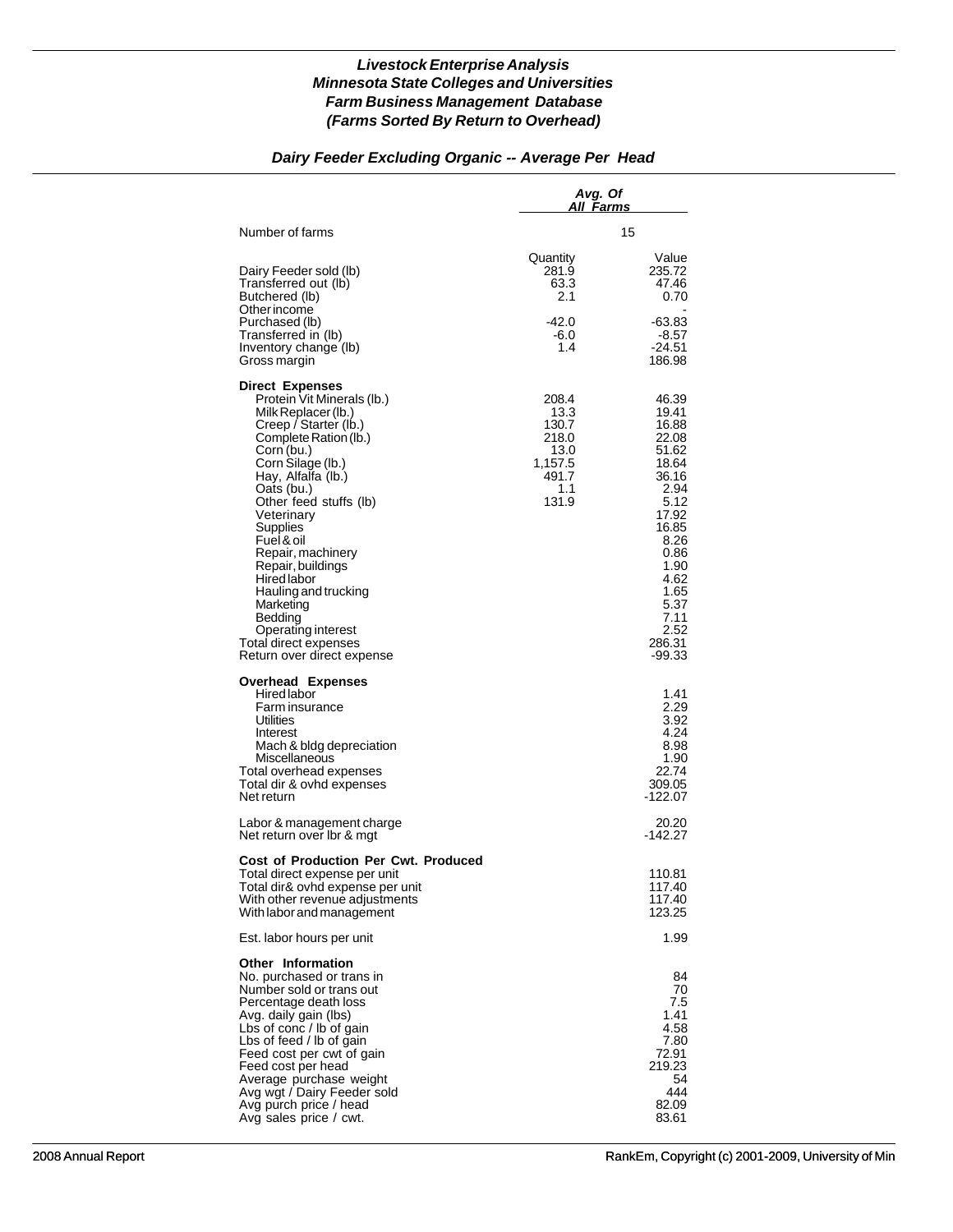# *Dairy Finishing Excluding Organic -- Average Per Cwt. Produced*

|                                                                                                                                                                                                                                                                                                                                                                                                                                     | Avg. Of<br><b>All Farms</b>                                                  |                                                                                                                                                                    | Low 20%                                                              |                                                                                                                                                      | <b>High 20%</b>                                                              |                                                                                                                                                                 |
|-------------------------------------------------------------------------------------------------------------------------------------------------------------------------------------------------------------------------------------------------------------------------------------------------------------------------------------------------------------------------------------------------------------------------------------|------------------------------------------------------------------------------|--------------------------------------------------------------------------------------------------------------------------------------------------------------------|----------------------------------------------------------------------|------------------------------------------------------------------------------------------------------------------------------------------------------|------------------------------------------------------------------------------|-----------------------------------------------------------------------------------------------------------------------------------------------------------------|
| Number of farms                                                                                                                                                                                                                                                                                                                                                                                                                     |                                                                              | 101                                                                                                                                                                |                                                                      | 20                                                                                                                                                   |                                                                              | 21                                                                                                                                                              |
| Dairy Finish sold (lb)<br>Transferred out (lb)<br>Cull sales (lb)<br>Butchered (lb)<br>Other income                                                                                                                                                                                                                                                                                                                                 | Quantity<br>115.29<br>0.75<br>1.09<br>2.36                                   | Value<br>95.05<br>0.63<br>0.68<br>1.93                                                                                                                             | Quantity<br>155.44<br>4.98                                           | Value<br>124.16<br>3.86                                                                                                                              | Quantity<br>84.00<br>0.62                                                    | Value<br>69.29<br>0.83                                                                                                                                          |
| Purchased (lb)<br>Transferred in (lb)<br>Inventory change (lb)<br>Gross margin                                                                                                                                                                                                                                                                                                                                                      | $-22.08$<br>$-4.30$<br>6.89                                                  | $-18.90$<br>$-4.19$<br>1.31<br>76.51                                                                                                                               | $-5.96$<br>$-7.90$<br>$-46.56$                                       | $-4.61$<br>$-10.30$<br>$-46.90$<br>66.20                                                                                                             | $-13.03$<br>$-2.48$<br>30.88                                                 | $-10.88$<br>$-3.95$<br>24.63<br>79.92                                                                                                                           |
| <b>Direct Expenses</b><br>Corn Gluten (lb.)<br>Protein Vit Minerals (lb.)<br>Milk Replacer (lb.)<br>Complete Ration (lb.)<br>Corn (bu.)<br>Corn Silage (lb.)<br>Hay, Alfalfa (lb.)<br>Haylage, Alfalfa (lb.)<br>Other feed stuffs (lb)<br>Veterinary<br>Supplies<br>Fuel & oil<br>Repairs<br>Custom hire<br><b>Hired labor</b><br>Marketing<br>Bedding<br>Operating interest<br>Total direct expenses<br>Return over direct expense | 7.77<br>62.93<br>0.93<br>21.25<br>9.37<br>233.51<br>32.31<br>11.28<br>128.31 | 0.52<br>12.05<br>1.05<br>2.37<br>39.01<br>3.57<br>1.85<br>0.29<br>4.24<br>1.84<br>1.75<br>1.91<br>2.18<br>1.04<br>0.66<br>0.79<br>1.32<br>1.20<br>77.63<br>$-1.12$ | 73.30<br>2.10<br>12.97<br>12.07<br>398.75<br>61.92<br>76.32<br>48.65 | 19.26<br>2.50<br>0.78<br>54.43<br>5.92<br>3.75<br>2.11<br>3.44<br>1.85<br>1.82<br>1.60<br>1.59<br>0.63<br>0.73<br>0.25<br>0.48<br>101.14<br>$-34.94$ | 47.62<br>87.02<br>2.30<br>63.13<br>6.66<br>140.36<br>37.25<br>15.27<br>52.07 | 3.19<br>9.60<br>2.39<br>3.28<br>23.95<br>2.14<br>1.64<br>0.30<br>2.33<br>2.03<br>1.13<br>1.88<br>1.54<br>0.73<br>1.37<br>0.42<br>1.57<br>0.55<br>60.03<br>19.89 |
| <b>Overhead Expenses</b><br><b>Hired labor</b><br>Farm insurance<br><b>Utilities</b><br>Interest<br>Mach & bldg depreciation<br>Miscellaneous<br>Total overhead expenses<br>Total dir & ovhd expenses<br>Net return                                                                                                                                                                                                                 |                                                                              | 1.23<br>0.92<br>1.16<br>1.26<br>2.36<br>1.44<br>8.38<br>86.01<br>$-9.50$                                                                                           |                                                                      | 1.02<br>1.88<br>1.44<br>0.69<br>1.70<br>1.72<br>8.46<br>109.59<br>$-43.40$                                                                           |                                                                              | 1.19<br>0.67<br>0.96<br>1.31<br>2.69<br>1.72<br>8.53<br>68.56<br>11.36                                                                                          |
| Labor & management charge<br>Net return over Ibr & mgt                                                                                                                                                                                                                                                                                                                                                                              |                                                                              | 4.88<br>$-14.37$                                                                                                                                                   |                                                                      | 4.77<br>$-48.17$                                                                                                                                     |                                                                              | 3.97<br>7.39                                                                                                                                                    |
| Cost of Production Per Cwt. Produced<br>Total direct expense per unit<br>Total dir& ovhd expense per unit<br>With other revenue adjustments<br>With labor and management                                                                                                                                                                                                                                                            |                                                                              | 83.42<br>90.64<br>90.64<br>94.84                                                                                                                                   |                                                                      | 102.35<br>107.79<br>107.79<br>110.86                                                                                                                 |                                                                              | 58.81<br>68.97<br>68.97<br>73.70                                                                                                                                |
| Est. labor hours per unit                                                                                                                                                                                                                                                                                                                                                                                                           |                                                                              | 0.57                                                                                                                                                               |                                                                      | 0.38                                                                                                                                                 |                                                                              | 0.62                                                                                                                                                            |
| <b>Other Information</b><br>No. purchased or trans in<br>Number sold or trans out<br>Percentage death loss<br>Avg. daily gain (lbs)<br>Lbs of conc / lb of gain<br>Lbs of feed / lb of gain<br>Feed cost per cwt of gain<br>Feed cost per head<br>Average purchase weight<br>Avg wgt / Dairy Finish sold<br>Avg purch price / head<br>Avg sales price / cwt.                                                                        |                                                                              | 95<br>79<br>4.7<br>2.30<br>6.72<br>8.51<br>64.95<br>666.29<br>307<br>1,372<br>263.21<br>82.44                                                                      |                                                                      | 35<br>49<br>3.0<br>1.97<br>7.96<br>10.57<br>92.19<br>892.74<br>160<br>1,423<br>123.71<br>79.87                                                       |                                                                              | 76<br>46<br>6.4<br>2.25<br>5.81<br>7.16<br>48.82<br>567.22<br>197<br>1,333<br>164.21<br>82.49                                                                   |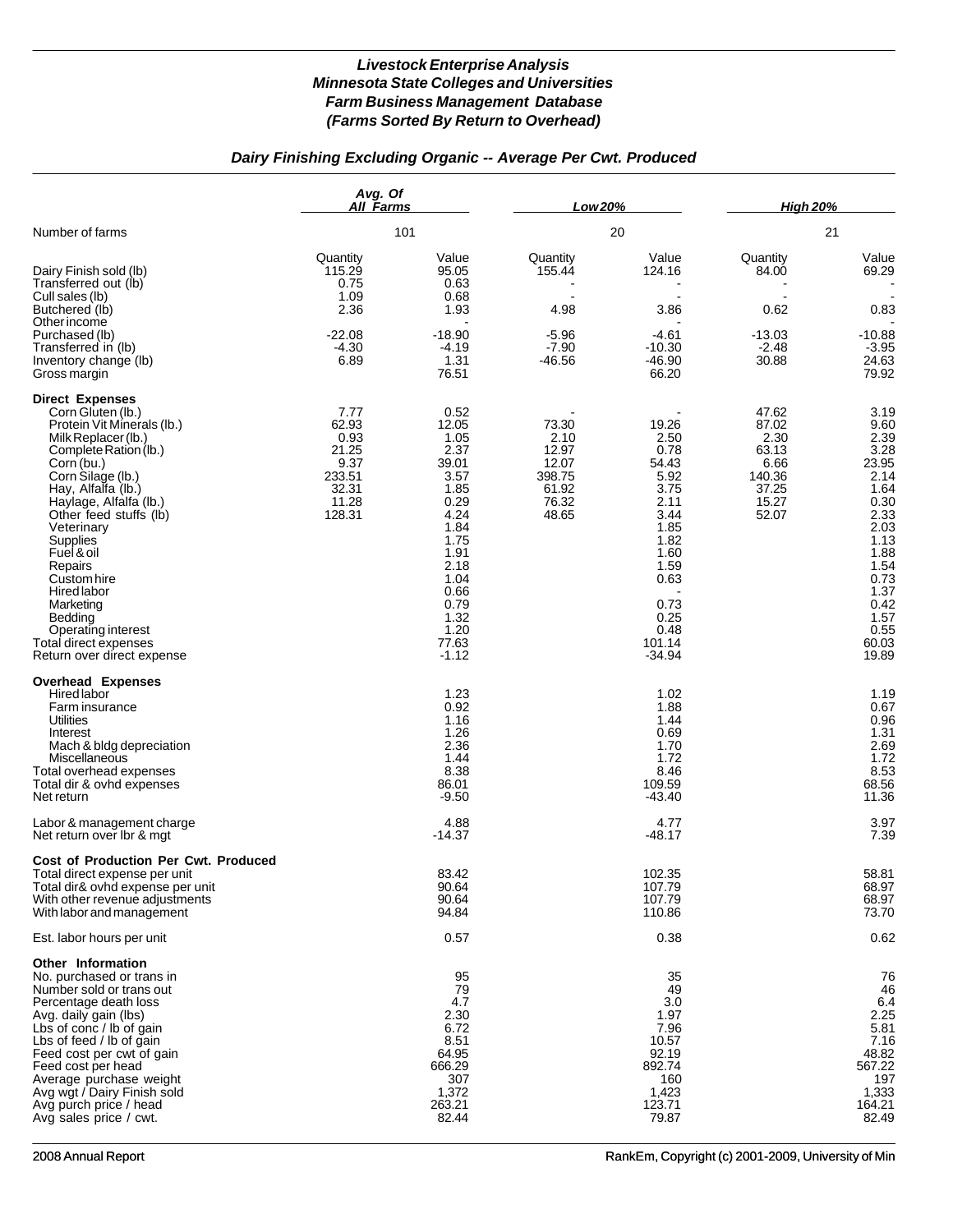# *Dairy Finishing Excluding Organic -- Average Per Head*

|                                                                                                                                                                                                                                                                                                                                                                                                                                     | Avg. Of<br><b>All Farms</b>                                                   |                                                                                                                                                                                    | Low 20%                                                               |                                                                                                                                                                  | <b>High 20%</b>                                                                 |                                                                                                                                                                                  |
|-------------------------------------------------------------------------------------------------------------------------------------------------------------------------------------------------------------------------------------------------------------------------------------------------------------------------------------------------------------------------------------------------------------------------------------|-------------------------------------------------------------------------------|------------------------------------------------------------------------------------------------------------------------------------------------------------------------------------|-----------------------------------------------------------------------|------------------------------------------------------------------------------------------------------------------------------------------------------------------|---------------------------------------------------------------------------------|----------------------------------------------------------------------------------------------------------------------------------------------------------------------------------|
| Number of farms                                                                                                                                                                                                                                                                                                                                                                                                                     |                                                                               | 101                                                                                                                                                                                |                                                                       | 20                                                                                                                                                               |                                                                                 | 21                                                                                                                                                                               |
| Dairy Finish sold (lb)<br>Transferred out (lb)<br>Cull sales (lb)<br>Butchered (lb)<br>Other income                                                                                                                                                                                                                                                                                                                                 | Quantity<br>1,182.6<br>7.7<br>11.2<br>24.2                                    | Value<br>974.97<br>6.50<br>7.00<br>19.84                                                                                                                                           | Quantity<br>1,505.2<br>48.2                                           | Value<br>1,202.31<br>37.41                                                                                                                                       | Quantity<br>976.0<br>7.2                                                        | Value<br>805.07<br>9.64                                                                                                                                                          |
| Purchased (lb)<br>Transferred in (lb)<br>Inventory change (lb)<br>Gross margin                                                                                                                                                                                                                                                                                                                                                      | $-226.5$<br>$-44.1$<br>70.6                                                   | $-193.90$<br>$-42.99$<br>13.45<br>784.85                                                                                                                                           | $-57.8$<br>$-76.5$<br>$-450.8$                                        | -44.65<br>$-99.78$<br>$-454.22$<br>641.06                                                                                                                        | $-151.3$<br>$-28.8$<br>358.7                                                    | -126.38<br>$-45.94$<br>286.14<br>928.53                                                                                                                                          |
| <b>Direct Expenses</b><br>Corn Gluten (lb.)<br>Protein Vit Minerals (lb.)<br>Milk Replacer (lb.)<br>Complete Ration (lb.)<br>Corn (bu.)<br>Corn Silage (lb.)<br>Hay, Alfalfa (lb.)<br>Haylage, Alfalfa (lb.)<br>Other feed stuffs (lb)<br>Veterinary<br>Supplies<br>Fuel & oil<br>Repairs<br>Custom hire<br><b>Hired</b> labor<br>Marketing<br>Bedding<br>Operating interest<br>Total direct expenses<br>Return over direct expense | 79.7<br>645.5<br>9.6<br>217.9<br>96.1<br>2,395.3<br>331.5<br>115.7<br>1,316.2 | 5.34<br>123.63<br>10.79<br>24.29<br>400.20<br>36.59<br>18.96<br>2.97<br>43.52<br>18.84<br>17.96<br>19.63<br>22.31<br>10.64<br>6.77<br>8.08<br>13.50<br>12.31<br>796.33<br>$-11.48$ | 709.8<br>20.4<br>125.6<br>116.9<br>3,861.4<br>599.6<br>739.1<br>471.2 | 186.53<br>24.16<br>7.55<br>527.06<br>57.36<br>36.34<br>20.47<br>33.28<br>17.87<br>17.60<br>15.49<br>15.37<br>6.12<br>7.12<br>2.46<br>4.64<br>979.41<br>$-338.35$ | 553.2<br>1,011.0<br>26.7<br>733.5<br>77.4<br>1,630.7<br>432.8<br>177.4<br>605.0 | 37.07<br>111.52<br>27.73<br>38.06<br>278.25<br>24.85<br>19.11<br>3.54<br>27.10<br>23.57<br>13.15<br>21.80<br>17.89<br>8.44<br>15.92<br>4.87<br>18.19<br>6.39<br>697.45<br>231.07 |
| <b>Overhead Expenses</b><br>Hired labor<br>Building leases<br>Farm insurance<br><b>Utilities</b><br>Interest<br>Mach & bldg depreciation<br>Miscellaneous<br>Total overhead expenses<br>Total dir & ovhd expenses<br>Net return                                                                                                                                                                                                     |                                                                               | 12.66<br>3.22<br>9.39<br>11.92<br>12.95<br>24.23<br>11.56<br>85.93<br>882.26<br>$-97.41$                                                                                           |                                                                       | 9.91<br>0.40<br>18.16<br>13.98<br>6.72<br>16.45<br>16.28<br>81.90<br>1,061.30<br>$-420.24$                                                                       |                                                                                 | 13.80<br>8.53<br>7.77<br>11.10<br>15.27<br>31.23<br>11.43<br>99.14<br>796.59<br>131.94                                                                                           |
| Labor & management charge<br>Net return over lbr & mgt                                                                                                                                                                                                                                                                                                                                                                              |                                                                               | 50.03<br>$-147.44$                                                                                                                                                                 |                                                                       | 46.24<br>$-466.48$                                                                                                                                               |                                                                                 | 46.12<br>85.82                                                                                                                                                                   |
| <b>Cost of Production Per Cwt. Produced</b><br>Total direct expense per unit<br>Total dir& ovhd expense per unit<br>With other revenue adjustments<br>With labor and management                                                                                                                                                                                                                                                     |                                                                               | 83.42<br>90.64<br>90.64<br>94.84                                                                                                                                                   |                                                                       | 102.35<br>107.79<br>107.79<br>110.86                                                                                                                             |                                                                                 | 58.81<br>68.97<br>68.97<br>73.70                                                                                                                                                 |
| Est. labor hours per unit                                                                                                                                                                                                                                                                                                                                                                                                           |                                                                               | 5.82                                                                                                                                                                               |                                                                       | 3.68                                                                                                                                                             |                                                                                 | 7.18                                                                                                                                                                             |
| <b>Other Information</b><br>No. purchased or trans in<br>Number sold or trans out<br>Percentage death loss<br>Avg. daily gain (lbs)<br>Lbs of conc / lb of gain<br>Lbs of feed / lb of gain<br>Feed cost per cwt of gain<br>Feed cost per head<br>Average purchase weight<br>Avg wgt / Dairy Finish sold<br>Avg purch price / head<br>Avg sales price / cwt.                                                                        |                                                                               | 95<br>79<br>4.7<br>2.30<br>6.72<br>8.51<br>64.95<br>666.29<br>307<br>1,372<br>263.21<br>82.44                                                                                      |                                                                       | 35<br>49<br>3.0<br>1.97<br>7.96<br>10.57<br>92.19<br>892.74<br>160<br>1,423<br>123.71<br>79.87                                                                   |                                                                                 | 76<br>46<br>6.4<br>2.25<br>5.81<br>7.16<br>48.82<br>567.22<br>197<br>1,333<br>164.21<br>82.49                                                                                    |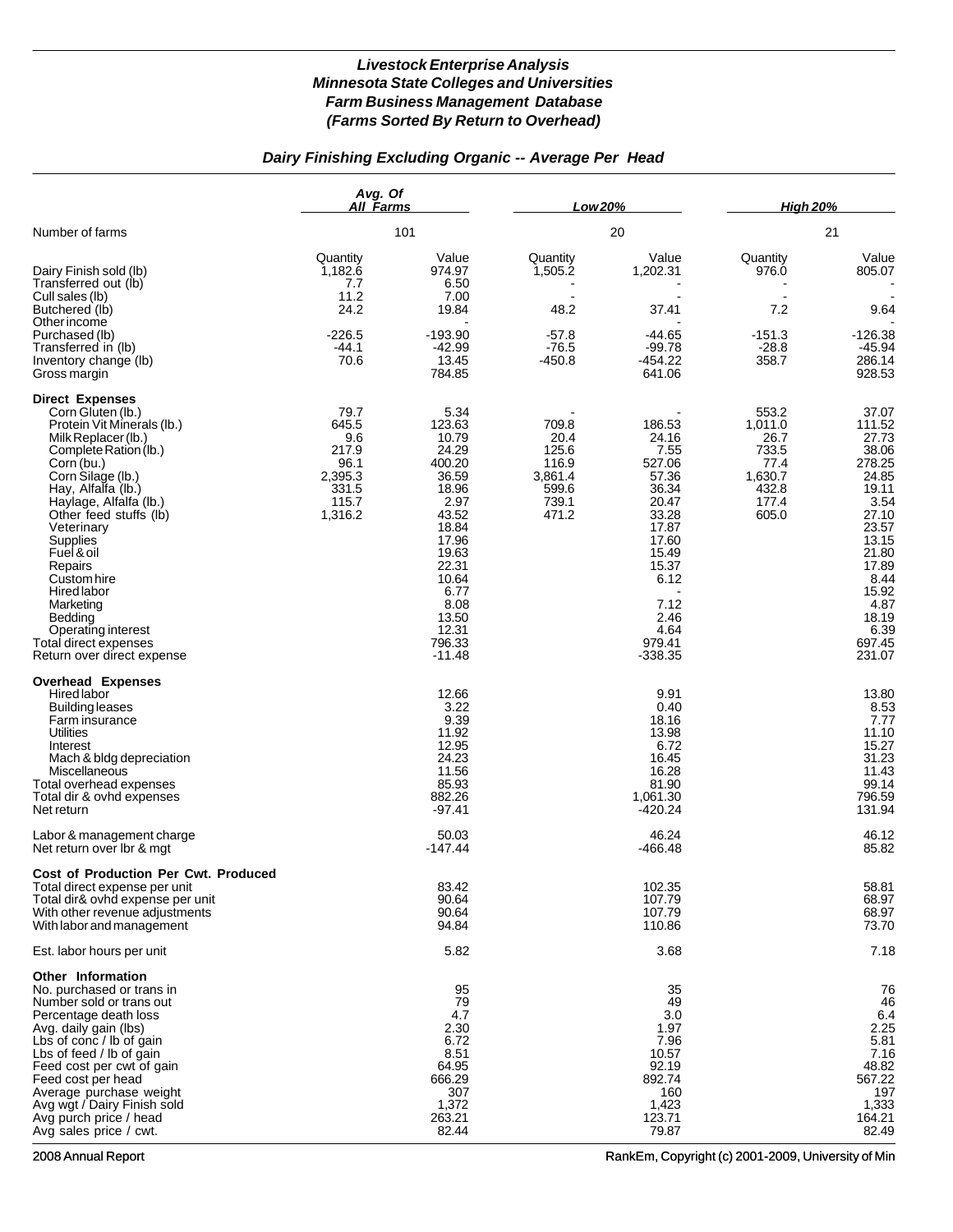# *Dairy Heifers (for sale) Excluding Organic -- Average Per Head Per Day*

|                                                                                                                                                                                                                                                                                                                                                                                                                              | Avg. Of<br>All Farms                                                          |                                                                                                                                                      |
|------------------------------------------------------------------------------------------------------------------------------------------------------------------------------------------------------------------------------------------------------------------------------------------------------------------------------------------------------------------------------------------------------------------------------|-------------------------------------------------------------------------------|------------------------------------------------------------------------------------------------------------------------------------------------------|
| Number of farms                                                                                                                                                                                                                                                                                                                                                                                                              |                                                                               | 12                                                                                                                                                   |
| Dairy Hfrs sold (hd)<br>Transferred out (hd)<br>Butchered (hd)<br>Other income<br>Purchased (hd)<br>Transferred in (hd)<br>Inventory change (hd)<br>Gross margin                                                                                                                                                                                                                                                             | Quantity<br>0.00<br>0.00<br>0.00<br>0.00<br>0.00<br>0.00                      | Value<br>2.40<br>0.01<br>0.63<br>$-0.90$<br>$-0.35$<br>1.78                                                                                          |
| <b>Direct Expenses</b><br>Protein Vit Minerals (lb.)<br>Milk Replacer (lb.)<br>Complete Ration (lb.)<br>Corn (bu.)<br>Corn Silage (lb.)<br>Hay, Alfalfa (lb.)<br>Hay, Grass (lb.)<br>Haylage, Alfalfa (lb.)<br>Oatlage (lb.)<br>Other feed stuffs (lb)<br>Veterinary<br>Supplies<br>Fuel & oil<br>Repairs<br>Repair, livestock equip<br>Bedding<br>Operating interest<br>Total direct expenses<br>Return over direct expense | 0.74<br>0.05<br>0.48<br>0.02<br>13.80<br>8.08<br>0.39<br>2.21<br>0.08<br>1.21 | 0.18<br>0.05<br>0.09<br>0.08<br>0.21<br>0.37<br>0.02<br>0.05<br>0.00<br>0.03<br>0.05<br>0.11<br>0.06<br>0.06<br>0.01<br>0.06<br>0.02<br>1.46<br>0.33 |
| <b>Overhead Expenses</b><br>Hired labor<br><b>Building leases</b><br>RE & pers. property taxes<br>Farm insurance<br>Utilities<br>Interest<br>Mach & bldg depreciation<br>Miscellaneous<br>Total overhead expenses<br>Total dir & ovhd expenses<br>Net return                                                                                                                                                                 |                                                                               | 0.04<br>0.01<br>0.01<br>0.03<br>0.03<br>0.07<br>0.11<br>0.03<br>0.33<br>1.79<br>0.00                                                                 |
| Labor & management charge<br>Net return over Ibr & mgt                                                                                                                                                                                                                                                                                                                                                                       |                                                                               | 0.25<br>-0.26                                                                                                                                        |
| Cost of ProductionPer Head Per Day<br>Total direct expense per unit<br>Total dir& ovhd expense per unit<br>With other revenue adjustments<br>With labor and management                                                                                                                                                                                                                                                       |                                                                               | 2.70<br>3.03<br>2.40<br>2.65                                                                                                                         |
| Est. labor hours per unit                                                                                                                                                                                                                                                                                                                                                                                                    |                                                                               | 0.02                                                                                                                                                 |
| <b>Other Information</b><br>No. purchased or trans in<br>Number sold or trans out<br>Average number of head<br>Percentage death loss<br>Feed cost per average head<br>Feed cost/head sold/trans<br>Total cost/head sold/trans<br>Feed cost per head per day<br>Avg. purchase weight<br>Avg. purch price / head<br>Avg. wgt / Dairy Hfrs sold<br>Avg. sales price / head                                                      |                                                                               | 108<br>111<br>116<br>1.7<br>398.83<br>419.55<br>1,018.29<br>1.09<br>198<br>535.35<br>366<br>1,360.54                                                 |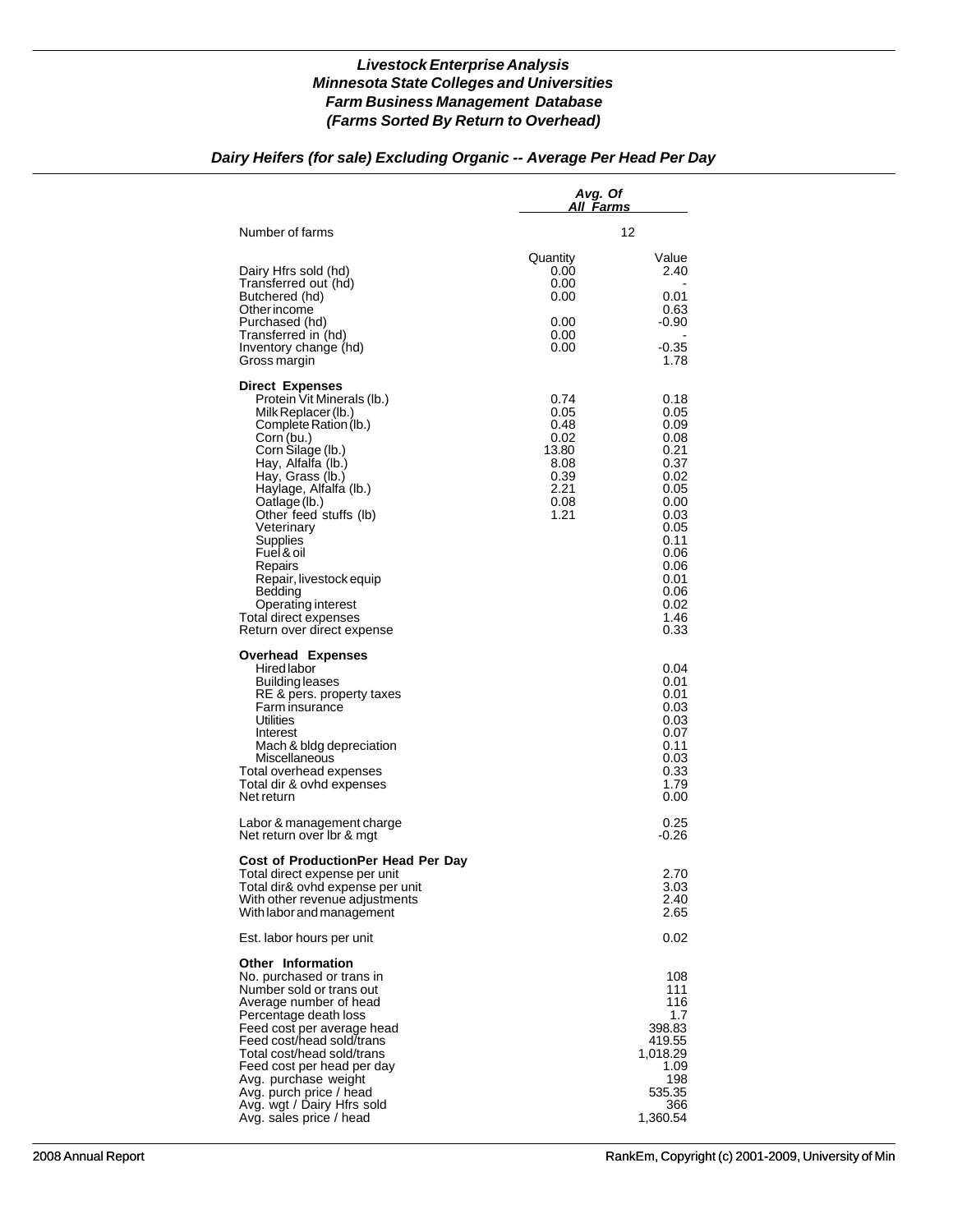### *Dairy Heifers (for sale) Excluding Organic -- Average Per Head*

|                                                                                                                                                                                                                                                                                                                                                                                                                              | Avg. Of<br>All Farms                                                                   |                                                                                                                                                                        |
|------------------------------------------------------------------------------------------------------------------------------------------------------------------------------------------------------------------------------------------------------------------------------------------------------------------------------------------------------------------------------------------------------------------------------|----------------------------------------------------------------------------------------|------------------------------------------------------------------------------------------------------------------------------------------------------------------------|
| Number of farms                                                                                                                                                                                                                                                                                                                                                                                                              |                                                                                        | 12                                                                                                                                                                     |
| Dairy Hfrs sold (hd)<br>Transferred out (hd)<br>Butchered (hd)<br>Other income<br>Purchased (hd)<br>Transferred in (hd)<br>Inventory change (hd)<br>Gross margin                                                                                                                                                                                                                                                             | Quantity<br>0.6<br>0.3<br>0.0<br>0.6<br>0.3<br>0.0                                     | Value<br>874.56<br>2.04<br>230.75<br>$-329.95$<br>$-126.74$<br>650.65                                                                                                  |
| <b>Direct Expenses</b><br>Protein Vit Minerals (lb.)<br>Milk Replacer (lb.)<br>Complete Ration (lb.)<br>Corn (bu.)<br>Corn Silage (lb.)<br>Hay, Alfalfa (lb.)<br>Hay, Grass (lb.)<br>Haylage, Alfalfa (lb.)<br>Oatlage (lb.)<br>Other feed stuffs (lb)<br>Veterinary<br>Supplies<br>Fuel & oil<br>Repairs<br>Repair, livestock equip<br>Bedding<br>Operating interest<br>Total direct expenses<br>Return over direct expense | 270.5<br>17.5<br>174.7<br>8.1<br>5,038.8<br>2,947.9<br>140.9<br>807.4<br>30.1<br>442.8 | 66.80<br>19.49<br>32.21<br>29.88<br>77.45<br>135.34<br>5.66<br>19.66<br>0.45<br>11.90<br>16.43<br>40.91<br>23.29<br>20.70<br>2.19<br>21.51<br>7.82<br>531.68<br>118.98 |
| <b>Overhead Expenses</b><br><b>Hired labor</b><br><b>Building leases</b><br>RE & pers. property taxes<br>Farm insurance<br>Utilities<br>Interest<br>Mach & bldg depreciation<br>Miscellaneous<br>Total overhead expenses<br>Total dir & ovhd expenses<br>Net return                                                                                                                                                          |                                                                                        | 14.78<br>3.35<br>3.84<br>10.75<br>12.26<br>26.61<br>39.93<br>9.23<br>120.74<br>652.41<br>-1.76                                                                         |
| Labor & management charge<br>Net return over Ibr & mgt                                                                                                                                                                                                                                                                                                                                                                       |                                                                                        | 91.67<br>$-93.43$                                                                                                                                                      |
| Cost of ProductionPer Head Per Day<br>Total direct expense per unit<br>Total dir& ovhd expense per unit<br>With other revenue adjustments<br>With labor and management                                                                                                                                                                                                                                                       |                                                                                        | 2.70<br>3.03<br>2.40<br>2.65                                                                                                                                           |
| Est. labor hours per unit                                                                                                                                                                                                                                                                                                                                                                                                    |                                                                                        | 8.68                                                                                                                                                                   |
| <b>Other Information</b><br>No. purchased or trans in<br>Number sold or trans out<br>Average number of head<br>Percentage death loss<br>Feed cost per average head<br>Feed cost/head sold/trans<br>Total cost/head sold/trans<br>Feed cost per head per day<br>Avg. purchase weight<br>Avg. purch price / head<br>Avg. wgt / Dairy Hfrs sold<br>Avg. sales price / head                                                      |                                                                                        | 108<br>111<br>116<br>1.7<br>398.83<br>419.55<br>1,018.29<br>1.09<br>198<br>535.35<br>366<br>1,360.54                                                                   |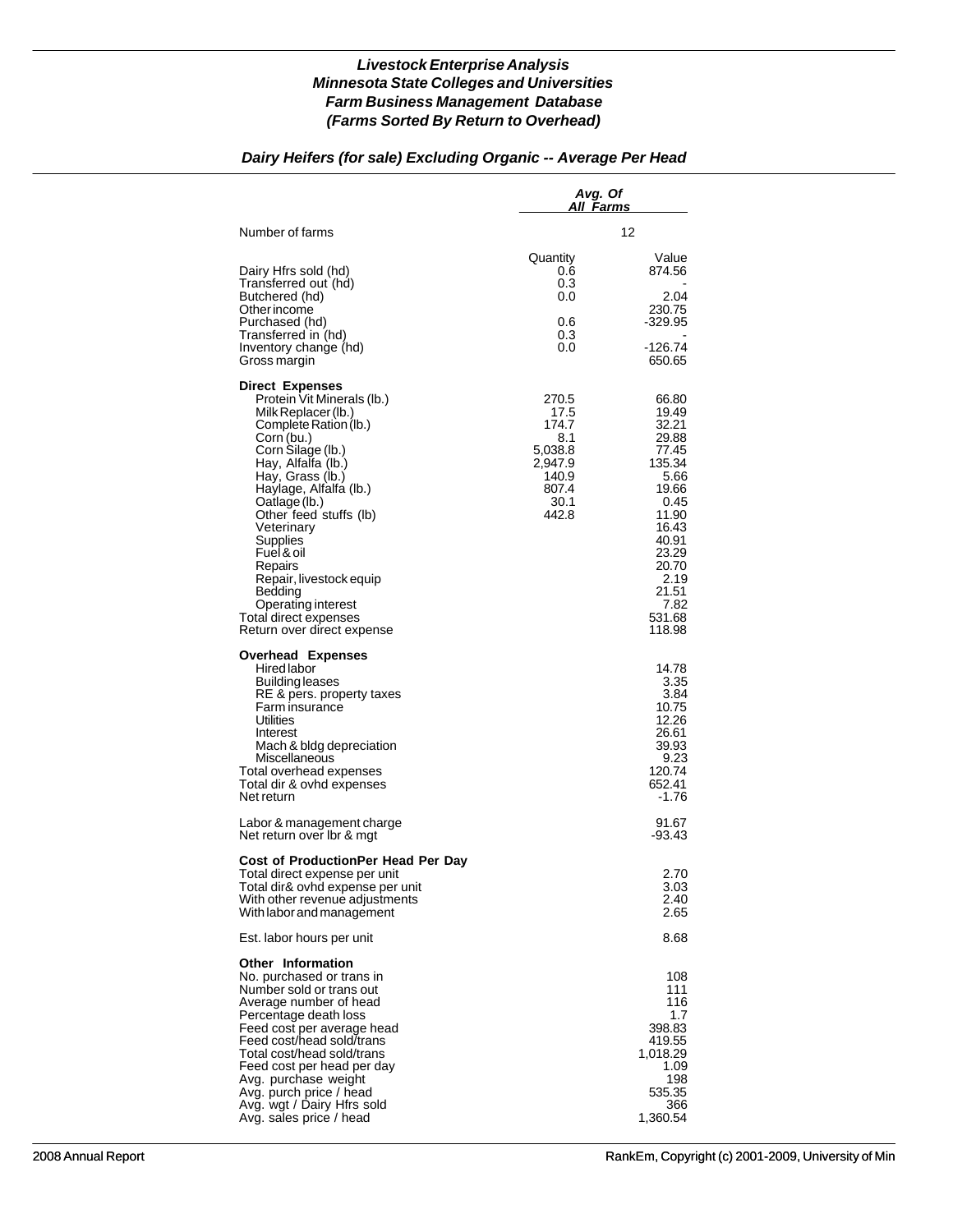## *Dairy Heifers (for sale) (Contract Grower) Excluding Organic -- Average Per Head*

|                                                                                                                                                                                                                                                                                                                                                                                                                                                                                                                                                                                     | Avg. Of<br>All Farms                                                                  |                                                                                                                                                                                                              |
|-------------------------------------------------------------------------------------------------------------------------------------------------------------------------------------------------------------------------------------------------------------------------------------------------------------------------------------------------------------------------------------------------------------------------------------------------------------------------------------------------------------------------------------------------------------------------------------|---------------------------------------------------------------------------------------|--------------------------------------------------------------------------------------------------------------------------------------------------------------------------------------------------------------|
| Number of farms                                                                                                                                                                                                                                                                                                                                                                                                                                                                                                                                                                     |                                                                                       | 5                                                                                                                                                                                                            |
| Dairy Hfrs sold (hd)<br>Transferred out (hd)<br>Other income<br>Purchased (hd)<br>Transferred in (hd)<br>Inventory change (hd)<br>Gross margin                                                                                                                                                                                                                                                                                                                                                                                                                                      | Quantity<br>0.00<br>0.00<br>0.00<br>0.00<br>0.00                                      | Value<br>1.40<br>$\blacksquare$<br>1.40                                                                                                                                                                      |
| <b>Direct Expenses</b><br>Protein Vit Minerals (lb.)<br>Milk Replacer (lb.)<br>Creep / Starter (lb.)<br>Corn (bu.)<br>Corn Silage (lb.)<br>Hay, Alfalfa (lb.)<br>Hay, Grass (lb.)<br>Haylage, Alfalfa (lb.)<br>Oats (bu.)<br>Sweet Corn Silage (lb.)<br>Other feed stuffs (lb)<br>Veterinary<br>Supplies<br>Contract production exp.<br>Fuel & oil<br>Repairs<br>Repair, machinery<br>Repair, livestock equip<br>Custom hire<br>Repair, buildings<br><b>Hired labor</b><br>Utilities<br>Bedding<br><b>Operating interest</b><br>Total direct expenses<br>Return over direct expense | 0.79<br>0.03<br>0.47<br>0.01<br>10.69<br>0.27<br>1.88<br>7.12<br>0.00<br>4.52<br>0.63 | 0.13<br>0.03<br>0.06<br>0.03<br>0.16<br>0.02<br>0.07<br>0.14<br>0.01<br>0.01<br>0.02<br>0.06<br>0.01<br>0.06<br>0.06<br>0.03<br>0.01<br>0.01<br>0.02<br>0.00<br>0.08<br>0.01<br>0.07<br>0.01<br>1.11<br>0.29 |
| <b>Overhead Expenses</b><br><b>Hired labor</b><br>Farm insurance<br>Utilities<br>Dues & professional fees<br>Interest<br>Mach & bldg depreciation<br>Miscellaneous<br>Total overhead expenses<br>Total dir & ovhd expenses<br>Net return                                                                                                                                                                                                                                                                                                                                            |                                                                                       | 0.00<br>0.01<br>0.01<br>0.00<br>0.02<br>0.08<br>0.03<br>0.15<br>1.26<br>0.14                                                                                                                                 |
| Labor & management charge<br>Net return over Ibr & mgt                                                                                                                                                                                                                                                                                                                                                                                                                                                                                                                              |                                                                                       | 0.07<br>0.07                                                                                                                                                                                                 |
| <b>Cost of Production</b><br>Total direct expense per unit<br>Total dir& ovhd expense per unit<br>With other revenue adjustments<br>With labor and management                                                                                                                                                                                                                                                                                                                                                                                                                       |                                                                                       | 1.11<br>1.26<br>$-0.14$<br>-0.07                                                                                                                                                                             |
| Est. labor hours per unit                                                                                                                                                                                                                                                                                                                                                                                                                                                                                                                                                           |                                                                                       | 0.02                                                                                                                                                                                                         |

#### **Other Information**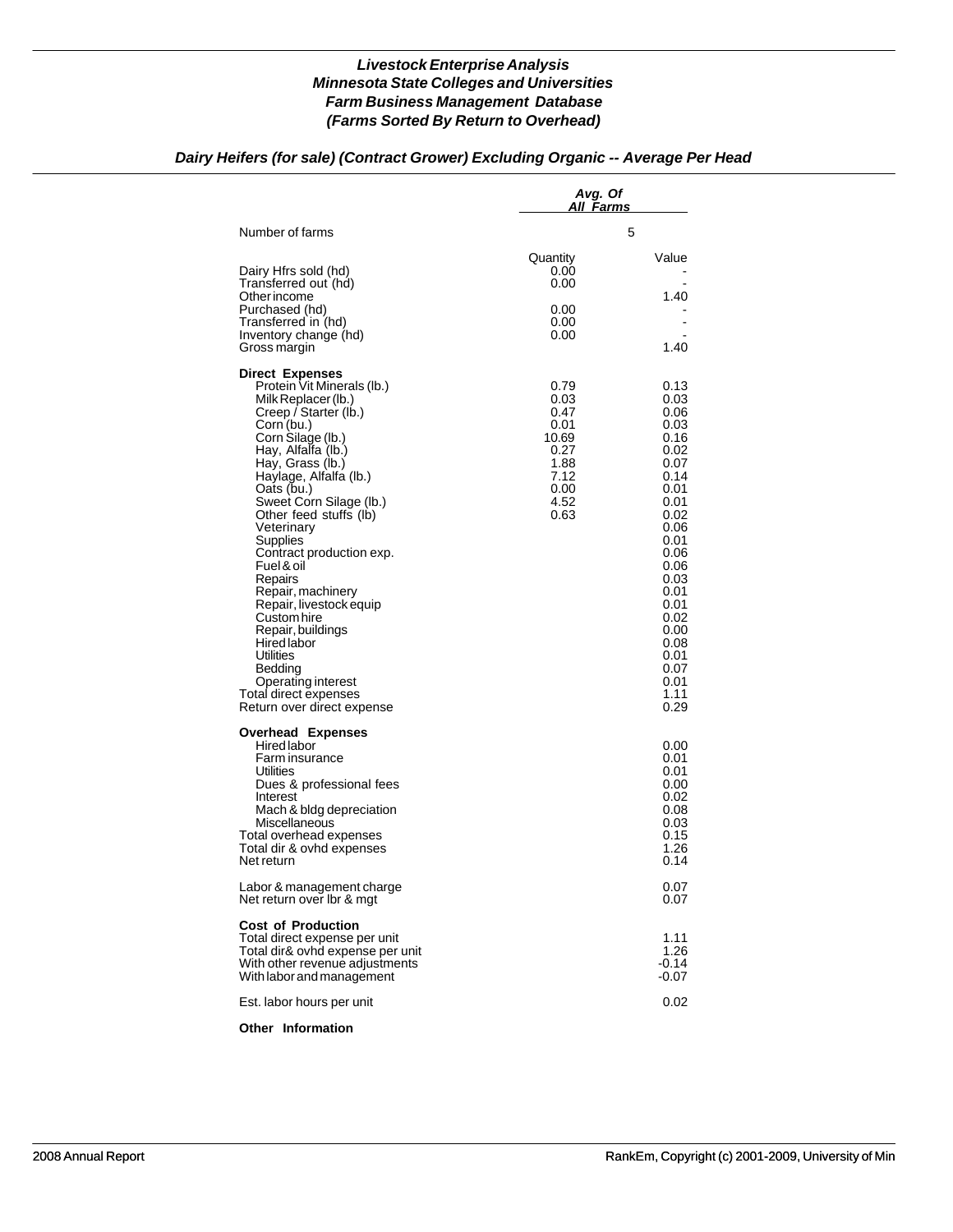## *Dairy Heifers (for sale) (Contract Grower) Excluding Organic -- Average Per Head*

|                                                                                                                                                                                                                                                                                                                                                                                                                                                                                                                                                                              | Avg. Of<br>All <u>Farms</u>                                                                     |                                                                                                                                                                                                                               |
|------------------------------------------------------------------------------------------------------------------------------------------------------------------------------------------------------------------------------------------------------------------------------------------------------------------------------------------------------------------------------------------------------------------------------------------------------------------------------------------------------------------------------------------------------------------------------|-------------------------------------------------------------------------------------------------|-------------------------------------------------------------------------------------------------------------------------------------------------------------------------------------------------------------------------------|
| Number of farms                                                                                                                                                                                                                                                                                                                                                                                                                                                                                                                                                              |                                                                                                 | 5                                                                                                                                                                                                                             |
| Dairy Hfrs sold (hd)<br>Transferred out (hd)<br>Other income<br>Purchased (hd)<br>Transferred in (hd)<br>Inventory change (hd)<br>Gross margin                                                                                                                                                                                                                                                                                                                                                                                                                               | Quantity<br>0.1<br>0.3<br>0.2<br>0.3<br>0.0                                                     | Value<br>512.64<br>512.64                                                                                                                                                                                                     |
| <b>Direct Expenses</b><br>Protein Vit Minerals (lb.)<br>Milk Replacer (lb.)<br>Creep / Starter (lb.)<br>Corn (bu.)<br>Corn Silage (lb.)<br>Hay, Alfalfa (lb.)<br>Hay, Grass (lb.)<br>Haylage, Alfalfa (lb.)<br>Oats (bu.)<br>Sweet Corn Silage (lb.)<br>Other feed stuffs (lb)<br>Veterinary<br>Supplies<br>Contract production exp.<br>Fuel & oil<br>Repairs<br>Repair, machinery<br>Repair, livestock equip<br>Custom hire<br>Repair, buildings<br>Hired labor<br>Utilities<br>Bedding<br><b>Operating interest</b><br>Total direct expenses<br>Return over direct expense | 287.0<br>10.5<br>170.0<br>2.7<br>3,902.3<br>98.7<br>685.2<br>2,597.9<br>1.2<br>1,648.0<br>228.7 | 49.08<br>10.67<br>20.98<br>12.40<br>58.53<br>6.86<br>25.37<br>51.96<br>2.61<br>4.12<br>6.89<br>20.09<br>3.75<br>21.78<br>22.03<br>12.25<br>1.88<br>2.11<br>6.58<br>1.63<br>27.96<br>5.15<br>26.62<br>3.73<br>405.01<br>107.62 |
| <b>Overhead Expenses</b><br>Hired labor<br>Farm insurance<br>Utilities<br>Dues & professional fees<br>Interest<br>Mach & bldg depreciation<br>Miscellaneous<br>Total overhead expenses<br>Total dir & ovhd expenses<br>Net return                                                                                                                                                                                                                                                                                                                                            |                                                                                                 | 0.12<br>5.11<br>2.30<br>1.00<br>9.12<br>29.38<br>9.21<br>56.23<br>461.24<br>51.39                                                                                                                                             |
| Labor & management charge<br>Net return over Ibr & mgt                                                                                                                                                                                                                                                                                                                                                                                                                                                                                                                       |                                                                                                 | 24.34<br>27.06                                                                                                                                                                                                                |
| <b>Cost of Production</b><br>Total direct expense per unit<br>Total dir& ovhd expense per unit<br>With other revenue adjustments<br>With labor and management                                                                                                                                                                                                                                                                                                                                                                                                                |                                                                                                 | 1.11<br>1.26<br>$-0.14$<br>$-0.07$                                                                                                                                                                                            |
| Est. labor hours per unit                                                                                                                                                                                                                                                                                                                                                                                                                                                                                                                                                    |                                                                                                 | 6.64                                                                                                                                                                                                                          |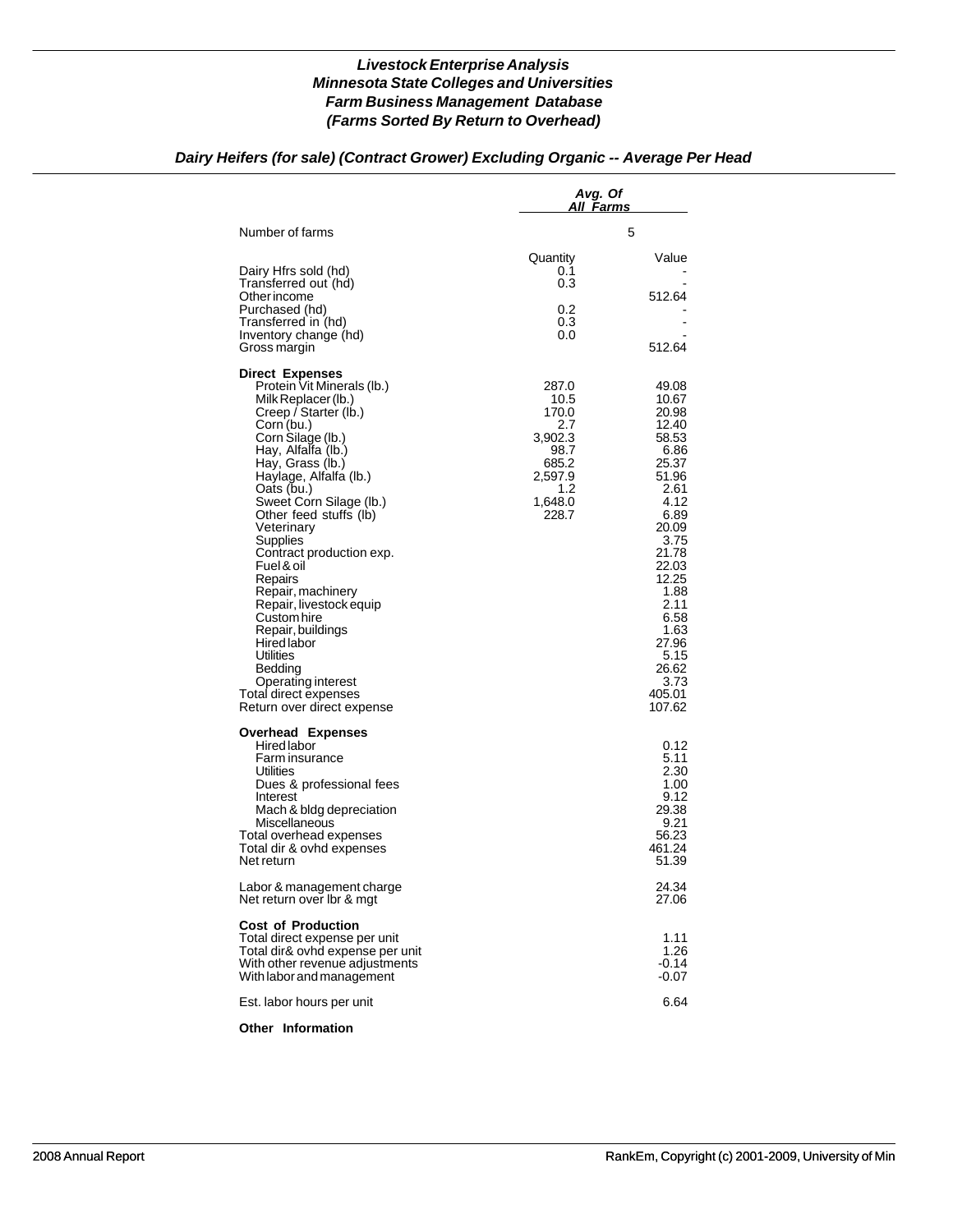# *Dairy Replacement Heifers Excluding Organic -- Average Per Head Per Day*

|                                                                                                                                                                                                                                                                                                                                                                                                                                                                            | Avg. Of<br>All Farms                                                                  |                                                                                                                                                                         | Low 20%                                                                               |                                                                                                                                                                         | <b>High 20%</b>                                                                       |                                                                                                                                                                      |
|----------------------------------------------------------------------------------------------------------------------------------------------------------------------------------------------------------------------------------------------------------------------------------------------------------------------------------------------------------------------------------------------------------------------------------------------------------------------------|---------------------------------------------------------------------------------------|-------------------------------------------------------------------------------------------------------------------------------------------------------------------------|---------------------------------------------------------------------------------------|-------------------------------------------------------------------------------------------------------------------------------------------------------------------------|---------------------------------------------------------------------------------------|----------------------------------------------------------------------------------------------------------------------------------------------------------------------|
| Number of farms                                                                                                                                                                                                                                                                                                                                                                                                                                                            |                                                                                       | 416                                                                                                                                                                     |                                                                                       | 83                                                                                                                                                                      |                                                                                       | 84                                                                                                                                                                   |
| Replacements sold (hd)<br>Transferred out (hd)<br>Cull sales (hd)<br>Butchered (hd)<br>Other income<br>Purchased (hd)<br>Transferred in (hd)<br>Inventory change (hd)<br>Gross margin                                                                                                                                                                                                                                                                                      | Quantity<br>0.00<br>0.00<br>0.00<br>0.00<br>0.00<br>0.00<br>0.00                      | Value<br>0.11<br>1.59<br>0.01<br>0.00<br>0.01<br>$-0.08$<br>$-0.36$<br>0.23<br>1.51                                                                                     | Quantity<br>0.00<br>0.00<br>0.00<br>0.00<br>0.00<br>0.00<br>0.00                      | Value<br>0.10<br>1.12<br>0.01<br>0.00<br>$-0.12$<br>-0.42<br>0.08<br>0.76                                                                                               | Quantity<br>0.00<br>0.00<br>0.00<br>0.00<br>0.00<br>0.00<br>0.00                      | Value<br>0.12<br>1.93<br>0.01<br>0.00<br>0.01<br>$-0.06$<br>$-0.34$<br>0.51<br>2.19                                                                                  |
| <b>Direct Expenses</b><br>Protein Vit Minerals (lb.)<br>Milk Replacer (lb.)<br>$Milk$ ( $lb.$ )<br>Creep / Starter (lb.)<br>Complete Ration (lb.)<br>Corn (bu.)<br>Corn Silage (lb.)<br>Hay, Alfalfa (lb.)<br>Hay, Grass (lb.)<br>Haylage, Alfalfa (lb.)<br>Other feed stuffs (lb)<br><b>Breeding fees</b><br>Veterinary<br>Supplies<br>Contract production exp.<br>Fuel & oil<br>Repairs<br>Hired labor<br>Bedding<br>Total direct expenses<br>Return over direct expense | 3.33<br>0.03<br>0.10<br>0.10<br>0.80<br>0.02<br>13.67<br>3.27<br>1.64<br>2.27<br>2.44 | 0.17<br>0.04<br>0.02<br>0.02<br>0.11<br>0.08<br>0.21<br>0.20<br>0.06<br>0.06<br>0.06<br>0.03<br>0.04<br>0.07<br>0.26<br>0.05<br>0.05<br>0.02<br>0.04<br>1.58<br>$-0.07$ | 4.79<br>0.05<br>0.05<br>0.13<br>0.92<br>0.02<br>16.72<br>5.10<br>0.91<br>3.29<br>3.47 | 0.17<br>0.06<br>0.01<br>0.03<br>0.20<br>0.10<br>0.26<br>0.32<br>0.04<br>0.07<br>0.08<br>0.04<br>0.04<br>0.08<br>0.38<br>0.04<br>0.05<br>0.05<br>0.04<br>2.07<br>$-1.30$ | 0.70<br>0.02<br>0.14<br>0.08<br>0.39<br>0.01<br>14.40<br>2.89<br>1.84<br>2.42<br>1.46 | 0.15<br>0.03<br>0.03<br>0.02<br>0.05<br>0.05<br>0.21<br>0.17<br>0.07<br>0.06<br>0.04<br>0.03<br>0.04<br>0.06<br>0.18<br>0.05<br>0.05<br>0.01<br>0.05<br>1.37<br>0.82 |
| <b>Overhead Expenses</b><br>Hired labor<br><b>Building leases</b><br><b>Utilities</b><br>Interest<br>Mach & bldg depreciation<br>Miscellaneous<br>Total overhead expenses<br>Total dir & ovhd expenses<br>Net return                                                                                                                                                                                                                                                       |                                                                                       | 0.11<br>0.02<br>0.03<br>0.05<br>0.06<br>0.05<br>0.32<br>1.90<br>$-0.39$                                                                                                 |                                                                                       | 0.04<br>0.02<br>0.02<br>0.05<br>0.06<br>0.05<br>0.23<br>2.30<br>$-1.53$                                                                                                 |                                                                                       | 0.17<br>0.02<br>0.03<br>0.06<br>0.07<br>0.05<br>0.39<br>1.76<br>0.42                                                                                                 |
| Labor & management charge<br>Net return over lbr & mgt                                                                                                                                                                                                                                                                                                                                                                                                                     |                                                                                       | 0.11<br>$-0.50$                                                                                                                                                         |                                                                                       | 0.12<br>$-1.65$                                                                                                                                                         |                                                                                       | 0.10<br>0.32                                                                                                                                                         |
| Cost of ProductionPer Head Per Day<br>Total direct expense per unit<br>Total dir& ovhd expense per unit<br>With other revenue adjustments<br>With labor and management                                                                                                                                                                                                                                                                                                     |                                                                                       | 1.78<br>2.10<br>2.09<br>2.20                                                                                                                                            |                                                                                       | 2.53<br>2.76<br>2.76<br>2.87                                                                                                                                            |                                                                                       | 1.25<br>1.64<br>1.63<br>1.73                                                                                                                                         |
| Est. labor hours per unit                                                                                                                                                                                                                                                                                                                                                                                                                                                  |                                                                                       | 0.02                                                                                                                                                                    |                                                                                       | 0.02                                                                                                                                                                    |                                                                                       | 0.02                                                                                                                                                                 |
| <b>Other Information</b><br>No. purchased or trans in<br>Number sold or trans out<br>Average number of head<br>Percentage death loss<br>Feed cost per average head<br>Feed cost/head sold/trans<br>Total cost/head sold/trans<br>Feed cost per head per day<br>Avg. purch price / head<br>Avg. sales price / head                                                                                                                                                          |                                                                                       | 75<br>61<br>118<br>10.2<br>372.06<br>722.59<br>1,559.08<br>1.02<br>1,457.62<br>439.44                                                                                   |                                                                                       | 70<br>54<br>100<br>13.1<br>487.75<br>893.20<br>1,922.43<br>1.34<br>1,638.07<br>236.18                                                                                   |                                                                                       | 98<br>84<br>167<br>7.6<br>327.34<br>649.25<br>1,248.86<br>0.90<br>1,628.46<br>720.72                                                                                 |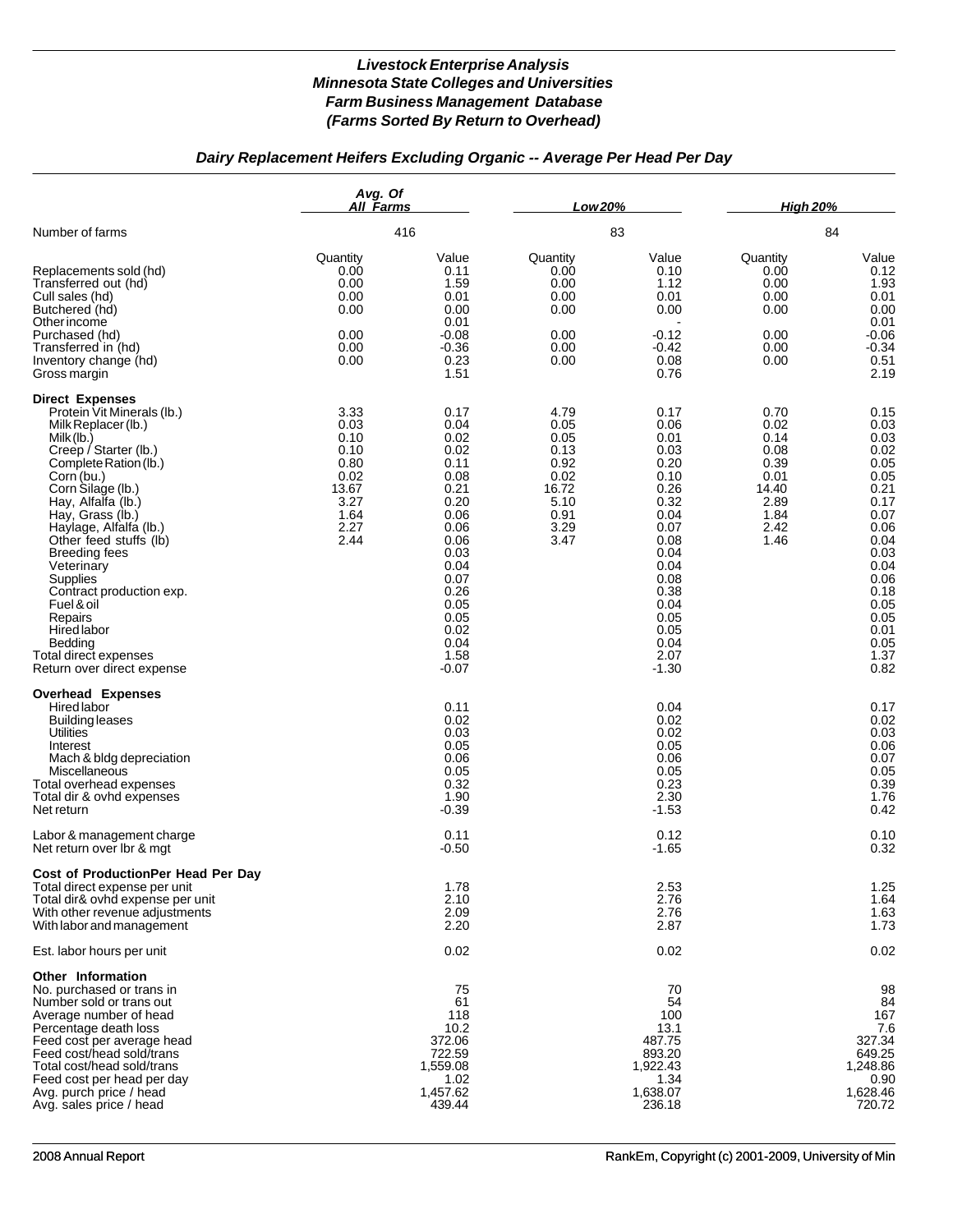## *Dairy Replacement Heifers Excluding Organic -- Average Per Head*

|                                                                                                                                                                                                                                                                                                                                                                                                                                                                      | Avg. Of<br>All Farms                                                                             |                                                                                                                                                                                            | Low 20%                                                                                              |                                                                                                                                                                                              | <b>High 20%</b>                                                                               |                                                                                                                                                                                          |
|----------------------------------------------------------------------------------------------------------------------------------------------------------------------------------------------------------------------------------------------------------------------------------------------------------------------------------------------------------------------------------------------------------------------------------------------------------------------|--------------------------------------------------------------------------------------------------|--------------------------------------------------------------------------------------------------------------------------------------------------------------------------------------------|------------------------------------------------------------------------------------------------------|----------------------------------------------------------------------------------------------------------------------------------------------------------------------------------------------|-----------------------------------------------------------------------------------------------|------------------------------------------------------------------------------------------------------------------------------------------------------------------------------------------|
| Number of farms                                                                                                                                                                                                                                                                                                                                                                                                                                                      | 416                                                                                              |                                                                                                                                                                                            | 83                                                                                                   |                                                                                                                                                                                              | 84                                                                                            |                                                                                                                                                                                          |
| Replacements sold (hd)<br>Transferred out (hd)<br>Cull sales (hd)<br>Butchered (hd)<br>Other income<br>Purchased (hd)<br>Transferred in (hd)<br>Inventory change (hd)<br>Gross margin                                                                                                                                                                                                                                                                                | Quantity<br>0.1<br>0.4<br>0.0<br>0.0<br>0.0<br>0.6<br>0.1                                        | Value<br>41.36<br>578.81<br>4.55<br>1.18<br>2.53<br>$-27.85$<br>$-132.98$<br>82.14<br>549.74                                                                                               | Quantity<br>0.2<br>0.4<br>0.0<br>0.0<br>0.0<br>0.7<br>0.1                                            | Value<br>36.77<br>410.02<br>2.29<br>1.66<br>$-45.13$<br>$-154.84$<br>28.57<br>279.35                                                                                                         | Quantity<br>0.1<br>0.4<br>0.0<br>0.0<br>0.0<br>0.6<br>0.1                                     | Value<br>42.81<br>705.45<br>2.58<br>0.94<br>5.32<br>$-20.33$<br>$-125.55$<br>186.47<br>797.69                                                                                            |
| <b>Direct Expenses</b><br>Protein Vit Minerals (lb.)<br>Milk Replacer (lb.)<br>Milk (lb.)<br>Creep / Starter (lb.)<br>Complete Ration (lb.)<br>Corn (bu.)<br>Corn Silage (lb.)<br>Hay, Alfalfa (lb.)<br>Hay, Grass (lb.)<br>Haylage, Alfalfa (lb.)<br>Other feed stuffs (lb)<br><b>Breeding fees</b><br>Veterinary<br>Supplies<br>Contract production exp.<br>Fuel & oil<br>Repairs<br>Hired labor<br>Bedding<br>Total direct expenses<br>Return over direct expense | 1,215.8<br>11.1<br>38.0<br>35.7<br>290.4<br>7.1<br>4,990.4<br>1,194.4<br>599.8<br>827.2<br>892.0 | 62.84<br>14.80<br>6.79<br>8.11<br>38.62<br>28.23<br>74.89<br>71.46<br>23.20<br>20.63<br>22.47<br>12.47<br>15.32<br>24.53<br>93.48<br>17.61<br>18.45<br>9.09<br>13.40<br>576.41<br>$-26.68$ | 1,751.4<br>17.2<br>16.5<br>47.7<br>336.2<br>9.1<br>6,107.1<br>1,864.5<br>331.8<br>1,203.3<br>1,266.7 | 61.27<br>21.95<br>3.04<br>9.48<br>74.88<br>36.68<br>95.59<br>115.70<br>14.62<br>25.16<br>29.37<br>14.57<br>14.92<br>30.21<br>139.88<br>16.37<br>18.84<br>17.87<br>15.56<br>755.96<br>-476.62 | 254.3<br>6.8<br>51.6<br>28.7<br>141.6<br>5.1<br>5,255.9<br>1,053.1<br>671.9<br>883.5<br>533.1 | 54.38<br>10.80<br>9.37<br>7.40<br>19.35<br>19.54<br>77.93<br>63.33<br>26.82<br>23.26<br>15.18<br>11.05<br>15.29<br>20.13<br>67.26<br>18.81<br>17.43<br>5.38<br>17.05<br>499.75<br>297.95 |
| <b>Overhead Expenses</b><br>Hired labor<br><b>Building leases</b><br><b>Utilities</b><br>Interest<br>Mach & bldg depreciation<br>Miscellaneous<br>Total overhead expenses<br>Total dir & ovhd expenses<br>Net return                                                                                                                                                                                                                                                 |                                                                                                  | 40.67<br>6.30<br>9.79<br>19.37<br>22.65<br>17.45<br>116.22<br>692.63<br>$-142.90$                                                                                                          |                                                                                                      | 15.14<br>6.76<br>6.80<br>16.86<br>20.88<br>17.53<br>83.98<br>839.94<br>$-560.59$                                                                                                             |                                                                                               | 61.53<br>5.79<br>9.73<br>22.13<br>25.01<br>18.65<br>142.83<br>642.58<br>155.11                                                                                                           |
| Labor & management charge<br>Net return over lbr & mgt                                                                                                                                                                                                                                                                                                                                                                                                               |                                                                                                  | 39.71<br>$-182.61$                                                                                                                                                                         |                                                                                                      | 42.39<br>$-602.99$                                                                                                                                                                           |                                                                                               | 36.50<br>118.61                                                                                                                                                                          |
| Cost of ProductionPer Head Per Day<br>Total direct expense per unit<br>Total dir& ovhd expense per unit<br>With other revenue adjustments<br>With labor and management                                                                                                                                                                                                                                                                                               |                                                                                                  | 1.78<br>2.10<br>2.09<br>2.20                                                                                                                                                               |                                                                                                      | 2.53<br>2.76<br>2.76<br>2.87                                                                                                                                                                 |                                                                                               | 1.25<br>1.64<br>1.63<br>1.73                                                                                                                                                             |
| Est. labor hours per unit                                                                                                                                                                                                                                                                                                                                                                                                                                            |                                                                                                  | 7.23                                                                                                                                                                                       |                                                                                                      | 6.78                                                                                                                                                                                         |                                                                                               | 7.63                                                                                                                                                                                     |
| Other Information<br>No. purchased or trans in<br>Number sold or trans out<br>Average number of head<br>Percentage death loss<br>Feed cost per average head<br>Feed cost/head sold/trans<br>Total cost/head sold/trans<br>Feed cost per head per day<br>Avg. purch price / head<br>Avg. sales price / head                                                                                                                                                           |                                                                                                  | 75<br>61<br>118<br>10.2<br>372.06<br>722.59<br>1,559.08<br>1.02<br>1,457.62<br>439.44                                                                                                      |                                                                                                      | 70<br>54<br>100<br>13.1<br>487.75<br>893.20<br>1,922.43<br>1.34<br>1,638.07<br>236.18                                                                                                        |                                                                                               | 98<br>84<br>167<br>7.6<br>327.34<br>649.25<br>1,248.86<br>0.90<br>1,628.46<br>720.72                                                                                                     |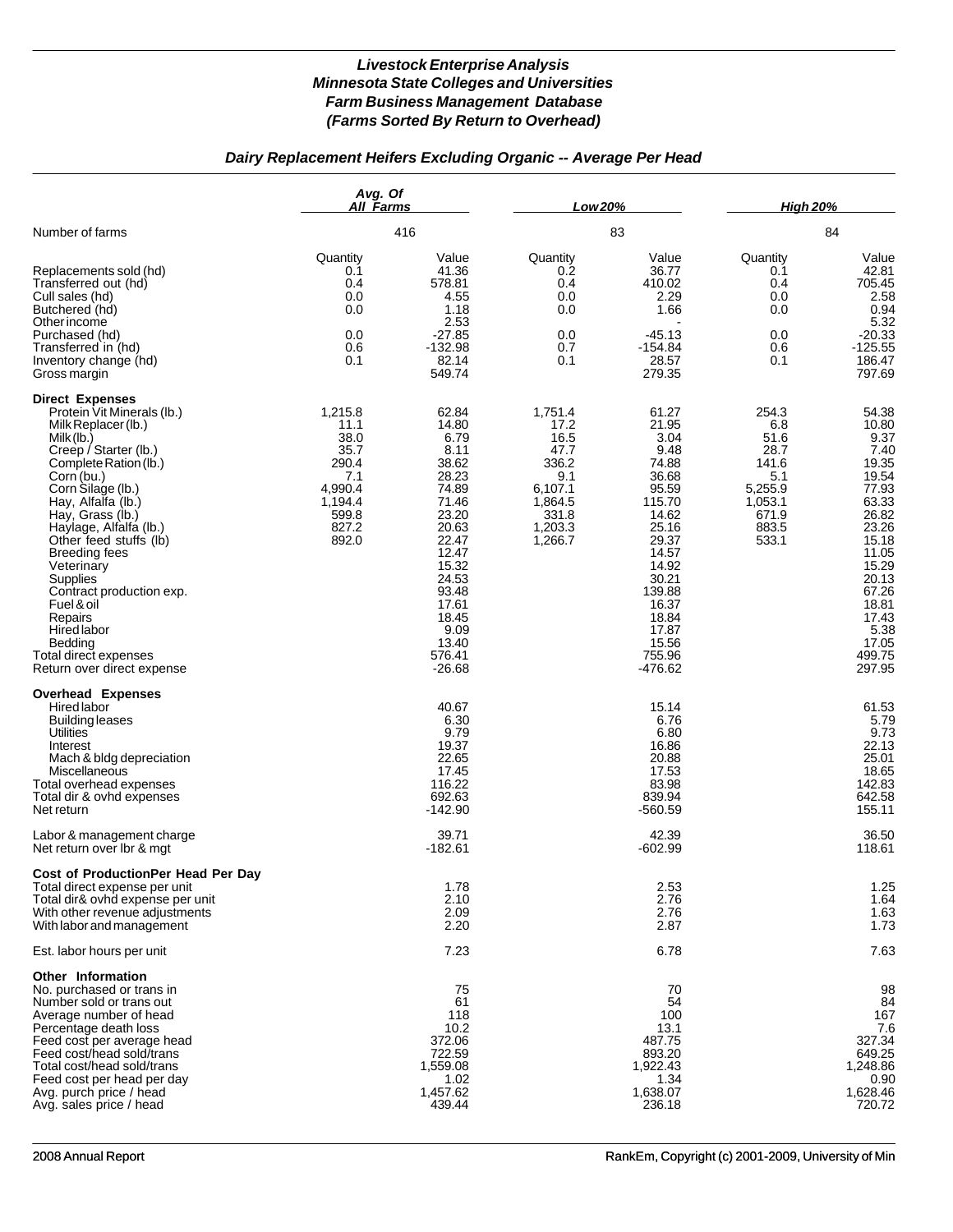## *Hogs, Farrow To Finish Excluding Organic -- Average Per Cwt. Carcass Sold*

|                                                                                                                                                                                                                                                                                                                                                                                                       | Avg. Of<br>All Farms                                             |                                                                                                                                                 | <b>High 20%</b>                                                  |                                                                                                                                                             |  |
|-------------------------------------------------------------------------------------------------------------------------------------------------------------------------------------------------------------------------------------------------------------------------------------------------------------------------------------------------------------------------------------------------------|------------------------------------------------------------------|-------------------------------------------------------------------------------------------------------------------------------------------------|------------------------------------------------------------------|-------------------------------------------------------------------------------------------------------------------------------------------------------------|--|
| Number of farms                                                                                                                                                                                                                                                                                                                                                                                       |                                                                  | 23                                                                                                                                              |                                                                  | 5                                                                                                                                                           |  |
| Raised Hogs sold (lb)<br>Transferred out (lb)<br>Cull sales (lb)<br>Butchered (lb)<br>Hedging gain/loss<br>Other income<br>Purchased (lb)<br>Transferred in (lb)                                                                                                                                                                                                                                      | Quantity<br>137.91<br>0.40<br>7.42<br>0.09<br>$-1.59$<br>$-0.06$ | Value<br>66.17<br>0.19<br>1.80<br>0.04<br>0.09<br>$-2.03$<br>-0.04                                                                              | Quantity<br>136.06<br>0.41<br>6.36<br>0.01<br>$-1.95$<br>$-0.08$ | Value<br>65.79<br>0.17<br>1.52<br>0.00<br>0.12<br>$-2.42$<br>$-0.05$                                                                                        |  |
| Inventory change (lb)<br>Gross margin                                                                                                                                                                                                                                                                                                                                                                 | $-12.99$                                                         | $-2.82$<br>63.40                                                                                                                                | $-14.05$                                                         | $-2.41$<br>62.74                                                                                                                                            |  |
| <b>Direct Expenses</b><br>Corn Distillers Grn (dry) (lb.)<br>Protein Vit Minerals (lb.)<br>Complete Ration (lb.)<br>Corn (bu.)<br>Soybeans (bu.)<br>Other feed stuffs (lb)<br>Breeding fees<br>Veterinary<br>Supplies<br>Fuel & oil<br>Repairs<br>Custom hire<br><b>Hired labor</b><br>Utilities<br>Hauling and trucking<br>Operating interest<br>Total direct expenses<br>Return over direct expense | 21.28<br>70.96<br>39.30<br>4.69<br>0.00<br>1.19                  | 1.89<br>13.02<br>9.26<br>18.44<br>0.05<br>0.22<br>0.76<br>2.64<br>2.15<br>0.82<br>1.05<br>3.25<br>2.52<br>0.76<br>0.06<br>0.47<br>57.37<br>6.03 | 27.48<br>44.08<br>51.31<br>4.19<br>$\blacksquare$                | 2.42<br>8.74<br>11.83<br>16.44<br>$\overline{\phantom{a}}$<br>0.68<br>2.22<br>1.51<br>0.51<br>0.97<br>4.14<br>2.41<br>0.62<br>0.00<br>0.39<br>52.89<br>9.85 |  |
| <b>Overhead Expenses</b><br>Hired labor<br>Building leases<br>Interest<br>Mach & bldg depreciation<br>Miscellaneous<br>Total overhead expenses<br>Total dir & ovhd expenses<br>Net return                                                                                                                                                                                                             |                                                                  | 1.65<br>1.61<br>0.84<br>1.65<br>1.99<br>7.74<br>65.11<br>$-1.71$                                                                                |                                                                  | 2.04<br>2.03<br>0.72<br>1.48<br>1.56<br>7.84<br>60.72<br>2.01                                                                                               |  |
| Labor & management charge<br>Net return over Ibr & mgt                                                                                                                                                                                                                                                                                                                                                |                                                                  | 2.23<br>$-3.94$                                                                                                                                 |                                                                  | 1.56<br>0.45                                                                                                                                                |  |
| <b>Cost of Production/Cwt. Carcass Sold</b><br>Total direct expense per unit<br>Total dir& ovhd expense per unit<br>With other revenue adjustments<br>With labor and management                                                                                                                                                                                                                       |                                                                  | 57.37<br>65.11<br>64.51<br>66.75                                                                                                                |                                                                  | 52.89<br>60.72<br>60.23<br>61.79                                                                                                                            |  |
| Est. labor hours per unit                                                                                                                                                                                                                                                                                                                                                                             |                                                                  | 0.31                                                                                                                                            |                                                                  | 0.22                                                                                                                                                        |  |
| <b>Other Information</b><br>Average number of sows<br>Litters farrowed<br>Litters per sow<br>Litters per crate<br>Pigs born per litter<br>Pigs weaned per litter<br>Pigs weaned per sow<br>Pigs sold per litter<br>Percent substandard hogs                                                                                                                                                           |                                                                  | 332.9<br>701<br>2.11<br>11.72<br>9.18<br>9.73<br>20.76<br>9.74<br>2                                                                             |                                                                  | 956.2<br>2,190<br>2.29<br>14.02<br>8.78<br>10.13<br>23.50<br>10.59<br>1                                                                                     |  |
| Lbs of feed / lb of gain<br>Feed cost / cwt. of gain<br>Feed cost per litter<br>Avg wgt/Raised Hogs sold<br>Avg price / cwt.<br>Average carcass weight<br>Average price / cwt. carcass                                                                                                                                                                                                                |                                                                  | 3.02<br>32.69<br>774.89<br>256<br>47.98<br>188<br><del>65.91</del>                                                                              |                                                                  | 2.82<br>31.11<br>773.69<br>252<br>48.36<br>187<br><del>65.86</del>                                                                                          |  |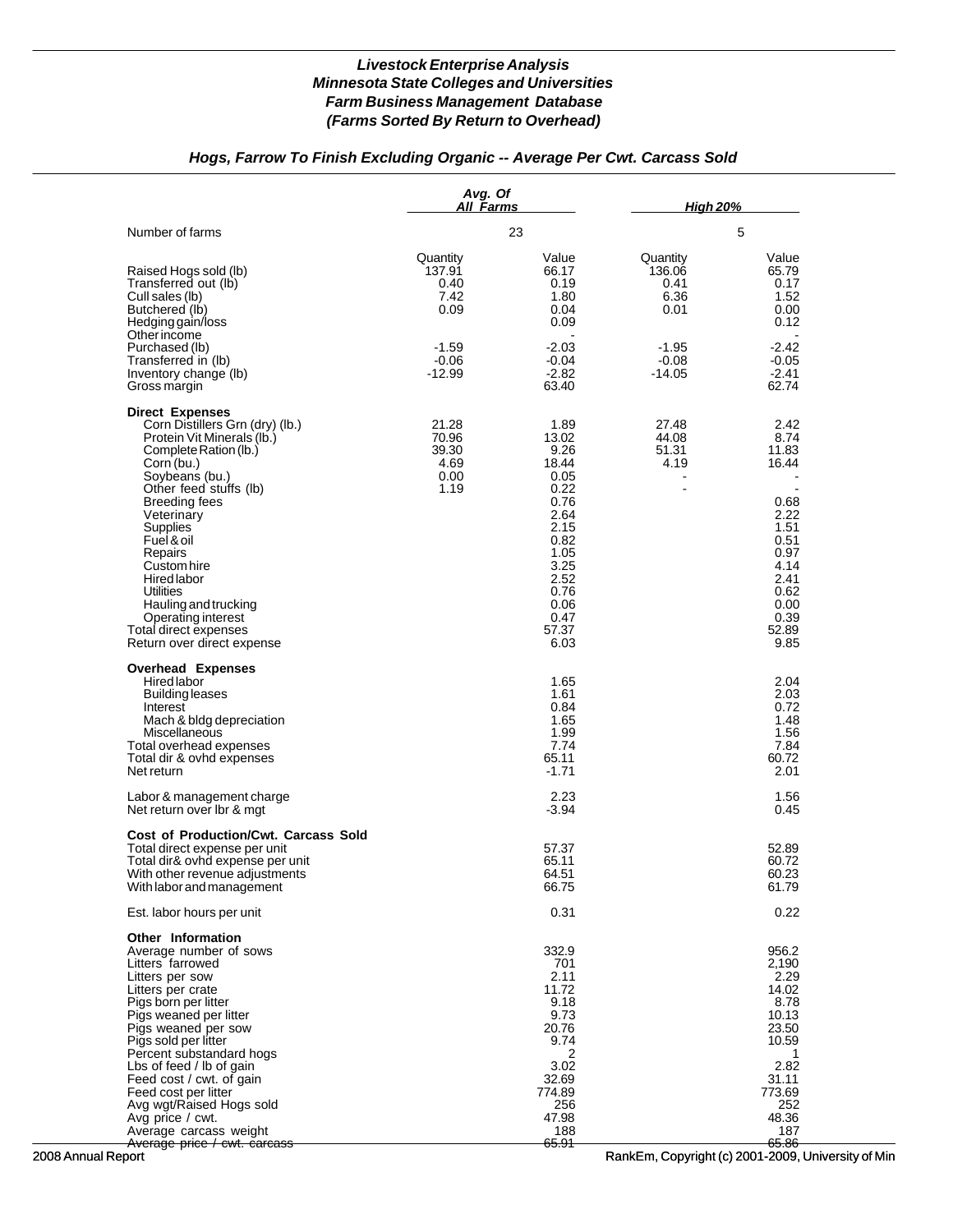## *Hogs, Farrow To Finish Excluding Organic -- Average Per Litter*

|                                                                                                                                                                                                                                                                                                                                                                                                | Avg. Of<br>All Farms                                                      |                                                                                                                                                                   | <b>High 20%</b>                                                             |                                                                                                                                                  |  |
|------------------------------------------------------------------------------------------------------------------------------------------------------------------------------------------------------------------------------------------------------------------------------------------------------------------------------------------------------------------------------------------------|---------------------------------------------------------------------------|-------------------------------------------------------------------------------------------------------------------------------------------------------------------|-----------------------------------------------------------------------------|--------------------------------------------------------------------------------------------------------------------------------------------------|--|
| Number of farms                                                                                                                                                                                                                                                                                                                                                                                |                                                                           | 23                                                                                                                                                                |                                                                             | 5                                                                                                                                                |  |
| Raised Hogs sold (lb)<br>Transferred out (lb)<br>Cull sales (lb)<br>Butchered (lb)<br>Hedging gain/loss<br>Otherincome<br>Purchased (lb)<br>Transferred in (lb)<br>Inventory change (lb)<br>Gross margin                                                                                                                                                                                       | Quantity<br>2,492.2<br>7.2<br>134.0<br>1.6<br>$-28.8$<br>$-1.1$<br>-234.7 | Value<br>1,195.70<br>3.41<br>32.51<br>0.77<br>1.65<br>$-36.61$<br>$-0.70$<br>$-51.00$<br>1,145.73                                                                 | Quantity<br>2,669.6<br>8.1<br>124.7<br>0.1<br>$-38.2$<br>$-1.6$<br>$-275.7$ | Value<br>1,290.93<br>3.41<br>29.77<br>0.05<br>2.44<br>$-47.41$<br>$-1.04$<br>$-47.22$<br>1,230.94                                                |  |
| <b>Direct Expenses</b><br>Corn Distillers Grn (dry) (lb.)<br>Protein Vit Minerals (lb.)<br>Complete Ration (lb.)<br>Corn (bu.)<br>Soybeans (bu.)<br>Other feed stuffs (lb)<br>Breeding fees<br>Veterinary<br>Supplies<br>Fuel & oil<br>Repairs<br>Custom hire<br>Hired labor<br>Utilities<br>Hauling and trucking<br>Operating interest<br>Total direct expenses<br>Return over direct expense | 384.5<br>1,282.4<br>710.2<br>84.8<br>0.1<br>21.6                          | 34.22<br>235.21<br>167.36<br>333.31<br>0.82<br>3.97<br>13.77<br>47.79<br>38.89<br>14.86<br>18.89<br>58.71<br>45.49<br>13.73<br>1.15<br>8.50<br>1,036.69<br>109.04 | 539.2<br>865.0<br>1,006.7<br>82.3<br>$\blacksquare$                         | 47.58<br>171.47<br>232.17<br>322.47<br>13.39<br>43.62<br>29.71<br>9.92<br>19.04<br>81.21<br>47.25<br>12.23<br>0.02<br>7.60<br>1,037.69<br>193.24 |  |
| <b>Overhead Expenses</b><br>Hired labor<br><b>Building leases</b><br>Interest<br>Mach & bldg depreciation<br>Miscellaneous<br>Total overhead expenses<br>Total dir & ovhd expenses<br>Net return                                                                                                                                                                                               |                                                                           | 29.78<br>29.18<br>15.11<br>29.81<br>35.99<br>139.87<br>1,176.56<br>$-30.83$                                                                                       |                                                                             | 40.09<br>39.82<br>14.04<br>29.12<br>30.70<br>153.77<br>1,191.46<br>39.48                                                                         |  |
| Labor & management charge<br>Net return over Ibr & mgt                                                                                                                                                                                                                                                                                                                                         |                                                                           | 40.35<br>$-71.18$                                                                                                                                                 |                                                                             | 30.70<br>8.78                                                                                                                                    |  |
| <b>Cost of Production/Cwt. Carcass Sold</b><br>Total direct expense per unit<br>Total dir& ovhd expense per unit<br>With other revenue adjustments<br>With labor and management                                                                                                                                                                                                                |                                                                           | 57.37<br>65.11<br>64.51<br>66.75                                                                                                                                  |                                                                             | 52.89<br>60.72<br>60.23<br>61.79                                                                                                                 |  |
| Est. labor hours per unit                                                                                                                                                                                                                                                                                                                                                                      |                                                                           | 5.65                                                                                                                                                              |                                                                             | 4.27                                                                                                                                             |  |
| <b>Other Information</b><br>Average number of sows<br>Litters farrowed<br>Litters per sow<br>Litters per crate<br>Pigs born per litter<br>Pigs weaned per litter<br>Pigs weaned per sow<br>Pigs sold per litter<br>Percent substandard hogs<br>Lbs of feed / lb of gain<br>Feed cost / cwt. of gain<br>Feed cost per litter<br>Avg wgt/Raised Hogs sold<br>Avg price / cwt.                    |                                                                           | 332.9<br>701<br>2.11<br>11.72<br>9.18<br>9.73<br>20.76<br>9.74<br>2<br>3.02<br>32.69<br>774.89<br>256<br>47.98                                                    |                                                                             | 956.2<br>2,190<br>2.29<br>14.02<br>8.78<br>10.13<br>23.50<br>10.59<br>1<br>2.82<br>31.11<br>773.69<br>252<br>48.36                               |  |
| Average carcass weight<br>Average price / cwt. carcass                                                                                                                                                                                                                                                                                                                                         |                                                                           | 188<br><del>65.91</del>                                                                                                                                           |                                                                             | 187<br><del>65.86</del>                                                                                                                          |  |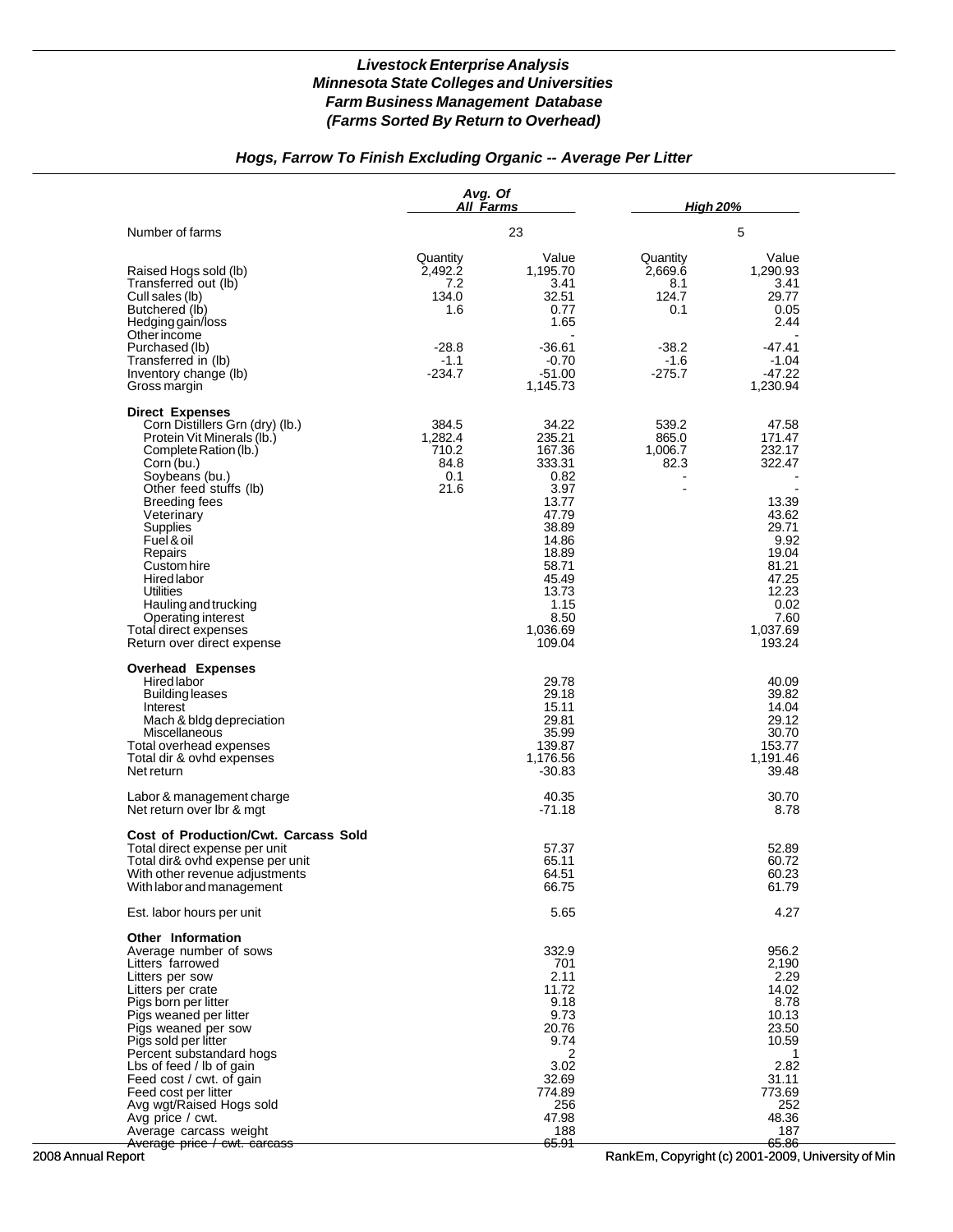### *Hogs, Farrow to Weaning Excluding Organic -- Average Per Head Sold/Trans*

|                                                          | 14                                                                                                                                                            |
|----------------------------------------------------------|---------------------------------------------------------------------------------------------------------------------------------------------------------------|
| Quantity<br>0.44<br>0.56<br>0.03<br>0.00<br>0.02<br>0.03 | Value<br>14.95<br>17.83<br>3.79<br>0.00<br>$-2.85$<br>$-3.87$<br>0.49                                                                                         |
|                                                          | 30.36                                                                                                                                                         |
| 41.13<br>0.12<br>8.75<br>1.57<br>0.01<br>2.37<br>1.61    | 7.34<br>0.22<br>1.37<br>7.37<br>0.11<br>0.19<br>0.07<br>1.50<br>1.62<br>1.35<br>0.95<br>0.94<br>0.35<br>0.05<br>0.38<br>0.32<br>4.09<br>0.59<br>28.80<br>1.55 |
|                                                          | 1.77<br>1.12<br>0.53<br>0.57<br>0.44<br>1.55<br>0.73<br>6.70<br>35.51<br>-5.15                                                                                |
|                                                          | 1.81<br>-6.97                                                                                                                                                 |
|                                                          | 28.80<br>35.51<br>37.92<br>39.73                                                                                                                              |
|                                                          | 0.23                                                                                                                                                          |
|                                                          | 650.3<br>1,234<br>1.90<br>10.04<br>10.93<br>9.62<br>18.01<br>4.37<br>165.90<br>13<br>34.03                                                                    |
|                                                          | 0.01                                                                                                                                                          |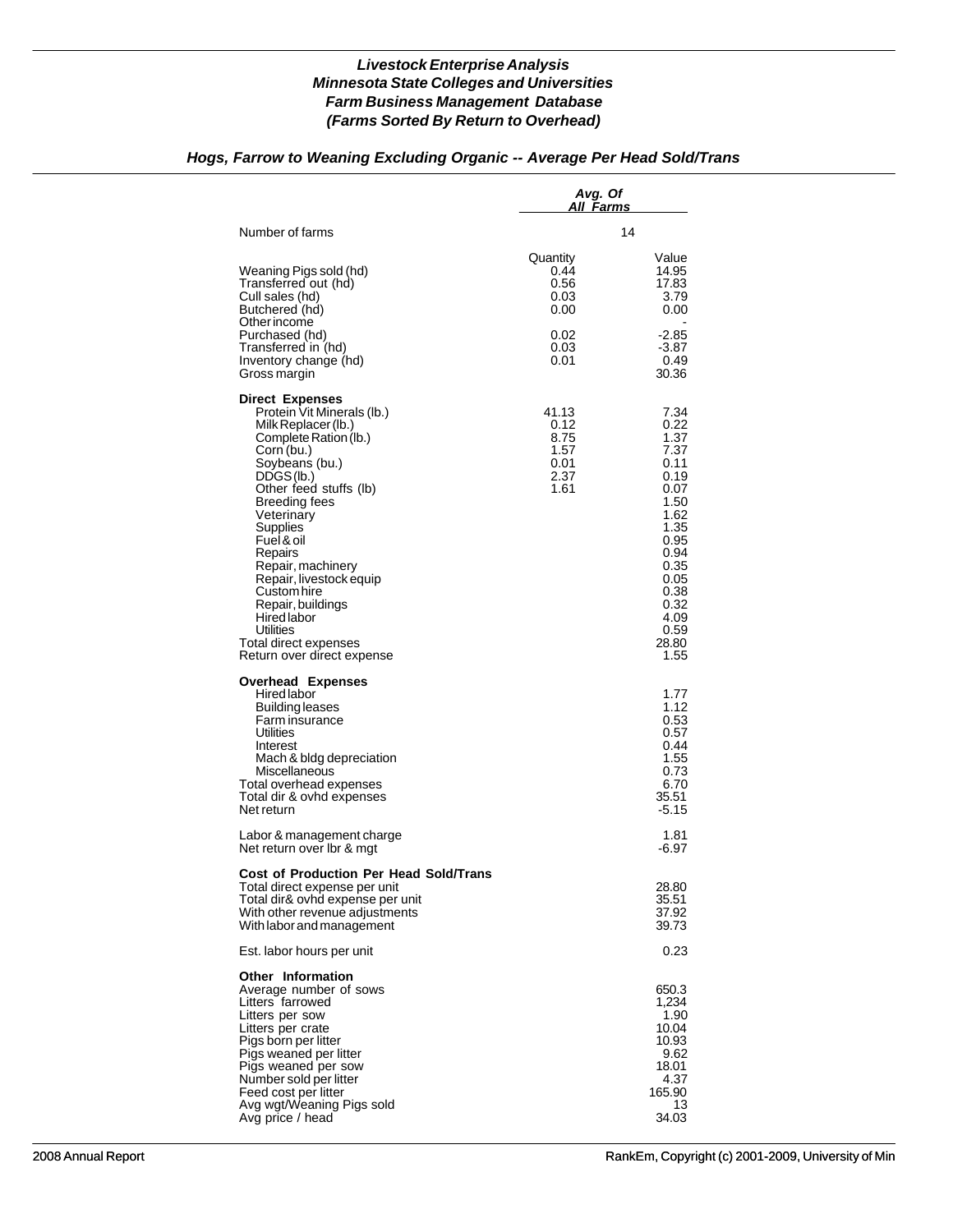# *Hogs, Farrow to Weaning Excluding Organic -- Average Per Litter*

|                                                                                                                                                                                                                                                                                                                                                                                                                               | Avg. Of<br>All Farms                                |                                                                                                                                                                        |
|-------------------------------------------------------------------------------------------------------------------------------------------------------------------------------------------------------------------------------------------------------------------------------------------------------------------------------------------------------------------------------------------------------------------------------|-----------------------------------------------------|------------------------------------------------------------------------------------------------------------------------------------------------------------------------|
| Number of farms                                                                                                                                                                                                                                                                                                                                                                                                               |                                                     | 14                                                                                                                                                                     |
| Weaning Pigs sold (hd)<br>Transferred out (hd)<br>Cull sales (hd)<br>Butchered (hd)<br>Other income                                                                                                                                                                                                                                                                                                                           | Quantity<br>4.4<br>5.6<br>0.3<br>0.0                | Value<br>148.76<br>177.35<br>37.73<br>0.03<br>$-28.33$                                                                                                                 |
| Purchased (hd)<br>Transferred in (hd)<br>Inventory change (hd)<br>Gross margin                                                                                                                                                                                                                                                                                                                                                | 0.2<br>0.3<br>0.1                                   | -38.46<br>4.92<br>302.00                                                                                                                                               |
| <b>Direct Expenses</b><br>Protein Vit Minerals (lb.)<br>Milk Replacer (lb.)<br>Complete Ration (lb.)<br>Corn (bu.)<br>Soybeans (bu.)<br>DDGS(lb.)<br>Other feed stuffs (lb)<br>Breeding fees<br>Veterinary<br>Supplies<br>Fuel & oil<br>Repairs<br>Repair, machinery<br>Repair, livestock equip<br>Custom hire<br>Repair, buildings<br><b>Hired labor</b><br>Utilities<br>Total direct expenses<br>Return over direct expense | 409.1<br>1.2<br>87.0<br>15.6<br>0.1<br>23.6<br>16.0 | 72.98<br>2.23<br>13.67<br>73.33<br>1.07<br>1.88<br>0.74<br>14.90<br>16.07<br>13.39<br>9.41<br>9.39<br>3.44<br>0.48<br>3.75<br>3.22<br>40.71<br>5.90<br>286.56<br>15.45 |
| <b>Overhead Expenses</b><br><b>Hired labor</b><br>Building leases<br>Farm insurance<br><b>Utilities</b><br>Interest<br>Mach & bldg depreciation<br>Miscellaneous<br>Total overhead expenses<br>Total dir & ovhd expenses<br>Net return                                                                                                                                                                                        |                                                     | 17.58<br>11.16<br>5.22<br>5.62<br>4.39<br>15.41<br>7.31<br>66.70<br>353.25<br>$-51.25$                                                                                 |
| Labor & management charge<br>Net return over Ibr & mgt                                                                                                                                                                                                                                                                                                                                                                        |                                                     | 18.04<br>-69.30                                                                                                                                                        |
| <b>Cost of Production Per Head Sold/Trans</b><br>Total direct expense per unit<br>Total dir& ovhd expense per unit<br>With other revenue adjustments<br>With labor and management                                                                                                                                                                                                                                             |                                                     | 28.80<br>35.51<br>37.92<br>39.73                                                                                                                                       |
| Est. labor hours per unit                                                                                                                                                                                                                                                                                                                                                                                                     |                                                     | 2.30                                                                                                                                                                   |
| <b>Other Information</b><br>Average number of sows<br>Litters farrowed<br>Litters per sow<br>Litters per crate<br>Pigs born per litter<br>Pigs weaned per litter<br>Pigs weaned per sow<br>Number sold per litter<br>Feed cost per litter<br>Avg wgt/Weaning Pigs sold<br>Avg price / head                                                                                                                                    |                                                     | 650.3<br>1,234<br>1.90<br>10.04<br>10.93<br>9.62<br>18.01<br>4.37<br>165.90<br>13<br>34.03                                                                             |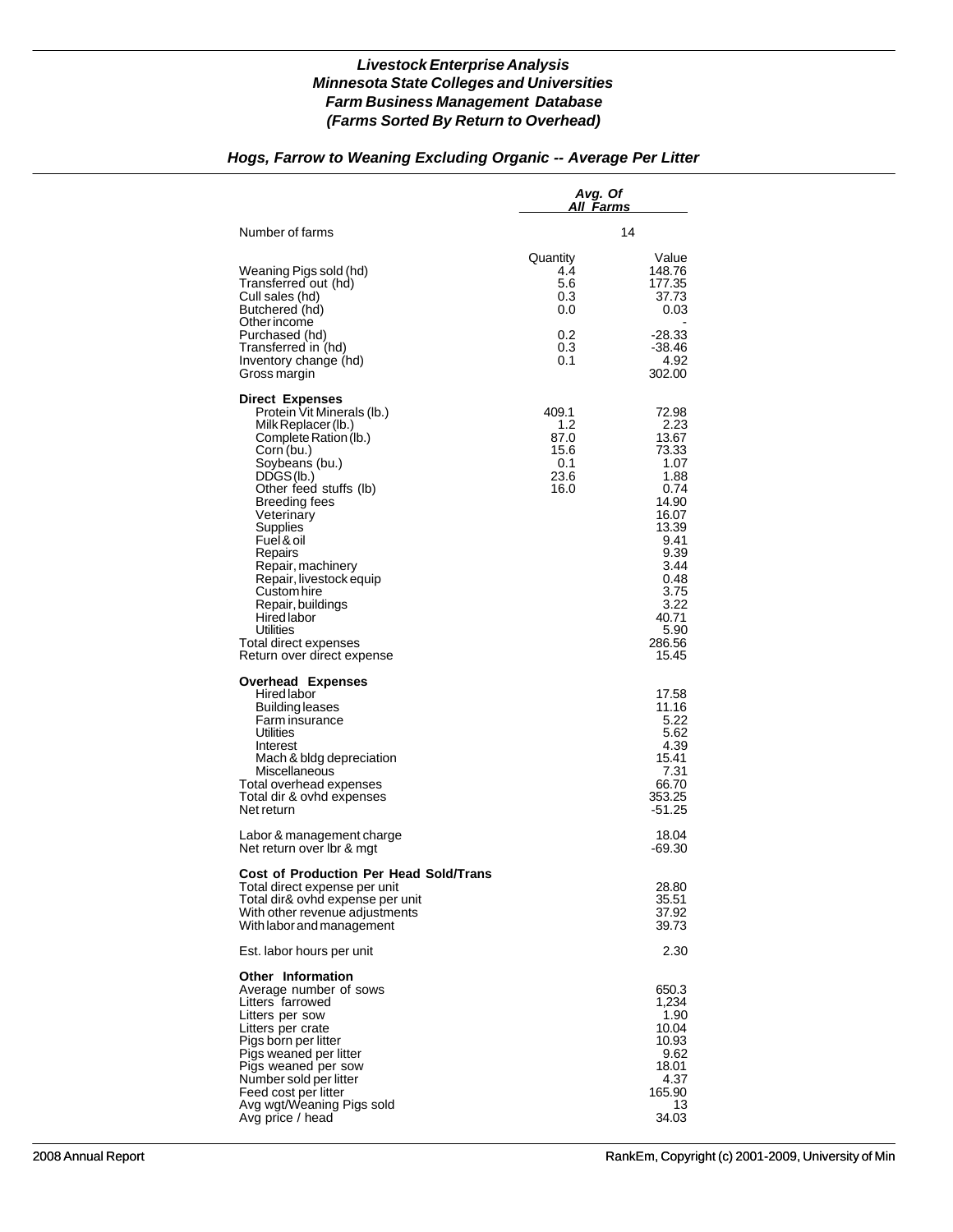# *Hogs, Finish Feeder Pigs Excluding Organic -- Average Per Cwt. Carcass Sold*

|                                                                                                                                                                                                                                                                                                                                                                                                                       | Avg. Of<br>All Farms                                                         |                                                                                                                                         | Low 20%                                                                      |                                                                                                                                            | <b>High 20%</b>                                |                                                                                                                         |
|-----------------------------------------------------------------------------------------------------------------------------------------------------------------------------------------------------------------------------------------------------------------------------------------------------------------------------------------------------------------------------------------------------------------------|------------------------------------------------------------------------------|-----------------------------------------------------------------------------------------------------------------------------------------|------------------------------------------------------------------------------|--------------------------------------------------------------------------------------------------------------------------------------------|------------------------------------------------|-------------------------------------------------------------------------------------------------------------------------|
| Number of farms                                                                                                                                                                                                                                                                                                                                                                                                       |                                                                              | 69                                                                                                                                      |                                                                              | 17                                                                                                                                         |                                                | 14                                                                                                                      |
| Finish Hogs sold (lb)<br>Transferred out (lb)<br>Cull sales (lb)<br>Butchered (lb)<br>Hedging gain/loss<br>Otherincome<br>Purchased (lb)<br>Transferred in (lb)<br>Inventory change (lb)<br>Gross margin                                                                                                                                                                                                              | Quantity<br>135.51<br>0.96<br>0.49<br>0.13<br>$-14.92$<br>$-7.69$<br>$-0.42$ | Value<br>67.68<br>0.53<br>0.10<br>0.07<br>0.75<br>0.49<br>$-19.33$<br>$-8.00$<br>0.60<br>42.88                                          | Quantity<br>135.85<br>1.24<br>1.60<br>0.04<br>$-5.73$<br>$-18.72$<br>$-0.39$ | Value<br>66.37<br>0.83<br>0.32<br>0.03<br>$-10.27$<br>$-20.18$<br>$-0.90$<br>36.19                                                         | Quantity<br>137.50<br>0.03<br>$-24.05$<br>2.77 | Value<br>73.40<br>0.02<br>0.76<br>$-28.90$<br>4.35<br>49.63                                                             |
| <b>Direct Expenses</b><br>Protein Vit Minerals (lb.)<br>Complete Ration (lb.)<br>Corn (bu.)<br>Other feed stuffs (lb)<br>Veterinary<br>Supplies<br>Contract production exp.<br>Fuel & oil<br>Repairs<br>Custom hire<br>Hired labor<br>Livestock leases<br>Hauling and trucking<br>Marketing<br>Operating interest<br>Total direct expenses<br>Return over direct expense                                              | 48.01<br>105.14<br>2.92<br>2.33                                              | 9.03<br>13.11<br>12.92<br>0.30<br>0.47<br>0.76<br>1.53<br>0.60<br>0.47<br>0.38<br>0.37<br>0.63<br>0.64<br>0.31<br>0.69<br>42.21<br>0.67 | 29.07<br>200.35<br>2.02<br>0.02                                              | 5.75<br>26.77<br>9.35<br>0.01<br>0.28<br>0.26<br>1.31<br>1.17<br>0.52<br>0.06<br>0.96<br>2.56<br>0.05<br>0.21<br>0.74<br>49.99<br>$-13.80$ | 53.33<br>48.70<br>3.60<br>7.80                 | 8.35<br>5.19<br>15.15<br>0.47<br>0.50<br>0.66<br>0.27<br>0.15<br>0.79<br>0.01<br>0.81<br>0.27<br>0.86<br>33.48<br>16.15 |
| <b>Overhead Expenses</b><br>Machinery leases<br><b>Building leases</b><br>Farm insurance<br>Utilities<br>Dues & professional fees<br>Interest<br>Mach & bldg depreciation<br>Miscellaneous<br>Total overhead expenses<br>Total dir & ovhd expenses<br>Net return                                                                                                                                                      |                                                                              | 0.26<br>1.70<br>0.34<br>0.26<br>0.19<br>0.61<br>1.00<br>0.34<br>4.69<br>46.90<br>$-4.02$                                                |                                                                              | 0.39<br>0.32<br>0.43<br>0.06<br>0.63<br>0.69<br>$-0.07$<br>2.45<br>52.44<br>$-16.25$                                                       |                                                | 1.05<br>5.10<br>0.29<br>0.19<br>0.54<br>0.37<br>0.62<br>0.52<br>8.68<br>42.15<br>7.47                                   |
| Labor & management charge<br>Net return over Ibr & mgt                                                                                                                                                                                                                                                                                                                                                                |                                                                              | 2.01<br>$-6.03$                                                                                                                         |                                                                              | 1.77<br>$-18.02$                                                                                                                           |                                                | 1.41<br>6.06                                                                                                            |
| Cost of Production/Cwt. Carcass Sold<br>Total direct expense per unit<br>Total dir& ovhd expense per unit<br>With other revenue adjustments<br>With labor and management                                                                                                                                                                                                                                              |                                                                              | 68.77<br>73.47<br>72.23<br>74.24                                                                                                        |                                                                              | 81.00<br>83.45<br>83.45<br>85.22                                                                                                           |                                                | 58.01<br>66.69<br>65.93<br>67.34                                                                                        |
| Est. labor hours per unit                                                                                                                                                                                                                                                                                                                                                                                             |                                                                              | 0.15                                                                                                                                    |                                                                              | 0.19                                                                                                                                       |                                                | 0.09                                                                                                                    |
| <b>Other Information</b><br>No. purchased or trans in<br>Number sold or trans out<br>Percentage death loss<br>Percent substandard hogs<br>Avg. daily gain (lbs)<br>Lbs of feed / lb of gain<br>Feed cost per cwt of gain<br>Feed cost per head<br>Average purchase weight<br>Avg wgt / Finish Hogs sold<br>Avg purch price / head<br>Avg sales price / cwt.<br>Average carcass weight<br>Average price / cwt. carcass |                                                                              | 5,033<br>4,796<br>3.5<br>2<br>1.62<br>2.80<br>31.00<br>69.15<br>38<br>266<br>49.72<br>49.95<br>201<br>67.08                             |                                                                              | 5,133<br>4,872<br>3.9<br>3<br>1.67<br>3.01<br>36.76<br>76.78<br>34<br>262<br>60.96<br>48.86<br>199<br>65.64                                |                                                | 6,218<br>5,683<br>3.0<br>3<br>1.69<br>2.68<br>25.08<br>57.39<br>43<br>271<br>52.07<br>53.38<br>204<br>72.37             |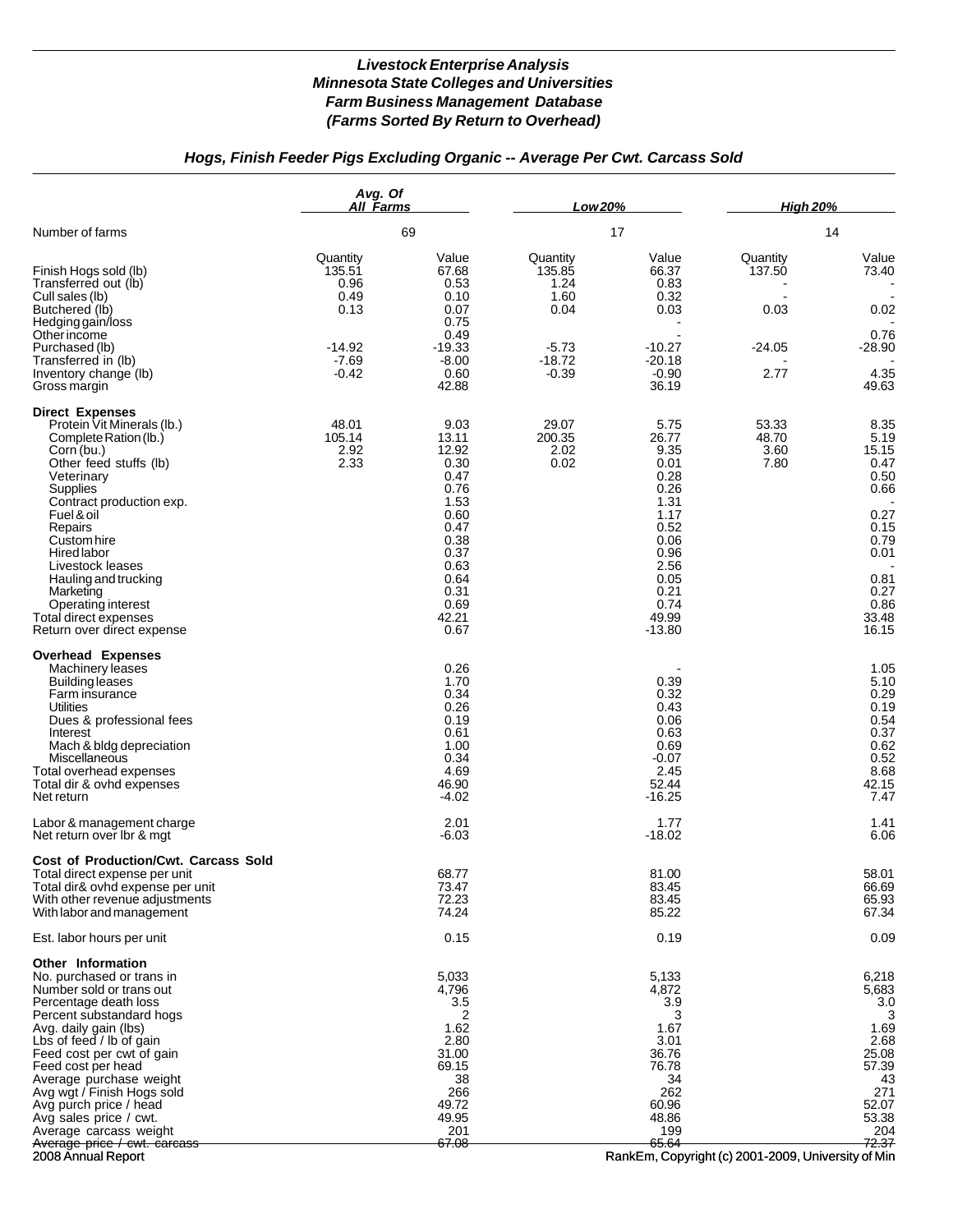# *Hogs, Finish Feeder Pigs Excluding Organic -- Average Per Head*

|                                                                                                                                                                                                                                                                                                                                                                                                                    | Avg. Of<br>All Farms                                                   |                                                                                                                                          | Low 20%                                                                |                                                                                                                                              | <b>High 20%</b>                            |                                                                                                                           |
|--------------------------------------------------------------------------------------------------------------------------------------------------------------------------------------------------------------------------------------------------------------------------------------------------------------------------------------------------------------------------------------------------------------------|------------------------------------------------------------------------|------------------------------------------------------------------------------------------------------------------------------------------|------------------------------------------------------------------------|----------------------------------------------------------------------------------------------------------------------------------------------|--------------------------------------------|---------------------------------------------------------------------------------------------------------------------------|
| Number of farms                                                                                                                                                                                                                                                                                                                                                                                                    |                                                                        | 69                                                                                                                                       |                                                                        | 17                                                                                                                                           |                                            | 14                                                                                                                        |
| Finish Hogs sold (lb)<br>Transferred out (lb)<br>Cull sales (lb)<br>Butchered (lb)<br>Hedging gain/loss<br><b>Other income</b><br>Purchased (lb)<br>Transferred in (lb)<br>Inventory change (lb)<br>Gross margin                                                                                                                                                                                                   | Quantity<br>265.0<br>1.9<br>1.0<br>0.3<br>$-29.2$<br>$-15.0$<br>$-0.8$ | Value<br>132.37<br>1.03<br>0.20<br>0.13<br>1.46<br>0.96<br>$-37.82$<br>$-15.64$<br>1.17<br>83.87                                         | Quantity<br>249.1<br>2.3<br>2.9<br>0.1<br>$-10.5$<br>$-34.3$<br>$-0.7$ | Value<br>121.71<br>1.52<br>0.58<br>0.05<br>-18.84<br>$-37.00$<br>$-1.66$<br>66.37                                                            | Quantity<br>270.6<br>0.1<br>$-47.3$<br>5.5 | Value<br>144.48<br>0.03<br>1.50<br>$-56.89$<br>8.57<br>97.69                                                              |
| <b>Direct Expenses</b><br>Protein Vit Minerals (lb.)<br>Complete Ration (lb.)<br>Corn (bu.)<br>Other feed stuffs (lb)<br>Veterinary<br>Supplies<br>Contract production exp.<br>Fuel & oil<br>Repairs<br>Custom hire<br>Hired labor<br>Livestock leases<br>Hauling and trucking<br>Marketing<br>Operating interest<br>Total direct expenses<br>Return over direct expense                                           | 93.9<br>205.6<br>5.7<br>4.6                                            | 17.66<br>25.64<br>25.27<br>0.58<br>0.93<br>1.49<br>3.00<br>1.18<br>0.92<br>0.74<br>0.72<br>1.23<br>1.25<br>0.60<br>1.35<br>82.55<br>1.32 | 53.3<br>367.4<br>3.7<br>0.0                                            | 10.55<br>49.08<br>17.14<br>0.01<br>0.52<br>0.47<br>2.39<br>2.14<br>0.96<br>0.11<br>1.76<br>4.70<br>0.10<br>0.38<br>1.35<br>91.67<br>$-25.30$ | 105.0<br>95.9<br>7.1<br>15.4               | 16.43<br>10.21<br>29.82<br>0.93<br>0.99<br>1.30<br>0.53<br>0.30<br>1.56<br>0.02<br>1.59<br>0.53<br>1.69<br>65.90<br>31.79 |
| <b>Overhead Expenses</b><br>Machinery leases<br><b>Building leases</b><br>Farm insurance<br><b>Utilities</b><br>Dues & professional fees<br>Interest<br>Mach & bldg depreciation<br>Miscellaneous<br>Total overhead expenses<br>Total dir & ovhd expenses<br>Net return                                                                                                                                            |                                                                        | 0.50<br>3.33<br>0.67<br>0.52<br>0.37<br>1.19<br>1.95<br>0.66<br>9.18<br>91.73<br>$-7.87$                                                 |                                                                        | 0.71<br>0.59<br>0.79<br>0.12<br>1.16<br>1.27<br>$-0.13$<br>4.50<br>96.17<br>$-29.80$                                                         |                                            | 2.07<br>10.03<br>0.56<br>0.38<br>1.07<br>0.72<br>1.22<br>1.03<br>17.08<br>82.98<br>14.71                                  |
| Labor & management charge<br>Net return over lbr & mgt                                                                                                                                                                                                                                                                                                                                                             |                                                                        | 3.93<br>$-11.79$                                                                                                                         |                                                                        | 3.25<br>$-33.05$                                                                                                                             |                                            | 2.78<br>11.93                                                                                                             |
| Cost of Production/Cwt. Carcass Sold<br>Total direct expense per unit<br>Total dir& ovhd expense per unit<br>With other revenue adjustments<br>With labor and management                                                                                                                                                                                                                                           |                                                                        | 68.77<br>73.47<br>72.23<br>74.24<br>0.29                                                                                                 |                                                                        | 81.00<br>83.45<br>83.45<br>85.22<br>0.35                                                                                                     |                                            | 58.01<br>66.69<br>65.93<br>67.34<br>0.18                                                                                  |
| Est. labor hours per unit<br><b>Other Information</b><br>No. purchased or trans in<br>Number sold or trans out<br>Percentage death loss<br>Percent substandard hogs<br>Avg. daily gain (lbs)<br>Lbs of feed / lb of gain<br>Feed cost per cwt of gain<br>Feed cost per head<br>Average purchase weight<br>Avg wgt / Finish Hogs sold<br>Avg purch price / head<br>Avg sales price / cwt.<br>Average carcass weight |                                                                        | 5,033<br>4,796<br>3.5<br>2<br>1.62<br>2.80<br>31.00<br>69.15<br>38<br>266<br>49.72<br>49.95<br>201<br>67.08                              |                                                                        | 5,133<br>4,872<br>3.9<br>3<br>1.67<br>3.01<br>36.76<br>76.78<br>34<br>262<br>60.96<br>48.86<br>199<br>65.64                                  |                                            | 6,218<br>5,683<br>3.0<br>3<br>1.69<br>2.68<br>25.08<br>57.39<br>43<br>271<br>52.07<br>53.38<br>204<br>72.37               |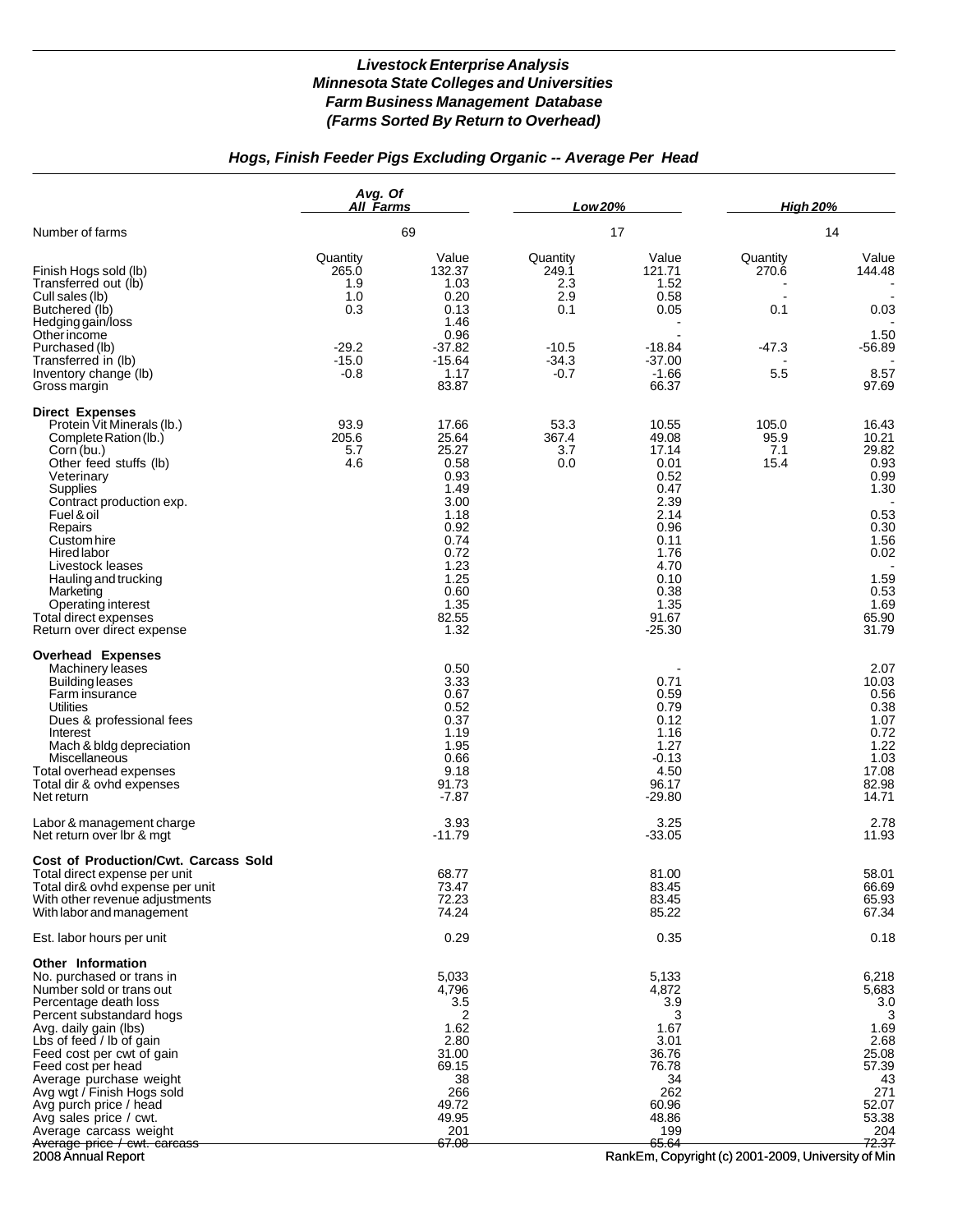## *Hogs, Finish Feeder Pigs (Contract Grower) Excluding Organic -- Average Per Pig*

|                                                                                                                                                                                                                                                                | Avg. Of<br>All Farms |                                                                                       |  |
|----------------------------------------------------------------------------------------------------------------------------------------------------------------------------------------------------------------------------------------------------------------|----------------------|---------------------------------------------------------------------------------------|--|
| Number of farms                                                                                                                                                                                                                                                |                      | 17                                                                                    |  |
| Other income<br>Gross margin                                                                                                                                                                                                                                   | Quantity             | Value<br>15.76<br>15.76                                                               |  |
| <b>Direct Expenses</b><br>Supplies<br>Contract production exp.<br>Fuel & oil<br>Repairs<br>Custom hire<br>Hired labor<br>Utilities<br>Operating interest<br>Total direct expenses<br>Return over direct expense                                                |                      | 0.87<br>0.54<br>0.70<br>0.85<br>0.24<br>0.34<br>0.33<br>0.12<br>3.99<br>11.77         |  |
| <b>Overhead Expenses</b><br>Hired labor<br>RE & pers. property taxes<br>Farm insurance<br>Utilities<br>Dues & professional fees<br>Interest<br>Mach & bldg depreciation<br>Miscellaneous<br>Total overhead expenses<br>Total dir & ovhd expenses<br>Net return |                      | 0.19<br>0.17<br>0.59<br>0.36<br>0.08<br>2.88<br>3.19<br>0.27<br>7.73<br>11.72<br>4.04 |  |
| Labor & management charge<br>Net return over lbr & mgt                                                                                                                                                                                                         |                      | 1.72<br>2.32                                                                          |  |
| <b>Cost of Production Per Pig Space</b><br>Total direct expense per unit<br>Total dir& ovhd expense per unit<br>With other revenue adjustments<br>With labor and management                                                                                    |                      |                                                                                       |  |
| Est. labor hours per unit                                                                                                                                                                                                                                      |                      | 0.16                                                                                  |  |
| <b>Other Information</b><br>Number of pigs<br>Pigs per pig space (per year)<br>Net return per 100 sq. ft.<br>Net return per labor hour<br>Square feet per pig space                                                                                            |                      | 5,788<br>2.51<br>124.34<br>25.92<br>8.15                                              |  |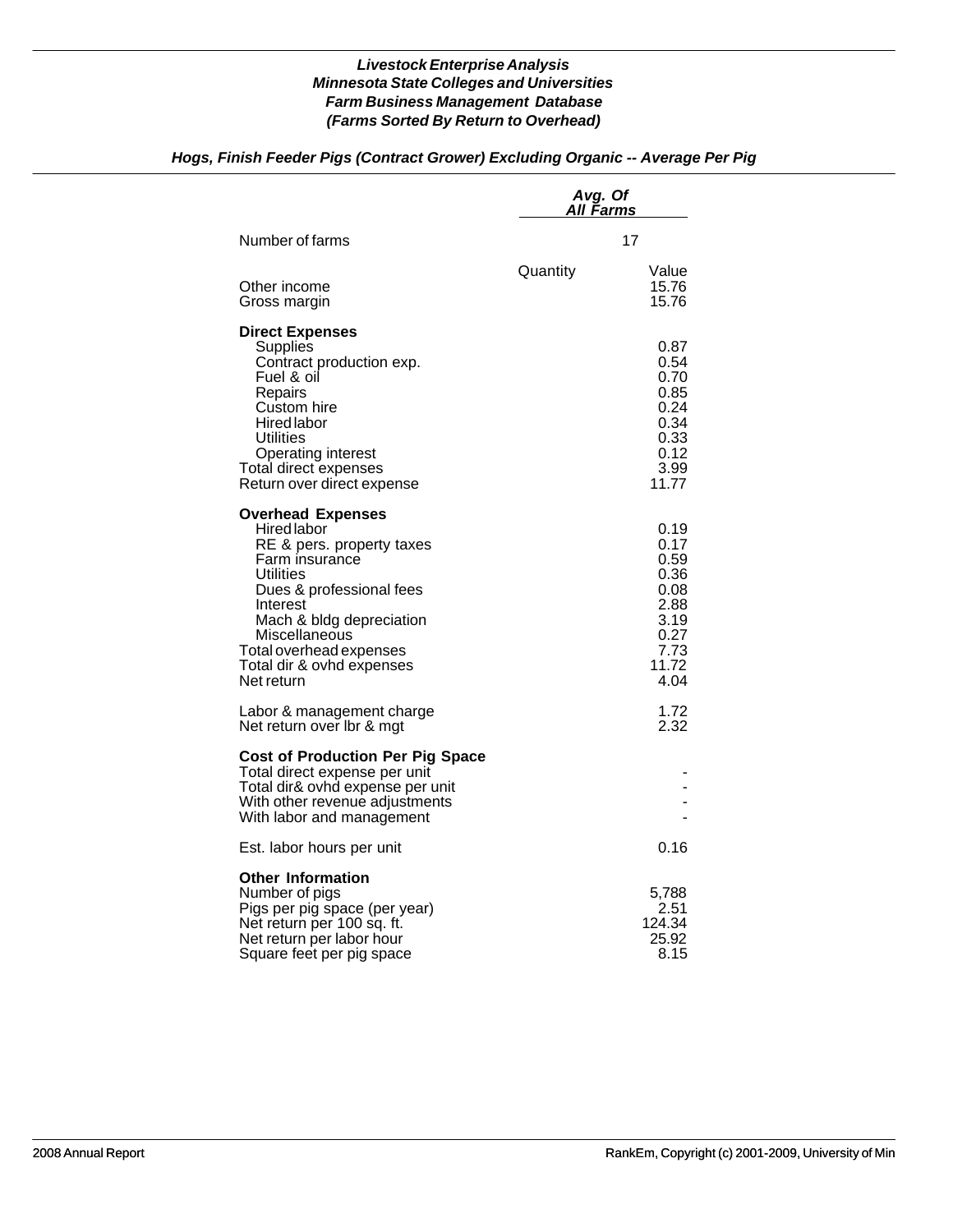## *Hogs, Finish Feeder Pigs (Contract Grower) Excluding Organic -- Average Per Pig*

|                                                                                                                                                                                                                                                                | Avg. Of<br>A <u>ll Farms</u> |                                                                                         |  |
|----------------------------------------------------------------------------------------------------------------------------------------------------------------------------------------------------------------------------------------------------------------|------------------------------|-----------------------------------------------------------------------------------------|--|
| Number of farms                                                                                                                                                                                                                                                |                              | 17                                                                                      |  |
| Other income<br>Gross margin                                                                                                                                                                                                                                   | Quantity                     | Value<br>39.56<br>39.56                                                                 |  |
| <b>Direct Expenses</b><br>Supplies<br>Contract production exp.<br>Fuel & oil<br>Repairs<br>Custom hire<br>Hired labor<br>Utilities<br>Operating interest<br>Total direct expenses<br>Return over direct expense                                                |                              | 2.19<br>1.36<br>1.74<br>2.12<br>0.59<br>0.87<br>0.83<br>0.31<br>10.02<br>29.55          |  |
| <b>Overhead Expenses</b><br>Hired labor<br>RE & pers. property taxes<br>Farm insurance<br>Utilities<br>Dues & professional fees<br>Interest<br>Mach & bldg depreciation<br>Miscellaneous<br>Total overhead expenses<br>Total dir & ovhd expenses<br>Net return |                              | 0.47<br>0.43<br>1.48<br>0.89<br>0.20<br>7.24<br>8.00<br>0.69<br>19.41<br>29.43<br>10.14 |  |
| Labor & management charge<br>Net return over Ibr & mgt                                                                                                                                                                                                         |                              | 4.32<br>5.81                                                                            |  |
| <b>Cost of Production Per Pig Space</b><br>Total direct expense per unit<br>Total dir& ovhd expense per unit<br>With other revenue adjustments<br>With labor and management                                                                                    |                              |                                                                                         |  |
| Est. labor hours per unit                                                                                                                                                                                                                                      |                              | 0.39                                                                                    |  |
| <b>Other Information</b><br>Number of pigs<br>Pigs per pig space (per year)<br>Net return per 100 sq. ft.<br>Net return per labor hour<br>Square feet per pig space                                                                                            |                              | 5,788<br>2.51<br>124.34<br>25.92<br>8.15                                                |  |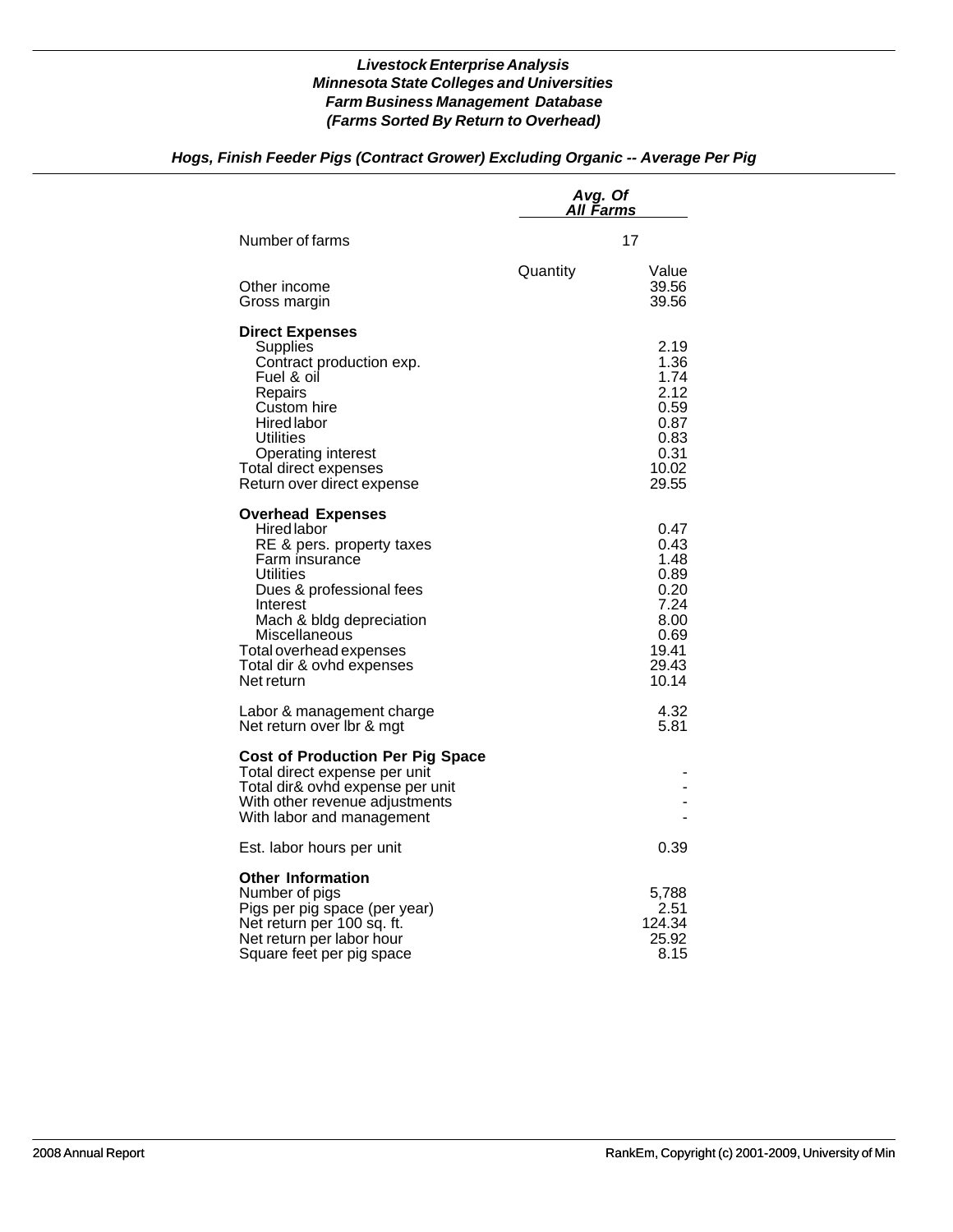|                                                                                                                                                                                                              | Avg. Of<br><b>All Farms</b> |                                                                      |  |
|--------------------------------------------------------------------------------------------------------------------------------------------------------------------------------------------------------------|-----------------------------|----------------------------------------------------------------------|--|
| Number of farms                                                                                                                                                                                              |                             | 6                                                                    |  |
| Other income<br>Gross margin                                                                                                                                                                                 | Quantity                    | Value<br>4.72<br>4.72                                                |  |
| <b>Direct Expenses</b><br><b>Supplies</b><br>Fuel & oil<br>Repairs<br>Repair, machinery<br>Custom hire<br><b>Hired labor</b><br><b>Utilities</b><br>Total direct expenses<br>Return over direct expense      |                             | 0.18<br>0.44<br>0.27<br>0.14<br>0.17<br>0.06<br>0.05<br>1.30<br>3.42 |  |
| <b>Overhead Expenses</b><br><b>Hired labor</b><br>Farm insurance<br>Utilities<br>Interest<br>Mach & bldg depreciation<br>Miscellaneous<br>Total overhead expenses<br>Total dir & ovhd expenses<br>Net return |                             | 0.19<br>0.14<br>0.19<br>0.43<br>1.06<br>0.17<br>2.17<br>3.48<br>1.24 |  |
| Labor & management charge<br>Net return over lbr & mgt                                                                                                                                                       |                             | 0.88<br>0.36                                                         |  |
| <b>Cost of Production Per Pig Space</b><br>Total direct expense per unit<br>Total dir& ovhd expense per unit<br>With other revenue adjustments<br>With labor and management                                  |                             | 1.30<br>3.48<br>$-1.24$<br>$-0.36$                                   |  |
| Est. labor hours per unit                                                                                                                                                                                    |                             | 0.06                                                                 |  |
| <b>Other Information</b><br>Number of pigs<br>Pigs per pig space (per year)<br>Net return per 100 sq. ft.<br>Net return per labor hour<br>Square feet per pig space                                          |                             | 13,999<br>6.56<br>245.44<br>20.96<br>3.33                            |  |

# *Hogs, Weaning to Feeder (Contract Grower) Excluding Organic -- Average Per Pig*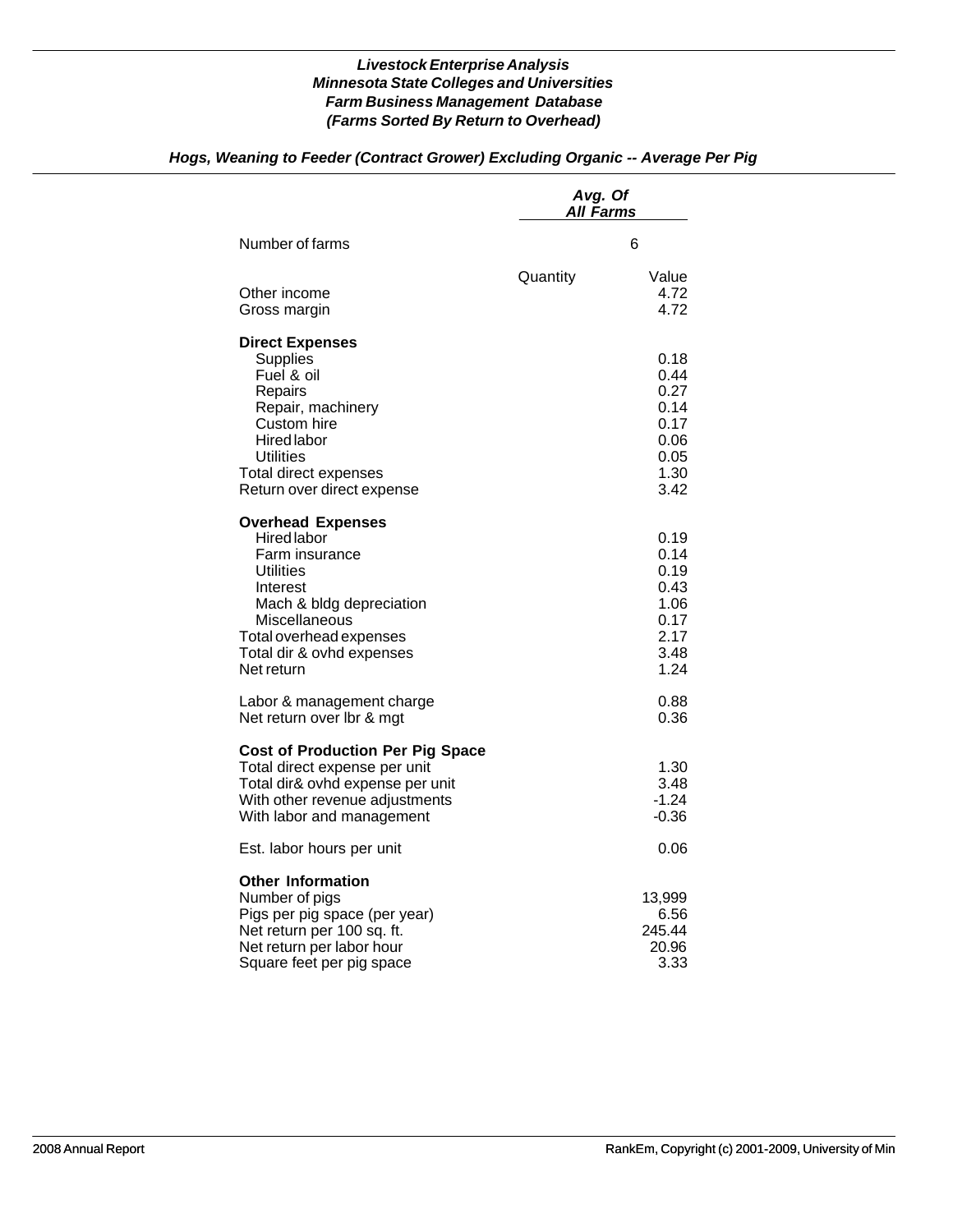## *Hogs, Weaning to Feeder (Contract Grower) Excluding Organic -- Average Per Pig S*

|                                                                                                                                                                                                              | Avg. Of<br>All Farms |                                                                        |
|--------------------------------------------------------------------------------------------------------------------------------------------------------------------------------------------------------------|----------------------|------------------------------------------------------------------------|
| Number of farms                                                                                                                                                                                              |                      | 6                                                                      |
| Other income<br>Gross margin                                                                                                                                                                                 | Quantity             | Value<br>30.99<br>30.99                                                |
| <b>Direct Expenses</b><br><b>Supplies</b><br>Fuel & oil<br>Repairs<br>Repair, machinery<br>Custom hire<br><b>Hired labor</b><br>Utilities<br>Total direct expenses<br>Return over direct expense             |                      | 1.18<br>2.88<br>1.74<br>0.93<br>1.11<br>0.40<br>0.31<br>8.55<br>22.43  |
| <b>Overhead Expenses</b><br><b>Hired labor</b><br>Farm insurance<br>Utilities<br>Interest<br>Mach & bldg depreciation<br>Miscellaneous<br>Total overhead expenses<br>Total dir & ovhd expenses<br>Net return |                      | 1.26<br>0.94<br>1.24<br>2.79<br>6.94<br>1.11<br>14.27<br>22.82<br>8.16 |
| Labor & management charge<br>Net return over lbr & mgt                                                                                                                                                       |                      | 5.79<br>2.37                                                           |
| <b>Cost of Production Per Pig Space</b><br>Total direct expense per unit<br>Total dir& ovhd expense per unit<br>With other revenue adjustments<br>With labor and management                                  |                      | 1.30<br>3.48<br>$-1.24$<br>$-0.36$                                     |
| Est. labor hours per unit                                                                                                                                                                                    |                      | 0.39                                                                   |
| <b>Other Information</b><br>Number of pigs<br>Pigs per pig space (per year)<br>Net return per 100 sq. ft.<br>Net return per labor hour<br>Square feet per pig space                                          |                      | 13,999<br>6.56<br>245.44<br>20.96<br>3.33                              |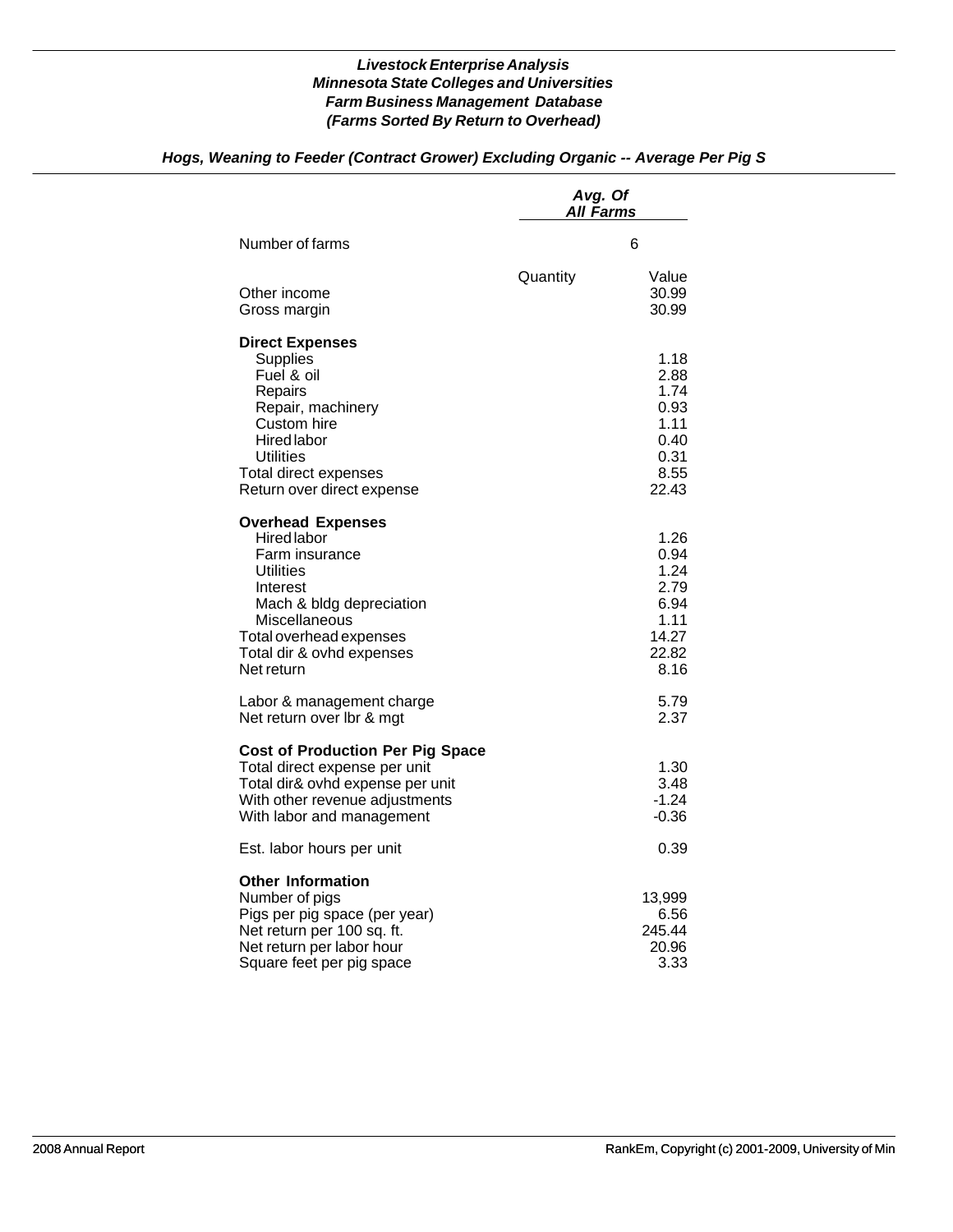## *Hogs, Weaning to Finish Excluding Organic -- Average Per Cwt. Carcass Sold*

|                                                                                                                                                                                                                                                                                                                                                                                                                        | Avg. Of<br>All Farms                                                        |                                                                                                                                                     | Low 20%                                                          |                                                                                                                                     | <b>High 20%</b>                                          |                                                                                                                                        |
|------------------------------------------------------------------------------------------------------------------------------------------------------------------------------------------------------------------------------------------------------------------------------------------------------------------------------------------------------------------------------------------------------------------------|-----------------------------------------------------------------------------|-----------------------------------------------------------------------------------------------------------------------------------------------------|------------------------------------------------------------------|-------------------------------------------------------------------------------------------------------------------------------------|----------------------------------------------------------|----------------------------------------------------------------------------------------------------------------------------------------|
| Number of farms                                                                                                                                                                                                                                                                                                                                                                                                        |                                                                             | 27                                                                                                                                                  |                                                                  | 5                                                                                                                                   |                                                          | 6                                                                                                                                      |
| Wean-Fin Pig sold (lb)<br>Transferred out (lb)<br>Cull sales (lb)<br>Butchered (lb)<br>Hedging gain/loss<br>Other income<br>Purchased (lb)<br>Transferred in (lb)<br>Inventory change (lb)<br>Gross margin                                                                                                                                                                                                             | Quantity<br>134.83<br>0.78<br>0.12<br>0.44<br>$-9.92$<br>$-0.46$<br>$-5.04$ | Value<br>65.10<br>0.45<br>0.02<br>0.23<br>0.84<br>0.26<br>$-18.68$<br>$-0.94$<br>$-1.74$<br>45.54                                                   | Quantity<br>134.27<br>8.87<br>0.04<br>$-1.57$<br>$-5.42$<br>1.11 | Value<br>60.58<br>5.32<br>0.01<br>0.31<br>$-9.45$<br>$-11.24$<br>3.21<br>48.74                                                      | Quantity<br>135.17<br>0.04<br>0.03<br>$-7.63$<br>$-6.97$ | Value<br>66.73<br>0.01<br>0.01<br>$-0.05$<br>$-16.40$<br>0.16<br>50.47                                                                 |
| <b>Direct Expenses</b><br>Protein Vit Minerals (lb.)<br>Complete Ration (lb.)<br>Corn (bu.)<br>Protein Supplement (lb.)<br>Other feed stuffs (lb)<br>Veterinary<br><b>Supplies</b><br>Contract production exp.<br>Fuel & oil<br>Repairs<br>Custom hire<br>Hired labor<br>Hauling and trucking<br>Marketing<br>Operating interest<br>Miscellaneous<br>Total direct expenses<br>Return over direct expense               | 73.19<br>88.85<br>3.18<br>3.85<br>1.79                                      | 12.05<br>11.33<br>14.44<br>0.78<br>0.20<br>1.11<br>1.13<br>2.18<br>0.78<br>0.83<br>0.86<br>0.51<br>0.77<br>0.64<br>0.71<br>0.15<br>48.49<br>$-2.95$ | 128.53<br>9.50<br>4.93<br>1.04                                   | 19.17<br>2.92<br>22.92<br>0.08<br>1.41<br>1.50<br>5.00<br>2.60<br>4.49<br>0.12<br>1.13<br>0.55<br>4.61<br>0.49<br>67.00<br>$-18.26$ | 28.66<br>204.21<br>1.63<br>4.24<br>2.58                  | 6.60<br>25.57<br>7.11<br>0.71<br>0.27<br>0.77<br>0.57<br>0.56<br>0.22<br>0.64<br>0.00<br>0.67<br>0.32<br>0.97<br>0.70<br>45.69<br>4.77 |
| <b>Overhead Expenses</b><br>Machinery leases<br><b>Building leases</b><br>Farm insurance<br>Utilities<br>Interest<br>Mach & bldg depreciation<br>Miscellaneous<br>Total overhead expenses<br>Total dir & ovhd expenses<br>Net return                                                                                                                                                                                   |                                                                             | 0.85<br>1.46<br>0.31<br>0.33<br>0.64<br>1.11<br>1.03<br>5.72<br>54.21<br>$-8.67$                                                                    |                                                                  | 0.00<br>0.09<br>1.18<br>1.10<br>1.68<br>3.48<br>1.23<br>8.78<br>75.77<br>$-27.03$                                                   |                                                          | 3.99<br>1.00<br>0.29<br>0.26<br>0.82<br>1.01<br>1.11<br>8.48<br>54.18<br>$-3.71$                                                       |
| Labor & management charge<br>Net return over Ibr & mgt                                                                                                                                                                                                                                                                                                                                                                 |                                                                             | 2.02<br>-10.69                                                                                                                                      |                                                                  | 7.60<br>$-34.63$                                                                                                                    |                                                          | 2.73<br>$-6.44$                                                                                                                        |
| Cost of Production/Cwt. Carcass Sold<br>Total direct expense per unit<br>Total dir& ovhd expense per unit<br>With other revenue adjustments<br>With labor and management                                                                                                                                                                                                                                               |                                                                             | 69.60<br>75.32<br>74.22<br>76.24                                                                                                                    |                                                                  | 84.47<br>93.24<br>92.93<br>100.53                                                                                                   |                                                          | 61.92<br>70.41<br>70.46<br>73.19                                                                                                       |
| Est. labor hours per unit                                                                                                                                                                                                                                                                                                                                                                                              |                                                                             | 0.15                                                                                                                                                |                                                                  | 0.43                                                                                                                                |                                                          | 0.13                                                                                                                                   |
| <b>Other Information</b><br>No. purchased or trans in<br>Number sold or trans out<br>Percentage death loss<br>Percent substandard hogs<br>Avg. daily gain (lbs)<br>Lbs of feed / lb of gain<br>Feed cost per cwt of gain<br>Feed cost per head<br>Average purchase weight<br>Avg wgt / Wean-Fin Pig sold<br>Avg purch price / head<br>Avg sales price / cwt.<br>Average carcass weight<br>Average price / cwt. carcass |                                                                             | 9,958<br>9,483<br>6.5<br>1.43<br>2.83<br>32.14<br>80.69<br>20<br>266<br>37.04<br>48.28<br>200<br>64.76                                              |                                                                  | 5,787<br>4,444<br>7.5<br>1.32<br>3.02<br>32.84<br>84.23<br>273<br>30.30<br>45.12<br>204<br>60.32                                    |                                                          | 8,733<br>8,976<br>6.4<br>2<br>1.32<br>2.71<br>33.37<br>84.57<br>15<br>267<br>33.30<br>49.37<br>201<br>66.29                            |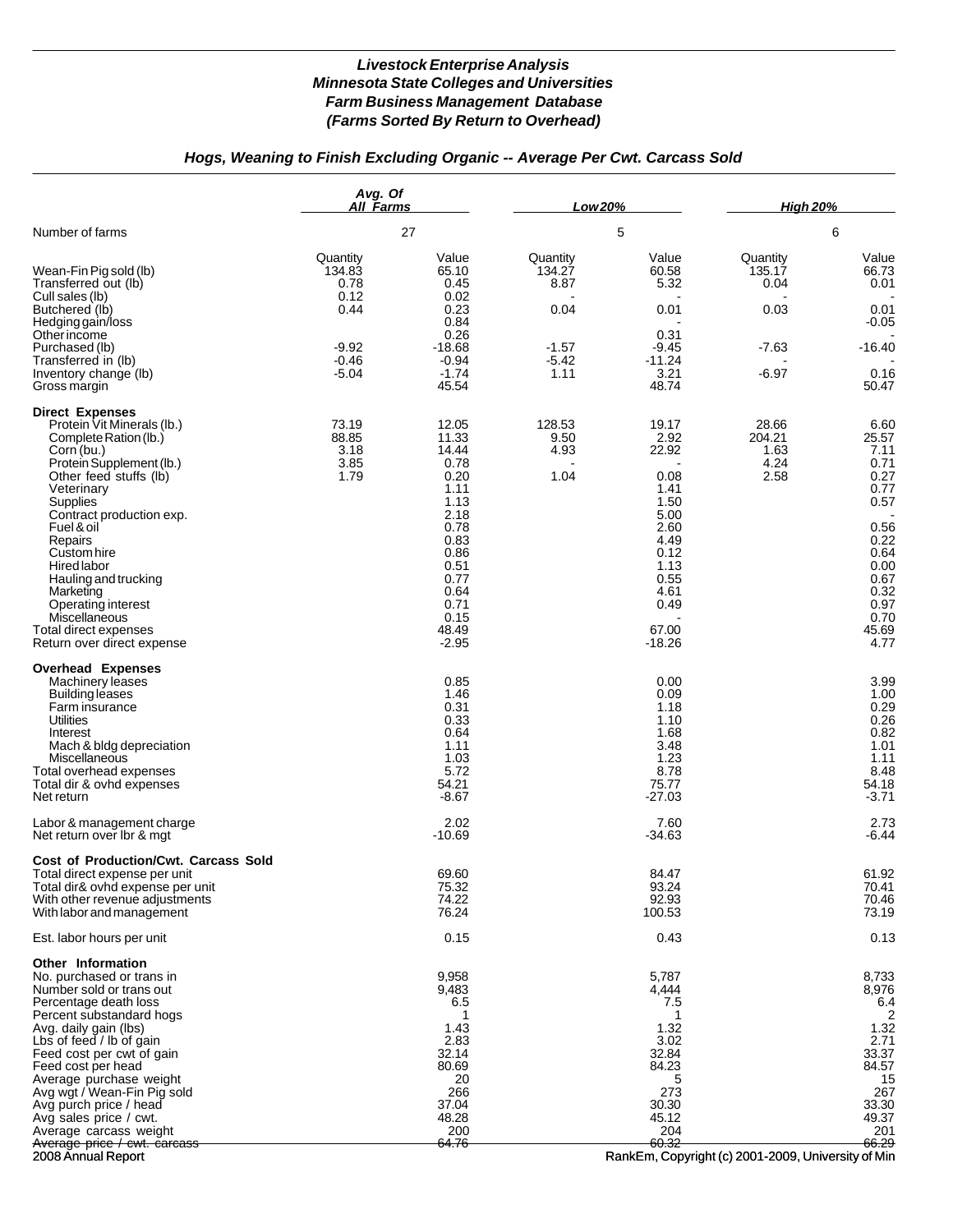# *Hogs, Weaning to Finish Excluding Organic -- Average Per Head*

|                                                                                                                                                                                                                                                                                                                                                                                                   | Avg. Of<br>All Farms                                                   |                                                                                                                                                      | Low 20%                                                      |                                                                                                                                      | <b>High 20%</b>                                       |                                                                                                                                           |
|---------------------------------------------------------------------------------------------------------------------------------------------------------------------------------------------------------------------------------------------------------------------------------------------------------------------------------------------------------------------------------------------------|------------------------------------------------------------------------|------------------------------------------------------------------------------------------------------------------------------------------------------|--------------------------------------------------------------|--------------------------------------------------------------------------------------------------------------------------------------|-------------------------------------------------------|-------------------------------------------------------------------------------------------------------------------------------------------|
| Number of farms                                                                                                                                                                                                                                                                                                                                                                                   |                                                                        | 27                                                                                                                                                   |                                                              | 5                                                                                                                                    |                                                       | 6                                                                                                                                         |
| Wean-Fin Pig sold (lb)<br>Transferred out (lb)<br>Cull sales (lb)<br>Butchered (lb)<br>Hedging gain/loss<br>Otherincome<br>Purchased (lb)<br>Transferred in (lb)<br>Inventory change (lb)                                                                                                                                                                                                         | Quantity<br>280.3<br>1.6<br>0.2<br>0.9<br>$-20.6$<br>$-0.9$<br>$-10.5$ | Value<br>135.35<br>0.93<br>0.05<br>0.48<br>1.75<br>0.54<br>$-38.83$<br>$-1.96$<br>$-3.63$                                                            | Quantity<br>250.8<br>16.6<br>0.1<br>$-2.9$<br>$-10.1$<br>2.1 | Value<br>113.14<br>9.94<br>0.03<br>0.58<br>$-17.65$<br>$-21.00$<br>6.00                                                              | Quantity<br>284.0<br>0.1<br>0.1<br>$-16.0$<br>$-14.6$ | Value<br>140.20<br>0.03<br>0.03<br>$-0.11$<br>$-34.45$<br>0.33                                                                            |
| Gross margin                                                                                                                                                                                                                                                                                                                                                                                      |                                                                        | 94.67                                                                                                                                                |                                                              | 91.03                                                                                                                                |                                                       | 106.03                                                                                                                                    |
| <b>Direct Expenses</b><br>Protein Vit Minerals (lb.)<br>Complete Ration (lb.)<br>Corn (bu.)<br>Protein Supplement (lb.)<br>Other feed stuffs (lb)<br>Veterinary<br>Supplies<br>Contract production exp.<br>Fuel & oil<br>Repairs<br>Custom hire<br>Hired labor<br>Hauling and trucking<br>Marketing<br>Operating interest<br>Miscellaneous<br>Total direct expenses<br>Return over direct expense | 152.2<br>184.7<br>6.6<br>8.0<br>3.7                                    | 25.05<br>23.56<br>30.03<br>1.62<br>0.42<br>2.31<br>2.35<br>4.53<br>1.62<br>1.72<br>1.79<br>1.06<br>1.61<br>1.34<br>1.47<br>0.31<br>100.81<br>$-6.13$ | 240.0<br>17.7<br>9.2<br>1.9                                  | 35.81<br>5.46<br>42.81<br>0.15<br>2.64<br>2.80<br>9.33<br>4.85<br>8.39<br>0.23<br>2.12<br>1.03<br>8.60<br>0.92<br>125.13<br>$-34.10$ | 60.2<br>429.0<br>3.4<br>8.9<br>5.4                    | 13.86<br>53.72<br>14.93<br>1.49<br>0.57<br>1.62<br>1.20<br>1.19<br>0.46<br>1.35<br>0.00<br>1.41<br>0.67<br>2.05<br>1.47<br>96.00<br>10.03 |
| <b>Overhead Expenses</b><br>Machinery leases<br><b>Building leases</b><br>Farm insurance<br>Utilities<br>Interest<br>Mach & bldg depreciation<br>Miscellaneous<br>Total overhead expenses<br>Total dir & ovhd expenses<br>Net return                                                                                                                                                              |                                                                        | 1.76<br>3.03<br>0.64<br>0.69<br>1.32<br>2.31<br>2.14<br>11.90<br>112.70<br>$-18.03$                                                                  |                                                              | 0.00<br>0.18<br>2.20<br>2.06<br>3.14<br>6.50<br>2.30<br>16.39<br>141.52<br>$-50.49$                                                  |                                                       | 8.39<br>2.09<br>0.61<br>0.55<br>1.73<br>2.12<br>2.34<br>17.83<br>113.82<br>$-7.80$                                                        |
| Labor & management charge<br>Net return over Ibr & mgt                                                                                                                                                                                                                                                                                                                                            |                                                                        | 4.20<br>$-22.22$                                                                                                                                     |                                                              | 14.19<br>$-64.68$                                                                                                                    |                                                       | 5.74<br>$-13.53$                                                                                                                          |
| Cost of Production/Cwt. Carcass Sold<br>Total direct expense per unit<br>Total dir& ovhd expense per unit<br>With other revenue adjustments<br>With labor and management                                                                                                                                                                                                                          |                                                                        | 69.60<br>75.32<br>74.22<br>76.24                                                                                                                     |                                                              | 84.47<br>93.24<br>92.93<br>100.53                                                                                                    |                                                       | 61.92<br>70.41<br>70.46<br>73.19                                                                                                          |
| Est. labor hours per unit                                                                                                                                                                                                                                                                                                                                                                         |                                                                        | 0.30                                                                                                                                                 |                                                              | 0.80                                                                                                                                 |                                                       | 0.28                                                                                                                                      |
| Other Information<br>No. purchased or trans in<br>Number sold or trans out<br>Percentage death loss<br>Percent substandard hogs<br>Avg. daily gain (lbs)<br>Lbs of feed / lb of gain<br>Feed cost per cwt of gain<br>Feed cost per head<br>Average purchase weight<br>Avg wgt / Wean-Fin Pig sold<br>Avg purch price / head<br>Avg sales price / cwt.                                             |                                                                        | 9,958<br>9,483<br>6.5<br>1.43<br>2.83<br>32.14<br>80.69<br>20<br>266<br>37.04<br>48.28                                                               |                                                              | 5,787<br>4,444<br>7.5<br>1.32<br>3.02<br>32.84<br>84.23<br>273<br>30.30<br>45.12                                                     |                                                       | 8,733<br>8,976<br>6.4<br>2<br>1.32<br>2.71<br>33.37<br>84.57<br>15<br>267<br>33.30<br>49.37                                               |
| Average carcass weight<br>Average price / cwt. carcass                                                                                                                                                                                                                                                                                                                                            |                                                                        | 200<br>64.76                                                                                                                                         |                                                              | 204<br>60.32                                                                                                                         |                                                       | 201<br>66.29                                                                                                                              |

2008 Annual Report Carena Carena Carena Carena Carena Carena Carena Carena Copyright (c) 2001-2009, University of Min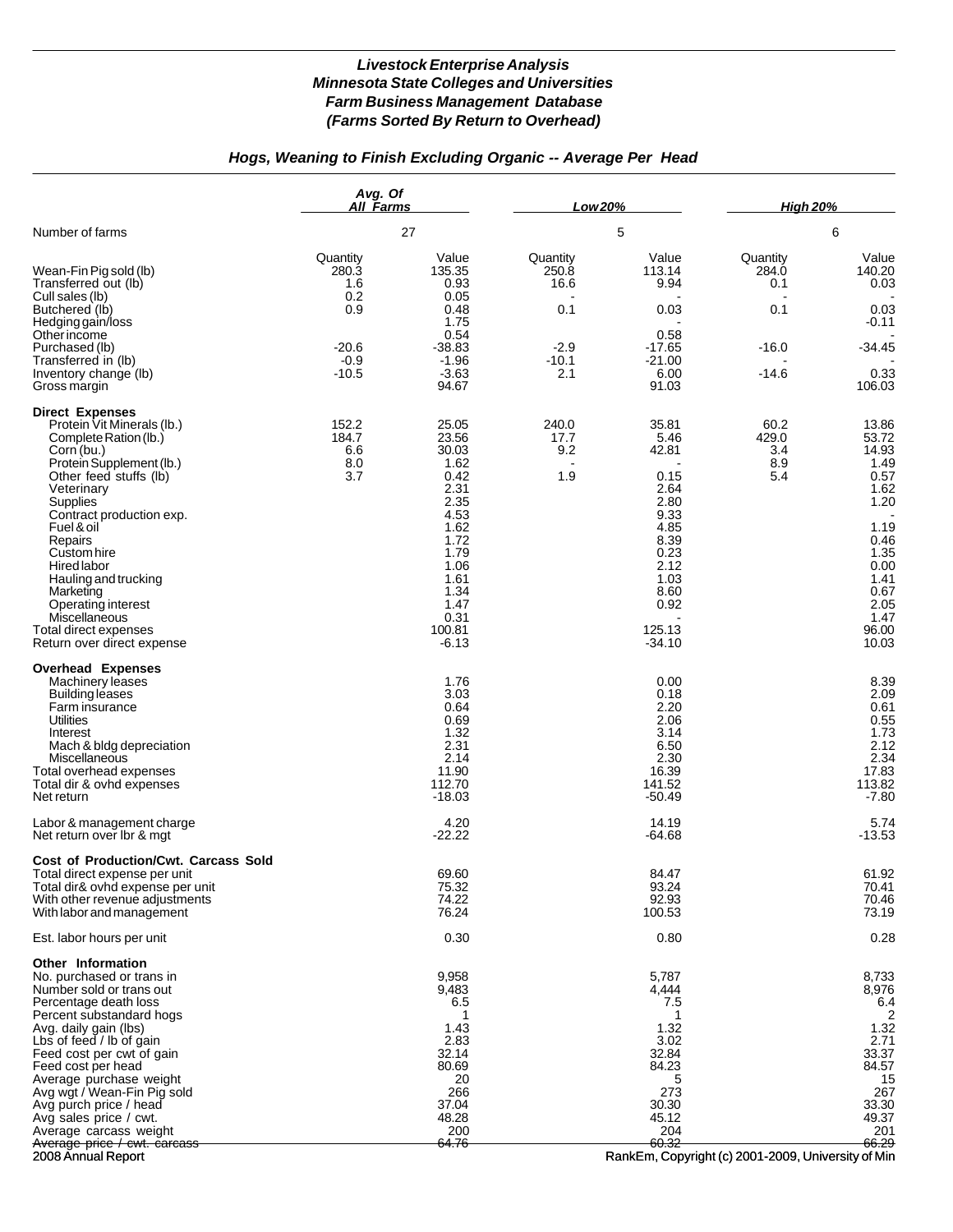# *Hogs, Weaning to Finish (Contract Grower) Excluding Organic -- Average Per Pig*

|                                                                                                                                                                                                                                                                                                        | Avg. Of<br><b>All Farms</b> |                                                                                               | Low 20%  |                                                                                          | <b>High 20%</b> |                                                                                                |
|--------------------------------------------------------------------------------------------------------------------------------------------------------------------------------------------------------------------------------------------------------------------------------------------------------|-----------------------------|-----------------------------------------------------------------------------------------------|----------|------------------------------------------------------------------------------------------|-----------------|------------------------------------------------------------------------------------------------|
| Number of farms                                                                                                                                                                                                                                                                                        |                             | 77                                                                                            |          | 15                                                                                       | 15              |                                                                                                |
| Other income<br>Gross margin                                                                                                                                                                                                                                                                           | Quantity                    | Value<br>14.34<br>14.34                                                                       | Quantity | Value<br>11.74<br>11.74                                                                  | Quantity        | Value<br>19.72<br>19.72                                                                        |
| <b>Direct Expenses</b><br>Supplies<br>Contract production exp.<br>Fuel & oil<br>Repairs<br>Repair, livestock equip<br>Custom hire<br>Repair, buildings<br>Hired labor                                                                                                                                  |                             | 0.63<br>0.32<br>0.89<br>0.81<br>0.17<br>0.24<br>0.10<br>0.14                                  |          | 0.98<br>0.66<br>1.08<br>1.32<br>0.31<br>0.69<br>0.15<br>0.21                             |                 | 0.40<br>0.03<br>0.93<br>0.83<br>0.11<br>0.16<br>0.05<br>0.03                                   |
| <b>Utilities</b><br>Operating interest<br>Total direct expenses<br>Return over direct expense                                                                                                                                                                                                          |                             | 0.28<br>0.07<br>3.66<br>10.68                                                                 |          | 0.46<br>0.23<br>6.09<br>5.66                                                             |                 | 0.27<br>0.11<br>2.92<br>16.79                                                                  |
| <b>Overhead Expenses</b><br><b>Hired labor</b><br><b>Building leases</b><br>RE & pers. property taxes<br>Farm insurance<br><b>Utilities</b><br>Dues & professional fees<br>Interest<br>Mach & bldg depreciation<br>Miscellaneous<br>Total overhead expenses<br>Total dir & ovhd expenses<br>Net return |                             | 0.22<br>0.43<br>0.22<br>0.55<br>0.52<br>0.12<br>2.58<br>3.33<br>0.30<br>8.27<br>11.93<br>2.41 |          | 0.08<br>0.28<br>0.54<br>0.34<br>0.47<br>1.98<br>2.07<br>0.42<br>6.17<br>12.25<br>$-0.51$ |                 | 0.51<br>1.55<br>0.19<br>0.60<br>0.74<br>0.03<br>4.08<br>6.19<br>0.25<br>14.15<br>17.07<br>2.64 |
| Labor & management charge<br>Net return over lbr & mgt<br>Cost of Production Per Pig Space<br>Total direct expense per unit<br>Total dir& ovhd expense per unit<br>With other revenue adjustments<br>With labor and management                                                                         |                             | 2.29<br>0.12                                                                                  |          | 2.54<br>$-3.05$                                                                          |                 | 2.12<br>0.52                                                                                   |
| Est. labor hours per unit                                                                                                                                                                                                                                                                              |                             | 0.16                                                                                          |          | 0.18                                                                                     |                 | 0.14                                                                                           |
| Other Information<br>Number of pigs<br>Pigs per pig space (per year)<br>Net return per 100 sq. ft.<br>Net return per labor hour<br>Square feet per pig space                                                                                                                                           |                             | 6,598<br>2.57<br>82.07<br>15.08<br>7.53                                                       |          | 4,749<br>2.42<br>$-16.19$<br>$-2.91$<br>7.62                                             |                 | 6,945<br>2.24<br>81.70<br>18.41<br>7.25                                                        |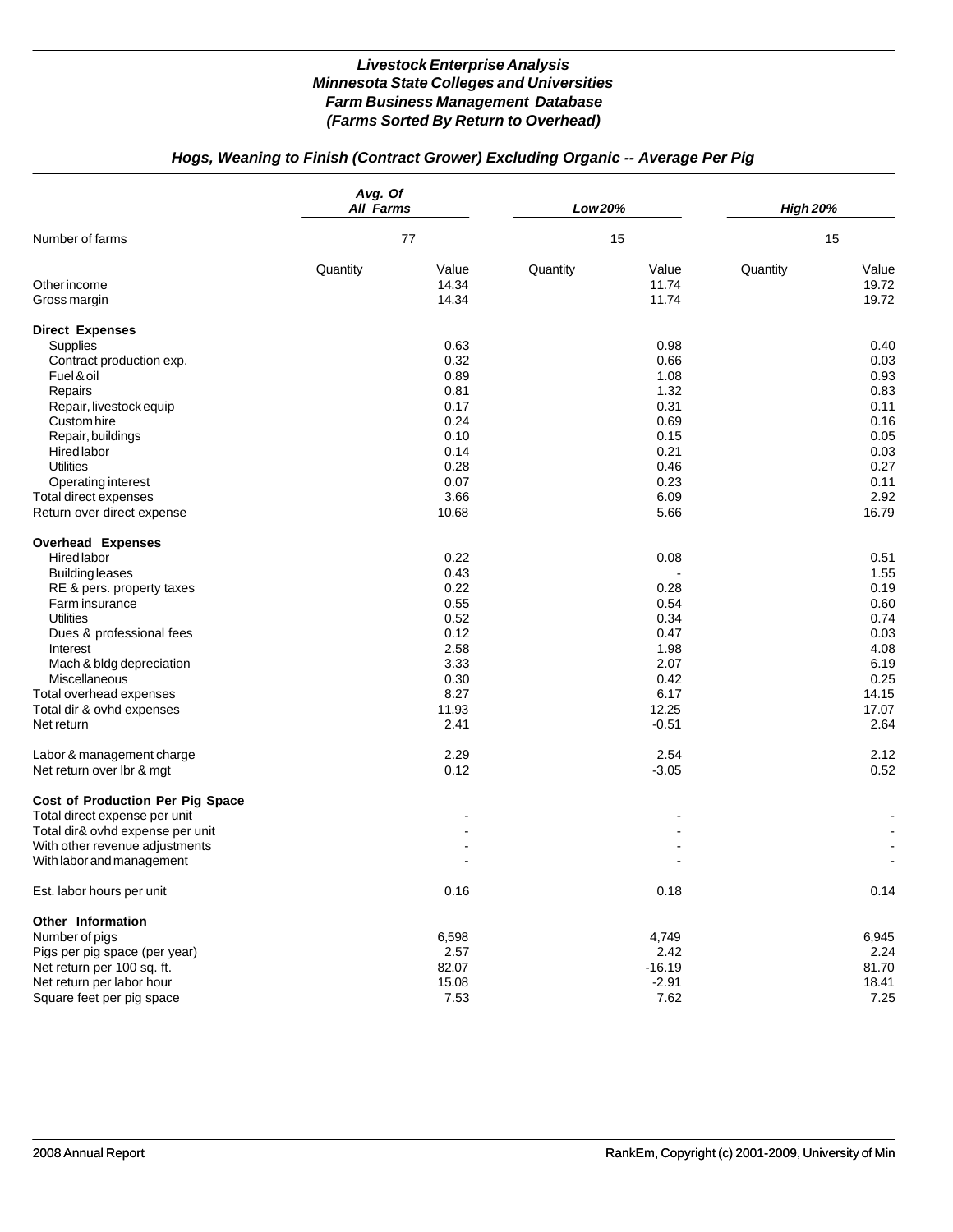# *Hogs, Weaning to Finish (Contract Grower) Excluding Organic -- Average Per Pig Space*

|                                                                                                                                                                                                                                                                                                 | Avg. Of<br><b>All Farms</b> |                                                                                                | Low 20%  |                                                                                           | <b>High 20%</b> |                                                                                                 |
|-------------------------------------------------------------------------------------------------------------------------------------------------------------------------------------------------------------------------------------------------------------------------------------------------|-----------------------------|------------------------------------------------------------------------------------------------|----------|-------------------------------------------------------------------------------------------|-----------------|-------------------------------------------------------------------------------------------------|
| Number of farms                                                                                                                                                                                                                                                                                 |                             | 77                                                                                             |          | 15                                                                                        | 15              |                                                                                                 |
| Other income<br>Gross margin                                                                                                                                                                                                                                                                    | Quantity                    | Value<br>36.86<br>36.86                                                                        | Quantity | Value<br>28.42<br>28.42                                                                   | Quantity        | Value<br>44.13<br>44.13                                                                         |
| <b>Direct Expenses</b><br>Supplies<br>Contract production exp.<br>Fuel & oil<br>Repairs<br>Repair, livestock equip<br>Custom hire<br>Repair, buildings<br>Hired labor<br><b>Utilities</b><br>Operating interest                                                                                 |                             | 1.63<br>0.82<br>2.28<br>2.09<br>0.44<br>0.62<br>0.26<br>0.37<br>0.73<br>0.18                   |          | 2.38<br>1.61<br>2.60<br>3.20<br>0.74<br>1.66<br>0.37<br>0.51<br>1.12<br>0.55              |                 | 0.89<br>0.06<br>2.08<br>1.86<br>0.24<br>0.37<br>0.12<br>0.06<br>0.60<br>0.25                    |
| Total direct expenses<br>Return over direct expense                                                                                                                                                                                                                                             |                             | 9.41<br>27.45                                                                                  |          | 14.73<br>13.69                                                                            |                 | 6.54<br>37.59                                                                                   |
| <b>Overhead Expenses</b><br>Hired labor<br><b>Building leases</b><br>RE & pers. property taxes<br>Farm insurance<br><b>Utilities</b><br>Dues & professional fees<br>Interest<br>Mach & bldg depreciation<br>Miscellaneous<br>Total overhead expenses<br>Total dir & ovhd expenses<br>Net return |                             | 0.56<br>1.10<br>0.56<br>1.43<br>1.34<br>0.32<br>6.64<br>8.56<br>0.77<br>21.26<br>30.67<br>6.18 |          | 0.20<br>0.68<br>1.31<br>0.82<br>1.13<br>4.78<br>5.00<br>1.01<br>14.92<br>29.65<br>$-1.23$ |                 | 1.14<br>3.47<br>0.43<br>1.34<br>1.65<br>0.08<br>9.14<br>13.85<br>0.56<br>31.67<br>38.21<br>5.92 |
| Labor & management charge<br>Net return over Ibr & mgt                                                                                                                                                                                                                                          |                             | 5.88<br>0.30                                                                                   |          | 6.15<br>$-7.38$                                                                           |                 | 4.75<br>1.16                                                                                    |
| Cost of Production Per Pig Space<br>Total direct expense per unit<br>Total dir& ovhd expense per unit<br>With other revenue adjustments<br>With labor and management                                                                                                                            |                             |                                                                                                |          |                                                                                           |                 |                                                                                                 |
| Est. labor hours per unit                                                                                                                                                                                                                                                                       |                             | 0.41                                                                                           |          | 0.42                                                                                      |                 | 0.32                                                                                            |
| Other Information<br>Number of pigs<br>Pigs per pig space (per year)<br>Net return per 100 sq. ft.<br>Net return per labor hour<br>Square feet per pig space                                                                                                                                    |                             | 6,598<br>2.57<br>82.07<br>15.08<br>7.53                                                        |          | 4,749<br>2.42<br>$-16.19$<br>$-2.91$<br>7.62                                              |                 | 6,945<br>2.24<br>81.70<br>18.41<br>7.25                                                         |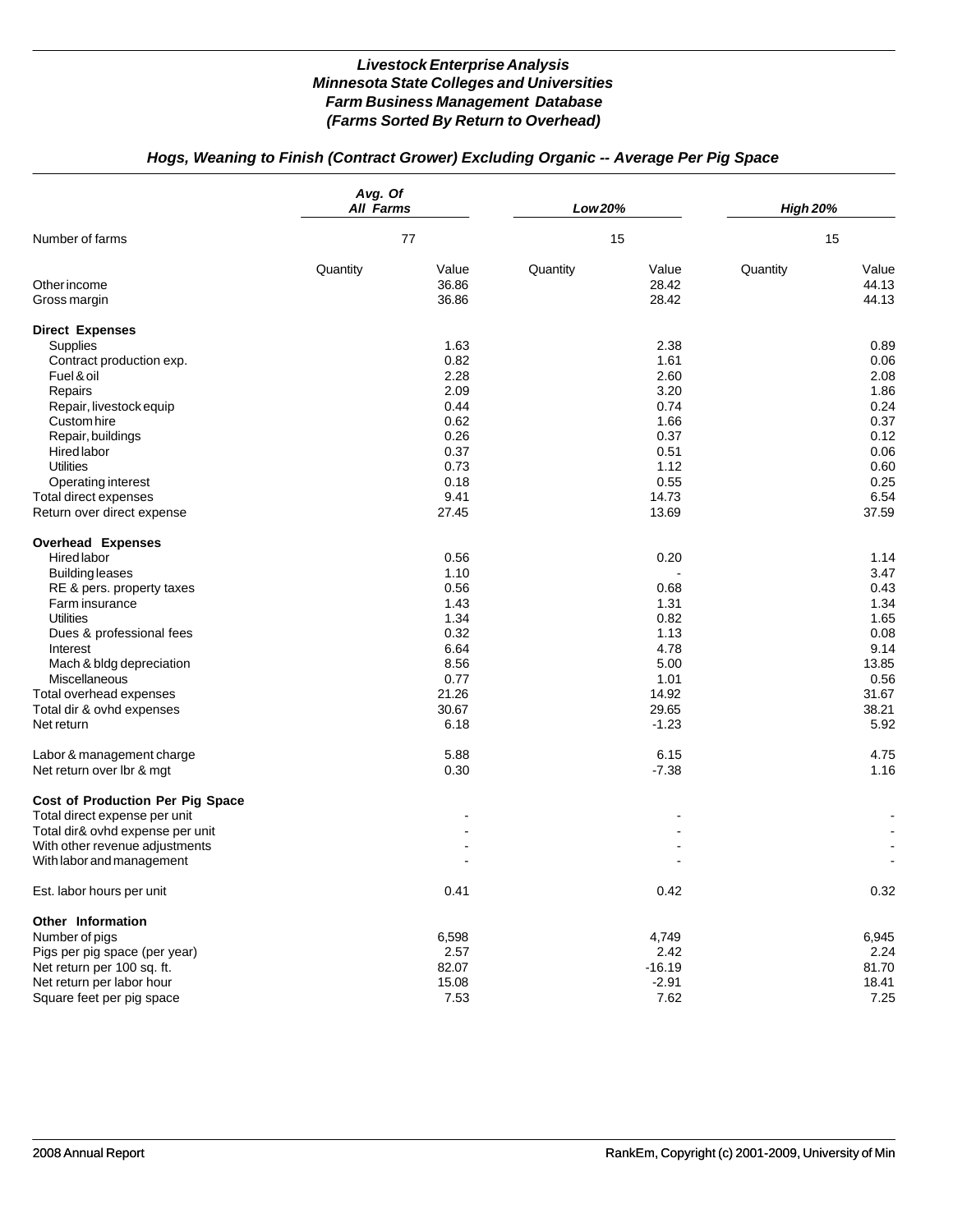## *Sheep, Market Lamb Prod Excluding Organic -- Average Per Cwt. Produced*

|                                                                                                                                                                                                                                                                                                                                                                                                                                     | Avg. Of<br>All <u>Farms</u>                                           |                                                                                                                                     |  |
|-------------------------------------------------------------------------------------------------------------------------------------------------------------------------------------------------------------------------------------------------------------------------------------------------------------------------------------------------------------------------------------------------------------------------------------|-----------------------------------------------------------------------|-------------------------------------------------------------------------------------------------------------------------------------|--|
| Number of farms                                                                                                                                                                                                                                                                                                                                                                                                                     |                                                                       | 8                                                                                                                                   |  |
| Lambs sold (lb)<br>Mkt Lambs sold (lb)<br>Transferred out (lb)<br>Cull sales (lb)<br>Butchered (lb)<br>Other income<br>Purchased (lb)<br>Inventory change (lb)<br>Gross margin                                                                                                                                                                                                                                                      | Quantity<br>5.98<br>95.58<br>0.66<br>11.79<br>0.48<br>-1.60<br>-6.90  | Value<br>3.82<br>104.98<br>0.68<br>4.51<br>0.40<br>0.02<br>$-9.34$<br>$-8.34$<br>96.73                                              |  |
| <b>Direct Expenses</b><br>Protein Vit Minerals (lb.)<br>Complete Ration (lb.)<br>Corn (bu.)<br>Corn Silage (lb.)<br>Hay, Alfalfa (lb.)<br>Hay, Grass (lb.)<br>Pasture (aum)<br>Other feed stuffs (lb)<br>Veterinary<br>Supplies<br>Fuel & oil<br>Repairs<br>Hauling and trucking<br>Operating interest<br>Total direct expenses<br>Return over direct expense                                                                       | 52.28<br>81.37<br>5.42<br>287.72<br>303.16<br>268.13<br>0.17<br>42.82 | 10.15<br>9.21<br>21.66<br>5.08<br>14.82<br>11.38<br>2.36<br>4.38<br>3.27<br>7.83<br>3.71<br>5.04<br>1.61<br>2.25<br>102.75<br>-6.02 |  |
| <b>Overhead Expenses</b><br>Hired labor<br>Utilities<br>Mach & bldg depreciation<br>Miscellaneous<br>Total overhead expenses<br>Total dir & ovhd expenses<br>Net return                                                                                                                                                                                                                                                             |                                                                       | 2.66<br>3.30<br>3.97<br>8.12<br>18.05<br>120.81<br>-24.07                                                                           |  |
| Labor & management charge<br>Net return over Ibr & mgt                                                                                                                                                                                                                                                                                                                                                                              |                                                                       | 16.24<br>-40.31                                                                                                                     |  |
| <b>Cost of Production Per Cwt. Produced</b><br>Total direct expense per unit<br>Total dir& ovhd expense per unit<br>With other revenue adjustments<br>With labor and management                                                                                                                                                                                                                                                     |                                                                       | 102.75<br>120.81<br>134.48<br>150.71                                                                                                |  |
| Est. labor hours per unit                                                                                                                                                                                                                                                                                                                                                                                                           |                                                                       | 2.24                                                                                                                                |  |
| <b>Other Information</b><br>Number of ewes<br>Pregnancy percentage<br>Pregnancy loss percentage<br>Female turnover rate<br>Lambs born / ewe exposed<br>Lambs born / ewe lambing<br>Lambs weaned/ewe exposed<br>Lambs sold per ewe<br>Lamb dth loss (died/born)<br>Ewe death loss percentage<br>EwesperFIE<br>Average weaning weight<br>Lbs weaned/exposed female<br>Feed cost per ewe<br>Avg wgt/Mkt Lambs sold<br>Avg price / cwt. |                                                                       | 290.5<br>95.4<br>1.4<br>22.63<br>1.36<br>1.45<br>1.32<br>1.13<br>16.5<br>6.5<br>850.8<br>42<br>56<br>116.32<br>129<br>109.84        |  |